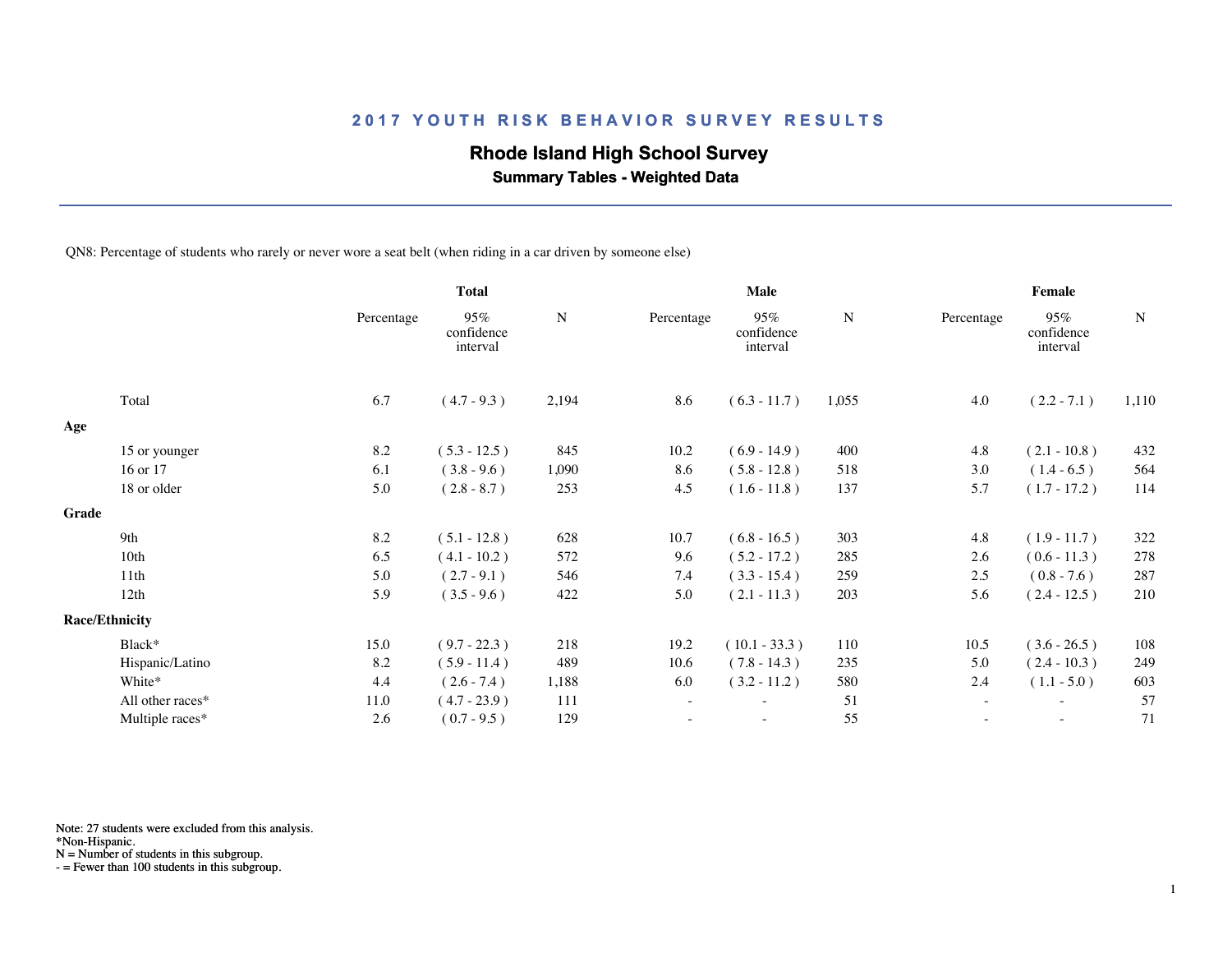## **Rhode Island High School Survey**

 **Summary Tables - Weighted Data**

QN9: Percentage of students who rode with a driver who had been drinking alcohol (in a car or other vehicle, one or more times during the 30 days before the survey)

|       |                       | <b>Total</b> |                               |       | <b>Male</b>              |                               |       | Female                   |                               |             |  |
|-------|-----------------------|--------------|-------------------------------|-------|--------------------------|-------------------------------|-------|--------------------------|-------------------------------|-------------|--|
|       |                       | Percentage   | 95%<br>confidence<br>interval | N     | Percentage               | 95%<br>confidence<br>interval | N     | Percentage               | 95%<br>confidence<br>interval | $\mathbf N$ |  |
|       | Total                 | 13.9         | $(12.2 - 15.9)$               | 2,208 | 15.2                     | $(12.2 - 18.8)$               | 1,065 | 11.9                     | $(10.0 - 14.1)$               | 1,113       |  |
| Age   |                       |              |                               |       |                          |                               |       |                          |                               |             |  |
|       | 15 or younger         | 14.7         | $(10.8 - 19.7)$               | 845   | 15.8                     | $(10.8 - 22.4)$               | 401   | 12.2                     | $(8.3 - 17.7)$                | 430         |  |
|       | 16 or 17              | 14.2         | $(12.0 - 16.8)$               | 1,103 | 14.5                     | $(10.4 - 19.7)$               | 527   | 13.6                     | $(10.6 - 17.1)$               | 568         |  |
|       | 18 or older           | 11.0         | $(6.7 - 17.6)$                | 254   | 16.3                     | $(8.7 - 28.5)$                | 137   | 4.2                      | $(1.5 - 11.8)$                | 115         |  |
| Grade |                       |              |                               |       |                          |                               |       |                          |                               |             |  |
|       | 9th                   | 14.9         | $(11.6 - 18.9)$               | 626   | 15.5                     | $(11.1 - 21.2)$               | 303   | 13.8                     | $(9.8 - 19.0)$                | 320         |  |
|       | 10th                  | 12.6         | $(9.4 - 16.8)$                | 578   | 15.9                     | $(10.8 - 22.8)$               | 287   | 8.4                      | $(4.0 - 16.9)$                | 282         |  |
|       | 11th                  | 14.9         | $(10.7 - 20.3)$               | 554   | 13.1                     | $(8.1 - 20.5)$                | 265   | 16.7                     | $(12.2 - 22.4)$               | 289         |  |
|       | 12th                  | 12.4         | $(8.9 - 17.0)$                | 424   | 15.5                     | $(8.5 - 26.6)$                | 204   | 8.6                      | $(5.3 - 13.7)$                | 211         |  |
|       | <b>Race/Ethnicity</b> |              |                               |       |                          |                               |       |                          |                               |             |  |
|       | Black*                | 13.3         | $(7.6 - 22.1)$                | 222   | 16.0                     | $(8.4 - 28.3)$                | 113   | 10.2                     | $(4.5 - 21.6)$                | 109         |  |
|       | Hispanic/Latino       | 16.5         | $(12.7 - 21.2)$               | 489   | 16.7                     | $(11.4 - 23.8)$               | 236   | 15.3                     | $(11.2 - 20.6)$               | 247         |  |
|       | White*                | 12.9         | $(10.9 - 15.3)$               | 1,195 | 14.8                     | $(10.1 - 21.3)$               | 584   | 10.6                     | $(8.3 - 13.6)$                | 606         |  |
|       | All other races*      | 11.5         | $(6.7 - 19.0)$                | 112   | $\overline{\phantom{a}}$ |                               | 51    | $\sim$                   | $\overline{\phantom{a}}$      | 58          |  |
|       | Multiple races*       | 11.7         | $(6.1 - 21.3)$                | 131   | $\overline{\phantom{a}}$ | $\overline{\phantom{0}}$      | 56    | $\overline{\phantom{a}}$ | $\sim$                        | 72          |  |
|       |                       |              |                               |       |                          |                               |       |                          |                               |             |  |

Note: 13 students were excluded from this analysis.

\*Non-Hispanic.

N = Number of students in this subgroup.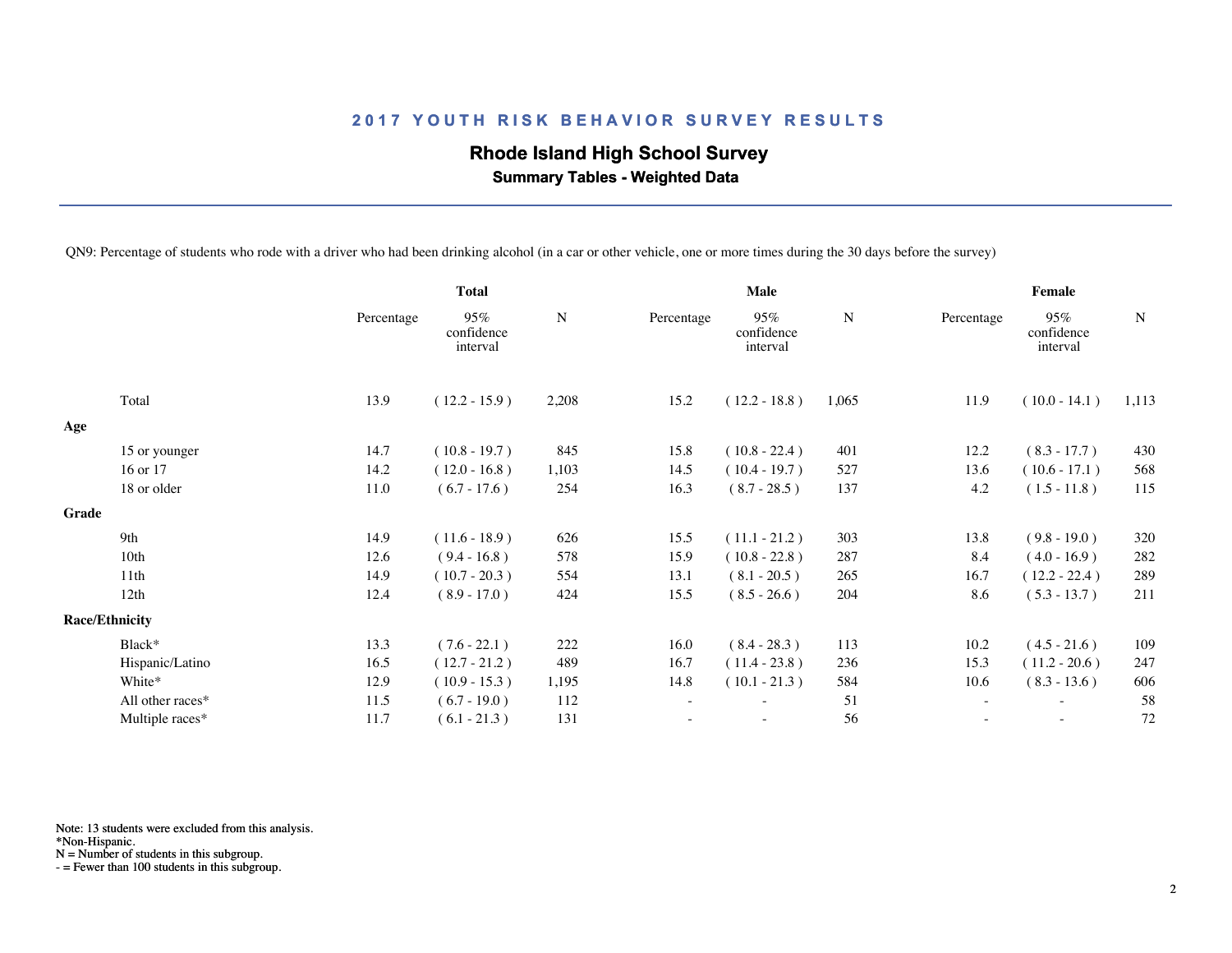## **Rhode Island High School Survey**

 **Summary Tables - Weighted Data**

QN11: Percentage of students who texted or e-mailed while driving a car or other vehicle (on at least 1 day during the 30 days before the survey, among students who had driven a car or other vehicle during the 30 days before the survey)

|       |                       | <b>Total</b>             |                               |           | <b>Male</b> |                               |           | Female                   |                               |           |
|-------|-----------------------|--------------------------|-------------------------------|-----------|-------------|-------------------------------|-----------|--------------------------|-------------------------------|-----------|
|       |                       | Percentage               | 95%<br>confidence<br>interval | ${\bf N}$ | Percentage  | 95%<br>confidence<br>interval | ${\bf N}$ | Percentage               | 95%<br>confidence<br>interval | ${\bf N}$ |
|       | Total                 | 37.3                     | $(33.9 - 40.8)$               | 913       | 41.3        | $(37.3 - 45.4)$               | 453       | 31.5                     | $(25.4 - 38.3)$               | 446       |
| Age   |                       |                          |                               |           |             |                               |           |                          |                               |           |
|       | 15 or younger         | 36.8                     | $(27.1 - 47.8)$               | 118       |             |                               | 57        |                          |                               | 54        |
|       | 16 or 17              | 36.5                     | $(33.1 - 40.2)$               | 611       | 39.9        | $(36.3 - 43.7)$               | 294       | 32.5                     | $(23.7 - 42.8)$               | 312       |
|       | 18 or older           | 39.4                     | $(31.3 - 48.1)$               | 183       | 42.3        | $(31.9 - 53.5)$               | 102       |                          |                               | 80        |
| Grade |                       |                          |                               |           |             |                               |           |                          |                               |           |
|       | 9th                   | $\overline{\phantom{a}}$ |                               | 81        |             |                               | 41        | $\overline{\phantom{a}}$ | $\overline{\phantom{a}}$      | 38        |
|       | 10th                  | 21.5                     | $(17.4 - 26.3)$               | 189       | 26.9        | $(18.8 - 36.8)$               | 104       |                          |                               | 83        |
|       | 11th                  | 39.9                     | $(33.9 - 46.2)$               | 311       | 41.8        | $(35.2 - 48.7)$               | 144       | 37.8                     | $(29.7 - 46.5)$               | 167       |
|       | 12th                  | 44.8                     | $(35.8 - 54.1)$               | 311       | 48.7        | $(40.5 - 57.1)$               | 159       | 38.7                     | $(26.1 - 53.0)$               | 147       |
|       | <b>Race/Ethnicity</b> |                          |                               |           |             |                               |           |                          |                               |           |
|       | Black*                | $\overline{\phantom{a}}$ |                               | 79        |             |                               | 44        |                          | $\overline{\phantom{a}}$      | 35        |
|       | Hispanic/Latino       | 31.5                     | $(22.6 - 42.0)$               | 198       | 32.8        | $(20.1 - 48.6)$               | 103       |                          |                               | 92        |
|       | White*                | 39.9                     | $(36.0 - 44.0)$               | 513       | 44.8        | $(37.9 - 52.0)$               | 254       | 33.4                     | $(24.3 - 43.9)$               | 256       |
|       | All other races*      | $\overline{\phantom{a}}$ |                               | 47        | $\sim$      |                               | 21        |                          | $\overline{\phantom{a}}$      | 24        |
|       | Multiple races*       | $\overline{\phantom{0}}$ |                               | 47        |             | $\overline{\phantom{a}}$      | 18        |                          | $\overline{\phantom{a}}$      | 29        |
|       |                       |                          |                               |           |             |                               |           |                          |                               |           |

Note: 1,308 students were excluded from this analysis.

\*Non-Hispanic.

N = Number of students in this subgroup.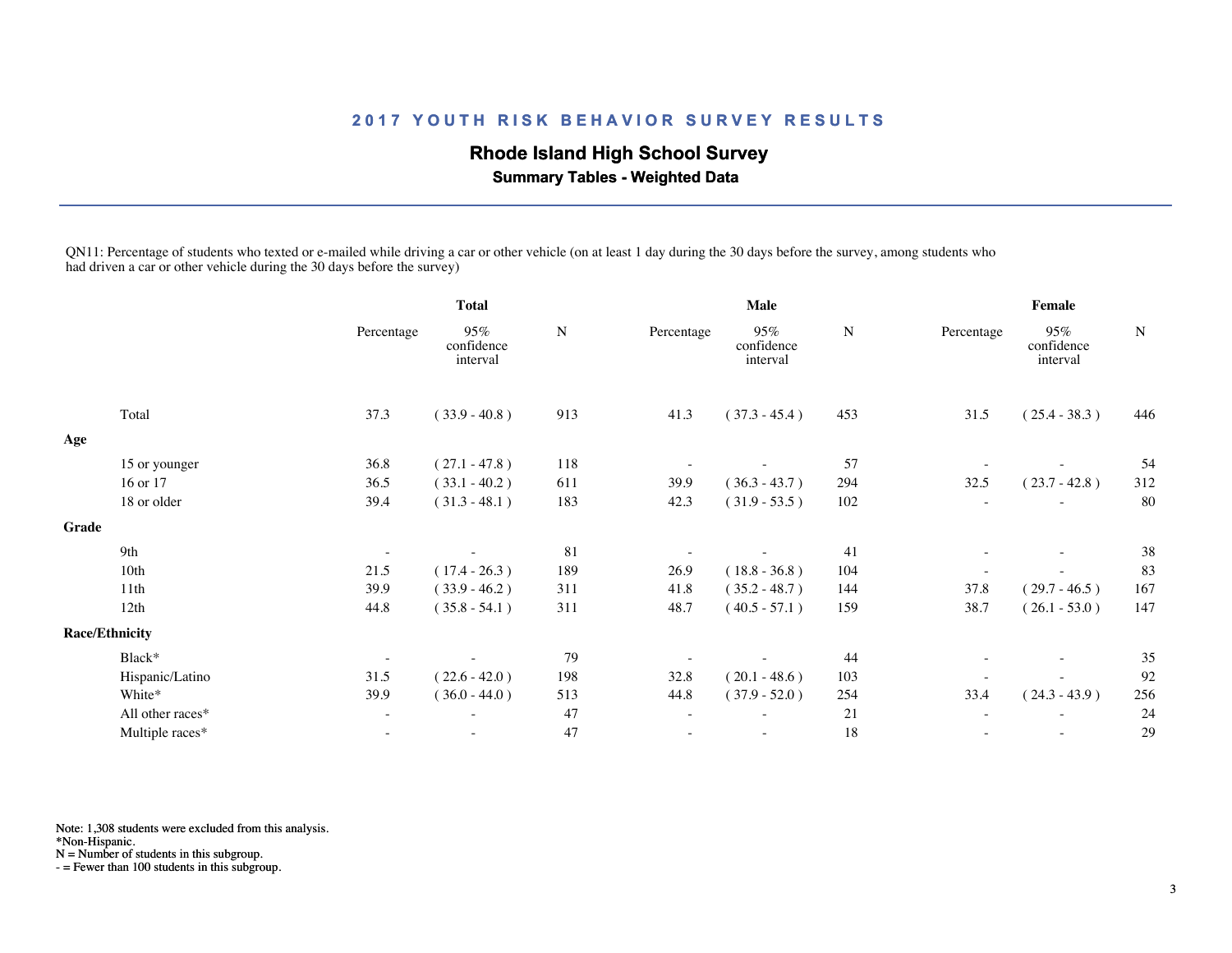## **Rhode Island High School Survey**

 **Summary Tables - Weighted Data**

QN13: Percentage of students who carried a weapon on school property (such as a gun, knife, or club, on at least 1 day during the 30 days before the survey)

|       |                       |            | <b>Total</b>                  |           | Male                     |                               |           | Female     |                               |             |  |
|-------|-----------------------|------------|-------------------------------|-----------|--------------------------|-------------------------------|-----------|------------|-------------------------------|-------------|--|
|       |                       | Percentage | 95%<br>confidence<br>interval | ${\bf N}$ | Percentage               | 95%<br>confidence<br>interval | ${\bf N}$ | Percentage | 95%<br>confidence<br>interval | $\mathbf N$ |  |
|       | Total                 | 5.1        | $(3.2 - 7.9)$                 | 2,183     | 6.8                      | $(4.5 - 10.3)$                | 1,043     | 2.6        | $(1.2 - 5.4)$                 | 1,112       |  |
| Age   |                       |            |                               |           |                          |                               |           |            |                               |             |  |
|       | 15 or younger         | 4.3        | $(2.4 - 7.8)$                 | 838       | 4.7                      | $(2.6 - 8.3)$                 | 396       | 2.9        | $(1.2 - 7.1)$                 | 430         |  |
|       | 16 or 17              | 5.4        | $(3.4 - 8.4)$                 | 1,087     | 8.8                      | $(5.7 - 13.3)$                | 513       | 1.7        | $(0.6 - 4.7)$                 | 566         |  |
|       | 18 or older           | 5.6        | $(3.2 - 9.7)$                 | 252       | 5.5                      | $(2.6 - 11.0)$                | 134       | 5.1        | $(1.9 - 13.4)$                | 116         |  |
| Grade |                       |            |                               |           |                          |                               |           |            |                               |             |  |
|       | 9th                   | 3.9        | $(2.2 - 6.7)$                 | 622       | 5.1                      | $(2.7 - 9.4)$                 | 299       | 1.5        | $(0.4 - 5.6)$                 | 320         |  |
|       | 10 <sub>th</sub>      | 6.5        | $(4.3 - 9.7)$                 | 569       | 10.9                     | $(6.8 - 17.1)$                | 281       | 1.7        | $(0.6 - 4.7)$                 | 280         |  |
|       | 11th                  | 3.4        | $(1.6 - 7.0)$                 | 546       | 4.3                      | $(2.0 - 9.2)$                 | 258       | 2.4        | $(0.7 - 8.6)$                 | 288         |  |
|       | 12th                  | 5.7        | $(2.7 - 11.6)$                | 419       | 6.8                      | $(3.2 - 13.6)$                | 200       | 3.9        | $(1.3 - 10.9)$                | 211         |  |
|       | <b>Race/Ethnicity</b> |            |                               |           |                          |                               |           |            |                               |             |  |
|       | Black*                | 5.3        | $(2.7 - 10.0)$                | 216       | 8.1                      | $(3.9 - 16.3)$                | 107       | 2.4        | $(0.8 - 6.9)$                 | 109         |  |
|       | Hispanic/Latino       | 7.6        | $(4.5 - 12.6)$                | 485       | 9.5                      | $(5.5 - 15.9)$                | 234       | 4.8        | $(2.2 - 10.2)$                | 245         |  |
|       | White*                | 3.7        | $(2.4 - 5.6)$                 | 1,188     | 5.7                      | $(3.2 - 9.7)$                 | 576       | 1.6        | $(0.7 - 3.7)$                 | 607         |  |
|       | All other races*      | 4.8        | $(1.2 - 16.7)$                | 111       | $\overline{\phantom{a}}$ | $\overline{\phantom{0}}$      | 50        | $\sim$     | $\overline{\phantom{a}}$      | 58          |  |
|       | Multiple races*       | 7.8        | $(2.9 - 19.3)$                | 127       |                          |                               | 54        |            |                               | 70          |  |
|       |                       |            |                               |           |                          |                               |           |            |                               |             |  |

Note: 38 students were excluded from this analysis.

\*Non-Hispanic.

N = Number of students in this subgroup.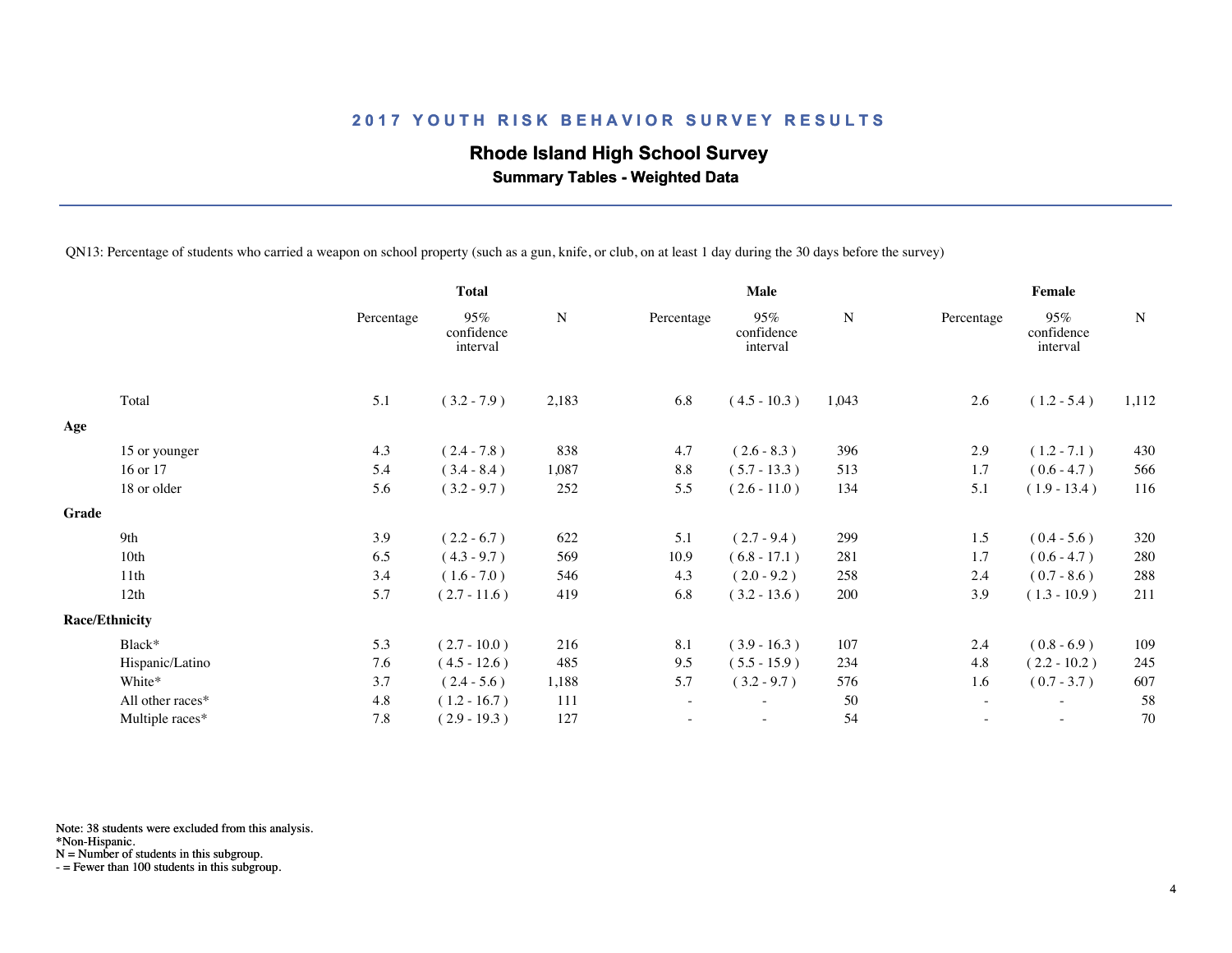## **Rhode Island High School Survey**

 **Summary Tables - Weighted Data**

QN15: Percentage of students who did not go to school because they felt unsafe at school or on their way to or from school (on at least 1 day during the 30 days before the survey)

|       |                       | <b>Total</b> |                               |           | <b>Male</b>              |                               |       | Female                   |                               |           |  |
|-------|-----------------------|--------------|-------------------------------|-----------|--------------------------|-------------------------------|-------|--------------------------|-------------------------------|-----------|--|
|       |                       | Percentage   | 95%<br>confidence<br>interval | ${\bf N}$ | Percentage               | 95%<br>confidence<br>interval | N     | Percentage               | 95%<br>confidence<br>interval | ${\bf N}$ |  |
|       | Total                 | 6.9          | $(5.1 - 9.4)$                 | 2,214     | 5.6                      | $(4.1 - 7.8)$                 | 1,066 | 7.4                      | $(5.5 - 9.9)$                 | 1,120     |  |
| Age   |                       |              |                               |           |                          |                               |       |                          |                               |           |  |
|       | 15 or younger         | $7.0\,$      | $(4.5 - 10.7)$                | 849       | 4.6                      | $(2.1 - 9.7)$                 | 403   | 7.9                      | $(5.3 - 11.5)$                | 433       |  |
|       | 16 or 17              | 7.5          | $(5.3 - 10.5)$                | 1,103     | 7.6                      | $(5.2 - 11.1)$                | 526   | 7.3                      | $(4.9 - 10.7)$                | 570       |  |
|       | 18 or older           | 3.9          | $(1.5 - 9.6)$                 | 256       | 1.8                      | $(0.4 - 7.5)$                 | 137   | 6.7                      | $(2.2 - 18.7)$                | 117       |  |
| Grade |                       |              |                               |           |                          |                               |       |                          |                               |           |  |
|       | 9th                   | 6.7          | $(4.3 - 10.3)$                | 632       | 4.5                      | $(1.7 - 11.7)$                | 305   | 8.7                      | $(5.3 - 13.8)$                | 324       |  |
|       | 10th                  | 7.5          | $(4.9 - 11.2)$                | 577       | 9.1                      | $(5.6 - 14.6)$                | 288   | 5.6                      | $(3.5 - 8.7)$                 | 282       |  |
|       | 11th                  | 5.8          | $(3.7 - 8.8)$                 | 554       | 3.9                      | $(1.7 - 8.6)$                 | 264   | 7.8                      | $(4.9 - 12.2)$                | 290       |  |
|       | 12th                  | 6.3          | $(3.4 - 11.5)$                | 424       | 4.6                      | $(2.5 - 8.2)$                 | 203   | 6.9                      | $(3.2 - 14.4)$                | 212       |  |
|       | <b>Race/Ethnicity</b> |              |                               |           |                          |                               |       |                          |                               |           |  |
|       | Black*                | 6.1          | $(3.1 - 11.9)$                | 223       | 6.8                      | $(3.2 - 14.1)$                | 113   | 5.4                      | $(2.0 - 13.9)$                | 110       |  |
|       | Hispanic/Latino       | 10.1         | $(6.2 - 16.0)$                | 493       | 6.5                      | $(3.9 - 10.8)$                | 238   | 13.0                     | $(7.3 - 22.2)$                | 249       |  |
|       | White*                | 5.5          | $(4.2 - 7.2)$                 | 1,196     | 5.3                      | $(3.6 - 7.8)$                 | 584   | 5.6                      | $(4.3 - 7.4)$                 | 608       |  |
|       | All other races*      | 3.8          | $(2.0 - 7.0)$                 | 112       | $\overline{\phantom{a}}$ | ٠                             | 51    | $\sim$                   | $\overline{\phantom{a}}$      | 58        |  |
|       | Multiple races*       | 4.2          | $(1.5 - 11.1)$                | 131       | $\sim$                   | $\overline{\phantom{0}}$      | 56    | $\overline{\phantom{a}}$ | $\sim$                        | 72        |  |
|       |                       |              |                               |           |                          |                               |       |                          |                               |           |  |

Note: 7 students were excluded from this analysis.

\*Non-Hispanic.

N = Number of students in this subgroup.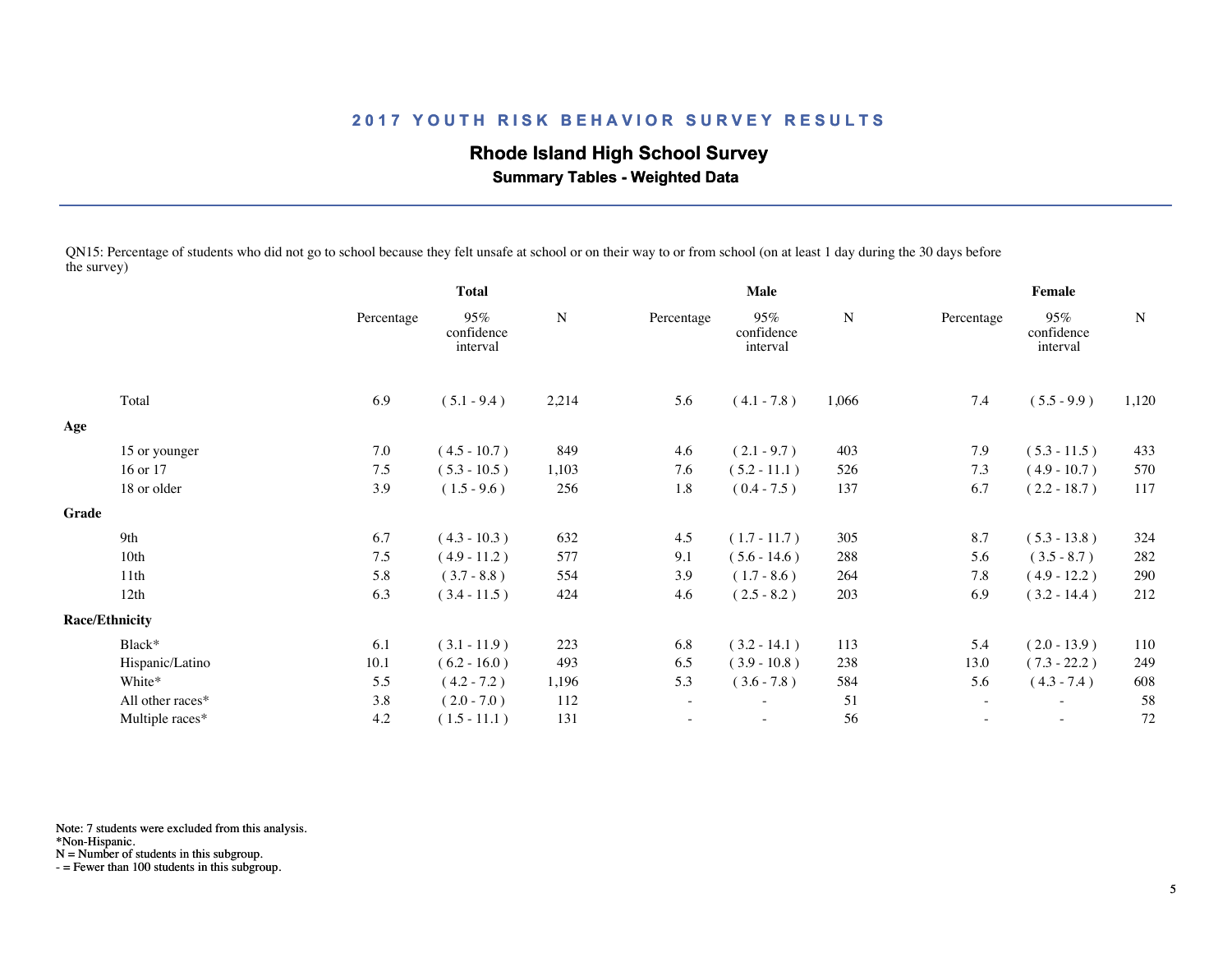## **Rhode Island High School Survey**

 **Summary Tables - Weighted Data**

QN18: Percentage of students who were in a physical fight on school property (one or more times during the 12 months before the survey)

|       |                       |            | <b>Total</b>                  |           | Male                     |                               |       | Female                   |                               |             |  |
|-------|-----------------------|------------|-------------------------------|-----------|--------------------------|-------------------------------|-------|--------------------------|-------------------------------|-------------|--|
|       |                       | Percentage | 95%<br>confidence<br>interval | ${\bf N}$ | Percentage               | 95%<br>confidence<br>interval | N     | Percentage               | 95%<br>confidence<br>interval | $\mathbf N$ |  |
|       | Total                 | 10.5       | $(7.4 - 14.7)$                | 2,217     | 12.7                     | $(9.6 - 16.6)$                | 1,067 | 7.6                      | $(4.5 - 12.6)$                | 1,120       |  |
| Age   |                       |            |                               |           |                          |                               |       |                          |                               |             |  |
|       | 15 or younger         | 12.0       | $(8.5 - 16.6)$                | 849       | 12.8                     | $(9.2 - 17.4)$                | 402   | 9.8                      | $(5.8 - 16.0)$                | 433         |  |
|       | 16 or 17              | 10.3       | $(6.5 - 15.8)$                | 1,105     | 13.8                     | $(9.8 - 19.2)$                | 527   | 6.8                      | $(3.2 - 13.6)$                | 570         |  |
|       | 18 or older           | 7.6        | $(4.1 - 13.7)$                | 257       | 9.0                      | $(4.1 - 18.5)$                | 138   | 5.2                      | $(1.6 - 16.1)$                | 117         |  |
| Grade |                       |            |                               |           |                          |                               |       |                          |                               |             |  |
|       | 9th                   | 13.2       | $(8.3 - 20.2)$                | 630       | 14.9                     | $(9.7 - 22.1)$                | 304   | 10.8                     | $(5.8 - 19.2)$                | 323         |  |
|       | 10th                  | 12.3       | $(8.1 - 18.0)$                | 581       | 13.7                     | $(9.2 - 19.8)$                | 290   | 11.0                     | $(5.9 - 19.5)$                | 282         |  |
|       | 11th                  | 6.8        | $(3.9 - 11.8)$                | 555       | 10.5                     | $(5.8 - 18.5)$                | 265   | 2.8                      | $(1.1 - 7.0)$                 | 290         |  |
|       | 12th                  | 7.6        | $(4.2 - 13.5)$                | 424       | 9.7                      | $(4.5 - 19.6)$                | 203   | 3.9                      | $(1.3 - 11.2)$                | 212         |  |
|       | <b>Race/Ethnicity</b> |            |                               |           |                          |                               |       |                          |                               |             |  |
|       | Black*                | 10.9       | $(7.7 - 15.3)$                | 223       | 11.9                     | $(7.6 - 18.2)$                | 113   | 9.9                      | $(5.0 - 18.8)$                | 110         |  |
|       | Hispanic/Latino       | 13.7       | $(8.4 - 21.5)$                | 493       | 17.5                     | $(11.2 - 26.3)$               | 238   | 8.9                      | $(4.3 - 17.4)$                | 249         |  |
|       | White*                | 8.5        | $(4.7 - 14.9)$                | 1,197     | 10.8                     | $(6.0 - 18.9)$                | 584   | 6.1                      | $(3.0 - 12.2)$                | 608         |  |
|       | All other races*      | 10.0       | $(3.6 - 25.1)$                | 112       | $\overline{\phantom{a}}$ | $\overline{\phantom{0}}$      | 51    | $\overline{\phantom{a}}$ | $\overline{\phantom{a}}$      | 58          |  |
|       | Multiple races*       | 16.5       | $(9.9 - 26.3)$                | 131       |                          |                               | 56    |                          |                               | 72          |  |
|       |                       |            |                               |           |                          |                               |       |                          |                               |             |  |

Note: 4 students were excluded from this analysis.

\*Non-Hispanic.

N = Number of students in this subgroup.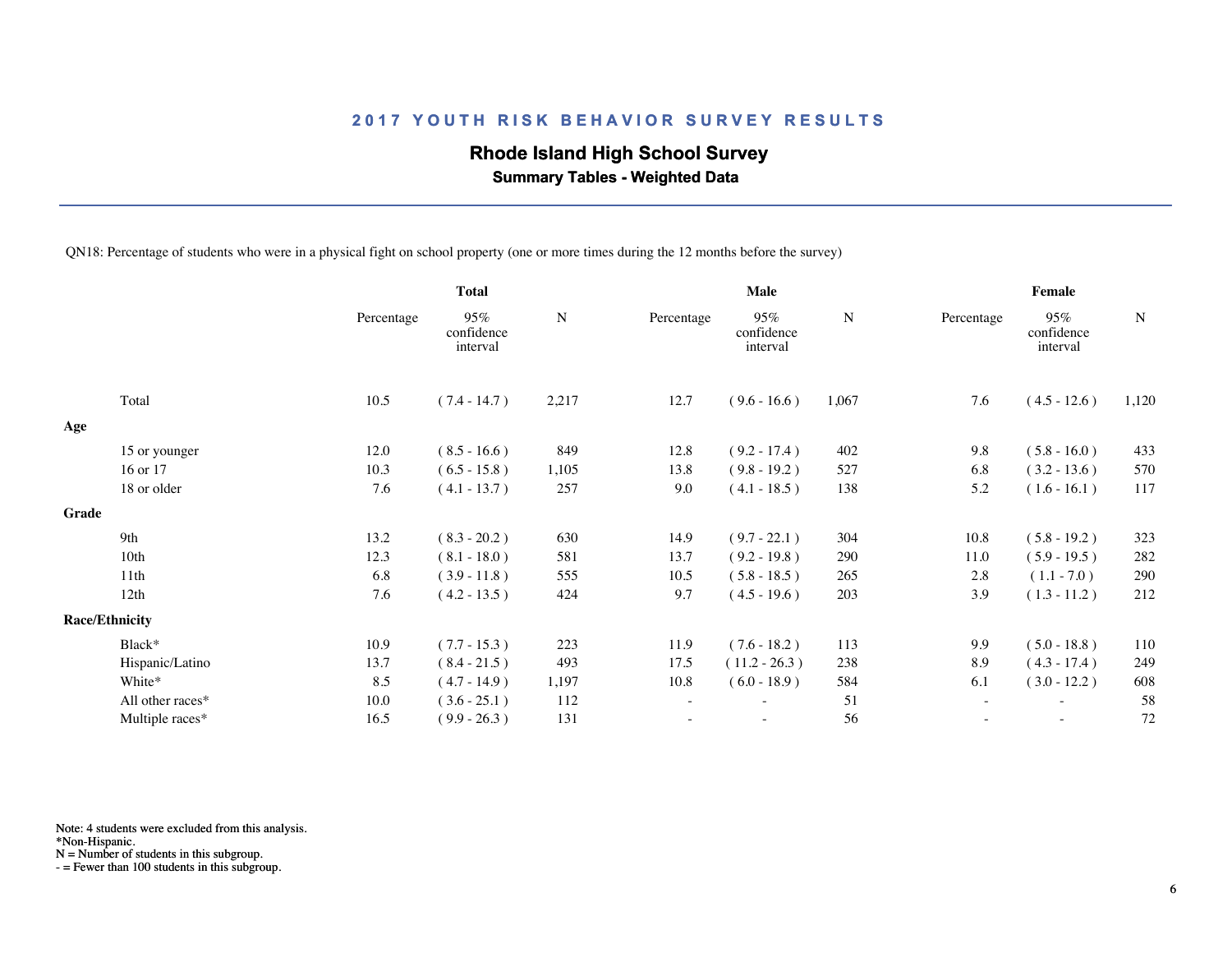## **Rhode Island High School Survey**

 **Summary Tables - Weighted Data**

QN19: Percentage of students who were ever physically forced to have sexual intercourse (when they did not want to)

|       |                       |            | <b>Total</b>                  |           | <b>Male</b> |                               |       | Female     |                               |           |  |
|-------|-----------------------|------------|-------------------------------|-----------|-------------|-------------------------------|-------|------------|-------------------------------|-----------|--|
|       |                       | Percentage | 95%<br>confidence<br>interval | ${\bf N}$ | Percentage  | 95%<br>confidence<br>interval | N     | Percentage | 95%<br>confidence<br>interval | ${\bf N}$ |  |
|       | Total                 | 8.8        | $(7.7 - 10.1)$                | 2,163     | 7.6         | $(5.5 - 10.2)$                | 1,041 | 9.5        | $(8.4 - 10.8)$                | 1,099     |  |
| Age   |                       |            |                               |           |             |                               |       |            |                               |           |  |
|       | 15 or younger         | 9.5        | $(7.9 - 11.4)$                | 825       | 10.5        | $(7.4 - 14.7)$                | 393   | 8.2        | $(5.1 - 12.9)$                | 424       |  |
|       | 16 or 17              | 8.2        | $(7.2 - 9.4)$                 | 1,082     | 6.0         | $(3.9 - 9.1)$                 | 515   | 10.1       | $(8.7 - 11.8)$                | 560       |  |
|       | 18 or older           | 9.0        | $(5.5 - 14.4)$                | 250       | 5.7         | $(2.3 - 13.7)$                | 133   | 10.8       | $(4.9 - 22.5)$                | 115       |  |
| Grade |                       |            |                               |           |             |                               |       |            |                               |           |  |
|       | 9th                   | 7.5        | $(5.8 - 9.7)$                 | 618       | 8.0         | $(5.4 - 11.8)$                | 297   | 6.6        | $(3.9 - 10.9)$                | 319       |  |
|       | 10th                  | 11.3       | $(8.6 - 14.7)$                | 562       | 13.3        | $(9.7 - 17.9)$                | 282   | 8.6        | $(5.4 - 13.3)$                | 272       |  |
|       | 11th                  | 6.8        | $(4.8 - 9.7)$                 | 548       | 3.9         | $(2.4 - 6.4)$                 | 261   | 9.9        | $(5.9 - 16.3)$                | 287       |  |
|       | 12th                  | 9.2        | $(6.2 - 13.5)$                | 410       | 4.6         | $(2.0 - 10.5)$                | 195   | 12.4       | $(7.8 - 19.3)$                | 209       |  |
|       | <b>Race/Ethnicity</b> |            |                               |           |             |                               |       |            |                               |           |  |
|       | Black*                | 6.2        | $(3.7 - 10.2)$                | 220       | 6.5         | $(2.5 - 15.8)$                | 111   | 5.9        | $(4.5 - 7.9)$                 | 109       |  |
|       | Hispanic/Latino       | 10.0       | $(6.2 - 15.7)$                | 474       | 6.9         | $(3.2 - 14.0)$                | 228   | 13.1       | $(8.1 - 20.4)$                | 241       |  |
|       | White*                | 8.4        | $(6.7 - 10.6)$                | 1,180     | 8.1         | $(5.3 - 12.2)$                | 574   | 8.1        | $(6.6 - 10.0)$                | 601       |  |
|       | All other races*      | 11.4       | $(7.4 - 17.4)$                | 109       | $\sim$      | $\overline{\phantom{a}}$      | 51    | $\sim$     | $\overline{\phantom{a}}$      | 57        |  |
|       | Multiple races*       | 8.0        | $(5.6 - 11.4)$                | 128       |             |                               | 55    |            |                               | 70        |  |
|       |                       |            |                               |           |             |                               |       |            |                               |           |  |

Note: 58 students were excluded from this analysis.

\*Non-Hispanic.

N = Number of students in this subgroup.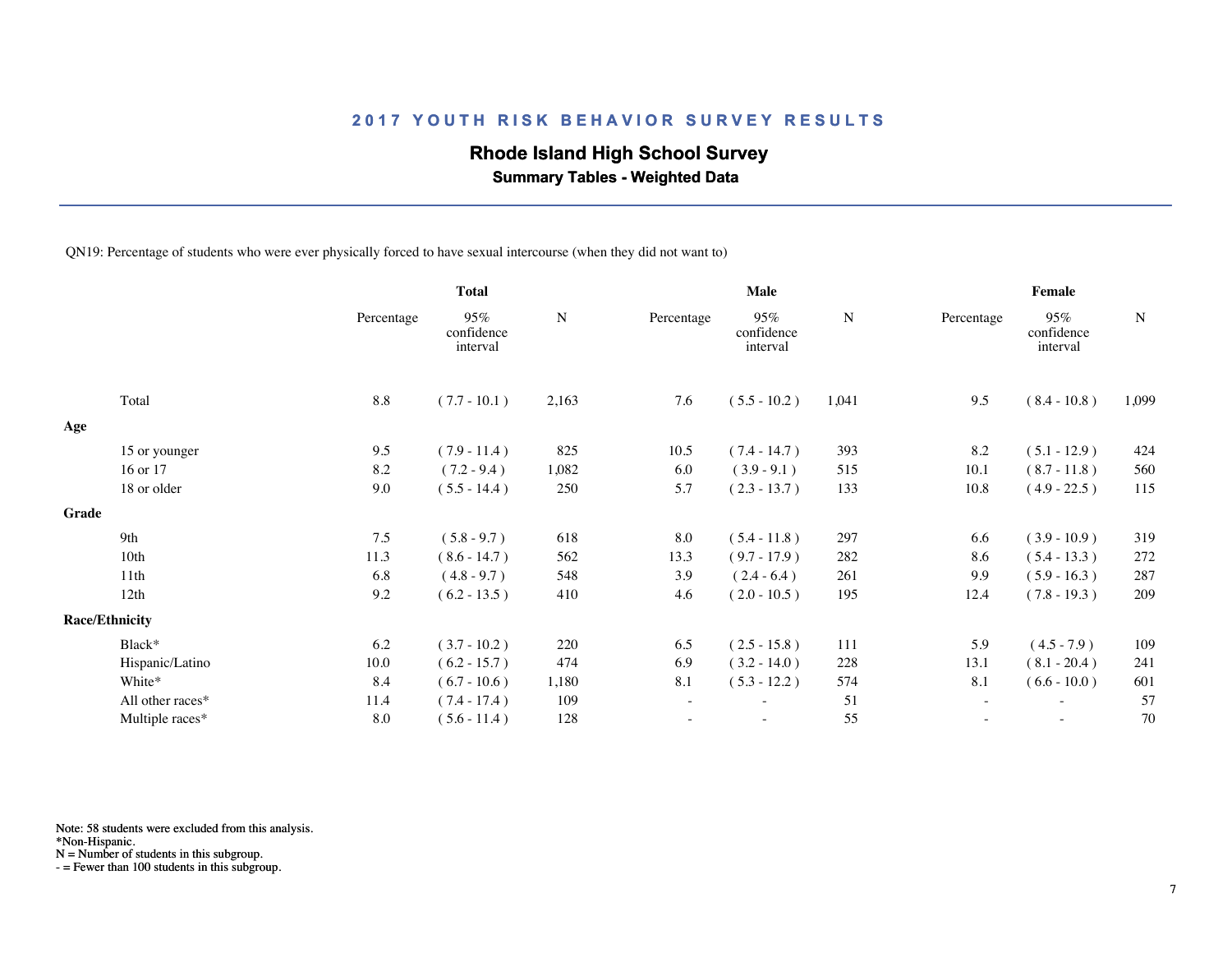## **Rhode Island High School Survey**

 **Summary Tables - Weighted Data**

QN21: Percentage of students who experienced sexual dating violence (being forced by someone they were dating or going out with to do sexual things [counting such things as kissing, touching, or being physically forced to have sexual intercourse] that they did not want to, one or more times during the 12 months before the survey, among students who dated or went out with someone during the 12 months before the survey)

|       |                       | Total      |                               |       | Male       |                               |     | Female                   |                               |             |
|-------|-----------------------|------------|-------------------------------|-------|------------|-------------------------------|-----|--------------------------|-------------------------------|-------------|
|       |                       | Percentage | 95%<br>confidence<br>interval | N     | Percentage | 95%<br>confidence<br>interval | N   | Percentage               | 95%<br>confidence<br>interval | $\mathbf N$ |
|       | Total                 | 12.0       | $(9.8 - 14.5)$                | 1,265 | 7.7        | $(5.1 - 11.5)$                | 599 | 15.1                     | $(11.9 - 18.9)$               | 646         |
| Age   |                       |            |                               |       |            |                               |     |                          |                               |             |
|       | 15 or younger         | 17.4       | $(14.4 - 20.9)$               | 396   | 9.5        | $(3.9 - 21.7)$                | 176 | 22.6                     | $(17.9 - 28.2)$               | 208         |
|       | 16 or 17              | 9.6        | $(6.7 - 13.6)$                | 703   | 6.5        | $(3.1 - 13.2)$                | 337 | 11.8                     | $(7.9 - 17.1)$                | 361         |
|       | 18 or older           | 10.1       | $(7.8 - 13.1)$                | 164   |            |                               | 86  |                          |                               | 77          |
| Grade |                       |            |                               |       |            |                               |     |                          |                               |             |
|       | 9th                   | 14.9       | $(11.6 - 18.8)$               | 295   | 8.8        | $(3.7 - 19.2)$                | 132 | 19.7                     | $(15.1 - 25.2)$               | 160         |
|       | 10th                  | 14.6       | $(10.9 - 19.4)$               | 321   | 11.8       | $(7.2 - 18.6)$                | 158 | 16.0                     | $(11.1 - 22.3)$               | 157         |
|       | 11th                  | 8.1        | $(4.9 - 13.0)$                | 353   | 4.3        | $(1.7 - 10.4)$                | 174 | 12.0                     | $(7.4 - 18.8)$                | 179         |
|       | 12th                  | 10.6       | $(7.4 - 14.9)$                | 280   | 6.4        | $(2.9 - 13.6)$                | 132 | 12.9                     | $(6.1 - 25.0)$                | 141         |
|       | <b>Race/Ethnicity</b> |            |                               |       |            |                               |     |                          |                               |             |
|       | Black*                | 8.5        | $(4.3 - 16.3)$                | 115   |            |                               | 58  |                          |                               | 57          |
|       | Hispanic/Latino       | 15.4       | $(9.0 - 25.1)$                | 282   | 10.3       | $(4.0 - 23.8)$                | 140 | 20.2                     | $(13.2 - 29.6)$               | 138         |
|       | White*                | 10.8       | $(7.9 - 14.7)$                | 704   | 6.2        | $(4.3 - 9.0)$                 | 329 | 14.6                     | $(9.7 - 21.4)$                | 372         |
|       | All other races*      |            | ٠                             | 55    |            |                               | 24  | $\overline{\phantom{a}}$ |                               | 28          |
|       | Multiple races*       |            |                               | 75    |            |                               | 33  |                          |                               | 40          |
|       |                       |            |                               |       |            |                               |     |                          |                               |             |

Note: 956 students were excluded from this analysis.

\*Non-Hispanic.

N = Number of students in this subgroup.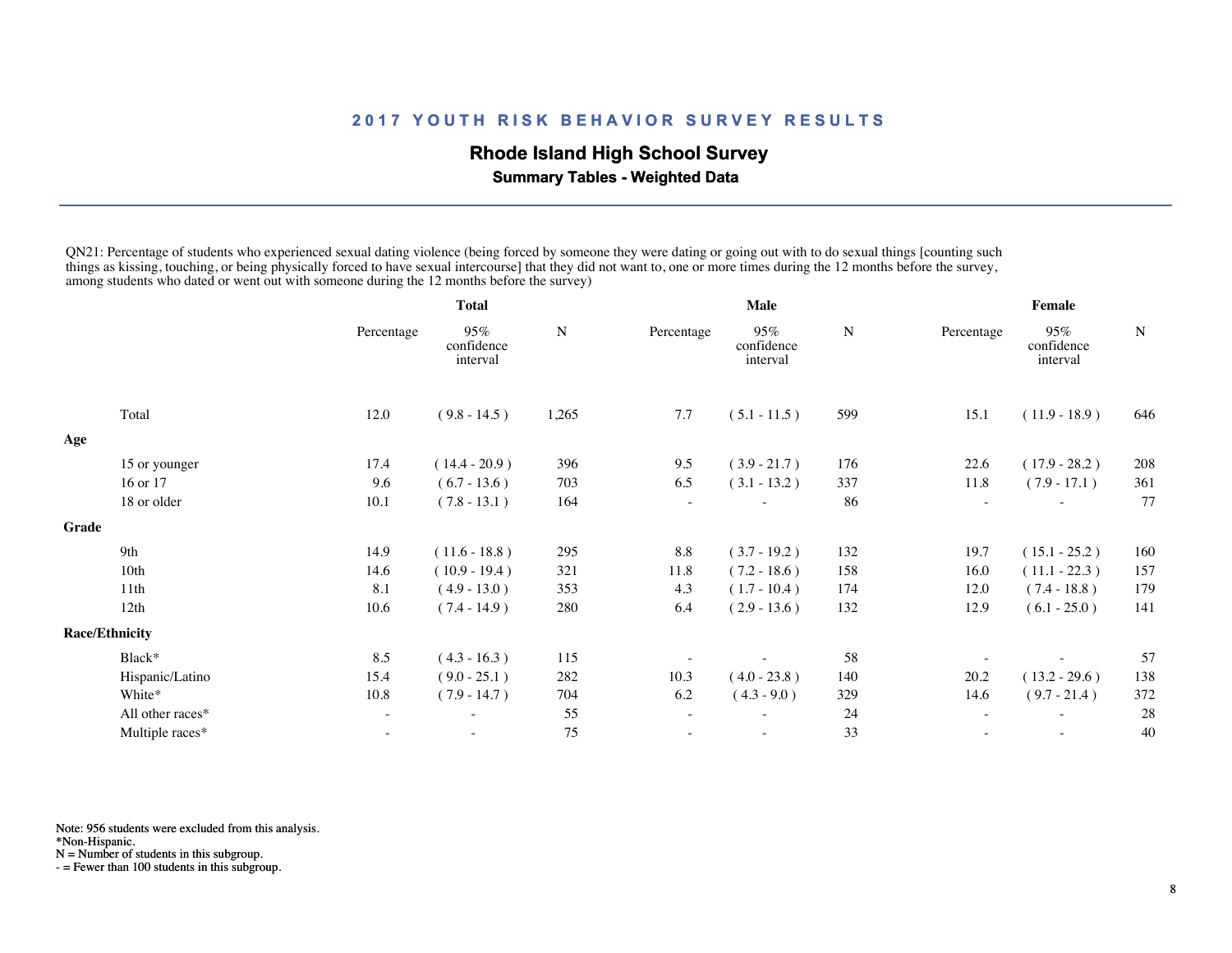## **Rhode Island High School Survey**

 **Summary Tables - Weighted Data**

QN22: Percentage of students who experienced physical dating violence (being physically hurt on purpose by someone they were dating or going out with [counting such things as being hit, slammed into something, or injured with an object or weapon] one or more times during the 12 months before the survey, among students who dated or went out with someone during the 12 months before the survey)

|       |                       | <b>Total</b> |                               | Male  |            |                               | Female |                          |                               |     |
|-------|-----------------------|--------------|-------------------------------|-------|------------|-------------------------------|--------|--------------------------|-------------------------------|-----|
|       |                       | Percentage   | 95%<br>confidence<br>interval | N     | Percentage | 95%<br>confidence<br>interval | N      | Percentage               | 95%<br>confidence<br>interval | N   |
|       | Total                 | 9.0          | $(6.1 - 13.2)$                | 1,263 | 7.9        | $(5.3 - 11.8)$                | 597    | 8.1                      | $(5.1 - 12.6)$                | 647 |
| Age   |                       |              |                               |       |            |                               |        |                          |                               |     |
|       | 15 or younger         | 8.9          | $(4.8 - 15.6)$                | 395   | 3.9        | $(1.3 - 11.3)$                | 175    | 9.7                      | $(5.2 - 17.5)$                | 208 |
|       | 16 or 17              | 8.9          | $(6.1 - 12.9)$                | 703   | $11.1$     | $(6.6 - 18.2)$                | 336    | 6.0                      | $(3.3 - 10.4)$                | 363 |
|       | 18 or older           | 9.4          | $(4.2 - 19.6)$                | 163   |            |                               | 86     |                          |                               | 76  |
| Grade |                       |              |                               |       |            |                               |        |                          |                               |     |
|       | 9th                   | 6.8          | $(3.3 - 13.5)$                | 294   | 4.6        | $(1.6 - 12.4)$                | 132    | 7.0                      | $(3.1 - 14.9)$                | 159 |
|       | 10th                  | 11.0         | $(5.8 - 19.8)$                | 322   | 11.2       | $(5.2 - 22.7)$                | 157    | 7.9                      | $(3.9 - 15.4)$                | 159 |
|       | 11th                  | 7.1          | $(4.6 - 10.7)$                | 352   | 6.6        | $(3.0 - 13.8)$                | 174    | 7.6                      | $(5.4 - 10.5)$                | 178 |
|       | 12th                  | 9.8          | $(5.3 - 17.2)$                | 279   | 9.1        | $(4.8 - 16.6)$                | 131    | 8.0                      | $(3.1 - 19.2)$                | 141 |
|       | <b>Race/Ethnicity</b> |              |                               |       |            |                               |        |                          |                               |     |
|       | Black*                | 10.8         | $(5.4 - 20.4)$                | 114   |            |                               | 57     |                          |                               | 57  |
|       | Hispanic/Latino       | 8.4          | $(3.5 - 19.0)$                | 281   | 4.7        | $(1.8 - 11.6)$                | 140    | 11.3                     | $(4.1 - 27.7)$                | 137 |
|       | White*                | 7.7          | $(5.0 - 11.8)$                | 702   | 8.6        | $(5.7 - 12.9)$                | 328    | 6.4                      | $(3.9 - 10.3)$                | 371 |
|       | All other races*      |              |                               | 56    |            |                               | 24     | $\overline{\phantom{a}}$ |                               | 29  |
|       | Multiple races*       |              | $\overline{\phantom{0}}$      | 76    |            | $\overline{\phantom{0}}$      | 33     | $\overline{\phantom{a}}$ | $\overline{\phantom{a}}$      | 41  |
|       |                       |              |                               |       |            |                               |        |                          |                               |     |

Note: 958 students were excluded from this analysis.

\*Non-Hispanic.

N = Number of students in this subgroup.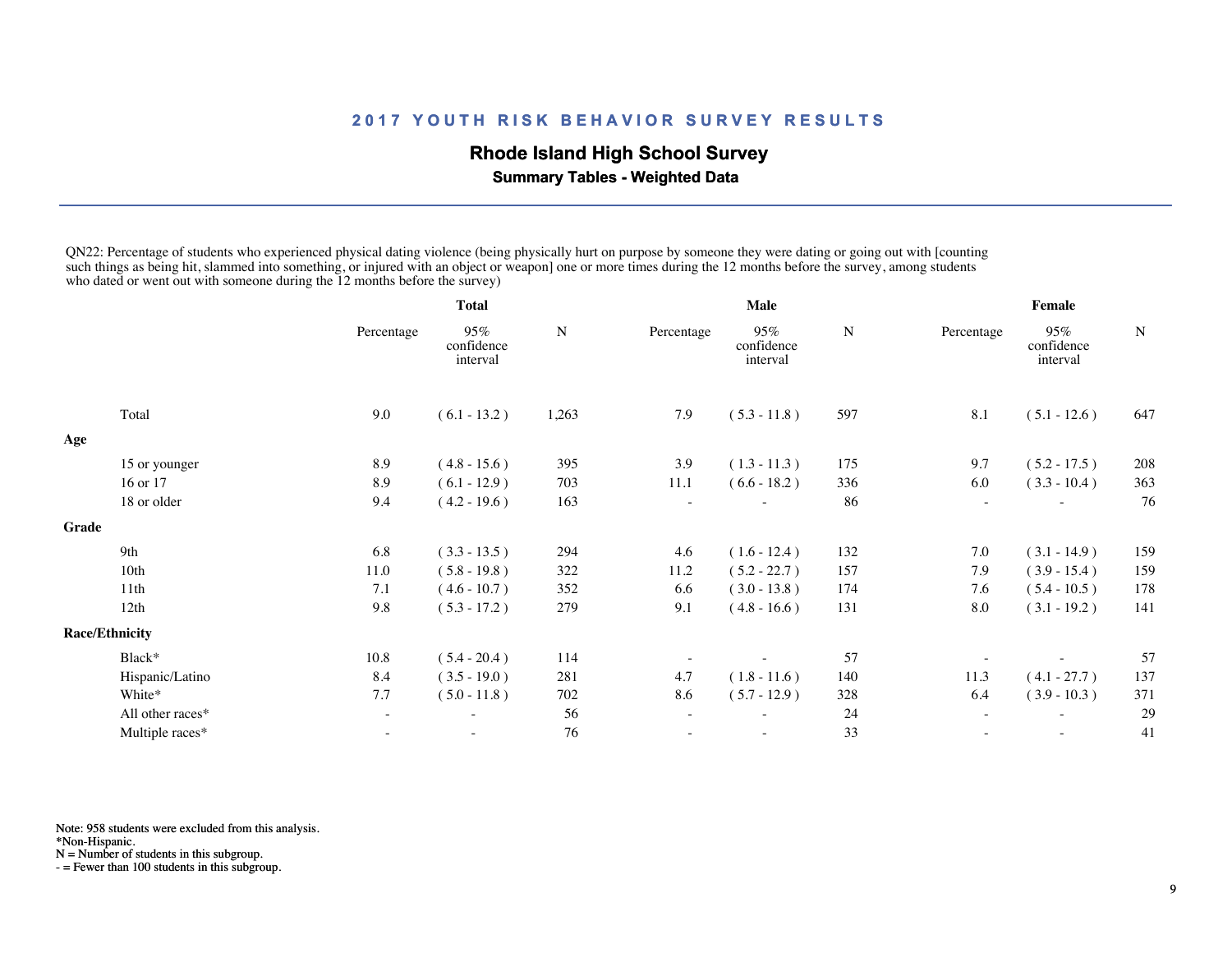## **Rhode Island High School Survey**

 **Summary Tables - Weighted Data**

QN23: Percentage of students who were bullied on school property (ever during the 12 months before the survey)

|       |                       |            | <b>Total</b>                  |       | Male       |                               |       | Female     |                               |             |  |
|-------|-----------------------|------------|-------------------------------|-------|------------|-------------------------------|-------|------------|-------------------------------|-------------|--|
|       |                       | Percentage | 95%<br>confidence<br>interval | N     | Percentage | 95%<br>confidence<br>interval | N     | Percentage | 95%<br>confidence<br>interval | $\mathbf N$ |  |
|       | Total                 | 17.3       | $(12.3 - 23.9)$               | 2,161 | 14.9       | $(9.8 - 21.9)$                | 1,039 | 19.2       | $(13.8 - 26.2)$               | 1,099       |  |
| Age   |                       |            |                               |       |            |                               |       |            |                               |             |  |
|       | 15 or younger         | 21.1       | $(14.1 - 30.3)$               | 822   | 17.2       | $(10.4 - 27.1)$               | 392   | 24.8       | $(17.3 - 34.1)$               | 422         |  |
|       | 16 or 17              | 15.7       | $(10.3 - 23.1)$               | 1,087 | 14.6       | $(9.9 - 21.0)$                | 515   | 16.1       | $(9.7 - 25.6)$                | 565         |  |
|       | 18 or older           | 13.9       | $(8.8 - 21.2)$                | 246   | 10.2       | $(5.2 - 19.1)$                | 132   | 16.4       | $(9.4 - 27.2)$                | 112         |  |
| Grade |                       |            |                               |       |            |                               |       |            |                               |             |  |
|       | 9th                   | 22.7       | $(14.3 - 34.0)$               | 615   | 19.0       | $(10.9 - 31.0)$               | 296   | 26.0       | $(16.7 - 38.0)$               | 317         |  |
|       | 10th                  | 17.8       | $(12.2 - 25.3)$               | 566   | 15.1       | $(10.3 - 21.7)$               | 282   | 19.2       | $(12.2 - 28.9)$               | 276         |  |
|       | 11 <sup>th</sup>      | 12.7       | $(7.0 - 22.0)$                | 548   | 11.4       | $(6.3 - 19.8)$                | 261   | 14.1       | $(6.4 - 28.2)$                | 287         |  |
|       | 12th                  | 13.8       | $(9.4 - 19.9)$                | 406   | 11.4       | $(6.4 - 19.5)$                | 194   | 15.0       | $(9.2 - 23.6)$                | 206         |  |
|       | <b>Race/Ethnicity</b> |            |                               |       |            |                               |       |            |                               |             |  |
|       | Black*                | 7.5        | $(3.3 - 16.3)$                | 216   | 7.9        | $(3.3 - 17.7)$                | 109   | 7.2        | $(1.9 - 23.7)$                | 107         |  |
|       | Hispanic/Latino       | 14.8       | $(8.3 - 25.0)$                | 481   | 13.2       | $(6.2 - 25.8)$                | 232   | 16.3       | $(9.7 - 25.9)$                | 243         |  |
|       | White*                | 19.8       | $(14.3 - 26.7)$               | 1,175 | 17.2       | $(12.0 - 24.0)$               | 571   | 21.8       | $(15.6 - 29.6)$               | 599         |  |
|       | All other races*      | 18.5       | $(11.3 - 28.9)$               | 110   | $\sim$     | $\overline{\phantom{0}}$      | 50    | $\sim$     | $\overline{\phantom{a}}$      | 58          |  |
|       | Multiple races*       | 14.0       | $(7.5 - 24.6)$                | 128   |            |                               | 55    |            |                               | 70          |  |
|       |                       |            |                               |       |            |                               |       |            |                               |             |  |

Note: 60 students were excluded from this analysis.

\*Non-Hispanic.

N = Number of students in this subgroup.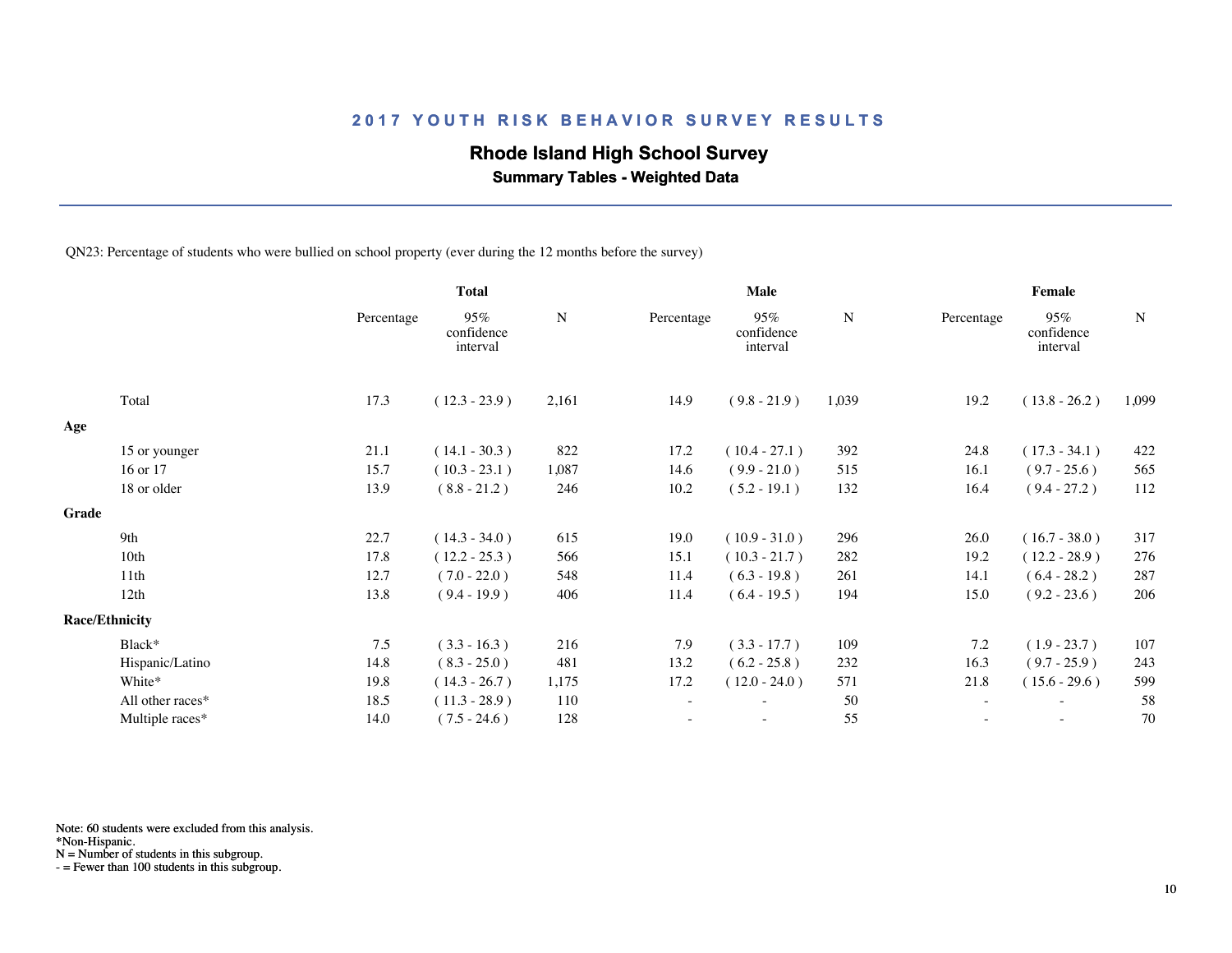# **Rhode Island High School Survey**

 **Summary Tables - Weighted Data**

QN24: Percentage of students who were electronically bullied (counting being bullied through texting, Instagram, Facebook, or other social media, ever during the 12 months before the survey)

|       |                       | <b>Total</b> |                               | Male      |                          |                               | Female |            |                               |       |
|-------|-----------------------|--------------|-------------------------------|-----------|--------------------------|-------------------------------|--------|------------|-------------------------------|-------|
|       |                       | Percentage   | 95%<br>confidence<br>interval | ${\bf N}$ | Percentage               | 95%<br>confidence<br>interval | N      | Percentage | 95%<br>confidence<br>interval | N     |
|       | Total                 | 14.2         | $(11.2 - 17.9)$               | 2,186     | 10.5                     | $(8.0 - 13.7)$                | 1,056  | 17.3       | $(13.0 - 22.6)$               | 1,110 |
| Age   |                       |              |                               |           |                          |                               |        |            |                               |       |
|       | 15 or younger         | 15.7         | $(11.0 - 22.0)$               | 838       | 11.0                     | $(6.9 - 17.1)$                | 402    | 20.8       | $(15.2 - 27.6)$               | 430   |
|       | 16 or 17              | 14.0         | $(10.4 - 18.6)$               | 1,089     | 11.7                     | $(8.9 - 15.2)$                | 518    | 15.7       | $(10.3 - 23.1)$               | 564   |
|       | 18 or older           | 10.3         | $(6.4 - 16.1)$                | 254       | 5.5                      | $(2.0 - 14.6)$                | 136    | 14.1       | $(6.5 - 27.8)$                | 116   |
| Grade |                       |              |                               |           |                          |                               |        |            |                               |       |
|       | 9th                   | 16.8         | $(11.9 - 23.3)$               | 628       | 11.7                     | $(7.3 - 18.1)$                | 305    | 22.5       | $(16.2 - 30.5)$               | 321   |
|       | 10 <sub>th</sub>      | 14.1         | $(9.4 - 20.5)$                | 569       | 10.1                     | $(5.7 - 17.4)$                | 284    | 16.9       | $(10.4 - 26.4)$               | 278   |
|       | 11th                  | 13.5         | $(9.3 - 19.3)$                | 549       | 10.8                     | $(6.2 - 18.2)$                | 260    | 16.4       | $(9.6 - 26.6)$                | 289   |
|       | 12th                  | 11.0         | $(7.2 - 16.5)$                | 416       | 7.9                      | $(3.9 - 15.5)$                | 201    | 13.1       | $(7.0 - 23.1)$                | 210   |
|       | <b>Race/Ethnicity</b> |              |                               |           |                          |                               |        |            |                               |       |
|       | Black*                | 6.7          | $(3.4 - 12.8)$                | 221       | 6.7                      | $(3.2 - 13.5)$                | 113    | 6.6        | $(2.4 - 17.1)$                | 108   |
|       | Hispanic/Latino       | 13.1         | $(7.7 - 21.2)$                | 489       | 10.4                     | $(6.5 - 16.1)$                | 238    | 16.3       | $(9.0 - 27.5)$                | 247   |
|       | White*                | 15.9         | $(12.7 - 19.7)$               | 1,185     | 11.6                     | $(8.5 - 15.6)$                | 575    | 19.7       | $(14.8 - 25.8)$               | 606   |
|       | All other races*      | 9.4          | $(4.9 - 17.3)$                | 110       | $\overline{\phantom{a}}$ |                               | 51     | $\sim$     | $\overline{\phantom{a}}$      | 57    |
|       | Multiple races*       | 14.0         | $(7.5 - 24.6)$                | 130       |                          | $\overline{\phantom{0}}$      | 56     |            | $\overline{\phantom{a}}$      | 71    |
|       |                       |              |                               |           |                          |                               |        |            |                               |       |

Note: 35 students were excluded from this analysis.

\*Non-Hispanic.

N = Number of students in this subgroup.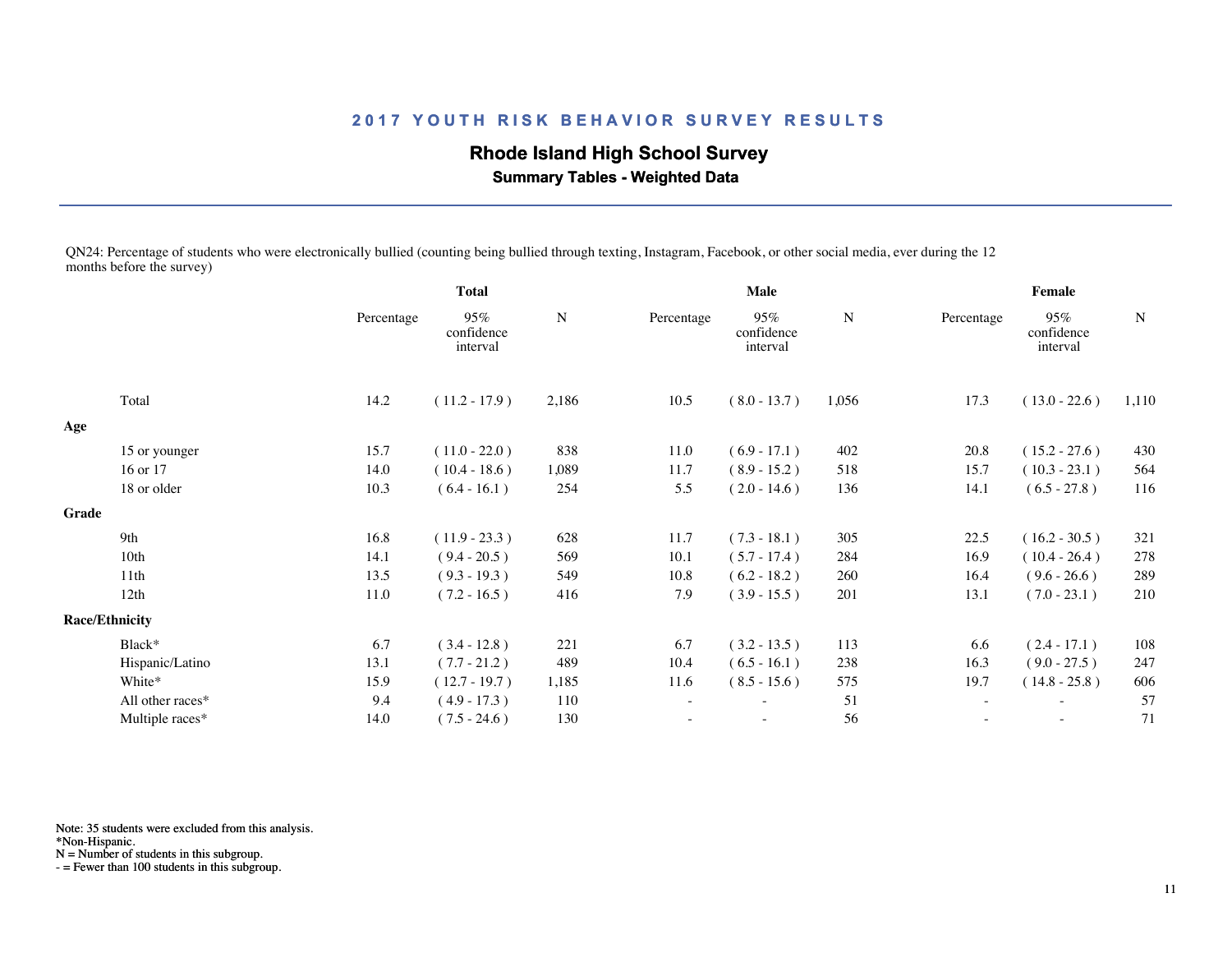# **Rhode Island High School Survey**

 **Summary Tables - Weighted Data**

QN25: Percentage of students who felt sad or hopeless (almost every day for >=2 weeks in a row so that they stopped doing some usual activities, ever during the 12 months before the survey)

|       |                       | <b>Total</b> |                               | Male  |                          |                               | Female |            |                               |             |
|-------|-----------------------|--------------|-------------------------------|-------|--------------------------|-------------------------------|--------|------------|-------------------------------|-------------|
|       |                       | Percentage   | 95%<br>confidence<br>interval | N     | Percentage               | 95%<br>confidence<br>interval | N      | Percentage | 95%<br>confidence<br>interval | $\mathbf N$ |
|       | Total                 | 29.4         | $(26.9 - 32.0)$               | 2,185 | 20.7                     | $(17.2 - 24.8)$               | 1,055  | 38.0       | $(33.3 - 42.8)$               | 1,107       |
| Age   |                       |              |                               |       |                          |                               |        |            |                               |             |
|       | 15 or younger         | 28.2         | $(24.0 - 32.9)$               | 836   | 19.5                     | $(15.2 - 24.7)$               | 400    | 37.4       | $(32.1 - 43.0)$               | 428         |
|       | 16 or 17              | 29.7         | $(25.6 - 34.1)$               | 1,091 | 20.3                     | $(15.8 - 25.6)$               | 520    | 38.5       | $(31.3 - 46.2)$               | 564         |
|       | 18 or older           | 31.3         | $(22.6 - 41.5)$               | 252   | 25.2                     | $(16.1 - 37.2)$               | 135    | 37.6       | $(22.8 - 55.1)$               | 115         |
| Grade |                       |              |                               |       |                          |                               |        |            |                               |             |
|       | 9th                   | 28.3         | $(23.1 - 34.2)$               | 625   | 18.7                     | $(13.3 - 25.6)$               | 303    | 38.7       | $(32.7 - 45.1)$               | 320         |
|       | 10 <sub>th</sub>      | 28.3         | $(24.8 - 32.1)$               | 570   | 17.3                     | $(12.5 - 23.4)$               | 285    | 38.7       | $(30.2 - 48.0)$               | 277         |
|       | 11th                  | 30.3         | $(23.7 - 37.8)$               | 552   | 22.5                     | $(16.9 - 29.4)$               | 264    | 38.6       | $(29.3 - 48.8)$               | 288         |
|       | 12th                  | 29.7         | $(22.4 - 38.2)$               | 414   | 24.4                     | $(14.2 - 38.7)$               | 198    | 34.3       | $(24.8 - 45.4)$               | 209         |
|       | <b>Race/Ethnicity</b> |              |                               |       |                          |                               |        |            |                               |             |
|       | Black*                | 23.5         | $(19.8 - 27.7)$               | 217   | 18.5                     | $(10.7 - 30.1)$               | 110    | 29.1       | $(19.0 - 41.8)$               | 107         |
|       | Hispanic/Latino       | 35.3         | $(29.6 - 41.3)$               | 486   | 26.6                     | $(22.5 - 31.2)$               | 234    | 45.0       | $(37.1 - 53.1)$               | 246         |
|       | White*                | 27.8         | $(24.7 - 31.1)$               | 1,188 | 19.2                     | $(15.4 - 23.8)$               | 579    | 36.1       | $(29.5 - 43.2)$               | 604         |
|       | All other races*      | 26.9         | $(15.7 - 42.1)$               | 110   | $\overline{\phantom{a}}$ | $\overline{\phantom{a}}$      | 51     | $\sim$     | $\overline{\phantom{a}}$      | 57          |
|       | Multiple races*       | 39.0         | $(25.3 - 54.6)$               | 130   |                          | $\overline{\phantom{a}}$      | 56     |            | $\overline{\phantom{a}}$      | 71          |
|       |                       |              |                               |       |                          |                               |        |            |                               |             |

Note: 36 students were excluded from this analysis.

\*Non-Hispanic.

N = Number of students in this subgroup.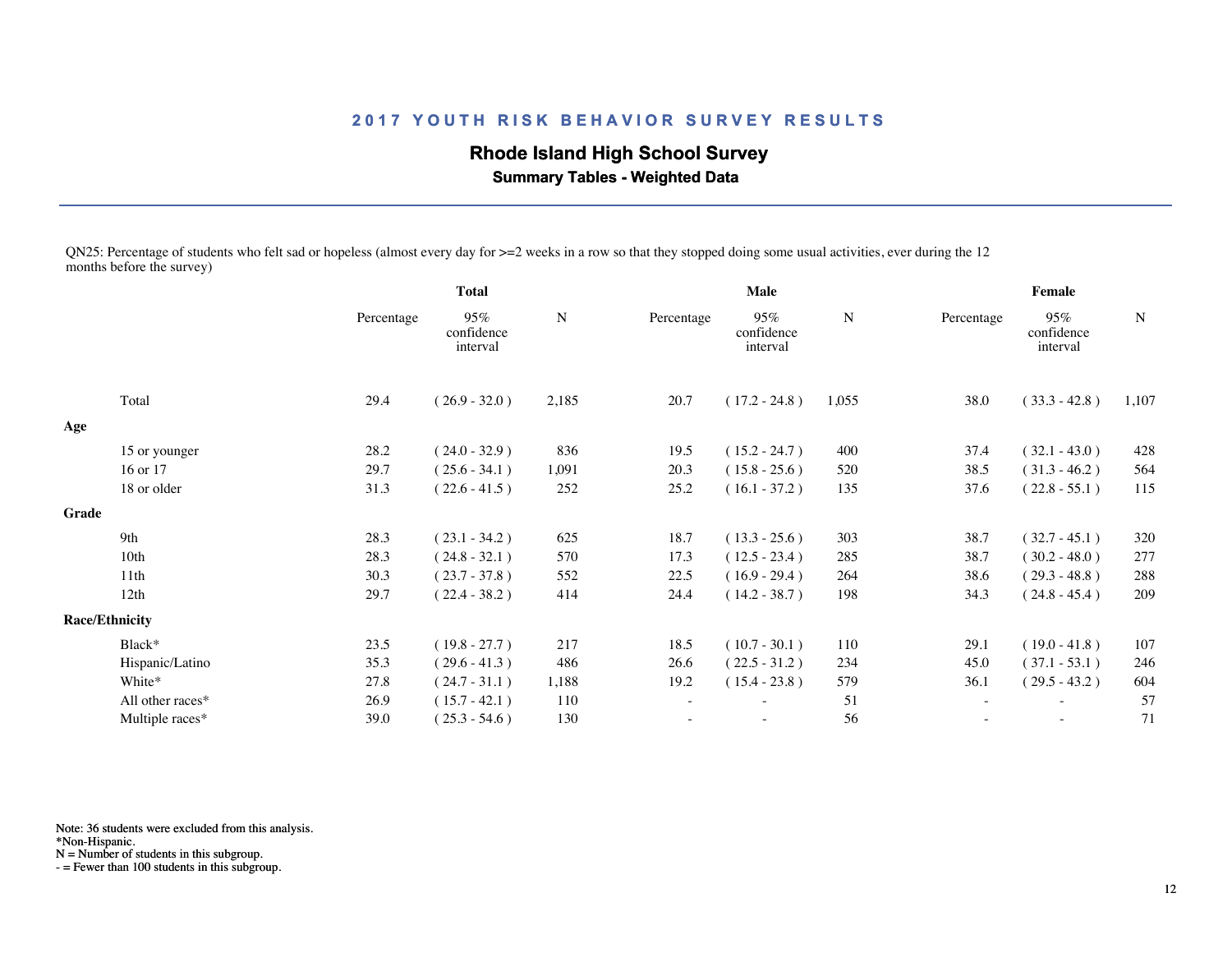## **Rhode Island High School Survey**

 **Summary Tables - Weighted Data**

QN26: Percentage of students who seriously considered attempting suicide (ever during the 12 months before the survey)

|       |                       |            | <b>Total</b>                  |       | Male       |                               |       | Female                   |                               |       |  |
|-------|-----------------------|------------|-------------------------------|-------|------------|-------------------------------|-------|--------------------------|-------------------------------|-------|--|
|       |                       | Percentage | 95%<br>confidence<br>interval | N     | Percentage | 95%<br>confidence<br>interval | N     | Percentage               | 95%<br>confidence<br>interval | N     |  |
|       | Total                 | 15.9       | $(14.1 - 17.8)$               | 2,173 | 11.7       | $(9.5 - 14.3)$                | 1,046 | 19.6                     | $(16.1 - 23.7)$               | 1,104 |  |
| Age   |                       |            |                               |       |            |                               |       |                          |                               |       |  |
|       | 15 or younger         | 17.2       | $(14.6 - 20.1)$               | 833   | 14.0       | $(10.3 - 18.7)$               | 398   | 19.7                     | $(16.2 - 23.8)$               | 427   |  |
|       | 16 or 17              | 15.3       | $(12.2 - 18.9)$               | 1,082 | 10.1       | $(7.8 - 13.1)$                | 512   | 19.6                     | $(13.8 - 27.1)$               | 563   |  |
|       | 18 or older           | 14.9       | $(9.2 - 23.3)$                | 252   | 10.9       | $(5.4 - 20.8)$                | 136   | 19.6                     | $(8.5 - 39.1)$                | 114   |  |
| Grade |                       |            |                               |       |            |                               |       |                          |                               |       |  |
|       | 9th                   | 16.5       | $(11.8 - 22.6)$               | 620   | 13.9       | $(8.6 - 21.8)$                | 301   | 18.7                     | $(12.6 - 26.8)$               | 317   |  |
|       | 10th                  | 17.6       | $(12.2 - 24.9)$               | 564   | 11.8       | $(7.6 - 17.9)$                | 279   | 22.1                     | $(13.3 - 34.5)$               | 277   |  |
|       | 11th                  | 13.8       | $(10.6 - 17.8)$               | 549   | 9.0        | $(6.5 - 12.1)$                | 260   | 18.9                     | $(12.1 - 28.2)$               | 289   |  |
|       | 12th                  | 14.8       | $(10.4 - 20.7)$               | 415   | 11.2       | $(7.2 - 16.8)$                | 201   | 18.2                     | $(10.0 - 30.7)$               | 208   |  |
|       | <b>Race/Ethnicity</b> |            |                               |       |            |                               |       |                          |                               |       |  |
|       | Black*                | 9.3        | $(5.3 - 15.9)$                | 220   | 7.1        | $(2.4 - 19.1)$                | 111   | 11.6                     | $(5.4 - 23.2)$                | 109   |  |
|       | Hispanic/Latino       | 17.8       | $(13.8 - 22.6)$               | 479   | 10.4       | $(7.0 - 15.2)$                | 230   | 24.9                     | $(19.9 - 30.8)$               | 243   |  |
|       | White*                | 15.2       | $(13.0 - 17.8)$               | 1,183 | 12.3       | $(9.6 - 15.5)$                | 574   | 18.0                     | $(13.2 - 23.9)$               | 604   |  |
|       | All other races*      | 22.3       | $(14.7 - 32.4)$               | 109   |            | ٠                             | 51    | $\overline{\phantom{a}}$ | $\overline{\phantom{a}}$      | 57    |  |
|       | Multiple races*       | 22.9       | $(14.4 - 34.4)$               | 129   |            | $\overline{\phantom{a}}$      | 56    |                          | $\overline{\phantom{a}}$      | 70    |  |
|       |                       |            |                               |       |            |                               |       |                          |                               |       |  |

Note: 48 students were excluded from this analysis.

\*Non-Hispanic.

N = Number of students in this subgroup.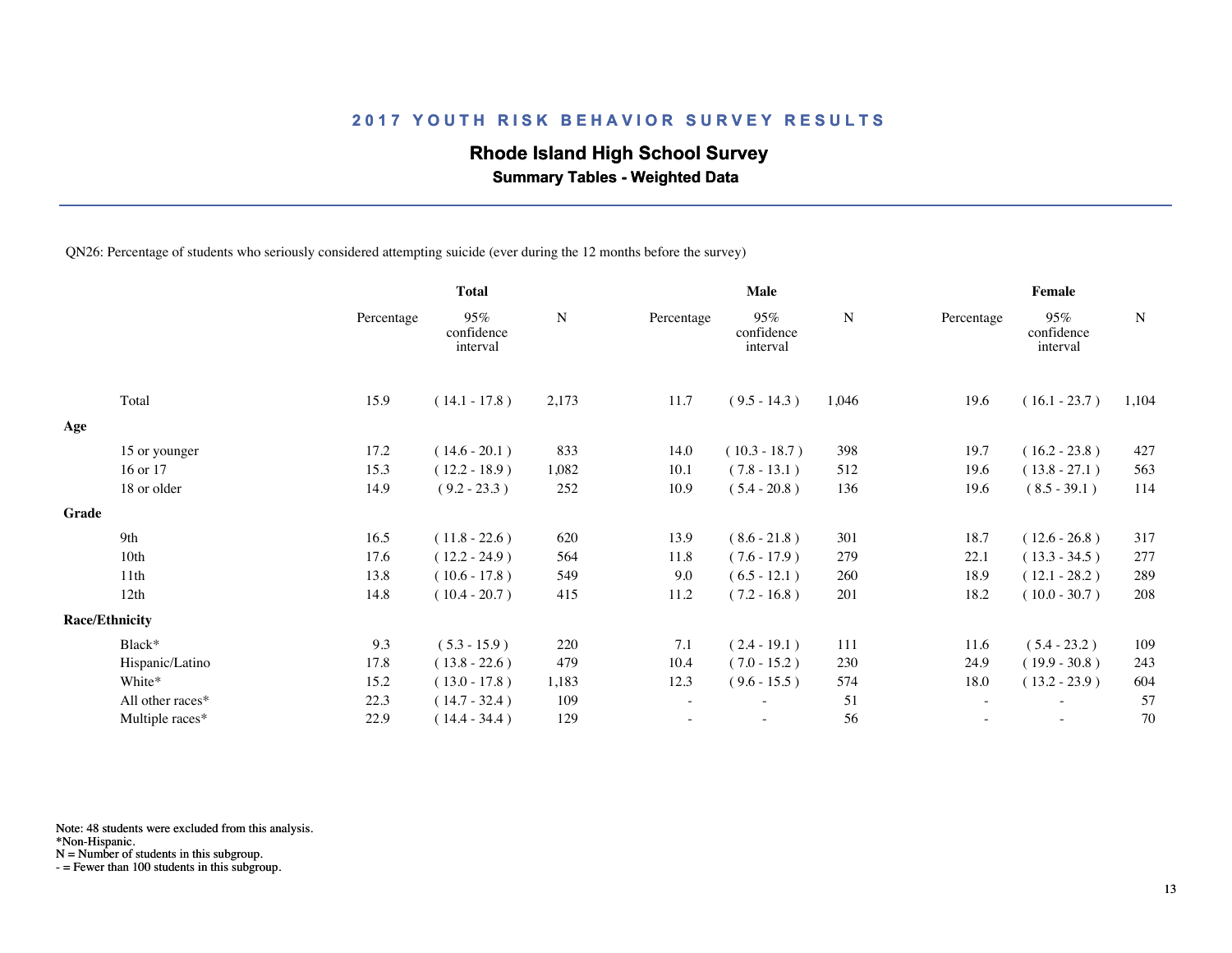## **Rhode Island High School Survey**

 **Summary Tables - Weighted Data**

QN27: Percentage of students who made a plan about how they would attempt suicide (during the 12 months before the survey)

|       |                       |            | <b>Total</b>                  |             | Male       |                               |           | Female                   |                               |           |  |
|-------|-----------------------|------------|-------------------------------|-------------|------------|-------------------------------|-----------|--------------------------|-------------------------------|-----------|--|
|       |                       | Percentage | 95%<br>confidence<br>interval | $\mathbf N$ | Percentage | 95%<br>confidence<br>interval | ${\bf N}$ | Percentage               | 95%<br>confidence<br>interval | ${\bf N}$ |  |
|       | Total                 | 13.6       | $(11.8 - 15.7)$               | 2,181       | 10.5       | $(8.3 - 13.2)$                | 1,053     | 16.5                     | $(13.8 - 19.7)$               | 1,106     |  |
| Age   |                       |            |                               |             |            |                               |           |                          |                               |           |  |
|       | 15 or younger         | 13.4       | $(11.2 - 15.9)$               | 833         | 8.9        | $(6.0 - 12.9)$                | 398       | 17.7                     | $(14.1 - 21.9)$               | 428       |  |
|       | 16 or 17              | 13.7       | $(10.6 - 17.6)$               | 1,090       | 11.4       | $(7.0 - 18.1)$                | 519       | 15.6                     | $(10.8 - 22.0)$               | 564       |  |
|       | 18 or older           | 14.1       | $(9.4 - 20.7)$                | 252         | 11.4       | $(7.2 - 17.6)$                | 136       | 17.2                     | $(9.5 - 28.9)$                | 114       |  |
| Grade |                       |            |                               |             |            |                               |           |                          |                               |           |  |
|       | 9th                   | 14.5       | $(11.4 - 18.2)$               | 622         | 9.1        | $(6.6 - 12.6)$                | 300       | 19.7                     | $(14.5 - 26.1)$               | 320       |  |
|       | 10 <sub>th</sub>      | 14.2       | $(9.7 - 20.2)$                | 571         | 11.9       | $(7.6 - 18.1)$                | 286       | 15.9                     | $(10.1 - 24.1)$               | 278       |  |
|       | 11th                  | 13.6       | $(10.3 - 17.8)$               | 551         | 11.5       | $(6.4 - 19.6)$                | 263       | 15.9                     | $(9.3 - 26.0)$                | 288       |  |
|       | 12th                  | 11.6       | $(8.2 - 16.3)$                | 414         | 9.4        | $(5.8 - 15.0)$                | 199       | 13.7                     | $(7.6 - 23.4)$                | 208       |  |
|       | <b>Race/Ethnicity</b> |            |                               |             |            |                               |           |                          |                               |           |  |
|       | Black*                | 15.7       | $(7.8 - 29.3)$                | 220         | 20.7       | $(8.9 - 40.9)$                | 111       | 10.5                     | $(4.8 - 21.4)$                | 109       |  |
|       | Hispanic/Latino       | 16.4       | $(13.3 - 20.1)$               | 478         | 8.0        | $(5.0 - 12.5)$                | 231       | 25.4                     | $(18.8 - 33.3)$               | 243       |  |
|       | White*                | 11.6       | $(9.4 - 14.3)$                | 1,189       | 9.4        | $(6.8 - 12.7)$                | 579       | 13.7                     | $(10.6 - 17.6)$               | 605       |  |
|       | All other races*      | 15.9       | $(8.7 - 27.3)$                | 110         | $\sim$     | $\overline{\phantom{a}}$      | 51        | $\overline{\phantom{a}}$ | $\overline{\phantom{a}}$      | 58        |  |
|       | Multiple races*       | 22.1       | $(12.9 - 35.2)$               | 130         |            |                               | 56        |                          |                               | 71        |  |
|       |                       |            |                               |             |            |                               |           |                          |                               |           |  |

Note: 40 students were excluded from this analysis.

\*Non-Hispanic.

N = Number of students in this subgroup.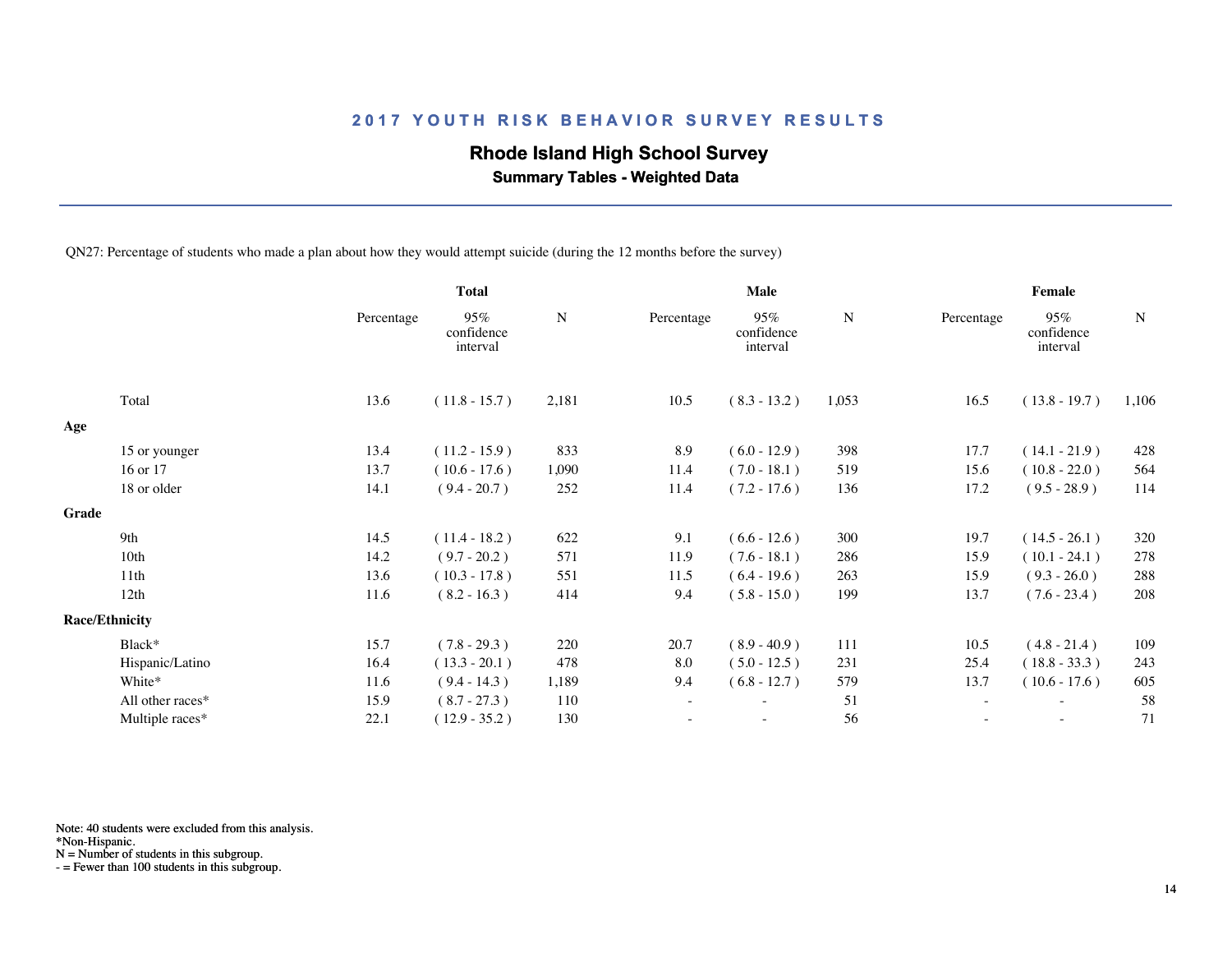## **Rhode Island High School Survey**

 **Summary Tables - Weighted Data**

QN28: Percentage of students who attempted suicide (one or more times during the 12 months before the survey)

|       |                       | <b>Total</b> |                               |           | Male                     |                               |           | Female                   |                               |             |  |
|-------|-----------------------|--------------|-------------------------------|-----------|--------------------------|-------------------------------|-----------|--------------------------|-------------------------------|-------------|--|
|       |                       | Percentage   | 95%<br>confidence<br>interval | ${\bf N}$ | Percentage               | 95%<br>confidence<br>interval | ${\bf N}$ | Percentage               | 95%<br>confidence<br>interval | $\mathbf N$ |  |
|       | Total                 | 10.5         | $(8.6 - 12.7)$                | 1,927     | 9.4                      | $(7.2 - 12.1)$                | 919       | 10.3                     | $(8.0 - 13.2)$                | 984         |  |
| Age   |                       |              |                               |           |                          |                               |           |                          |                               |             |  |
|       | 15 or younger         | 12.8         | $(10.4 - 15.6)$               | 759       | 11.2                     | $(7.6 - 16.4)$                | 359       | 12.5                     | $(8.5 - 17.9)$                | 389         |  |
|       | 16 or 17              | 8.8          | $(6.7 - 11.6)$                | 949       | 9.0                      | $(6.1 - 12.9)$                | 440       | 8.0                      | $(5.0 - 12.5)$                | 502         |  |
|       | 18 or older           | 9.8          | $(5.9 - 15.7)$                | 215       | 6.2                      | $(3.1 - 12.1)$                | 120       | $\sim$                   |                               | 93          |  |
| Grade |                       |              |                               |           |                          |                               |           |                          |                               |             |  |
|       | 9th                   | 12.8         | $(9.1 - 17.6)$                | 551       | 11.9                     | $(7.1 - 19.3)$                | 265       | 12.7                     | $(8.0 - 19.7)$                | 284         |  |
|       | 10 <sub>th</sub>      | 12.3         | $(9.7 - 15.5)$                | 509       | 11.2                     | $(7.9 - 15.7)$                | 250       | 11.8                     | $(8.1 - 16.9)$                | 251         |  |
|       | 11 <sup>th</sup>      | 7.1          | $(4.6 - 10.6)$                | 479       | 6.1                      | $(3.8 - 9.8)$                 | 224       | 7.9                      | $(4.2 - 14.6)$                | 255         |  |
|       | 12th                  | 7.7          | $(4.2 - 13.6)$                | 370       | 6.0                      | $(2.8 - 12.4)$                | 176       | 7.5                      | $(3.4 - 15.8)$                | 186         |  |
|       | <b>Race/Ethnicity</b> |              |                               |           |                          |                               |           |                          |                               |             |  |
|       | Black*                | 10.2         | $(6.6 - 15.4)$                | 181       |                          |                               | 88        |                          |                               | 93          |  |
|       | Hispanic/Latino       | 15.0         | $(11.2 - 19.9)$               | 386       | 10.8                     | $(7.8 - 14.8)$                | 187       | 18.7                     | $(11.6 - 28.6)$               | 194         |  |
|       | White*                | 7.6          | $(6.2 - 9.4)$                 | 1,083     | 8.0                      | $(5.3 - 12.0)$                | 526       | 6.9                      | $(4.8 - 9.9)$                 | 553         |  |
|       | All other races*      | 21.7         | $(12.1 - 35.7)$               | 102       | $\overline{\phantom{a}}$ | $\overline{\phantom{0}}$      | 44        | $\overline{\phantom{a}}$ | $\overline{\phantom{a}}$      | 56          |  |
|       | Multiple races*       | 12.9         | $(7.7 - 20.6)$                | 123       |                          |                               | 54        |                          |                               | 66          |  |
|       |                       |              |                               |           |                          |                               |           |                          |                               |             |  |

Note: 294 students were excluded from this analysis.

N = Number of students in this subgroup.

<sup>\*</sup>Non-Hispanic.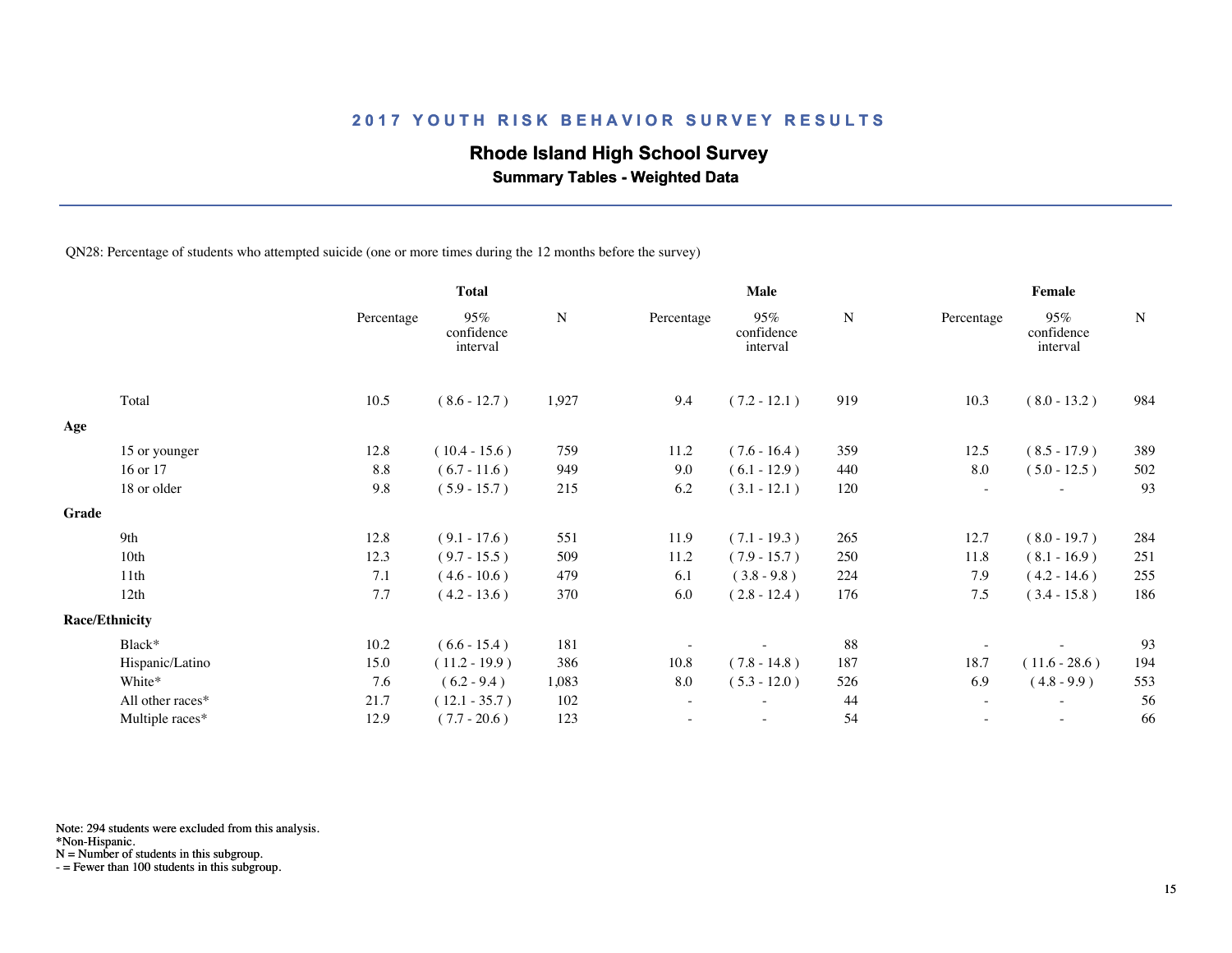# **Rhode Island High School Survey**

 **Summary Tables - Weighted Data**

QN29: Percentage of students who had a suicide attempt that resulted in an injury, poisoning, or overdose that had to be treated by a doctor or nurse (during the 12 months before the survey)

|       |                       |            | Total                         |           |            | Male                          |     |                          | Female                        |             |
|-------|-----------------------|------------|-------------------------------|-----------|------------|-------------------------------|-----|--------------------------|-------------------------------|-------------|
|       |                       | Percentage | 95%<br>confidence<br>interval | ${\bf N}$ | Percentage | 95%<br>confidence<br>interval | N   | Percentage               | 95%<br>confidence<br>interval | $\mathbf N$ |
|       | Total                 | 3.8        | $(2.7 - 5.3)$                 | 1,897     | 3.5        | $(2.2 - 5.4)$                 | 905 | 3.4                      | $(1.9 - 6.0)$                 | 974         |
| Age   |                       |            |                               |           |            |                               |     |                          |                               |             |
|       | 15 or younger         | 4.0        | $(3.0 - 5.3)$                 | 746       | 3.2        | $(1.9 - 5.4)$                 | 354 | 4.1                      | $(2.5 - 6.8)$                 | 386         |
|       | 16 or 17              | 2.6        | $(1.3 - 5.3)$                 | 938       | 2.9        | $(1.2 - 6.7)$                 | 435 | 1.9                      | $(1.0 - 3.8)$                 | 497         |
|       | 18 or older           | $7.2\,$    | $(4.0 - 12.8)$                | 209       | 5.9        | $(2.8 - 12.1)$                | 116 |                          |                               | 91          |
| Grade |                       |            |                               |           |            |                               |     |                          |                               |             |
|       | 9th                   | 4.2        | $(3.0 - 5.7)$                 | 548       | 2.9        | $(1.5 - 5.4)$                 | 261 | 5.0                      | $(3.4 - 7.3)$                 | 285         |
|       | 10th                  | 4.5        | $(2.1 - 9.4)$                 | 498       | 5.2        | $(2.2 - 11.9)$                | 247 | 3.0                      | $(1.2 - 7.3)$                 | 245         |
|       | 11th                  | 2.2        | $(1.0 - 4.8)$                 | 476       | 3.1        | $(1.4 - 6.7)$                 | 221 | 1.3                      | $(0.3 - 4.9)$                 | 255         |
|       | 12th                  | 3.9        | $(1.6 - 9.3)$                 | 362       | 2.7        | $(0.7 - 9.3)$                 | 173 | 4.3                      | $(1.2 - 14.0)$                | 183         |
|       | <b>Race/Ethnicity</b> |            |                               |           |            |                               |     |                          |                               |             |
|       | Black*                | 5.3        | $(3.2 - 8.6)$                 | 181       |            |                               | 88  |                          |                               | 93          |
|       | Hispanic/Latino       | 5.2        | $(2.8 - 9.5)$                 | 377       | 3.3        | $(1.3 - 8.2)$                 | 181 | 6.3                      | $(2.5 - 14.9)$                | 192         |
|       | White*                | 2.7        | $(1.7 - 4.3)$                 | 1,075     | 2.5        | $(1.0 - 6.2)$                 | 519 | 2.5                      | $(1.3 - 4.9)$                 | 552         |
|       | All other races*      | 8.4        | $(2.4 - 25.1)$                | 101       | $\sim$     | $\overline{\phantom{a}}$      | 44  | $\sim$                   | $\sim$                        | 55          |
|       | Multiple races*       | 4.6        | $(0.7 - 24.5)$                | 123       |            | $\overline{\phantom{a}}$      | 55  | $\overline{\phantom{a}}$ | $\overline{\phantom{a}}$      | 65          |
|       |                       |            |                               |           |            |                               |     |                          |                               |             |

Note: 324 students were excluded from this analysis.

\*Non-Hispanic.

N = Number of students in this subgroup.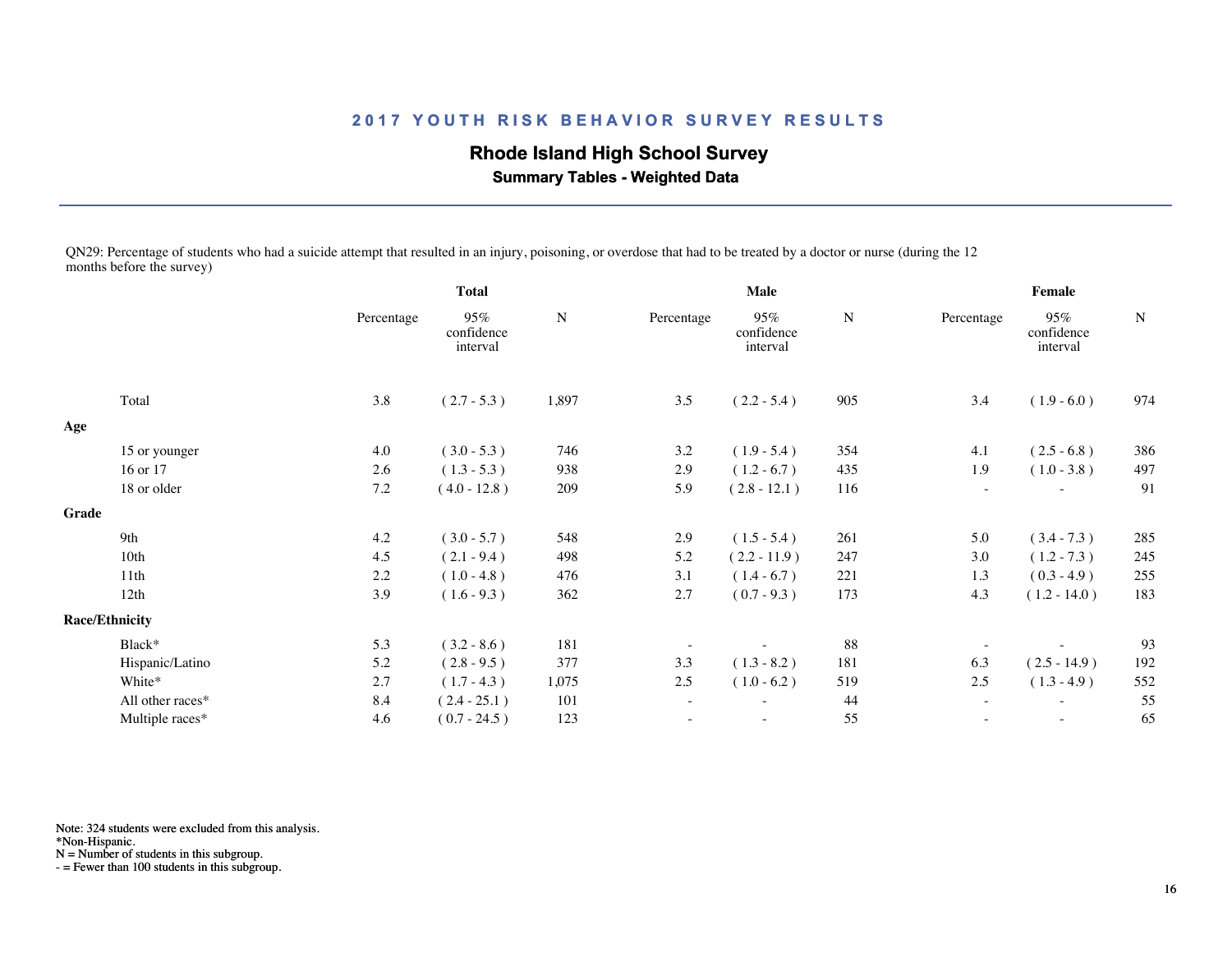## **Rhode Island High School Survey**

 **Summary Tables - Weighted Data**

QN30: Percentage of students who ever tried cigarette smoking (even one or two puffs)

|       |                       |            | <b>Total</b>                  |       | Male                     |                               |     | Female                   |                               |       |  |
|-------|-----------------------|------------|-------------------------------|-------|--------------------------|-------------------------------|-----|--------------------------|-------------------------------|-------|--|
|       |                       | Percentage | 95%<br>confidence<br>interval | N     | Percentage               | 95%<br>confidence<br>interval | N   | Percentage               | 95%<br>confidence<br>interval | N     |  |
|       | Total                 | 19.5       | $(16.5 - 22.8)$               | 2,081 | 20.6                     | $(17.3 - 24.4)$               | 998 | 17.7                     | $(13.1 - 23.5)$               | 1,067 |  |
| Age   |                       |            |                               |       |                          |                               |     |                          |                               |       |  |
|       | 15 or younger         | 15.2       | $(12.0 - 19.0)$               | 800   | 17.1                     | $(12.0 - 23.7)$               | 386 | 12.3                     | $(8.5 - 17.6)$                | 409   |  |
|       | 16 or 17              | 19.7       | $(16.4 - 23.4)$               | 1,046 | 18.8                     | $(13.8 - 25.1)$               | 490 | 20.3                     | $(15.6 - 26.0)$               | 549   |  |
|       | 18 or older           | 30.0       | $(22.8 - 38.4)$               | 233   | 35.4                     | $(30.3 - 40.9)$               | 122 | 22.4                     | $(13.2 - 35.4)$               | 109   |  |
| Grade |                       |            |                               |       |                          |                               |     |                          |                               |       |  |
|       | 9th                   | 16.2       | $(12.4 - 20.8)$               | 601   | 17.5                     | $(10.9 - 26.8)$               | 293 | 13.9                     | $(7.9 - 23.0)$                | 306   |  |
|       | 10th                  | 14.6       | $(10.2 - 20.4)$               | 546   | 12.4                     | $(8.1 - 18.4)$                | 269 | 16.2                     | $(9.7 - 25.7)$                | 271   |  |
|       | 11 <sup>th</sup>      | 21.3       | $(15.5 - 28.5)$               | 529   | 22.7                     | $(15.4 - 32.1)$               | 247 | 19.8                     | $(13.9 - 27.5)$               | 282   |  |
|       | 12th                  | 26.5       | $(21.0 - 32.8)$               | 387   | 31.1                     | $(25.0 - 37.9)$               | 183 | 21.3                     | $(14.0 - 31.0)$               | 200   |  |
|       | <b>Race/Ethnicity</b> |            |                               |       |                          |                               |     |                          |                               |       |  |
|       | Black*                | 13.5       | $(9.5 - 18.8)$                | 210   | 14.7                     | $(6.8 - 29.0)$                | 105 | 12.2                     | $(5.9 - 23.5)$                | 105   |  |
|       | Hispanic/Latino       | 21.5       | $(14.7 - 30.2)$               | 460   | 22.9                     | $(16.5 - 30.7)$               | 222 | 19.1                     | $(11.0 - 31.2)$               | 234   |  |
|       | White*                | 19.8       | $(16.6 - 23.4)$               | 1,144 | 20.9                     | $(15.4 - 27.7)$               | 551 | 18.2                     | $(14.1 - 23.1)$               | 589   |  |
|       | All other races*      | 11.1       | $(5.7 - 20.3)$                | 104   | $\overline{\phantom{a}}$ | ۰                             | 48  | $\overline{\phantom{a}}$ | $\overline{\phantom{a}}$      | 55    |  |
|       | Multiple races*       | 18.5       | $(11.6 - 28.1)$               | 122   |                          |                               | 51  |                          |                               | 68    |  |
|       |                       |            |                               |       |                          |                               |     |                          |                               |       |  |

Note: 140 students were excluded from this analysis.

N = Number of students in this subgroup.

<sup>\*</sup>Non-Hispanic.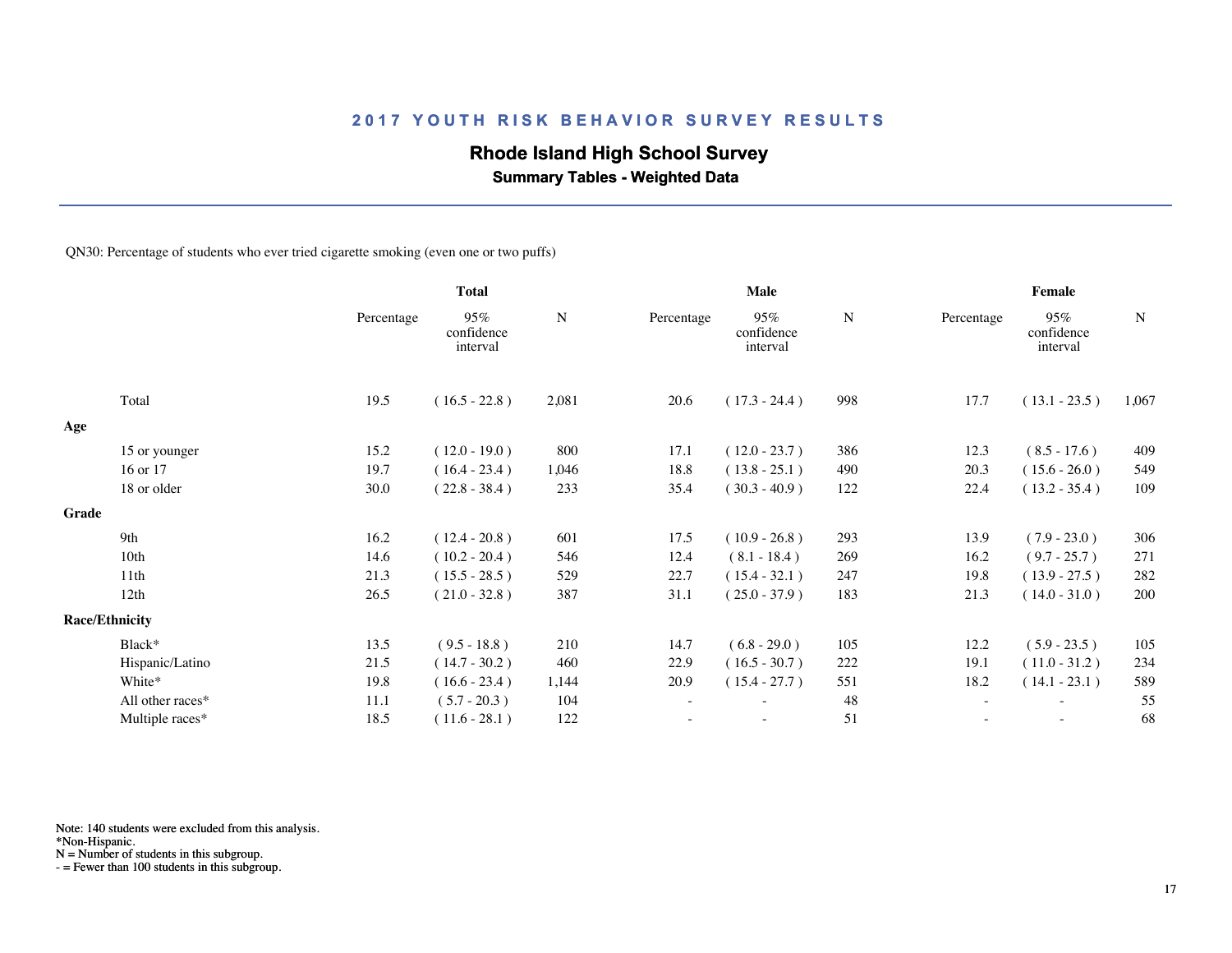## **Rhode Island High School Survey**

 **Summary Tables - Weighted Data**

QN31: Percentage of students who first tried cigarette smoking before age 13 years (even one or two puffs)

|       |                       |            | <b>Total</b>                  |       | Male                     |                               |       | Female     |                               |             |  |
|-------|-----------------------|------------|-------------------------------|-------|--------------------------|-------------------------------|-------|------------|-------------------------------|-------------|--|
|       |                       | Percentage | 95%<br>confidence<br>interval | N     | Percentage               | 95%<br>confidence<br>interval | N     | Percentage | 95%<br>confidence<br>interval | $\mathbf N$ |  |
|       | Total                 | 7.3        | $(5.2 - 10.2)$                | 2,105 | 6.8                      | $(4.8 - 9.5)$                 | 1,004 | 7.3        | $(4.5 - 11.7)$                | 1,080       |  |
| Age   |                       |            |                               |       |                          |                               |       |            |                               |             |  |
|       | 15 or younger         | 7.3        | $(4.2 - 12.5)$                | 808   | 7.9                      | $(4.3 - 14.1)$                | 384   | 5.8        | $(3.0 - 10.8)$                | 415         |  |
|       | 16 or 17              | 7.7        | $(5.4 - 11.0)$                | 1,059 | 5.6                      | $(3.2 - 9.8)$                 | 496   | 9.3        | $(5.8 - 14.6)$                | 555         |  |
|       | 18 or older           | 5.8        | $(2.9 - 11.3)$                | 236   | 7.9                      | $(3.7 - 16.1)$                | 124   | 3.3        | $(1.2 - 9.1)$                 | 110         |  |
| Grade |                       |            |                               |       |                          |                               |       |            |                               |             |  |
|       | 9th                   | 6.7        | $(3.9 - 11.2)$                | 601   | 6.2                      | $(3.2 - 11.7)$                | 290   | 6.7        | $(3.3 - 13.3)$                | 309         |  |
|       | 10th                  | 9.3        | $(6.5 - 13.3)$                | 559   | 9.0                      | $(5.9 - 13.4)$                | 275   | 8.6        | $(4.6 - 15.7)$                | 276         |  |
|       | 11 <sup>th</sup>      | 5.5        | $(3.0 - 9.7)$                 | 530   | 3.9                      | $(1.6 - 9.4)$                 | 246   | 7.0        | $(3.2 - 14.7)$                | 284         |  |
|       | 12th                  | 7.0        | $(3.9 - 12.0)$                | 394   | 7.0                      | $(3.5 - 13.4)$                | 187   | 7.1        | $(3.2 - 15.2)$                | 202         |  |
|       | <b>Race/Ethnicity</b> |            |                               |       |                          |                               |       |            |                               |             |  |
|       | Black*                | 6.9        | $(4.4 - 10.5)$                | 209   | 6.6                      | $(3.1 - 13.4)$                | 104   | 7.1        | $(3.5 - 14.1)$                | 105         |  |
|       | Hispanic/Latino       | 11.8       | $(6.5 - 20.4)$                | 465   | 14.5                     | $(9.5 - 21.4)$                | 223   | 7.8        | $(2.4 - 22.6)$                | 237         |  |
|       | White*                | 5.7        | $(3.6 - 8.7)$                 | 1,153 | 3.6                      | $(2.2 - 5.8)$                 | 557   | 7.4        | $(3.9 - 13.5)$                | 592         |  |
|       | All other races*      | 9.0        | $(4.2 - 18.0)$                | 105   | $\overline{\phantom{a}}$ |                               | 48    |            | $\overline{\phantom{a}}$      | 56          |  |
|       | Multiple races*       | 3.9        | $(1.2 - 11.8)$                | 123   |                          | ٠                             | 50    |            | $\sim$                        | 70          |  |
|       |                       |            |                               |       |                          |                               |       |            |                               |             |  |

Note: 116 students were excluded from this analysis.

\*Non-Hispanic.

N = Number of students in this subgroup.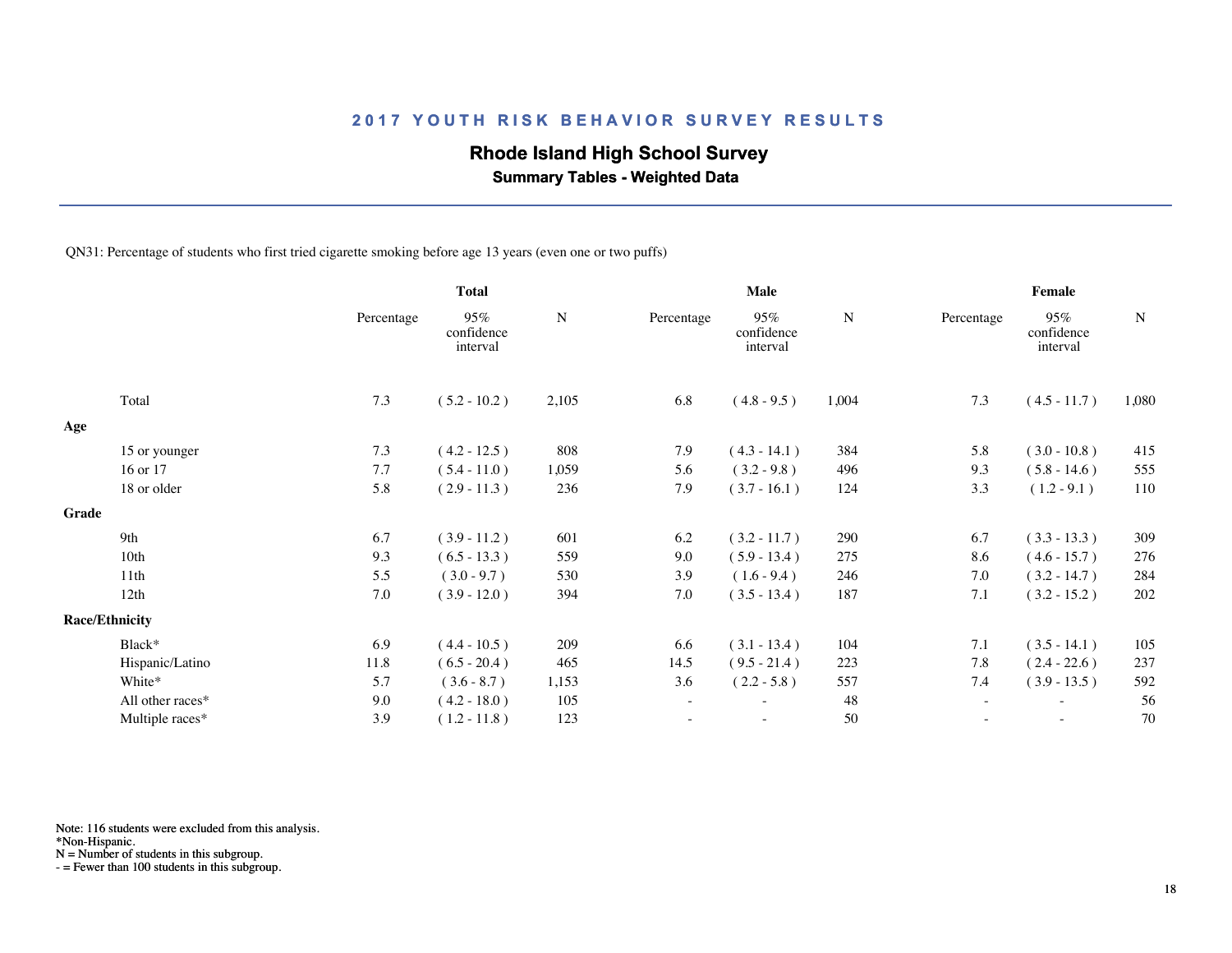## **Rhode Island High School Survey**

 **Summary Tables - Weighted Data**

QN32: Percentage of students who currently smoked cigarettes (on at least 1 day during the 30 days before the survey)

|       |                       |            | <b>Total</b>                  |           | Male       |                               |       | Female     |                               |       |  |
|-------|-----------------------|------------|-------------------------------|-----------|------------|-------------------------------|-------|------------|-------------------------------|-------|--|
|       |                       | Percentage | 95%<br>confidence<br>interval | ${\bf N}$ | Percentage | 95%<br>confidence<br>interval | N     | Percentage | 95%<br>confidence<br>interval | N     |  |
|       | Total                 | 6.1        | $(4.3 - 8.7)$                 | 2,120     | 6.6        | $(3.9 - 10.9)$                | 1,006 | 4.7        | $(3.0 - 7.4)$                 | 1,091 |  |
| Age   |                       |            |                               |           |            |                               |       |            |                               |       |  |
|       | 15 or younger         | 5.2        | $(3.0 - 8.7)$                 | 818       | 5.5        | $(3.1 - 9.6)$                 | 387   | 3.4        | $(1.8 - 6.4)$                 | 422   |  |
|       | 16 or 17              | 6.1        | $(4.2 - 8.6)$                 | 1,060     | 6.8        | $(4.2 - 11.0)$                | 495   | 4.8        | $(3.1 - 7.4)$                 | 558   |  |
|       | 18 or older           | 9.1        | $(4.2 - 18.9)$                | 237       | 8.6        | $(2.8 - 24.0)$                | 124   | 8.3        | $(3.6 - 17.9)$                | 111   |  |
| Grade |                       |            |                               |           |            |                               |       |            |                               |       |  |
|       | 9th                   | 5.5        | $(3.0 - 9.6)$                 | 612       | 5.0        | $(2.4 - 10.4)$                | 294   | 5.0        | $(2.7 - 9.1)$                 | 316   |  |
|       | 10th                  | 5.2        | $(3.0 - 9.0)$                 | 551       | 7.3        | $(3.7 - 14.0)$                | 270   | 2.3        | $(0.6 - 8.2)$                 | 274   |  |
|       | 11th                  | 4.2        | $(1.8 - 9.4)$                 | 530       | 4.9        | $(1.6 - 14.2)$                | 247   | 3.5        | $(1.5 - 8.0)$                 | 283   |  |
|       | 12th                  | 8.9        | $(5.2 - 14.8)$                | 402       | 8.6        | $(4.2 - 16.9)$                | 189   | 7.5        | $(3.0 - 17.8)$                | 206   |  |
|       | <b>Race/Ethnicity</b> |            |                               |           |            |                               |       |            |                               |       |  |
|       | Black*                | 1.3        | $(0.4 - 3.9)$                 | 211       | 1.7        | $(0.5 - 5.7)$                 | 102   | 0.8        | $(0.1 - 5.1)$                 | 109   |  |
|       | Hispanic/Latino       | 6.3        | $(3.4 - 11.3)$                | 463       | 5.2        | $(1.3 - 18.5)$                | 219   | 6.9        | $(3.3 - 13.8)$                | 240   |  |
|       | White*                | 6.6        | $(4.7 - 9.3)$                 | 1,164     | 7.8        | $(4.7 - 12.8)$                | 561   | 4.8        | $(2.3 - 9.6)$                 | 598   |  |
|       | All other races*      | 1.2        | $(0.2 - 7.6)$                 | 105       |            |                               | 49    | $\sim$     |                               | 55    |  |
|       | Multiple races*       | 5.9        | $(2.2 - 15.0)$                | 123       |            | ٠                             | 52    | $\sim$     | $\sim$                        | 69    |  |
|       |                       |            |                               |           |            |                               |       |            |                               |       |  |

Note: 101 students were excluded from this analysis.

N = Number of students in this subgroup.

<sup>\*</sup>Non-Hispanic.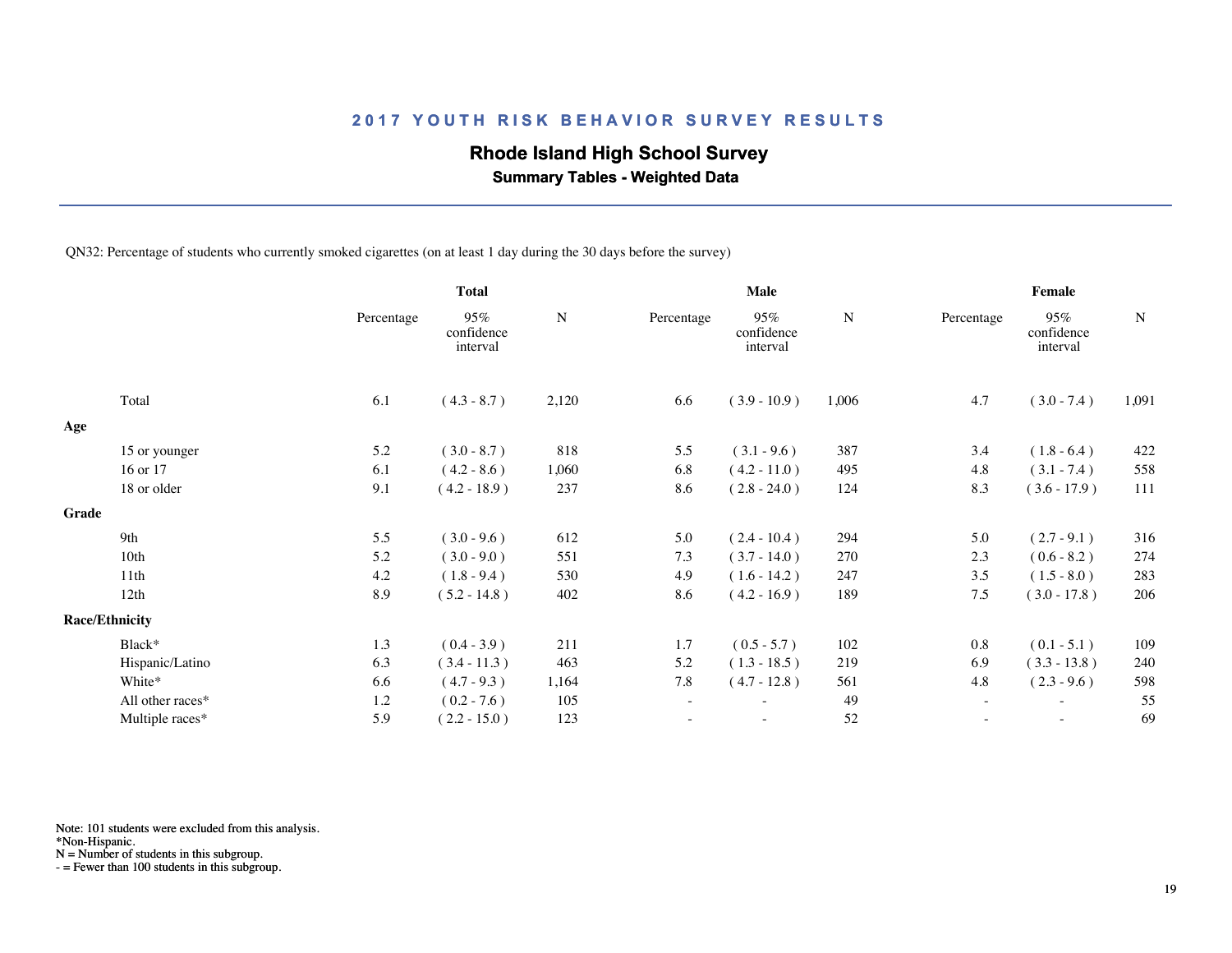## **Rhode Island High School Survey**

 **Summary Tables - Weighted Data**

QNFRCIG: Percentage of students who currently smoked cigarettes frequently (on 20 or more days during the 30 days before the survey)

|       |                       |            | <b>Total</b>                  |           | Male                     |                               |           | Female                   |                               |           |  |
|-------|-----------------------|------------|-------------------------------|-----------|--------------------------|-------------------------------|-----------|--------------------------|-------------------------------|-----------|--|
|       |                       | Percentage | 95%<br>confidence<br>interval | ${\bf N}$ | Percentage               | 95%<br>confidence<br>interval | ${\bf N}$ | Percentage               | 95%<br>confidence<br>interval | ${\bf N}$ |  |
|       | Total                 | 1.7        | $(1.0 - 2.9)$                 | 2,120     | 1.3                      | $(0.6 - 2.8)$                 | 1,006     | 1.5                      | $(0.8 - 2.8)$                 | 1,091     |  |
| Age   |                       |            |                               |           |                          |                               |           |                          |                               |           |  |
|       | 15 or younger         | 2.1        | $(0.8 - 5.3)$                 | 818       | 1.9                      | $(0.6 - 5.8)$                 | 387       | 1.4                      | $(0.6 - 3.5)$                 | 422       |  |
|       | 16 or 17              | 1.5        | $(0.8 - 3.1)$                 | 1,060     | 1.2                      | $(0.3 - 4.2)$                 | 495       | 1.4                      | $(0.6 - 3.6)$                 | 558       |  |
|       | 18 or older           | 1.2        | $(0.4 - 3.7)$                 | 237       | 0.3                      | $(0.0 - 2.6)$                 | 124       | 2.3                      | $(0.6 - 8.6)$                 | 111       |  |
| Grade |                       |            |                               |           |                          |                               |           |                          |                               |           |  |
|       | 9th                   | 2.2        | $(0.9 - 5.3)$                 | 612       | 1.7                      | $(0.6 - 5.1)$                 | 294       | 2.1                      | $(0.9 - 4.8)$                 | 316       |  |
|       | 10th                  | 1.3        | $(0.3 - 5.0)$                 | 551       | 1.7                      | $(0.5 - 5.5)$                 | 270       | 0.0                      |                               | 274       |  |
|       | 11th                  | 0.7        | $(0.2 - 2.4)$                 | 530       | 0.3                      | $(0.1 - 1.7)$                 | 247       | 1.0                      | $(0.2 - 4.6)$                 | 283       |  |
|       | 12th                  | 1.9        | $(0.6 - 5.9)$                 | 402       | 0.2                      | $(0.0 - 1.8)$                 | 189       | 2.6                      | $(0.7 - 9.0)$                 | 206       |  |
|       | <b>Race/Ethnicity</b> |            |                               |           |                          |                               |           |                          |                               |           |  |
|       | Black*                | 0.5        | $(0.1 - 3.2)$                 | 211       | 1.0                      | $(0.2 - 6.9)$                 | 102       | 0.0                      |                               | 109       |  |
|       | Hispanic/Latino       | 2.3        | $(0.9 - 5.6)$                 | 463       | 2.4                      | $(0.5 - 10.3)$                | 219       | 1.5                      | $(0.4 - 5.8)$                 | 240       |  |
|       | White*                | 1.6        | $(0.9 - 3.0)$                 | 1,164     | 1.0                      | $(0.3 - 3.0)$                 | 561       | 1.9                      | $(0.9 - 4.1)$                 | 598       |  |
|       | All other races*      | 0.0        | $\overline{\phantom{a}}$      | 105       | $\overline{\phantom{a}}$ |                               | 49        | $\overline{\phantom{a}}$ | $\sim$                        | 55        |  |
|       | Multiple races*       | 0.0        |                               | 123       |                          |                               | 52        |                          | $\overline{\phantom{a}}$      | 69        |  |

Note: 101 students were excluded from this analysis.

\*Non-Hispanic.

N = Number of students in this subgroup.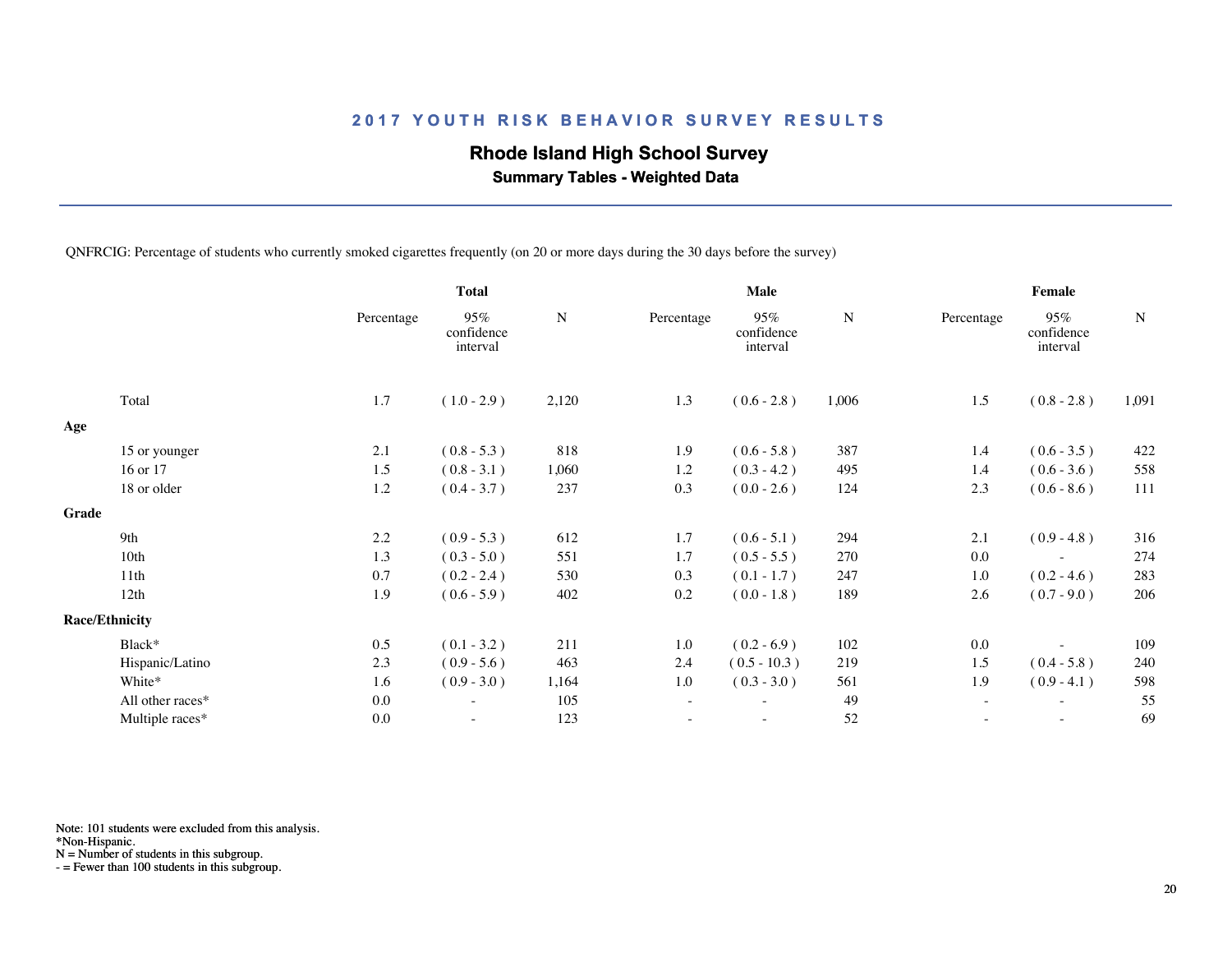## **Rhode Island High School Survey**

 **Summary Tables - Weighted Data**

QNDAYCIG: Percentage of students who currently smoked cigarettes daily (on all 30 days during the 30 days before the survey)

|       |                       |            | <b>Total</b>                  |           | <b>Male</b> |                               |       | Female     |                               |           |  |
|-------|-----------------------|------------|-------------------------------|-----------|-------------|-------------------------------|-------|------------|-------------------------------|-----------|--|
|       |                       | Percentage | 95%<br>confidence<br>interval | ${\bf N}$ | Percentage  | 95%<br>confidence<br>interval | N     | Percentage | 95%<br>confidence<br>interval | ${\bf N}$ |  |
|       | Total                 | 1.2        | $(0.6 - 2.2)$                 | 2,120     | 0.9         | $(0.4 - 2.0)$                 | 1,006 | 1.2        | $(0.5 - 2.6)$                 | 1,091     |  |
| Age   |                       |            |                               |           |             |                               |       |            |                               |           |  |
|       | 15 or younger         | 1.3        | $(0.5 - 3.8)$                 | 818       | 1.4         | $(0.3 - 5.7)$                 | 387   | 0.9        | $(0.3 - 2.8)$                 | 422       |  |
|       | 16 or 17              | 1.1        | $(0.4 - 2.9)$                 | 1,060     | 0.7         | $(0.2 - 3.3)$                 | 495   | 1.1        | $(0.3 - 4.0)$                 | 558       |  |
|       | 18 or older           | 1.2        | $(0.4 - 3.7)$                 | 237       | 0.3         | $(0.0 - 2.6)$                 | 124   | 2.3        | $(0.6 - 8.6)$                 | 111       |  |
| Grade |                       |            |                               |           |             |                               |       |            |                               |           |  |
|       | 9th                   | 1.2        | $(0.5 - 2.5)$                 | 612       | 0.4         | $(0.1 - 2.2)$                 | 294   | 1.5        | $(0.5 - 4.1)$                 | 316       |  |
|       | 10th                  | 1.2        | $(0.3 - 5.1)$                 | 551       | 1.6         | $(0.4 - 5.7)$                 | 270   | 0.0        |                               | 274       |  |
|       | 11th                  | 0.2        | $(0.0 - 1.0)$                 | 530       | 0.2         | $(0.0 - 1.8)$                 | 247   | 0.2        | $(0.0 - 1.9)$                 | 283       |  |
|       | 12th                  | 1.4        | $(0.4 - 4.6)$                 | 402       | 0.2         | $(0.0 - 1.8)$                 | 189   | 2.6        | $(0.7 - 9.0)$                 | 206       |  |
|       | <b>Race/Ethnicity</b> |            |                               |           |             |                               |       |            |                               |           |  |
|       | Black*                | 0.3        | $(0.0 - 3.7)$                 | 211       | 0.7         | $(0.1 - 7.9)$                 | 102   | 0.0        |                               | 109       |  |
|       | Hispanic/Latino       | 1.9        | $(0.7 - 5.2)$                 | 463       | 1.6         | $(0.2 - 11.0)$                | 219   | 1.5        | $(0.4 - 5.8)$                 | 240       |  |
|       | White*                | 1.2        | $(0.5 - 2.8)$                 | 1,164     | 0.6         | $(0.1 - 2.5)$                 | 561   | 1.4        | $(0.4 - 4.2)$                 | 598       |  |
|       | All other races*      | 0.0        | $\overline{\phantom{a}}$      | 105       | $\sim$      | $\overline{\phantom{0}}$      | 49    | $\sim$     | $\overline{\phantom{a}}$      | 55        |  |
|       | Multiple races*       | 0.0        |                               | 123       |             |                               | 52    |            |                               | 69        |  |
|       |                       |            |                               |           |             |                               |       |            |                               |           |  |

Note: 101 students were excluded from this analysis.

\*Non-Hispanic.

N = Number of students in this subgroup.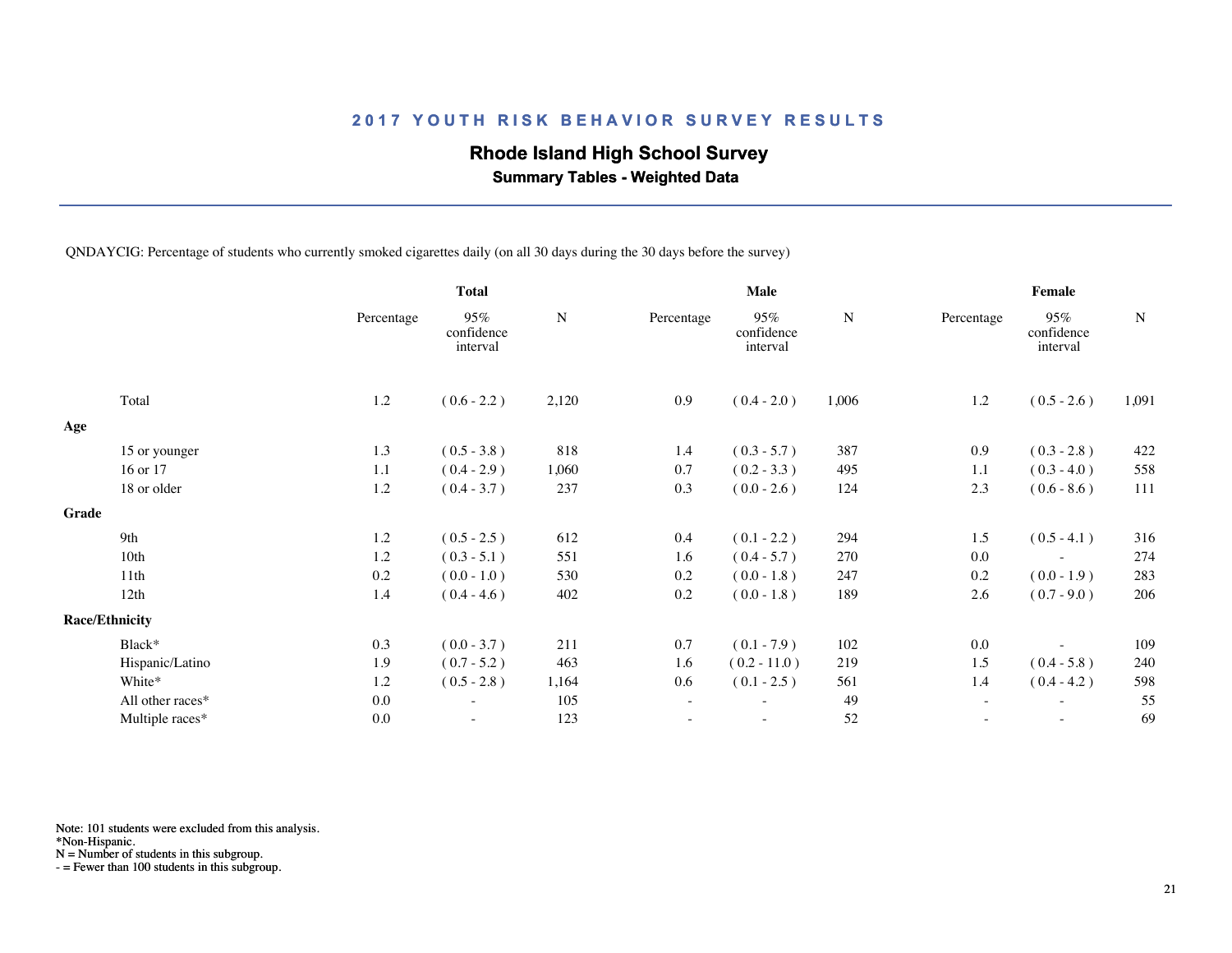# **Rhode Island High School Survey**

 **Summary Tables - Weighted Data**

QN33: Percentage of students who smoked more than 10 cigarettes per day (on the days they smoked during the 30 days before the survey, among students who currently smoked cigarettes)

|       |                       | <b>Total</b>             |                                  |                | Male                     |                                  |                | Female                   |                                  |                |  |
|-------|-----------------------|--------------------------|----------------------------------|----------------|--------------------------|----------------------------------|----------------|--------------------------|----------------------------------|----------------|--|
|       |                       | Percentage               | $95\%$<br>confidence<br>interval | ${\bf N}$      | Percentage               | $95\%$<br>confidence<br>interval | ${\bf N}$      | Percentage               | $95\%$<br>confidence<br>interval | ${\bf N}$      |  |
|       | Total                 | 18.1                     | $(12.2 - 25.9)$                  | $107\,$        |                          | $\overline{\phantom{a}}$         | 55             |                          |                                  | 44             |  |
| Age   |                       |                          |                                  |                |                          |                                  |                |                          |                                  |                |  |
|       | 15 or younger         |                          | $\sim$                           | 31             |                          | ۰                                | 14             |                          |                                  | 11             |  |
|       | 16 or 17              |                          | $\overline{\phantom{a}}$         | 56             |                          | $\overline{\phantom{a}}$         | 31             |                          | $\overline{\phantom{a}}$         | 24             |  |
|       | 18 or older           | $\overline{\phantom{a}}$ | $\overline{\phantom{a}}$         | 20             | $\overline{\phantom{a}}$ | $\sim$                           | 10             | $\overline{\phantom{a}}$ | $\sim$                           | 9              |  |
| Grade |                       |                          |                                  |                |                          |                                  |                |                          |                                  |                |  |
|       | 9th                   |                          | $\overline{\phantom{a}}$         | 24             | $\overline{\phantom{a}}$ | ۰                                | 11             |                          | $\overline{\phantom{a}}$         | 11             |  |
|       | 10th                  |                          | $\overline{\phantom{a}}$         | 26             |                          | $\sim$                           | 17             |                          |                                  | $\overline{7}$ |  |
|       | 11th                  |                          | $ \,$                            | $21\,$         | $\overline{\phantom{a}}$ | $\overline{\phantom{a}}$         | 11             |                          | $\overline{\phantom{a}}$         | 10             |  |
|       | 12th                  |                          | $\overline{\phantom{a}}$         | 33             |                          | $\overline{\phantom{a}}$         | 15             |                          | $\overline{\phantom{a}}$         | 15             |  |
|       | <b>Race/Ethnicity</b> |                          |                                  |                |                          |                                  |                |                          |                                  |                |  |
|       | Black*                |                          | $\overline{\phantom{a}}$         | $\overline{4}$ | $\overline{\phantom{a}}$ | $\overline{\phantom{a}}$         | 3              |                          | $\overline{\phantom{a}}$         |                |  |
|       | Hispanic/Latino       |                          | $\overline{\phantom{a}}$         | 26             | $\overline{\phantom{a}}$ | $\overline{\phantom{a}}$         | 10             |                          | $\overline{\phantom{a}}$         | 15             |  |
|       | White*                |                          | $\sim$                           | 62             |                          | $\sim$                           | 36             |                          | $\sim$                           | 24             |  |
|       | All other races*      |                          | $\overline{\phantom{a}}$         | $\overline{2}$ | $\overline{\phantom{a}}$ | $\sim$                           |                |                          | $\sim$                           |                |  |
|       | Multiple races*       |                          | $\overline{\phantom{a}}$         | 5              |                          | $\overline{\phantom{a}}$         | $\overline{c}$ |                          | $\overline{\phantom{a}}$         | $\overline{c}$ |  |

Note: 2,114 students were excluded from this analysis.

\*Non-Hispanic.

N = Number of students in this subgroup.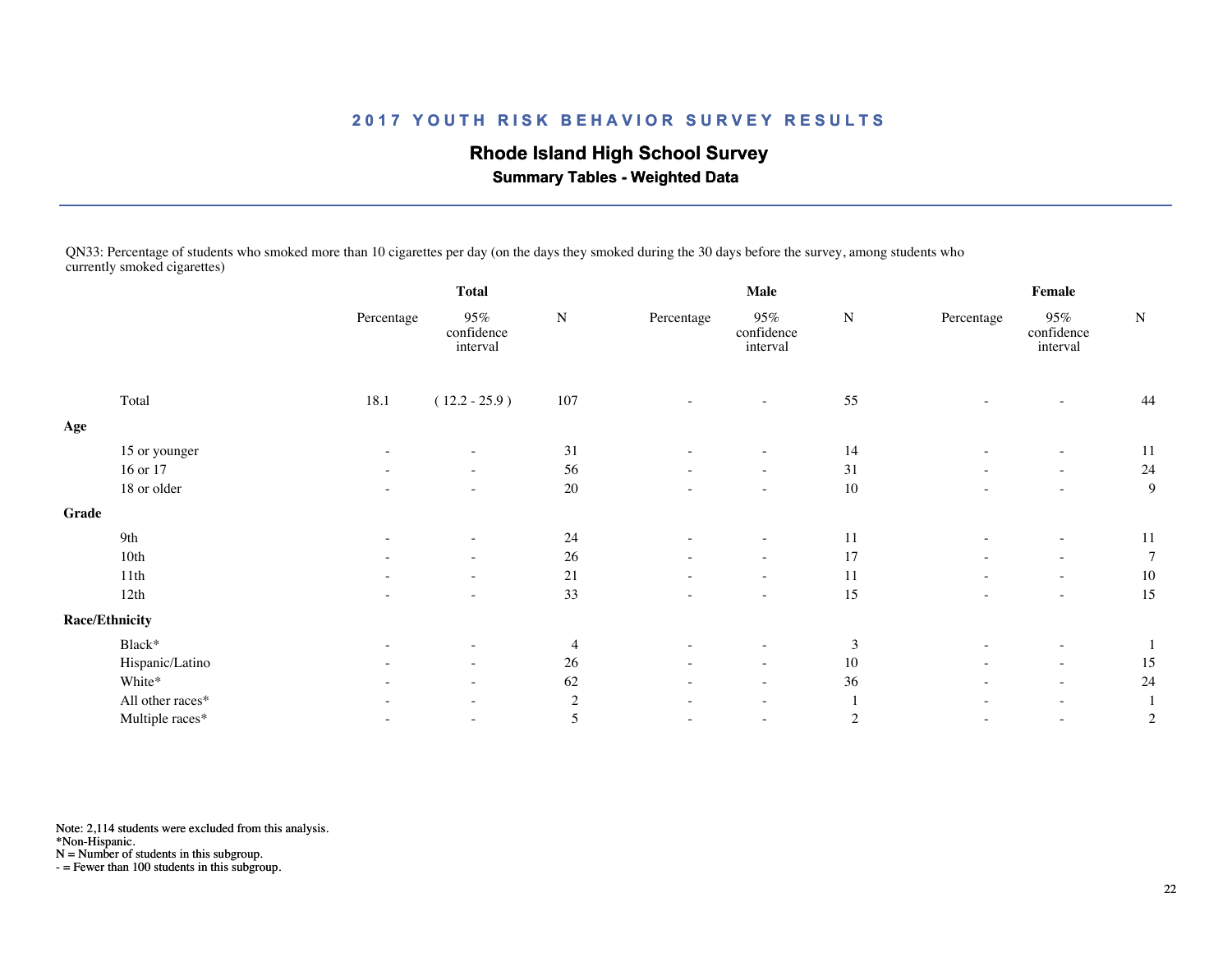## **Rhode Island High School Survey**

 **Summary Tables - Weighted Data**

QN34: Percentage of students who ever used an electronic vapor product (including e-cigarettes, e-cigars, e-pipes, vape pipes, vaping pens, e-hookahs, and hookah pens [such as blu, NJOY, Vuse, MarkTen, Logic, Vapin Plus, eGo, and Halo])

|       |                       |            | <b>Total</b>                  |       |            | Male                          |       |            | Female                        |             |
|-------|-----------------------|------------|-------------------------------|-------|------------|-------------------------------|-------|------------|-------------------------------|-------------|
|       |                       | Percentage | 95%<br>confidence<br>interval | N     | Percentage | 95%<br>confidence<br>interval | N     | Percentage | 95%<br>confidence<br>interval | $\mathbf N$ |
|       | Total                 | 40.3       | $(36.7 - 44.1)$               | 2,137 | 41.1       | $(36.6 - 45.7)$               | 1,028 | 39.3       | $(33.3 - 45.7)$               | 1,087       |
| Age   |                       |            |                               |       |            |                               |       |            |                               |             |
|       | 15 or younger         | 35.5       | $(32.8 - 38.3)$               | 815   | 34.6       | $(30.0 - 39.6)$               | 388   | 35.7       | $(31.0 - 40.7)$               | 420         |
|       | 16 or 17              | 43.1       | $(37.5 - 48.8)$               | 1,073 | 43.9       | $(37.1 - 51.0)$               | 511   | 42.2       | $(33.2 - 51.7)$               | 555         |
|       | 18 or older           | 43.4       | $(32.3 - 55.3)$               | 243   | 47.6       | $(36.0 - 59.4)$               | 129   | 37.6       | $(23.5 - 54.3)$               | 112         |
| Grade |                       |            |                               |       |            |                               |       |            |                               |             |
|       | 9th                   | 35.0       | $(31.3 - 38.9)$               | 611   | 32.8       | $(26.0 - 40.5)$               | 297   | 36.7       | $(30.0 - 44.0)$               | 311         |
|       | 10 <sub>th</sub>      | 36.6       | $(30.0 - 43.6)$               | 555   | 36.2       | $(26.7 - 47.0)$               | 275   | 36.5       | $(26.0 - 48.6)$               | 273         |
|       | 11 <sup>th</sup>      | 44.5       | $(39.0 - 50.2)$               | 543   | 46.2       | $(39.1 - 53.4)$               | 257   | 42.8       | $(31.9 - 54.5)$               | 286         |
|       | 12th                  | 46.1       | $(34.9 - 57.6)$               | 406   | 50.5       | $(36.7 - 64.3)$               | 194   | 41.1       | $(29.3 - 53.9)$               | 206         |
|       | <b>Race/Ethnicity</b> |            |                               |       |            |                               |       |            |                               |             |
|       | Black*                | 33.2       | $(23.4 - 44.7)$               | 217   | 43.1       | $(26.9 - 61.0)$               | 109   | 22.7       | $(13.4 - 35.6)$               | 108         |
|       | Hispanic/Latino       | 39.7       | $(35.6 - 43.9)$               | 470   | 39.4       | $(34.8 - 44.3)$               | 226   | 39.4       | $(33.7 - 45.4)$               | 240         |
|       | White*                | 41.2       | $(37.1 - 45.4)$               | 1,169 | 41.5       | $(35.5 - 47.8)$               | 568   | 40.5       | $(33.0 - 48.4)$               | 596         |
|       | All other races*      | 35.0       | $(22.7 - 49.7)$               | 105   |            |                               | 49    |            |                               | 54          |
|       | Multiple races*       | 48.1       | $(40.6 - 55.6)$               | 126   |            | $\sim$                        | 53    |            | $\sim$                        | 70          |
|       |                       |            |                               |       |            |                               |       |            |                               |             |

Note: 84 students were excluded from this analysis.

\*Non-Hispanic.

N = Number of students in this subgroup.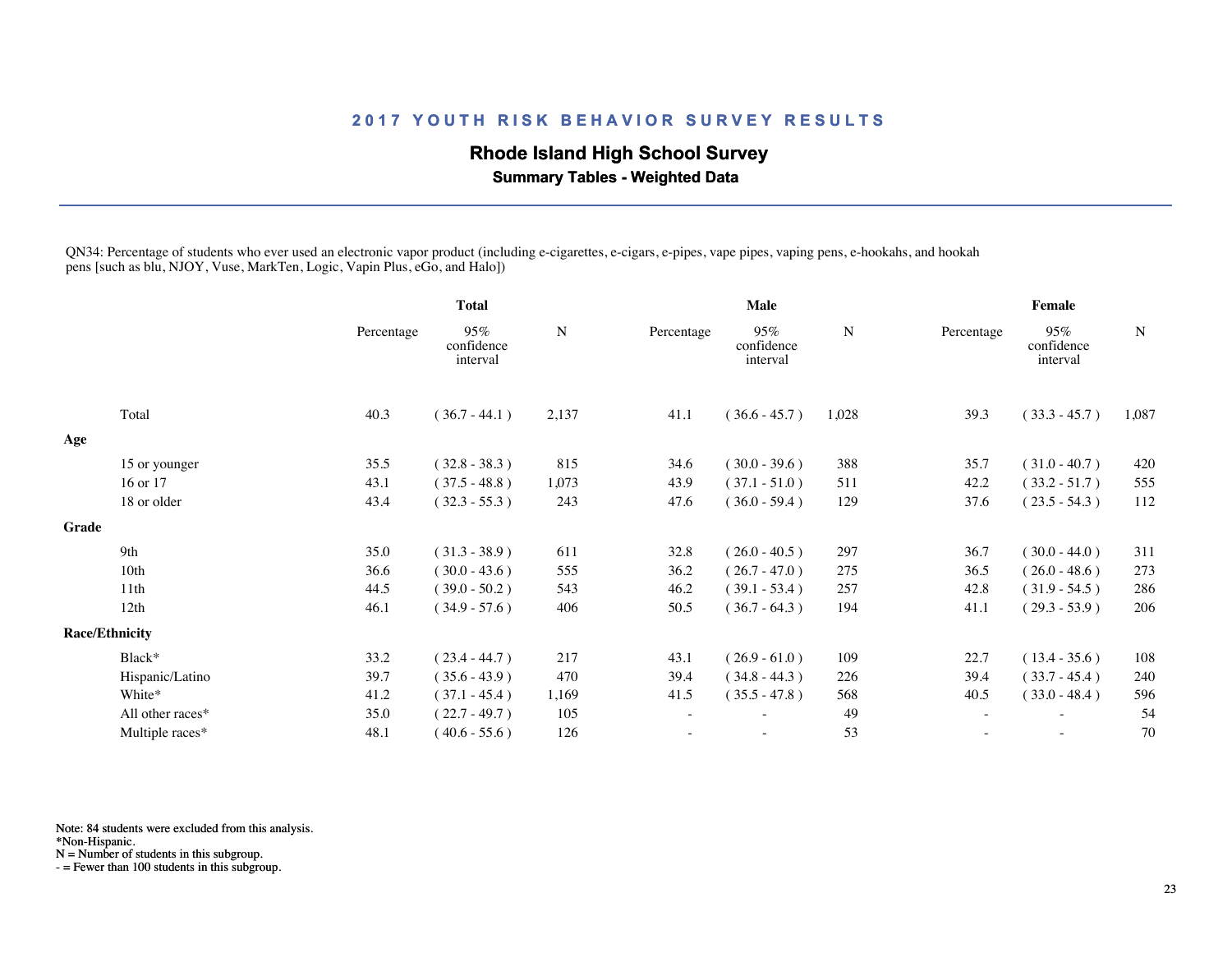## **Rhode Island High School Survey**

 **Summary Tables - Weighted Data**

QN35: Percentage of students who currently used an electronic vapor product (including e-cigarettes, e-cigars, e-pipes, vape pipes, vaping pens, e-hookahs, and hookah pens [such as blu, NJOY, Vuse, MarkTen, Logic, Vapin Plus, eGo, and Halo], on at least 1 day during the 30 days before the survey)

|       |                       |            | <b>Total</b>                  |             | <b>Male</b> |                               |     | Female                   |                               |             |
|-------|-----------------------|------------|-------------------------------|-------------|-------------|-------------------------------|-----|--------------------------|-------------------------------|-------------|
|       |                       | Percentage | 95%<br>confidence<br>interval | $\mathbf N$ | Percentage  | 95%<br>confidence<br>interval | N   | Percentage               | 95%<br>confidence<br>interval | $\mathbf N$ |
|       | Total                 | 20.1       | $(16.9 - 23.7)$               | 2,058       | 22.3        | $(18.3 - 26.9)$               | 984 | 17.0                     | $(14.0 - 20.6)$               | 1,049       |
| Age   |                       |            |                               |             |             |                               |     |                          |                               |             |
|       | 15 or younger         | 18.3       | $(14.6 - 22.7)$               | 794         | 19.5        | $(15.8 - 23.7)$               | 380 | 15.7                     | $(11.3 - 21.3)$               | 404         |
|       | 16 or 17              | 21.2       | $(17.1 - 26.0)$               | 1,024       | 23.2        | $(18.0 - 29.4)$               | 478 | 19.0                     | $(14.9 - 23.9)$               | 538         |
|       | 18 or older           | 21.0       | $(12.9 - 32.2)$               | 235         | 26.5        | $(15.9 - 40.8)$               | 126 | 12.5                     | $(7.1 - 21.3)$                | 107         |
| Grade |                       |            |                               |             |             |                               |     |                          |                               |             |
|       | 9th                   | 16.8       | $(13.1 - 21.4)$               | 593         | 16.5        | $(12.2 - 22.1)$               | 291 | 16.2                     | $(11.0 - 23.3)$               | 299         |
|       | 10 <sub>th</sub>      | 21.0       | $(14.9 - 28.7)$               | 534         | 22.5        | $(16.5 - 30.0)$               | 261 | 19.0                     | $(11.1 - 30.7)$               | 267         |
|       | 11th                  | 21.7       | $(17.2 - 27.1)$               | 520         | 23.6        | $(16.8 - 32.2)$               | 243 | 19.9                     | $(15.8 - 24.6)$               | 277         |
|       | 12th                  | 20.6       | $(15.0 - 27.5)$               | 386         | 27.6        | $(17.0 - 41.5)$               | 185 | 12.3                     | $(8.4 - 17.6)$                | 194         |
|       | <b>Race/Ethnicity</b> |            |                               |             |             |                               |     |                          |                               |             |
|       | Black*                | 12.3       | $(5.8 - 24.1)$                | 204         | 17.7        | $(5.4 - 44.7)$                | 101 | 6.6                      | $(3.0 - 13.9)$                | 103         |
|       | Hispanic/Latino       | 16.2       | $(13.3 - 19.6)$               | 453         | 18.4        | $(14.4 - 23.3)$               | 218 | 12.8                     | $(9.6 - 16.8)$                | 231         |
|       | White*                | 22.7       | $(18.1 - 28.2)$               | 1,131       | 24.6        | $(17.8 - 33.0)$               | 547 | 20.3                     | $(15.8 - 25.7)$               | 579         |
|       | All other races*      | 15.6       | $(7.7 - 29.2)$                | 100         | ٠           |                               | 46  | $\overline{\phantom{a}}$ | $\overline{\phantom{a}}$      | 52          |
|       | Multiple races*       | 19.8       | $(10.3 - 34.6)$               | 119         |             |                               | 51  |                          | $\overline{\phantom{a}}$      | 65          |

Note: 163 students were excluded from this analysis.

\*Non-Hispanic.

N = Number of students in this subgroup.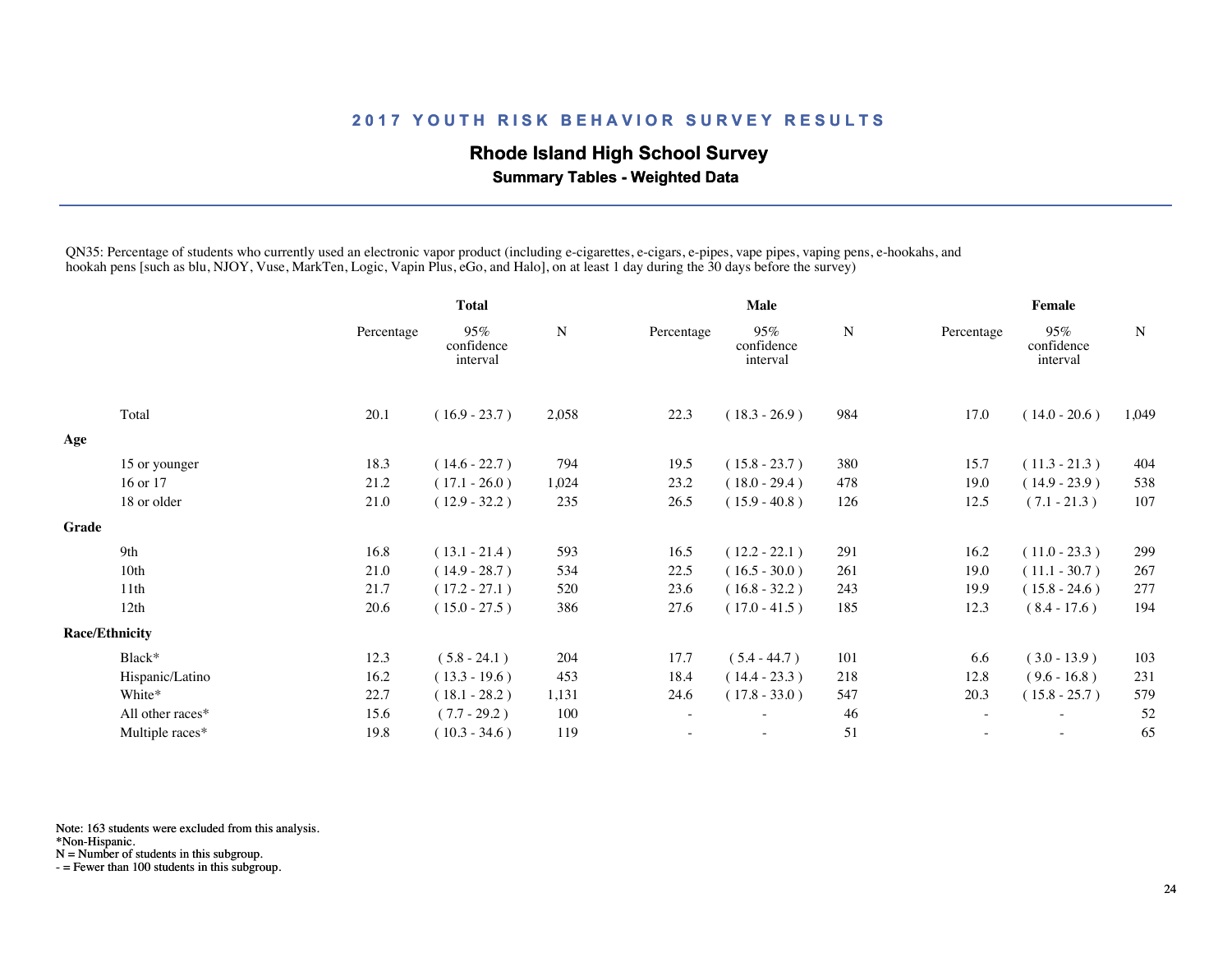## **Rhode Island High School Survey**

 **Summary Tables - Weighted Data**

QN36: Percentage of students who usually got their own electronic vapor products by buying them in a store (such as a convenience store, supermarket, discount store, gas station, or vape store, during the 30 days before the survey, among students who currently used electronic vapor products and who were aged <18 years)

|       |                       |                          | <b>Total</b>                  |                  | Male                     |                               |                  | Female                   |                               |                  |
|-------|-----------------------|--------------------------|-------------------------------|------------------|--------------------------|-------------------------------|------------------|--------------------------|-------------------------------|------------------|
|       |                       | Percentage               | 95%<br>confidence<br>interval | ${\bf N}$        | Percentage               | 95%<br>confidence<br>interval | ${\bf N}$        | Percentage               | 95%<br>confidence<br>interval | ${\bf N}$        |
|       | Total                 | 17.2                     | $(12.0 - 23.9)$               | 336              | 20.3                     | $(12.4 - 31.4)$               | 167              | 12.9                     | $(7.7 - 20.7)$                | 158              |
| Age   |                       |                          |                               |                  |                          |                               |                  |                          |                               |                  |
|       | 15 or younger         | 8.1                      | $(3.7 - 16.7)$                | 134              |                          |                               | 66               |                          | $\overline{\phantom{a}}$      | 60               |
|       | 16 or 17              | 22.8                     | $(15.5 - 32.1)$               | 202              | 26.6                     | $(13.6 - 45.6)$               | 101              |                          | $\overline{\phantom{a}}$      | 98               |
|       | 18 or older           | $\overline{\phantom{a}}$ |                               | $\boldsymbol{0}$ | $\sim$                   |                               | $\boldsymbol{0}$ | ٠                        | $\overline{\phantom{a}}$      | $\boldsymbol{0}$ |
| Grade |                       |                          |                               |                  |                          |                               |                  |                          |                               |                  |
|       | 9th                   | $\overline{\phantom{a}}$ |                               | 86               | ۰                        |                               | 42               | $\overline{\phantom{a}}$ | $\overline{\phantom{a}}$      | 41               |
|       | 10th                  | 17.1                     | $(10.8 - 26.0)$               | 107              |                          |                               | 58               |                          | $\overline{\phantom{a}}$      | 48               |
|       | 11th                  | $\overline{\phantom{a}}$ |                               | 99               |                          | $\overline{\phantom{a}}$      | 45               | $\sim$                   | $\overline{\phantom{a}}$      | 54               |
|       | 12th                  | ۰                        |                               | 37               |                          | $\overline{\phantom{a}}$      | 21               |                          | $\overline{\phantom{a}}$      | 13               |
|       | <b>Race/Ethnicity</b> |                          |                               |                  |                          |                               |                  |                          |                               |                  |
|       | Black*                | $\overline{\phantom{a}}$ | $\overline{\phantom{a}}$      | 15               | ۰                        | $\overline{\phantom{a}}$      | 7                | $\overline{\phantom{a}}$ | $\overline{\phantom{a}}$      | 8                |
|       | Hispanic/Latino       | $\overline{\phantom{a}}$ |                               | 71               |                          |                               | 38               |                          |                               | 30               |
|       | White*                | 17.9                     | $(9.8 - 30.5)$                | 211              | 20.7                     | $(8.6 - 41.9)$                | 109              | 13.2                     | $(6.5 - 25.1)$                | 101              |
|       | All other races*      | ۰                        |                               | 10               | $\overline{\phantom{a}}$ |                               | $\sqrt{2}$       | $\overline{\phantom{a}}$ |                               | 7                |
|       | Multiple races*       | $\overline{\phantom{0}}$ | $\overline{\phantom{a}}$      | 18               | $\overline{\phantom{0}}$ | $\overline{\phantom{a}}$      | $\,8\,$          | $\overline{\phantom{a}}$ | $\overline{\phantom{a}}$      | 9                |

Note: 1,885 students were excluded from this analysis.

\*Non-Hispanic.

N = Number of students in this subgroup.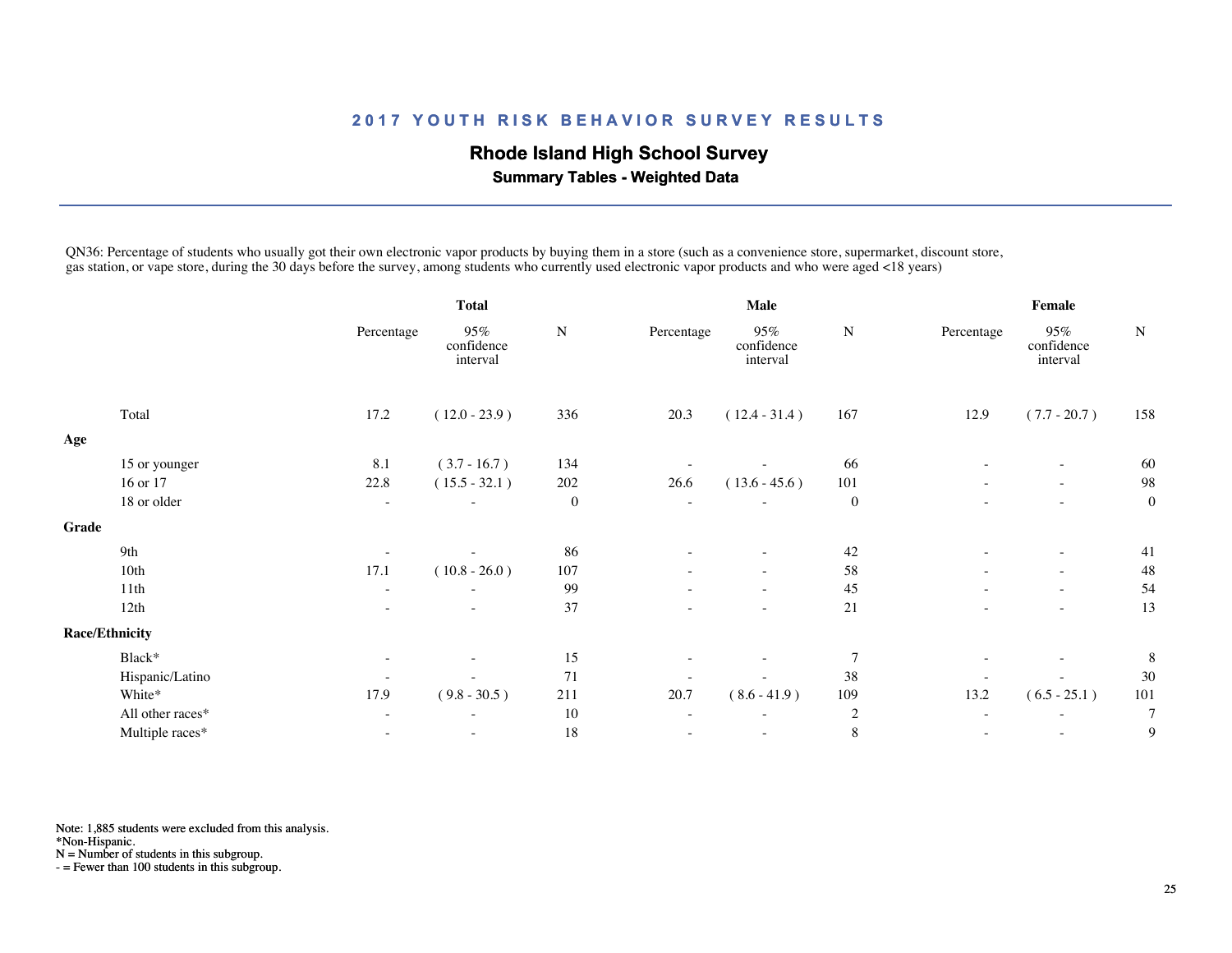## **Rhode Island High School Survey**

 **Summary Tables - Weighted Data**

QN37: Percentage of students who currently used smokeless tobacco (chewing tobacco, snuff, dip, snus, or dissolvable tobacco products [such as Redman, Levi Garrett, Beechnut, Skoal, Skoal Bandits, Copenhagen, Camel Snus, Marlboro Snus, General Snus, Ariva, Stonewall, or Camel Orbs], not counting any electronic vapor products, on at least 1 day during the 30 days before the survey)

|       |                       | Total      |                               |             | Male       |                               |       | Female                   |                               |       |  |
|-------|-----------------------|------------|-------------------------------|-------------|------------|-------------------------------|-------|--------------------------|-------------------------------|-------|--|
|       |                       | Percentage | 95%<br>confidence<br>interval | $\mathbf N$ | Percentage | 95%<br>confidence<br>interval | N     | Percentage               | 95%<br>confidence<br>interval | N     |  |
|       | Total                 | 5.0        | $(3.4 - 7.4)$                 | 2,181       | $\ \, 8.0$ | $(5.2 - 12.3)$                | 1,050 | 1.1                      | $(0.4 - 2.9)$                 | 1,103 |  |
| Age   |                       |            |                               |             |            |                               |       |                          |                               |       |  |
|       | 15 or younger         | 4.6        | $(2.6 - 7.9)$                 | 835         | 6.4        | $(3.1 - 12.9)$                | 397   | 1.3                      | $(0.4 - 4.8)$                 | 426   |  |
|       | 16 or 17              | 5.2        | $(3.1 - 8.4)$                 | 1,086       | 8.9        | $(5.3 - 14.4)$                | 516   | 0.9                      | $(0.3 - 2.6)$                 | 562   |  |
|       | 18 or older           | 5.8        | $(3.9 - 8.5)$                 | 254         | 9.2        | $(5.8 - 14.3)$                | 137   | 1.5                      | $(0.3 - 7.4)$                 | 115   |  |
| Grade |                       |            |                               |             |            |                               |       |                          |                               |       |  |
|       | 9th                   | 4.2        | $(1.7 - 9.8)$                 | 619         | 6.6        | $(2.4 - 16.9)$                | 300   | 0.9                      | $(0.2 - 4.0)$                 | 316   |  |
|       | 10 <sub>th</sub>      | 4.0        | $(1.8 - 8.7)$                 | 571         | 5.7        | $(2.2 - 14.0)$                | 285   | 1.3                      | $(0.4 - 4.2)$                 | 278   |  |
|       | 11th                  | 5.1        | $(2.2 - 11.4)$                | 547         | 9.3        | $(4.0 - 20.2)$                | 259   | 0.6                      | $(0.1 - 3.2)$                 | 288   |  |
|       | 12th                  | 5.9        | $(3.5 - 9.7)$                 | 418         | 10.2       | $(6.3 - 16.2)$                | 200   | 0.7                      | $(0.2 - 1.9)$                 | 209   |  |
|       | <b>Race/Ethnicity</b> |            |                               |             |            |                               |       |                          |                               |       |  |
|       | Black*                | 7.1        | $(3.1 - 15.5)$                | 215         | 13.4       | $(5.2 - 30.2)$                | 106   | 0.8                      | $(0.1 - 5.2)$                 | 109   |  |
|       | Hispanic/Latino       | 3.7        | $(2.0 - 6.8)$                 | 492         | 4.0        | $(2.0 - 8.0)$                 | 238   | 2.8                      | $(0.9 - 8.7)$                 | 249   |  |
|       | White*                | 4.9        | $(2.7 - 8.9)$                 | 1,180       | 9.1        | $(4.9 - 16.2)$                | 577   | 0.2                      | $(0.1 - 0.6)$                 | 598   |  |
|       | All other races*      | 1.9        | $(0.7 - 4.9)$                 | 110         | $\sim$     |                               | 50    | $\overline{\phantom{a}}$ | $\sim$                        | 57    |  |
|       | Multiple races*       | 1.8        | $(0.3 - 11.4)$                | 126         |            | $\overline{\phantom{0}}$      | 54    | $\overline{\phantom{a}}$ | $\sim$                        | 69    |  |
|       |                       |            |                               |             |            |                               |       |                          |                               |       |  |

Note: 40 students were excluded from this analysis.

\*Non-Hispanic.

N = Number of students in this subgroup.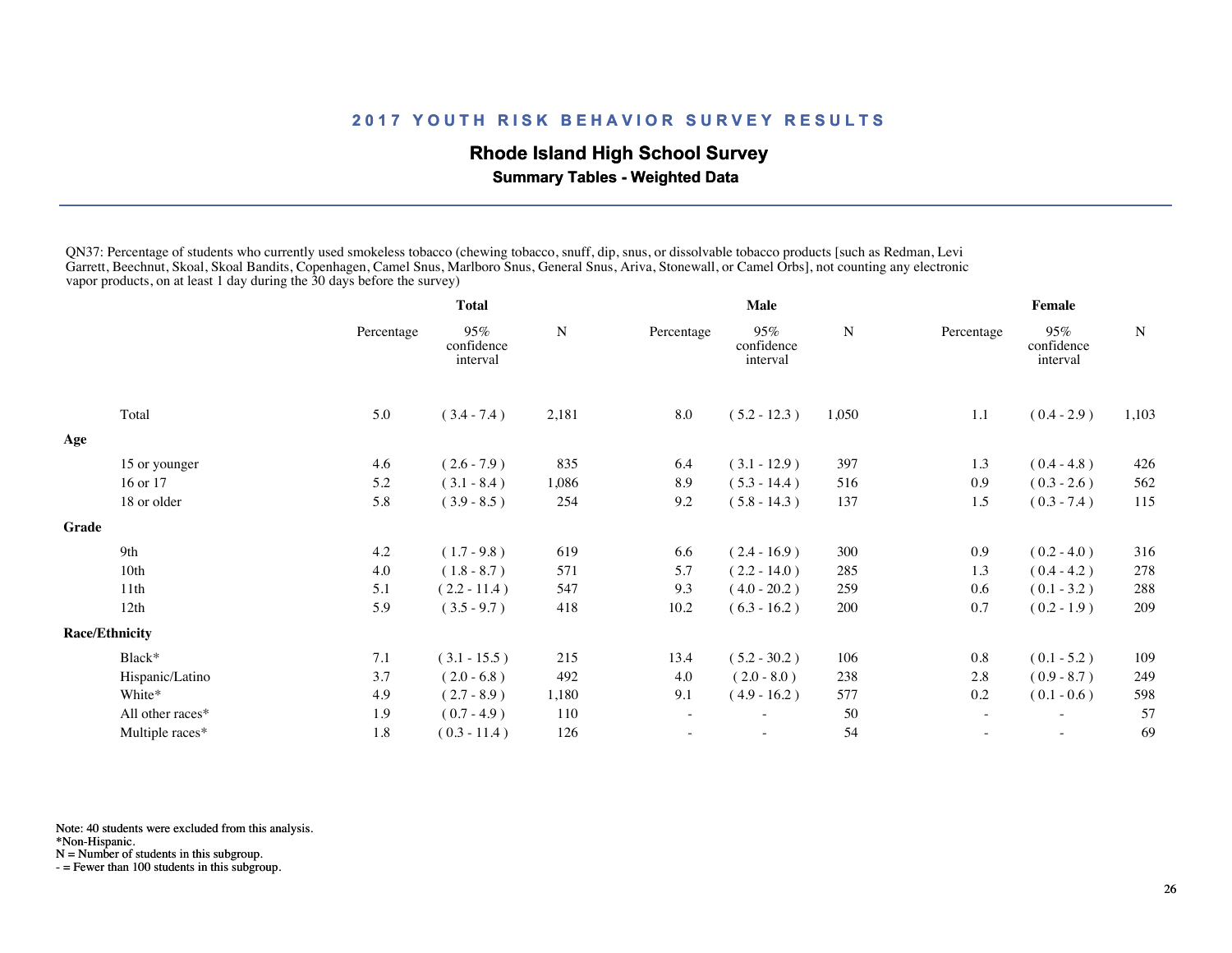## **Rhode Island High School Survey**

 **Summary Tables - Weighted Data**

QN38: Percentage of students who currently smoked cigars (cigars, cigarillos, or little cigars, on at least 1 day during the 30 days before the survey)

|       |                       |            | <b>Total</b>                  |           | Male                     |                               |           | Female                   |                               |             |  |
|-------|-----------------------|------------|-------------------------------|-----------|--------------------------|-------------------------------|-----------|--------------------------|-------------------------------|-------------|--|
|       |                       | Percentage | 95%<br>confidence<br>interval | ${\bf N}$ | Percentage               | 95%<br>confidence<br>interval | ${\bf N}$ | Percentage               | 95%<br>confidence<br>interval | $\mathbf N$ |  |
|       | Total                 | 6.8        | $(5.2 - 8.8)$                 | 2,200     | 10.0                     | $(7.5 - 13.0)$                | 1,058     | 2.8                      | $(1.3 - 5.6)$                 | 1,114       |  |
| Age   |                       |            |                               |           |                          |                               |           |                          |                               |             |  |
|       | 15 or younger         | 4.6        | $(2.5 - 8.4)$                 | 842       | 6.6                      | $(4.3 - 10.0)$                | 399       | 1.3                      | $(0.3 - 5.6)$                 | 431         |  |
|       | 16 or 17              | 7.5        | $(5.1 - 10.9)$                | 1,096     | 10.9                     | $(6.8 - 17.0)$                | 522       | 3.6                      | $(1.3 - 9.4)$                 | 566         |  |
|       | 18 or older           | 9.8        | $(6.1 - 15.3)$                | 256       | 14.8                     | $(9.3 - 22.8)$                | 137       | 3.6                      | $(1.3 - 9.1)$                 | 117         |  |
| Grade |                       |            |                               |           |                          |                               |           |                          |                               |             |  |
|       | 9th                   | 4.2        | $(2.6 - 6.9)$                 | 625       | 6.6                      | $(4.5 - 9.5)$                 | 302       | 0.5                      | $(0.1 - 3.2)$                 | 320         |  |
|       | 10 <sub>th</sub>      | 5.9        | $(3.2 - 10.5)$                | 574       | 8.2                      | $(3.7 - 17.4)$                | 285       | 2.8                      | $(0.7 - 10.1)$                | 281         |  |
|       | 11th                  | 5.0        | $(3.0 - 8.2)$                 | 553       | 8.9                      | $(5.5 - 14.1)$                | 263       | 1.0                      | $(0.3 - 3.9)$                 | 290         |  |
|       | 12th                  | 11.2       | $(7.0 - 17.3)$                | 420       | 16.5                     | $(10.0 - 26.2)$               | 202       | 5.9                      | $(1.9 - 17.3)$                | 210         |  |
|       | <b>Race/Ethnicity</b> |            |                               |           |                          |                               |           |                          |                               |             |  |
|       | Black*                | 5.2        | $(2.5 - 10.5)$                | 218       | 9.1                      | $(3.6 - 21.3)$                | 110       | 0.8                      | $(0.1 - 5.2)$                 | 108         |  |
|       | Hispanic/Latino       | 6.6        | $(3.6 - 11.6)$                | 494       | 8.1                      | $(4.0 - 15.9)$                | 240       | 3.9                      | $(1.5 - 10.0)$                | 249         |  |
|       | White*                | 6.9        | $(5.1 - 9.3)$                 | 1,188     | 11.2                     | $(7.7 - 16.1)$                | 578       | 2.2                      | $(0.6 - 7.4)$                 | 605         |  |
|       | All other races*      | 1.0        | $(0.1 - 9.3)$                 | 112       | $\overline{\phantom{a}}$ | $\overline{\phantom{0}}$      | 51        | $\overline{\phantom{a}}$ | $\overline{\phantom{a}}$      | 58          |  |
|       | Multiple races*       | 9.7        | $(5.5 - 16.5)$                | 129       |                          |                               | 54        |                          |                               | 72          |  |
|       |                       |            |                               |           |                          |                               |           |                          |                               |             |  |

Note: 21 students were excluded from this analysis.

\*Non-Hispanic.

N = Number of students in this subgroup.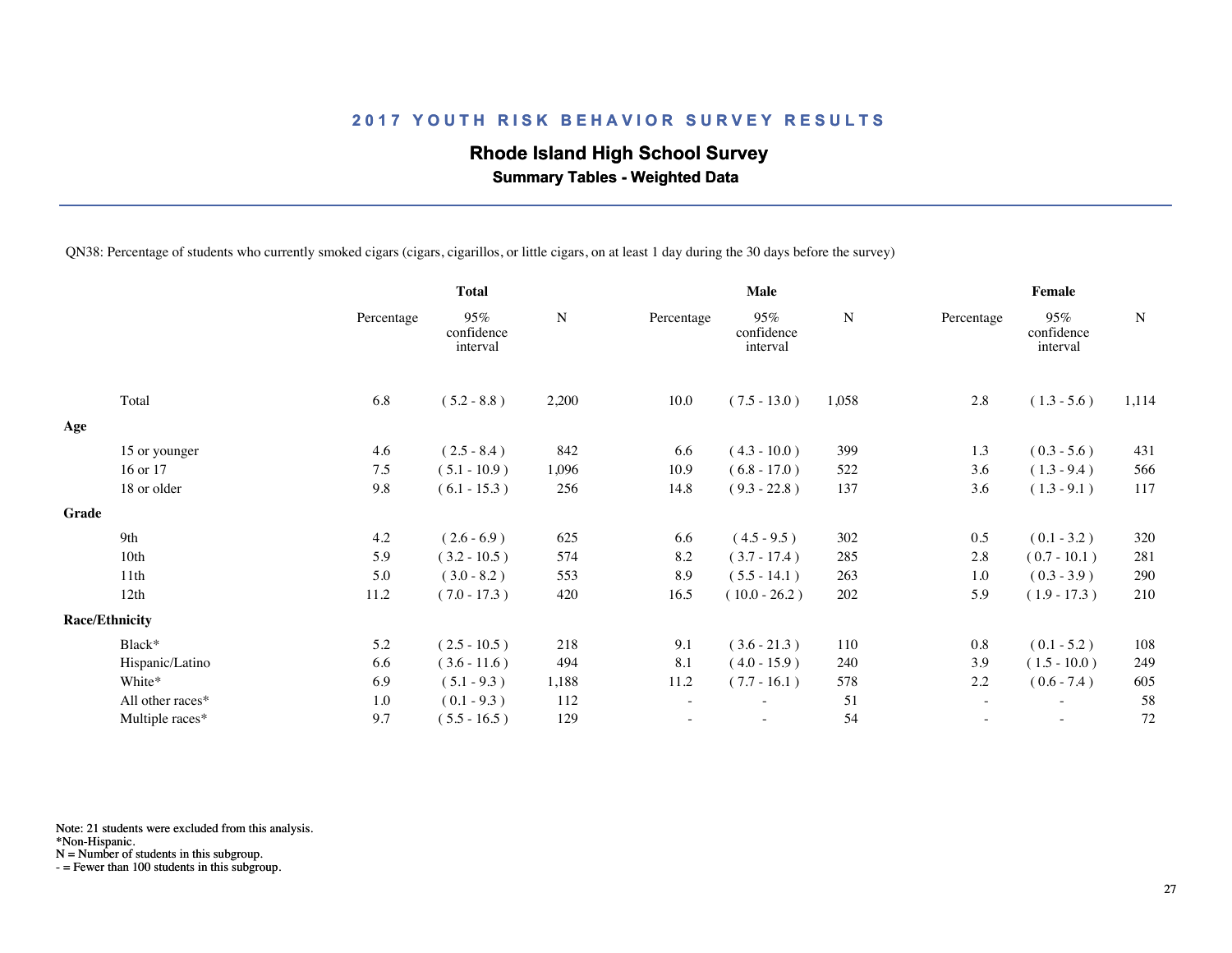## **Rhode Island High School Survey**

 **Summary Tables - Weighted Data**

QNTB2: Percentage of students who currently smoked cigarettes or cigars (on at least 1 day during the 30 days before the survey)

|       |                       |            | <b>Total</b>                  |           | Male                     |                               |       | Female                   |                               |             |  |
|-------|-----------------------|------------|-------------------------------|-----------|--------------------------|-------------------------------|-------|--------------------------|-------------------------------|-------------|--|
|       |                       | Percentage | 95%<br>confidence<br>interval | ${\bf N}$ | Percentage               | 95%<br>confidence<br>interval | N     | Percentage               | 95%<br>confidence<br>interval | $\mathbf N$ |  |
|       | Total                 | 10.6       | $(8.1 - 13.6)$                | 2,136     | 13.4                     | $(10.0 - 17.9)$               | 1,016 | 6.6                      | $(4.2 - 10.3)$                | 1,095       |  |
| Age   |                       |            |                               |           |                          |                               |       |                          |                               |             |  |
|       | 15 or younger         | 7.6        | $(5.0 - 11.4)$                | 823       | 8.9                      | $(6.5 - 12.0)$                | 388   | 4.4                      | $(2.2 - 8.4)$                 | 425         |  |
|       | 16 or 17              | 11.4       | $(8.2 - 15.6)$                | 1,064     | 15.2                     | $(10.3 - 21.9)$               | 499   | 7.4                      | $(4.2 - 12.6)$                | 558         |  |
|       | 18 or older           | 15.2       | $(9.5 - 23.5)$                | 243       | 18.7                     | $(11.6 - 28.6)$               | 129   | 9.6                      | $(4.8 - 18.2)$                | 112         |  |
| Grade |                       |            |                               |           |                          |                               |       |                          |                               |             |  |
|       | 9th                   | 7.7        | $(5.1 - 11.4)$                | 611       | 8.7                      | $(5.8 - 12.9)$                | 293   | 5.6                      | $(3.0 - 10.0)$                | 315         |  |
|       | 10 <sub>th</sub>      | 9.7        | $(6.2 - 14.8)$                | 559       | 13.7                     | $(6.9 - 25.4)$                | 275   | 4.8                      | $(1.9 - 11.8)$                | 277         |  |
|       | 11th                  | 8.2        | $(5.1 - 13.0)$                | 534       | 12.2                     | $(7.3 - 19.7)$                | 249   | 4.3                      | $(2.0 - 8.8)$                 | 285         |  |
|       | 12th                  | 15.9       | $(10.0 - 24.3)$               | 405       | 19.5                     | $(12.1 - 30.0)$               | 193   | 11.0                     | $(4.9 - 22.9)$                | 205         |  |
|       | <b>Race/Ethnicity</b> |            |                               |           |                          |                               |       |                          |                               |             |  |
|       | Black*                | 6.1        | $(3.2 - 11.3)$                | 209       | 11.4                     | $(4.9 - 24.2)$                | 102   | 0.9                      | $(0.1 - 5.2)$                 | 107         |  |
|       | Hispanic/Latino       | 9.6        | $(6.1 - 14.9)$                | 475       | 9.7                      | $(4.6 - 19.4)$                | 227   | 8.7                      | $(4.2 - 17.3)$                | 244         |  |
|       | White*                | 11.2       | $(8.5 - 14.8)$                | 1,163     | 15.5                     | $(11.0 - 21.3)$               | 562   | 6.4                      | $(3.2 - 12.7)$                | 596         |  |
|       | All other races*      | 1.7        | $(0.2 - 10.3)$                | 106       | $\overline{\phantom{a}}$ | $\overline{\phantom{0}}$      | 49    | $\overline{\phantom{a}}$ | $\overline{\phantom{a}}$      | 55          |  |
|       | Multiple races*       | 12.6       | $(6.6 - 22.7)$                | 124       |                          |                               | 51    |                          |                               | 71          |  |
|       |                       |            |                               |           |                          |                               |       |                          |                               |             |  |

Note: 85 students were excluded from this analysis.

\*Non-Hispanic.

N = Number of students in this subgroup.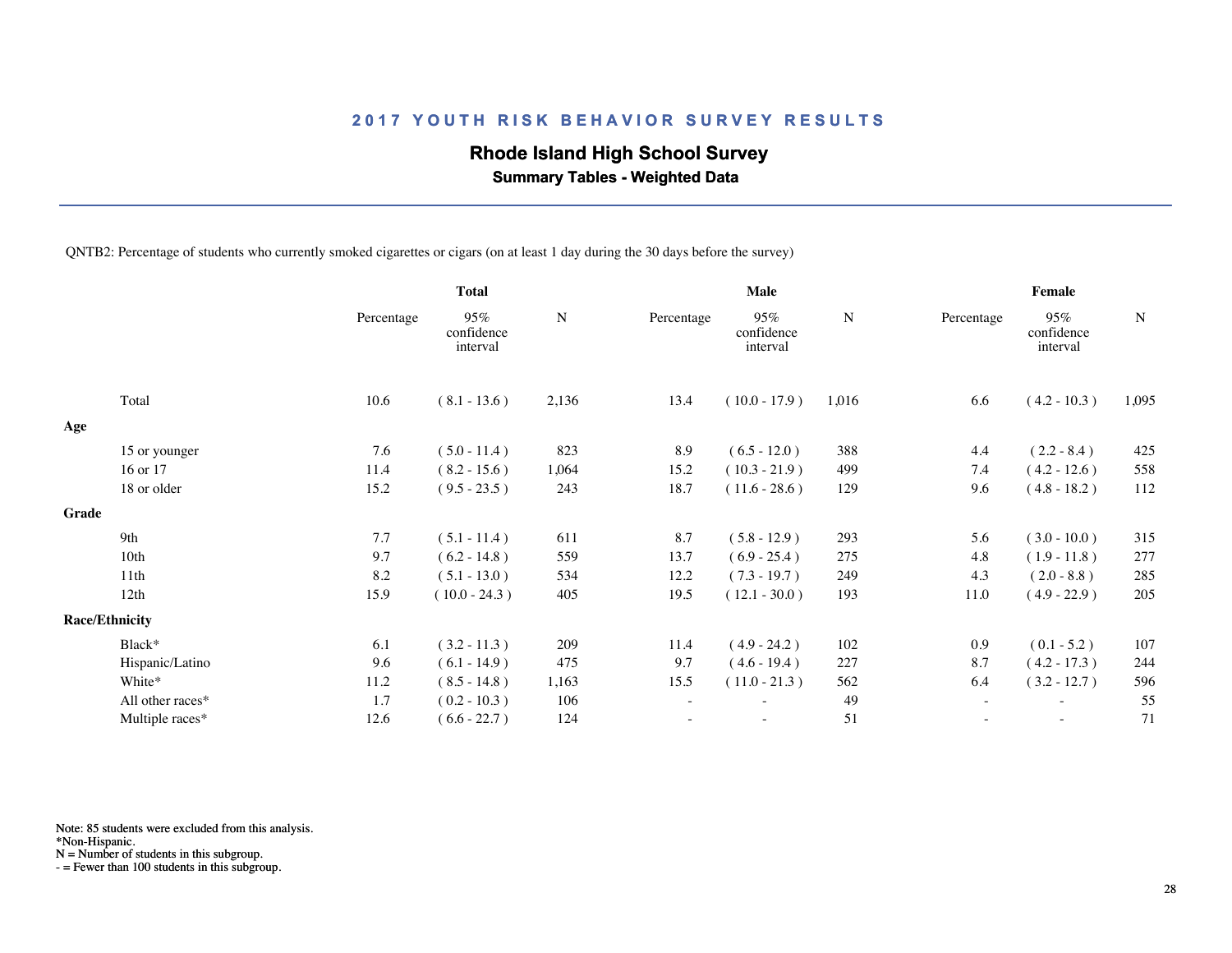# **Rhode Island High School Survey**

 **Summary Tables - Weighted Data**

QNTB3: Percentage of students who currently smoked cigarettes or cigars or used smokeless tobacco (on at least 1 day during the 30 days before the survey)

|       |                       | <b>Total</b> |                               | <b>Male</b> |            |                               | Female |                          |                               |             |
|-------|-----------------------|--------------|-------------------------------|-------------|------------|-------------------------------|--------|--------------------------|-------------------------------|-------------|
|       |                       | Percentage   | 95%<br>confidence<br>interval | ${\bf N}$   | Percentage | 95%<br>confidence<br>interval | N      | Percentage               | 95%<br>confidence<br>interval | $\mathbf N$ |
|       | Total                 | 11.9         | $(9.4 - 15.0)$                | 2,124       | 15.9       | $(12.4 - 20.1)$               | 1,013  | 6.8                      | $(4.3 - 10.6)$                | 1,085       |
| Age   |                       |              |                               |             |            |                               |        |                          |                               |             |
|       | 15 or younger         | 8.7          | $(6.0 - 12.5)$                | 818         | 10.9       | $(7.5 - 15.5)$                | 386    | 4.6                      | $(2.4 - 8.5)$                 | 421         |
|       | 16 or 17              | 12.9         | $(9.4 - 17.4)$                | 1,058       | 17.9       | $(13.1 - 23.9)$               | 497    | 7.6                      | $(4.4 - 13.0)$                | 554         |
|       | 18 or older           | 16.8         | $(11.5 - 24.0)$               | 242         | 21.4       | $(14.4 - 30.6)$               | 130    | 9.8                      | $(4.9 - 18.5)$                | 110         |
| Grade |                       |              |                               |             |            |                               |        |                          |                               |             |
|       | 9th                   | 9.2          | $(5.9 - 14.1)$                | 606         | 11.1       | $(6.5 - 18.5)$                | 291    | 6.1                      | $(3.3 - 10.9)$                | 312         |
|       | 10 <sub>th</sub>      | 10.4         | $(6.8 - 15.6)$                | 557         | 14.9       | $(8.1 - 25.8)$                | 276    | 4.9                      | $(1.9 - 12.0)$                | 274         |
|       | 11th                  | 10.4         | $(6.1 - 17.2)$                | 530         | 16.4       | $(9.6 - 26.6)$                | 247    | 4.3                      | $(2.0 - 8.9)$                 | 283         |
|       | 12th                  | 17.1         | $(10.9 - 25.8)$               | 404         | 21.8       | $(14.5 - 31.4)$               | 193    | 11.1                     | $(4.9 - 23.1)$                | 203         |
|       | <b>Race/Ethnicity</b> |              |                               |             |            |                               |        |                          |                               |             |
|       | Black*                | 9.1          | $(4.5 - 17.4)$                | 206         |            |                               | 99     | 0.9                      | $(0.1 - 5.2)$                 | 107         |
|       | Hispanic/Latino       | 10.3         | $(6.5 - 16.0)$                | 477         | 10.6       | $(5.3 - 20.3)$                | 228    | 9.2                      | $(4.4 - 18.1)$                | 245         |
|       | White*                | 12.6         | $(10.1 - 15.6)$               | 1,156       | 17.9       | $(13.8 - 23.0)$               | 562    | 6.6                      | $(3.2 - 12.9)$                | 589         |
|       | All other races*      | 2.5          | $(0.8 - 8.0)$                 | 105         |            |                               | 48     |                          |                               | 54          |
|       | Multiple races*       | 13.0         | $(6.7 - 23.7)$                | 121         |            | $\overline{\phantom{a}}$      | 51     | $\overline{\phantom{a}}$ | $\sim$                        | 68          |
|       |                       |              |                               |             |            |                               |        |                          |                               |             |

Note: 97 students were excluded from this analysis.

\*Non-Hispanic.

N = Number of students in this subgroup.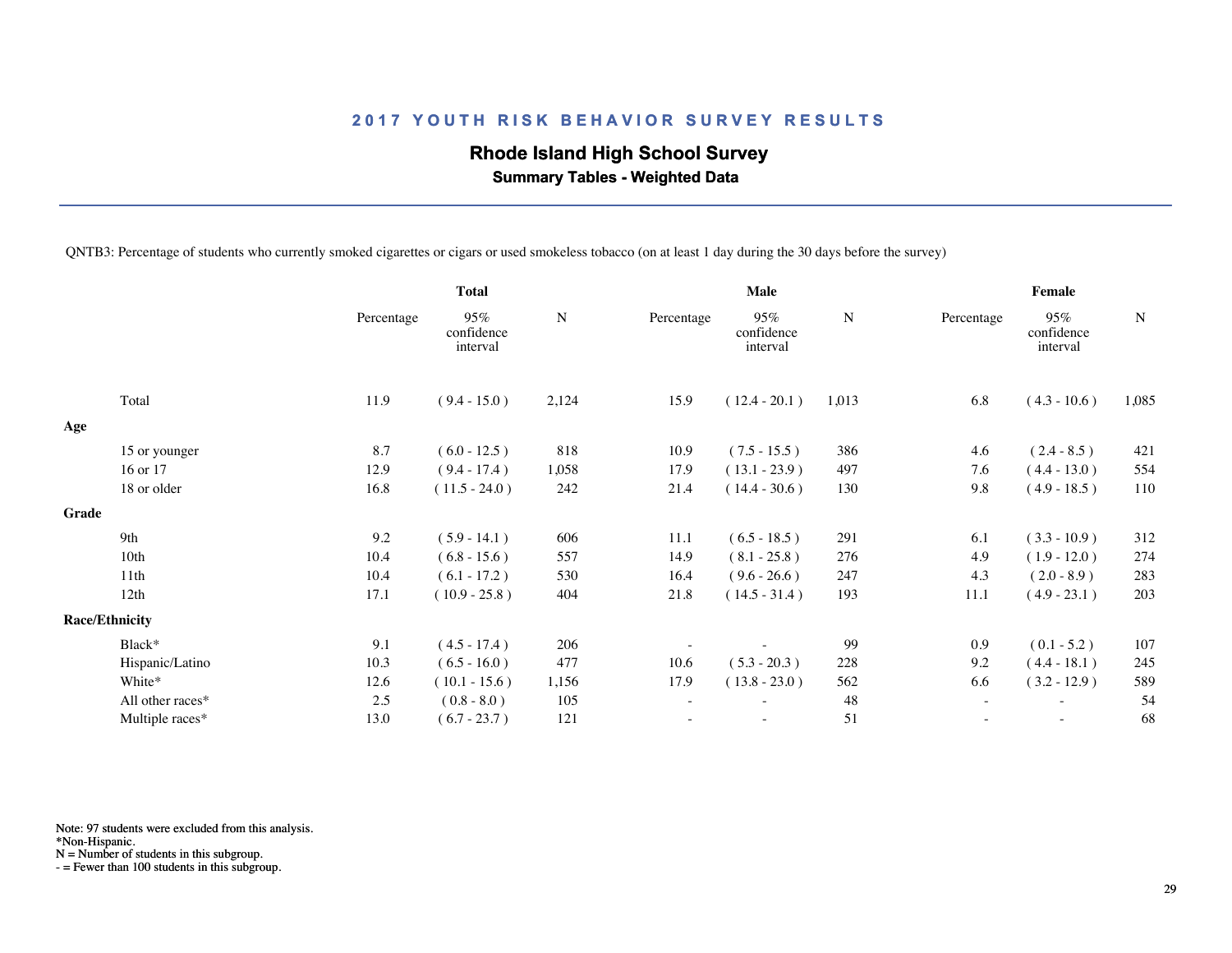# **Rhode Island High School Survey**

 **Summary Tables - Weighted Data**

QNTB4: Percentage of students who currently smoked cigarettes or cigars or used smokeless tobacco or electronic vapor products (on at least 1 day during the 30 days before the survey)

|       |                       | <b>Total</b>             |                               |           | Male       |                               |     | Female     |                               |             |  |
|-------|-----------------------|--------------------------|-------------------------------|-----------|------------|-------------------------------|-----|------------|-------------------------------|-------------|--|
|       |                       | Percentage               | 95%<br>confidence<br>interval | ${\bf N}$ | Percentage | 95%<br>confidence<br>interval | N   | Percentage | 95%<br>confidence<br>interval | $\mathbf N$ |  |
|       | Total                 | 25.9                     | $(22.2 - 30.0)$               | 2,047     | 29.7       | $(26.0 - 33.8)$               | 979 | 20.9       | $(16.3 - 26.5)$               | 1,042       |  |
| Age   |                       |                          |                               |           |            |                               |     |            |                               |             |  |
|       | 15 or younger         | 21.8                     | $(17.5 - 26.9)$               | 789       | 23.8       | $(19.5 - 28.7)$               | 376 | 17.8       | $(12.9 - 24.2)$               | 401         |  |
|       | 16 or 17              | 28.0                     | $(23.1 - 33.5)$               | 1,020     | 32.1       | $(27.3 - 37.2)$               | 477 | 23.7       | $(17.3 - 31.6)$               | 536         |  |
|       | 18 or older           | 28.9                     | $(21.1 - 38.2)$               | 233       | 36.7       | $(26.9 - 47.7)$               | 126 | 17.6       | $(12.2 - 24.7)$               | 105         |  |
| Grade |                       |                          |                               |           |            |                               |     |            |                               |             |  |
|       | 9th                   | 20.8                     | $(15.6 - 27.3)$               | 584       | 20.7       | $(15.2 - 27.6)$               | 285 | 20.0       | $(13.1 - 29.3)$               | 296         |  |
|       | 10th                  | 26.4                     | $(20.1 - 34.0)$               | 536       | 30.3       | $(23.7 - 37.8)$               | 265 | 21.9       | $(12.5 - 35.6)$               | 265         |  |
|       | 11th                  | 27.3                     | $(22.4 - 32.8)$               | 514       | 32.8       | $(26.8 - 39.3)$               | 239 | 22.0       | $(17.6 - 27.0)$               | 275         |  |
|       | 12th                  | 28.9                     | $(21.4 - 37.9)$               | 388       | 37.1       | $(27.0 - 48.5)$               | 186 | 19.2       | $(12.2 - 28.9)$               | 193         |  |
|       | <b>Race/Ethnicity</b> |                          |                               |           |            |                               |     |            |                               |             |  |
|       | Black*                | 17.2                     | $(10.9 - 26.0)$               | 198       |            |                               | 96  | 7.6        | $(3.2 - 16.8)$                | 102         |  |
|       | Hispanic/Latino       | 21.7                     | $(16.9 - 27.3)$               | 454       | 24.7       | $(18.1 - 32.8)$               | 219 | 17.5       | $(11.8 - 25.3)$               | 232         |  |
|       | White*                | 28.5                     | $(23.6 - 34.1)$               | 1,125     | 32.2       | $(27.1 - 37.9)$               | 546 | 24.2       | $(17.5 - 32.6)$               | 574         |  |
|       | All other races*      | $\overline{\phantom{a}}$ |                               | 97        |            |                               | 45  | $\sim$     |                               | 49          |  |
|       | Multiple races*       | 24.7                     | $(15.4 - 37.1)$               | 114       |            | $\overline{\phantom{0}}$      | 48  |            | $\overline{\phantom{a}}$      | 64          |  |
|       |                       |                          |                               |           |            |                               |     |            |                               |             |  |

Note: 174 students were excluded from this analysis.

\*Non-Hispanic.

N = Number of students in this subgroup.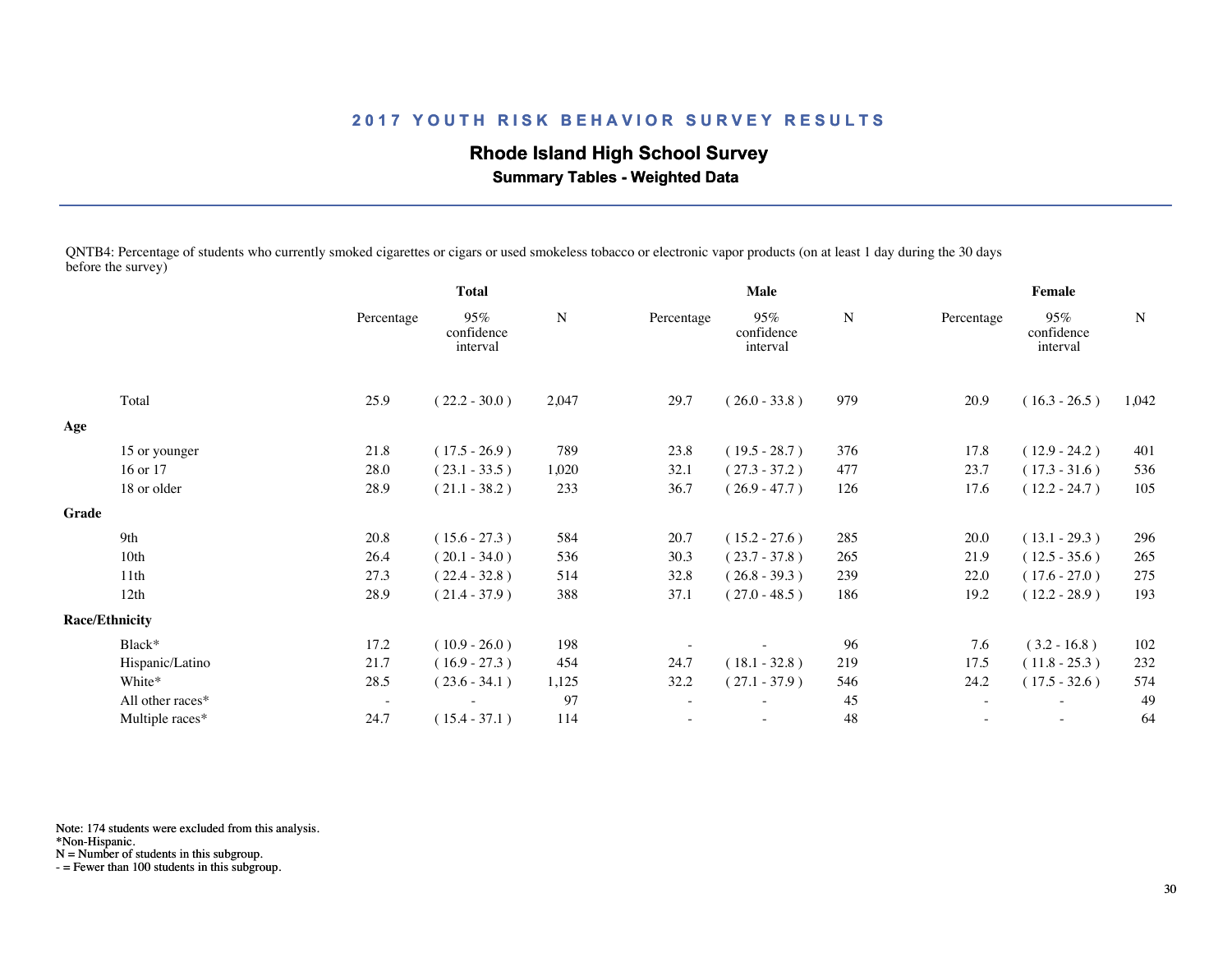## **Rhode Island High School Survey**

 **Summary Tables - Weighted Data**

QN40: Percentage of students who ever drank alcohol (at least one drink of alcohol, on at least 1 day during their life)

|                  |                                | <b>Total</b>                  |       | Male       |                               |       | Female     |                               |             |  |
|------------------|--------------------------------|-------------------------------|-------|------------|-------------------------------|-------|------------|-------------------------------|-------------|--|
|                  | Percentage                     | 95%<br>confidence<br>interval | N     | Percentage | 95%<br>confidence<br>interval | N     | Percentage | 95%<br>confidence<br>interval | $\mathbf N$ |  |
| Total            | 50.4                           | $(48.0 - 52.9)$               | 2,100 | 45.4       | $(39.7 - 51.3)$               | 1,008 | 55.2       | $(51.0 - 59.4)$               | 1,066       |  |
|                  |                                |                               |       |            |                               |       |            |                               |             |  |
| 15 or younger    | 40.1                           | $(35.6 - 44.8)$               | 810   | 34.6       | $(27.6 - 42.4)$               | 389   | 44.9       | $(39.6 - 50.4)$               | 410         |  |
| 16 or 17         | 55.5                           | $(53.1 - 58.0)$               | 1,043 | 48.9       | $(43.1 - 54.8)$               | 490   | 61.7       | $(56.1 - 67.0)$               | 546         |  |
| 18 or older      | 59.7                           | $(46.8 - 71.4)$               | 241   | 61.1       | $(44.8 - 75.2)$               | 129   | 57.0       | $(41.1 - 71.6)$               | 110         |  |
|                  |                                |                               |       |            |                               |       |            |                               |             |  |
| 9th              | 38.8                           | $(34.7 - 43.2)$               | 600   | 34.6       | $(28.1 - 41.9)$               | 293   | 43.1       | $(36.5 - 50.0)$               | 305         |  |
| 10th             | 45.2                           | $(37.8 - 52.8)$               | 548   | 39.4       | $(29.5 - 50.2)$               | 273   | 50.5       | $(40.8 - 60.2)$               | 267         |  |
| 11 <sup>th</sup> | 55.7                           | $(51.9 - 59.4)$               | 522   | 47.0       | $(40.9 - 53.1)$               | 244   | 64.5       | $(60.7 - 68.0)$               | 278         |  |
| 12th             | 64.1                           | $(54.5 - 72.7)$               | 404   | 63.9       | $(48.5 - 76.9)$               | 192   | 63.7       | $(54.6 - 71.9)$               | 205         |  |
|                  |                                |                               |       |            |                               |       |            |                               |             |  |
| Black*           | 44.9                           | $(36.2 - 53.9)$               | 203   | 43.9       | $(31.7 - 56.8)$               | 101   | 45.9       | $(25.5 - 67.7)$               | 102         |  |
| Hispanic/Latino  | 49.8                           | $(43.1 - 56.5)$               | 460   | 43.5       | $(32.5 - 55.2)$               | 223   | 56.6       | $(49.5 - 63.4)$               | 232         |  |
| White*           | 51.1                           | $(47.7 - 54.6)$               | 1,158 | 46.3       | $(37.7 - 55.0)$               | 560   | 55.7       | $(49.2 - 62.0)$               | 593         |  |
| All other races* | 47.3                           | $(36.0 - 59.0)$               | 105   |            |                               | 49    |            |                               | 55          |  |
| Multiple races*  | 59.8                           | $(50.0 - 68.9)$               | 122   |            | ٠                             | 53    |            | $\sim$                        | 66          |  |
|                  | Grade<br><b>Race/Ethnicity</b> |                               |       |            |                               |       |            |                               |             |  |

Note: 121 students were excluded from this analysis.

\*Non-Hispanic.

N = Number of students in this subgroup.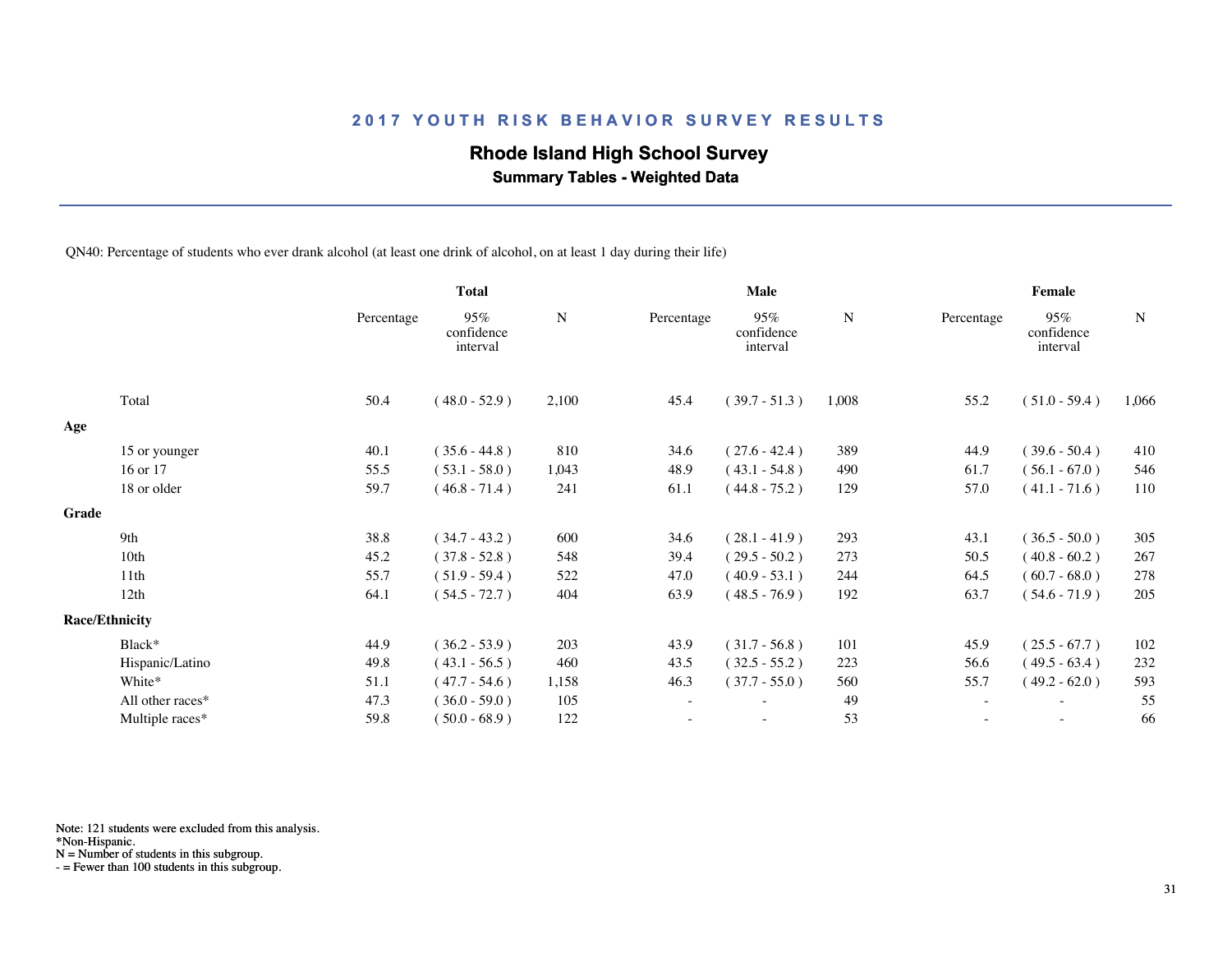## **Rhode Island High School Survey**

 **Summary Tables - Weighted Data**

QN41: Percentage of students who had their first drink of alcohol before age 13 years (other than a few sips)

|       |                       | <b>Total</b> |                               | Male      |            |                               | Female    |                          |                               |             |
|-------|-----------------------|--------------|-------------------------------|-----------|------------|-------------------------------|-----------|--------------------------|-------------------------------|-------------|
|       |                       | Percentage   | 95%<br>confidence<br>interval | ${\bf N}$ | Percentage | 95%<br>confidence<br>interval | ${\bf N}$ | Percentage               | 95%<br>confidence<br>interval | $\mathbf N$ |
|       | Total                 | 12.1         | $(9.9 - 14.6)$                | 2,076     | 12.5       | $(10.3 - 15.1)$               | 997       | 10.9                     | $(8.3 - 14.2)$                | 1,053       |
| Age   |                       |              |                               |           |            |                               |           |                          |                               |             |
|       | 15 or younger         | 13.1         | $(9.6 - 17.5)$                | 793       | 10.5       | $(6.6 - 16.3)$                | 380       | 14.4                     | $(10.0 - 20.4)$               | 403         |
|       | 16 or 17              | 12.7         | $(9.7 - 16.3)$                | 1,040     | 14.9       | $(10.9 - 19.9)$               | 492       | 10.1                     | $(6.7 - 14.8)$                | 540         |
|       | 18 or older           | 7.2          | $(3.5 - 14.0)$                | 237       | 9.5        | $(4.9 - 17.5)$                | 125       | 4.6                      | $(1.3 - 14.5)$                | 110         |
| Grade |                       |              |                               |           |            |                               |           |                          |                               |             |
|       | 9th                   | 12.2         | $(8.2 - 17.7)$                | 588       | 9.4        | $(4.9 - 17.2)$                | 285       | 15.0                     | $(9.3 - 23.3)$                | 301         |
|       | 10 <sub>th</sub>      | 13.8         | $(8.7 - 21.3)$                | 542       | 16.2       | $(9.6 - 26.0)$                | 273       | 10.4                     | $(6.5 - 16.1)$                | 261         |
|       | 11th                  | 10.4         | $(7.2 - 14.9)$                | 521       | 11.8       | $(6.4 - 20.7)$                | 245       | 9.1                      | $(5.5 - 14.5)$                | 276         |
|       | 12th                  | 10.2         | $(6.2 - 16.1)$                | 400       | 11.4       | $(7.5 - 16.9)$                | 188       | 8.3                      | $(3.7 - 17.3)$                | 204         |
|       | <b>Race/Ethnicity</b> |              |                               |           |            |                               |           |                          |                               |             |
|       | Black*                | 14.1         | $(7.0 - 26.4)$                | 202       | 13.9       | $(3.7 - 40.6)$                | 100       | 14.3                     | $(8.8 - 22.4)$                | 102         |
|       | Hispanic/Latino       | 16.6         | $(12.2 - 22.3)$               | 447       | 17.0       | $(11.6 - 24.1)$               | 216       | 15.5                     | $(10.3 - 22.6)$               | 226         |
|       | White*                | 9.6          | $(6.6 - 13.7)$                | 1,153     | 10.3       | $(6.4 - 16.1)$                | 557       | 8.5                      | $(5.6 - 12.9)$                | 591         |
|       | All other races*      | 13.8         | $(7.4 - 24.2)$                | 103       | $\sim$     | $\overline{\phantom{m}}$      | 48        | $\overline{\phantom{a}}$ | $\overline{\phantom{a}}$      | 54          |
|       | Multiple races*       | 15.8         | $(7.7 - 29.7)$                | 119       |            |                               | 53        |                          |                               | 63          |
|       |                       |              |                               |           |            |                               |           |                          |                               |             |

Note: 145 students were excluded from this analysis.

\*Non-Hispanic.

N = Number of students in this subgroup.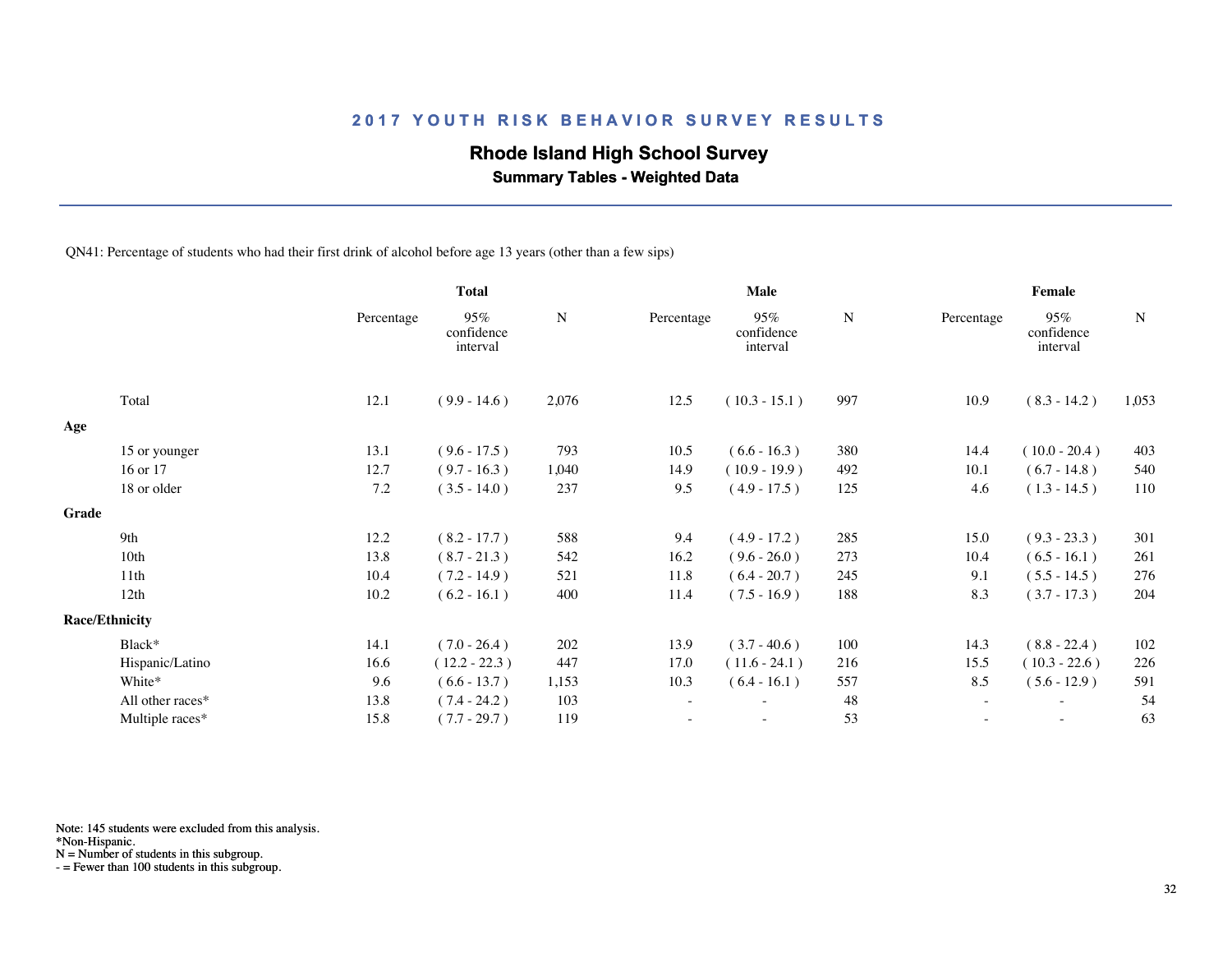## **Rhode Island High School Survey**

 **Summary Tables - Weighted Data**

QN42: Percentage of students who currently drank alcohol (at least one drink of alcohol, on at least 1 day during the 30 days before the survey)

|       |                       | <b>Total</b>             |                               |             | Male       |                               |           | Female     |                               |           |
|-------|-----------------------|--------------------------|-------------------------------|-------------|------------|-------------------------------|-----------|------------|-------------------------------|-----------|
|       |                       | Percentage               | 95%<br>confidence<br>interval | $\mathbf N$ | Percentage | 95%<br>confidence<br>interval | ${\bf N}$ | Percentage | 95%<br>confidence<br>interval | ${\bf N}$ |
|       | Total                 | 23.2                     | $(20.1 - 26.7)$               | 1,982       | 20.2       | $(15.8 - 25.5)$               | 945       | 25.8       | $(21.0 - 31.2)$               | 1,016     |
| Age   |                       |                          |                               |             |            |                               |           |            |                               |           |
|       | 15 or younger         | 16.7                     | $(12.7 - 21.5)$               | 775         | 14.4       | $(9.2 - 21.8)$                | 373       | 18.2       | $(13.4 - 24.2)$               | 394       |
|       | 16 or 17              | 26.0                     | $(22.7 - 29.6)$               | 982         | 21.0       | $(16.6 - 26.3)$               | 455       | 30.4       | $(25.1 - 36.3)$               | 521       |
|       | 18 or older           | 31.4                     | $(20.1 - 45.5)$               | 220         | 32.9       | $(17.2 - 53.7)$               | 117       | 28.5       | $(18.2 - 41.7)$               | 101       |
| Grade |                       |                          |                               |             |            |                               |           |            |                               |           |
|       | 9th                   | 15.6                     | $(11.8 - 20.3)$               | 576         | 13.4       | $(8.2 - 21.1)$                | 281       | 17.3       | $(11.8 - 24.7)$               | 293       |
|       | 10 <sub>th</sub>      | 20.0                     | $(14.4 - 27.0)$               | 516         | 17.7       | $(12.5 - 24.3)$               | 258       | 21.4       | $(13.9 - 31.4)$               | 251       |
|       | 11th                  | 26.4                     | $(20.1 - 34.0)$               | 498         | 19.3       | $(12.4 - 28.6)$               | 231       | 33.7       | $(26.7 - 41.4)$               | 267       |
|       | 12th                  | 32.5                     | $(22.9 - 43.7)$               | 370         | 33.6       | $(19.1 - 52.1)$               | 170       | 31.1       | $(20.1 - 44.8)$               | 195       |
|       | <b>Race/Ethnicity</b> |                          |                               |             |            |                               |           |            |                               |           |
|       | Black*                | 19.1                     | $(11.3 - 30.4)$               | 197         |            |                               | 95        | 17.5       | $(6.1 - 40.8)$                | 102       |
|       | Hispanic/Latino       | 19.5                     | $(12.9 - 28.5)$               | 423         | 15.3       | $(8.2 - 26.8)$                | 204       | 23.6       | $(15.6 - 34.1)$               | 214       |
|       | White*                | 25.3                     | $(21.2 - 29.8)$               | 1,102       | 22.1       | $(16.1 - 29.6)$               | 533       | 27.9       | $(21.1 - 35.8)$               | 564       |
|       | All other races*      | $\overline{\phantom{a}}$ |                               | 97          |            | $\overline{\phantom{a}}$      | 44        | $\sim$     |                               | 53        |
|       | Multiple races*       | 29.2                     | $(16.0 - 47.0)$               | 118         |            | $\sim$                        | 49        | $\sim$     | $\sim$                        | 66        |
|       |                       |                          |                               |             |            |                               |           |            |                               |           |

Note: 239 students were excluded from this analysis.

\*Non-Hispanic.

N = Number of students in this subgroup.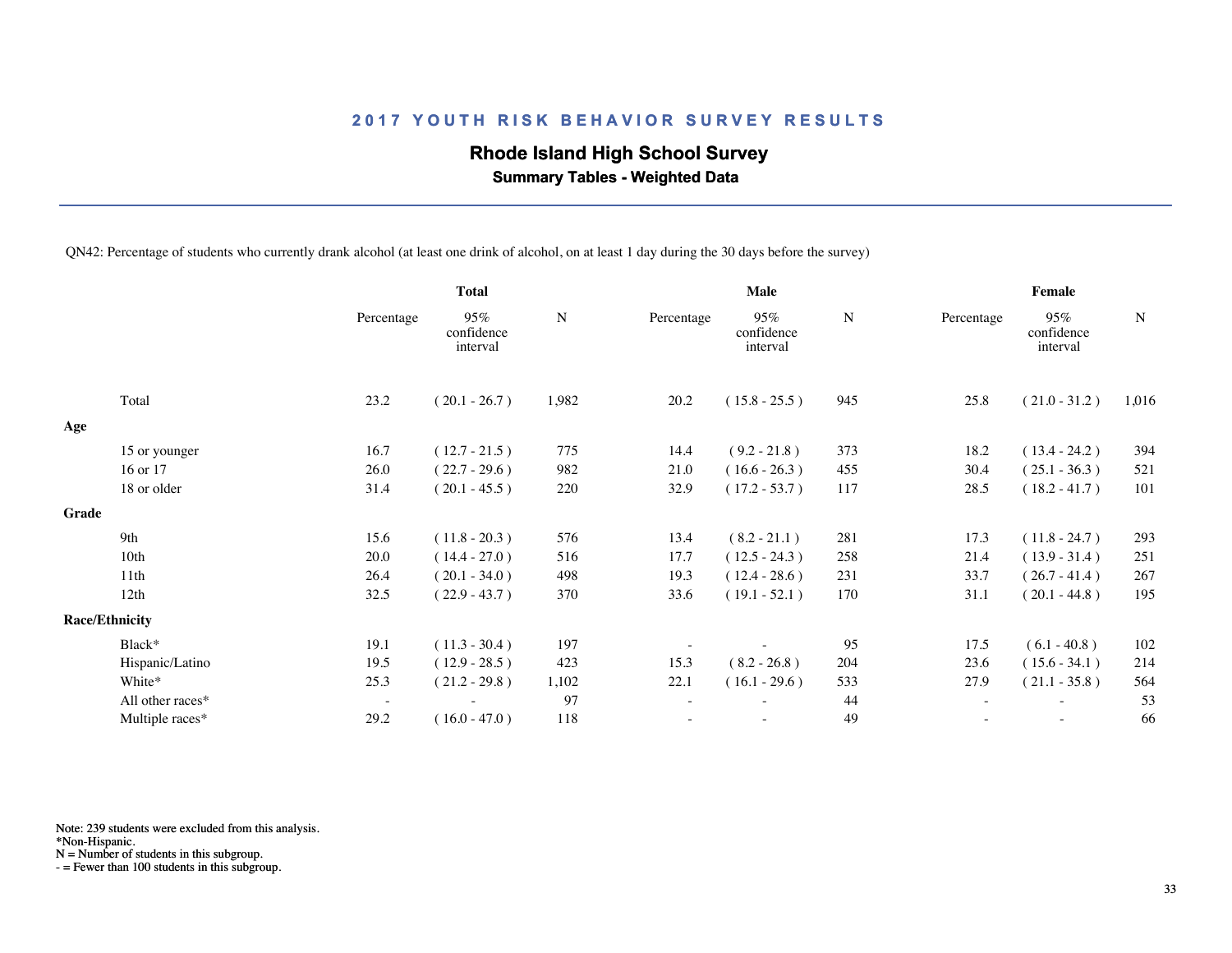# **Rhode Island High School Survey**

 **Summary Tables - Weighted Data**

QN43: Percentage of students who usually got the alcohol they drank by someone giving it to them (during the 30 days before the survey, among students who currently drank alcohol)

|       |                       | <b>Total</b>             |                               | Male        |            |                               | Female         |                          |                               |           |
|-------|-----------------------|--------------------------|-------------------------------|-------------|------------|-------------------------------|----------------|--------------------------|-------------------------------|-----------|
|       |                       | Percentage               | 95%<br>confidence<br>interval | $\mathbf N$ | Percentage | 95%<br>confidence<br>interval | ${\bf N}$      | Percentage               | 95%<br>confidence<br>interval | ${\bf N}$ |
|       | Total                 | 38.2                     | $(32.7 - 44.0)$               | 440         | 31.4       | $(22.7 - 41.8)$               | 184            | 44.6                     | $(38.2 - 51.2)$               | 248       |
| Age   |                       |                          |                               |             |            |                               |                |                          |                               |           |
|       | 15 or younger         | 36.0                     | $(27.3 - 45.7)$               | 117         |            |                               | 45             |                          |                               | 67        |
|       | 16 or 17              | 39.3                     | $(32.0 - 47.1)$               | 251         | 31.8       | $(19.2 - 47.8)$               | 100            | 45.0                     | $(39.3 - 50.8)$               | 149       |
|       | 18 or older           |                          |                               | 72          |            |                               | 39             |                          |                               | 32        |
| Grade |                       |                          |                               |             |            |                               |                |                          |                               |           |
|       | 9th                   | $\overline{\phantom{a}}$ |                               | 73          |            | $\overline{\phantom{a}}$      | 29             | ٠                        | $\overline{\phantom{a}}$      | 42        |
|       | 10th                  | 38.4                     | $(22.4 - 57.3)$               | 106         |            | $\overline{\phantom{0}}$      | 45             | $\overline{\phantom{a}}$ | $\sim$                        | 58        |
|       | 11th                  | 37.6                     | $(28.9 - 47.1)$               | 129         |            | $\overline{\phantom{a}}$      | 50             | ٠                        | $\sim$                        | 79        |
|       | 12th                  | 40.0                     | $(31.9 - 48.7)$               | 124         |            |                               | 58             |                          |                               | 65        |
|       | <b>Race/Ethnicity</b> |                          |                               |             |            |                               |                |                          |                               |           |
|       | Black*                |                          |                               | 42          |            |                               | $20\,$         |                          | $\overline{\phantom{a}}$      | 22        |
|       | Hispanic/Latino       |                          |                               | 89          |            |                               | 34             |                          |                               | 53        |
|       | White*                | 37.0                     | $(30.3 - 44.3)$               | 249         | 27.9       | $(19.8 - 37.8)$               | 110            | 45.6                     | $(35.5 - 56.0)$               | 136       |
|       | All other races*      | $\overline{\phantom{a}}$ | ٠                             | 18          |            | $\sim$                        | $\overline{7}$ | $\overline{\phantom{a}}$ | $\sim$                        | 11        |
|       | Multiple races*       |                          | $\overline{\phantom{0}}$      | 32          |            | $\overline{\phantom{a}}$      | 9              | $\qquad \qquad -$        | $\sim$                        | 22        |
|       |                       |                          |                               |             |            |                               |                |                          |                               |           |

Note: 1,781 students were excluded from this analysis.

\*Non-Hispanic.

N = Number of students in this subgroup.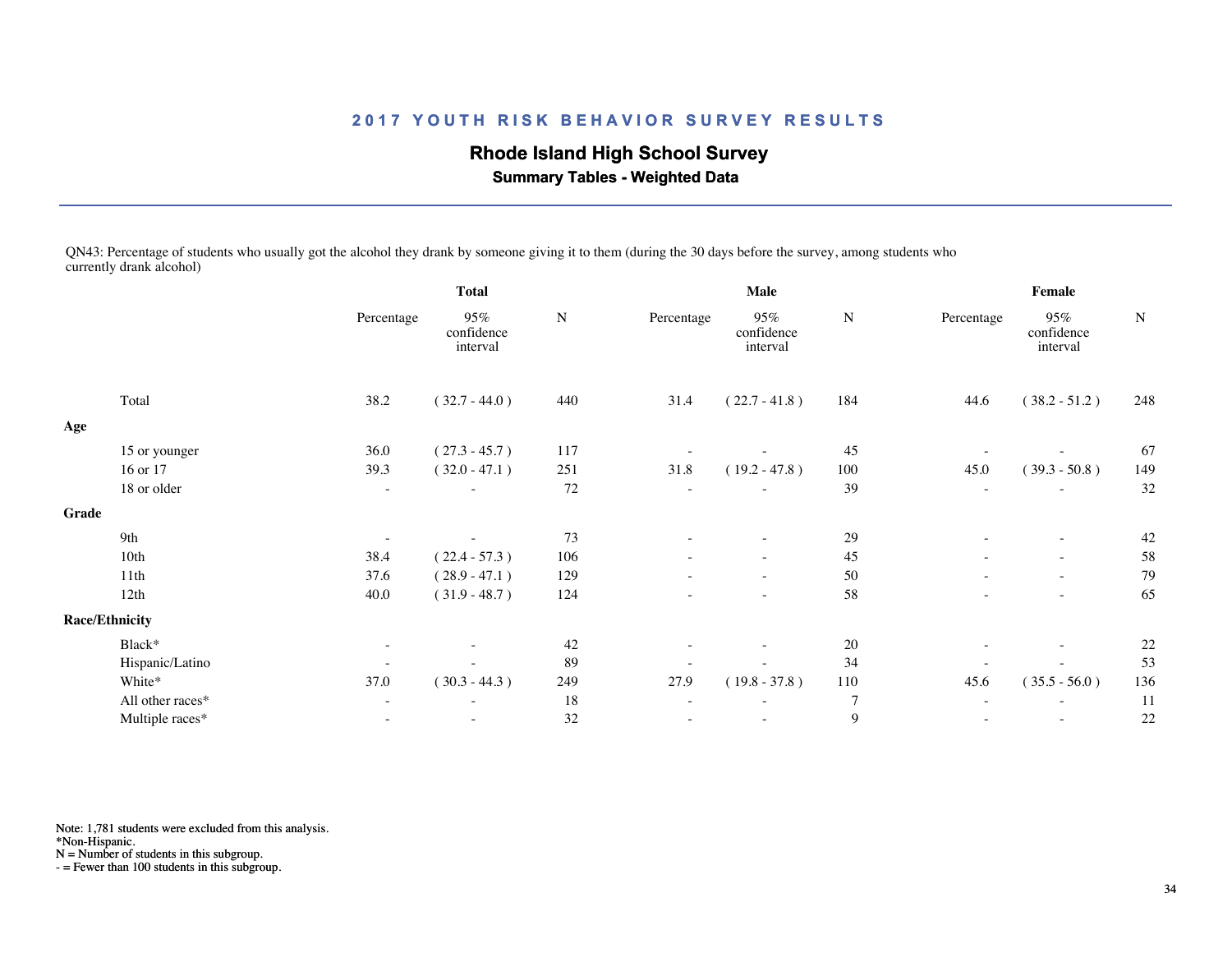# **Rhode Island High School Survey**

 **Summary Tables - Weighted Data**

QN44: Percentage of students who currently were binge drinking (had four or more drinks of alcohol in a row for female students or five or more drinks of alcohol in a row for male students, within a couple of hours, on at least 1 day during the 30 days before the survey)

|       |                       | <b>Total</b> |                               | <b>Male</b> |                          |                               | Female |            |                               |             |
|-------|-----------------------|--------------|-------------------------------|-------------|--------------------------|-------------------------------|--------|------------|-------------------------------|-------------|
|       |                       | Percentage   | 95%<br>confidence<br>interval | N           | Percentage               | 95%<br>confidence<br>interval | N      | Percentage | 95%<br>confidence<br>interval | $\mathbf N$ |
|       | Total                 | 11.2         | $(9.0 - 13.9)$                | 2,095       | 11.0                     | $(7.5 - 16.0)$                | 1,001  | 10.8       | $(8.3 - 14.1)$                | 1,073       |
| Age   |                       |              |                               |             |                          |                               |        |            |                               |             |
|       | 15 or younger         | 8.0          | $(5.8 - 11.1)$                | 802         | 7.7                      | $(4.5 - 13.0)$                | 381    | 7.8        | $(4.8 - 12.4)$                | 414         |
|       | 16 or 17              | 12.8         | $(10.2 - 15.9)$               | 1,049       | 11.7                     | $(7.7 - 17.2)$                | 494    | 13.6       | $(10.5 - 17.5)$               | 548         |
|       | 18 or older           | 13.8         | $(8.0 - 22.9)$                | 239         | 17.3                     | $(8.7 - 31.5)$                | 126    | 8.1        | $(3.4 - 18.2)$                | 111         |
| Grade |                       |              |                               |             |                          |                               |        |            |                               |             |
|       | 9th                   | 8.1          | $(6.1 - 10.6)$                | 600         | 8.3                      | $(4.3 - 15.3)$                | 289    | 6.9        | $(3.3 - 14.0)$                | 309         |
|       | 10th                  | 9.9          | $(5.9 - 16.1)$                | 544         | 9.4                      | $(5.8 - 14.9)$                | 268    | 9.8        | $(4.8 - 18.8)$                | 268         |
|       | 11th                  | 12.2         | $(8.2 - 17.8)$                | 531         | 9.7                      | $(4.4 - 20.3)$                | 250    | 14.7       | $(11.2 - 19.1)$               | 281         |
|       | 12th                  | 14.7         | $(10.0 - 21.1)$               | 398         | 17.3                     | $(10.0 - 28.3)$               | 189    | 11.5       | $(7.4 - 17.5)$                | 204         |
|       | <b>Race/Ethnicity</b> |              |                               |             |                          |                               |        |            |                               |             |
|       | Black*                | 6.1          | $(3.8 - 9.6)$                 | 208         | 6.1                      | $(2.6 - 13.5)$                | 104    | 6.1        | $(1.9 - 17.8)$                | 104         |
|       | Hispanic/Latino       | 9.9          | $(6.8 - 14.1)$                | 455         | 8.0                      | $(5.1 - 12.4)$                | 218    | 11.4       | $(6.6 - 19.0)$                | 233         |
|       | White*                | 12.7         | $(10.2 - 15.7)$               | 1,154       | 12.8                     | $(7.7 - 20.7)$                | 558    | 11.9       | $(8.8 - 16.0)$                | 591         |
|       | All other races*      | 4.2          | $(1.7 - 9.6)$                 | 105         | $\overline{\phantom{a}}$ |                               | 48     |            |                               | 56          |
|       | Multiple races*       | 10.8         | $(4.8 - 22.4)$                | 123         |                          | $\sim$                        | 50     |            | $\sim$                        | 70          |
|       |                       |              |                               |             |                          |                               |        |            |                               |             |

Note: 126 students were excluded from this analysis.

\*Non-Hispanic.

N = Number of students in this subgroup.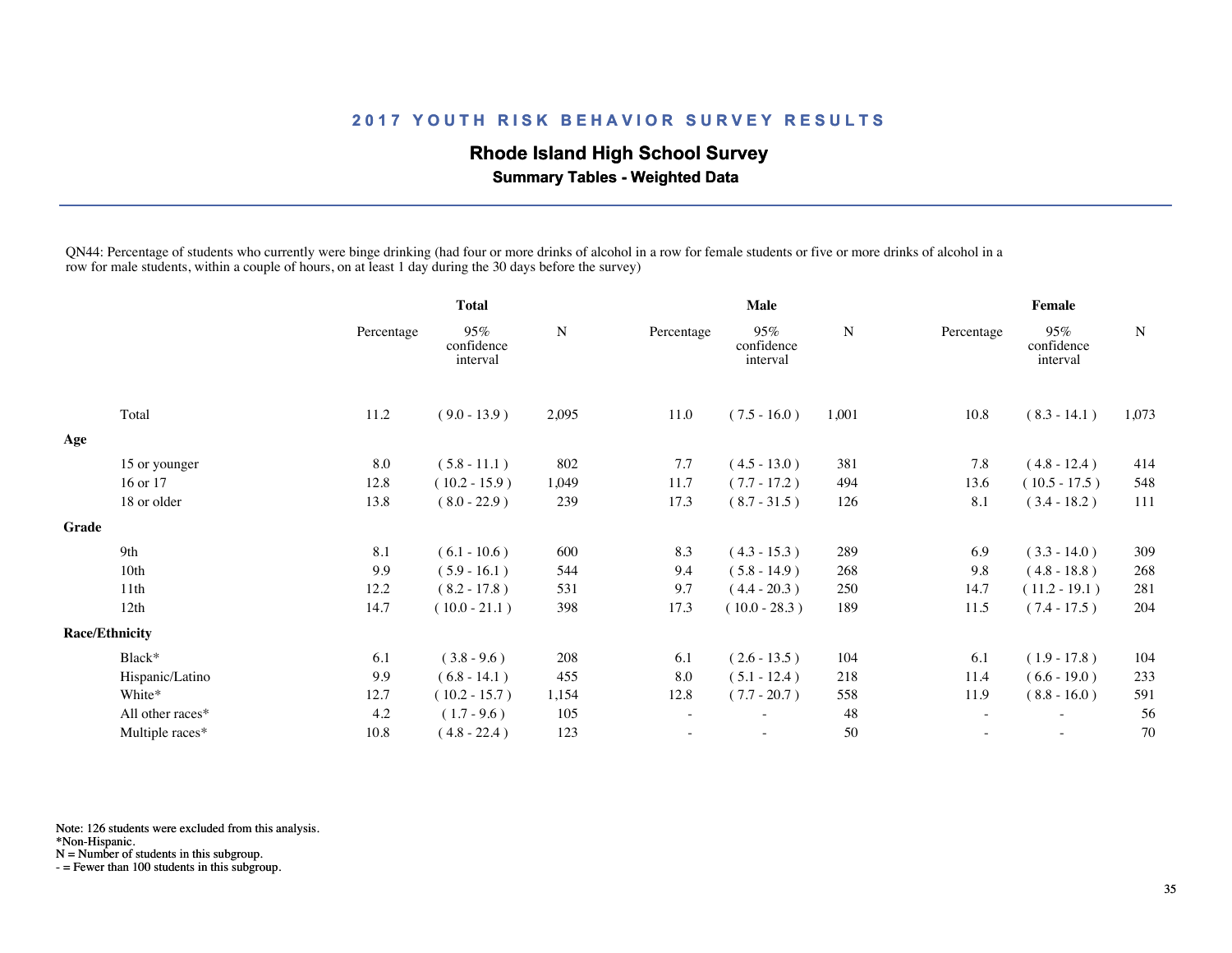## **Rhode Island High School Survey**

 **Summary Tables - Weighted Data**

QN46: Percentage of students who ever used marijuana (one or more times during their life)

|       |                       |            | <b>Total</b>                  |             | Male       |                               |           | Female     |                               |       |  |
|-------|-----------------------|------------|-------------------------------|-------------|------------|-------------------------------|-----------|------------|-------------------------------|-------|--|
|       |                       | Percentage | 95%<br>confidence<br>interval | $\mathbf N$ | Percentage | 95%<br>confidence<br>interval | ${\bf N}$ | Percentage | 95%<br>confidence<br>interval | N     |  |
|       | Total                 | 36.9       | $(32.7 - 41.4)$               | 2,119       | 36.0       | $(32.1 - 40.1)$               | 1,009     | 37.5       | $(30.5 - 45.1)$               | 1,086 |  |
| Age   |                       |            |                               |             |            |                               |           |            |                               |       |  |
|       | 15 or younger         | 24.7       | $(20.8 - 29.2)$               | 807         | 22.3       | $(16.2 - 29.8)$               | 381       | 26.0       | $(20.0 - 33.1)$               | 416   |  |
|       | 16 or 17              | 43.2       | $(38.4 - 48.1)$               | 1,067       | 42.3       | $(36.4 - 48.4)$               | 499       | 44.0       | $(36.8 - 51.4)$               | 561   |  |
|       | 18 or older           | 46.7       | $(36.5 - 57.3)$               | 240         | 48.5       | $(38.3 - 58.8)$               | 129       | 43.0       | $(28.5 - 58.8)$               | 109   |  |
| Grade |                       |            |                               |             |            |                               |           |            |                               |       |  |
|       | 9th                   | 22.8       | $(19.7 - 26.1)$               | 601         | 19.7       | $(15.3 - 25.1)$               | 289       | 25.3       | $(17.6 - 35.0)$               | 309   |  |
|       | 10th                  | 33.9       | $(28.5 - 39.8)$               | 557         | 33.6       | $(28.8 - 38.8)$               | 272       | 34.0       | $(22.9 - 47.1)$               | 277   |  |
|       | 11th                  | 44.4       | $(39.0 - 49.8)$               | 539         | 41.6       | $(32.3 - 51.6)$               | 254       | 47.1       | $(42.4 - 52.0)$               | 285   |  |
|       | 12th                  | 49.4       | $(41.4 - 57.5)$               | 402         | 53.2       | $(41.9 - 64.2)$               | 189       | 44.7       | $(34.0 - 56.1)$               | 205   |  |
|       | <b>Race/Ethnicity</b> |            |                               |             |            |                               |           |            |                               |       |  |
|       | Black*                | 39.1       | $(30.2 - 48.7)$               | 209         | 48.8       | $(35.4 - 62.4)$               | 103       | 29.3       | $(15.2 - 48.9)$               | 106   |  |
|       | Hispanic/Latino       | 37.0       | $(28.5 - 46.4)$               | 462         | 34.3       | $(24.2 - 45.9)$               | 219       | 39.5       | $(30.1 - 49.7)$               | 238   |  |
|       | White*                | 35.8       | $(30.3 - 41.8)$               | 1,166       | 34.2       | $(28.0 - 40.9)$               | 564       | 37.1       | $(28.3 - 46.9)$               | 597   |  |
|       | All other races*      | 35.6       | $(21.6 - 52.7)$               | 111         | $\sim$     |                               | 50        | $\sim$     | $\overline{\phantom{a}}$      | 58    |  |
|       | Multiple races*       | 51.6       | $(39.1 - 63.8)$               | 121         |            |                               | 50        |            | $\sim$                        | 68    |  |
|       |                       |            |                               |             |            |                               |           |            |                               |       |  |

Note: 102 students were excluded from this analysis.

N = Number of students in this subgroup.

<sup>\*</sup>Non-Hispanic.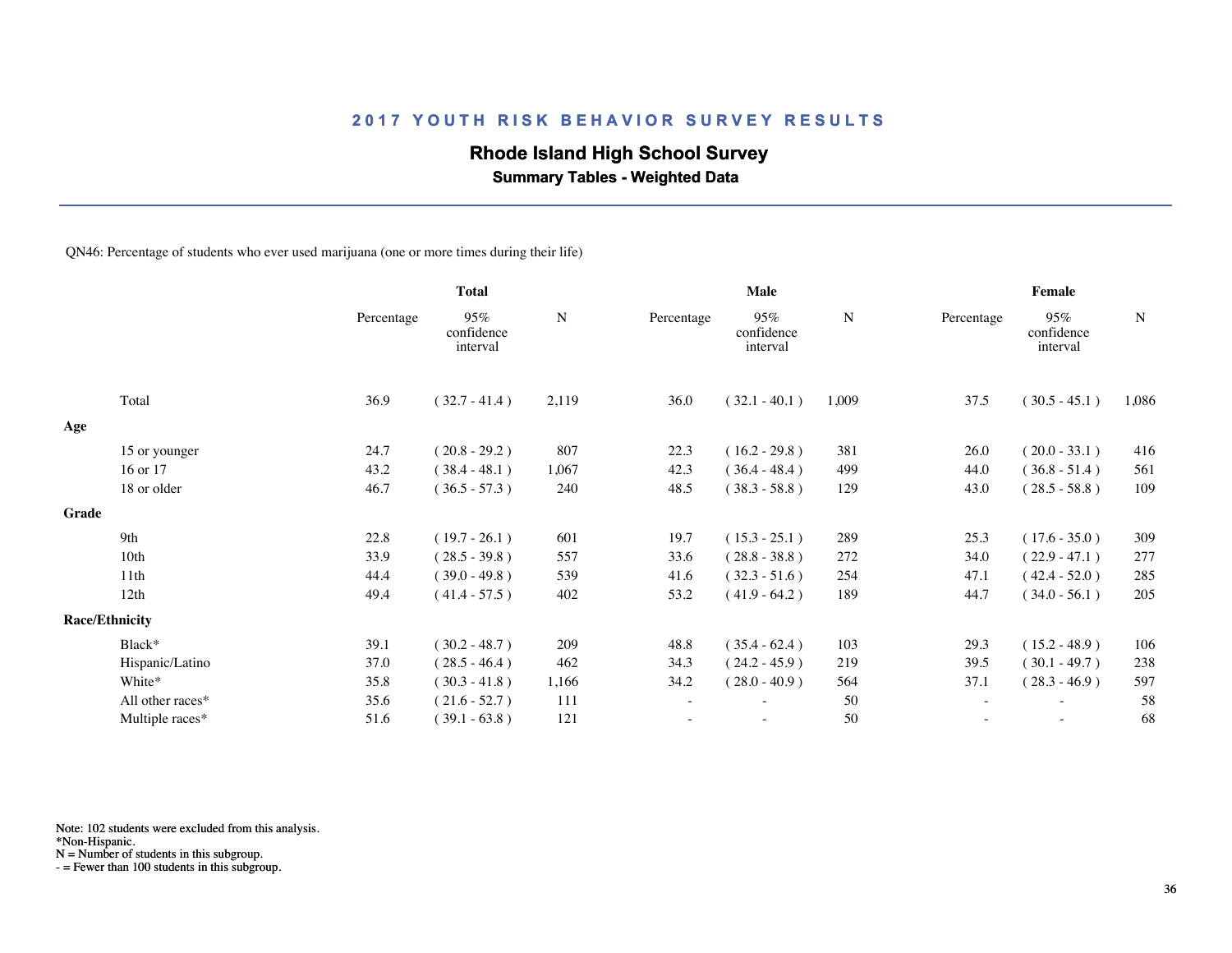## **Rhode Island High School Survey**

 **Summary Tables - Weighted Data**

QN47: Percentage of students who tried marijuana for the first time before age 13 years

|       |                       |            | <b>Total</b>                  |           |            | Male                          |           | Female     |                               |             |  |
|-------|-----------------------|------------|-------------------------------|-----------|------------|-------------------------------|-----------|------------|-------------------------------|-------------|--|
|       |                       | Percentage | 95%<br>confidence<br>interval | ${\bf N}$ | Percentage | 95%<br>confidence<br>interval | ${\bf N}$ | Percentage | 95%<br>confidence<br>interval | $\mathbf N$ |  |
|       | Total                 | $7.1\,$    | $(5.3 - 9.3)$                 | 2,120     | 7.6        | $(6.2 - 9.3)$                 | 1,008     | 5.9        | $(3.9 - 8.7)$                 | 1,088       |  |
| Age   |                       |            |                               |           |            |                               |           |            |                               |             |  |
|       | 15 or younger         | 6.2        | $(4.5 - 8.3)$                 | 809       | 4.7        | $(2.6 - 8.3)$                 | 382       | 6.4        | $(4.3 - 9.3)$                 | 417         |  |
|       | 16 or 17              | 7.6        | $(4.9 - 11.7)$                | 1,063     | 8.8        | $(6.1 - 12.7)$                | 496       | 6.1        | $(3.3 - 10.9)$                | 560         |  |
|       | 18 or older           | 7.4        | $(3.4 - 15.5)$                | 243       | 10.6       | $(4.5 - 22.9)$                | 130       | 3.6        | $(1.3 - 9.7)$                 | 111         |  |
| Grade |                       |            |                               |           |            |                               |           |            |                               |             |  |
|       | 9th                   | 6.0        | $(4.5 - 8.0)$                 | 604       | 4.7        | $(2.4 - 9.2)$                 | 289       | 6.9        | $(4.3 - 11.1)$                | 312         |  |
|       | 10th                  | 9.2        | $(5.3 - 15.5)$                | 554       | 10.9       | $(5.8 - 19.6)$                | 272       | 6.6        | $(3.2 - 13.0)$                | 274         |  |
|       | 11th                  | 4.9        | $(3.2 - 7.5)$                 | 536       | 5.7        | $(3.5 - 9.2)$                 | 253       | 4.0        | $(1.4 - 11.0)$                | 283         |  |
|       | 12th                  | 7.6        | $(3.9 - 14.3)$                | 405       | 9.3        | $(4.7 - 17.5)$                | 189       | 5.2        | $(2.4 - 10.7)$                | 208         |  |
|       | <b>Race/Ethnicity</b> |            |                               |           |            |                               |           |            |                               |             |  |
|       | Black*                | 7.7        | $(3.2 - 17.4)$                | 210       | 11.7       | $(3.7 - 31.0)$                | 102       | 3.9        | $(1.3 - 10.8)$                | 108         |  |
|       | Hispanic/Latino       | 9.8        | $(8.0 - 12.0)$                | 461       | 11.6       | $(8.0 - 16.5)$                | 220       | 7.1        | $(4.3 - 11.5)$                | 236         |  |
|       | White*                | 5.1        | $(3.1 - 8.3)$                 | 1,166     | 4.6        | $(2.8 - 7.6)$                 | 563       | 5.3        | $(3.1 - 8.8)$                 | 598         |  |
|       | All other races*      | 7.8        | $(2.9 - 19.2)$                | 111       | $\sim$     | $\overline{\phantom{0}}$      | 50        | $\sim$     | $\overline{\phantom{a}}$      | 58          |  |
|       | Multiple races*       | 11.8       | $(6.1 - 21.6)$                | 121       |            |                               | 50        |            |                               | 68          |  |
|       |                       |            |                               |           |            |                               |           |            |                               |             |  |

Note: 101 students were excluded from this analysis.

\*Non-Hispanic.

N = Number of students in this subgroup.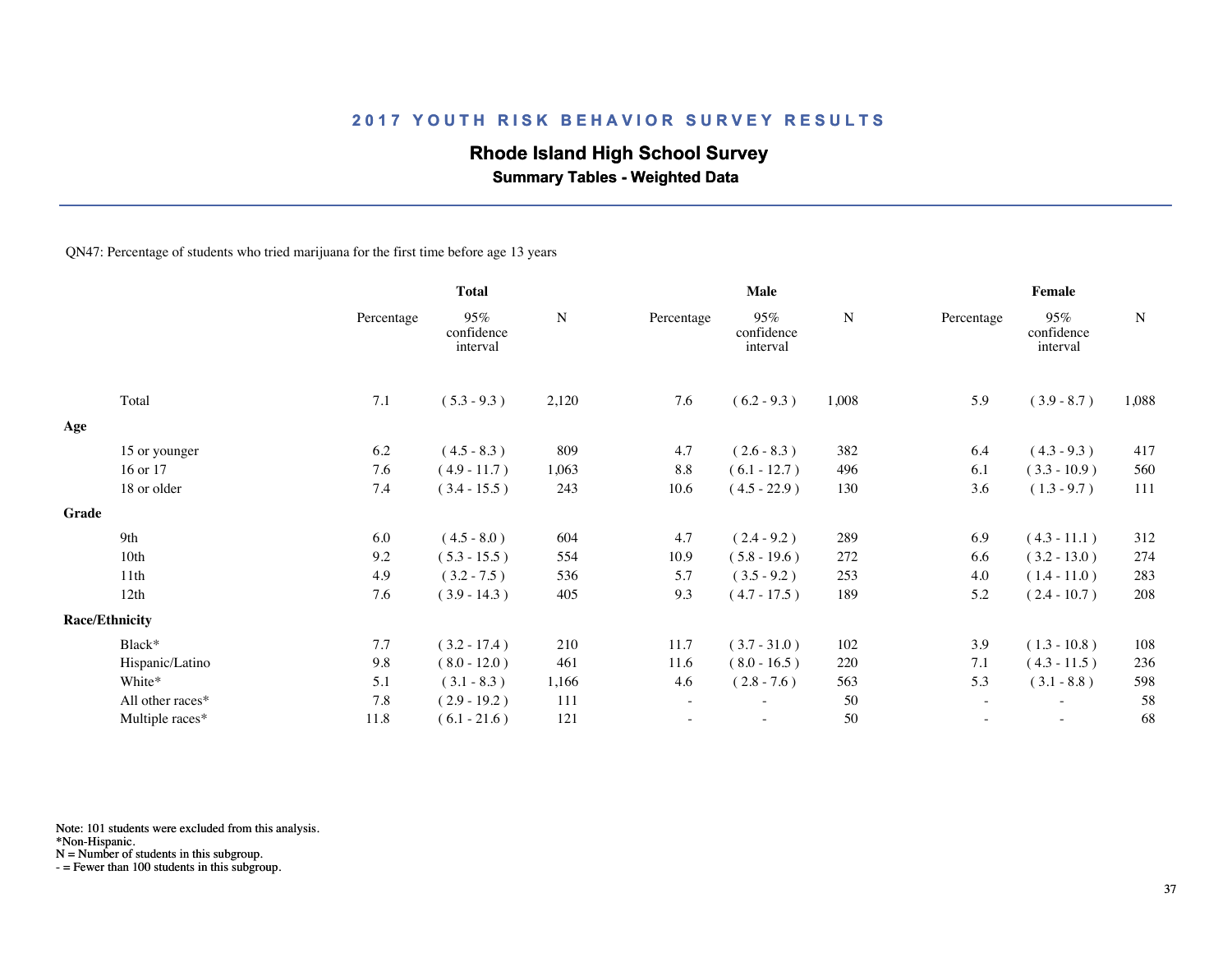## **Rhode Island High School Survey**

 **Summary Tables - Weighted Data**

QN48: Percentage of students who currently used marijuana (one or more times during the 30 days before the survey)

|       |                       | <b>Total</b> |                               | Male  |            |                               | Female |                          |                               |       |
|-------|-----------------------|--------------|-------------------------------|-------|------------|-------------------------------|--------|--------------------------|-------------------------------|-------|
|       |                       | Percentage   | 95%<br>confidence<br>interval | N     | Percentage | 95%<br>confidence<br>interval | N      | Percentage               | 95%<br>confidence<br>interval | N     |
|       | Total                 | 23.3         | $(20.7 - 26.1)$               | 2,122 | 22.6       | $(19.6 - 26.0)$               | 1,017  | 23.4                     | $(18.5 - 29.1)$               | 1,081 |
| Age   |                       |              |                               |       |            |                               |        |                          |                               |       |
|       | 15 or younger         | 14.7         | $(11.8 - 18.3)$               | 808   | 13.0       | $(9.9 - 16.8)$                | 384    | 15.3                     | $(10.3 - 22.2)$               | 414   |
|       | 16 or 17              | 28.3         | $(24.4 - 32.6)$               | 1,066 | 27.0       | $(21.4 - 33.5)$               | 502    | 29.5                     | $(24.3 - 35.2)$               | 557   |
|       | 18 or older           | 27.6         | $(20.5 - 36.0)$               | 243   | 31.5       | $(21.4 - 43.8)$               | 131    | 20.5                     | $(11.6 - 33.6)$               | 110   |
| Grade |                       |              |                               |       |            |                               |        |                          |                               |       |
|       | 9th                   | 14.8         | $(10.9 - 19.9)$               | 607   | 11.8       | $(9.2 - 15.0)$                | 294    | 17.4                     | $(10.1 - 28.5)$               | 310   |
|       | 10th                  | 20.4         | $(14.4 - 28.1)$               | 552   | 20.4       | $(14.6 - 27.7)$               | 271    | 20.1                     | $(11.5 - 32.6)$               | 273   |
|       | 11 <sup>th</sup>      | 26.3         | $(21.9 - 31.2)$               | 538   | 25.0       | $(19.2 - 31.8)$               | 255    | 27.6                     | $(20.8 - 35.7)$               | 283   |
|       | 12th                  | 33.3         | $(27.7 - 39.3)$               | 405   | 36.5       | $(28.6 - 45.3)$               | 192    | 28.7                     | $(19.3 - 40.3)$               | 205   |
|       | <b>Race/Ethnicity</b> |              |                               |       |            |                               |        |                          |                               |       |
|       | Black*                | 26.7         | $(21.1 - 33.1)$               | 208   | 35.8       | $(25.2 - 47.9)$               | 102    | 17.6                     | $(7.7 - 35.4)$                | 106   |
|       | Hispanic/Latino       | 22.6         | $(16.7 - 29.8)$               | 463   | 18.6       | $(14.1 - 24.2)$               | 223    | 26.8                     | $(18.3 - 37.4)$               | 235   |
|       | White*                | 22.3         | $(19.4 - 25.6)$               | 1,167 | 21.9       | $(17.2 - 27.4)$               | 567    | 22.3                     | $(16.3 - 29.6)$               | 595   |
|       | All other races*      | 18.7         | $(9.4 - 33.7)$                | 112   |            | $\overline{\phantom{a}}$      | 51     | $\overline{\phantom{a}}$ | $\overline{\phantom{a}}$      | 58    |
|       | Multiple races*       | 38.2         | $(28.2 - 49.3)$               | 121   |            |                               | 50     |                          |                               | 68    |
|       |                       |              |                               |       |            |                               |        |                          |                               |       |

Note: 99 students were excluded from this analysis.

\*Non-Hispanic.

N = Number of students in this subgroup.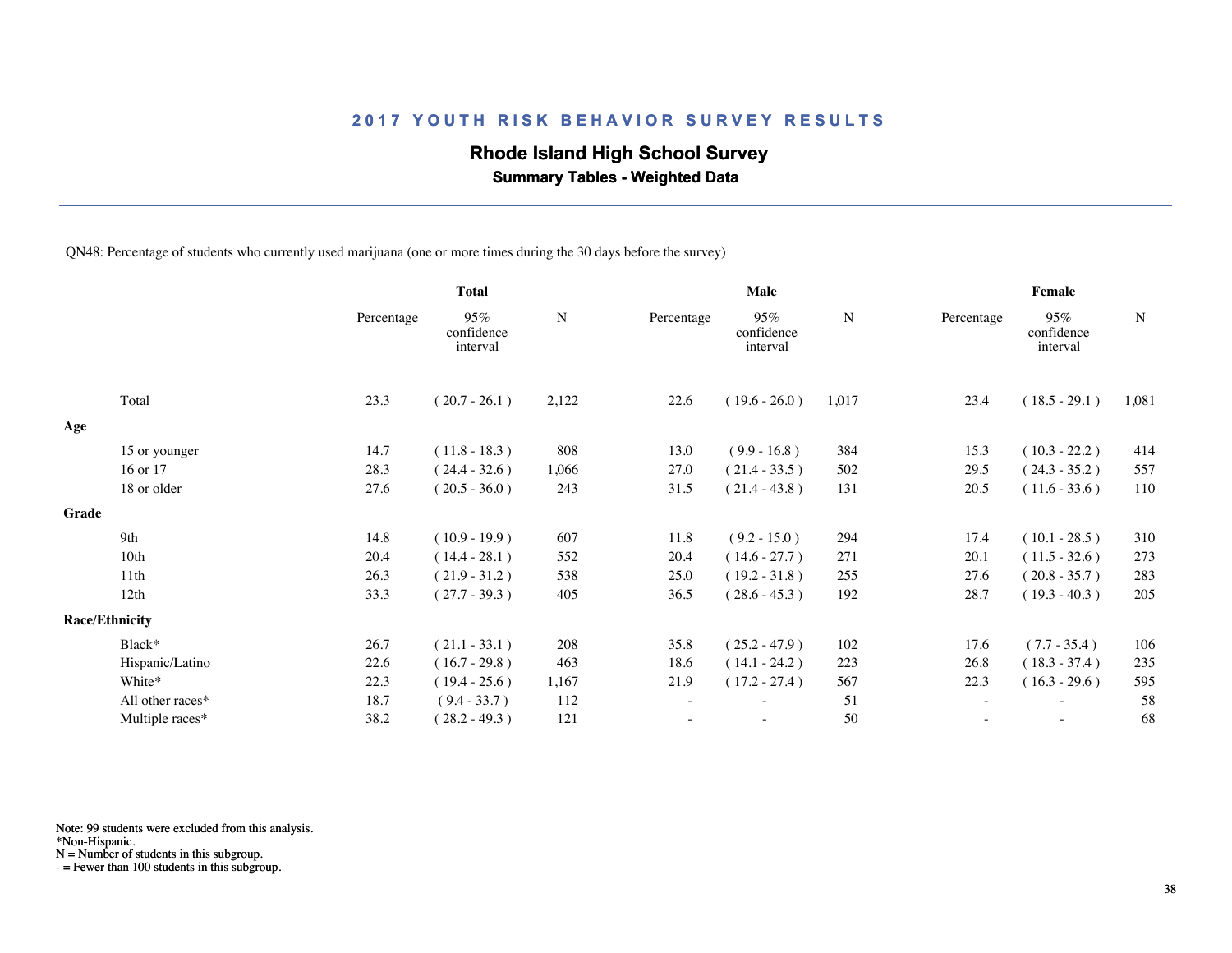## **Rhode Island High School Survey**

 **Summary Tables - Weighted Data**

QN49: Percentage of students who ever used cocaine (any form of cocaine, including powder, crack, or freebase, one or more times during their life)

|       |                       |            | <b>Total</b>                  |             |            | Male                          |             | Female                   |                               |             |  |
|-------|-----------------------|------------|-------------------------------|-------------|------------|-------------------------------|-------------|--------------------------|-------------------------------|-------------|--|
|       |                       | Percentage | 95%<br>confidence<br>interval | $\mathbf N$ | Percentage | 95%<br>confidence<br>interval | $\mathbf N$ | Percentage               | 95%<br>confidence<br>interval | $\mathbf N$ |  |
|       | Total                 | 4.4        | $(3.1 - 6.1)$                 | 2,185       | 5.8        | $(4.2 - 8.0)$                 | 1,052       | $2.2\,$                  | $(1.3 - 3.5)$                 | 1,104       |  |
| Age   |                       |            |                               |             |            |                               |             |                          |                               |             |  |
|       | 15 or younger         | 3.8        | $(2.2 - 6.4)$                 | 832         | 3.5        | $(1.6 - 7.9)$                 | 396         | 2.7                      | $(1.4 - 5.3)$                 | 423         |  |
|       | 16 or 17              | 4.7        | $(3.3 - 6.8)$                 | 1,095       | 7.1        | $(4.8 - 10.3)$                | 521         | 2.0                      | $(1.4 - 2.9)$                 | 566         |  |
|       | 18 or older           | 4.3        | $(2.6 - 7.3)$                 | 252         | 6.8        | $(3.8 - 12.0)$                | 135         | 1.2                      | $(0.3 - 4.6)$                 | 115         |  |
| Grade |                       |            |                               |             |            |                               |             |                          |                               |             |  |
|       | 9th                   | 3.2        | $(1.7 - 5.7)$                 | 614         | 3.5        | $(1.4 - 8.9)$                 | 298         | 2.1                      | $(0.9 - 4.9)$                 | 313         |  |
|       | 10 <sub>th</sub>      | 4.6        | $(2.6 - 8.0)$                 | 571         | 6.8        | $(3.6 - 12.5)$                | 284         | 1.5                      | $(0.5 - 4.4)$                 | 279         |  |
|       | 11th                  | 4.3        | $(2.7 - 6.7)$                 | 553         | 6.2        | $(3.9 - 9.9)$                 | 264         | 2.2                      | $(1.1 - 4.5)$                 | 289         |  |
|       | 12th                  | 5.1        | $(2.5 - 10.0)$                | 420         | 7.1        | $(3.6 - 13.5)$                | 200         | 2.2                      | $(0.6 - 6.9)$                 | 211         |  |
|       | <b>Race/Ethnicity</b> |            |                               |             |            |                               |             |                          |                               |             |  |
|       | Black*                | 8.6        | $(4.9 - 14.8)$                | 217         | 15.9       | $(9.3 - 25.9)$                | 109         | 0.8                      | $(0.1 - 5.2)$                 | 108         |  |
|       | Hispanic/Latino       | 4.8        | $(2.7 - 8.3)$                 | 481         | 5.8        | $(3.1 - 10.5)$                | 235         | 2.8                      | $(0.9 - 8.3)$                 | 240         |  |
|       | White*                | 3.2        | $(2.1 - 4.9)$                 | 1,190       | 4.6        | $(3.1 - 7.0)$                 | 581         | 1.4                      | $(0.5 - 3.7)$                 | 604         |  |
|       | All other races*      | 3.5        | $(1.0 - 11.4)$                | 112         | $\sim$     | $\overline{\phantom{a}}$      | 51          | $\overline{\phantom{a}}$ | $\overline{\phantom{a}}$      | 58          |  |
|       | Multiple races*       | 4.4        | $(1.4 - 13.3)$                | 127         |            |                               | 52          |                          | $\sim$                        | 72          |  |
|       |                       |            |                               |             |            |                               |             |                          |                               |             |  |

Note: 36 students were excluded from this analysis.

\*Non-Hispanic.

N = Number of students in this subgroup.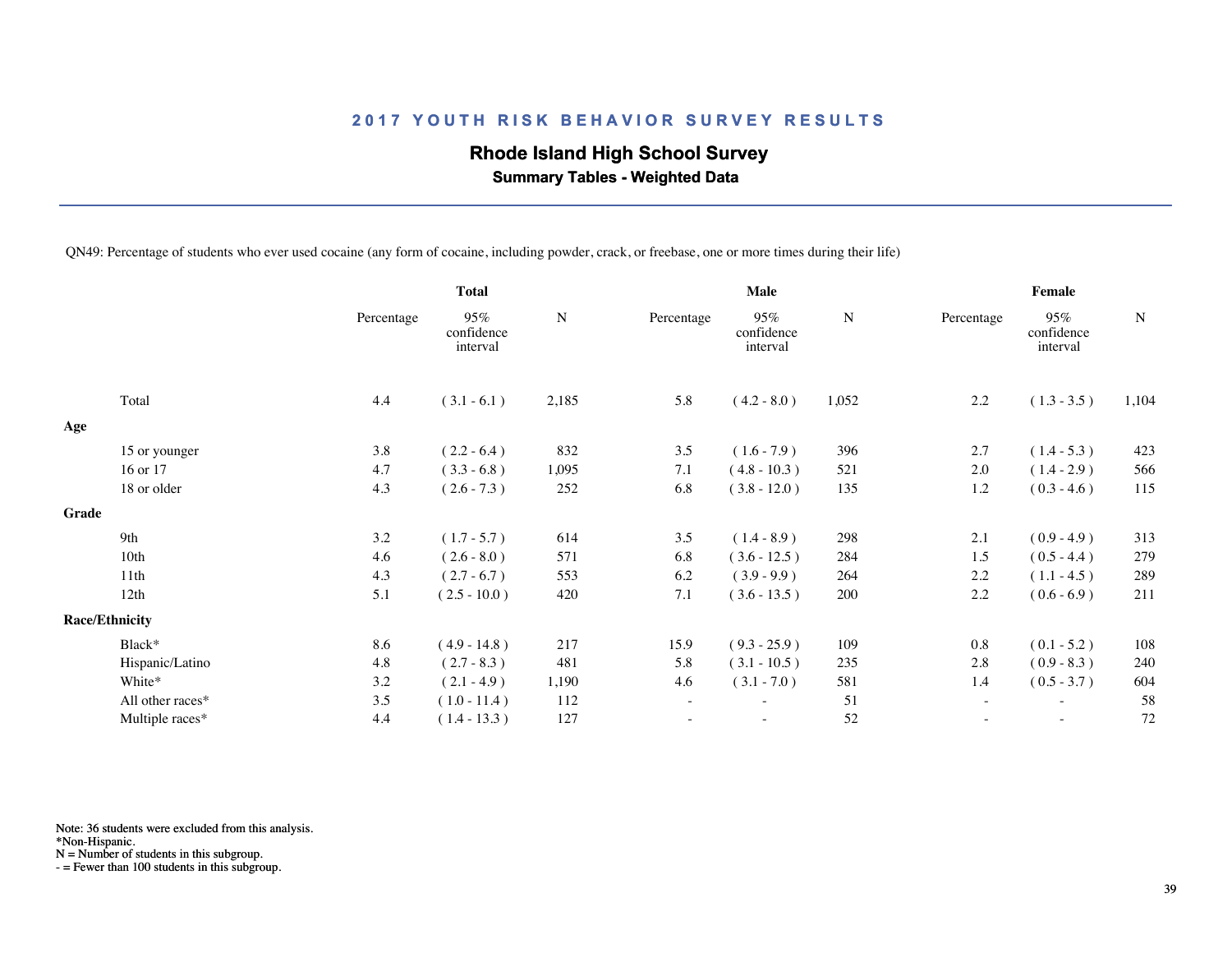## **Rhode Island High School Survey**

 **Summary Tables - Weighted Data**

QN51: Percentage of students who ever used heroin (also called "smack," "junk," or "China White," one or more times during their life)

|       |                       |            | <b>Total</b>                  |           | Male       |                               |       | Female     |                               |           |  |
|-------|-----------------------|------------|-------------------------------|-----------|------------|-------------------------------|-------|------------|-------------------------------|-----------|--|
|       |                       | Percentage | 95%<br>confidence<br>interval | ${\bf N}$ | Percentage | 95%<br>confidence<br>interval | N     | Percentage | 95%<br>confidence<br>interval | ${\bf N}$ |  |
|       | Total                 | 3.8        | $(2.6 - 5.6)$                 | 2,184     | 5.1        | $(3.3 - 7.9)$                 | 1,052 | 1.6        | $(0.8 - 3.4)$                 | 1,103     |  |
| Age   |                       |            |                               |           |            |                               |       |            |                               |           |  |
|       | 15 or younger         | 4.1        | $(2.0 - 8.4)$                 | 833       | 4.4        | $(1.8 - 10.3)$                | 396   | 2.3        | $(0.9 - 6.0)$                 | 424       |  |
|       | 16 or 17              | 3.4        | $(2.0 - 5.6)$                 | 1,092     | 5.5        | $(3.5 - 8.8)$                 | 520   | 0.8        | $(0.2 - 3.0)$                 | 564       |  |
|       | 18 or older           | 4.4        | $(2.1 - 9.1)$                 | 253       | 5.5        | $(2.1 - 13.4)$                | 136   | 3.1        | $(1.0 - 9.4)$                 | 115       |  |
| Grade |                       |            |                               |           |            |                               |       |            |                               |           |  |
|       | 9th                   | 3.1        | $(1.6 - 6.2)$                 | 613       | 4.2        | $(1.9 - 9.0)$                 | 298   | 1.3        | $(0.4 - 3.9)$                 | 312       |  |
|       | 10th                  | 4.6        | $(2.7 - 7.6)$                 | 572       | 6.8        | $(3.8 - 11.8)$                | 284   | 1.3        | $(0.4 - 4.3)$                 | 280       |  |
|       | 11th                  | 1.8        | $(0.6 - 5.0)$                 | 553       | 3.1        | $(1.0 - 9.0)$                 | 264   | 0.4        | $(0.1 - 2.1)$                 | 289       |  |
|       | 12th                  | 4.3        | $(2.0 - 9.2)$                 | 419       | 5.4        | $(2.3 - 12.4)$                | 200   | 2.3        | $(0.9 - 5.8)$                 | 210       |  |
|       | <b>Race/Ethnicity</b> |            |                               |           |            |                               |       |            |                               |           |  |
|       | Black*                | 7.4        | $(3.3 - 15.9)$                | 215       | 13.5       | $(5.5 - 29.3)$                | 108   | 0.8        | $(0.1 - 5.2)$                 | 107       |  |
|       | Hispanic/Latino       | 5.0        | $(2.4 - 9.9)$                 | 484       | 6.3        | $(2.5 - 15.0)$                | 236   | 2.2        | $(0.7 - 6.3)$                 | 242       |  |
|       | White*                | 2.4        | $(1.4 - 4.3)$                 | 1,189     | 3.5        | $(1.8 - 6.5)$                 | 581   | 1.0        | $(0.3 - 3.6)$                 | 603       |  |
|       | All other races*      | 3.9        | $(1.2 - 12.1)$                | 111       | $\sim$     | $\overline{\phantom{0}}$      | 50    | $\sim$     | $\overline{\phantom{a}}$      | 58        |  |
|       | Multiple races*       | 1.0        | $(0.1 - 8.3)$                 | 126       |            |                               | 52    |            |                               | 71        |  |
|       |                       |            |                               |           |            |                               |       |            |                               |           |  |

Note: 37 students were excluded from this analysis.

\*Non-Hispanic.

N = Number of students in this subgroup.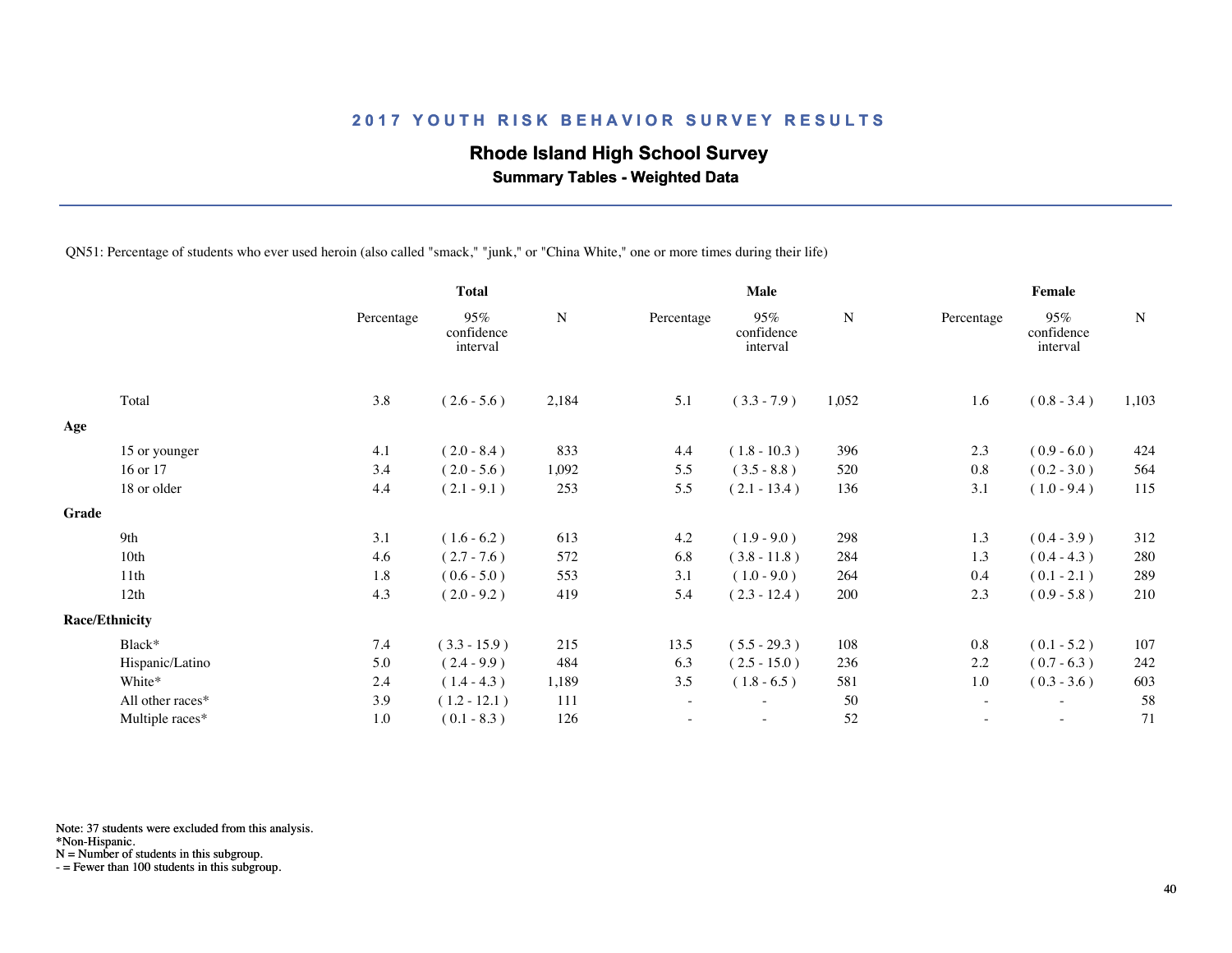## **Rhode Island High School Survey**

 **Summary Tables - Weighted Data**

QN53: Percentage of students who ever used ecstasy (also called "MDMA," one or more times during their life)

|       |                       |            | <b>Total</b>                  |       |            | Male                          |             | Female                   |                               |             |  |
|-------|-----------------------|------------|-------------------------------|-------|------------|-------------------------------|-------------|--------------------------|-------------------------------|-------------|--|
|       |                       | Percentage | 95%<br>confidence<br>interval | N     | Percentage | 95%<br>confidence<br>interval | $\mathbf N$ | Percentage               | 95%<br>confidence<br>interval | $\mathbf N$ |  |
|       | Total                 | 3.9        | $(2.7 - 5.5)$                 | 2,166 | 5.1        | $(3.6 - 7.4)$                 | 1,039       | 1.8                      | $(0.9 - 3.7)$                 | 1,099       |  |
| Age   |                       |            |                               |       |            |                               |             |                          |                               |             |  |
|       | 15 or younger         | 3.4        | $(1.6 - 7.0)$                 | 825   | 4.2        | $(1.7 - 10.4)$                | 392         | 1.3                      | $(0.4 - 4.5)$                 | 421         |  |
|       | 16 or 17              | 4.5        | $(2.5 - 7.8)$                 | 1,085 | 6.5        | $(4.0 - 10.5)$                | 513         | 2.0                      | $(0.8 - 5.0)$                 | 564         |  |
|       | 18 or older           | 3.0        | $(1.3 - 6.7)$                 | 250   | 2.9        | $(1.1 - 7.4)$                 | 134         | 2.3                      | $(0.6 - 7.9)$                 | 114         |  |
| Grade |                       |            |                               |       |            |                               |             |                          |                               |             |  |
|       | 9th                   | 2.8        | $(1.5 - 5.3)$                 | 609   | 3.8        | $(1.8 - 7.7)$                 | 295         | 1.0                      | $(0.2 - 4.1)$                 | 311         |  |
|       | 10th                  | 5.3        | $(2.8 - 9.5)$                 | 569   | 6.4        | $(3.5 - 11.4)$                | 281         | 3.3                      | $(1.4 - 7.6)$                 | 280         |  |
|       | 11th                  | 2.8        | $(1.2 - 6.1)$                 | 547   | 4.7        | $(1.9 - 10.7)$                | 259         | 0.7                      | $(0.2 - 3.1)$                 | 288         |  |
|       | 12th                  | 3.4        | $(1.7 - 6.8)$                 | 416   | 4.7        | $(1.9 - 11.4)$                | 199         | 0.7                      | $(0.1 - 3.4)$                 | 208         |  |
|       | <b>Race/Ethnicity</b> |            |                               |       |            |                               |             |                          |                               |             |  |
|       | Black*                | 7.1        | $(3.5 - 13.8)$                | 214   | 13.0       | $(6.0 - 25.8)$                | 107         | 0.8                      | $(0.1 - 5.2)$                 | 107         |  |
|       | Hispanic/Latino       | 5.1        | $(2.7 - 9.6)$                 | 477   | 6.3        | $(2.6 - 14.7)$                | 232         | 3.3                      | $(1.0 - 10.3)$                | 240         |  |
|       | White*                | 2.6        | $(1.4 - 4.7)$                 | 1,182 | 3.6        | $(2.3 - 5.7)$                 | 575         | 1.1                      | $(0.3 - 4.9)$                 | 602         |  |
|       | All other races*      | 1.8        | $(0.3 - 9.7)$                 | 110   | $\sim$     | $\overline{\phantom{a}}$      | 49          | $\overline{\phantom{a}}$ | $\overline{\phantom{a}}$      | 58          |  |
|       | Multiple races*       | 1.5        | $(0.1 - 14.4)$                | 125   |            | $\overline{\phantom{a}}$      | 52          |                          | $\sim$                        | 70          |  |
|       |                       |            |                               |       |            |                               |             |                          |                               |             |  |

Note: 55 students were excluded from this analysis.

\*Non-Hispanic.

N = Number of students in this subgroup.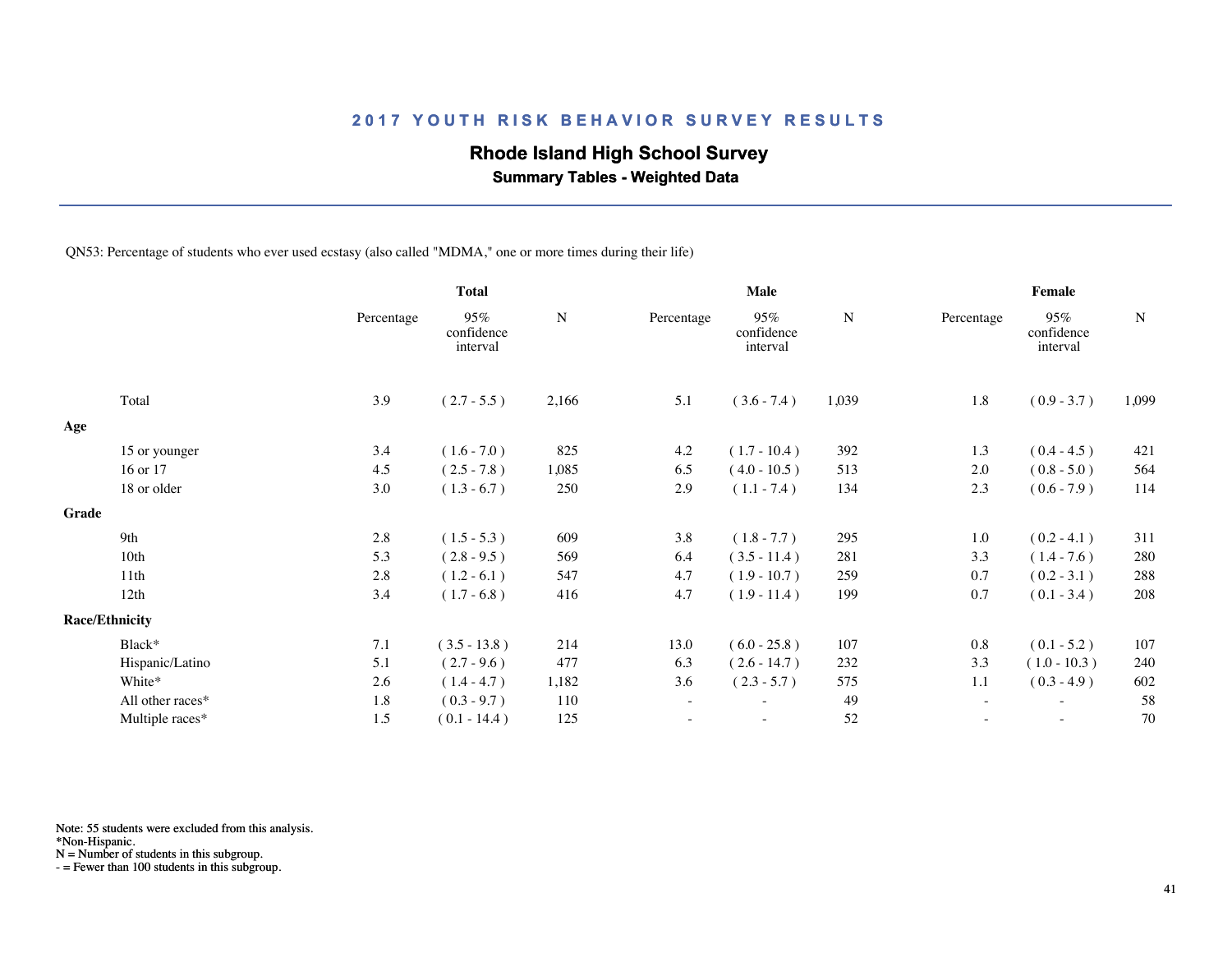# **Rhode Island High School Survey**

 **Summary Tables - Weighted Data**

QN54: Percentage of students who ever used synthetic marijuana (also called "K2," "Spice," "fake weed," "King Kong," "Yucatan Fire," "Skunk," or "Moon Rocks," one or more times during their life)

|       |                       |            | <b>Total</b>                  |           |            | <b>Male</b>                   |           |                          | Female                        |             |  |  |
|-------|-----------------------|------------|-------------------------------|-----------|------------|-------------------------------|-----------|--------------------------|-------------------------------|-------------|--|--|
|       |                       | Percentage | 95%<br>confidence<br>interval | ${\bf N}$ | Percentage | 95%<br>confidence<br>interval | ${\bf N}$ | Percentage               | 95%<br>confidence<br>interval | $\mathbf N$ |  |  |
|       | Total                 | 6.0        | $(4.5 - 8.0)$                 | 2,189     | 6.7        | $(5.4 - 8.3)$                 | 1,054     | 4.6                      | $(2.6 - 7.9)$                 | 1,106       |  |  |
| Age   |                       |            |                               |           |            |                               |           |                          |                               |             |  |  |
|       | 15 or younger         | 4.3        | $(2.4 - 7.6)$                 | 835       | 4.0        | $(2.0 - 8.1)$                 | 397       | 3.3                      | $(1.3 - 8.3)$                 | 425         |  |  |
|       | 16 or 17              | 7.0        | $(5.4 - 9.1)$                 | 1,095     | 8.6        | $(6.2 - 11.8)$                | 521       | 5.1                      | $(2.7 - 9.3)$                 | 566         |  |  |
|       | 18 or older           | 6.7        | $(4.6 - 9.5)$                 | 253       | 7.0        | $(2.8 - 16.1)$                | 136       | 6.4                      | $(2.4 - 15.9)$                | 115         |  |  |
| Grade |                       |            |                               |           |            |                               |           |                          |                               |             |  |  |
|       | 9th                   | 3.5        | $(1.6 - 7.4)$                 | 615       | 4.6        | $(2.0 - 10.3)$                | 299       | 1.6                      | $(0.5 - 5.4)$                 | 314         |  |  |
|       | 10th                  | 7.5        | $(4.0 - 13.5)$                | 573       | 9.3        | $(4.8 - 17.0)$                | 284       | 4.7                      | $(2.0 - 10.6)$                | 280         |  |  |
|       | 11th                  | 4.1        | $(2.8 - 6.2)$                 | 553       | 4.5        | $(2.6 - 7.7)$                 | 264       | 3.8                      | $(2.3 - 6.0)$                 | 289         |  |  |
|       | 12th                  | 8.4        | $(4.6 - 14.9)$                | 421       | 8.9        | $(4.9 - 15.6)$                | 201       | 7.3                      | $(3.1 - 16.4)$                | 211         |  |  |
|       | <b>Race/Ethnicity</b> |            |                               |           |            |                               |           |                          |                               |             |  |  |
|       | Black*                | 10.2       | $(5.1 - 19.4)$                | 217       | 17.1       | $(7.4 - 34.9)$                | 109       | 2.7                      | $(0.7 - 10.2)$                | 108         |  |  |
|       | Hispanic/Latino       | 7.3        | $(3.6 - 14.2)$                | 484       | 6.3        | $(3.2 - 12.3)$                | 236       | 7.2                      | $(3.1 - 15.9)$                | 242         |  |  |
|       | White*                | 4.7        | $(3.3 - 6.7)$                 | 1,191     | 5.3        | $(3.5 - 7.8)$                 | 581       | 3.8                      | $(1.7 - 8.5)$                 | 605         |  |  |
|       | All other races*      | 5.2        | $(1.8 - 14.3)$                | 112       | $\sim$     | $\overline{\phantom{a}}$      | 51        | $\sim$                   | $\sim$                        | 58          |  |  |
|       | Multiple races*       | 2.3        | $(0.7 - 8.0)$                 | 125       |            | $\overline{\phantom{a}}$      | 52        | $\overline{\phantom{a}}$ | $\overline{\phantom{a}}$      | 71          |  |  |
|       |                       |            |                               |           |            |                               |           |                          |                               |             |  |  |

Note: 32 students were excluded from this analysis.

\*Non-Hispanic.

N = Number of students in this subgroup.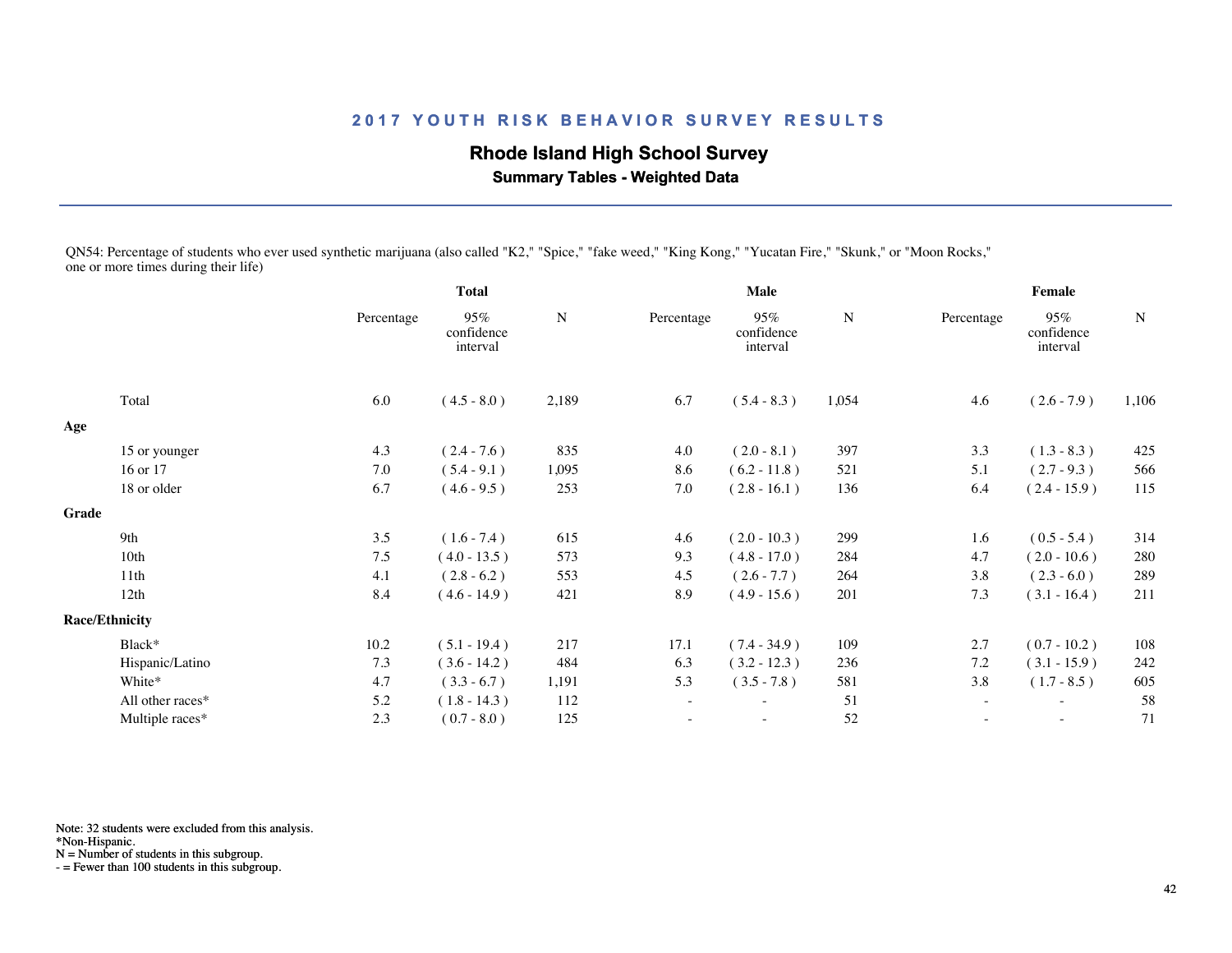## **Rhode Island High School Survey**

 **Summary Tables - Weighted Data**

QN55: Percentage of students who ever took steroids without a doctor's prescription (pills or shots, one or more times during their life)

|       |                       |            | <b>Total</b>                  |           | Male                     |                               |       | Female     |                               |       |  |
|-------|-----------------------|------------|-------------------------------|-----------|--------------------------|-------------------------------|-------|------------|-------------------------------|-------|--|
|       |                       | Percentage | 95%<br>confidence<br>interval | ${\bf N}$ | Percentage               | 95%<br>confidence<br>interval | N     | Percentage | 95%<br>confidence<br>interval | N     |  |
|       | Total                 | 4.6        | $(3.1 - 6.7)$                 | 2,188     | 5.5                      | $(3.7 - 8.1)$                 | 1,053 | 2.7        | $(1.4 - 5.0)$                 | 1,106 |  |
| Age   |                       |            |                               |           |                          |                               |       |            |                               |       |  |
|       | 15 or younger         | 4.4        | $(2.4 - 8.2)$                 | 837       | 5.1                      | $(2.3 - 11.2)$                | 398   | 2.2        | $(0.8 - 5.9)$                 | 425   |  |
|       | 16 or 17              | 4.3        | $(2.6 - 7.1)$                 | 1,093     | 5.2                      | $(3.1 - 8.7)$                 | 520   | 3.0        | $(1.4 - 6.2)$                 | 566   |  |
|       | 18 or older           | 5.4        | $(3.1 - 9.1)$                 | 252       | 7.1                      | $(3.8 - 13.1)$                | 135   | 3.3        | $(0.9 - 11.1)$                | 115   |  |
| Grade |                       |            |                               |           |                          |                               |       |            |                               |       |  |
|       | 9th                   | 3.4        | $(1.8 - 6.3)$                 | 616       | 4.7                      | $(2.1 - 10.1)$                | 299   | 1.3        | $(0.4 - 4.3)$                 | 314   |  |
|       | 10th                  | 5.6        | $(3.2 - 9.9)$                 | 574       | 6.9                      | $(3.7 - 12.4)$                | 285   | 3.3        | $(1.5 - 6.9)$                 | 280   |  |
|       | 11th                  | 2.4        | $(1.0 - 6.0)$                 | 553       | 3.3                      | $(0.9 - 11.6)$                | 264   | 1.5        | $(0.4 - 5.5)$                 | 289   |  |
|       | 12th                  | 5.5        | $(2.7 - 10.6)$                | 418       | 6.2                      | $(3.6 - 10.4)$                | 199   | 3.9        | $(1.1 - 13.3)$                | 211   |  |
|       | <b>Race/Ethnicity</b> |            |                               |           |                          |                               |       |            |                               |       |  |
|       | Black*                | 8.7        | $(4.0 - 17.9)$                | 217       | 16.0                     | $(7.3 - 31.6)$                | 109   | 0.8        | $(0.1 - 5.2)$                 | 108   |  |
|       | Hispanic/Latino       | 5.1        | $(2.6 - 9.8)$                 | 484       | 5.8                      | $(2.7 - 11.9)$                | 237   | 3.2        | $(1.1 - 8.9)$                 | 242   |  |
|       | White*                | 3.4        | $(2.1 - 5.6)$                 | 1,190     | 4.0                      | $(2.2 - 7.3)$                 | 580   | 2.5        | $(1.3 - 4.6)$                 | 605   |  |
|       | All other races*      | 2.9        | $(0.6 - 12.1)$                | 112       | $\overline{\phantom{a}}$ |                               | 51    |            |                               | 58    |  |
|       | Multiple races*       | 0.5        | $(0.1 - 5.0)$                 | 126       |                          | $\overline{\phantom{0}}$      | 52    | $\sim$     | $\sim$                        | 71    |  |
|       |                       |            |                               |           |                          |                               |       |            |                               |       |  |

Note: 33 students were excluded from this analysis.

\*Non-Hispanic.

N = Number of students in this subgroup.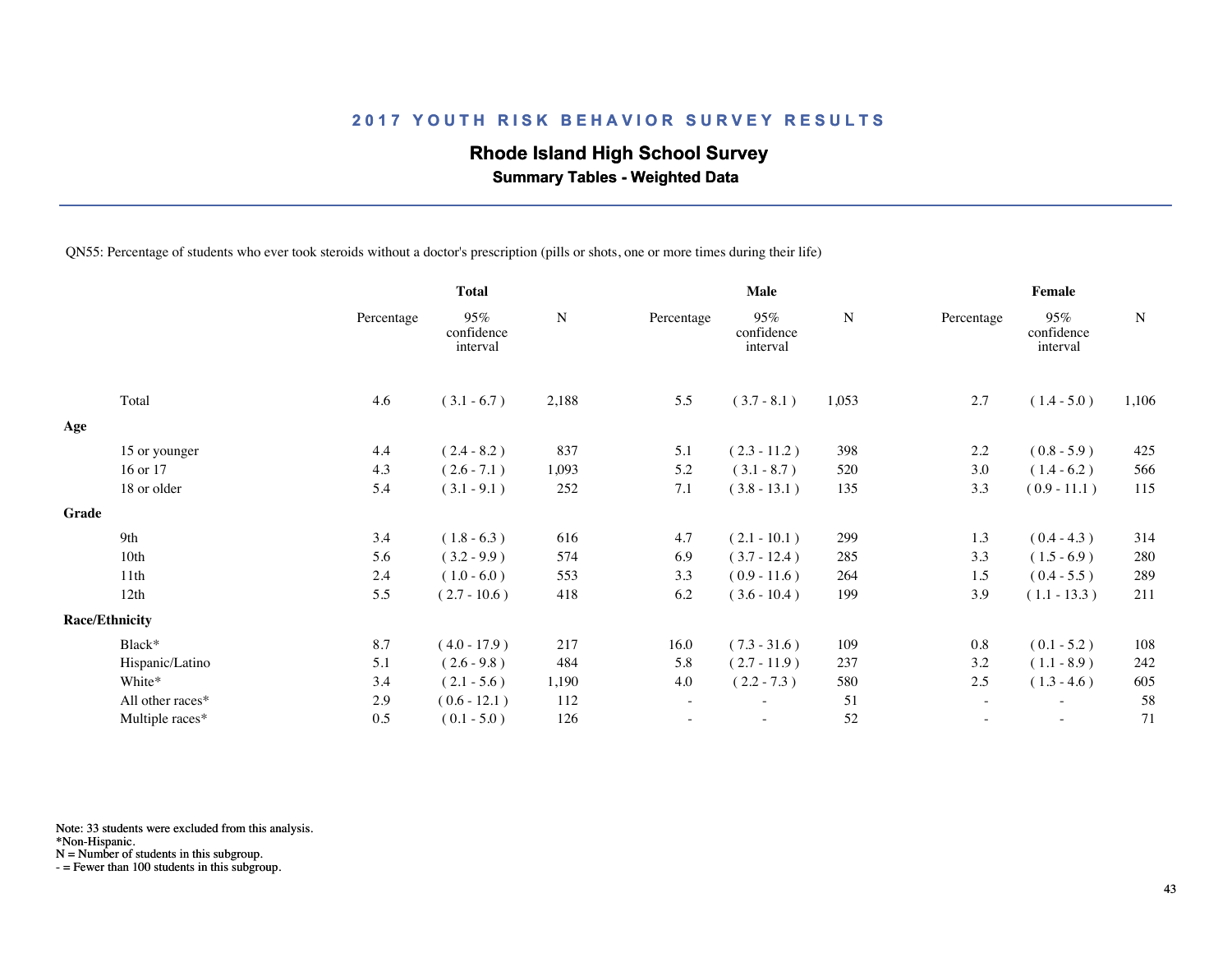## **Rhode Island High School Survey**

 **Summary Tables - Weighted Data**

QN56: Percentage of students who ever took prescription pain medicine without a doctor's prescription or differently than how a doctor told them to use it (counting drugs such as codeine, Vicodin, OxyContin, Hydrocodone, and Percocet, one or more times during their life)

|       |                       | <b>Total</b> |                               | <b>Male</b> |                          |                               | Female    |                          |                               |             |
|-------|-----------------------|--------------|-------------------------------|-------------|--------------------------|-------------------------------|-----------|--------------------------|-------------------------------|-------------|
|       |                       | Percentage   | 95%<br>confidence<br>interval | N           | Percentage               | 95%<br>confidence<br>interval | ${\bf N}$ | Percentage               | 95%<br>confidence<br>interval | $\mathbf N$ |
|       | Total                 | 9.8          | $(8.2 - 11.5)$                | 2,178       | 10.6                     | $(8.7 - 12.8)$                | 1,051     | 8.1                      | $(5.6 - 11.7)$                | 1,099       |
| Age   |                       |              |                               |             |                          |                               |           |                          |                               |             |
|       | 15 or younger         | 9.5          | $(7.2 - 12.6)$                | 833         | 11.1                     | $(8.0 - 15.1)$                | 398       | 7.0                      | $(3.9 - 12.3)$                | 422         |
|       | 16 or 17              | 9.6          | $(6.9 - 13.3)$                | 1,089       | 8.8                      | $(6.6 - 11.8)$                | 519       | 10.0                     | $(5.9 - 16.3)$                | 563         |
|       | 18 or older           | 11.0         | $(7.8 - 15.3)$                | 250         | 15.1                     | $(8.4 - 25.8)$                | 134       | 3.3                      | $(1.3 - 8.4)$                 | 114         |
| Grade |                       |              |                               |             |                          |                               |           |                          |                               |             |
|       | 9th                   | 8.9          | $(6.7 - 11.6)$                | 613         | 10.6                     | $(8.2 - 13.6)$                | 299       | 6.3                      | $(3.3 - 11.8)$                | 312         |
|       | 10th                  | 9.4          | $(6.5 - 13.4)$                | 575         | 9.1                      | $(4.7 - 16.7)$                | 285       | 9.0                      | $(4.5 - 17.1)$                | 281         |
|       | 11th                  | 9.2          | $(6.8 - 12.3)$                | 547         | 8.1                      | $(5.1 - 12.7)$                | 262       | 10.3                     | $(7.0 - 15.0)$                | 285         |
|       | 12th                  | 10.0         | $(6.4 - 15.3)$                | 417         | 13.5                     | $(8.3 - 21.3)$                | 199       | 5.3                      | $(2.1 - 12.6)$                | 210         |
|       | <b>Race/Ethnicity</b> |              |                               |             |                          |                               |           |                          |                               |             |
|       | Black*                | 13.8         | $(7.7 - 23.5)$                | 216         | 22.3                     | $(12.1 - 37.5)$               | 108       | 4.7                      | $(1.7 - 12.2)$                | 108         |
|       | Hispanic/Latino       | 12.7         | $(9.1 - 17.4)$                | 482         | 13.0                     | $(8.6 - 19.3)$                | 237       | 11.5                     | $(7.9 - 16.4)$                | 240         |
|       | White*                | 8.1          | $(5.7 - 11.3)$                | 1,187       | 8.3                      | $(4.9 - 13.6)$                | 579       | 7.3                      | $(4.1 - 12.5)$                | 603         |
|       | All other races*      | 3.6          | $(1.2 - 10.2)$                | 110         | $\overline{\phantom{a}}$ |                               | 51        |                          | $\overline{\phantom{a}}$      | 57          |
|       | Multiple races*       | 10.4         | $(4.6 - 21.7)$                | 126         |                          | $\sim$                        | 52        | $\overline{\phantom{a}}$ | $\sim$                        | 71          |
|       |                       |              |                               |             |                          |                               |           |                          |                               |             |

Note: 43 students were excluded from this analysis.

\*Non-Hispanic.

N = Number of students in this subgroup.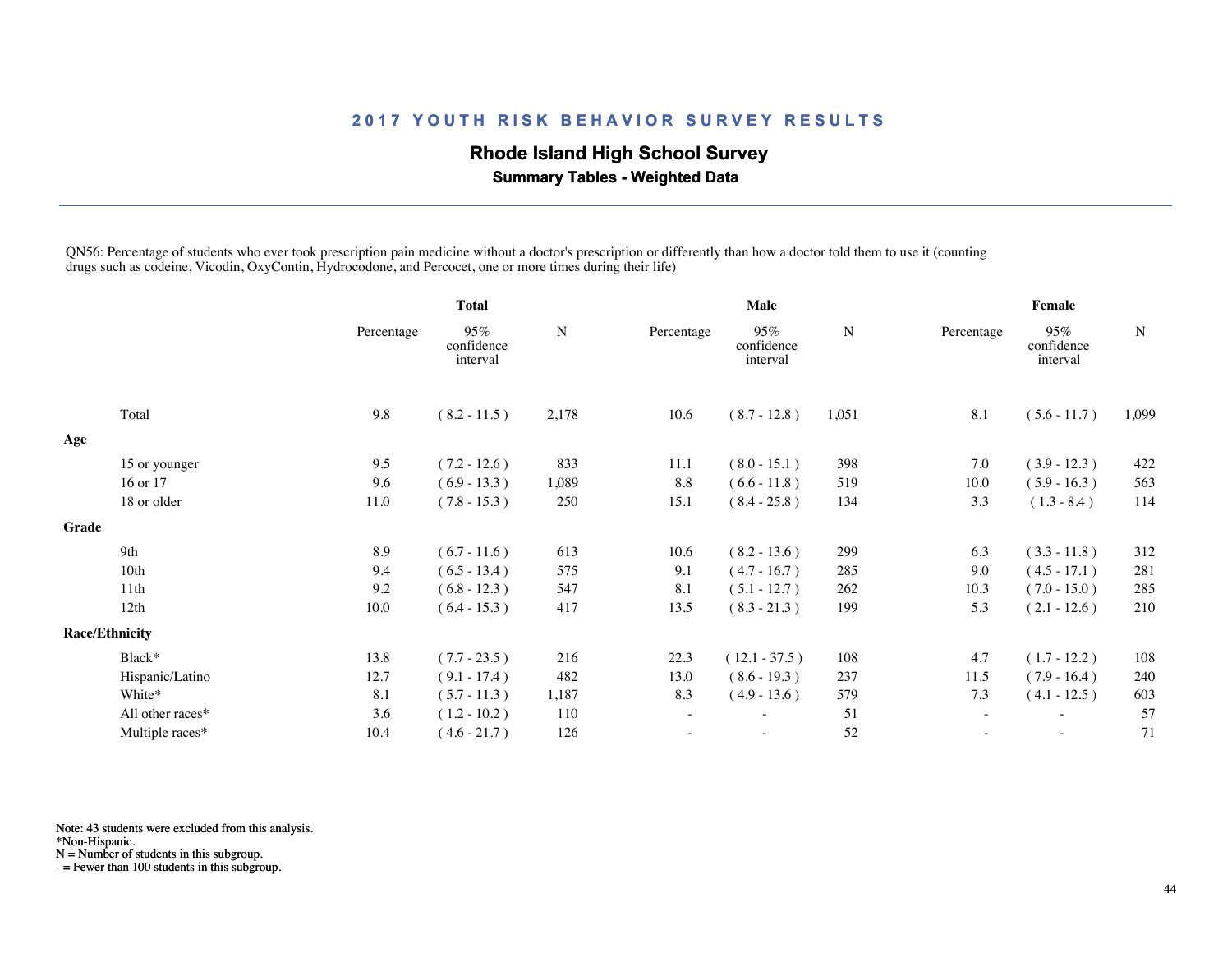## **Rhode Island High School Survey**

 **Summary Tables - Weighted Data**

#### QN59: Percentage of students who ever had sexual intercourse

|       |                       | <b>Total</b>             |                               | Male      |            |                               | Female    |            |                               |             |
|-------|-----------------------|--------------------------|-------------------------------|-----------|------------|-------------------------------|-----------|------------|-------------------------------|-------------|
|       |                       | Percentage               | 95%<br>confidence<br>interval | ${\bf N}$ | Percentage | 95%<br>confidence<br>interval | ${\bf N}$ | Percentage | 95%<br>confidence<br>interval | $\mathbf N$ |
|       | Total                 | 35.7                     | $(29.9 - 42.0)$               | 1,894     | 38.1       | $(31.2 - 45.5)$               | 885       | 33.3       | $(26.0 - 41.4)$               | 991         |
| Age   |                       |                          |                               |           |            |                               |           |            |                               |             |
|       | 15 or younger         | 18.6                     | $(13.9 - 24.4)$               | 730       | 20.0       | $(14.2 - 27.5)$               | 342       | 17.3       | $(12.2 - 23.9)$               | 383         |
|       | 16 or 17              | 44.2                     | $(37.9 - 50.6)$               | 950       | 46.9       | $(39.2 - 54.7)$               | 437       | 41.5       | $(33.4 - 50.2)$               | 507         |
|       | 18 or older           | 50.6                     | $(38.4 - 62.7)$               | 209       | 54.0       | $(41.1 - 66.4)$               | 106       | 45.2       | $(27.8 - 63.8)$               | 101         |
| Grade |                       |                          |                               |           |            |                               |           |            |                               |             |
|       | 9th                   | 18.9                     | $(13.3 - 26.0)$               | 539       | 20.0       | $(12.5 - 30.3)$               | 255       | 17.7       | $(12.3 - 24.9)$               | 283         |
|       | 10th                  | 30.6                     | $(21.8 - 40.9)$               | 494       | 32.9       | $(21.4 - 46.9)$               | 239       | 27.8       | $(17.8 - 40.7)$               | 249         |
|       | 11th                  | 46.1                     | $(39.0 - 53.4)$               | 485       | 48.4       | $(37.1 - 59.9)$               | 219       | 43.9       | $(36.7 - 51.4)$               | 266         |
|       | 12th                  | 50.1                     | $(39.9 - 60.3)$               | 361       | 55.6       | $(48.7 - 62.2)$               | 168       | 44.2       | $(29.1 - 60.5)$               | 186         |
|       | <b>Race/Ethnicity</b> |                          |                               |           |            |                               |           |            |                               |             |
|       | Black*                | 42.9                     | $(31.2 - 55.4)$               | 178       |            |                               | 84        |            |                               | 94          |
|       | Hispanic/Latino       | 40.6                     | $(29.4 - 53.0)$               | 388       | 47.4       | $(35.4 - 59.6)$               | 185       | 33.4       | $(21.0 - 48.6)$               | 200         |
|       | White*                | 32.5                     | $(27.5 - 37.8)$               | 1,082     | 32.6       | $(26.3 - 39.6)$               | 510       | 31.8       | $(23.6 - 41.3)$               | 567         |
|       | All other races*      | $\overline{\phantom{a}}$ | $\overline{\phantom{0}}$      | 97        | $\sim$     | $\overline{\phantom{a}}$      | 43        | $\sim$     | $\sim$                        | 52          |
|       | Multiple races*       | 48.1                     | $(30.8 - 65.9)$               | 111       |            | ٠                             | 45        |            |                               | 63          |
|       |                       |                          |                               |           |            |                               |           |            |                               |             |

Note: 327 students were excluded from this analysis.

\*Non-Hispanic.

N = Number of students in this subgroup.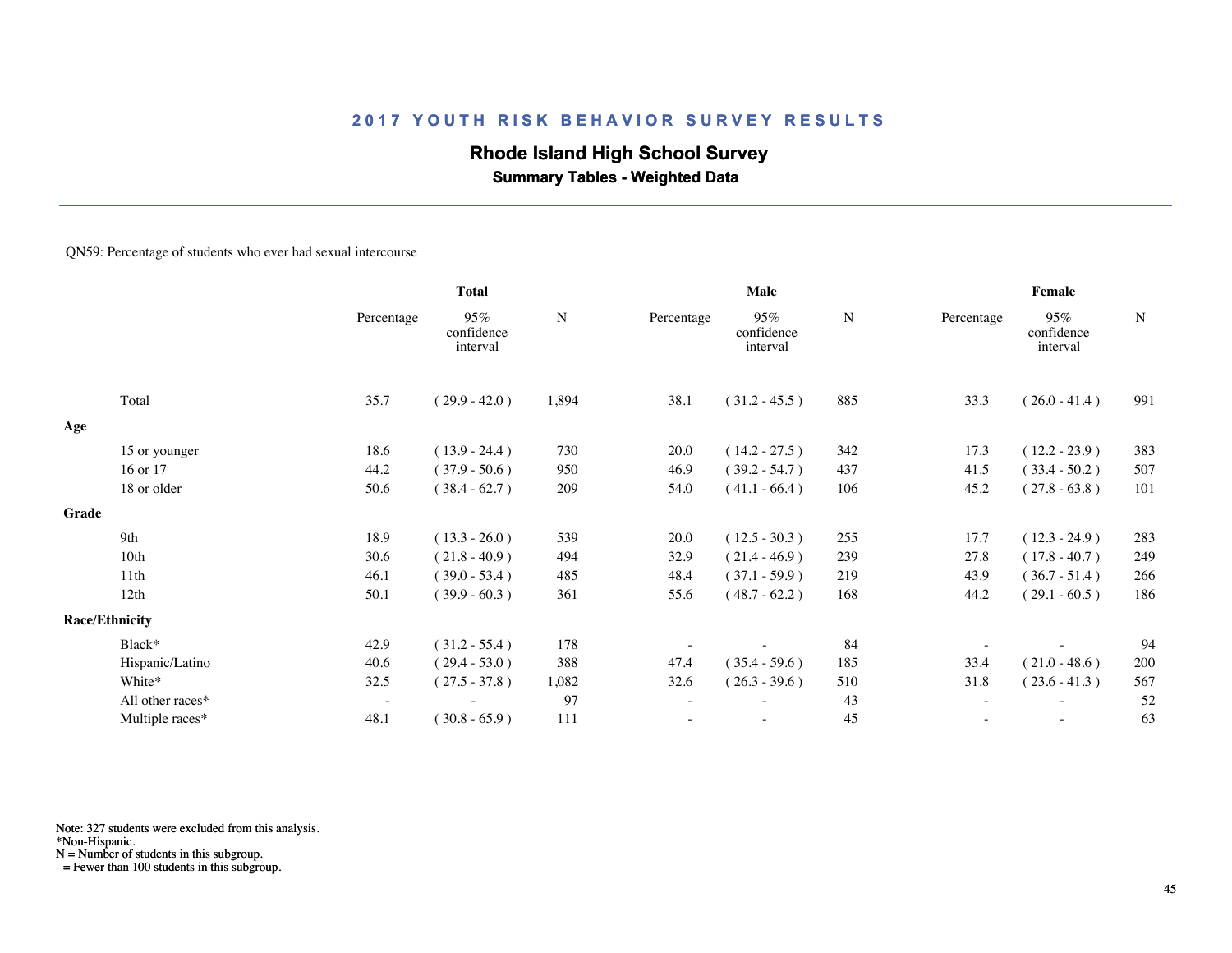## **Rhode Island High School Survey**

 **Summary Tables - Weighted Data**

QN60: Percentage of students who had sexual intercourse for the first time before age 13 years

|       |                       |                          | <b>Total</b>                  |           | Male       |                               |           | Female     |                               |     |  |
|-------|-----------------------|--------------------------|-------------------------------|-----------|------------|-------------------------------|-----------|------------|-------------------------------|-----|--|
|       |                       | Percentage               | 95%<br>confidence<br>interval | ${\bf N}$ | Percentage | 95%<br>confidence<br>interval | ${\bf N}$ | Percentage | 95%<br>confidence<br>interval | N   |  |
|       | Total                 | 4.1                      | $(3.0 - 5.6)$                 | 1,887     | 5.6        | $(4.1 - 7.6)$                 | 878       | 2.6        | $(1.2 - 5.5)$                 | 991 |  |
| Age   |                       |                          |                               |           |            |                               |           |            |                               |     |  |
|       | 15 or younger         | 4.4                      | $(2.6 - 7.5)$                 | 732       | 6.9        | $(4.1 - 11.6)$                | 343       | 1.9        | $(0.5 - 7.5)$                 | 384 |  |
|       | 16 or 17              | 4.5                      | $(3.0 - 6.9)$                 | 941       | 5.8        | $(3.1 - 10.8)$                | 430       | 3.4        | $(1.5 - 7.3)$                 | 505 |  |
|       | 18 or older           | 1.8                      | $(0.5 - 6.1)$                 | 209       | 1.3        | $(0.2 - 6.2)$                 | 105       | 1.5        | $(0.2 - 8.5)$                 | 102 |  |
| Grade |                       |                          |                               |           |            |                               |           |            |                               |     |  |
|       | 9th                   | 3.6                      | $(2.7 - 4.8)$                 | 540       | 6.8        | $(5.1 - 9.0)$                 | 254       | 0.3        | $(0.0 - 2.4)$                 | 285 |  |
|       | 10th                  | 8.1                      | $(4.7 - 13.5)$                | 495       | 8.3        | $(5.2 - 13.1)$                | 240       | 8.0        | $(3.3 - 18.0)$                | 249 |  |
|       | 11 <sup>th</sup>      | 3.3                      | $(1.7 - 6.2)$                 | 476       | 5.3        | $(2.7 - 9.9)$                 | 212       | 1.4        | $(0.3 - 5.9)$                 | 264 |  |
|       | 12th                  | 1.0                      | $(0.3 - 3.8)$                 | 361       | 1.3        | $(0.3 - 5.4)$                 | 168       | 0.1        | $(0.0 - 1.2)$                 | 186 |  |
|       | <b>Race/Ethnicity</b> |                          |                               |           |            |                               |           |            |                               |     |  |
|       | Black*                | 3.8                      | $(1.4 - 9.7)$                 | 172       |            |                               | 79        |            |                               | 93  |  |
|       | Hispanic/Latino       | 6.0                      | $(3.7 - 9.5)$                 | 386       | 8.1        | $(5.0 - 12.8)$                | 181       | 4.0        | $(1.3 - 11.8)$                | 202 |  |
|       | White*                | 3.1                      | $(2.1 - 4.6)$                 | 1,082     | 3.5        | $(2.2 - 5.6)$                 | 510       | 2.7        | $(1.3 - 5.7)$                 | 567 |  |
|       | All other races*      | $\overline{\phantom{a}}$ | $\overline{\phantom{a}}$      | 98        | $\sim$     | $\overline{\phantom{0}}$      | 44        | $\sim$     | $\overline{\phantom{a}}$      | 52  |  |
|       | Multiple races*       | 9.7                      | $(5.4 - 16.9)$                | 112       |            |                               | 46        |            | $\overline{\phantom{a}}$      | 63  |  |
|       |                       |                          |                               |           |            |                               |           |            |                               |     |  |

Note: 334 students were excluded from this analysis.

\*Non-Hispanic.

N = Number of students in this subgroup.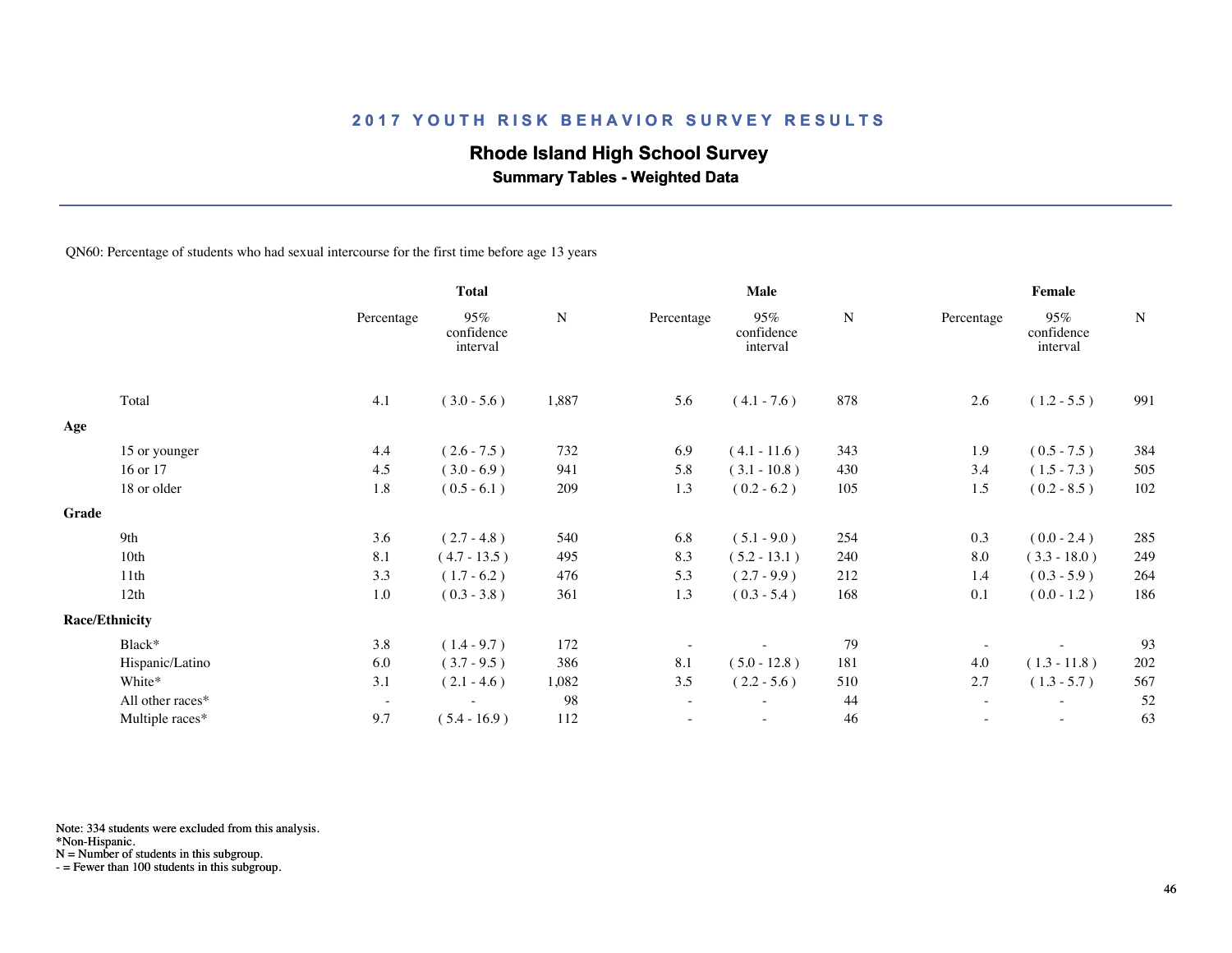## **Rhode Island High School Survey**

 **Summary Tables - Weighted Data**

QN61: Percentage of students who had sexual intercourse with four or more persons during their life

|       |                       | <b>Total</b>             |                               | Male      |            |                               | Female |                          |                               |             |
|-------|-----------------------|--------------------------|-------------------------------|-----------|------------|-------------------------------|--------|--------------------------|-------------------------------|-------------|
|       |                       | Percentage               | 95%<br>confidence<br>interval | ${\bf N}$ | Percentage | 95%<br>confidence<br>interval | N      | Percentage               | 95%<br>confidence<br>interval | $\mathbf N$ |
|       | Total                 | 8.1                      | $(5.8 - 11.1)$                | 1,889     | 9.8        | $(5.7 - 16.2)$                | 880    | 6.0                      | $(3.8 - 9.2)$                 | 991         |
| Age   |                       |                          |                               |           |            |                               |        |                          |                               |             |
|       | 15 or younger         | 3.0                      | $(1.7 - 5.2)$                 | 732       | 3.4        | $(1.6 - 7.1)$                 | 344    | 2.6                      | $(1.0 - 6.4)$                 | 383         |
|       | 16 or 17              | 10.4                     | $(7.3 - 14.7)$                | 945       | 13.7       | $(8.6 - 21.1)$                | 432    | 7.1                      | $(4.2 - 11.9)$                | 507         |
|       | 18 or older           | 13.2                     | $(8.0 - 21.0)$                | 207       | 12.9       | $(4.1 - 33.5)$                | 104    | 11.1                     | $(4.9 - 23.3)$                | 101         |
| Grade |                       |                          |                               |           |            |                               |        |                          |                               |             |
|       | 9th                   | 3.2                      | $(1.6 - 6.1)$                 | 539       | 4.3        | $(1.7 - 10.7)$                | 253    | 2.0                      | $(0.7 - 5.7)$                 | 285         |
|       | 10th                  | 7.4                      | $(3.1 - 16.3)$                | 497       | 9.9        | $(3.4 - 25.4)$                | 243    | 4.1                      | $(1.6 - 10.3)$                | 248         |
|       | 11th                  | 9.6                      | $(6.0 - 14.8)$                | 478       | 12.7       | $(6.7 - 22.8)$                | 213    | 6.6                      | $(3.4 - 12.3)$                | 265         |
|       | 12th                  | 13.0                     | $(8.8 - 18.9)$                | 360       | 13.7       | $(8.0 - 22.4)$                | 167    | 11.3                     | $(6.6 - 18.6)$                | 186         |
|       | <b>Race/Ethnicity</b> |                          |                               |           |            |                               |        |                          |                               |             |
|       | Black*                | 10.4                     | $(3.5 - 26.8)$                | 171       |            |                               | 78     | $\overline{\phantom{a}}$ |                               | 93          |
|       | Hispanic/Latino       | 12.2                     | $(6.1 - 22.6)$                | 387       | 15.7       | $(8.8 - 26.5)$                | 184    | 8.6                      | $(2.5 - 25.2)$                | 200         |
|       | White*                | 6.6                      | $(4.7 - 9.4)$                 | 1,084     | 6.5        | $(3.8 - 10.8)$                | 510    | 6.1                      | $(3.4 - 10.8)$                | 569         |
|       | All other races*      | $\overline{\phantom{a}}$ | $\sim$                        | 97        | $\sim$     | ٠                             | 44     | $\sim$                   | $\sim$                        | 51          |
|       | Multiple races*       | 9.4                      | $(3.8 - 21.7)$                | 112       |            | $\overline{\phantom{a}}$      | 46     | ٠                        | $\sim$                        | 63          |
|       |                       |                          |                               |           |            |                               |        |                          |                               |             |

Note: 332 students were excluded from this analysis.

\*Non-Hispanic.

N = Number of students in this subgroup.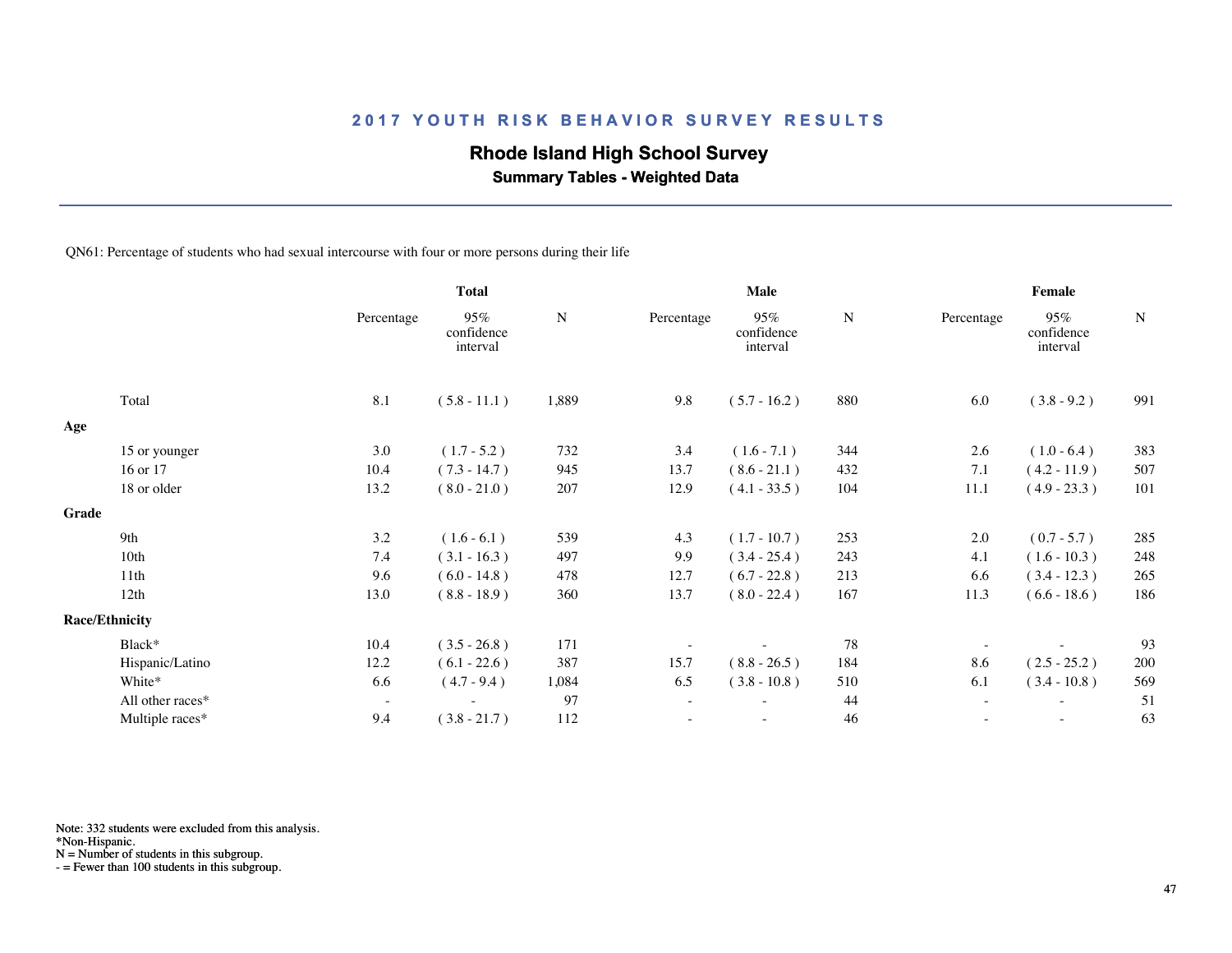## **Rhode Island High School Survey**

 **Summary Tables - Weighted Data**

QN62: Percentage of students who were currently sexually active (had sexual intercourse with at least one person, during the 3 months before the survey)

|       |                       | <b>Total</b>             |                               | <b>Male</b> |                          |                               | Female |            |                               |             |
|-------|-----------------------|--------------------------|-------------------------------|-------------|--------------------------|-------------------------------|--------|------------|-------------------------------|-------------|
|       |                       | Percentage               | 95%<br>confidence<br>interval | N           | Percentage               | 95%<br>confidence<br>interval | N      | Percentage | 95%<br>confidence<br>interval | $\mathbf N$ |
|       | Total                 | 25.5                     | $(21.5 - 29.9)$               | 1,889       | 26.3                     | $(21.7 - 31.5)$               | 882    | 24.7       | $(19.8 - 30.5)$               | 989         |
| Age   |                       |                          |                               |             |                          |                               |        |            |                               |             |
|       | 15 or younger         | 12.9                     | $(8.9 - 18.4)$                | 732         | 13.0                     | $(8.5 - 19.5)$                | 345    | 12.9       | $(8.7 - 18.8)$                | 382         |
|       | 16 or 17              | 32.4                     | $(27.1 - 38.3)$               | 945         | 33.3                     | $(27.8 - 39.3)$               | 433    | 31.4       | $(24.0 - 39.9)$               | 506         |
|       | 18 or older           | 34.2                     | $(23.3 - 47.1)$               | 207         | 37.2                     | $(23.8 - 52.9)$               | 104    | 30.9       | $(19.3 - 45.4)$               | 101         |
| Grade |                       |                          |                               |             |                          |                               |        |            |                               |             |
|       | 9th                   | 14.5                     | $(10.0 - 20.5)$               | 539         | 13.9                     | $(8.4 - 22.2)$                | 254    | 15.1       | $(9.4 - 23.5)$                | 284         |
|       | 10 <sub>th</sub>      | 21.1                     | $(15.1 - 28.7)$               | 497         | 23.6                     | $(16.3 - 32.8)$               | 243    | 18.3       | $(12.3 - 26.4)$               | 248         |
|       | 11th                  | 33.3                     | $(27.2 - 40.0)$               | 478         | 32.6                     | $(25.5 - 40.6)$               | 214    | 34.0       | $(25.9 - 43.2)$               | 264         |
|       | 12th                  | 35.0                     | $(26.3 - 44.8)$               | 360         | 39.1                     | $(30.7 - 48.2)$               | 167    | 31.5       | $(21.0 - 44.2)$               | 186         |
|       | <b>Race/Ethnicity</b> |                          |                               |             |                          |                               |        |            |                               |             |
|       | Black*                | 24.0                     | $(16.0 - 34.3)$               | 173         |                          |                               | 80     |            |                               | 93          |
|       | Hispanic/Latino       | 29.4                     | $(22.4 - 37.4)$               | 386         | 33.7                     | $(24.5 - 44.4)$               | 184    | 24.9       | $(17.7 - 33.8)$               | 199         |
|       | White*                | 23.8                     | $(19.9 - 28.2)$               | 1,083       | 22.9                     | $(19.5 - 26.6)$               | 510    | 24.5       | $(17.9 - 32.6)$               | 568         |
|       | All other races*      | $\overline{\phantom{a}}$ |                               | 97          | $\overline{\phantom{a}}$ |                               | 44     |            | $\overline{\phantom{a}}$      | 51          |
|       | Multiple races*       | 30.9                     | $(19.3 - 45.6)$               | 112         | $\overline{\phantom{a}}$ | $\overline{\phantom{a}}$      | 46     | $\sim$     | $\sim$                        | 63          |
|       |                       |                          |                               |             |                          |                               |        |            |                               |             |

Note: 332 students were excluded from this analysis.

\*Non-Hispanic.

N = Number of students in this subgroup.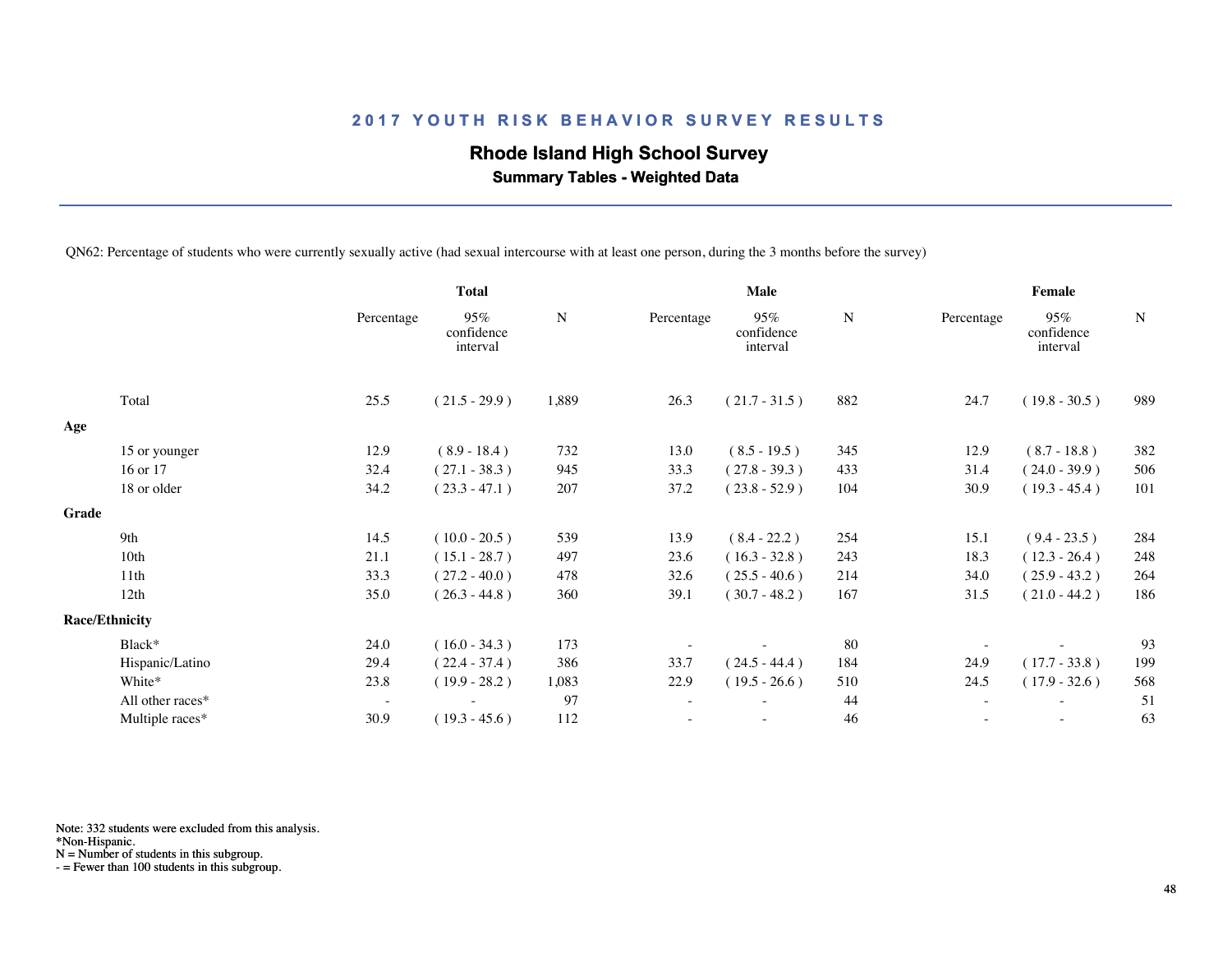## **Rhode Island High School Survey**

 **Summary Tables - Weighted Data**

QN63: Percentage of students who drank alcohol or used drugs before last sexual intercourse (among students who were currently sexually active)

|       |                       | <b>Total</b>             |                               |           |            | Male                          |           | Female                   |                               |             |  |
|-------|-----------------------|--------------------------|-------------------------------|-----------|------------|-------------------------------|-----------|--------------------------|-------------------------------|-------------|--|
|       |                       | Percentage               | 95%<br>confidence<br>interval | ${\bf N}$ | Percentage | 95%<br>confidence<br>interval | ${\bf N}$ | Percentage               | 95%<br>confidence<br>interval | $\mathbf N$ |  |
|       | Total                 | 17.3                     | $(11.8 - 24.8)$               | 453       | 15.5       | $(7.9 - 28.3)$                | 212       | 18.5                     | $(13.6 - 24.6)$               | 237         |  |
| Age   |                       |                          |                               |           |            |                               |           |                          |                               |             |  |
|       | 15 or younger         |                          |                               | 80        |            |                               | 36        |                          |                               | 44          |  |
|       | 16 or 17              | 17.9                     | $(13.1 - 23.9)$               | 301       | 15.8       | $(8.2 - 28.5)$                | 141       | 18.6                     | $(12.4 - 26.8)$               | 157         |  |
|       | 18 or older           | $\overline{\phantom{a}}$ |                               | 72        |            |                               | 35        | $\sim$                   |                               | 36          |  |
| Grade |                       |                          |                               |           |            |                               |           |                          |                               |             |  |
|       | 9th                   | $\overline{\phantom{a}}$ |                               | 63        |            |                               | 28        | $\overline{\phantom{a}}$ | $\sim$                        | 35          |  |
|       | 10th                  | $\overline{\phantom{a}}$ | $\overline{\phantom{a}}$      | 95        |            | $\overline{\phantom{a}}$      | 46        | $\equiv$                 | $\overline{\phantom{a}}$      | 48          |  |
|       | 11th                  | 17.1                     | $(10.5 - 26.4)$               | 159       |            |                               | 73        |                          | $\overline{\phantom{a}}$      | 86          |  |
|       | 12th                  | 15.7                     | $(9.6 - 24.5)$                | 131       |            | $\overline{\phantom{a}}$      | 64        |                          | $\overline{\phantom{a}}$      | 64          |  |
|       | <b>Race/Ethnicity</b> |                          |                               |           |            |                               |           |                          |                               |             |  |
|       | Black*                | $\overline{\phantom{a}}$ |                               | 36        |            |                               | 21        |                          | $\sim$                        | 15          |  |
|       | Hispanic/Latino       | 17.6                     | $(11.7 - 25.6)$               | 107       |            |                               | 57        |                          |                               | 49          |  |
|       | White*                | 14.8                     | $(7.9 - 26.1)$                | 245       | 14.1       | $(4.3 - 37.6)$                | 105       | 14.1                     | $(8.1 - 23.2)$                | 138         |  |
|       | All other races*      | $\overline{\phantom{a}}$ | $\overline{\phantom{a}}$      | 19        | $\sim$     | $\overline{\phantom{a}}$      | $\,8\,$   | $\overline{\phantom{a}}$ | $\overline{\phantom{a}}$      | 11          |  |
|       | Multiple races*       |                          |                               | 35        |            |                               | 14        |                          | $\sim$                        | 20          |  |
|       |                       |                          |                               |           |            |                               |           |                          |                               |             |  |

Note: 1,768 students were excluded from this analysis.

\*Non-Hispanic.

N = Number of students in this subgroup.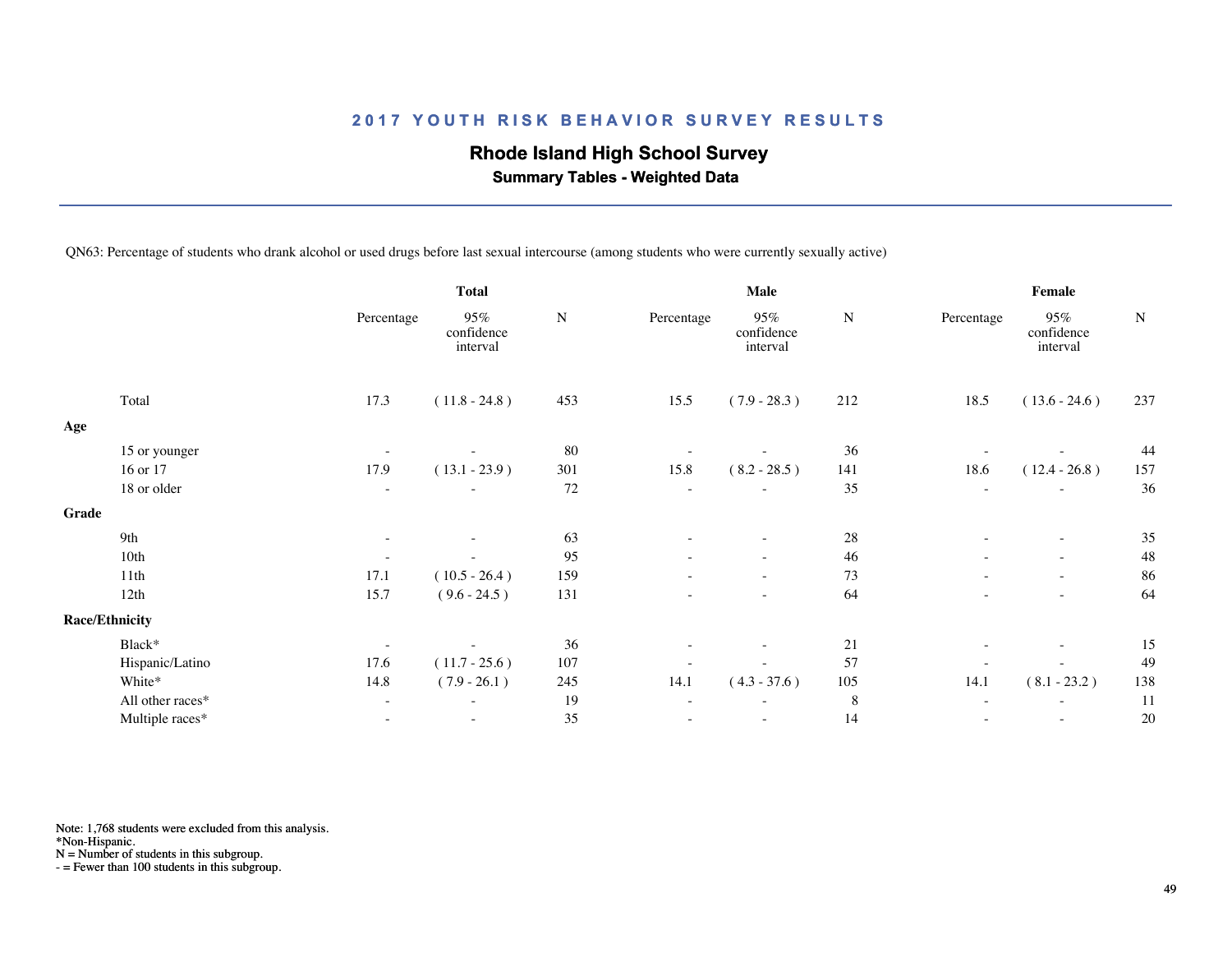## **Rhode Island High School Survey**

 **Summary Tables - Weighted Data**

QN64: Percentage of students who used a condom during last sexual intercourse (among students who were currently sexually active)

|                  |                                                 | <b>Total</b>                  |           |                          | <b>Male</b>                      |        | Female                   |                               |           |  |
|------------------|-------------------------------------------------|-------------------------------|-----------|--------------------------|----------------------------------|--------|--------------------------|-------------------------------|-----------|--|
|                  | Percentage                                      | 95%<br>confidence<br>interval | ${\bf N}$ | Percentage               | $95\%$<br>confidence<br>interval | N      | Percentage               | 95%<br>confidence<br>interval | ${\bf N}$ |  |
| Total            | 57.8                                            | $(51.5 - 63.9)$               | 447       | 62.0                     | $(54.7 - 68.9)$                  | 205    | 54.2                     | $(44.5 - 63.6)$               | 238       |  |
|                  |                                                 |                               |           |                          |                                  |        |                          |                               |           |  |
|                  | $\overline{\phantom{a}}$                        |                               | 76        |                          |                                  |        |                          |                               | 44        |  |
| 16 or 17         | 51.7                                            | $(44.0 - 59.4)$               | 300       | 56.2                     | $(43.8 - 67.9)$                  | 139    | 48.5                     | $(37.2 - 59.9)$               | 158       |  |
| 18 or older      | $\overline{\phantom{a}}$                        |                               | 71        | $\overline{\phantom{a}}$ |                                  | 34     | $\sim$                   | $\overline{\phantom{a}}$      | 36        |  |
|                  |                                                 |                               |           |                          |                                  |        |                          |                               |           |  |
| 9th              | $\overline{\phantom{a}}$                        |                               | 60        |                          |                                  |        | $\overline{\phantom{a}}$ | $\sim$                        | 35        |  |
| 10th             |                                                 |                               | 95        |                          |                                  | 45     |                          | $\sim$                        | 49        |  |
| 11th             | 52.7                                            | $(42.0 - 63.2)$               | 158       |                          | $\overline{\phantom{a}}$         | $72\,$ |                          | $\sim$                        | 86        |  |
| 12th             | 64.1                                            | $(53.9 - 73.1)$               | 129       |                          | $\overline{\phantom{a}}$         | 62     |                          | $\overline{\phantom{a}}$      | 64        |  |
|                  |                                                 |                               |           |                          |                                  |        |                          |                               |           |  |
| Black*           | $\overline{\phantom{a}}$                        |                               | 36        |                          |                                  | 20     | $\overline{\phantom{a}}$ | $\overline{\phantom{a}}$      | 16        |  |
| Hispanic/Latino  | 53.5                                            | $(42.2 - 64.4)$               | 101       |                          |                                  | 51     |                          |                               | 49        |  |
| White*           | 60.4                                            | $(48.6 - 71.1)$               | 246       | 63.6                     | $(47.2 - 77.3)$                  | 106    | 58.6                     | $(46.4 - 69.8)$               | 138       |  |
| All other races* | $\overline{\phantom{a}}$                        | $\sim$                        | 19        | $\overline{\phantom{a}}$ |                                  | 8      | $\sim$                   | $\sim$                        | 11        |  |
| Multiple races*  |                                                 |                               | 34        |                          | $\overline{\phantom{a}}$         | 13     |                          | $\overline{\phantom{a}}$      | 20        |  |
|                  | 15 or younger<br>Grade<br><b>Race/Ethnicity</b> |                               |           |                          |                                  |        | 32<br>$25\,$             |                               |           |  |

Note: 1,774 students were excluded from this analysis.

\*Non-Hispanic.

N = Number of students in this subgroup.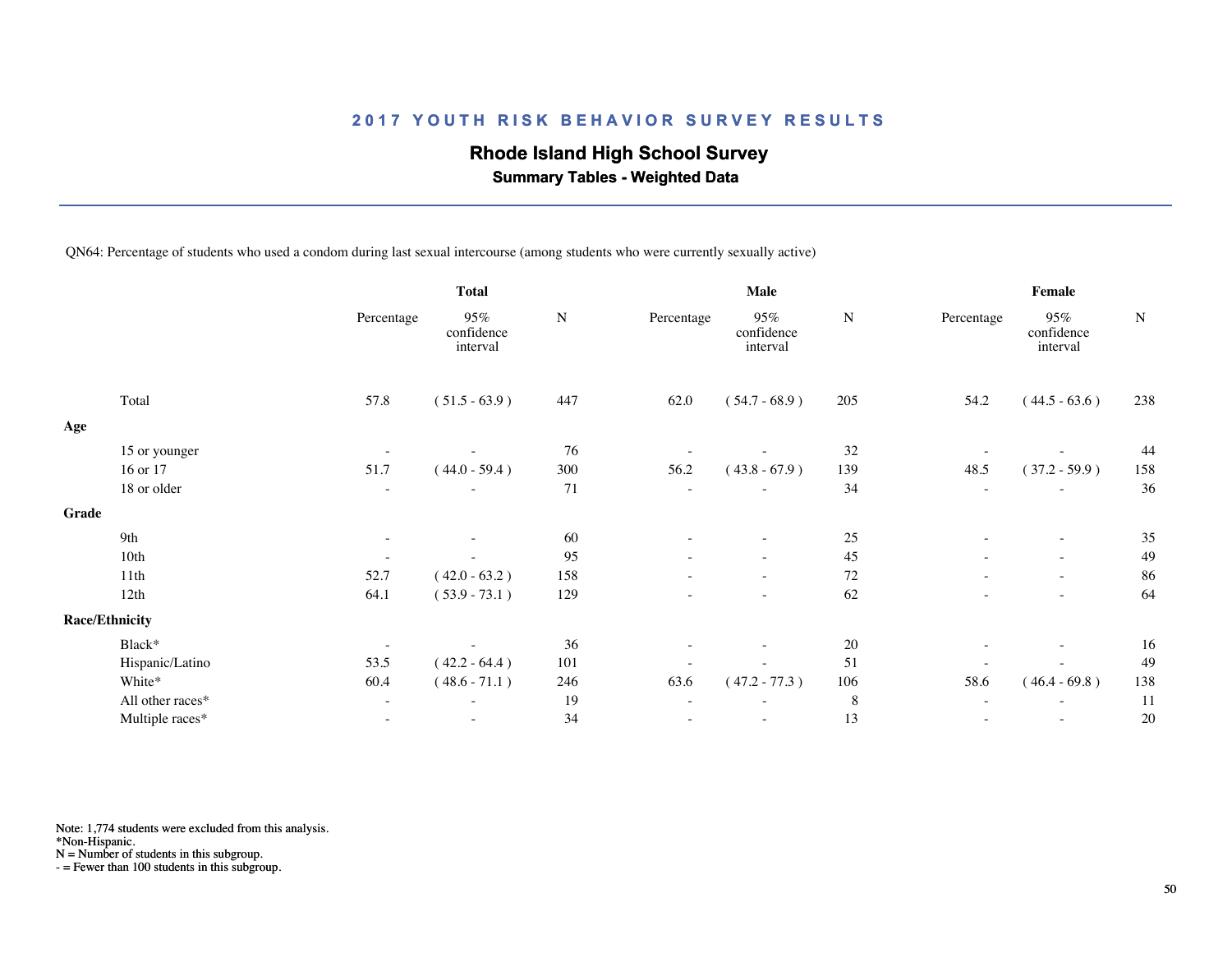# **Rhode Island High School Survey**

 **Summary Tables - Weighted Data**

QN65: Percentage of students who used birth control pills before last sexual intercourse (to prevent pregnancy, among students who were currently sexually active)

|       |                       | <b>Total</b>             |                               |           |                          | <b>Male</b>                      |         | Female                   |                                  |           |  |
|-------|-----------------------|--------------------------|-------------------------------|-----------|--------------------------|----------------------------------|---------|--------------------------|----------------------------------|-----------|--|
|       |                       | Percentage               | 95%<br>confidence<br>interval | ${\bf N}$ | Percentage               | $95\%$<br>confidence<br>interval | N       | Percentage               | $95\%$<br>confidence<br>interval | ${\bf N}$ |  |
|       | Total                 | 29.4                     | $(23.1 - 36.7)$               | 445       | 20.8                     | $(15.4 - 27.4)$                  | 204     | 38.4                     | $(29.9 - 47.7)$                  | 237       |  |
| Age   |                       |                          |                               |           |                          |                                  |         |                          |                                  |           |  |
|       | 15 or younger         | $\overline{\phantom{a}}$ | $\overline{\phantom{a}}$      | 78        |                          |                                  | 34      |                          |                                  | 44        |  |
|       | 16 or 17              | 32.5                     | $(23.8 - 42.6)$               | 297       | 20.6                     | $(13.6 - 30.0)$                  | 137     | 44.2                     | $(30.4 - 59.1)$                  | 157       |  |
|       | 18 or older           | $\overline{\phantom{a}}$ |                               | 70        | $\overline{\phantom{a}}$ |                                  | 33      | $\sim$                   | $\overline{\phantom{a}}$         | 36        |  |
| Grade |                       |                          |                               |           |                          |                                  |         |                          |                                  |           |  |
|       | 9th                   | $\overline{\phantom{a}}$ |                               | 59        | $\overline{\phantom{a}}$ |                                  | 24      | $\sim$                   | $\overline{\phantom{a}}$         | 35        |  |
|       | 10th                  |                          |                               | 97        |                          |                                  | 47      |                          | $\sim$                           | 49        |  |
|       | 11th                  | 26.4                     | $(17.5 - 37.7)$               | 157       |                          | $\overline{\phantom{a}}$         | 72      |                          | $\sim$                           | 85        |  |
|       | 12th                  | 39.2                     | $(31.1 - 48.0)$               | 127       |                          |                                  | 60      |                          | $\overline{\phantom{a}}$         | 64        |  |
|       | <b>Race/Ethnicity</b> |                          |                               |           |                          |                                  |         |                          |                                  |           |  |
|       | Black*                | $\overline{\phantom{a}}$ |                               | 35        | $\overline{\phantom{a}}$ | $\overline{\phantom{a}}$         | 19      | $\overline{\phantom{a}}$ | $\overline{\phantom{a}}$         | 16        |  |
|       | Hispanic/Latino       | 21.2                     | $(12.6 - 33.5)$               | 103       |                          |                                  | 52      |                          |                                  | 50        |  |
|       | White*                | 32.5                     | $(25.4 - 40.4)$               | 243       | 23.2                     | $(13.6 - 36.6)$                  | 105     | 41.4                     | $(32.7 - 50.7)$                  | 136       |  |
|       | All other races*      | $\overline{\phantom{a}}$ |                               | 19        |                          |                                  | $\,8\,$ |                          |                                  | 11        |  |
|       | Multiple races*       | $\overline{\phantom{a}}$ | $\overline{\phantom{a}}$      | 34        |                          | $\overline{\phantom{a}}$         | 13      | $\overline{\phantom{a}}$ | $\sim$                           | 20        |  |
|       |                       |                          |                               |           |                          |                                  |         |                          |                                  |           |  |

Note: 1,776 students were excluded from this analysis.

\*Non-Hispanic.

N = Number of students in this subgroup.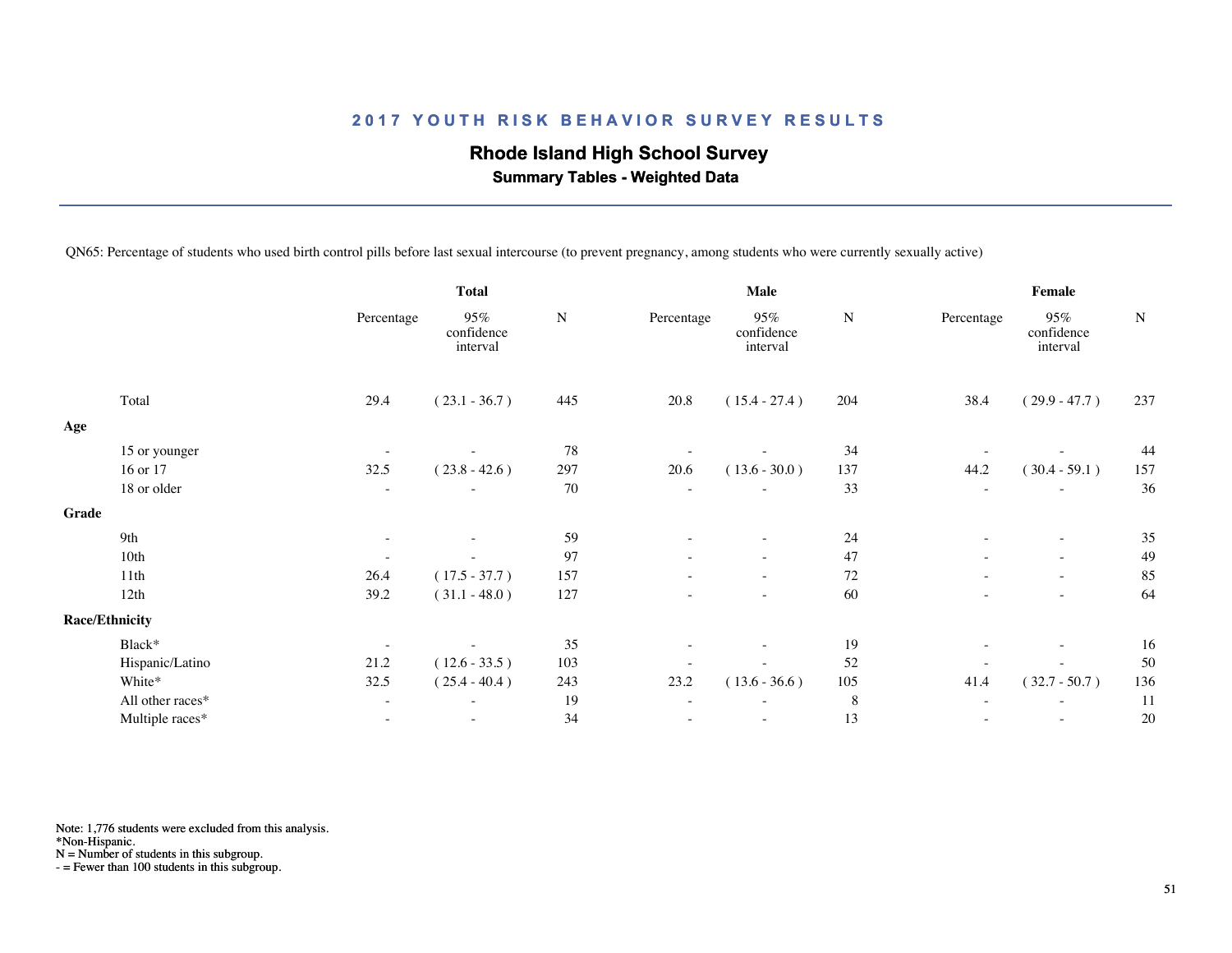## **Rhode Island High School Survey**

 **Summary Tables - Weighted Data**

QNIUDIMP: Percentage of students who used an IUD (such as Mirena or ParaGard) or implant (such as Implanon or Nexplanon) before last sexual intercourse (to prevent pregnancy, among students who were currently sexually active)

|       |                       | <b>Total</b>             |                               |           | Male                     |                               |           | Female                   |                               |             |
|-------|-----------------------|--------------------------|-------------------------------|-----------|--------------------------|-------------------------------|-----------|--------------------------|-------------------------------|-------------|
|       |                       | Percentage               | 95%<br>confidence<br>interval | ${\bf N}$ | Percentage               | 95%<br>confidence<br>interval | ${\bf N}$ | Percentage               | 95%<br>confidence<br>interval | $\mathbf N$ |
|       | Total                 | 3.8                      | $(1.4 - 9.8)$                 | 445       | 3.4                      | $(0.9 - 12.7)$                | 204       | 4.2                      | $(1.9 - 9.2)$                 | 237         |
| Age   |                       |                          |                               |           |                          |                               |           |                          |                               |             |
|       | 15 or younger         | $\overline{\phantom{a}}$ |                               | 78        |                          |                               | 34        |                          |                               | 44          |
|       | 16 or 17              | 5.6                      | $(2.0 - 14.9)$                | 297       | 5.5                      | $(1.4 - 19.9)$                | 137       | 5.8                      | $(2.4 - 13.7)$                | 157         |
|       | 18 or older           | $\overline{\phantom{a}}$ |                               | 70        | $\sim$                   |                               | 33        | $\overline{\phantom{a}}$ | $\overline{\phantom{a}}$      | 36          |
| Grade |                       |                          |                               |           |                          |                               |           |                          |                               |             |
|       | 9th                   | $\overline{\phantom{a}}$ |                               | 59        | $\overline{\phantom{a}}$ |                               | 24        | $\overline{\phantom{a}}$ | $\overline{\phantom{a}}$      | 35          |
|       | 10th                  | $\overline{\phantom{a}}$ | $\overline{\phantom{a}}$      | 97        | ٠                        | $\overline{\phantom{a}}$      | 47        | $\overline{\phantom{a}}$ | $\sim$                        | 49          |
|       | 11th                  | 4.9                      | $(1.1 - 19.6)$                | 157       |                          |                               | 72        |                          | $\overline{\phantom{a}}$      | 85          |
|       | 12th                  | 5.5                      | $(2.4 - 12.0)$                | 127       |                          | $\overline{\phantom{a}}$      | 60        |                          | $\overline{\phantom{a}}$      | 64          |
|       | <b>Race/Ethnicity</b> |                          |                               |           |                          |                               |           |                          |                               |             |
|       | Black*                | $\overline{\phantom{a}}$ |                               | 35        |                          |                               | 19        |                          | $\overline{\phantom{a}}$      | 16          |
|       | Hispanic/Latino       | 9.0                      | $(2.3 - 29.1)$                | 103       | $\overline{\phantom{a}}$ |                               | 52        | $\overline{\phantom{a}}$ | $\overline{\phantom{a}}$      | 50          |
|       | White*                | 2.3                      | $(1.1 - 4.8)$                 | 243       | $2.0\,$                  | $(0.4 - 10.2)$                | 105       | 2.5                      | $(1.3 - 4.9)$                 | 136         |
|       | All other races*      | $\overline{\phantom{a}}$ | $\overline{\phantom{a}}$      | 19        | $\overline{\phantom{a}}$ | $\sim$                        | $\,8\,$   | $\sim$                   | $\overline{\phantom{a}}$      | 11          |
|       | Multiple races*       |                          |                               | 34        |                          |                               | 13        |                          | $\overline{\phantom{a}}$      | 20          |
|       |                       |                          |                               |           |                          |                               |           |                          |                               |             |

Note: 1,776 students were excluded from this analysis.

\*Non-Hispanic.

N = Number of students in this subgroup.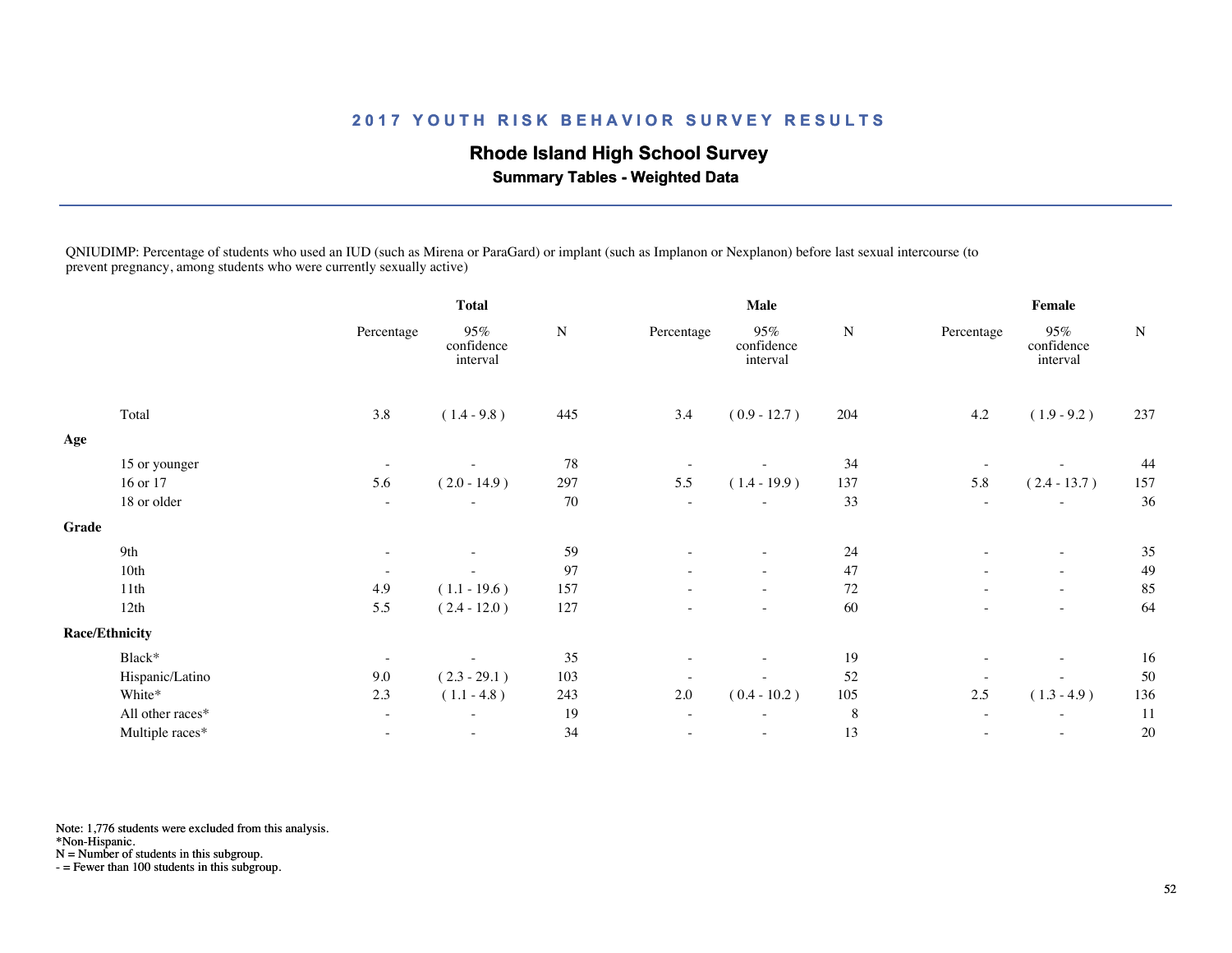# **Rhode Island High School Survey**

 **Summary Tables - Weighted Data**

QNSHPARG: Percentage of students who used a shot (such as Depo-Provera), patch (such as OrthoEvra), or birth control ring (such as NuvaRing) before last sexual intercourse (to prevent pregnancy, among students who were currently sexually active))

|       |                       | <b>Total</b>             |                               |           |                          | <b>Male</b>                      |           | Female                   |                               |           |  |
|-------|-----------------------|--------------------------|-------------------------------|-----------|--------------------------|----------------------------------|-----------|--------------------------|-------------------------------|-----------|--|
|       |                       | Percentage               | 95%<br>confidence<br>interval | ${\bf N}$ | Percentage               | $95\%$<br>confidence<br>interval | ${\bf N}$ | Percentage               | 95%<br>confidence<br>interval | ${\bf N}$ |  |
|       | Total                 | 3.7                      | $(1.6 - 8.0)$                 | 445       | 5.0                      | $(1.5 - 15.2)$                   | 204       | 2.4                      | $(1.2 - 4.9)$                 | 237       |  |
| Age   |                       |                          |                               |           |                          |                                  |           |                          |                               |           |  |
|       | 15 or younger         | $\overline{\phantom{a}}$ |                               | 78        |                          |                                  | 34        |                          |                               | 44        |  |
|       | 16 or 17              | 4.9                      | $(2.0 - 11.6)$                | 297       | 7.3                      | $(2.2 - 21.6)$                   | 137       | 2.6                      | $(0.7 - 9.1)$                 | 157       |  |
|       | 18 or older           | $\overline{\phantom{a}}$ | $\overline{\phantom{a}}$      | 70        | $\overline{\phantom{a}}$ |                                  | 33        | $\overline{\phantom{a}}$ | $\overline{\phantom{a}}$      | 36        |  |
| Grade |                       |                          |                               |           |                          |                                  |           |                          |                               |           |  |
|       | 9th                   | $\overline{\phantom{a}}$ |                               | 59        |                          |                                  | 24        | $\overline{\phantom{a}}$ | $\overline{\phantom{a}}$      | 35        |  |
|       | 10th                  | $\overline{\phantom{a}}$ | $\overline{\phantom{a}}$      | 97        |                          | $\overline{\phantom{a}}$         | 47        | $\overline{\phantom{a}}$ | $\sim$                        | 49        |  |
|       | 11th                  | $7.0\,$                  | $(2.1 - 21.2)$                | 157       |                          |                                  | 72        |                          | $\overline{\phantom{a}}$      | 85        |  |
|       | 12th                  | 2.5                      | $(0.9 - 7.3)$                 | 127       |                          | $\overline{\phantom{a}}$         | 60        |                          | $\sim$                        | 64        |  |
|       | <b>Race/Ethnicity</b> |                          |                               |           |                          |                                  |           |                          |                               |           |  |
|       | Black*                | $\overline{\phantom{a}}$ |                               | 35        |                          |                                  | 19        | $\overline{\phantom{a}}$ | $\overline{\phantom{a}}$      | 16        |  |
|       | Hispanic/Latino       | 2.5                      | $(0.9 - 6.8)$                 | 103       | $\overline{\phantom{a}}$ |                                  | 52        | $\overline{\phantom{a}}$ | $\overline{\phantom{a}}$      | 50        |  |
|       | White*                | 3.6                      | $(1.3 - 9.9)$                 | 243       | 5.9                      | $(1.6 - 19.1)$                   | 105       | 1.6                      | $(0.7 - 3.5)$                 | 136       |  |
|       | All other races*      | $\overline{\phantom{a}}$ | $\overline{\phantom{a}}$      | 19        | $\overline{\phantom{a}}$ |                                  | 8         | $\sim$                   | $\overline{\phantom{a}}$      | 11        |  |
|       | Multiple races*       | ۰                        |                               | 34        |                          | $\sim$                           | 13        |                          | $\overline{\phantom{a}}$      | 20        |  |
|       |                       |                          |                               |           |                          |                                  |           |                          |                               |           |  |

Note: 1,776 students were excluded from this analysis.

\*Non-Hispanic.

N = Number of students in this subgroup.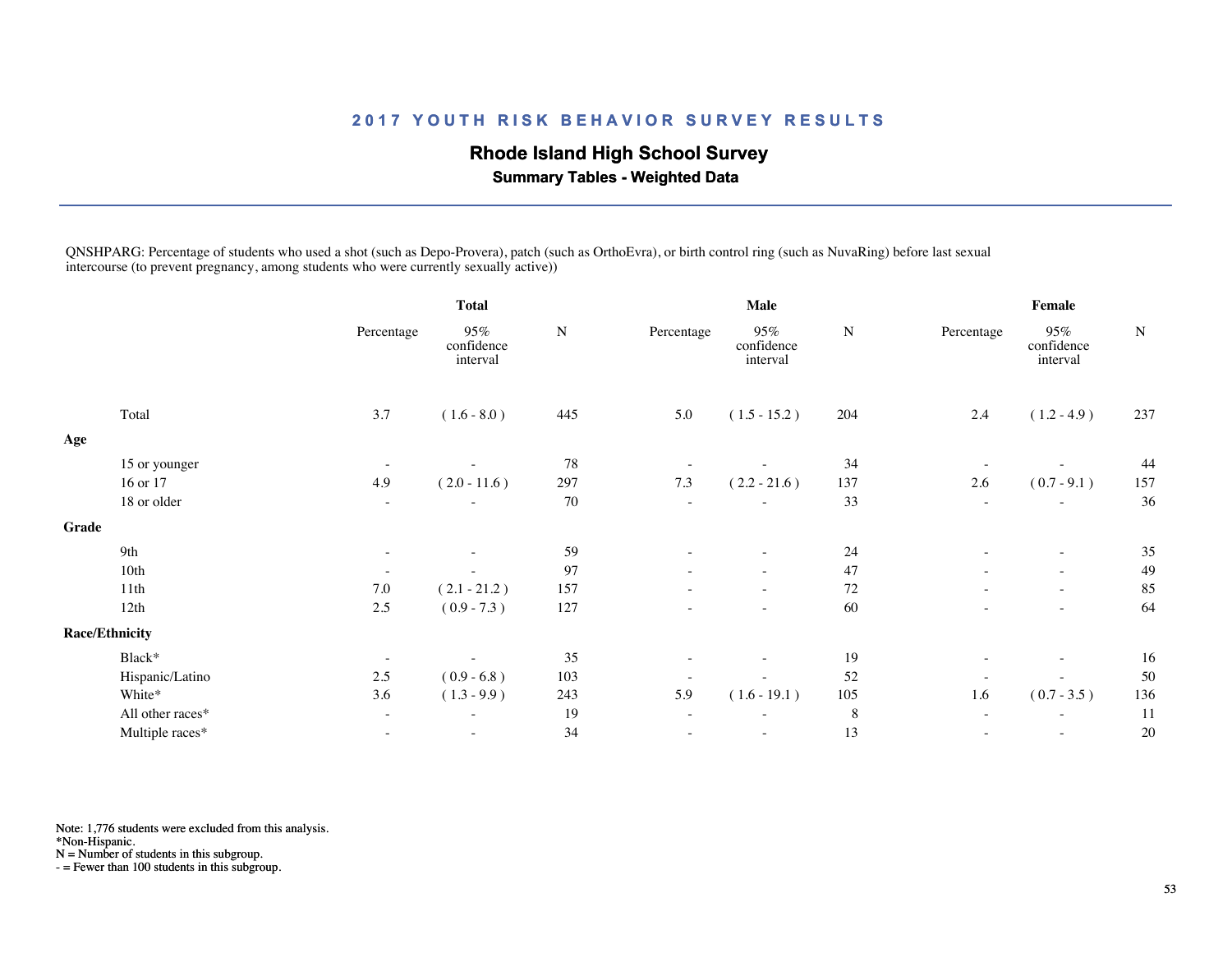## **Rhode Island High School Survey**

 **Summary Tables - Weighted Data**

QNOTHHPL: Percentage of students who used birth control pills; an IUD (such as Mirena or ParaGard) or implant (such as Implanon or Nexplanon); or a shot (such as Depo-Provera), patch (such as OrthoEvra), or birth control ring (such as NuvaRing) before last sexual intercourse (to prevent pregnancy, among students who were currently sexually active)

|       |                       | Total                    |                               |     |                          | Male                          |        | Female                   |                               |     |
|-------|-----------------------|--------------------------|-------------------------------|-----|--------------------------|-------------------------------|--------|--------------------------|-------------------------------|-----|
|       |                       | Percentage               | 95%<br>confidence<br>interval | N   | Percentage               | 95%<br>confidence<br>interval | N      | Percentage               | 95%<br>confidence<br>interval | N   |
|       | Total                 | 36.9                     | $(30.8 - 43.4)$               | 445 | 29.2                     | $(21.7 - 37.9)$               | 204    | 45.1                     | $(38.1 - 52.2)$               | 237 |
| Age   |                       |                          |                               |     |                          |                               |        |                          |                               |     |
|       | 15 or younger         |                          |                               | 78  |                          |                               | 34     |                          |                               | 44  |
|       | 16 or 17              | 43.0                     | $(35.7 - 50.7)$               | 297 | 33.5                     | $(22.1 - 47.2)$               | 137    | 52.7                     | $(42.1 - 63.1)$               | 157 |
|       | 18 or older           | $\overline{\phantom{a}}$ |                               | 70  |                          |                               | 33     | ÷                        |                               | 36  |
| Grade |                       |                          |                               |     |                          |                               |        |                          |                               |     |
|       | 9th                   | $\overline{\phantom{a}}$ | $\overline{\phantom{a}}$      | 59  | $\overline{\phantom{a}}$ | $\overline{\phantom{0}}$      | 24     | ٠                        | $\overline{\phantom{a}}$      | 35  |
|       | 10th                  |                          |                               | 97  |                          | $\overline{\phantom{a}}$      | 47     |                          | $\sim$                        | 49  |
|       | 11 <sup>th</sup>      | 38.2                     | $(28.7 - 48.8)$               | 157 |                          | $\overline{\phantom{0}}$      | $72\,$ | $\overline{\phantom{a}}$ | $\sim$                        | 85  |
|       | 12th                  | 47.2                     | $(36.3 - 58.3)$               | 127 |                          |                               | 60     |                          |                               | 64  |
|       | <b>Race/Ethnicity</b> |                          |                               |     |                          |                               |        |                          |                               |     |
|       | Black*                |                          |                               | 35  |                          |                               | 19     |                          | $\overline{\phantom{a}}$      | 16  |
|       | Hispanic/Latino       | 32.7                     | $(19.1 - 50.1)$               | 103 |                          |                               | 52     |                          |                               | 50  |
|       | White*                | 38.4                     | $(30.7 - 46.7)$               | 243 | 31.1                     | $(18.0 - 48.2)$               | 105    | 45.6                     | $(37.0 - 54.5)$               | 136 |
|       | All other races*      |                          | ÷                             | 19  |                          | ÷                             | 8      | $\overline{\phantom{a}}$ | $\sim$                        | 11  |
|       | Multiple races*       |                          |                               | 34  |                          |                               | 13     |                          |                               | 20  |
|       |                       |                          |                               |     |                          |                               |        |                          |                               |     |

Note: 1,776 students were excluded from this analysis.

\*Non-Hispanic.

N = Number of students in this subgroup.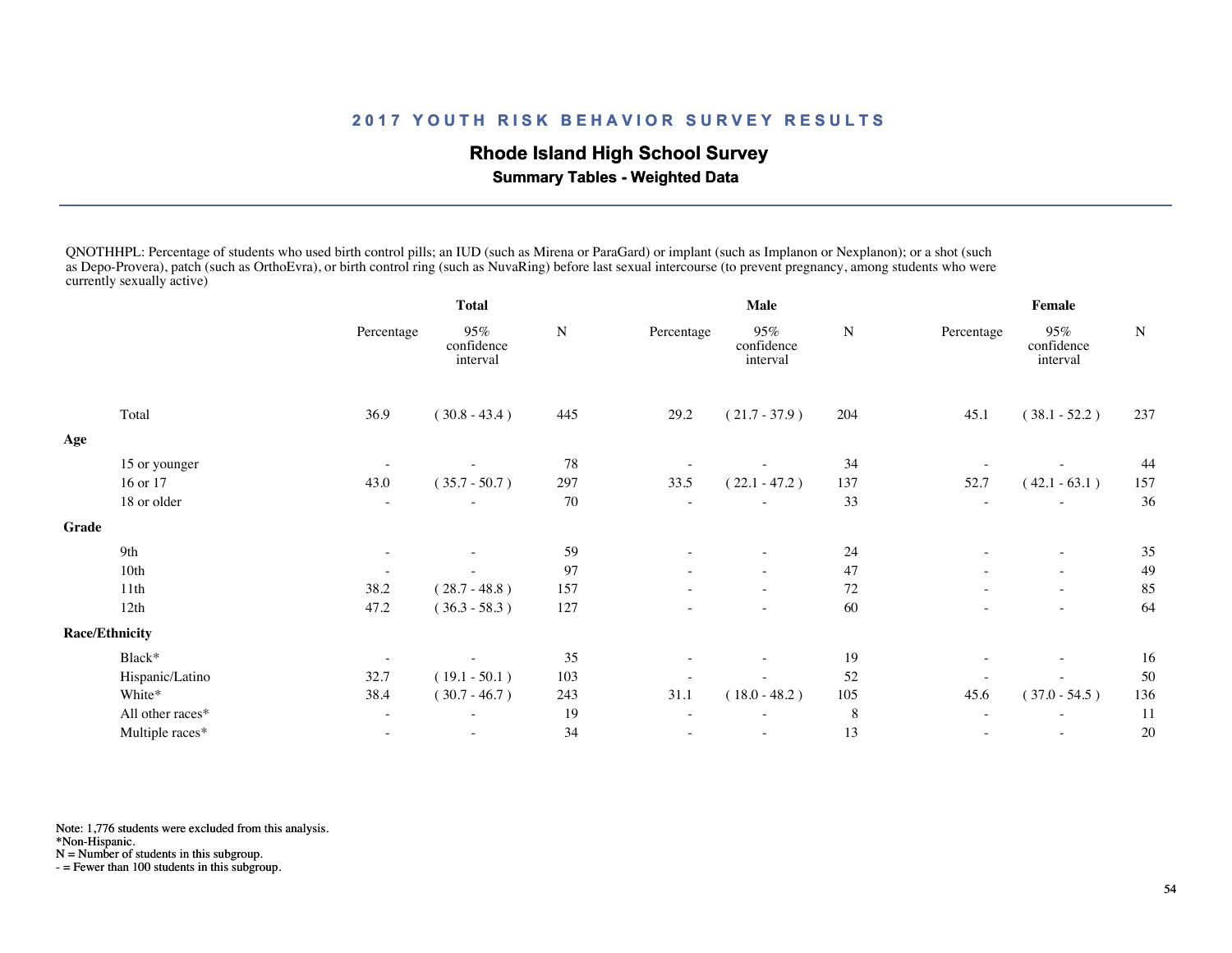## **Rhode Island High School Survey**

 **Summary Tables - Weighted Data**

QNDUALBC: Percentage of students who used both a condom during last sexual intercourse and birth control pills; an IUD (such as Mirena or ParaGard) or implant (such as Implanon or Nexplanon); or a shot (such as Depo-Provera), patch (such as OrthoEvra), or birth control ring (such as NuvaRing) before last sexual intercourse (to prevent pregnancy, among students who were currently sexually active)

|       |                       | Total                    |                               |           |                          | Male                          |           | Female                   |                               |           |  |
|-------|-----------------------|--------------------------|-------------------------------|-----------|--------------------------|-------------------------------|-----------|--------------------------|-------------------------------|-----------|--|
|       |                       | Percentage               | 95%<br>confidence<br>interval | ${\bf N}$ | Percentage               | 95%<br>confidence<br>interval | ${\bf N}$ | Percentage               | 95%<br>confidence<br>interval | ${\bf N}$ |  |
|       | Total                 | 11.2                     | $(8.0 - 15.3)$                | 441       | 9.1                      | $(5.4 - 14.9)$                | 201       | 13.4                     | $(8.5 - 20.3)$                | 236       |  |
| Age   |                       |                          |                               |           |                          |                               |           |                          |                               |           |  |
|       | 15 or younger         |                          |                               | 76        |                          |                               | 32        |                          |                               | 44        |  |
|       | 16 or 17              | 11.0                     | $(7.5 - 15.9)$                | 295       | 8.5                      | $(4.0 - 17.0)$                | 136       | 13.7                     | $(7.5 - 23.7)$                | 156       |  |
|       | 18 or older           | $\sim$                   |                               | 70        |                          | ٠                             | 33        | ٠                        |                               | 36        |  |
| Grade |                       |                          |                               |           |                          |                               |           |                          |                               |           |  |
|       | 9th                   |                          |                               | 59        |                          | ٠                             | 24        | $\overline{\phantom{a}}$ | $\sim$                        | 35        |  |
|       | 10th                  |                          | $\overline{\phantom{a}}$      | 94        |                          | $\overline{\phantom{a}}$      | 44        | $\overline{\phantom{a}}$ | $\sim$                        | 49        |  |
|       | 11th                  | 7.7                      | $(4.1 - 14.0)$                | 156       |                          |                               | 72        | $\sim$                   | $\sim$                        | 84        |  |
|       | 12th                  | 19.9                     | $(14.6 - 26.6)$               | 127       |                          | $\overline{\phantom{a}}$      | 60        |                          | $\sim$                        | 64        |  |
|       | <b>Race/Ethnicity</b> |                          |                               |           |                          |                               |           |                          |                               |           |  |
|       | Black*                | $\overline{\phantom{a}}$ |                               | 35        |                          |                               | 19        |                          | $\overline{\phantom{a}}$      | 16        |  |
|       | Hispanic/Latino       | 7.8                      | $(3.1 - 18.2)$                | 100       |                          |                               | 50        |                          |                               | 49        |  |
|       | White*                | 12.4                     | $(8.4 - 18.1)$                | 243       | 9.2                      | $(3.8 - 20.8)$                | 105       | 15.5                     | $(8.8 - 26.0)$                | 136       |  |
|       | All other races*      |                          | ۰                             | 19        | $\overline{\phantom{a}}$ |                               | $\,8\,$   | $\overline{\phantom{a}}$ |                               | 11        |  |
|       | Multiple races*       |                          |                               | 33        |                          | ٠                             | 12        |                          |                               | 20        |  |
|       |                       |                          |                               |           |                          |                               |           |                          |                               |           |  |

Note: 1,780 students were excluded from this analysis.

\*Non-Hispanic.

 $N =$  Number of students in this subgroup.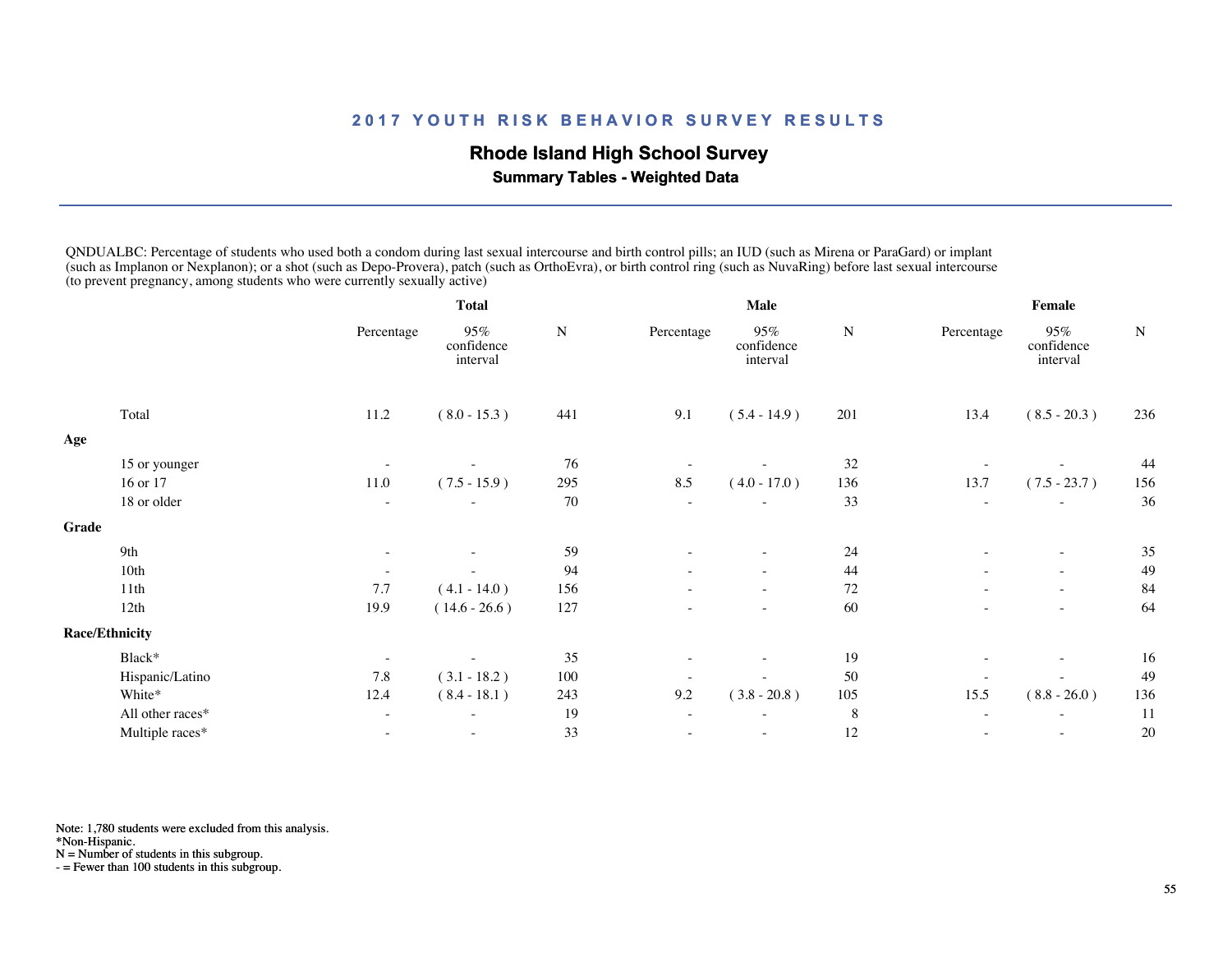# **Rhode Island High School Survey**

 **Summary Tables - Weighted Data**

QNBCNONE: Percentage of students who did not use any method to prevent pregnancy during last sexual intercourse (among students who were currently sexually active)

|       |                       | <b>Total</b>             |                               | <b>Male</b> |                          |                               | Female    |                          |                               |           |
|-------|-----------------------|--------------------------|-------------------------------|-------------|--------------------------|-------------------------------|-----------|--------------------------|-------------------------------|-----------|
|       |                       | Percentage               | 95%<br>confidence<br>interval | ${\bf N}$   | Percentage               | 95%<br>confidence<br>interval | ${\bf N}$ | Percentage               | 95%<br>confidence<br>interval | ${\bf N}$ |
|       | Total                 | 11.6                     | $(7.2 - 18.0)$                | 445         | 12.2                     | $(6.8 - 21.1)$                | 204       | 11.1                     | $(6.0 - 19.6)$                | 237       |
| Age   |                       |                          |                               |             |                          |                               |           |                          |                               |           |
|       | 15 or younger         | $\overline{\phantom{a}}$ |                               | 78          |                          |                               | 34        |                          |                               | 44        |
|       | 16 or 17              | 10.4                     | $(6.1 - 17.3)$                | 297         | 11.4                     | $(5.3 - 22.8)$                | 137       | 9.7                      | $(4.0 - 21.8)$                | 157       |
|       | 18 or older           |                          |                               | 70          |                          |                               | 33        |                          |                               | 36        |
| Grade |                       |                          |                               |             |                          |                               |           |                          |                               |           |
|       | 9th                   | $\overline{\phantom{a}}$ |                               | 59          |                          |                               | 24        | $\overline{\phantom{a}}$ | $\overline{\phantom{a}}$      | 35        |
|       | 10th                  | $\overline{\phantom{a}}$ | $\overline{\phantom{a}}$      | 97          | $\overline{\phantom{a}}$ | $\overline{\phantom{a}}$      | 47        | $\overline{\phantom{a}}$ | $\overline{\phantom{a}}$      | 49        |
|       | 11th                  | 8.7                      | $(4.1 - 17.5)$                | 157         |                          |                               | 72        | $\sim$                   | $\sim$                        | 85        |
|       | 12th                  | 5.5                      | $(1.8 - 15.7)$                | 127         |                          | $\overline{\phantom{a}}$      | 60        |                          | $\overline{\phantom{a}}$      | 64        |
|       | <b>Race/Ethnicity</b> |                          |                               |             |                          |                               |           |                          |                               |           |
|       | Black*                | $\overline{\phantom{a}}$ |                               | 35          |                          |                               | 19        |                          | $\overline{\phantom{a}}$      | 16        |
|       | Hispanic/Latino       | 16.5                     | $(7.8 - 31.3)$                | 103         |                          |                               | 52        | $\overline{a}$           |                               | 50        |
|       | White*                | 7.8                      | $(4.5 - 13.2)$                | 243         | $7.0\,$                  | $(3.0 - 15.3)$                | 105       | 8.7                      | $(4.3 - 17.1)$                | 136       |
|       | All other races*      | $\overline{\phantom{a}}$ | $\overline{\phantom{a}}$      | 19          | $\overline{\phantom{a}}$ | $\overline{\phantom{a}}$      | $\,8\,$   | $\sim$                   | $\overline{\phantom{a}}$      | 11        |
|       | Multiple races*       |                          |                               | 34          |                          |                               | 13        |                          | $\overline{\phantom{a}}$      | 20        |
|       |                       |                          |                               |             |                          |                               |           |                          |                               |           |

Note: 1,776 students were excluded from this analysis.

\*Non-Hispanic.

N = Number of students in this subgroup.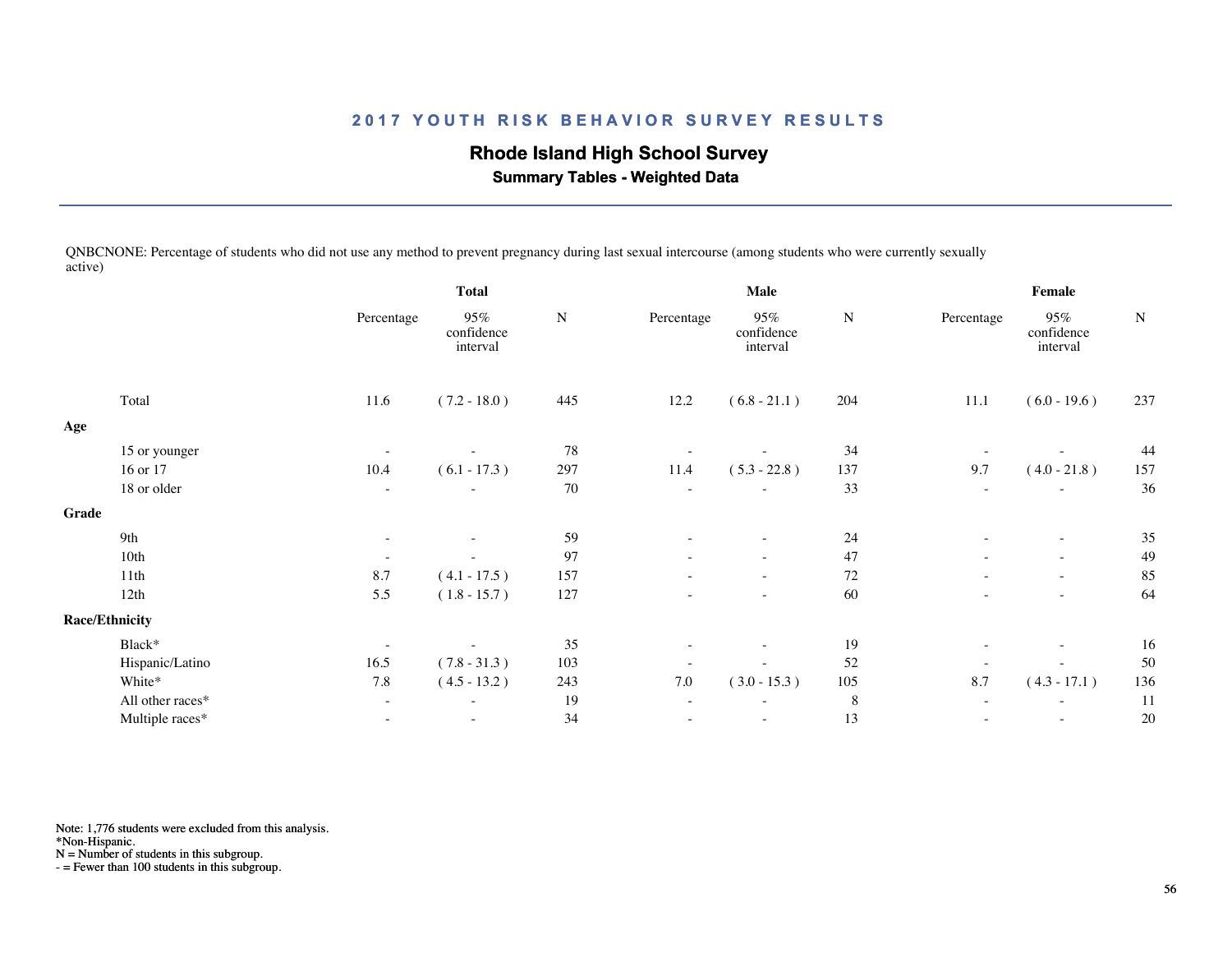## **Rhode Island High School Survey**

 **Summary Tables - Weighted Data**

QNOBESE: Percentage of students who had obesity (>= 95th percentile for body mass index, based on sex- and age-specific reference data from the 2000 CDC growth charts)\*\*

|       |                       | <b>Total</b> |                               |       |            | <b>Male</b>                   |       | Female     |                               |             |
|-------|-----------------------|--------------|-------------------------------|-------|------------|-------------------------------|-------|------------|-------------------------------|-------------|
|       |                       | Percentage   | 95%<br>confidence<br>interval | N     | Percentage | 95%<br>confidence<br>interval | N     | Percentage | 95%<br>confidence<br>interval | $\mathbf N$ |
|       | Total                 | 15.2         | $(12.6 - 18.2)$               | 2,059 | 17.3       | $(15.0 - 19.9)$               | 1,009 | 12.9       | $(9.6 - 17.2)$                | 1,050       |
| Age   |                       |              |                               |       |            |                               |       |            |                               |             |
|       | 15 or younger         | 13.6         | $(10.3 - 17.8)$               | 784   | 17.4       | $(15.2 - 19.9)$               | 377   | 9.5        | $(5.4 - 16.2)$                | 407         |
|       | 16 or 17              | 16.7         | $(13.1 - 21.0)$               | 1,033 | 17.7       | $(14.3 - 21.7)$               | 499   | 15.6       | $(10.3 - 23.1)$               | 534         |
|       | 18 or older           | 13.8         | $(8.4 - 21.9)$                | 242   | 15.8       | $(10.7 - 22.8)$               | 133   | 10.9       | $(4.4 - 24.5)$                | 109         |
| Grade |                       |              |                               |       |            |                               |       |            |                               |             |
|       | 9th                   | 15.2         | $(11.4 - 20.0)$               | 579   | 18.3       | $(14.6 - 22.8)$               | 281   | 11.6       | $(7.0 - 18.6)$                | 298         |
|       | 10th                  | 14.3         | $(9.7 - 20.5)$                | 535   | 19.0       | $(11.9 - 28.8)$               | 273   | 9.4        | $(6.0 - 14.3)$                | 262         |
|       | 11th                  | 17.7         | $(13.4 - 23.0)$               | 535   | 16.3       | $(11.8 - 22.1)$               | 256   | 19.3       | $(12.3 - 28.8)$               | 279         |
|       | 12th                  | 13.6         | $(8.4 - 21.1)$                | 398   | 15.1       | $(8.5 - 25.5)$                | 195   | 12.0       | $(7.3 - 19.0)$                | 203         |
|       | <b>Race/Ethnicity</b> |              |                               |       |            |                               |       |            |                               |             |
|       | Black*                | 18.1         | $(12.5 - 25.3)$               | 202   | 20.2       | $(10.3 - 35.9)$               | 106   |            |                               | 96          |
|       | Hispanic/Latino       | 21.2         | $(17.5 - 25.4)$               | 451   | 23.5       | $(18.7 - 29.1)$               | 224   | 18.5       | $(12.4 - 26.6)$               | 227         |
|       | White*                | 13.3         | $(10.3 - 16.9)$               | 1,149 | 15.3       | $(11.9 - 19.5)$               | 563   | 11.2       | $(7.3 - 16.7)$                | 586         |
|       | All other races*      | 8.7          | $(3.9 - 18.3)$                | 103   | $\sim$     |                               | 49    |            |                               | 54          |
|       | Multiple races*       | 13.2         | $(7.6 - 21.9)$                | 122   |            | $\sim$                        | 51    | $\sim$     | $\sim$                        | 71          |
|       |                       |              |                               |       |            |                               |       |            |                               |             |

Note: 162 students were excluded from this analysis.

\*Non-Hispanic.

N = Number of students in this subgroup.

- = Fewer than 100 students in this subgroup.

\*\*Based on reference data from the 2000 CDC Growth Charts. In 2017, new, slightly different ranges were used to calculate biologically implausible responses to height and weight questions.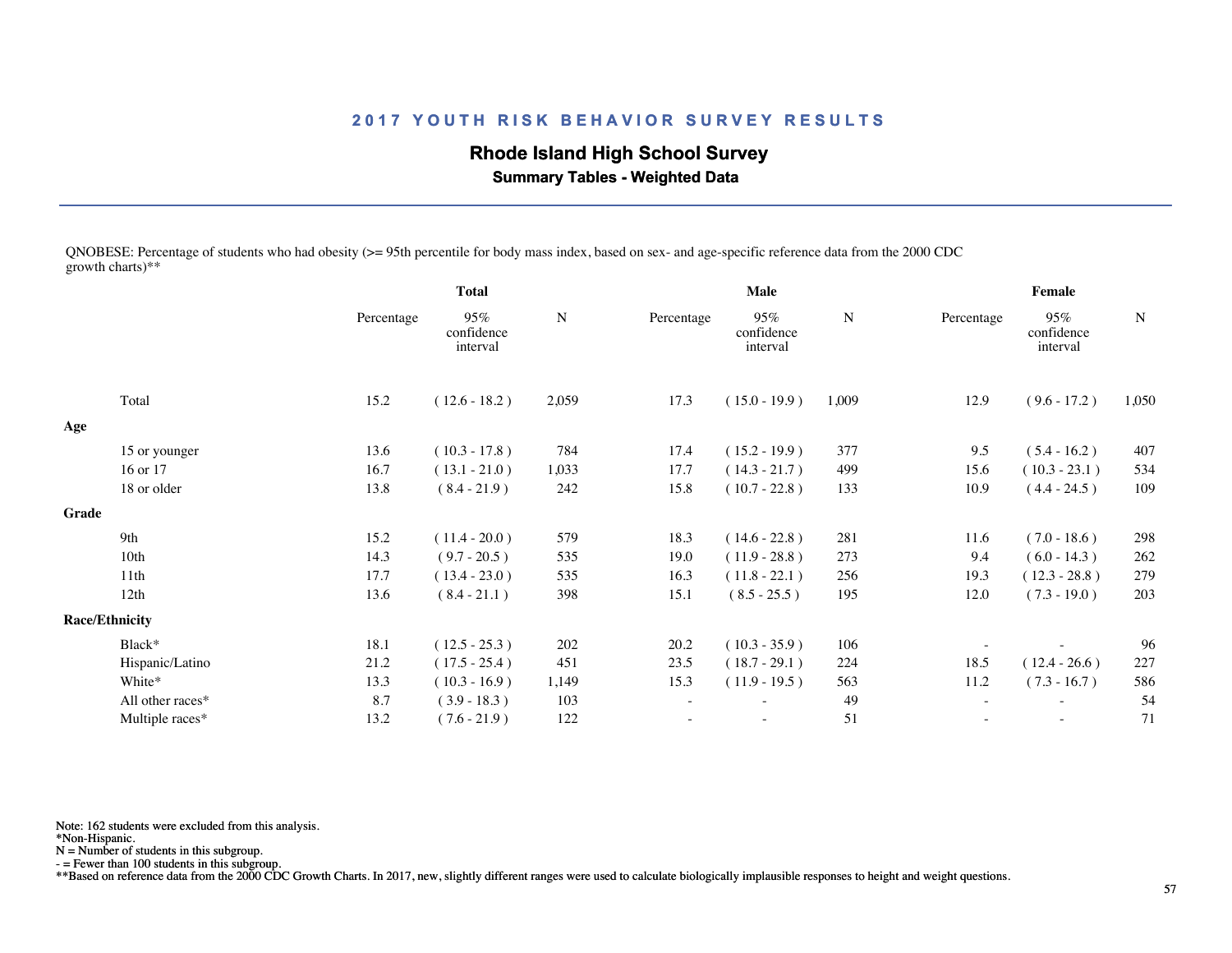## **Rhode Island High School Survey**

 **Summary Tables - Weighted Data**

QNOWT: Percentage of students who were overweight (>= 85th percentile but <95th percentile for body mass index, based on sex- and age-specific reference data from the 2000 CDC growth charts)\*\*

|                  |                                | <b>Total</b>                  |                 |            | Male                          |                 | <b>Female</b> |                               |                 |  |
|------------------|--------------------------------|-------------------------------|-----------------|------------|-------------------------------|-----------------|---------------|-------------------------------|-----------------|--|
|                  | Percentage                     | 95%<br>confidence<br>interval | N               | Percentage | 95%<br>confidence<br>interval | N               | Percentage    | 95%<br>confidence<br>interval | N               |  |
| Total            | 15.9                           | $(13.4 - 18.8)$               | 2,059           | 14.9       | $(13.7 - 16.2)$               | 1,009           | 17.1          | $(13.0 - 22.1)$               | 1,050           |  |
|                  |                                |                               |                 |            |                               |                 |               |                               |                 |  |
| 15 or younger    | 16.6                           | $(13.8 - 19.7)$               | 784             | 14.3       | $(10.5 - 19.1)$               | 377             | 19.0          | $(14.8 - 24.1)$               | 407             |  |
| 16 or 17         | 16.3                           | $(12.6 - 20.8)$               | 1,033           | 16.5       | $(13.0 - 20.8)$               | 499             | 16.1          | $(11.6 - 21.9)$               | 534             |  |
| 18 or older      | 13.1                           | $(8.6 - 19.4)$                | 242             | 11.2       | $(6.2 - 19.3)$                | 133             | 15.8          | $(8.0 - 28.8)$                | 109             |  |
|                  |                                |                               |                 |            |                               |                 |               |                               |                 |  |
| 9th              |                                |                               | 579             |            |                               | 281             |               |                               | 298             |  |
| 10th             | 17.6                           | $(14.5 - 21.2)$               | 535             | 14.8       | $(11.4 - 18.9)$               | 273             | 20.6          | $(13.8 - 29.7)$               | 262             |  |
| 11th             | 15.9                           | $(10.8 - 22.9)$               | 535             | 15.6       | $(10.5 - 22.5)$               | 256             | 16.3          | $(8.6 - 28.8)$                | 279             |  |
| 12th             | 14.1                           | $(10.8 - 18.0)$               | 398             | 12.2       | $(8.2 - 17.8)$                | 195             | 16.0          | $(10.1 - 24.5)$               | 203             |  |
|                  |                                |                               |                 |            |                               |                 |               |                               |                 |  |
| Black*           | 14.9                           | $(10.4 - 20.8)$               | 202             | 13.4       | $(7.8 - 21.9)$                | 106             |               |                               | 96              |  |
| Hispanic/Latino  | 18.5                           | $(14.1 - 23.9)$               | 451             | 16.3       | $(12.4 - 21.1)$               | 224             | 21.2          | $(13.6 - 31.4)$               | 227             |  |
| White*           | 15.2                           | $(12.1 - 18.8)$               | 1,149           | 14.6       | $(12.4 - 17.2)$               | 563             | 15.7          | $(11.4 - 21.3)$               | 586             |  |
| All other races* | 12.6                           | $(6.1 - 24.3)$                | 103             |            |                               | 49              |               |                               | 54              |  |
| Multiple races*  | 17.9                           | $(9.4 - 31.6)$                | 122             |            |                               | 51              |               |                               | 71              |  |
|                  | Grade<br><b>Race/Ethnicity</b> | 15.8                          | $(12.2 - 20.1)$ |            | 16.7                          | $(11.8 - 23.2)$ |               | 14.7                          | $(10.6 - 20.1)$ |  |

Note: 162 students were excluded from this analysis.

\*Non-Hispanic.

N = Number of students in this subgroup.

- = Fewer than 100 students in this subgroup.

\*\*Based on reference data from the 2000 CDC Growth Charts. In 2017, new, slightly different ranges were used to calculate biologically implausible responses to height and weight questions.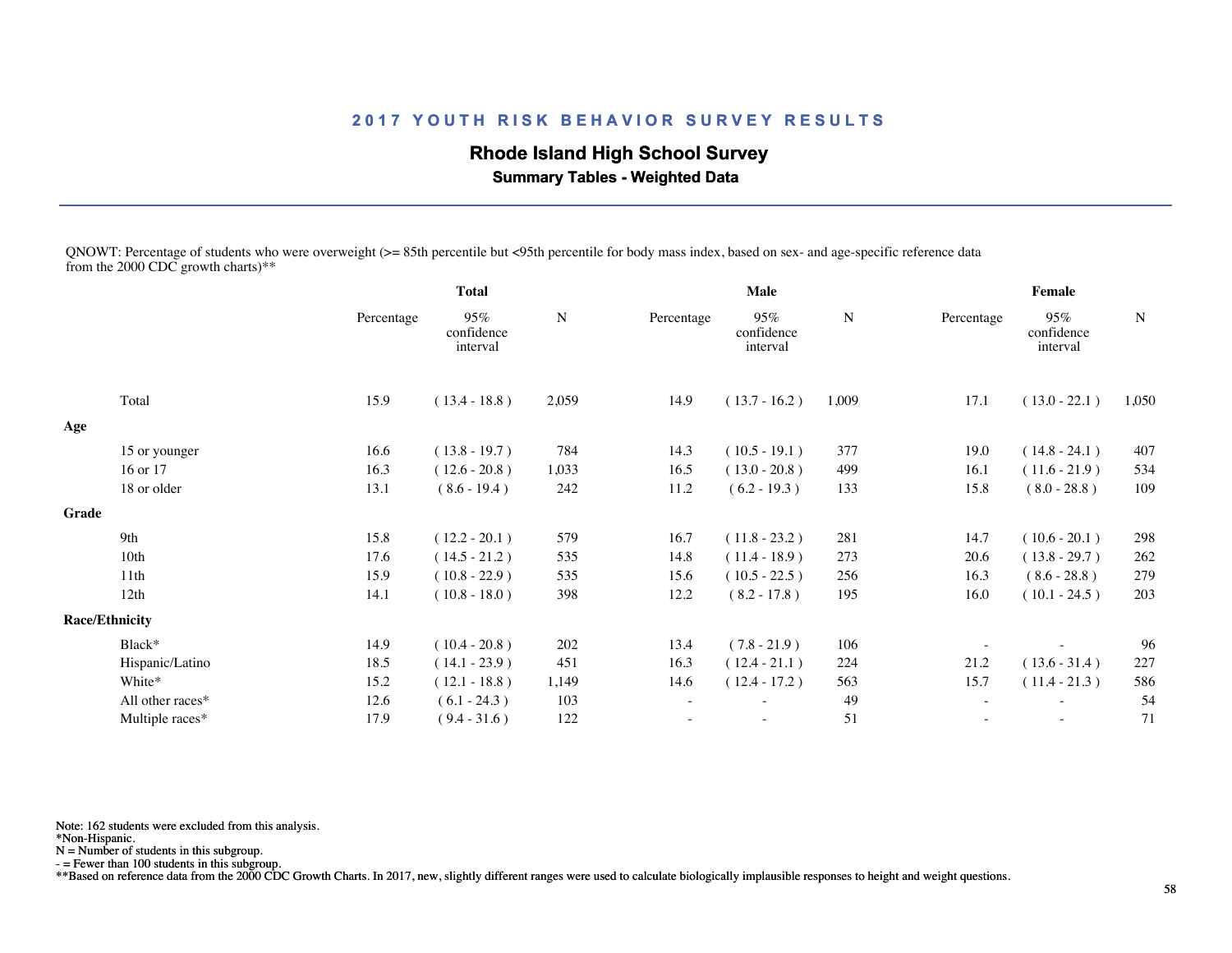## **Rhode Island High School Survey**

 **Summary Tables - Weighted Data**

#### QN69: Percentage of students who were trying to lose weight

|       |                       | <b>Total</b> |                               |       |            | Male                          |       | Female     |                                  |           |  |
|-------|-----------------------|--------------|-------------------------------|-------|------------|-------------------------------|-------|------------|----------------------------------|-----------|--|
|       |                       | Percentage   | 95%<br>confidence<br>interval | N     | Percentage | 95%<br>confidence<br>interval | N     | Percentage | $95\%$<br>confidence<br>interval | ${\bf N}$ |  |
|       | Total                 | 49.0         | $(46.0 - 51.9)$               | 2,157 | 39.6       | $(35.2 - 44.1)$               | 1,036 | 58.8       | $(54.7 - 62.9)$                  | 1,094     |  |
| Age   |                       |              |                               |       |            |                               |       |            |                                  |           |  |
|       | 15 or younger         | 47.4         | $(42.2 - 52.6)$               | 825   | 40.0       | $(30.3 - 50.5)$               | 394   | 54.5       | $(47.7 - 61.2)$                  | 420       |  |
|       | 16 or 17              | 50.5         | $(45.6 - 55.3)$               | 1,078 | 38.5       | $(32.9 - 44.5)$               | 507   | 62.4       | $(56.7 - 67.8)$                  | 563       |  |
|       | 18 or older           | 48.5         | $(41.7 - 55.4)$               | 248   | 41.8       | $(32.0 - 52.4)$               | 135   | 56.1       | $(45.3 - 66.3)$                  | 111       |  |
| Grade |                       |              |                               |       |            |                               |       |            |                                  |           |  |
|       | 9th                   | 47.2         | $(40.2 - 54.3)$               | 601   | 41.2       | $(30.0 - 53.3)$               | 291   | 53.4       | $(47.8 - 58.9)$                  | 307       |  |
|       | 10th                  | 48.4         | $(42.3 - 54.4)$               | 568   | 41.1       | $(36.2 - 46.2)$               | 282   | 56.9       | $(43.0 - 69.8)$                  | 279       |  |
|       | 11th                  | 49.5         | $(41.8 - 57.3)$               | 547   | 33.1       | $(24.4 - 43.0)$               | 258   | 66.8       | $(59.1 - 73.7)$                  | 289       |  |
|       | 12th                  | 51.6         | $(44.1 - 59.1)$               | 417   | 42.4       | $(32.9 - 52.6)$               | 200   | 59.5       | $(47.0 - 70.9)$                  | 208       |  |
|       | <b>Race/Ethnicity</b> |              |                               |       |            |                               |       |            |                                  |           |  |
|       | Black*                | 39.3         | $(29.3 - 50.4)$               | 213   | 30.0       | $(17.8 - 46.1)$               | 107   | 49.2       | $(34.0 - 64.6)$                  | 106       |  |
|       | Hispanic/Latino       | 55.5         | $(49.2 - 61.6)$               | 469   | 50.4       | $(37.5 - 63.3)$               | 226   | 60.7       | $(54.1 - 67.0)$                  | 238       |  |
|       | White*                | 49.2         | $(45.3 - 53.1)$               | 1,185 | 37.7       | $(33.6 - 42.1)$               | 578   | 61.0       | $(56.6 - 65.3)$                  | 602       |  |
|       | All other races*      | 43.6         | $(33.7 - 54.1)$               | 108   |            |                               | 49    |            | $\overline{\phantom{a}}$         | 56        |  |
|       | Multiple races*       | 39.2         | $(26.9 - 53.0)$               | 125   |            | $\overline{\phantom{a}}$      | 51    |            | $\overline{\phantom{a}}$         | 71        |  |
|       |                       |              |                               |       |            |                               |       |            |                                  |           |  |

Note: 64 students were excluded from this analysis.

\*Non-Hispanic.

N = Number of students in this subgroup.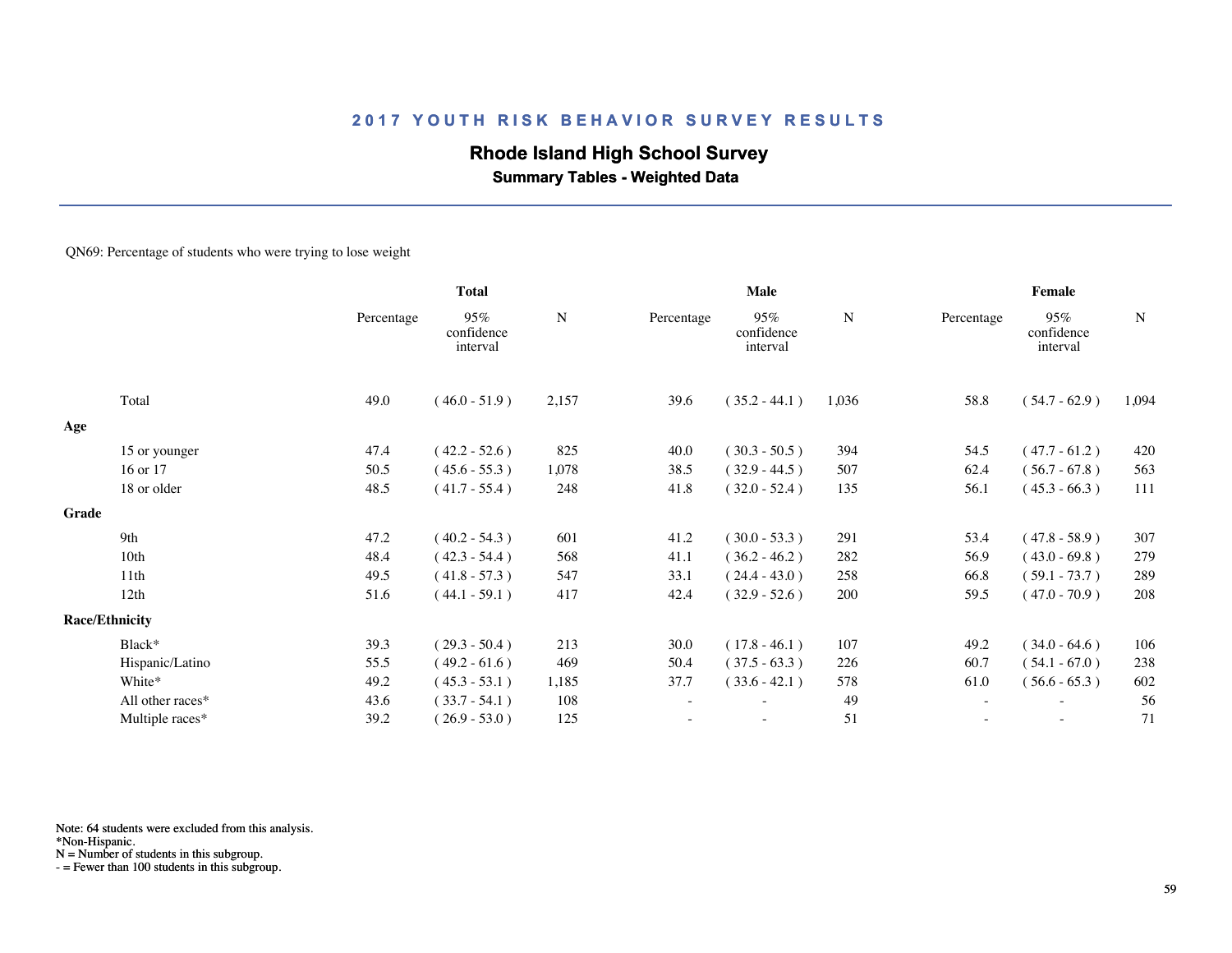## **Rhode Island High School Survey**

 **Summary Tables - Weighted Data**

QN70: Percentage of students who did not drink fruit juice (100% fruit juices one or more times during the 7 days before the survey)

|       |                       | <b>Total</b> |                               |           |            | Male                          |       | Female     |                               |           |  |
|-------|-----------------------|--------------|-------------------------------|-----------|------------|-------------------------------|-------|------------|-------------------------------|-----------|--|
|       |                       | Percentage   | 95%<br>confidence<br>interval | ${\bf N}$ | Percentage | 95%<br>confidence<br>interval | N     | Percentage | 95%<br>confidence<br>interval | ${\bf N}$ |  |
|       | Total                 | 27.5         | $(24.4 - 30.8)$               | 2,169     | 26.6       | $(22.4 - 31.4)$               | 1,046 | 28.3       | $(24.7 - 32.1)$               | 1,096     |  |
| Age   |                       |              |                               |           |            |                               |       |            |                               |           |  |
|       | 15 or younger         | 26.8         | $(22.7 - 31.4)$               | 830       | 27.1       | $(18.9 - 37.3)$               | 398   | 26.0       | $(19.4 - 33.9)$               | 421       |  |
|       | 16 or 17              | 26.9         | $(23.5 - 30.6)$               | 1,081     | 25.7       | $(21.4 - 30.6)$               | 512   | 27.9       | $(22.5 - 34.1)$               | 561       |  |
|       | 18 or older           | 31.4         | $(22.1 - 42.6)$               | 252       | 28.4       | $(16.4 - 44.7)$               | 136   | 36.2       | $(26.8 - 46.7)$               | 114       |  |
| Grade |                       |              |                               |           |            |                               |       |            |                               |           |  |
|       | 9th                   | 26.8         | $(22.5 - 31.6)$               | 607       | 26.9       | $(18.9 - 36.7)$               | 295   | 26.6       | $(19.6 - 35.0)$               | 309       |  |
|       | 10th                  | 28.2         | $(22.4 - 34.9)$               | 567       | 25.9       | $(17.7 - 36.1)$               | 282   | 30.5       | $(25.0 - 36.6)$               | 278       |  |
|       | 11th                  | 28.0         | $(23.1 - 33.6)$               | 549       | 27.8       | $(21.7 - 34.9)$               | 262   | 28.2       | $(21.5 - 36.2)$               | 287       |  |
|       | 12th                  | 26.7         | $(21.5 - 32.7)$               | 420       | 25.2       | $(18.6 - 33.1)$               | 201   | 28.5       | $(21.7 - 36.3)$               | 210       |  |
|       | <b>Race/Ethnicity</b> |              |                               |           |            |                               |       |            |                               |           |  |
|       | Black*                | 19.3         | $(14.7 - 24.8)$               | 216       | 17.4       | $(14.2 - 21.3)$               | 109   | 21.2       | $(12.6 - 33.5)$               | 107       |  |
|       | Hispanic/Latino       | 23.1         | $(17.8 - 29.4)$               | 475       | 19.0       | $(14.5 - 24.4)$               | 232   | 27.0       | $(19.1 - 36.6)$               | 238       |  |
|       | White*                | 29.9         | $(25.3 - 35.0)$               | 1,187     | 31.2       | $(24.9 - 38.3)$               | 579   | 28.8       | $(23.4 - 34.9)$               | 603       |  |
|       | All other races*      | 34.5         | $(25.2 - 45.1)$               | 109       |            | ۰                             | 50    | $\sim$     |                               | 56        |  |
|       | Multiple races*       | 26.3         | $(15.6 - 40.8)$               | 126       |            | ۰                             | 52    |            | $\overline{\phantom{a}}$      | 71        |  |
|       |                       |              |                               |           |            |                               |       |            |                               |           |  |

Note: 52 students were excluded from this analysis.

\*Non-Hispanic.

N = Number of students in this subgroup.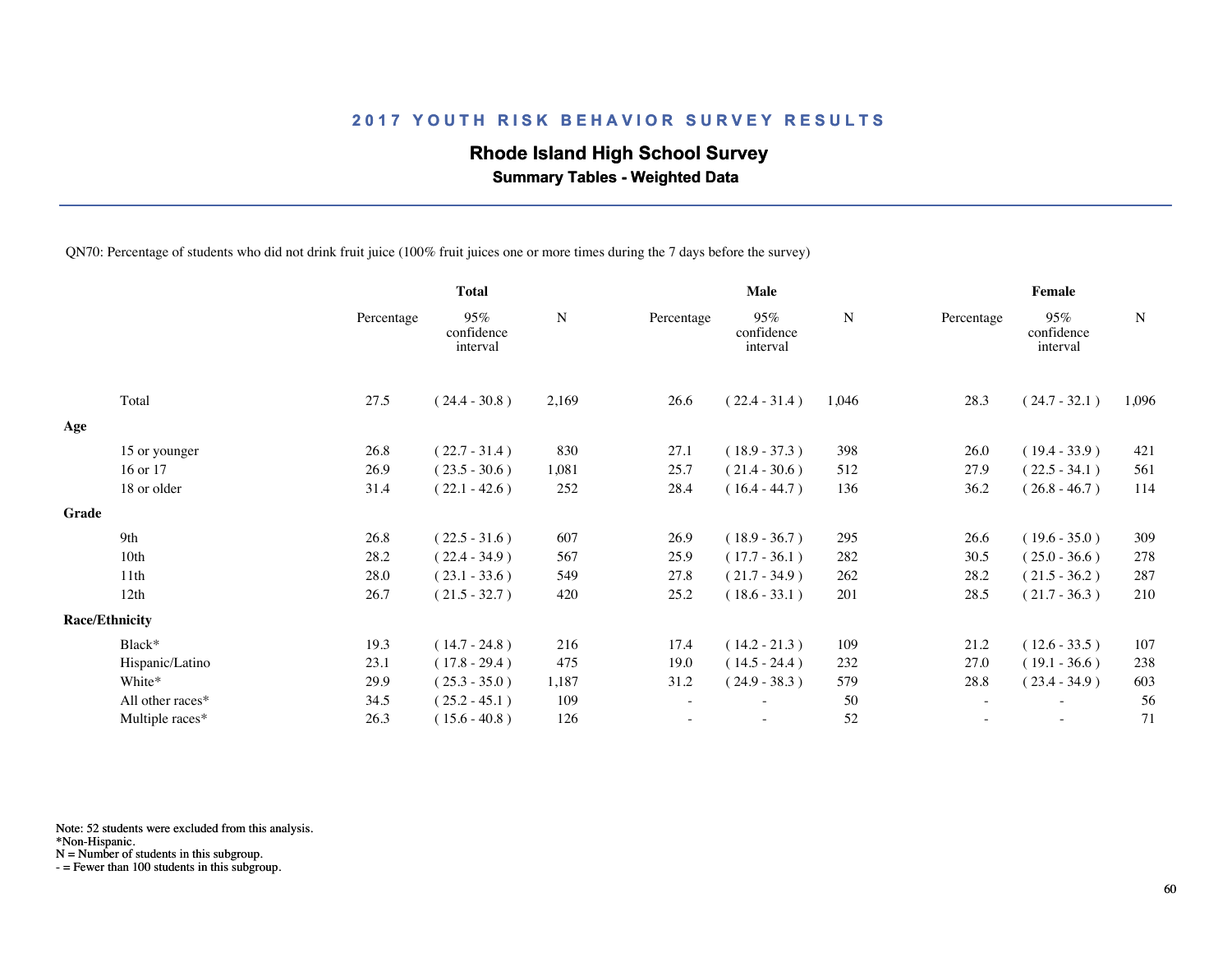## **Rhode Island High School Survey**

 **Summary Tables - Weighted Data**

QN71: Percentage of students who did not eat fruit (one or more times during the 7 days before the survey)

|       |                       | <b>Total</b> |                               |       | Male       |                               |       | Female                   |                               |           |  |
|-------|-----------------------|--------------|-------------------------------|-------|------------|-------------------------------|-------|--------------------------|-------------------------------|-----------|--|
|       |                       | Percentage   | 95%<br>confidence<br>interval | N     | Percentage | 95%<br>confidence<br>interval | N     | Percentage               | 95%<br>confidence<br>interval | ${\bf N}$ |  |
|       | Total                 | 15.2         | $(12.5 - 18.3)$               | 2,149 | 18.9       | $(15.4 - 23.0)$               | 1,033 | 11.0                     | $(8.3 - 14.6)$                | 1,089     |  |
| Age   |                       |              |                               |       |            |                               |       |                          |                               |           |  |
|       | 15 or younger         | 15.6         | $(11.5 - 20.7)$               | 826   | 19.6       | $(12.8 - 28.8)$               | 394   | 10.7                     | $(6.7 - 16.7)$                | 421       |  |
|       | 16 or 17              | 14.4         | $(11.8 - 17.4)$               | 1,070 | 18.0       | $(15.2 - 21.2)$               | 505   | 10.7                     | $(7.6 - 14.9)$                | 557       |  |
|       | 18 or older           | 17.0         | $(12.5 - 22.7)$               | 247   | 19.9       | $(15.2 - 25.7)$               | 134   | 13.6                     | $(6.9 - 25.0)$                | 111       |  |
| Grade |                       |              |                               |       |            |                               |       |                          |                               |           |  |
|       | 9th                   | 17.2         | $(12.6 - 23.2)$               | 602   | 21.5       | $(15.3 - 29.4)$               | 291   | 11.9                     | $(7.0 - 19.6)$                | 308       |  |
|       | 10th                  | 14.4         | $(9.7 - 20.8)$                | 566   | 17.7       | $(11.1 - 27.0)$               | 280   | 10.7                     | $(7.2 - 15.7)$                | 279       |  |
|       | 11th                  | 14.2         | $(10.7 - 18.6)$               | 546   | 17.9       | $(13.8 - 23.0)$               | 261   | 10.2                     | $(6.3 - 16.1)$                | 285       |  |
|       | 12th                  | 14.1         | $(9.3 - 20.7)$                | 410   | 17.1       | $(11.8 - 24.1)$               | 196   | 11.0                     | $(6.2 - 18.8)$                | 205       |  |
|       | <b>Race/Ethnicity</b> |              |                               |       |            |                               |       |                          |                               |           |  |
|       | Black*                | 18.1         | $(13.0 - 24.6)$               | 209   | 19.4       | $(12.0 - 29.9)$               | 104   | 16.6                     | $(10.9 - 24.5)$               | 105       |  |
|       | Hispanic/Latino       | 18.2         | $(12.7 - 25.4)$               | 470   | 17.6       | $(11.7 - 25.6)$               | 228   | 18.3                     | $(11.9 - 27.2)$               | 237       |  |
|       | White*                | 13.2         | $(10.5 - 16.5)$               | 1,183 | 18.3       | $(14.3 - 23.0)$               | 576   | 7.9                      | $(5.4 - 11.6)$                | 602       |  |
|       | All other races*      | 18.3         | $(8.8 - 34.2)$                | 109   |            | ٠                             | 50    | $\sim$                   |                               | 56        |  |
|       | Multiple races*       | 18.7         | $(15.3 - 22.7)$               | 125   |            | $\overline{\phantom{a}}$      | 51    | $\overline{\phantom{a}}$ | $\overline{\phantom{a}}$      | 71        |  |
|       |                       |              |                               |       |            |                               |       |                          |                               |           |  |

Note: 72 students were excluded from this analysis.

\*Non-Hispanic.

N = Number of students in this subgroup.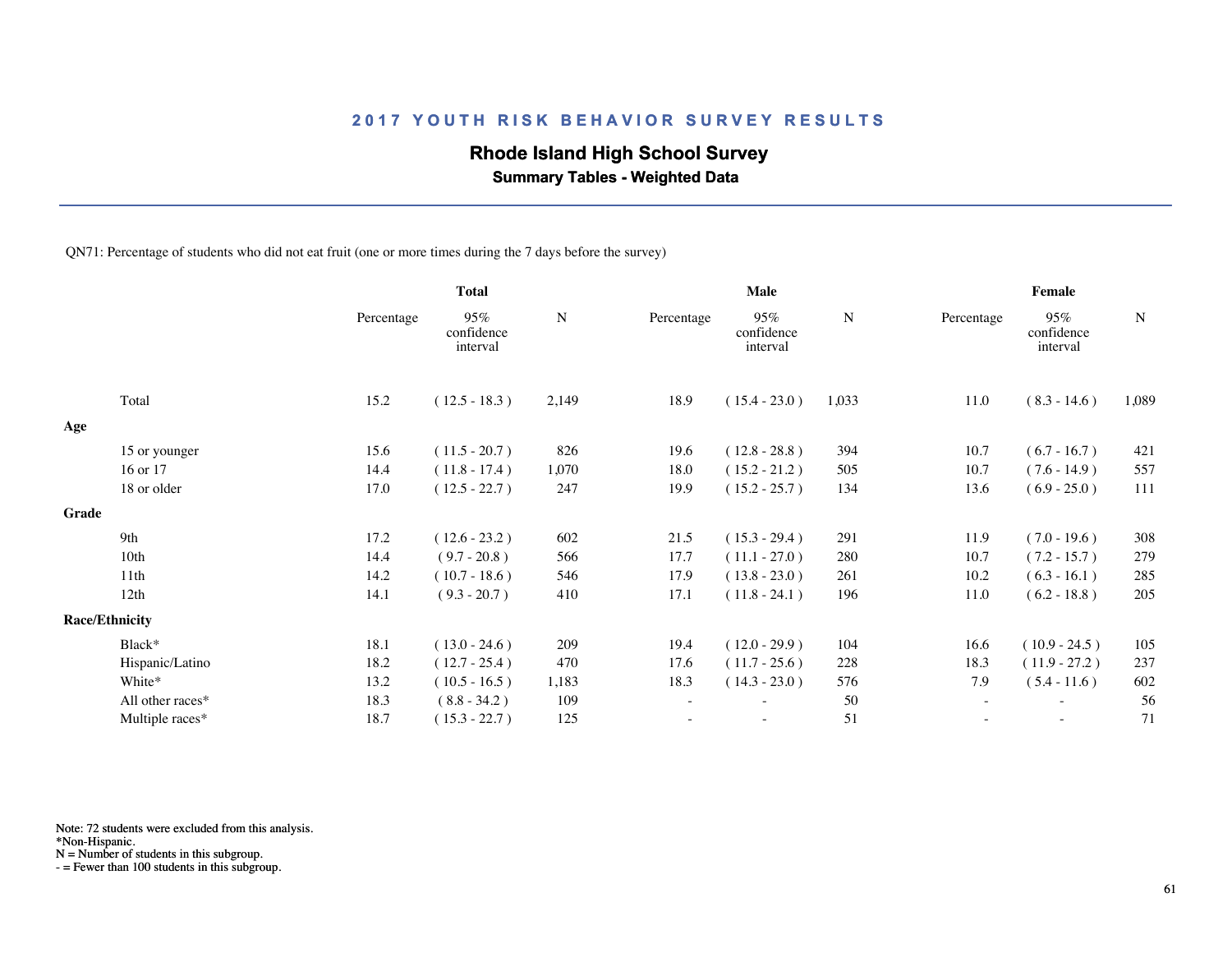## **Rhode Island High School Survey**

 **Summary Tables - Weighted Data**

QNFR0: Percentage of students who did not eat fruit or drink 100% fruit juices (such as orange juice, apple juice, or grape juice, during the 7 days before the survey)

|       |                       | <b>Total</b> |                               |           | <b>Male</b>              |                                  |           | Female                   |                               |           |  |
|-------|-----------------------|--------------|-------------------------------|-----------|--------------------------|----------------------------------|-----------|--------------------------|-------------------------------|-----------|--|
|       |                       | Percentage   | 95%<br>confidence<br>interval | ${\bf N}$ | Percentage               | $95\%$<br>confidence<br>interval | ${\bf N}$ | Percentage               | 95%<br>confidence<br>interval | ${\bf N}$ |  |
|       | Total                 | 7.8          | $(5.8 - 10.5)$                | 2,145     | 9.6                      | $(6.5 - 13.8)$                   | 1,031     | 5.8                      | $(4.6 - 7.2)$                 | 1,087     |  |
| Age   |                       |              |                               |           |                          |                                  |           |                          |                               |           |  |
|       | 15 or younger         | 8.1          | $(5.0 - 12.9)$                | 825       | 10.8                     | $(5.3 - 20.5)$                   | 394       | 4.7                      | $(2.6 - 8.3)$                 | 420       |  |
|       | 16 or 17              | 6.4          | $(4.9 - 8.4)$                 | 1,067     | 7.1                      | $(4.9 - 10.2)$                   | 503       | 5.6                      | $(3.6 - 8.5)$                 | 556       |  |
|       | 18 or older           | 12.2         | $(7.0 - 20.4)$                | 247       | 14.3                     | $(8.2 - 23.8)$                   | 134       | 9.8                      | $(3.8 - 23.3)$                | 111       |  |
| Grade |                       |              |                               |           |                          |                                  |           |                          |                               |           |  |
|       | 9th                   | 8.2          | $(5.0 - 13.4)$                | 602       | 11.3                     | $(6.1 - 19.8)$                   | 291       | 4.4                      | $(2.1 - 9.0)$                 | 308       |  |
|       | 10th                  | 9.0          | $(5.7 - 14.0)$                | 563       | 9.3                      | $(5.4 - 15.7)$                   | 279       | 8.3                      | $(4.6 - 14.4)$                | 277       |  |
|       | 11th                  | 5.4          | $(3.1 - 9.2)$                 | 545       | 6.4                      | $(3.4 - 11.7)$                   | 260       | 4.4                      | $(2.6 - 7.4)$                 | 285       |  |
|       | 12th                  | 8.1          | $(5.2 - 12.4)$                | 410       | 10.0                     | $(7.1 - 13.9)$                   | 196       | 5.9                      | $(2.5 - 13.3)$                | 205       |  |
|       | <b>Race/Ethnicity</b> |              |                               |           |                          |                                  |           |                          |                               |           |  |
|       | Black*                | 6.5          | $(4.1 - 10.3)$                | 209       | 6.8                      | $(2.8 - 15.3)$                   | 104       | 6.3                      | $(2.8 - 13.6)$                | 105       |  |
|       | Hispanic/Latino       | 9.6          | $(5.6 - 15.9)$                | 470       | 8.9                      | $(5.0 - 15.1)$                   | 228       | 9.7                      | $(4.8 - 18.7)$                | 237       |  |
|       | White*                | 7.1          | $(5.2 - 9.7)$                 | 1,180     | 10.0                     | $(7.0 - 14.0)$                   | 575       | 4.1                      | $(2.6 - 6.4)$                 | 600       |  |
|       | All other races*      | 11.6         | $(3.4 - 33.0)$                | 109       | $\overline{\phantom{a}}$ | $\overline{\phantom{a}}$         | 50        | $\overline{\phantom{a}}$ | $\overline{\phantom{a}}$      | 56        |  |
|       | Multiple races*       | 9.0          | $(3.3 - 22.3)$                | 125       |                          |                                  | 51        |                          | $\sim$                        | 71        |  |
|       |                       |              |                               |           |                          |                                  |           |                          |                               |           |  |

Note: 76 students were excluded from this analysis.

\*Non-Hispanic.

N = Number of students in this subgroup.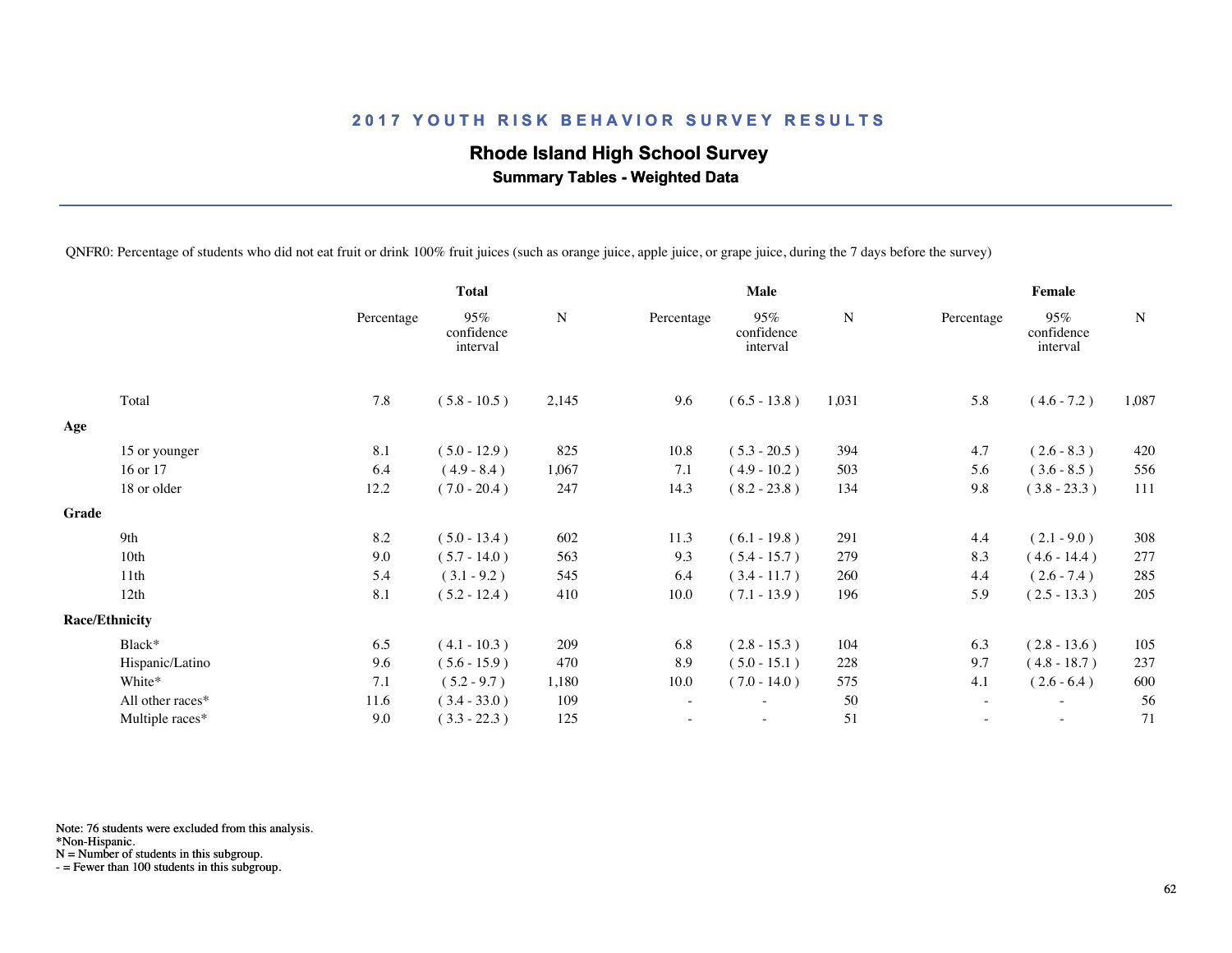# **Rhode Island High School Survey**

 **Summary Tables - Weighted Data**

QNFR1: Percentage of students who ate fruit or drank 100% fruit juices one or more times per day (such as orange juice, apple juice, or grape juice, during the 7 days before the survey)

|       |                       | <b>Total</b> |                               |           |                          | Male                          |       | Female     |                               |       |  |
|-------|-----------------------|--------------|-------------------------------|-----------|--------------------------|-------------------------------|-------|------------|-------------------------------|-------|--|
|       |                       | Percentage   | 95%<br>confidence<br>interval | ${\bf N}$ | Percentage               | 95%<br>confidence<br>interval | N     | Percentage | 95%<br>confidence<br>interval | N     |  |
|       | Total                 | 57.9         | $(53.5 - 62.1)$               | 2,145     | 57.4                     | $(52.3 - 62.4)$               | 1,031 | 58.3       | $(51.8 - 64.5)$               | 1,087 |  |
| Age   |                       |              |                               |           |                          |                               |       |            |                               |       |  |
|       | 15 or younger         | 58.6         | $(51.2 - 65.7)$               | 825       | 56.3                     | $(45.3 - 66.7)$               | 394   | 61.7       | $(52.5 - 70.1)$               | 420   |  |
|       | 16 or 17              | 57.7         | $(52.4 - 62.8)$               | 1,067     | 59.9                     | $(57.1 - 62.6)$               | 503   | 55.5       | $(46.0 - 64.6)$               | 556   |  |
|       | 18 or older           | 55.8         | $(48.5 - 62.8)$               | 247       | 52.0                     | $(44.8 - 59.2)$               | 134   | 60.4       | $(45.9 - 73.2)$               | 111   |  |
| Grade |                       |              |                               |           |                          |                               |       |            |                               |       |  |
|       | 9th                   | 57.3         | $(50.4 - 63.8)$               | 602       | 55.7                     | $(46.3 - 64.7)$               | 291   | 59.7       | $(51.6 - 67.3)$               | 308   |  |
|       | 10 <sub>th</sub>      | 60.0         | $(54.1 - 65.6)$               | 563       | 60.4                     | $(50.8 - 69.3)$               | 279   | 59.6       | $(50.4 - 68.1)$               | 277   |  |
|       | 11th                  | 53.8         | $(47.0 - 60.4)$               | 545       | 58.3                     | $(52.1 - 64.3)$               | 260   | 48.9       | $(37.7 - 60.2)$               | 285   |  |
|       | 12th                  | 60.6         | $(52.9 - 67.9)$               | 410       | 56.0                     | $(50.8 - 61.0)$               | 196   | 65.2       | $(52.6 - 76.0)$               | 205   |  |
|       | <b>Race/Ethnicity</b> |              |                               |           |                          |                               |       |            |                               |       |  |
|       | Black*                | 63.1         | $(52.3 - 72.8)$               | 209       | 62.0                     | $(50.6 - 72.2)$               | 104   | 64.4       | $(52.3 - 74.8)$               | 105   |  |
|       | Hispanic/Latino       | 56.5         | $(50.0 - 62.8)$               | 470       | 62.9                     | $(52.4 - 72.3)$               | 228   | 50.0       | $(45.5 - 54.4)$               | 237   |  |
|       | White*                | 58.1         | $(51.6 - 64.3)$               | 1,180     | 54.8                     | $(49.7 - 59.8)$               | 575   | 61.2       | $(50.1 - 71.2)$               | 600   |  |
|       | All other races*      | 54.7         | $(43.7 - 65.3)$               | 109       | $\overline{\phantom{a}}$ | $\overline{\phantom{a}}$      | 50    | $\sim$     | $\overline{\phantom{a}}$      | 56    |  |
|       | Multiple races*       | 52.5         | $(45.5 - 59.5)$               | 125       |                          | $\overline{\phantom{a}}$      | 51    |            | $\overline{\phantom{a}}$      | 71    |  |
|       |                       |              |                               |           |                          |                               |       |            |                               |       |  |

Note: 76 students were excluded from this analysis.

\*Non-Hispanic.

N = Number of students in this subgroup.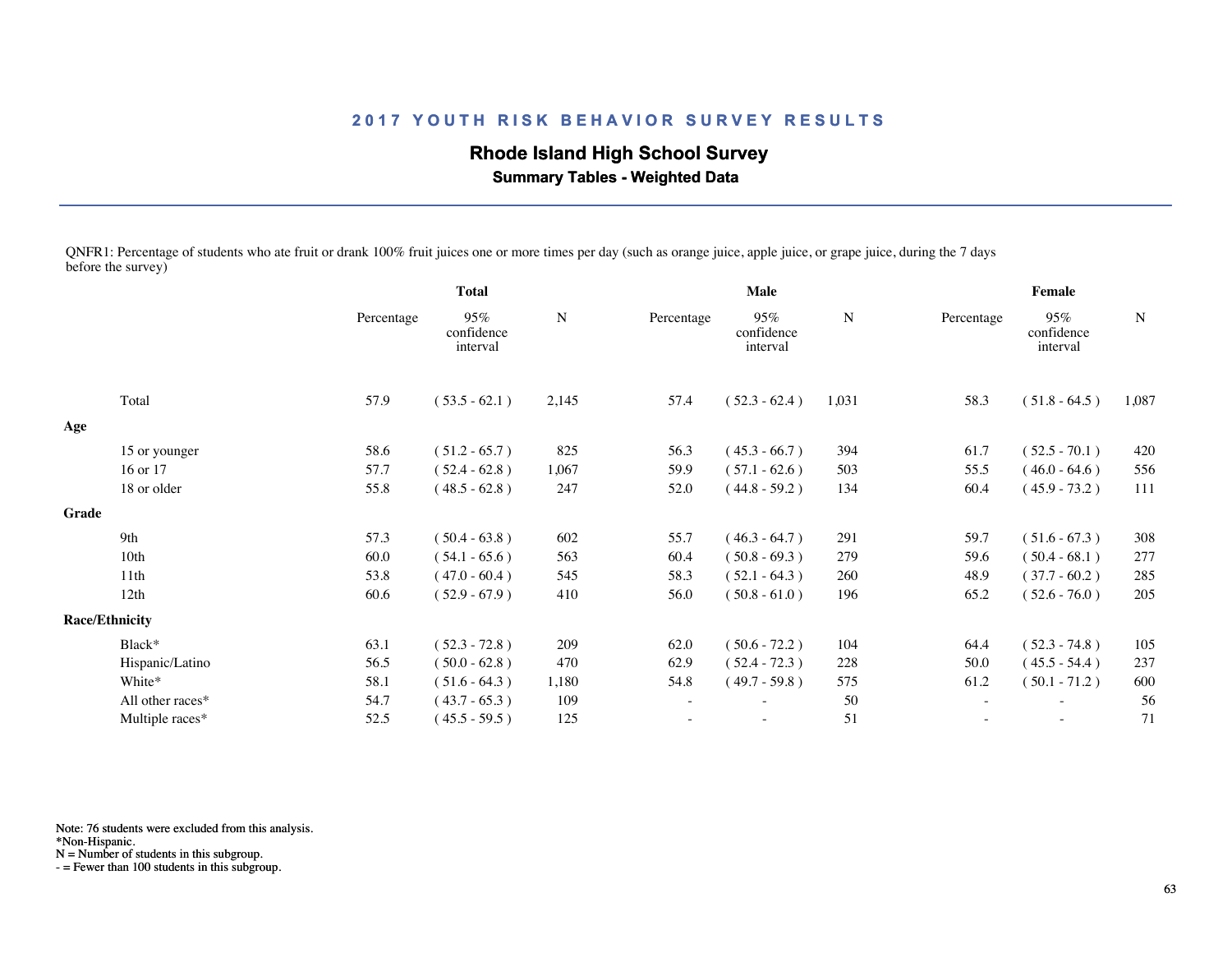# **Rhode Island High School Survey**

 **Summary Tables - Weighted Data**

QNFR2: Percentage of students who ate fruit or drank 100% fruit juices two or more times per day (such as orange juice, apple juice, or grape juice, during the 7 days before the survey)

|       |                       | <b>Total</b> |                               |           |                          | <b>Male</b>                   |       | Female     |                               |           |  |
|-------|-----------------------|--------------|-------------------------------|-----------|--------------------------|-------------------------------|-------|------------|-------------------------------|-----------|--|
|       |                       | Percentage   | 95%<br>confidence<br>interval | ${\bf N}$ | Percentage               | 95%<br>confidence<br>interval | N     | Percentage | 95%<br>confidence<br>interval | ${\bf N}$ |  |
|       | Total                 | 27.6         | $(24.3 - 31.1)$               | 2,145     | 29.3                     | $(25.4 - 33.5)$               | 1,031 | 25.8       | $(22.0 - 30.0)$               | 1,087     |  |
| Age   |                       |              |                               |           |                          |                               |       |            |                               |           |  |
|       | 15 or younger         | 30.0         | $(25.6 - 34.9)$               | 825       | 32.2                     | $(26.9 - 38.0)$               | 394   | 28.4       | $(22.9 - 34.6)$               | 420       |  |
|       | 16 or 17              | 26.5         | $(22.5 - 30.9)$               | 1,067     | 29.2                     | $(25.4 - 33.3)$               | 503   | 23.6       | $(18.2 - 30.0)$               | 556       |  |
|       | 18 or older           | 24.4         | $(15.5 - 36.3)$               | 247       | 22.6                     | $(13.8 - 34.6)$               | 134   | 27.6       | $(15.8 - 43.7)$               | 111       |  |
| Grade |                       |              |                               |           |                          |                               |       |            |                               |           |  |
|       | 9th                   | 30.5         | $(26.2 - 35.1)$               | 602       | 32.4                     | $(27.1 - 38.1)$               | 291   | 28.7       | $(22.9 - 35.2)$               | 308       |  |
|       | 10th                  | 27.5         | $(22.3 - 33.4)$               | 563       | 29.1                     | $(22.9 - 36.2)$               | 279   | 25.4       | $(18.5 - 33.8)$               | 277       |  |
|       | 11th                  | 28.6         | $(21.8 - 36.5)$               | 545       | 32.6                     | $(26.4 - 39.4)$               | 260   | 24.3       | $(15.8 - 35.6)$               | 285       |  |
|       | 12th                  | 22.9         | $(16.7 - 30.6)$               | 410       | 22.6                     | $(16.4 - 30.5)$               | 196   | 23.6       | $(16.3 - 33.0)$               | 205       |  |
|       | <b>Race/Ethnicity</b> |              |                               |           |                          |                               |       |            |                               |           |  |
|       | Black*                | 28.9         | $(25.6 - 32.4)$               | 209       | 26.3                     | $(19.2 - 35.0)$               | 104   | 31.6       | $(23.4 - 41.1)$               | 105       |  |
|       | Hispanic/Latino       | 25.6         | $(18.9 - 33.8)$               | 470       | 31.0                     | $(21.6 - 42.1)$               | 228   | 19.8       | $(12.9 - 29.1)$               | 237       |  |
|       | White*                | 27.0         | $(22.5 - 32.0)$               | 1,180     | 28.1                     | $(21.9 - 35.2)$               | 575   | 25.7       | $(19.5 - 32.9)$               | 600       |  |
|       | All other races*      | 34.4         | $(27.4 - 42.2)$               | 109       | $\overline{\phantom{a}}$ | $\overline{\phantom{a}}$      | 50    | $\sim$     | $\overline{\phantom{a}}$      | 56        |  |
|       | Multiple races*       | 32.2         | $(21.0 - 45.9)$               | 125       |                          | $\overline{\phantom{a}}$      | 51    |            | $\overline{\phantom{a}}$      | 71        |  |
|       |                       |              |                               |           |                          |                               |       |            |                               |           |  |

Note: 76 students were excluded from this analysis.

\*Non-Hispanic.

N = Number of students in this subgroup.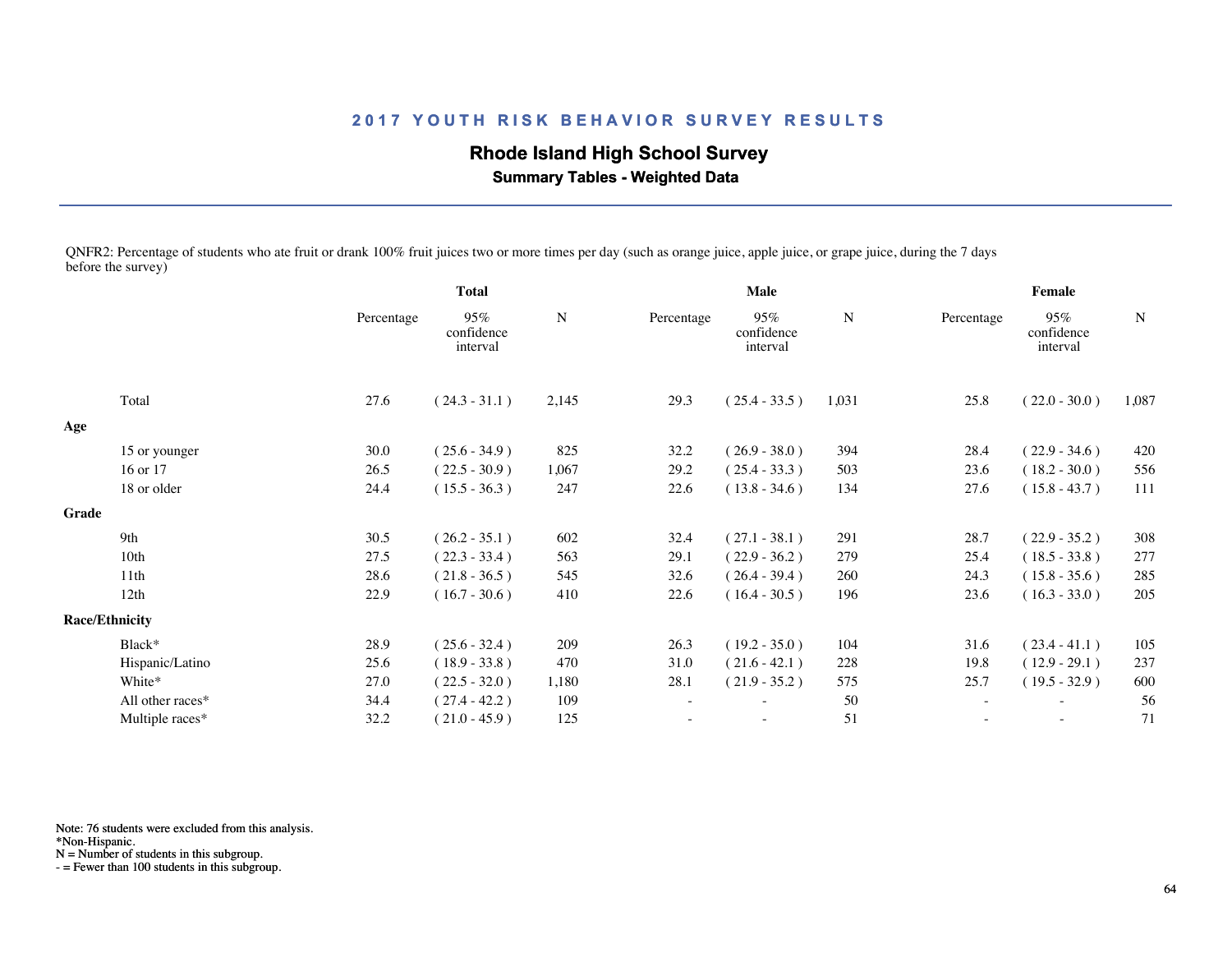# **Rhode Island High School Survey**

 **Summary Tables - Weighted Data**

QNFR3: Percentage of students who ate fruit or drank 100% fruit juices three or more times per day (such as orange juice, apple juice, or grape juice, during the 7 days before the survey)

|       |                       | <b>Total</b> |                               |       | Male                     |                               |       | Female     |                               |       |
|-------|-----------------------|--------------|-------------------------------|-------|--------------------------|-------------------------------|-------|------------|-------------------------------|-------|
|       |                       | Percentage   | 95%<br>confidence<br>interval | N     | Percentage               | 95%<br>confidence<br>interval | N     | Percentage | 95%<br>confidence<br>interval | N     |
|       | Total                 | 16.7         | $(14.7 - 18.9)$               | 2,145 | 18.9                     | $(16.1 - 22.0)$               | 1,031 | 14.1       | $(11.7 - 17.0)$               | 1,087 |
| Age   |                       |              |                               |       |                          |                               |       |            |                               |       |
|       | 15 or younger         | 19.0         | $(15.8 - 22.8)$               | 825   | 21.9                     | $(17.6 - 27.0)$               | 394   | 16.4       | $(12.2 - 21.6)$               | 420   |
|       | 16 or 17              | 15.4         | $(12.8 - 18.5)$               | 1,067 | 17.6                     | $(13.9 - 22.1)$               | 503   | 13.0       | $(10.2 - 16.5)$               | 556   |
|       | 18 or older           | 14.2         | $(7.8 - 24.4)$                | 247   | 15.8                     | $(8.5 - 27.4)$                | 134   | 12.4       | $(5.1 - 27.0)$                | 111   |
| Grade |                       |              |                               |       |                          |                               |       |            |                               |       |
|       | 9th                   | 19.1         | $(15.5 - 23.3)$               | 602   | 21.5                     | $(16.8 - 27.1)$               | 291   | 16.6       | $(12.0 - 22.4)$               | 308   |
|       | 10th                  | 19.2         | $(14.9 - 24.4)$               | 563   | 22.1                     | $(14.6 - 32.1)$               | 279   | 15.5       | $(10.4 - 22.4)$               | 277   |
|       | 11th                  | 16.6         | $(12.0 - 22.6)$               | 545   | 20.5                     | $(13.9 - 29.1)$               | 260   | 12.4       | $(8.1 - 18.6)$                | 285   |
|       | 12th                  | 10.3         | $(6.0 - 17.0)$                | 410   | 10.7                     | $(5.8 - 18.7)$                | 196   | 10.2       | $(5.0 - 19.7)$                | 205   |
|       | <b>Race/Ethnicity</b> |              |                               |       |                          |                               |       |            |                               |       |
|       | Black*                | 19.2         | $(14.7 - 24.6)$               | 209   | 21.7                     | $(15.8 - 29.1)$               | 104   | 16.5       | $(10.8 - 24.4)$               | 105   |
|       | Hispanic/Latino       | 16.7         | $(12.8 - 21.5)$               | 470   | 19.7                     | $(13.8 - 27.3)$               | 228   | 13.3       | $(9.1 - 19.1)$                | 237   |
|       | White*                | 15.5         | $(12.2 - 19.4)$               | 1,180 | 17.2                     | $(12.9 - 22.6)$               | 575   | 13.4       | $(8.6 - 20.3)$                | 600   |
|       | All other races*      | 22.3         | $(16.6 - 29.2)$               | 109   | $\overline{\phantom{a}}$ | ٠                             | 50    | $\sim$     | $\overline{\phantom{a}}$      | 56    |
|       | Multiple races*       | 16.3         | $(9.5 - 26.5)$                | 125   |                          | $\overline{\phantom{0}}$      | 51    |            | $\overline{\phantom{a}}$      | 71    |
|       |                       |              |                               |       |                          |                               |       |            |                               |       |

Note: 76 students were excluded from this analysis.

\*Non-Hispanic.

N = Number of students in this subgroup.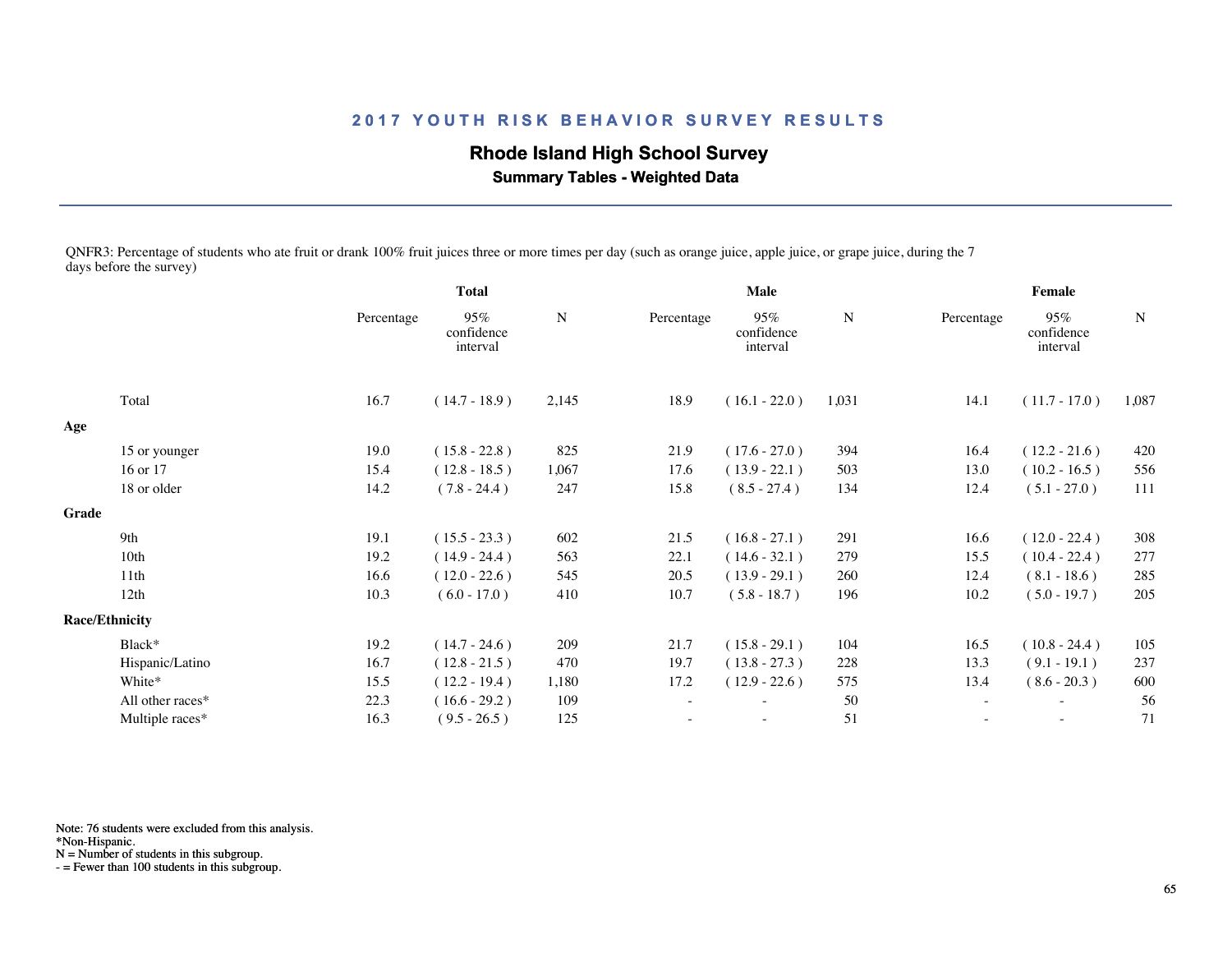## **Rhode Island High School Survey**

 **Summary Tables - Weighted Data**

QN72: Percentage of students who did not eat green salad (one or more times during the 7 days before the survey)

|       |                       | <b>Total</b> |                               | Male  |            |                               |       | Female     |                               |           |  |
|-------|-----------------------|--------------|-------------------------------|-------|------------|-------------------------------|-------|------------|-------------------------------|-----------|--|
|       |                       | Percentage   | 95%<br>confidence<br>interval | N     | Percentage | 95%<br>confidence<br>interval | N     | Percentage | 95%<br>confidence<br>interval | ${\bf N}$ |  |
|       | Total                 | 40.5         | $(35.6 - 45.6)$               | 2,157 | 43.8       | $(38.7 - 49.0)$               | 1,039 | 36.8       | $(28.9 - 45.5)$               | 1,091     |  |
| Age   |                       |              |                               |       |            |                               |       |            |                               |           |  |
|       | 15 or younger         | 41.4         | $(35.3 - 47.8)$               | 828   | 44.8       | $(36.6 - 53.3)$               | 398   | 37.5       | $(29.9 - 45.8)$               | 419       |  |
|       | 16 or 17              | 40.6         | $(34.9 - 46.5)$               | 1,072 | 43.8       | $(37.2 - 50.6)$               | 505   | 37.0       | $(26.0 - 49.5)$               | 559       |  |
|       | 18 or older           | 38.2         | $(31.3 - 45.7)$               | 251   | 41.4       | $(35.9 - 47.1)$               | 136   | 34.2       | $(21.1 - 50.4)$               | 113       |  |
| Grade |                       |              |                               |       |            |                               |       |            |                               |           |  |
|       | 9th                   | 43.4         | $(35.4 - 51.9)$               | 603   | 46.5       | $(36.6 - 56.7)$               | 294   | 39.4       | $(30.7 - 48.8)$               | 306       |  |
|       | 10th                  | 38.6         | $(30.2 - 47.9)$               | 566   | 41.6       | $(33.8 - 49.8)$               | 280   | 34.7       | $(21.6 - 50.7)$               | 279       |  |
|       | 11th                  | 41.5         | $(33.8 - 49.7)$               | 548   | 38.0       | $(30.4 - 46.2)$               | 261   | 45.3       | $(33.4 - 57.8)$               | 287       |  |
|       | 12th                  | 37.8         | $(32.4 - 43.6)$               | 415   | 48.3       | $(44.2 - 52.5)$               | 199   | 27.5       | $(19.9 - 36.7)$               | 207       |  |
|       | <b>Race/Ethnicity</b> |              |                               |       |            |                               |       |            |                               |           |  |
|       | Black*                | 43.7         | $(35.5 - 52.3)$               | 212   | 46.6       | $(31.7 - 62.2)$               | 106   | 40.6       | $(32.7 - 49.1)$               | 106       |  |
|       | Hispanic/Latino       | 47.3         | $(40.8 - 54.0)$               | 469   | 45.3       | $(36.8 - 54.0)$               | 228   | 49.6       | $(39.5 - 59.7)$               | 236       |  |
|       | White*                | 37.1         | $(32.4 - 42.1)$               | 1,187 | 42.3       | $(36.8 - 47.9)$               | 580   | 31.7       | $(24.1 - 40.4)$               | 602       |  |
|       | All other races*      | 44.1         | $(32.2 - 56.6)$               | 109   |            | ۰                             | 50    | $\sim$     | $\overline{\phantom{a}}$      | 56        |  |
|       | Multiple races*       | 44.8         | $(28.8 - 62.0)$               | 125   |            | $\overline{\phantom{a}}$      | 51    |            | $\overline{\phantom{a}}$      | 71        |  |
|       |                       |              |                               |       |            |                               |       |            |                               |           |  |

Note: 64 students were excluded from this analysis.

\*Non-Hispanic.

N = Number of students in this subgroup.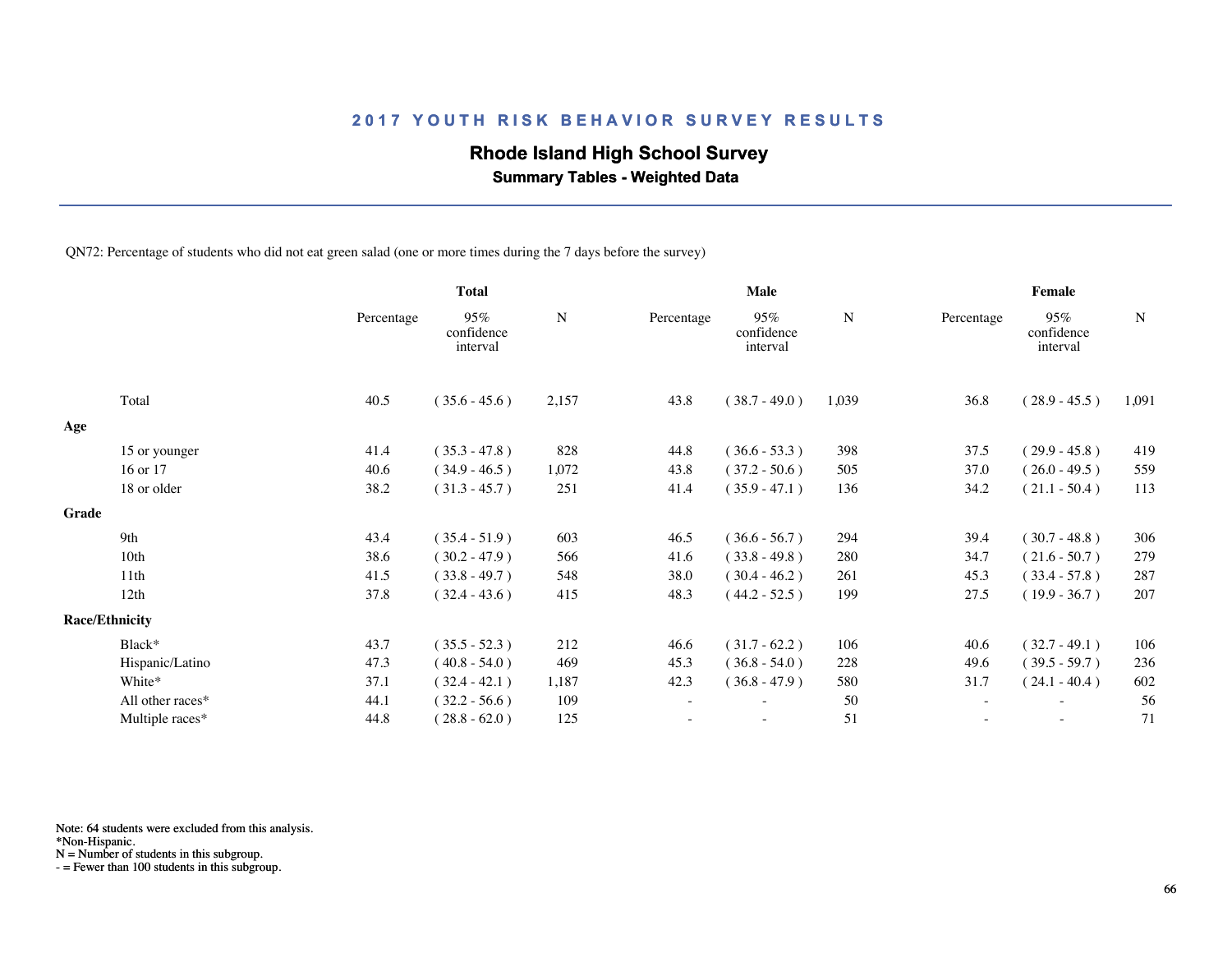## **Rhode Island High School Survey**

 **Summary Tables - Weighted Data**

QN73: Percentage of students who did not eat potatoes (one or more times during the 7 days before the survey)

|       |                       | <b>Total</b> |                               |           | Male       |                               |       | Female                   |                               |             |  |
|-------|-----------------------|--------------|-------------------------------|-----------|------------|-------------------------------|-------|--------------------------|-------------------------------|-------------|--|
|       |                       | Percentage   | 95%<br>confidence<br>interval | ${\bf N}$ | Percentage | 95%<br>confidence<br>interval | N     | Percentage               | 95%<br>confidence<br>interval | $\mathbf N$ |  |
|       | Total                 | 38.1         | $(34.1 - 42.2)$               | 2,157     | 33.8       | $(29.6 - 38.3)$               | 1,040 | 42.4                     | $(36.6 - 48.5)$               | 1,091       |  |
| Age   |                       |              |                               |           |            |                               |       |                          |                               |             |  |
|       | 15 or younger         | 38.5         | $(33.2 - 44.1)$               | 826       | 34.8       | $(26.3 - 44.4)$               | 397   | 42.1                     | $(36.0 - 48.5)$               | 418         |  |
|       | 16 or 17              | 37.3         | $(30.7 - 44.3)$               | 1,075     | 34.1       | $(27.4 - 41.5)$               | 507   | 40.6                     | $(33.2 - 48.5)$               | 561         |  |
|       | 18 or older           | 39.3         | $(32.4 - 46.6)$               | 250       | 30.8       | $(21.6 - 41.7)$               | 136   | 50.7                     | $(37.5 - 63.7)$               | 112         |  |
| Grade |                       |              |                               |           |            |                               |       |                          |                               |             |  |
|       | 9th                   | 36.6         | $(30.9 - 42.7)$               | 601       | 35.0       | $(26.2 - 44.9)$               | 293   | 37.9                     | $(29.2 - 47.4)$               | 305         |  |
|       | 10th                  | 39.8         | $(32.8 - 47.1)$               | 568       | 35.9       | $(26.7 - 46.3)$               | 281   | 44.0                     | $(35.2 - 53.1)$               | 280         |  |
|       | 11th                  | 37.7         | $(31.8 - 44.0)$               | 548       | 32.5       | $(26.3 - 39.4)$               | 260   | 43.3                     | $(35.8 - 51.0)$               | 288         |  |
|       | 12th                  | 37.0         | $(31.6 - 42.7)$               | 415       | 30.1       | $(23.3 - 37.8)$               | 200   | 44.1                     | $(32.7 - 56.1)$               | 207         |  |
|       | <b>Race/Ethnicity</b> |              |                               |           |            |                               |       |                          |                               |             |  |
|       | Black*                | 50.4         | $(36.8 - 64.0)$               | 211       | 41.5       | $(31.6 - 52.1)$               | 106   | 60.1                     | $(42.0 - 75.9)$               | 105         |  |
|       | Hispanic/Latino       | 42.3         | $(37.6 - 47.0)$               | 469       | 36.6       | $(28.6 - 45.4)$               | 229   | 47.8                     | $(39.1 - 56.7)$               | 236         |  |
|       | White*                | 34.3         | $(31.2 - 37.4)$               | 1,187     | 29.9       | $(26.5 - 33.5)$               | 579   | 39.0                     | $(34.2 - 43.9)$               | 603         |  |
|       | All other races*      | 43.2         | $(30.6 - 56.7)$               | 109       |            |                               | 50    | $\overline{\phantom{a}}$ |                               | 56          |  |
|       | Multiple races*       | 46.7         | $(40.7 - 52.7)$               | 125       |            | ٠                             | 51    | ٠                        | $\sim$                        | 71          |  |
|       |                       |              |                               |           |            |                               |       |                          |                               |             |  |

Note: 64 students were excluded from this analysis.

\*Non-Hispanic.

N = Number of students in this subgroup.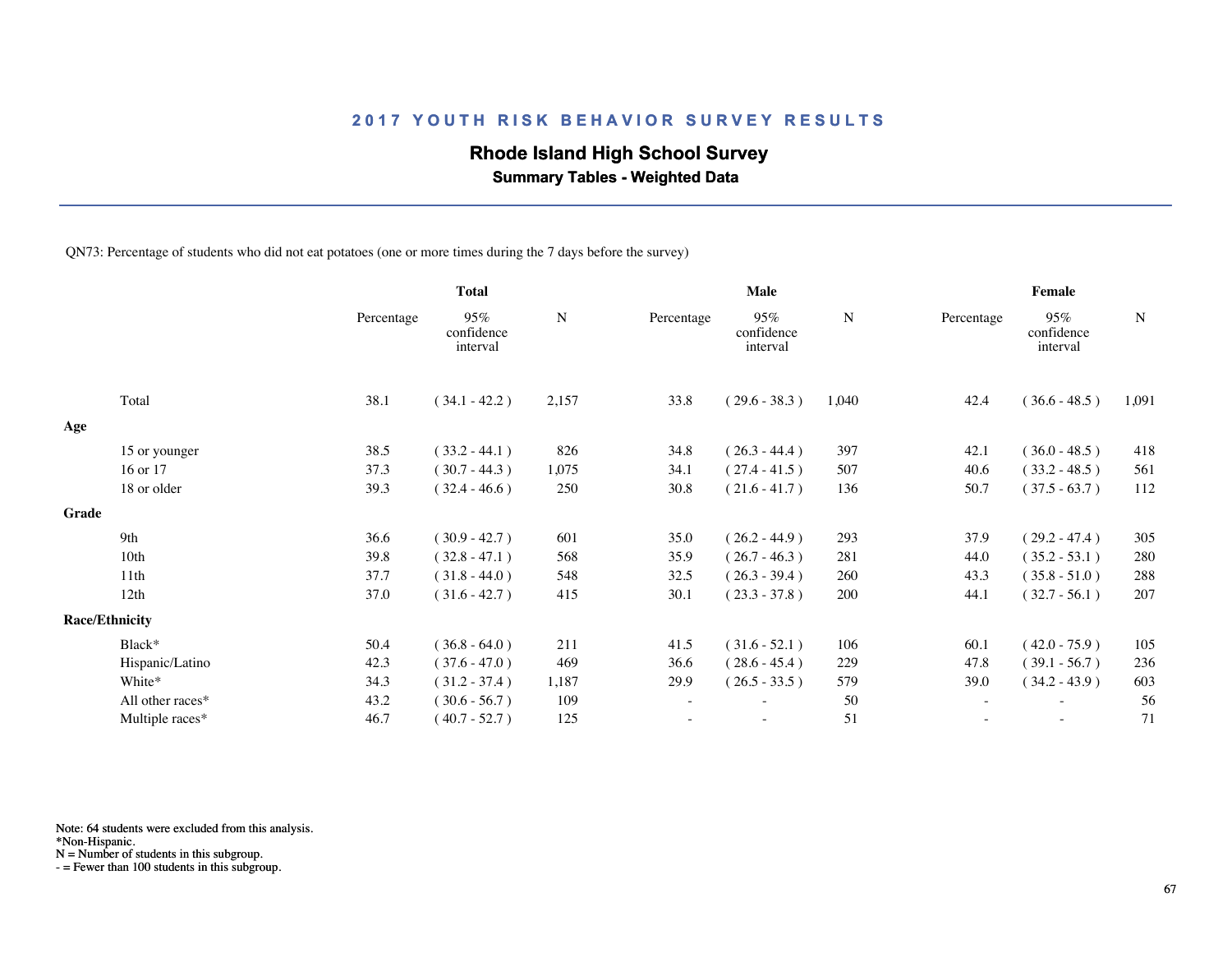## **Rhode Island High School Survey**

 **Summary Tables - Weighted Data**

QN74: Percentage of students who did not eat carrots (one or more times during the 7 days before the survey)

|       |                       | <b>Total</b> |                               |             | Male       |                               |           | Female                   |                               |           |  |
|-------|-----------------------|--------------|-------------------------------|-------------|------------|-------------------------------|-----------|--------------------------|-------------------------------|-----------|--|
|       |                       | Percentage   | 95%<br>confidence<br>interval | $\mathbf N$ | Percentage | 95%<br>confidence<br>interval | ${\bf N}$ | Percentage               | 95%<br>confidence<br>interval | ${\bf N}$ |  |
|       | Total                 | 51.6         | $(47.4 - 55.8)$               | 2,144       | 50.6       | $(46.7 - 54.6)$               | 1,035     | 52.8                     | $(45.5 - 59.9)$               | 1,082     |  |
| Age   |                       |              |                               |             |            |                               |           |                          |                               |           |  |
|       | 15 or younger         | 50.1         | $(43.1 - 57.1)$               | 819         | 48.0       | $(40.2 - 56.0)$               | 394       | 52.6                     | $(43.9 - 61.2)$               | 414       |  |
|       | 16 or 17              | 51.6         | $(47.5 - 55.8)$               | 1,071       | 51.7       | $(46.1 - 57.3)$               | 506       | 51.2                     | $(42.5 - 59.9)$               | 557       |  |
|       | 18 or older           | 55.8         | $(47.9 - 63.4)$               | 248         | 53.3       | $(39.5 - 66.5)$               | 135       | 59.7                     | $(47.2 - 71.0)$               | 111       |  |
| Grade |                       |              |                               |             |            |                               |           |                          |                               |           |  |
|       | 9th                   | 51.5         | $(43.4 - 59.4)$               | 598         | 50.8       | $(41.7 - 59.9)$               | 291       | 52.1                     | $(43.7 - 60.4)$               | 304       |  |
|       | 10 <sub>th</sub>      | 47.7         | $(41.3 - 54.1)$               | 562         | 44.4       | $(35.3 - 54.0)$               | 279       | 50.3                     | $(38.9 - 61.7)$               | 276       |  |
|       | 11th                  | 55.7         | $(51.4 - 59.9)$               | 545         | 54.3       | $(47.7 - 60.8)$               | 261       | 57.2                     | $(49.1 - 64.8)$               | 284       |  |
|       | 12th                  | 52.0         | $(46.8 - 57.0)$               | 414         | 52.2       | $(43.9 - 60.4)$               | 198       | 52.4                     | $(40.6 - 63.9)$               | 207       |  |
|       | <b>Race/Ethnicity</b> |              |                               |             |            |                               |           |                          |                               |           |  |
|       | Black*                | 57.7         | $(44.2 - 70.2)$               | 212         | 50.1       | $(37.8 - 62.5)$               | 107       | 66.1                     | $(51.4 - 78.3)$               | 105       |  |
|       | Hispanic/Latino       | 56.9         | $(49.0 - 64.5)$               | 466         | 47.7       | $(36.9 - 58.6)$               | 228       | 67.4                     | $(59.3 - 74.6)$               | 233       |  |
|       | White*                | 48.5         | $(43.3 - 53.8)$               | 1,177       | 51.0       | $(46.0 - 55.9)$               | 574       | 46.0                     | $(37.7 - 54.4)$               | 598       |  |
|       | All other races*      | 48.7         | $(36.5 - 61.0)$               | 109         |            | $\overline{\phantom{a}}$      | 50        | $\overline{\phantom{a}}$ | $\overline{\phantom{a}}$      | 56        |  |
|       | Multiple races*       | 60.9         | $(45.7 - 74.2)$               | 124         |            |                               | 51        |                          |                               | 70        |  |
|       |                       |              |                               |             |            |                               |           |                          |                               |           |  |

Note: 77 students were excluded from this analysis.

\*Non-Hispanic.

N = Number of students in this subgroup.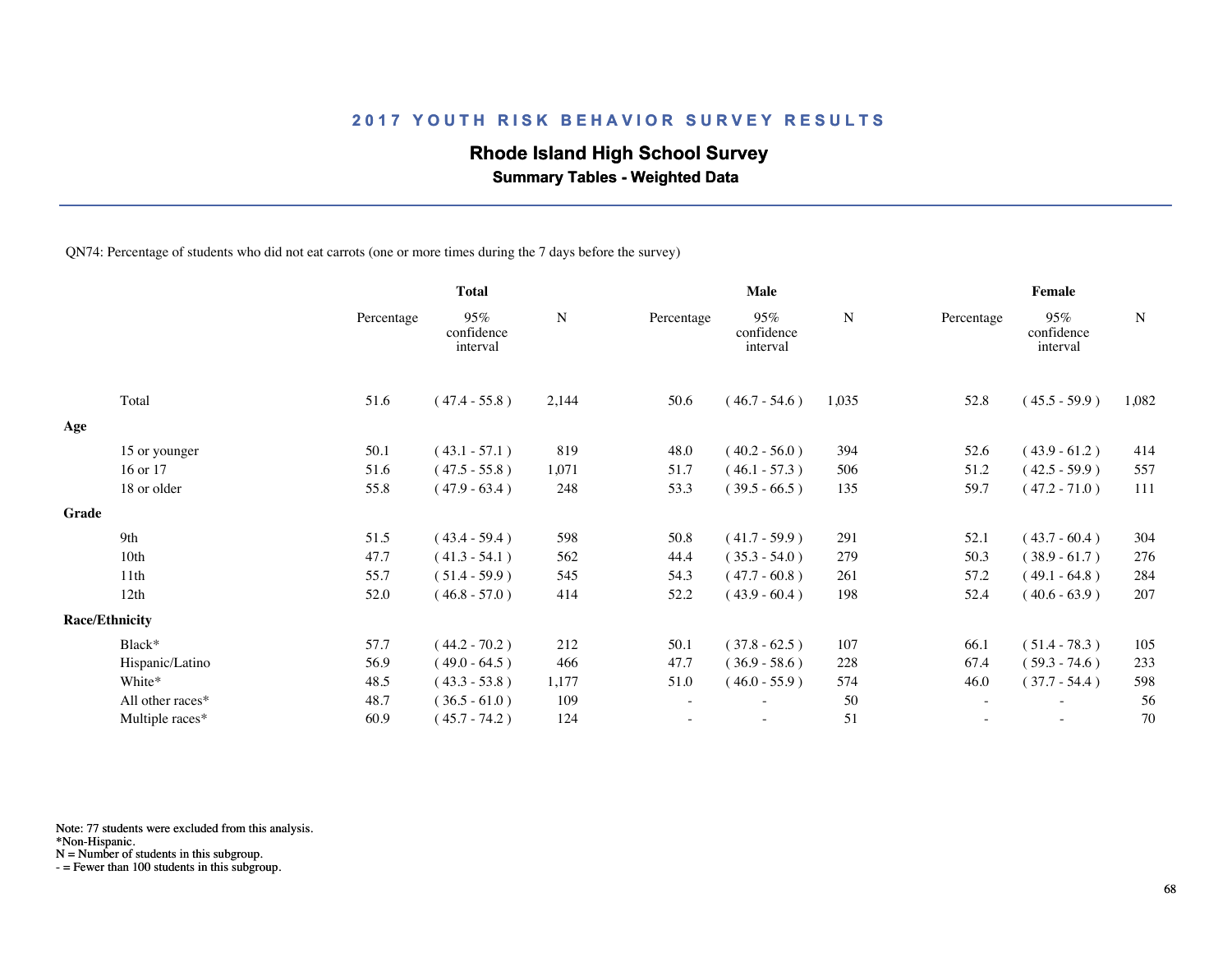## **Rhode Island High School Survey**

 **Summary Tables - Weighted Data**

QN75: Percentage of students who did not eat other vegetables (one or more times during the 7 days before the survey)

|       |                       |            | <b>Total</b>                  |       | Male       |                               |       | Female     |                               |             |  |
|-------|-----------------------|------------|-------------------------------|-------|------------|-------------------------------|-------|------------|-------------------------------|-------------|--|
|       |                       | Percentage | 95%<br>confidence<br>interval | N     | Percentage | 95%<br>confidence<br>interval | N     | Percentage | 95%<br>confidence<br>interval | $\mathbf N$ |  |
|       | Total                 | 21.4       | $(16.3 - 27.5)$               | 2,159 | 23.1       | $(17.6 - 29.8)$               | 1,039 | 18.8       | $(12.7 - 26.9)$               | 1,094       |  |
| Age   |                       |            |                               |       |            |                               |       |            |                               |             |  |
|       | 15 or younger         | 20.1       | $(13.3 - 29.1)$               | 828   | 22.0       | $(13.6 - 33.6)$               | 397   | 17.2       | $(11.2 - 25.5)$               | 421         |  |
|       | 16 or 17              | 21.4       | $(17.4 - 26.1)$               | 1,074 | 23.5       | $(18.0 - 30.0)$               | 506   | 18.9       | $(12.5 - 27.4)$               | 560         |  |
|       | 18 or older           | 23.9       | $(14.1 - 37.4)$               | 251   | 24.8       | $(15.4 - 37.4)$               | 136   | 23.2       | $(10.5 - 44.0)$               | 113         |  |
| Grade |                       |            |                               |       |            |                               |       |            |                               |             |  |
|       | 9th                   | 19.3       | $(12.3 - 28.9)$               | 604   | 21.4       | $(12.4 - 34.3)$               | 293   | 16.5       | $(10.7 - 24.5)$               | 308         |  |
|       | 10th                  | 22.5       | $(17.1 - 29.0)$               | 565   | 25.1       | $(17.5 - 34.6)$               | 278   | 18.9       | $(11.4 - 29.8)$               | 280         |  |
|       | 11 <sup>th</sup>      | 23.3       | $(19.0 - 28.3)$               | 549   | 24.1       | $(18.3 - 30.9)$               | 262   | 22.5       | $(13.2 - 35.7)$               | 287         |  |
|       | 12th                  | 19.1       | $(11.3 - 30.6)$               | 415   | 21.0       | $(12.3 - 33.3)$               | 200   | 17.5       | $(8.5 - 32.7)$                | 207         |  |
|       | <b>Race/Ethnicity</b> |            |                               |       |            |                               |       |            |                               |             |  |
|       | Black*                | 29.4       | $(17.8 - 44.6)$               | 213   | 35.8       | $(24.2 - 49.3)$               | 107   | 22.6       | $(9.7 - 44.2)$                | 106         |  |
|       | Hispanic/Latino       | 30.8       | $(24.8 - 37.5)$               | 468   | 26.2       | $(20.1 - 33.3)$               | 227   | 35.2       | $(25.6 - 46.3)$               | 236         |  |
|       | White*                | 16.3       | $(12.0 - 21.7)$               | 1,189 | 19.1       | $(13.1 - 27.0)$               | 579   | 13.1       | $(7.8 - 21.0)$                | 605         |  |
|       | All other races*      | 19.2       | $(10.9 - 31.5)$               | 109   |            | ٠                             | 50    |            | $\overline{\phantom{a}}$      | 56          |  |
|       | Multiple races*       | 26.3       | $(18.7 - 35.7)$               | 125   |            | ٠                             | 51    |            | $\overline{\phantom{a}}$      | 71          |  |
|       |                       |            |                               |       |            |                               |       |            |                               |             |  |

Note: 62 students were excluded from this analysis.

\*Non-Hispanic.

N = Number of students in this subgroup.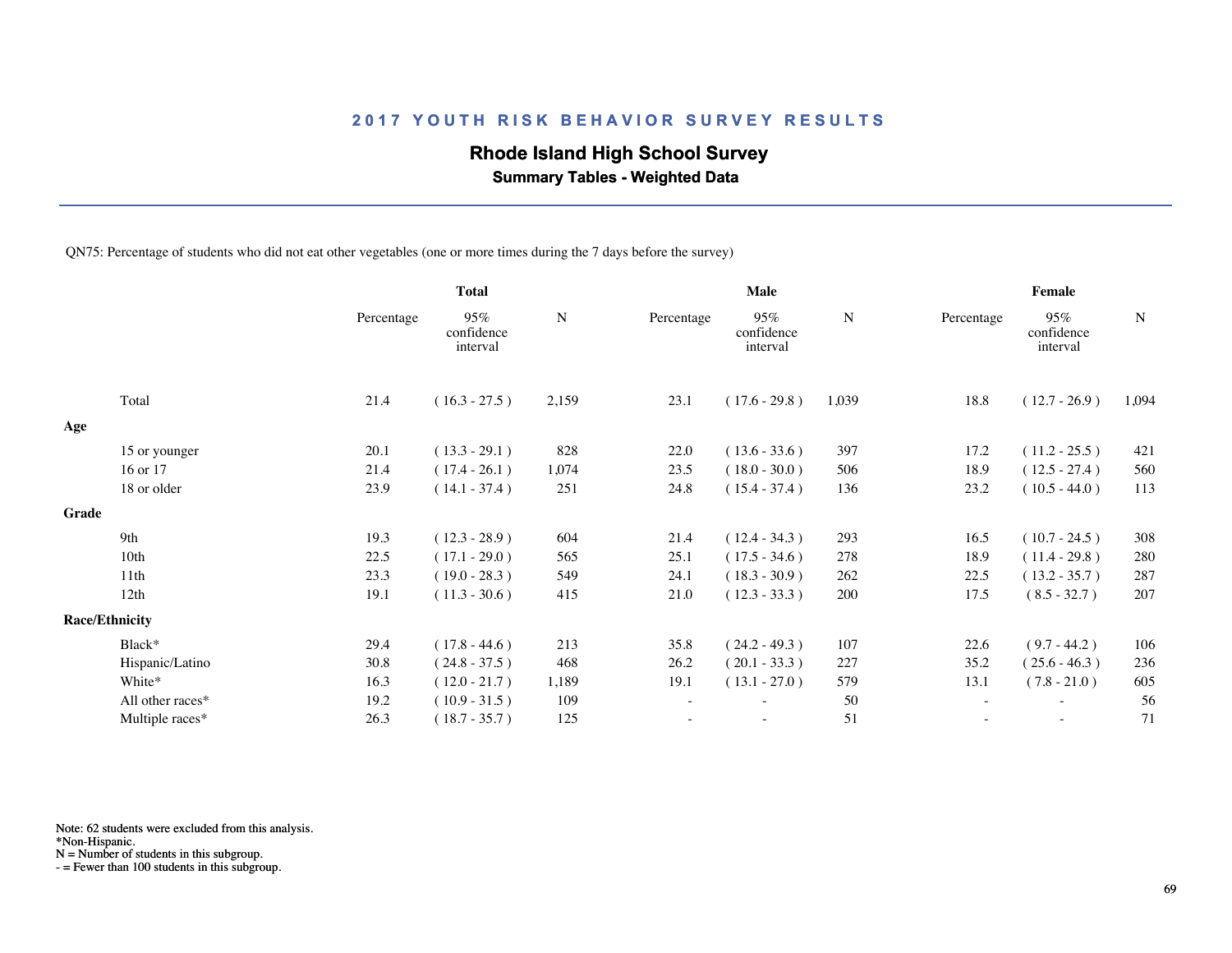## **Rhode Island High School Survey**

 **Summary Tables - Weighted Data**

QNVEG0: Percentage of students who did not eat vegetables (green salad, potatoes [excluding French fries, fried potatoes, or potato chips], carrots, or other vegetables, during the 7 days before the survey)

|       |                       | <b>Total</b> |                               | <b>Male</b> |                          |                               | <b>Female</b> |                          |                               |             |
|-------|-----------------------|--------------|-------------------------------|-------------|--------------------------|-------------------------------|---------------|--------------------------|-------------------------------|-------------|
|       |                       | Percentage   | 95%<br>confidence<br>interval | ${\bf N}$   | Percentage               | 95%<br>confidence<br>interval | $\mathbf N$   | Percentage               | 95%<br>confidence<br>interval | $\mathbf N$ |
|       | Total                 | 8.5          | $(5.9 - 12.2)$                | 2,125       | 10.2                     | $(6.9 - 14.8)$                | 1,025         | 6.7                      | $(4.0 - 11.0)$                | 1,075       |
| Age   |                       |              |                               |             |                          |                               |               |                          |                               |             |
|       | 15 or younger         | 8.7          | $(5.0 - 14.6)$                | 812         | 10.4                     | $(5.4 - 19.0)$                | 394           | 6.2                      | $(3.3 - 11.2)$                | 408         |
|       | 16 or 17              | 8.3          | $(5.5 - 12.4)$                | 1,059       | 10.6                     | $(6.8 - 16.1)$                | 496           | 6.3                      | $(3.3 - 11.6)$                | 556         |
|       | 18 or older           | 9.1          | $(3.8 - 20.5)$                | 248         | 8.5                      | $(3.3 - 20.0)$                | 135           | 10.2                     | $(3.4 - 26.8)$                | 111         |
| Grade |                       |              |                               |             |                          |                               |               |                          |                               |             |
|       | 9th                   | 9.8          | $(6.2 - 15.3)$                | 592         | 10.9                     | $(6.1 - 18.6)$                | 291           | 8.2                      | $(4.7 - 13.7)$                | 298         |
|       | 10th                  | 7.0          | $(3.9 - 12.1)$                | 558         | 10.4                     | $(5.1 - 20.0)$                | 276           | 3.6                      | $(1.4 - 8.5)$                 | 275         |
|       | 11th                  | 9.8          | $(6.2 - 15.1)$                | 540         | 11.2                     | $(7.4 - 16.5)$                | 256           | 8.3                      | $(3.8 - 17.3)$                | 284         |
|       | 12th                  | 6.8          | $(3.6 - 12.5)$                | 411         | 6.5                      | $(2.4 - 16.4)$                | 197           | 7.0                      | $(3.4 - 13.8)$                | 207         |
|       | <b>Race/Ethnicity</b> |              |                               |             |                          |                               |               |                          |                               |             |
|       | Black*                | 9.3          | $(5.5 - 15.3)$                | 209         | 12.6                     | $(6.5 - 23.2)$                | 105           | 5.7                      | $(3.1 - 10.2)$                | 104         |
|       | Hispanic/Latino       | 12.1         | $(6.9 - 20.2)$                | 457         | 11.0                     | $(6.1 - 18.9)$                | 221           | 12.7                     | $(6.4 - 23.5)$                | 232         |
|       | White*                | 7.0          | $(4.8 - 10.1)$                | 1,172       | 9.0                      | $(5.9 - 13.4)$                | 574           | 4.9                      | $(2.4 - 10.0)$                | 593         |
|       | All other races*      | 12.0         | $(7.8 - 18.0)$                | 109         | $\overline{\phantom{a}}$ |                               | 50            |                          | $\sim$                        | 56          |
|       | Multiple races*       | 9.7          | $(3.5 - 24.1)$                | 124         |                          | $\sim$                        | 51            | $\overline{\phantom{a}}$ | $\overline{\phantom{a}}$      | 70          |
|       |                       |              |                               |             |                          |                               |               |                          |                               |             |

Note: 96 students were excluded from this analysis.

\*Non-Hispanic.

N = Number of students in this subgroup.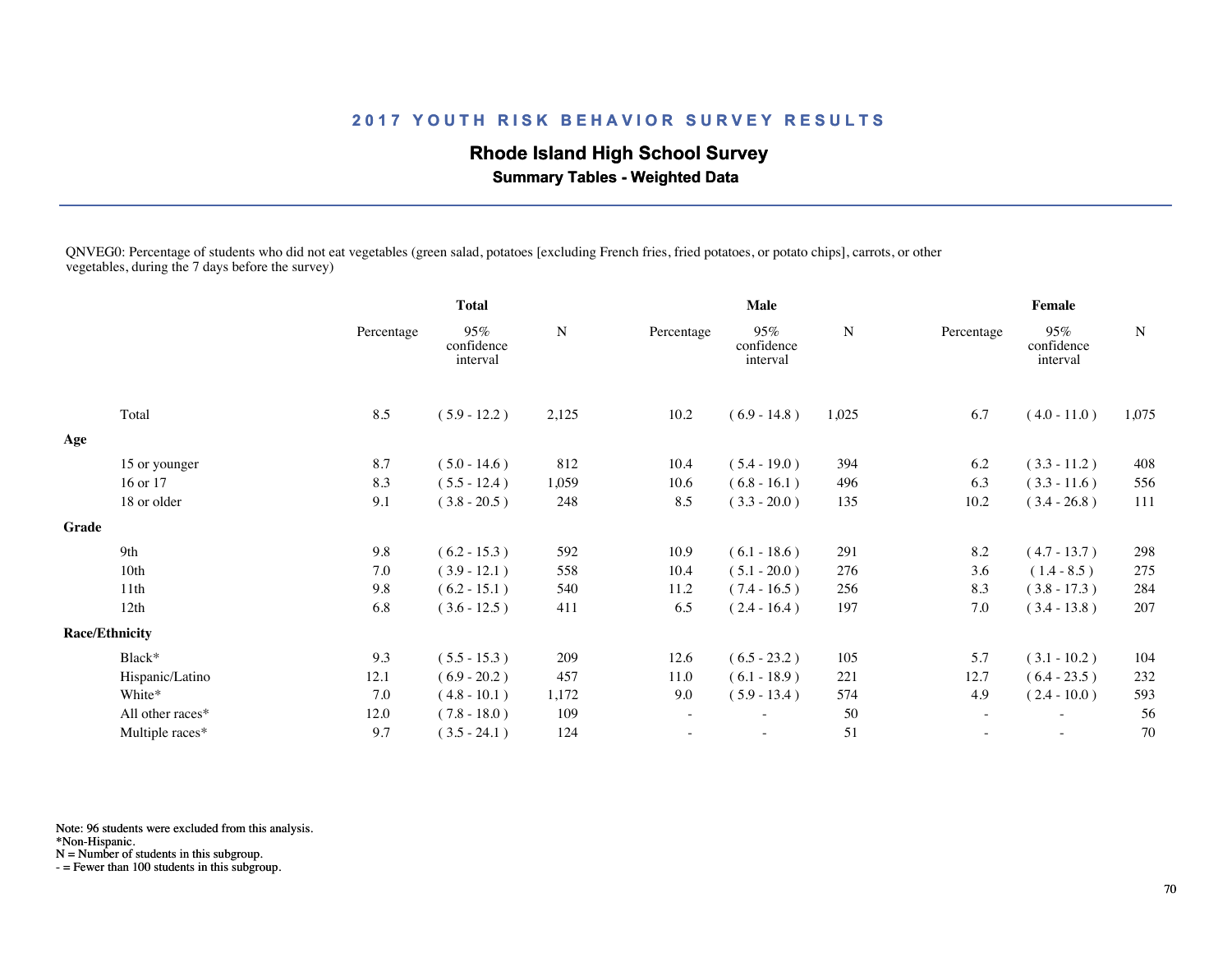# **Rhode Island High School Survey**

 **Summary Tables - Weighted Data**

QNVEG1: Percentage of students who ate vegetables one or more times per day (green salad, potatoes [excluding French fries, fried potatoes, or potato chips], carrots, or other vegetables, during the 7 days before the survey)

|       |                       |            | <b>Total</b>                  |           | <b>Male</b>              |                               |             | Female     |                               |             |  |
|-------|-----------------------|------------|-------------------------------|-----------|--------------------------|-------------------------------|-------------|------------|-------------------------------|-------------|--|
|       |                       | Percentage | 95%<br>confidence<br>interval | ${\bf N}$ | Percentage               | 95%<br>confidence<br>interval | $\mathbf N$ | Percentage | 95%<br>confidence<br>interval | $\mathbf N$ |  |
|       | Total                 | 57.6       | $(51.9 - 63.2)$               | 2,125     | 57.3                     | $(52.4 - 62.1)$               | 1,025       | 58.0       | $(48.5 - 67.0)$               | 1,075       |  |
| Age   |                       |            |                               |           |                          |                               |             |            |                               |             |  |
|       | 15 or younger         | 57.2       | $(49.3 - 64.8)$               | 812       | 55.9                     | $(46.1 - 65.3)$               | 394         | 58.7       | $(49.1 - 67.7)$               | 408         |  |
|       | 16 or 17              | 58.2       | $(52.0 - 64.1)$               | 1,059     | 58.9                     | $(51.9 - 65.5)$               | 496         | 57.6       | $(46.7 - 67.7)$               | 556         |  |
|       | 18 or older           | 56.7       | $(46.2 - 66.6)$               | 248       | 55.6                     | $(39.4 - 70.7)$               | 135         | 57.8       | $(40.8 - 73.2)$               | 111         |  |
| Grade |                       |            |                               |           |                          |                               |             |            |                               |             |  |
|       | 9th                   | 56.6       | $(47.2 - 65.5)$               | 592       | 54.9                     | $(44.0 - 65.3)$               | 291         | 59.1       | $(47.3 - 69.9)$               | 298         |  |
|       | 10th                  | 58.5       | $(50.4 - 66.1)$               | 558       | 58.9                     | $(49.2 - 68.0)$               | 276         | 57.9       | $(46.8 - 68.3)$               | 275         |  |
|       | 11th                  | 57.2       | $(50.4 - 63.7)$               | 540       | 60.7                     | $(57.0 - 64.3)$               | 256         | 53.5       | $(40.4 - 66.1)$               | 284         |  |
|       | 12th                  | 58.8       | $(50.1 - 67.0)$               | 411       | 55.3                     | $(45.3 - 65.0)$               | 197         | 61.8       | $(44.0 - 76.9)$               | 207         |  |
|       | <b>Race/Ethnicity</b> |            |                               |           |                          |                               |             |            |                               |             |  |
|       | Black*                | 49.4       | $(40.6 - 58.4)$               | 209       | 53.0                     | $(41.1 - 64.5)$               | 105         | 45.5       | $(34.2 - 57.4)$               | 104         |  |
|       | Hispanic/Latino       | 45.1       | $(37.6 - 52.9)$               | 457       | 51.7                     | $(40.8 - 62.4)$               | 221         | 38.0       | $(29.8 - 46.8)$               | 232         |  |
|       | White*                | 63.0       | $(57.8 - 68.0)$               | 1,172     | 60.2                     | $(55.2 - 64.9)$               | 574         | 65.6       | $(56.6 - 73.7)$               | 593         |  |
|       | All other races*      | 62.8       | $(51.8 - 72.6)$               | 109       | $\overline{\phantom{a}}$ |                               | 50          |            |                               | 56          |  |
|       | Multiple races*       | 52.5       | $(42.4 - 62.3)$               | 124       |                          | $\sim$                        | 51          |            | $\overline{\phantom{a}}$      | 70          |  |
|       |                       |            |                               |           |                          |                               |             |            |                               |             |  |

Note: 96 students were excluded from this analysis.

\*Non-Hispanic.

N = Number of students in this subgroup.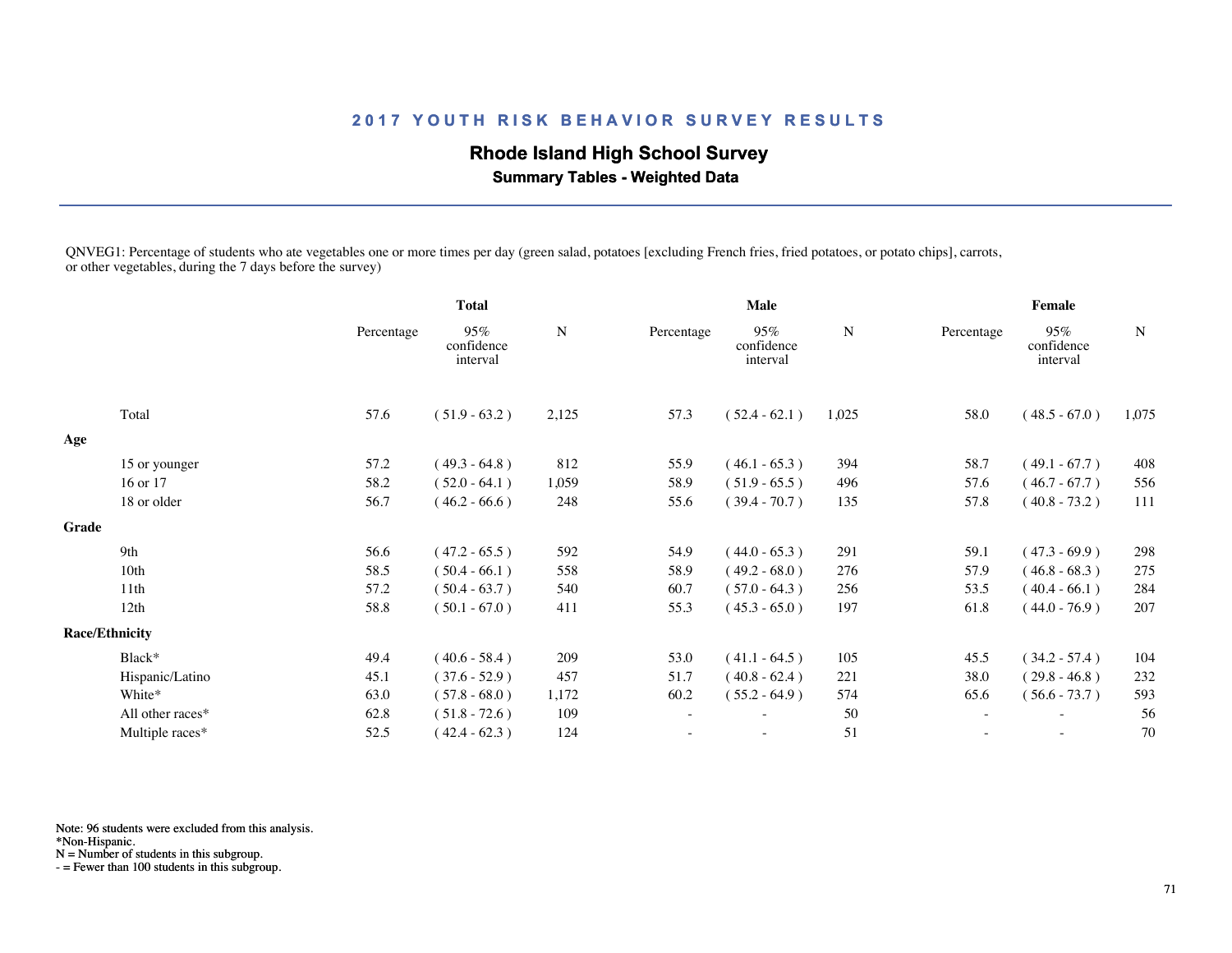## **Rhode Island High School Survey**

 **Summary Tables - Weighted Data**

QNVEG2: Percentage of students who ate vegetables two or more times per day (green salad, potatoes [excluding French fries, fried potatoes, or potato chips], carrots, or other vegetables, during the 7 days before the survey)

|       |                       | <b>Total</b> |                               |       |            | <b>Male</b>                   |       | Female     |                               |             |  |
|-------|-----------------------|--------------|-------------------------------|-------|------------|-------------------------------|-------|------------|-------------------------------|-------------|--|
|       |                       | Percentage   | 95%<br>confidence<br>interval | N     | Percentage | 95%<br>confidence<br>interval | N     | Percentage | 95%<br>confidence<br>interval | $\mathbf N$ |  |
|       | Total                 | 24.8         | $(21.4 - 28.5)$               | 2,125 | 26.5       | $(22.3 - 31.2)$               | 1,025 | 22.6       | $(17.9 - 28.2)$               | 1,075       |  |
| Age   |                       |              |                               |       |            |                               |       |            |                               |             |  |
|       | 15 or younger         | 23.1         | $(18.3 - 28.7)$               | 812   | 22.7       | $(16.2 - 30.9)$               | 394   | 23.4       | $(16.8 - 31.7)$               | 408         |  |
|       | 16 or 17              | 24.1         | $(20.7 - 27.9)$               | 1,059 | 28.4       | $(24.7 - 32.3)$               | 496   | 19.8       | $(15.3 - 25.1)$               | 556         |  |
|       | 18 or older           | 31.5         | $(23.7 - 40.4)$               | 248   | 29.8       | $(17.7 - 45.4)$               | 135   | 32.7       | $(22.9 - 44.3)$               | 111         |  |
| Grade |                       |              |                               |       |            |                               |       |            |                               |             |  |
|       | 9th                   | 22.6         | $(17.6 - 28.6)$               | 592   | 21.3       | $(13.7 - 31.5)$               | 291   | 24.4       | $(17.6 - 32.8)$               | 298         |  |
|       | 10 <sub>th</sub>      | 27.7         | $(22.2 - 34.1)$               | 558   | 31.7       | $(25.7 - 38.4)$               | 276   | 23.1       | $(16.4 - 31.5)$               | 275         |  |
|       | 11th                  | 22.7         | $(17.3 - 29.2)$               | 540   | 28.1       | $(21.5 - 35.8)$               | 256   | 17.0       | $(10.9 - 25.5)$               | 284         |  |
|       | 12th                  | 26.6         | $(20.7 - 33.4)$               | 411   | 26.0       | $(16.5 - 38.5)$               | 197   | 26.1       | $(19.5 - 33.9)$               | 207         |  |
|       | <b>Race/Ethnicity</b> |              |                               |       |            |                               |       |            |                               |             |  |
|       | Black*                | 30.5         | $(23.1 - 39.0)$               | 209   | 37.2       | $(26.8 - 49.0)$               | 105   | 23.1       | $(17.3 - 30.1)$               | 104         |  |
|       | Hispanic/Latino       | 20.9         | $(14.7 - 28.8)$               | 457   | 28.0       | $(19.0 - 39.2)$               | 221   | 13.1       | $(9.0 - 18.9)$                | 232         |  |
|       | White*                | 24.6         | $(19.9 - 30.0)$               | 1,172 | 24.6       | $(20.9 - 28.8)$               | 574   | 24.1       | $(17.3 - 32.5)$               | 593         |  |
|       | All other races*      | 28.2         | $(18.9 - 39.8)$               | 109   |            |                               | 50    |            |                               | 56          |  |
|       | Multiple races*       | 20.5         | $(14.9 - 27.5)$               | 124   |            | $\overline{\phantom{a}}$      | 51    |            | $\sim$                        | 70          |  |
|       |                       |              |                               |       |            |                               |       |            |                               |             |  |

Note: 96 students were excluded from this analysis.

\*Non-Hispanic.

N = Number of students in this subgroup.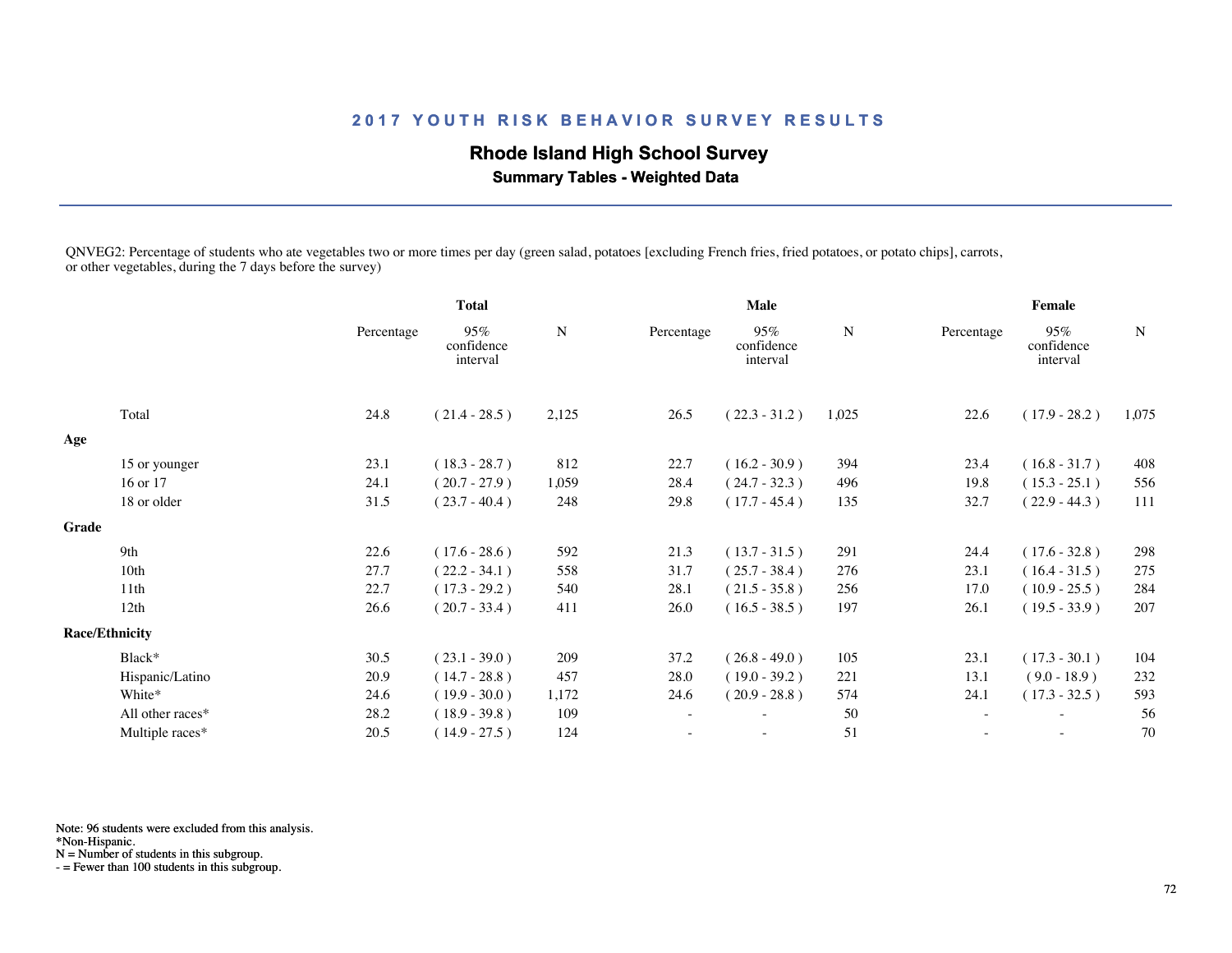## **Rhode Island High School Survey**

 **Summary Tables - Weighted Data**

QNVEG3: Percentage of students who ate vegetables three or more times per day (green salad, potatoes [excluding French fries, fried potatoes, or potato chips], carrots, or other vegetables, during the 7 days before the survey)

|       |                       | <b>Total</b> |                               |       |            | <b>Male</b>                   |           | Female            |                               |             |  |
|-------|-----------------------|--------------|-------------------------------|-------|------------|-------------------------------|-----------|-------------------|-------------------------------|-------------|--|
|       |                       | Percentage   | 95%<br>confidence<br>interval | N     | Percentage | 95%<br>confidence<br>interval | ${\bf N}$ | Percentage        | 95%<br>confidence<br>interval | $\mathbf N$ |  |
|       | Total                 | 12.3         | $(9.9 - 15.1)$                | 2,125 | 13.3       | $(10.4 - 16.9)$               | 1,025     | 11.0              | $(7.9 - 15.1)$                | 1,075       |  |
| Age   |                       |              |                               |       |            |                               |           |                   |                               |             |  |
|       | 15 or younger         | 10.2         | $(8.3 - 12.5)$                | 812   | 11.8       | $(9.1 - 15.3)$                | 394       | 8.6               | $(6.2 - 11.8)$                | 408         |  |
|       | 16 or 17              | 12.6         | $(9.6 - 16.5)$                | 1,059 | 13.9       | $(10.8 - 17.7)$               | 496       | 11.1              | $(7.2 - 16.9)$                | 556         |  |
|       | 18 or older           | 16.6         | $(10.4 - 25.5)$               | 248   | 15.0       | $(7.8 - 27.1)$                | 135       | 17.3              | $(9.1 - 30.5)$                | 111         |  |
| Grade |                       |              |                               |       |            |                               |           |                   |                               |             |  |
|       | 9th                   | 10.4         | $(8.3 - 13.0)$                | 592   | 11.3       | $(8.2 - 15.5)$                | 291       | 9.4               | $(6.6 - 13.3)$                | 298         |  |
|       | 10 <sub>th</sub>      | 14.9         | $(11.5 - 19.1)$               | 558   | 18.2       | $(13.6 - 23.9)$               | 276       | 11.0              | $(6.4 - 18.4)$                | 275         |  |
|       | 11th                  | 10.4         | $(6.5 - 16.3)$                | 540   | 10.7       | $(7.5 - 15.1)$                | 256       | 10.1              | $(4.7 - 20.1)$                | 284         |  |
|       | 12th                  | 13.8         | $(8.9 - 20.6)$                | 411   | 13.3       | $(6.8 - 24.2)$                | 197       | 13.7              | $(7.4 - 23.9)$                | 207         |  |
|       | <b>Race/Ethnicity</b> |              |                               |       |            |                               |           |                   |                               |             |  |
|       | Black*                | 16.6         | $(12.5 - 21.6)$               | 209   | 20.2       | $(12.3 - 31.3)$               | 105       | 12.6              | $(7.1 - 21.4)$                | 104         |  |
|       | Hispanic/Latino       | 10.4         | $(7.5 - 14.2)$                | 457   | 14.0       | $(10.2 - 19.0)$               | 221       | 6.6               | $(2.9 - 14.2)$                | 232         |  |
|       | White*                | 11.7         | $(8.8 - 15.3)$                | 1,172 | 11.8       | $(7.9 - 17.4)$                | 574       | 10.9              | $(7.1 - 16.4)$                | 593         |  |
|       | All other races*      | 20.3         | $(12.6 - 30.8)$               | 109   | ٠          |                               | 50        | $\sim$            | $\overline{\phantom{a}}$      | 56          |  |
|       | Multiple races*       | 11.7         | $(7.5 - 17.9)$                | 124   |            | $\overline{\phantom{a}}$      | 51        | $\qquad \qquad -$ | $\overline{\phantom{a}}$      | 70          |  |
|       |                       |              |                               |       |            |                               |           |                   |                               |             |  |

Note: 96 students were excluded from this analysis.

\*Non-Hispanic.

N = Number of students in this subgroup.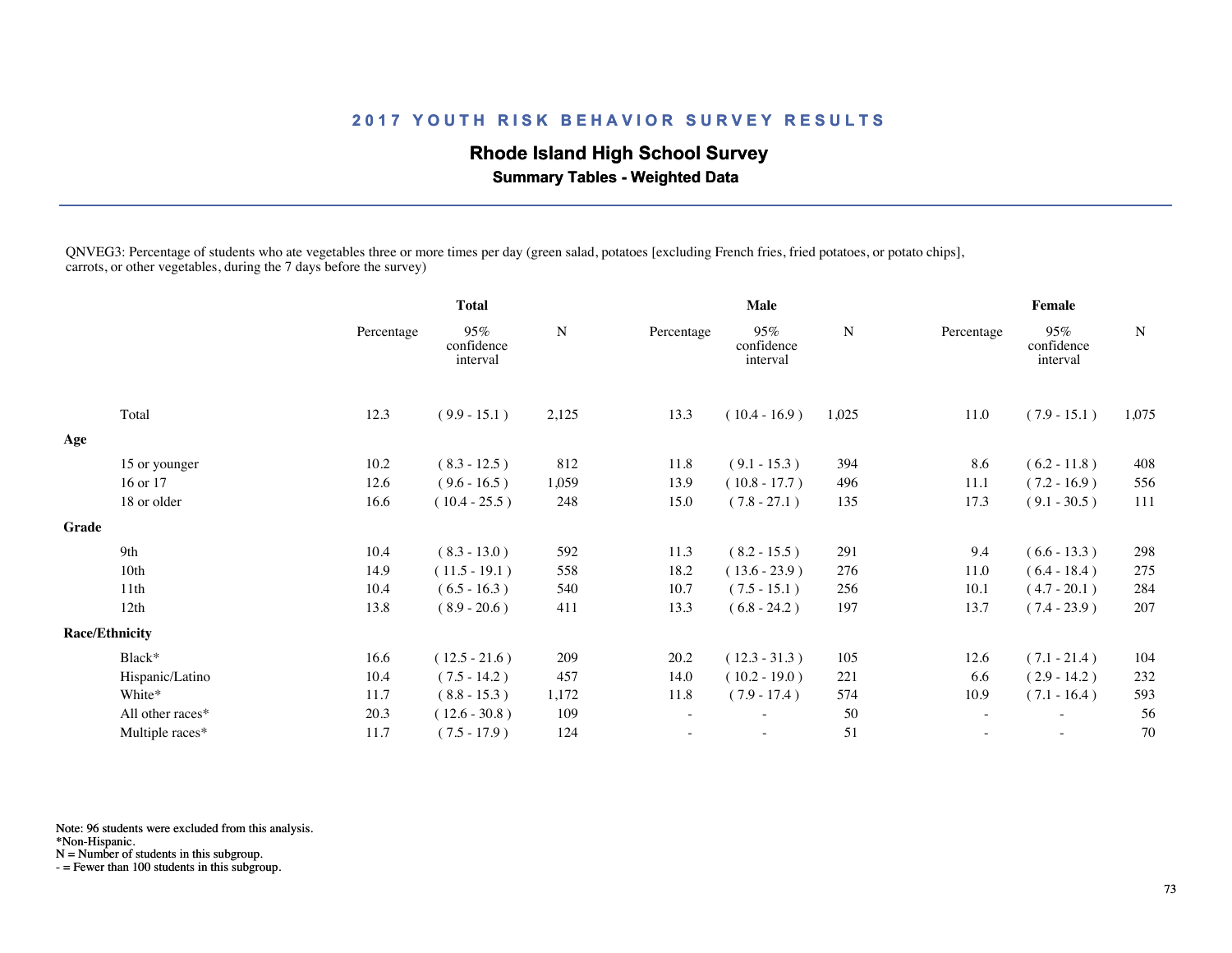# **Rhode Island High School Survey**

 **Summary Tables - Weighted Data**

QN76: Percentage of students who did not drink a can, bottle, or glass of soda or pop (such as Coke, Pepsi, or Sprite, not counting diet soda or diet pop, during the 7 days before the survey)

|       |                       | <b>Total</b> |                               |           | Male                     |                               |       | Female     |                               |           |
|-------|-----------------------|--------------|-------------------------------|-----------|--------------------------|-------------------------------|-------|------------|-------------------------------|-----------|
|       |                       | Percentage   | 95%<br>confidence<br>interval | ${\bf N}$ | Percentage               | 95%<br>confidence<br>interval | N     | Percentage | 95%<br>confidence<br>interval | ${\bf N}$ |
|       | Total                 | 34.9         | $(31.0 - 39.0)$               | 2,152     | 29.9                     | $(27.0 - 33.1)$               | 1,035 | 40.4       | $(32.8 - 48.6)$               | 1,089     |
| Age   |                       |              |                               |           |                          |                               |       |            |                               |           |
|       | 15 or younger         | 38.0         | $(32.3 - 44.0)$               | 822       | 33.7                     | $(28.2 - 39.7)$               | 391   | 43.0       | $(34.0 - 52.5)$               | 419       |
|       | 16 or 17              | 33.9         | $(28.6 - 39.6)$               | 1,074     | 29.4                     | $(25.1 - 34.2)$               | 508   | 38.3       | $(26.7 - 51.3)$               | 558       |
|       | 18 or older           | 30.8         | $(25.1 - 37.2)$               | 250       | 22.8                     | $(18.1 - 28.3)$               | 136   | 42.2       | $(27.9 - 58.0)$               | 112       |
| Grade |                       |              |                               |           |                          |                               |       |            |                               |           |
|       | 9th                   | 39.0         | $(32.9 - 45.5)$               | 596       | 34.7                     | $(30.1 - 39.5)$               | 287   | 44.3       | $(33.9 - 55.3)$               | 306       |
|       | 10th                  | 34.9         | $(26.5 - 44.3)$               | 568       | 29.5                     | $(21.8 - 38.6)$               | 280   | 40.7       | $(27.9 - 54.9)$               | 280       |
|       | 11th                  | 31.7         | $(26.6 - 37.4)$               | 547       | 30.7                     | $(25.2 - 36.9)$               | 261   | 32.8       | $(22.8 - 44.6)$               | 286       |
|       | 12th                  | 32.4         | $(25.6 - 40.1)$               | 416       | 22.5                     | $(16.9 - 29.3)$               | 201   | 42.9       | $(29.7 - 57.1)$               | 206       |
|       | <b>Race/Ethnicity</b> |              |                               |           |                          |                               |       |            |                               |           |
|       | Black*                | 31.1         | $(23.2 - 40.4)$               | 213       | 29.1                     | $(21.5 - 38.0)$               | 107   | 33.4       | $(20.5 - 49.3)$               | 106       |
|       | Hispanic/Latino       | 28.9         | $(23.0 - 35.7)$               | 465       | 27.1                     | $(19.4 - 36.4)$               | 226   | 31.3       | $(24.2 - 39.4)$               | 234       |
|       | White*                | 37.2         | $(33.0 - 41.7)$               | 1,186     | 30.6                     | $(27.0 - 34.5)$               | 576   | 44.2       | $(34.7 - 54.1)$               | 605       |
|       | All other races*      | 37.6         | $(25.6 - 51.4)$               | 108       | $\overline{\phantom{a}}$ | ٠                             | 50    | $\sim$     | $\sim$                        | 55        |
|       | Multiple races*       | 36.5         | $(28.1 - 45.7)$               | 123       |                          | $\overline{\phantom{a}}$      | 51    |            |                               | 69        |
|       |                       |              |                               |           |                          |                               |       |            |                               |           |

Note: 69 students were excluded from this analysis.

\*Non-Hispanic.

N = Number of students in this subgroup.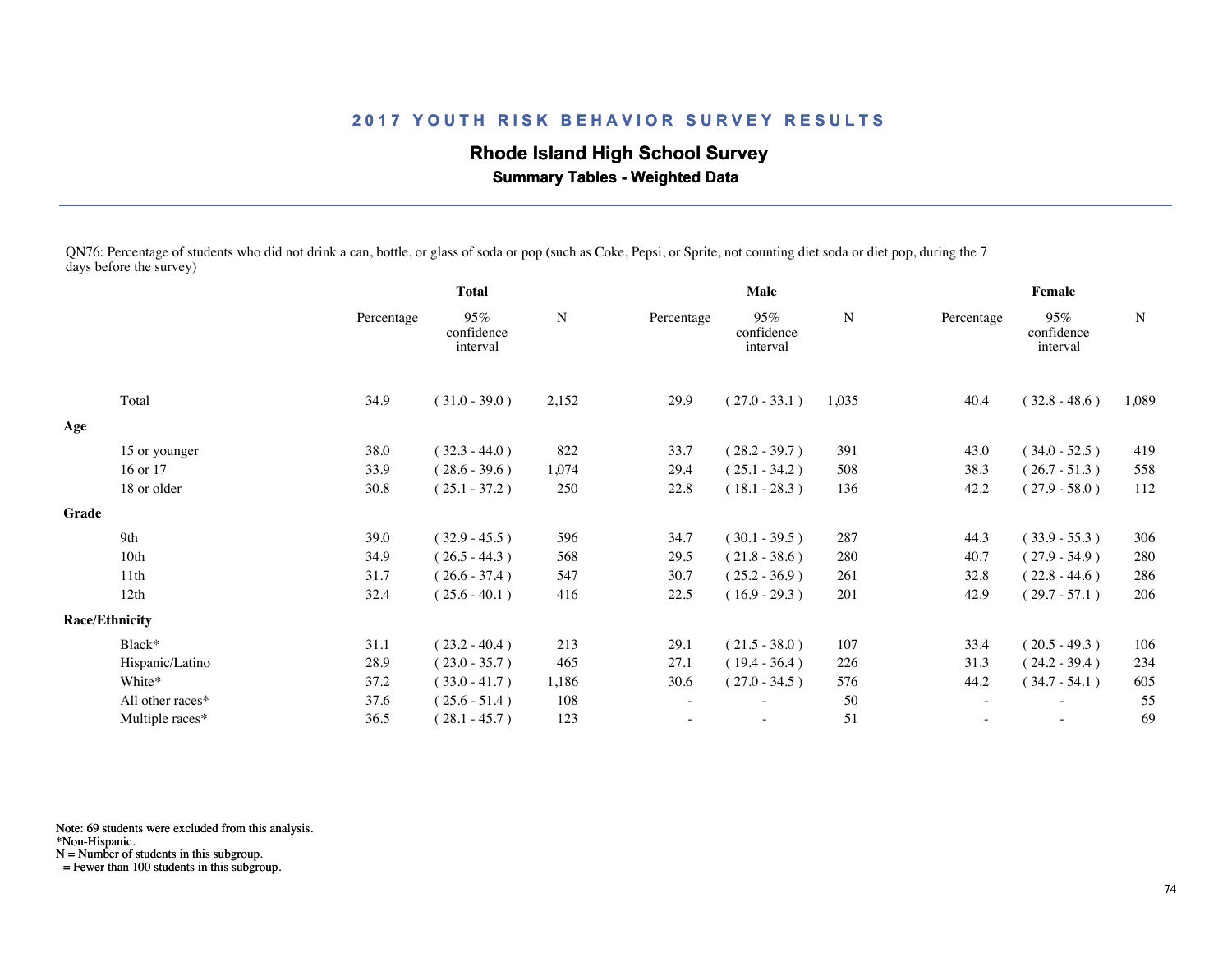# **Rhode Island High School Survey**

 **Summary Tables - Weighted Data**

QNSODA1: Percentage of students who drank a can, bottle, or glass of soda or pop one or more times per day (such as Coke, Pepsi, or Sprite, not counting diet soda or diet pop, during the 7 days before the survey)

|       |                       | <b>Total</b> |                               |           |            | Male                          |       | Female                   |                               |             |  |
|-------|-----------------------|--------------|-------------------------------|-----------|------------|-------------------------------|-------|--------------------------|-------------------------------|-------------|--|
|       |                       | Percentage   | 95%<br>confidence<br>interval | ${\bf N}$ | Percentage | 95%<br>confidence<br>interval | N     | Percentage               | 95%<br>confidence<br>interval | $\mathbf N$ |  |
|       | Total                 | 11.4         | $(8.7 - 14.8)$                | 2,152     | 13.2       | $(9.5 - 18.2)$                | 1,035 | 9.4                      | $(6.3 - 13.7)$                | 1,089       |  |
| Age   |                       |              |                               |           |            |                               |       |                          |                               |             |  |
|       | 15 or younger         | 9.9          | $(7.0 - 13.7)$                | 822       | 13.1       | $(8.2 - 20.3)$                | 391   | 6.5                      | $(3.7 - 11.3)$                | 419         |  |
|       | 16 or 17              | 11.8         | $(8.3 - 16.5)$                | 1,074     | 12.4       | $(8.1 - 18.3)$                | 508   | 10.8                     | $(6.5 - 17.6)$                | 558         |  |
|       | 18 or older           | 14.0         | $(7.8 - 23.8)$                | 250       | 16.2       | $(7.9 - 30.3)$                | 136   | 11.5                     | $(4.3 - 27.4)$                | 112         |  |
| Grade |                       |              |                               |           |            |                               |       |                          |                               |             |  |
|       | 9th                   | 10.9         | $(7.3 - 15.8)$                | 596       | 13.7       | $(8.6 - 21.3)$                | 287   | 7.8                      | $(4.6 - 12.7)$                | 306         |  |
|       | 10 <sub>th</sub>      | 12.7         | $(8.8 - 18.0)$                | 568       | 15.4       | $(9.7 - 23.5)$                | 280   | 9.4                      | $(5.7 - 15.0)$                | 280         |  |
|       | 11th                  | 11.6         | $(8.5 - 15.5)$                | 547       | 11.2       | $(7.6 - 16.4)$                | 261   | 12.0                     | $(7.4 - 18.9)$                | 286         |  |
|       | 12th                  | 10.4         | $(5.7 - 18.2)$                | 416       | 12.6       | $(5.9 - 24.7)$                | 201   | 8.3                      | $(3.9 - 16.9)$                | 206         |  |
|       | <b>Race/Ethnicity</b> |              |                               |           |            |                               |       |                          |                               |             |  |
|       | Black*                | 14.8         | $(10.5 - 20.4)$               | 213       | 21.1       | $(13.7 - 31.1)$               | 107   | 7.9                      | $(3.0 - 19.2)$                | 106         |  |
|       | Hispanic/Latino       | 10.7         | $(7.5 - 15.1)$                | 465       | 12.4       | $(8.1 - 18.5)$                | 226   | 8.9                      | $(5.3 - 14.5)$                | 234         |  |
|       | White*                | 11.4         | $(7.9 - 16.1)$                | 1,186     | 13.2       | $(8.1 - 20.7)$                | 576   | 9.2                      | $(5.3 - 15.6)$                | 605         |  |
|       | All other races*      | 5.5          | $(1.6 - 16.9)$                | 108       |            |                               | 50    |                          |                               | 55          |  |
|       | Multiple races*       | 9.1          | $(4.0 - 19.3)$                | 123       |            | $\overline{\phantom{a}}$      | 51    | $\overline{\phantom{a}}$ | $\sim$                        | 69          |  |
|       |                       |              |                               |           |            |                               |       |                          |                               |             |  |

Note: 69 students were excluded from this analysis.

\*Non-Hispanic.

N = Number of students in this subgroup.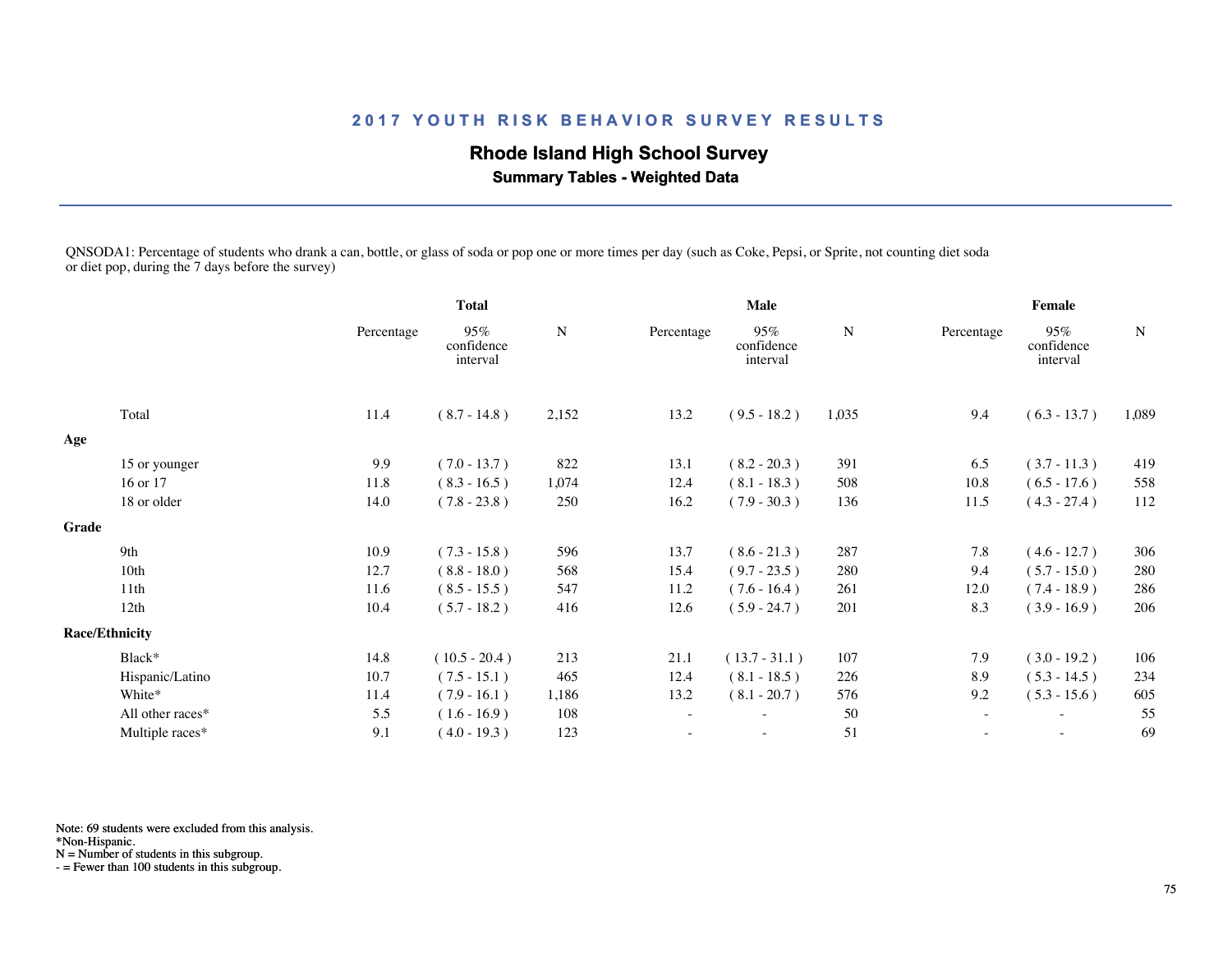# **Rhode Island High School Survey**

 **Summary Tables - Weighted Data**

QNSODA2: Percentage of students who drank a can, bottle, or glass of soda or pop two or more times per day (such as Coke, Pepsi, or Sprite, not counting diet soda or diet pop, during the 7 days before the survey)

|       |                       |            | <b>Total</b>                  |           | Male                     |                               |           | Female                   |                               |             |
|-------|-----------------------|------------|-------------------------------|-----------|--------------------------|-------------------------------|-----------|--------------------------|-------------------------------|-------------|
|       |                       | Percentage | 95%<br>confidence<br>interval | ${\bf N}$ | Percentage               | 95%<br>confidence<br>interval | ${\bf N}$ | Percentage               | 95%<br>confidence<br>interval | $\mathbf N$ |
|       | Total                 | 8.0        | $(5.8 - 11.0)$                | 2,152     | 9.2                      | $(6.1 - 13.6)$                | 1,035     | 6.5                      | $(4.4 - 9.5)$                 | 1,089       |
| Age   |                       |            |                               |           |                          |                               |           |                          |                               |             |
|       | 15 or younger         | 7.1        | $(4.9 - 10.2)$                | 822       | 8.7                      | $(5.6 - 13.1)$                | 391       | 5.5                      | $(3.0 - 9.9)$                 | 419         |
|       | 16 or 17              | 8.5        | $(5.3 - 13.3)$                | 1,074     | 9.1                      | $(4.9 - 16.3)$                | 508       | 7.5                      | $(4.7 - 11.8)$                | 558         |
|       | 18 or older           | 8.2        | $(4.1 - 15.6)$                | 250       | 10.9                     | $(5.6 - 20.2)$                | 136       | 4.8                      | $(1.4 - 15.4)$                | 112         |
| Grade |                       |            |                               |           |                          |                               |           |                          |                               |             |
|       | 9th                   | 8.4        | $(5.8 - 11.9)$                | 596       | 9.8                      | $(6.4 - 14.7)$                | 287       | 6.8                      | $(4.0 - 11.3)$                | 306         |
|       | 10th                  | 10.3       | $(6.1 - 16.7)$                | 568       | 11.7                     | $(6.1 - 21.2)$                | 280       | 8.2                      | $(4.5 - 14.4)$                | 280         |
|       | 11th                  | 7.1        | $(4.5 - 11.0)$                | 547       | 6.8                      | $(3.7 - 12.2)$                | 261       | 7.5                      | $(3.8 - 14.0)$                | 286         |
|       | 12th                  | 5.7        | $(2.8 - 11.3)$                | 416       | 8.4                      | $(3.7 - 18.2)$                | 201       | 2.9                      | $(0.9 - 8.9)$                 | 206         |
|       | <b>Race/Ethnicity</b> |            |                               |           |                          |                               |           |                          |                               |             |
|       | Black*                | 9.2        | $(5.8 - 14.1)$                | 213       | 14.3                     | $(9.7 - 20.6)$                | 107       | 3.6                      | $(0.9 - 13.3)$                | 106         |
|       | Hispanic/Latino       | 7.1        | $(3.8 - 12.9)$                | 465       | 7.4                      | $(3.0 - 17.0)$                | 226       | 6.7                      | $(3.9 - 11.4)$                | 234         |
|       | White*                | 8.2        | $(5.8 - 11.4)$                | 1,186     | 9.8                      | $(6.6 - 14.4)$                | 576       | 6.3                      | $(3.8 - 10.3)$                | 605         |
|       | All other races*      | 2.5        | $(0.5 - 11.7)$                | 108       | $\overline{\phantom{a}}$ |                               | 50        | $\sim$                   | $\overline{\phantom{a}}$      | 55          |
|       | Multiple races*       | 7.6        | $(2.9 - 18.2)$                | 123       |                          | $\sim$                        | 51        | $\overline{\phantom{a}}$ | $\sim$                        | 69          |
|       |                       |            |                               |           |                          |                               |           |                          |                               |             |

Note: 69 students were excluded from this analysis.

\*Non-Hispanic.

N = Number of students in this subgroup.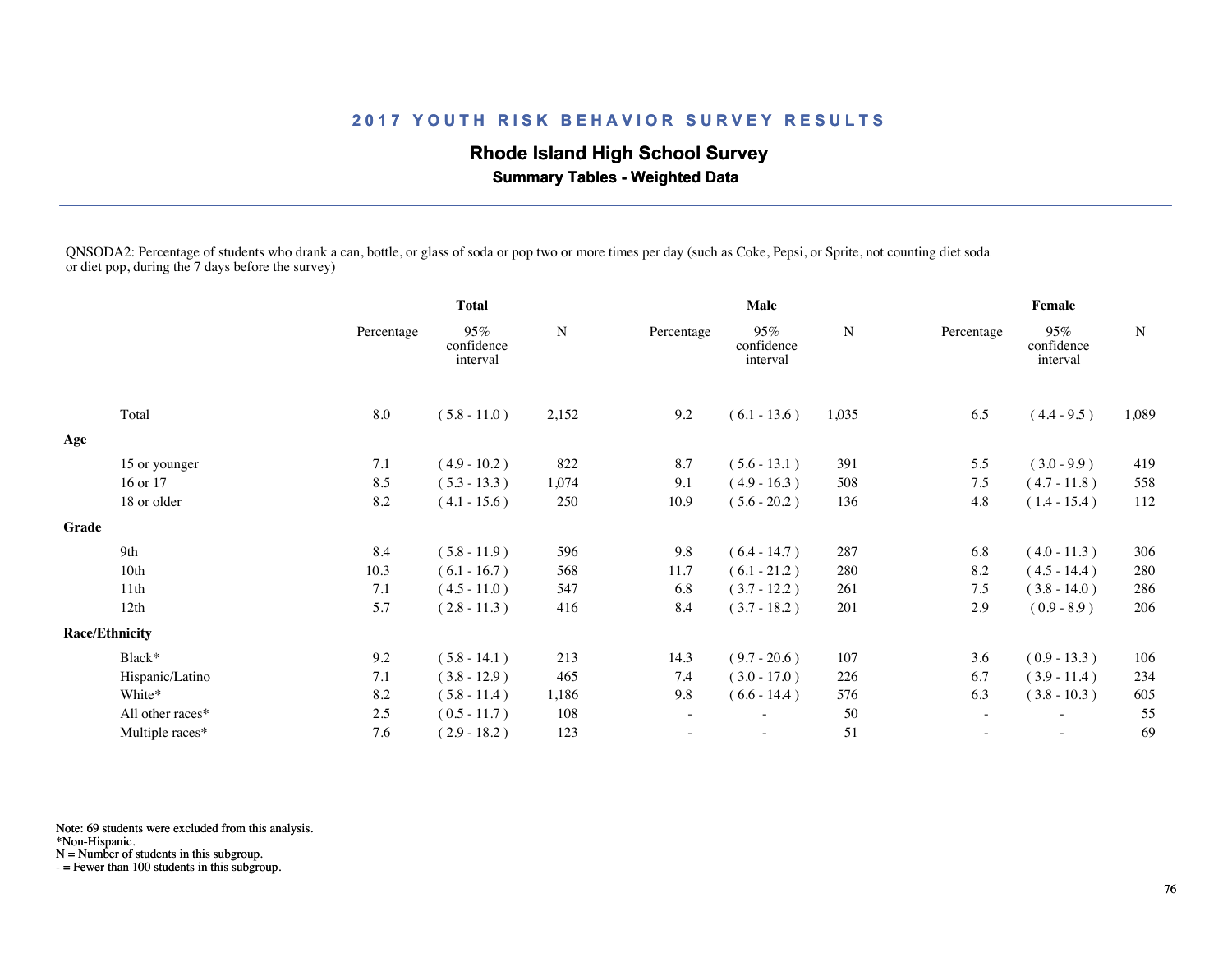# **Rhode Island High School Survey**

 **Summary Tables - Weighted Data**

QNSODA3: Percentage of students who drank a can, bottle, or glass of soda or pop three or more times per day (such as Coke, Pepsi, or Sprite, not counting diet soda or diet pop, during the  $\frac{8}{7}$  days before the survey)

|       |                       |            | <b>Total</b>                  |           |                          | Male                          |           | Female                   |                               |             |  |
|-------|-----------------------|------------|-------------------------------|-----------|--------------------------|-------------------------------|-----------|--------------------------|-------------------------------|-------------|--|
|       |                       | Percentage | 95%<br>confidence<br>interval | ${\bf N}$ | Percentage               | 95%<br>confidence<br>interval | ${\bf N}$ | Percentage               | 95%<br>confidence<br>interval | $\mathbf N$ |  |
|       | Total                 | 5.0        | $(3.3 - 7.6)$                 | 2,152     | 6.0                      | $(4.0 - 8.9)$                 | 1,035     | 3.7                      | $(2.1 - 6.4)$                 | 1,089       |  |
| Age   |                       |            |                               |           |                          |                               |           |                          |                               |             |  |
|       | 15 or younger         | 4.5        | $(2.6 - 7.6)$                 | 822       | 5.5                      | $(2.8 - 10.3)$                | 391       | 3.4                      | $(1.8 - 6.4)$                 | 419         |  |
|       | 16 or 17              | 5.3        | $(2.5 - 10.6)$                | 1,074     | 6.2                      | $(2.6 - 14.1)$                | 508       | 4.0                      | $(2.0 - 7.8)$                 | 558         |  |
|       | 18 or older           | 5.3        | $(2.5 - 11.1)$                | 250       | 6.9                      | $(2.9 - 15.6)$                | 136       | 3.4                      | $(0.9 - 12.0)$                | 112         |  |
| Grade |                       |            |                               |           |                          |                               |           |                          |                               |             |  |
|       | 9th                   | 5.2        | $(3.0 - 8.7)$                 | 596       | 6.6                      | $(3.1 - 13.6)$                | 287       | 3.7                      | $(1.9 - 7.0)$                 | 306         |  |
|       | 10th                  | 7.0        | $(3.2 - 14.6)$                | 568       | 9.1                      | $(4.0 - 19.4)$                | 280       | 4.2                      | $(1.7 - 9.8)$                 | 280         |  |
|       | 11th                  | 4.6        | $(2.5 - 8.6)$                 | 547       | 4.3                      | $(1.7 - 10.4)$                | 261       | 4.9                      | $(2.0 - 11.5)$                | 286         |  |
|       | 12th                  | 2.7        | $(1.3 - 5.3)$                 | 416       | 3.7                      | $(1.7 - 8.0)$                 | 201       | 1.6                      | $(0.3 - 7.2)$                 | 206         |  |
|       | <b>Race/Ethnicity</b> |            |                               |           |                          |                               |           |                          |                               |             |  |
|       | Black*                | 7.0        | $(3.5 - 13.3)$                | 213       | 11.6                     | $(6.4 - 20.2)$                | 107       | 2.0                      | $(0.4 - 9.5)$                 | 106         |  |
|       | Hispanic/Latino       | 3.6        | $(1.7 - 7.5)$                 | 465       | 4.0                      | $(1.6 - 9.9)$                 | 226       | 3.2                      | $(1.1 - 9.2)$                 | 234         |  |
|       | White*                | 5.3        | $(3.3 - 8.4)$                 | 1,186     | 6.6                      | $(4.0 - 10.6)$                | 576       | 3.6                      | $(2.0 - 6.6)$                 | 605         |  |
|       | All other races*      | 0.7        | $(0.1 - 4.7)$                 | 108       | $\overline{\phantom{a}}$ |                               | 50        | $\sim$                   | $\overline{\phantom{a}}$      | 55          |  |
|       | Multiple races*       | 2.4        | $(0.6 - 9.0)$                 | 123       | ٠                        | $\sim$                        | 51        | $\overline{\phantom{a}}$ | $\sim$                        | 69          |  |
|       |                       |            |                               |           |                          |                               |           |                          |                               |             |  |

Note: 69 students were excluded from this analysis.

\*Non-Hispanic.

N = Number of students in this subgroup.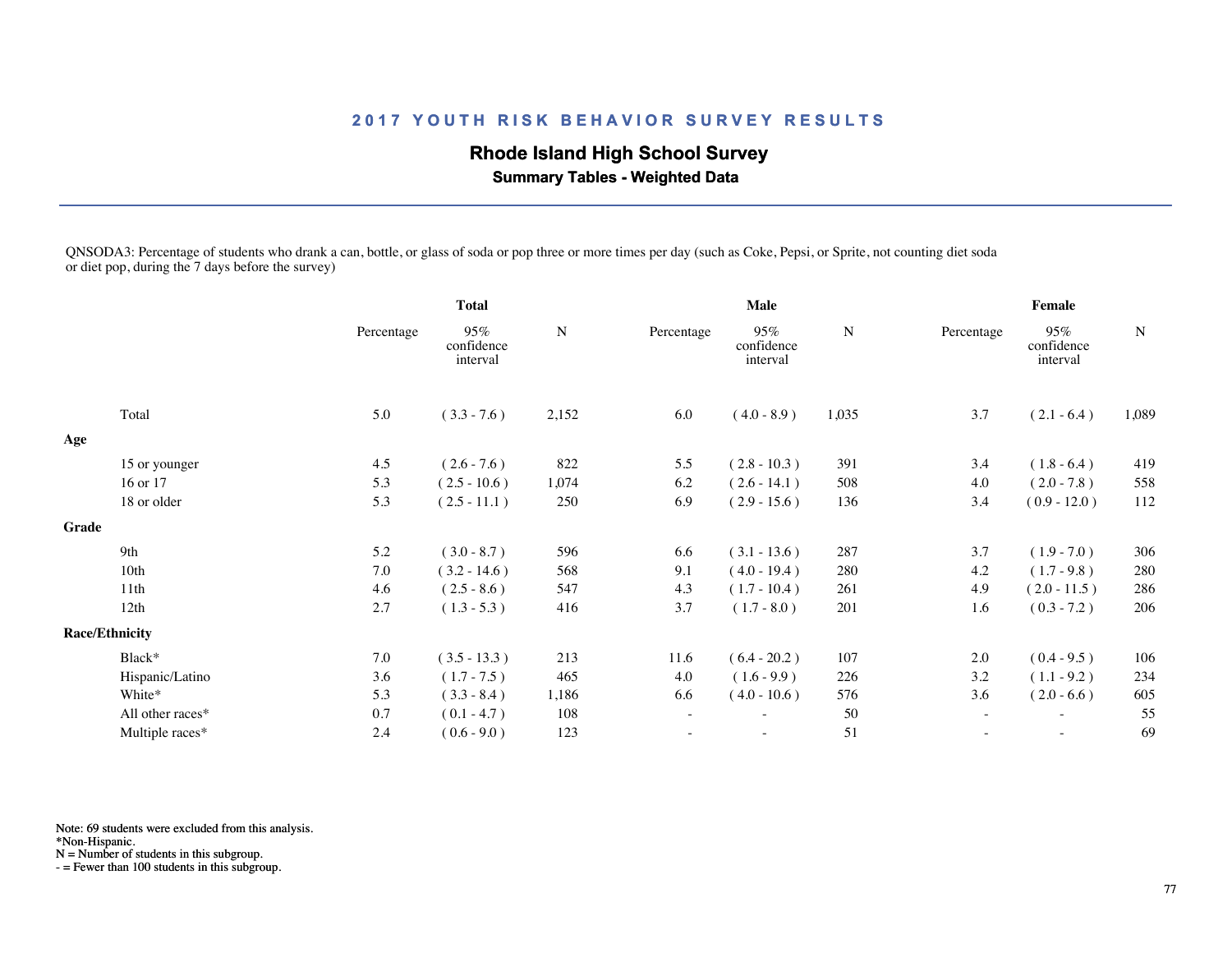# **Rhode Island High School Survey**

 **Summary Tables - Weighted Data**

QN79: Percentage of students who were physically active at least 60 minutes per day on 5 or more days (in any kind of physical activity that increased their heart rate and made them breathe hard some of the time during the 7 days before the survey)

|       |                       | <b>Total</b> |                               |       |                          | Male                          |       | Female     |                               |             |  |
|-------|-----------------------|--------------|-------------------------------|-------|--------------------------|-------------------------------|-------|------------|-------------------------------|-------------|--|
|       |                       | Percentage   | 95%<br>confidence<br>interval | N     | Percentage               | 95%<br>confidence<br>interval | N     | Percentage | 95%<br>confidence<br>interval | $\mathbf N$ |  |
|       | Total                 | 41.3         | $(36.2 - 46.5)$               | 2,146 | 49.4                     | $(44.0 - 54.8)$               | 1,031 | 33.1       | $(27.2 - 39.7)$               | 1,087       |  |
| Age   |                       |              |                               |       |                          |                               |       |            |                               |             |  |
|       | 15 or younger         | 46.5         | $(40.2 - 52.9)$               | 826   | 50.5                     | $(44.5 - 56.5)$               | 394   | 43.2       | $(33.7 - 53.2)$               | 420         |  |
|       | 16 or 17              | 39.8         | $(34.2 - 45.7)$               | 1,068 | 51.1                     | $(43.4 - 58.7)$               | 504   | 28.8       | $(20.4 - 38.9)$               | 556         |  |
|       | 18 or older           | 33.3         | $(23.5 - 44.9)$               | 246   | 41.2                     | $(25.9 - 58.4)$               | 133   | 22.1       | $(14.6 - 32.0)$               | 111         |  |
| Grade |                       |              |                               |       |                          |                               |       |            |                               |             |  |
|       | 9th                   | 46.8         | $(39.2 - 54.5)$               | 602   | 49.0                     | $(41.4 - 56.6)$               | 292   | 44.8       | $(33.7 - 56.4)$               | 307         |  |
|       | 10th                  | 41.6         | $(36.6 - 46.8)$               | 561   | 48.3                     | $(39.0 - 57.8)$               | 274   | 34.6       | $(28.2 - 41.6)$               | 279         |  |
|       | 11th                  | 41.0         | $(34.2 - 48.2)$               | 547   | 55.6                     | $(49.5 - 61.6)$               | 262   | 25.2       | $(14.5 - 40.1)$               | 285         |  |
|       | 12th                  | 35.7         | $(27.6 - 44.7)$               | 412   | 44.8                     | $(33.6 - 56.6)$               | 198   | 26.5       | $(18.8 - 36.0)$               | 205         |  |
|       | <b>Race/Ethnicity</b> |              |                               |       |                          |                               |       |            |                               |             |  |
|       | Black*                | 30.3         | $(22.5 - 39.6)$               | 209   | 34.8                     | $(24.7 - 46.3)$               | 105   | 25.5       | $(17.2 - 36.1)$               | 104         |  |
|       | Hispanic/Latino       | 32.3         | $(27.7 - 37.2)$               | 466   | 44.4                     | $(39.2 - 49.8)$               | 229   | 18.6       | $(12.4 - 26.8)$               | 232         |  |
|       | White*                | 46.7         | $(41.6 - 52.0)$               | 1,183 | 53.6                     | $(48.3 - 58.9)$               | 574   | 39.3       | $(32.2 - 46.7)$               | 604         |  |
|       | All other races*      | 40.1         | $(27.0 - 54.7)$               | 109   | $\overline{\phantom{a}}$ |                               | 50    |            |                               | 56          |  |
|       | Multiple races*       | 41.3         | $(30.1 - 53.5)$               | 124   |                          | $\sim$                        | 50    |            | $\sim$                        | 71          |  |
|       |                       |              |                               |       |                          |                               |       |            |                               |             |  |

Note: 75 students were excluded from this analysis.

\*Non-Hispanic.

N = Number of students in this subgroup.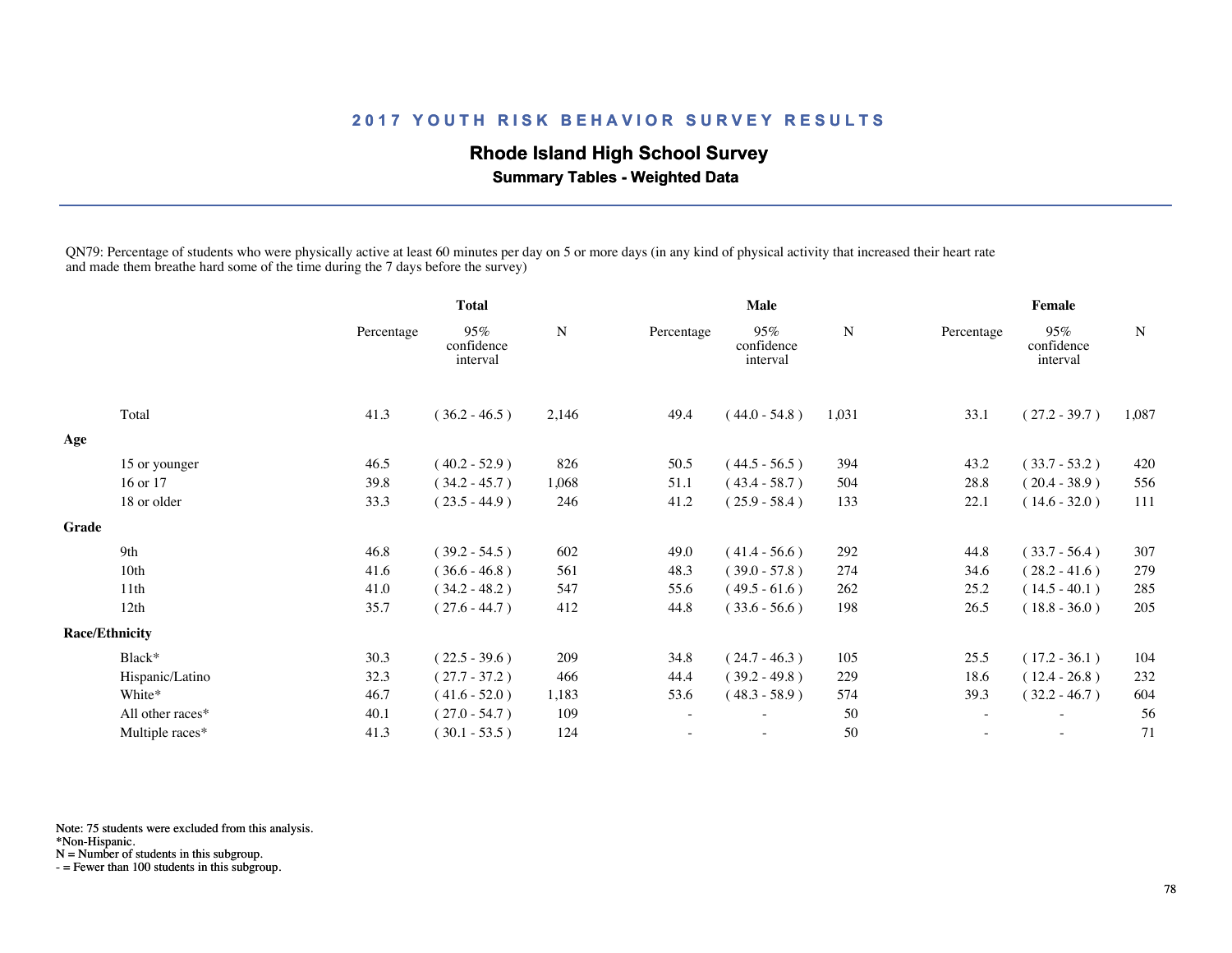# **Rhode Island High School Survey**

 **Summary Tables - Weighted Data**

QNPA0DAY: Percentage of students who did not participate in at least 60 minutes of physical activity on at least 1 day (in any kind of physical activity that increased their heart rate and made them breathe hard some of the time during the 7 days before the survey)

|       |                       | <b>Total</b> |                               | <b>Male</b> |            |                               | Female    |                     |                               |             |
|-------|-----------------------|--------------|-------------------------------|-------------|------------|-------------------------------|-----------|---------------------|-------------------------------|-------------|
|       |                       | Percentage   | 95%<br>confidence<br>interval | ${\bf N}$   | Percentage | 95%<br>confidence<br>interval | ${\bf N}$ | Percentage          | 95%<br>confidence<br>interval | $\mathbf N$ |
|       | Total                 | 16.5         | $(12.3 - 21.7)$               | 2,146       | 13.9       | $(9.4 - 20.0)$                | 1,031     | 19.1                | $(14.3 - 25.1)$               | 1,087       |
| Age   |                       |              |                               |             |            |                               |           |                     |                               |             |
|       | 15 or younger         | 16.3         | $(11.6 - 22.5)$               | 826         | 15.6       | $(9.8 - 24.0)$                | 394       | 17.1                | $(12.9 - 22.4)$               | 420         |
|       | 16 or 17              | 15.5         | $(11.4 - 20.7)$               | 1,068       | 12.4       | $(8.5 - 17.9)$                | 504       | 18.4                | $(12.6 - 26.0)$               | 556         |
|       | 18 or older           | 20.5         | $(11.1 - 34.9)$               | 246         | 14.4       | $(6.3 - 29.6)$                | 133       | 28.2                | $(14.9 - 46.7)$               | 111         |
| Grade |                       |              |                               |             |            |                               |           |                     |                               |             |
|       | 9th                   | 16.8         | $(12.0 - 23.2)$               | 602         | 15.9       | $(9.7 - 25.2)$                | 292       | 17.9                | $(14.3 - 22.3)$               | 307         |
|       | 10th                  | 17.9         | $(11.1 - 27.7)$               | 561         | 15.7       | $(8.4 - 27.3)$                | 274       | 20.4                | $(12.7 - 31.1)$               | 279         |
|       | 11th                  | 12.8         | $(8.7 - 18.3)$                | 547         | 8.9        | $(5.4 - 14.4)$                | 262       | 16.9                | $(9.7 - 27.8)$                | 285         |
|       | 12th                  | 17.3         | $(10.3 - 27.7)$               | 412         | 13.7       | $(6.5 - 26.7)$                | 198       | 20.6                | $(11.8 - 33.3)$               | 205         |
|       | <b>Race/Ethnicity</b> |              |                               |             |            |                               |           |                     |                               |             |
|       | Black*                | 22.1         | $(16.6 - 28.9)$               | 209         | 14.4       | $(7.4 - 26.1)$                | 105       | 30.6                | $(22.7 - 39.7)$               | 104         |
|       | Hispanic/Latino       | 23.4         | $(17.6 - 30.4)$               | 466         | 18.2       | $(11.4 - 27.7)$               | 229       | 29.6                | $(21.5 - 39.3)$               | 232         |
|       | White*                | 13.0         | $(9.1 - 18.1)$                | 1,183       | 12.4       | $(7.9 - 18.9)$                | 574       | 13.7                | $(10.2 - 18.2)$               | 604         |
|       | All other races*      | 17.6         | $(12.8 - 23.7)$               | 109         | $\sim$     |                               | 50        | $\sim$              | $\overline{\phantom{a}}$      | 56          |
|       | Multiple races*       | 12.0         | $(6.3 - 21.7)$                | 124         |            | $\overline{\phantom{a}}$      | 50        | $\bar{\phantom{a}}$ | $\overline{\phantom{a}}$      | 71          |
|       |                       |              |                               |             |            |                               |           |                     |                               |             |

Note: 75 students were excluded from this analysis.

\*Non-Hispanic.

N = Number of students in this subgroup.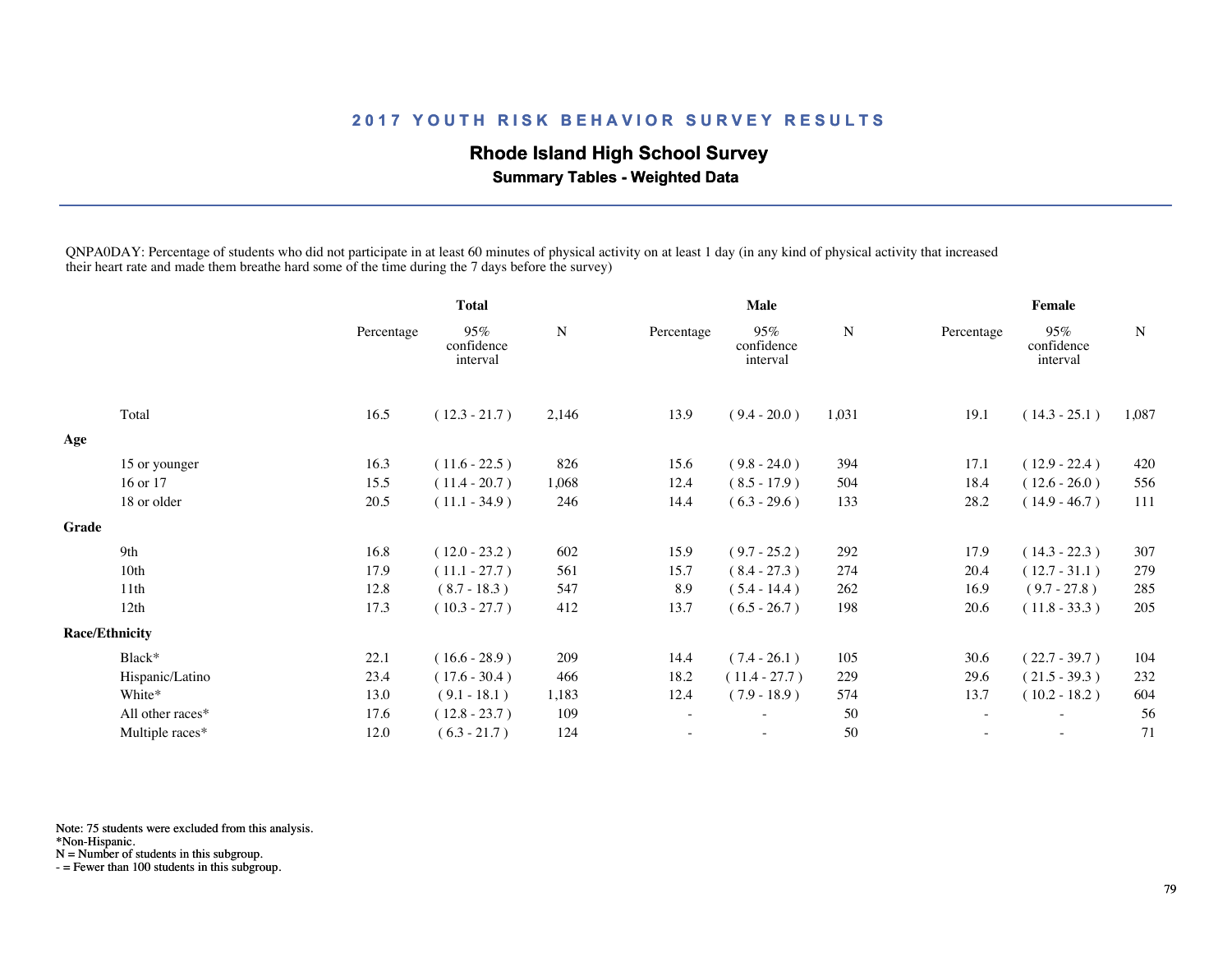## **Rhode Island High School Survey**

 **Summary Tables - Weighted Data**

QNPA7DAY: Percentage of students who were physically active at least 60 minutes per day on all 7 days (in any kind of physical activity that increased their heart rate and made them breathe hard some of the time during the 7 days before the survey)

|                       | <b>Total</b> |                               |           |            | Male                          |        | Female     |                               |             |  |
|-----------------------|--------------|-------------------------------|-----------|------------|-------------------------------|--------|------------|-------------------------------|-------------|--|
|                       | Percentage   | 95%<br>confidence<br>interval | ${\bf N}$ | Percentage | 95%<br>confidence<br>interval | N      | Percentage | 95%<br>confidence<br>interval | $\mathbf N$ |  |
| Total                 | 23.2         | $(19.6 - 27.3)$               | 2,146     | 30.9       | $(25.7 - 36.6)$               | 1,031  | 15.1       | $(11.6 - 19.3)$               | 1,087       |  |
|                       |              |                               |           |            |                               |        |            |                               |             |  |
| 15 or younger         | 25.4         | $(21.5 - 29.7)$               | 826       |            | $(26.5 - 38.5)$               | 394    | 18.5       | $(13.3 - 25.1)$               | 420         |  |
| 16 or 17              | 22.5         | $(18.5 - 27.1)$               | 1,068     | 32.0       | $(26.0 - 38.7)$               | 504    | 13.0       | $(8.7 - 19.1)$                | 556         |  |
| 18 or older           | 20.3         | $(12.6 - 30.9)$               | 246       | 24.4       | $(13.8 - 39.3)$               | 133    | 13.7       | $(6.8 - 25.7)$                | 111         |  |
|                       |              |                               |           |            |                               |        |            |                               |             |  |
| 9th                   | 25.6         | $(20.2 - 31.9)$               | 602       | 32.1       | $(23.5 - 42.3)$               | 292    | 18.5       | $(13.3 - 25.1)$               | 307         |  |
| 10 <sub>th</sub>      | 25.5         | $(20.6 - 31.1)$               | 561       | 31.8       | $(23.1 - 41.9)$               | 274    | 18.6       | $(13.7 - 24.6)$               | 279         |  |
| 11th                  | 23.3         | $(18.2 - 29.4)$               | 547       | 35.1       | $(28.1 - 42.8)$               | 262    | 10.6       | $(5.2 - 20.5)$                | 285         |  |
| 12th                  | 18.4         | $(12.8 - 25.6)$               | 412       | 24.0       | $(16.7 - 33.3)$               | 198    | 12.2       | $(7.3 - 19.7)$                | 205         |  |
| <b>Race/Ethnicity</b> |              |                               |           |            |                               |        |            |                               |             |  |
| Black*                | 19.5         | $(12.8 - 28.6)$               | 209       | 26.2       | $(16.3 - 39.2)$               | 105    | 12.2       | $(6.7 - 21.3)$                | 104         |  |
| Hispanic/Latino       | 16.3         | $(13.6 - 19.4)$               | 466       | 25.3       | $(21.8 - 29.2)$               | 229    | 5.9        | $(3.0 - 11.3)$                | 232         |  |
| White*                | 26.6         | $(21.8 - 32.2)$               | 1,183     | 33.9       | $(27.1 - 41.4)$               | 574    | 18.6       | $(13.8 - 24.7)$               | 604         |  |
| All other races*      | 26.0         | $(16.2 - 38.9)$               | 109       |            |                               | 50     |            |                               | 56          |  |
| Multiple races*       | 20.6         | $(11.6 - 33.9)$               | 124       |            | $\overline{\phantom{a}}$      | $50\,$ | ÷          | $\sim$                        | 71          |  |
|                       |              |                               |           |            | 32.2                          |        |            |                               |             |  |

Note: 75 students were excluded from this analysis.

\*Non-Hispanic.

N = Number of students in this subgroup.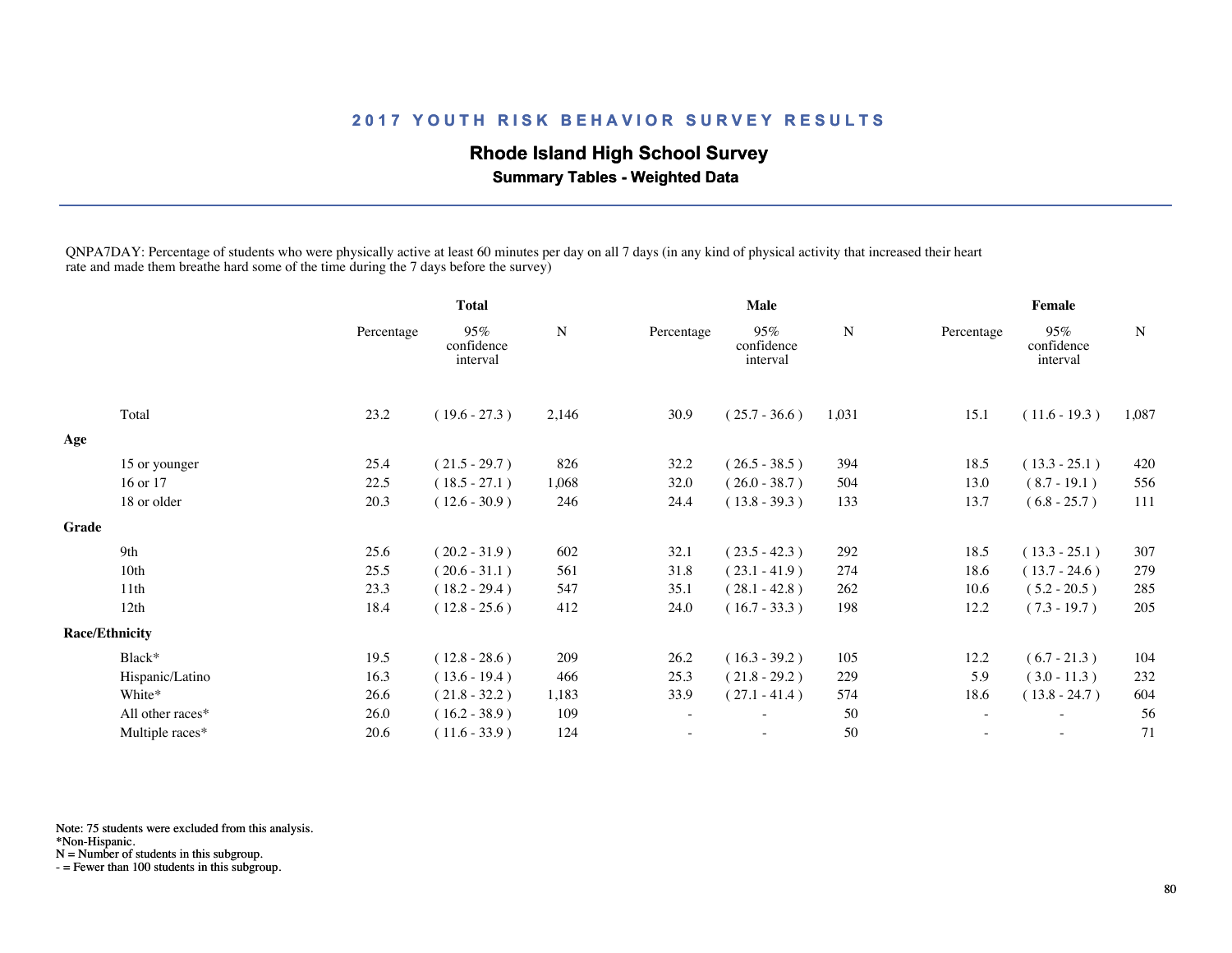## **Rhode Island High School Survey**

 **Summary Tables - Weighted Data**

QN80: Percentage of students who watched television 3 or more hours per day (on an average school day)

|                  |                                                 | <b>Total</b>                  |       | Male       |                               |       | Female                   |                               |             |  |
|------------------|-------------------------------------------------|-------------------------------|-------|------------|-------------------------------|-------|--------------------------|-------------------------------|-------------|--|
|                  | Percentage                                      | 95%<br>confidence<br>interval | N     | Percentage | 95%<br>confidence<br>interval | N     | Percentage               | 95%<br>confidence<br>interval | $\mathbf N$ |  |
| Total            | 21.4                                            | $(18.9 - 24.1)$               | 2,145 | 22.3       | $(19.3 - 25.8)$               | 1,033 | 20.1                     | $(16.6 - 24.1)$               | 1,085       |  |
|                  |                                                 |                               |       |            |                               |       |                          |                               |             |  |
|                  | 21.6                                            | $(19.2 - 24.2)$               | 823   | 22.7       | $(19.8 - 26.0)$               | 394   | 20.1                     | $(16.8 - 23.9)$               | 417         |  |
| 16 or 17         | 21.6                                            | $(17.3 - 26.5)$               | 1,067 | 23.7       | $(19.1 - 28.9)$               | 504   | 19.3                     | $(13.0 - 27.8)$               | 555         |  |
| 18 or older      | 20.1                                            | $(14.5 - 27.1)$               | 250   | 17.3       | $(11.8 - 24.6)$               | 135   | 23.4                     | $(14.1 - 36.1)$               | 113         |  |
|                  |                                                 |                               |       |            |                               |       |                          |                               |             |  |
| 9th              | 23.1                                            | $(20.4 - 26.1)$               | 599   | 24.7       | $(21.2 - 28.6)$               | 291   | 21.5                     | $(17.8 - 25.8)$               | 305         |  |
| 10th             | 19.2                                            | $(14.3 - 25.3)$               | 564   | 20.4       | $(14.4 - 28.1)$               | 279   | 17.3                     | $(11.6 - 25.2)$               | 277         |  |
| 11 <sup>th</sup> | 20.5                                            | $(14.7 - 27.8)$               | 543   | 22.7       | $(16.1 - 31.1)$               | 258   | 18.2                     | $(11.8 - 26.9)$               | 285         |  |
| 12th             | 23.2                                            | $(18.1 - 29.1)$               | 415   | 21.3       | $(14.4 - 30.4)$               | 200   | 24.2                     | $(17.2 - 33.0)$               | 206         |  |
|                  |                                                 |                               |       |            |                               |       |                          |                               |             |  |
| Black*           | 27.2                                            | $(21.1 - 34.3)$               | 208   | 22.2       | $(13.8 - 33.6)$               | 104   | 32.6                     | $(22.9 - 44.0)$               | 104         |  |
| Hispanic/Latino  | 24.9                                            | $(21.2 - 29.1)$               | 470   | 25.9       | $(18.7 - 34.7)$               | 230   | 24.2                     | $(20.1 - 29.0)$               | 235         |  |
| White*           | 18.4                                            | $(15.4 - 21.8)$               | 1,178 | 19.4       | $(16.5 - 22.8)$               | 573   | 16.9                     | $(11.7 - 23.9)$               | 600         |  |
| All other races* | 20.0                                            | $(10.9 - 33.8)$               | 109   | $\sim$     | $\overline{\phantom{a}}$      | 50    | $\overline{\phantom{a}}$ | $\overline{\phantom{a}}$      | 56          |  |
| Multiple races*  | 37.6                                            | $(26.5 - 50.1)$               | 124   |            | $\overline{\phantom{a}}$      | 51    |                          |                               | 70          |  |
|                  | 15 or younger<br>Grade<br><b>Race/Ethnicity</b> |                               |       |            |                               |       |                          |                               |             |  |

Note: 76 students were excluded from this analysis.

\*Non-Hispanic.

N = Number of students in this subgroup.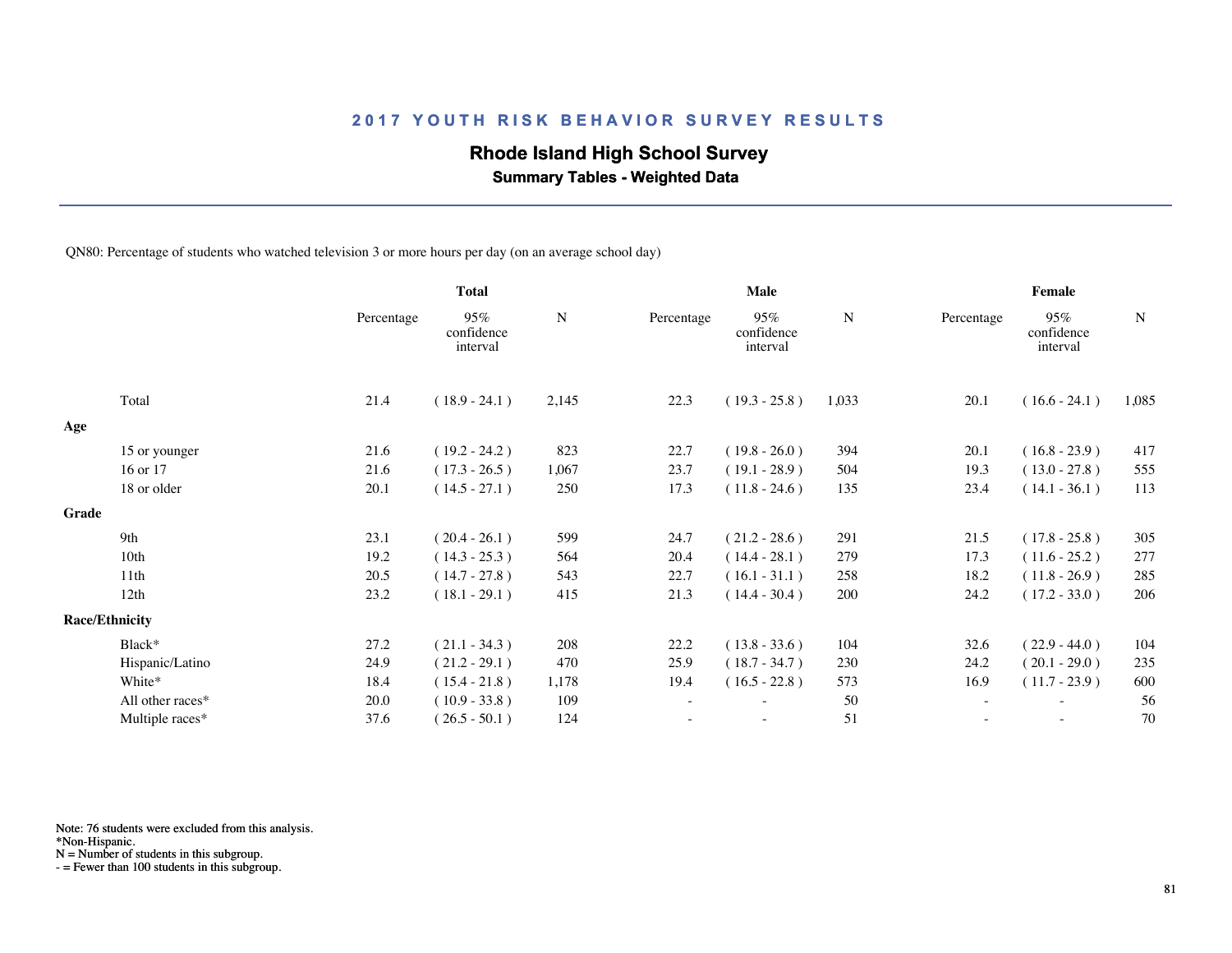## **Rhode Island High School Survey**

 **Summary Tables - Weighted Data**

QN81: Percentage of students who played video or computer games or used a computer 3 or more hours per day (counting time spent on things such as Xbox, PlayStation, an iPad or other tablet, a smartphone, texting, YouTube, Instagram, Facebook, or other social media, for something that was not school work, on an average school day)

|       |                       | <b>Total</b> |                               |             | Male       |                               |       | Female                   |                               |       |
|-------|-----------------------|--------------|-------------------------------|-------------|------------|-------------------------------|-------|--------------------------|-------------------------------|-------|
|       |                       | Percentage   | 95%<br>confidence<br>interval | $\mathbf N$ | Percentage | 95%<br>confidence<br>interval | N     | Percentage               | 95%<br>confidence<br>interval | N     |
|       | Total                 | 43.4         | $(39.4 - 47.5)$               | 2,112       | 45.4       | $(39.8 - 51.0)$               | 1,017 | 41.3                     | $(37.1 - 45.7)$               | 1,068 |
| Age   |                       |              |                               |             |            |                               |       |                          |                               |       |
|       | 15 or younger         | 44.3         | $(39.0 - 49.6)$               | 808         | 47.8       | $(41.3 - 54.3)$               | 386   | 40.7                     | $(34.8 - 46.8)$               | 411   |
|       | 16 or 17              | 44.4         | $(40.1 - 48.7)$               | 1,054       | 46.6       | $(39.9 - 53.4)$               | 499   | 41.9                     | $(37.0 - 46.8)$               | 547   |
|       | 18 or older           | 37.6         | $(29.4 - 46.6)$               | 244         | 35.8       | $(24.6 - 48.9)$               | 132   | 40.9                     | $(28.2 - 54.9)$               | 110   |
| Grade |                       |              |                               |             |            |                               |       |                          |                               |       |
|       | 9th                   | 42.8         | $(38.0 - 47.7)$               | 587         | 46.3       | $(40.9 - 51.8)$               | 283   | 38.8                     | $(31.5 - 46.7)$               | 301   |
|       | 10 <sub>th</sub>      | 44.3         | $(37.7 - 51.1)$               | 557         | 47.3       | $(39.6 - 55.2)$               | 275   | 40.1                     | $(29.2 - 52.1)$               | 274   |
|       | 11th                  | 50.5         | $(44.6 - 56.3)$               | 536         | 50.9       | $(41.1 - 60.6)$               | 255   | 50.0                     | $(40.4 - 59.6)$               | 281   |
|       | 12th                  | 36.9         | $(30.8 - 43.5)$               | 407         | 37.1       | $(30.2 - 44.5)$               | 199   | 37.6                     | $(27.5 - 48.9)$               | 200   |
|       | <b>Race/Ethnicity</b> |              |                               |             |            |                               |       |                          |                               |       |
|       | Black*                | 40.3         | $(30.1 - 51.3)$               | 200         | 36.3       | $(26.4 - 47.6)$               | 101   |                          |                               | 99    |
|       | Hispanic/Latino       | 46.7         | $(41.7 - 51.8)$               | 461         | 49.1       | $(42.2 - 56.1)$               | 226   | 44.4                     | $(36.0 - 53.0)$               | 230   |
|       | White*                | 42.3         | $(36.7 - 48.1)$               | 1,169       | 44.2       | $(36.4 - 52.2)$               | 567   | 40.4                     | $(32.6 - 48.6)$               | 597   |
|       | All other races*      | 50.3         | $(41.5 - 59.1)$               | 107         |            |                               | 48    | $\overline{\phantom{a}}$ |                               | 56    |
|       | Multiple races*       | 49.6         | $(31.4 - 68.0)$               | 120         |            | $\overline{\phantom{0}}$      | 50    | $\sim$                   | $\sim$                        | 67    |
|       |                       |              |                               |             |            |                               |       |                          |                               |       |

Note: 109 students were excluded from this analysis.

\*Non-Hispanic.

N = Number of students in this subgroup.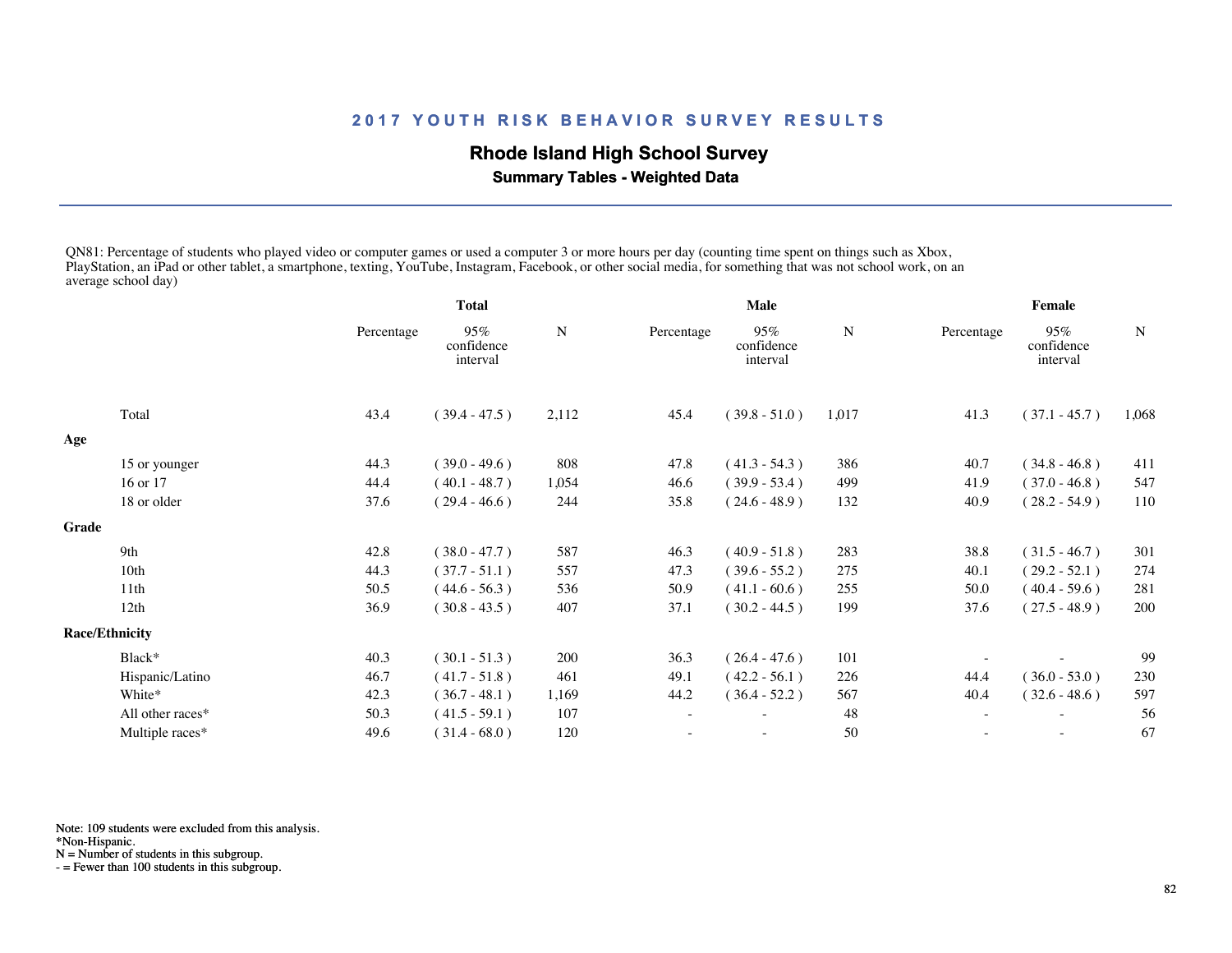## **Rhode Island High School Survey**

 **Summary Tables - Weighted Data**

QN82: Percentage of students who attended physical education (PE) classes on 1 or more days (in an average week when they were in school)

|       |                       |            | <b>Total</b>                  |           | Male                     |                               |           | Female                   |                               |             |
|-------|-----------------------|------------|-------------------------------|-----------|--------------------------|-------------------------------|-----------|--------------------------|-------------------------------|-------------|
|       |                       | Percentage | 95%<br>confidence<br>interval | ${\bf N}$ | Percentage               | 95%<br>confidence<br>interval | ${\bf N}$ | Percentage               | 95%<br>confidence<br>interval | $\mathbf N$ |
|       | Total                 | 70.3       | $(64.3 - 75.6)$               | 2,119     | 70.1                     | $(65.2 - 74.5)$               | 1,021     | 70.2                     | $(61.2 - 77.8)$               | 1,072       |
| Age   |                       |            |                               |           |                          |                               |           |                          |                               |             |
|       | 15 or younger         | 64.5       | $(60.3 - 68.4)$               | 810       | 64.2                     | $(60.5 - 67.8)$               | 383       | 64.8                     | $(58.6 - 70.6)$               | 416         |
|       | 16 or 17              | 72.2       | $(64.0 - 79.1)$               | 1,057     | 70.7                     | $(63.8 - 76.8)$               | 503       | 73.4                     | $(59.0 - 84.2)$               | 547         |
|       | 18 or older           | 77.8       | $(64.7 - 87.1)$               | 246       | 81.6                     | $(64.5 - 91.6)$               | 135       | 72.0                     | $(54.6 - 84.7)$               | 109         |
| Grade |                       |            |                               |           |                          |                               |           |                          |                               |             |
|       | 9th                   | 64.1       | $(58.9 - 69.0)$               | 589       | 65.5                     | $(59.7 - 70.8)$               | 281       | 62.7                     | $(53.4 - 71.1)$               | 305         |
|       | 10 <sub>th</sub>      | 66.8       | $(57.2 - 75.2)$               | 557       | 63.0                     | $(51.3 - 73.3)$               | 278       | 70.2                     | $(59.3 - 79.2)$               | 273         |
|       | 11th                  | 73.3       | $(61.2 - 82.7)$               | 539       | 73.8                     | $(64.4 - 81.5)$               | 259       | 72.8                     | $(54.0 - 85.9)$               | 280         |
|       | 12th                  | 78.7       | $(67.8 - 86.6)$               | 411       | 80.4                     | $(71.4 - 87.1)$               | 198       | 76.6                     | $(59.0 - 88.2)$               | 204         |
|       | <b>Race/Ethnicity</b> |            |                               |           |                          |                               |           |                          |                               |             |
|       | Black*                | 67.6       | $(58.8 - 75.4)$               | 204       | 66.7                     | $(55.8 - 76.1)$               | 103       | 68.6                     | $(58.4 - 77.3)$               | 101         |
|       | Hispanic/Latino       | 66.2       | $(59.3 - 72.4)$               | 457       | 65.8                     | $(56.4 - 74.2)$               | 224       | 67.1                     | $(55.9 - 76.7)$               | 228         |
|       | White*                | 72.1       | $(63.9 - 79.0)$               | 1,177     | 72.4                     | $(65.2 - 78.6)$               | 571       | 71.5                     | $(60.2 - 80.6)$               | 601         |
|       | All other races*      | 69.9       | $(60.1 - 78.2)$               | 108       | $\overline{\phantom{a}}$ |                               | 50        | $\overline{\phantom{a}}$ | $\overline{\phantom{a}}$      | 55          |
|       | Multiple races*       | 65.1       | $(46.9 - 79.7)$               | 120       |                          |                               | 49        |                          |                               | 69          |
|       |                       |            |                               |           |                          |                               |           |                          |                               |             |

Note: 102 students were excluded from this analysis.

N = Number of students in this subgroup.

<sup>\*</sup>Non-Hispanic.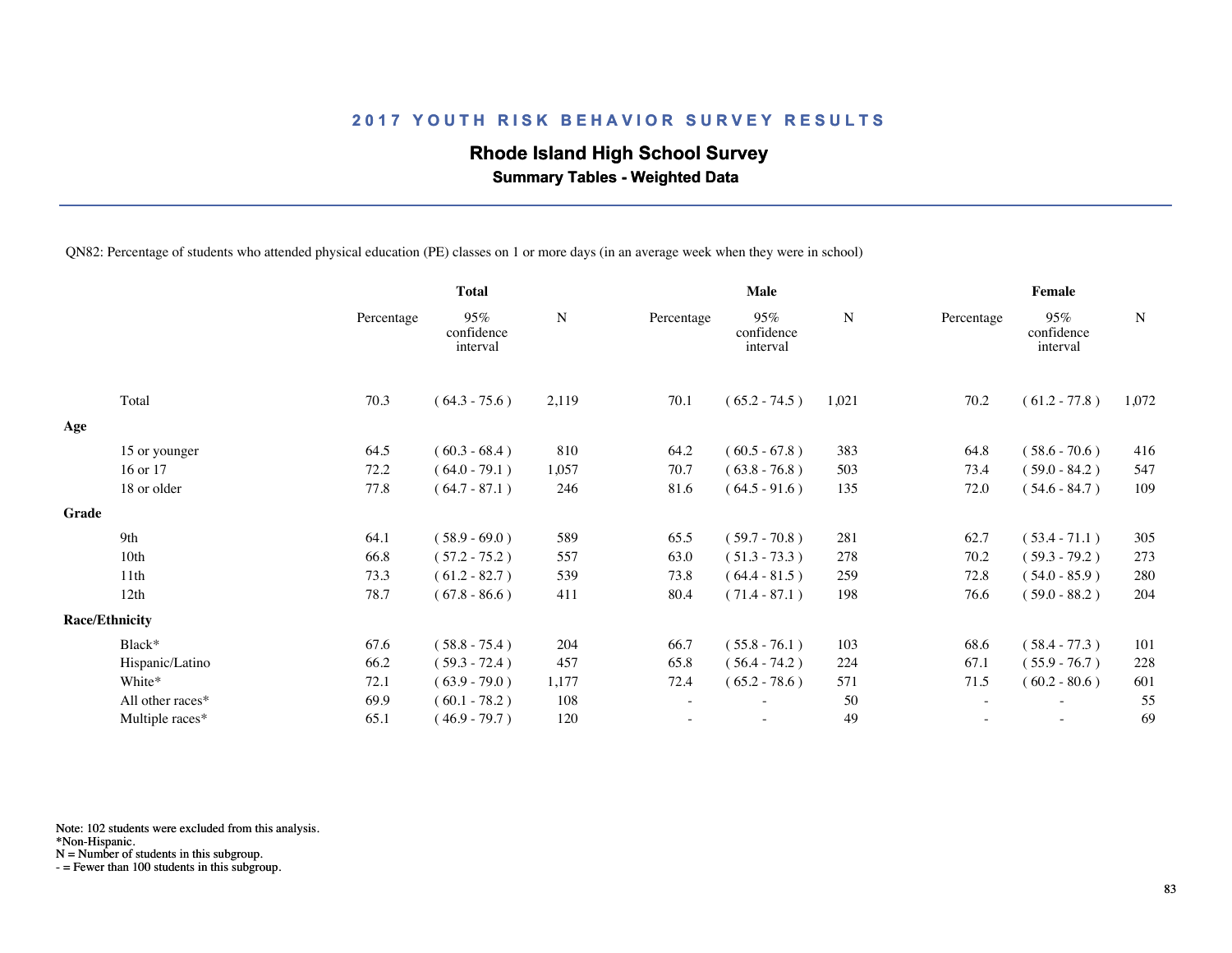## **Rhode Island High School Survey**

 **Summary Tables - Weighted Data**

QNDLYPE: Percentage of students who attended physical education (PE) classes on all 5 days (in an average week when they were in school)

|       |                       |            | <b>Total</b>                  |           | <b>Male</b>              |                               |       | Female     |                               |             |  |
|-------|-----------------------|------------|-------------------------------|-----------|--------------------------|-------------------------------|-------|------------|-------------------------------|-------------|--|
|       |                       | Percentage | 95%<br>confidence<br>interval | ${\bf N}$ | Percentage               | 95%<br>confidence<br>interval | N     | Percentage | 95%<br>confidence<br>interval | $\mathbf N$ |  |
|       | Total                 | 16.6       | $(8.9 - 28.7)$                | 2,119     | 18.1                     | $(9.6 - 31.4)$                | 1,021 | 14.9       | $(7.2 - 28.5)$                | 1,072       |  |
| Age   |                       |            |                               |           |                          |                               |       |            |                               |             |  |
|       | 15 or younger         | 13.1       | $(5.2 - 29.1)$                | 810       | 15.1                     | $(5.9 - 33.5)$                | 383   | 11.2       | $(4.5 - 25.3)$                | 416         |  |
|       | 16 or 17              | 18.6       | $(10.4 - 31.1)$               | 1,057     | 20.4                     | $(11.2 - 34.3)$               | 503   | 16.6       | $(7.5 - 32.8)$                | 547         |  |
|       | 18 or older           | 18.6       | $(9.2 - 33.8)$                | 246       | 17.5                     | $(8.0 - 34.1)$                | 135   | 18.7       | $(7.4 - 40.2)$                | 109         |  |
| Grade |                       |            |                               |           |                          |                               |       |            |                               |             |  |
|       | 9th                   | 10.6       | $(3.7 - 26.7)$                | 589       | 12.1                     | $(4.4 - 29.2)$                | 281   | 9.1        | $(2.9 - 25.6)$                | 305         |  |
|       | 10th                  | 19.8       | $(9.7 - 36.3)$                | 557       | 21.4                     | $(11.1 - 37.3)$               | 278   | 17.6       | $(6.5 - 39.7)$                | 273         |  |
|       | 11 <sup>th</sup>      | 17.6       | $(10.2 - 28.6)$               | 539       | 19.3                     | $(10.2 - 33.3)$               | 259   | 15.7       | $(6.7 - 32.8)$                | 280         |  |
|       | 12th                  | 19.2       | $(10.2 - 33.1)$               | 411       | 20.1                     | $(10.8 - 34.3)$               | 198   | 17.9       | $(8.2 - 34.5)$                | 204         |  |
|       | <b>Race/Ethnicity</b> |            |                               |           |                          |                               |       |            |                               |             |  |
|       | Black*                | 26.4       | $(11.4 - 49.8)$               | 204       | 21.8                     | $(10.7 - 39.4)$               | 103   | 31.3       | $(11.3 - 61.9)$               | 101         |  |
|       | Hispanic/Latino       | 20.4       | $(8.4 - 41.6)$                | 457       | 19.5                     | $(7.6 - 41.6)$                | 224   | 21.3       | $(7.9 - 46.1)$                | 228         |  |
|       | White*                | 13.7       | $(6.4 - 26.9)$                | 1,177     | 17.2                     | $(7.6 - 34.4)$                | 571   | 9.8        | $(4.7 - 19.4)$                | 601         |  |
|       | All other races*      | 29.3       | $(14.6 - 50.1)$               | 108       | $\overline{\phantom{a}}$ | $\overline{\phantom{0}}$      | 50    | $\sim$     | $\overline{\phantom{a}}$      | 55          |  |
|       | Multiple races*       | 13.5       | $(6.4 - 26.3)$                | 120       |                          |                               | 49    |            |                               | 69          |  |
|       |                       |            |                               |           |                          |                               |       |            |                               |             |  |

Note: 102 students were excluded from this analysis.

\*Non-Hispanic.

N = Number of students in this subgroup.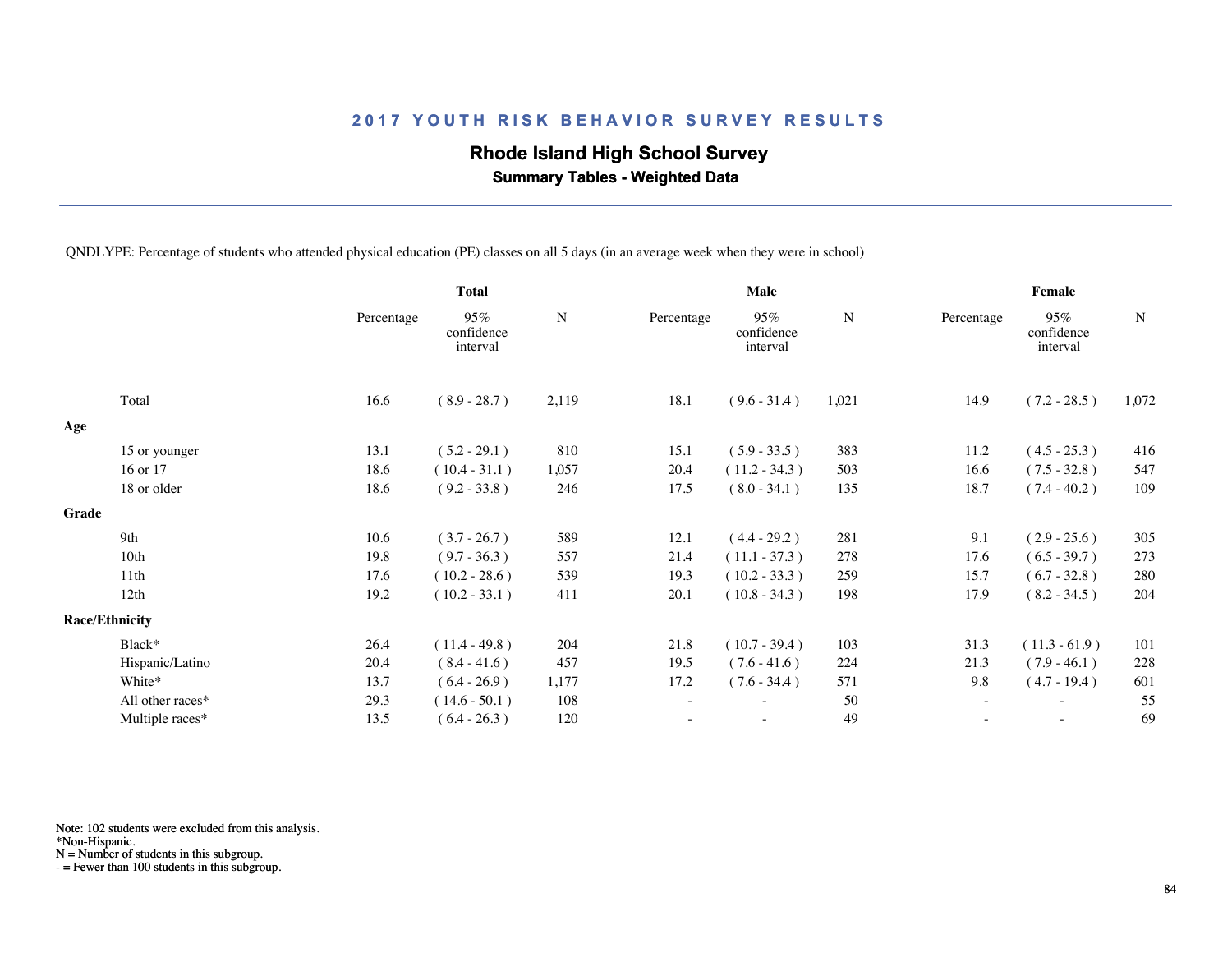# **Rhode Island High School Survey**

 **Summary Tables - Weighted Data**

QN84: Percentage of students who had a concussion from playing a sport or being physically active (one or more times during the 12 months before the survey)

|       |                       | <b>Total</b> |                               |       |                          | <b>Male</b>                   |       | Female                   |                               |             |  |
|-------|-----------------------|--------------|-------------------------------|-------|--------------------------|-------------------------------|-------|--------------------------|-------------------------------|-------------|--|
|       |                       | Percentage   | 95%<br>confidence<br>interval | N     | Percentage               | 95%<br>confidence<br>interval | N     | Percentage               | 95%<br>confidence<br>interval | $\mathbf N$ |  |
|       | Total                 | 17.6         | $(14.3 - 21.4)$               | 2,125 | 20.0                     | $(15.3 - 25.6)$               | 1,024 | 14.1                     | $(11.5 - 17.3)$               | 1,075       |  |
| Age   |                       |              |                               |       |                          |                               |       |                          |                               |             |  |
|       | 15 or younger         | 17.6         | $(12.5 - 24.3)$               | 813   | 20.9                     | $(15.4 - 27.9)$               | 384   | 13.0                     | $(8.3 - 19.8)$                | 418         |  |
|       | 16 or 17              | 17.0         | $(13.9 - 20.6)$               | 1,062 | 19.1                     | $(14.0 - 25.5)$               | 505   | 14.3                     | $(11.4 - 17.9)$               | 549         |  |
|       | 18 or older           | 19.5         | $(12.7 - 28.8)$               | 245   | 20.6                     | $(11.0 - 35.2)$               | 135   | 16.8                     | $(9.4 - 28.1)$                | 108         |  |
| Grade |                       |              |                               |       |                          |                               |       |                          |                               |             |  |
|       | 9th                   | 17.4         | $(11.2 - 26.0)$               | 591   | 21.2                     | $(13.9 - 31.0)$               | 282   | 12.7                     | $(7.4 - 21.0)$                | 306         |  |
|       | 10th                  | 22.0         | $(17.2 - 27.7)$               | 559   | 25.8                     | $(18.3 - 35.0)$               | 277   | 17.4                     | $(13.2 - 22.7)$               | 275         |  |
|       | 11 <sup>th</sup>      | 13.4         | $(10.7 - 16.8)$               | 541   | 16.1                     | $(12.0 - 21.3)$               | 261   | 10.5                     | $(7.3 - 14.8)$                | 280         |  |
|       | 12th                  | 16.4         | $(9.9 - 25.8)$                | 410   | 16.3                     | $(8.0 - 30.3)$                | 199   | 14.9                     | $(8.1 - 26.0)$                | 202         |  |
|       | <b>Race/Ethnicity</b> |              |                               |       |                          |                               |       |                          |                               |             |  |
|       | Black*                | 28.7         | $(22.6 - 35.7)$               | 203   | 36.5                     | $(29.6 - 44.0)$               | 102   | 20.1                     | $(10.9 - 34.0)$               | 101         |  |
|       | Hispanic/Latino       | 22.2         | $(16.3 - 29.6)$               | 464   | 25.1                     | $(16.4 - 36.6)$               | 228   | 18.8                     | $(10.2 - 31.9)$               | 231         |  |
|       | White*                | 14.3         | $(11.8 - 17.3)$               | 1,177 | 16.2                     | $(12.0 - 21.7)$               | 571   | 11.8                     | $(9.7 - 14.2)$                | 601         |  |
|       | All other races*      | 11.4         | $(4.1 - 27.9)$                | 108   | $\overline{\phantom{a}}$ | $\overline{\phantom{a}}$      | 50    | $\overline{\phantom{a}}$ | $\overline{\phantom{a}}$      | 55          |  |
|       | Multiple races*       | 16.7         | $(8.6 - 30.0)$                | 121   |                          |                               | 50    |                          | $\sim$                        | 68          |  |
|       |                       |              |                               |       |                          |                               |       |                          |                               |             |  |

Note: 96 students were excluded from this analysis.

\*Non-Hispanic.

N = Number of students in this subgroup.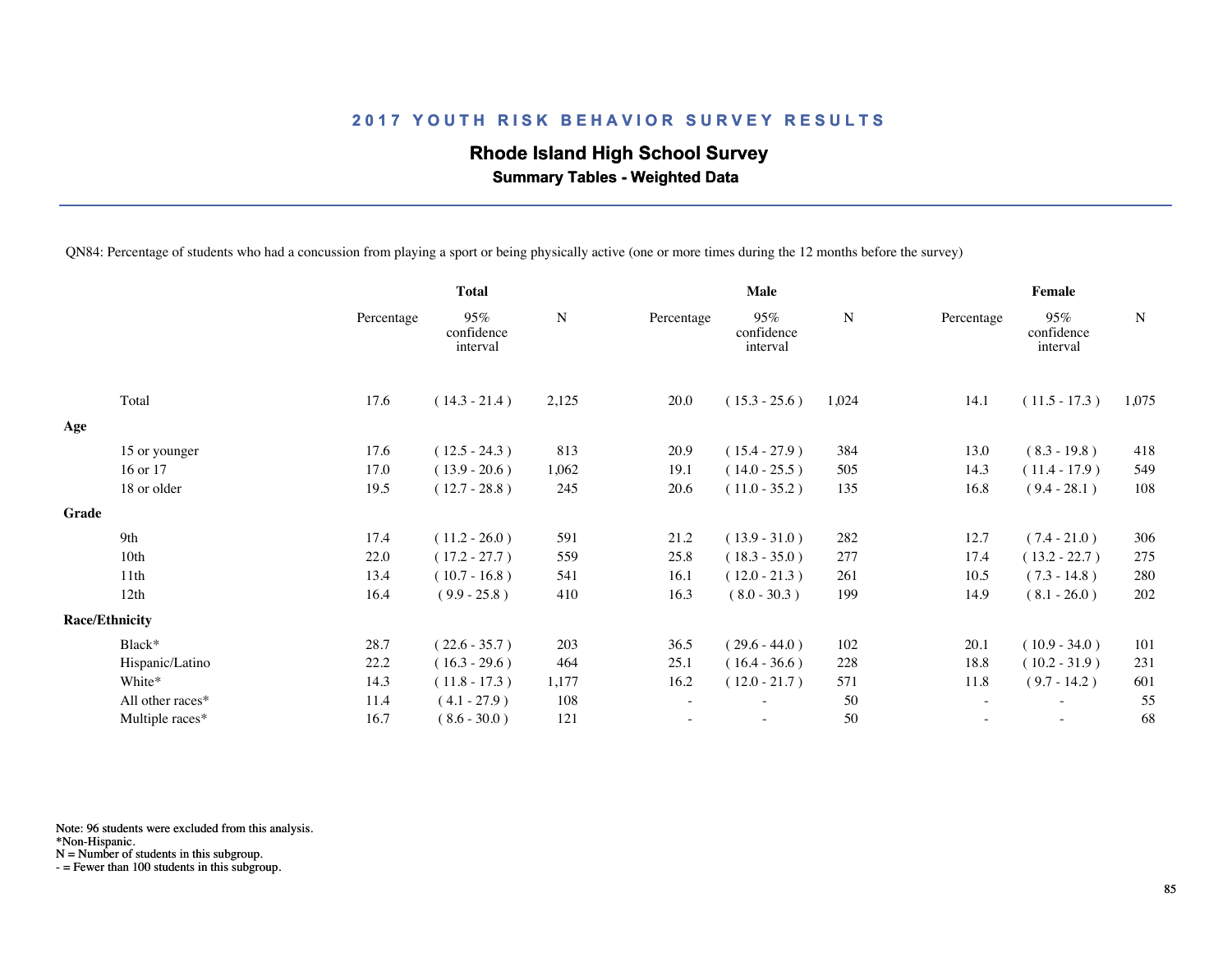## **Rhode Island High School Survey**

 **Summary Tables - Weighted Data**

QN85: Percentage of students who were ever tested for human immunodeficiency virus (HIV) (not counting tests done if they donated blood)

|       |                       |            | <b>Total</b>                  |           |                          | Male                          |     | Female                   |                               |             |  |
|-------|-----------------------|------------|-------------------------------|-----------|--------------------------|-------------------------------|-----|--------------------------|-------------------------------|-------------|--|
|       |                       | Percentage | 95%<br>confidence<br>interval | ${\bf N}$ | Percentage               | 95%<br>confidence<br>interval | N   | Percentage               | 95%<br>confidence<br>interval | $\mathbf N$ |  |
|       | Total                 | 13.5       | $(10.5 - 17.1)$               | 2,084     | 14.1                     | $(11.3 - 17.5)$               | 997 | 12.5                     | $(8.1 - 18.7)$                | 1,065       |  |
| Age   |                       |            |                               |           |                          |                               |     |                          |                               |             |  |
|       | 15 or younger         | 9.9        | $(6.2 - 15.3)$                | 797       | 11.7                     | $(7.2 - 18.6)$                | 378 | 7.4                      | $(3.8 - 14.1)$                | 410         |  |
|       | 16 or 17              | 14.9       | $(11.7 - 18.7)$               | 1,043     | 15.0                     | $(10.8 - 20.5)$               | 489 | 14.4                     | $(10.1 - 20.1)$               | 547         |  |
|       | 18 or older           | 18.0       | $(11.4 - 27.2)$               | 240       | 17.0                     | $(12.0 - 23.5)$               | 130 | 19.0                     | $(8.0 - 38.7)$                | 108         |  |
| Grade |                       |            |                               |           |                          |                               |     |                          |                               |             |  |
|       | 9th                   | 10.4       | $(6.9 - 15.2)$                | 587       | 11.5                     | $(8.0 - 16.3)$                | 282 | 9.2                      | $(4.2 - 19.0)$                | 302         |  |
|       | 10th                  | 11.0       | $(7.6 - 15.8)$                | 542       | 13.0                     | $(7.5 - 21.6)$                | 265 | 8.4                      | $(4.8 - 14.2)$                | 270         |  |
|       | 11 <sup>th</sup>      | 15.8       | $(11.2 - 21.7)$               | 532       | 16.3                     | $(9.7 - 26.1)$                | 251 | 15.2                     | $(9.0 - 24.4)$                | 281         |  |
|       | 12th                  | 16.2       | $(10.5 - 24.2)$               | 403       | 15.1                     | $(11.5 - 19.6)$               | 194 | 16.7                     | $(8.5 - 30.2)$                | 202         |  |
|       | <b>Race/Ethnicity</b> |            |                               |           |                          |                               |     |                          |                               |             |  |
|       | Black*                | 19.4       | $(15.0 - 24.7)$               | 201       | 21.2                     | $(13.8 - 31.1)$               | 100 | 17.6                     | $(9.4 - 30.4)$                | 101         |  |
|       | Hispanic/Latino       | 12.1       | $(8.4 - 17.1)$                | 445       | 11.4                     | $(8.0 - 15.9)$                | 217 | 12.6                     | $(6.9 - 21.7)$                | 223         |  |
|       | White*                | 12.5       | $(10.0 - 15.5)$               | 1,166     | 13.5                     | $(10.7 - 16.9)$               | 563 | 11.2                     | $(7.1 - 17.3)$                | 598         |  |
|       | All other races*      | 16.4       | $(8.7 - 28.9)$                | 107       | $\overline{\phantom{a}}$ | $\overline{\phantom{0}}$      | 49  | $\overline{\phantom{a}}$ | $\overline{\phantom{a}}$      | 56          |  |
|       | Multiple races*       | 17.3       | $(8.6 - 31.6)$                | 117       |                          |                               | 47  |                          |                               | 67          |  |
|       |                       |            |                               |           |                          |                               |     |                          |                               |             |  |

Note: 137 students were excluded from this analysis.

N = Number of students in this subgroup.

<sup>\*</sup>Non-Hispanic.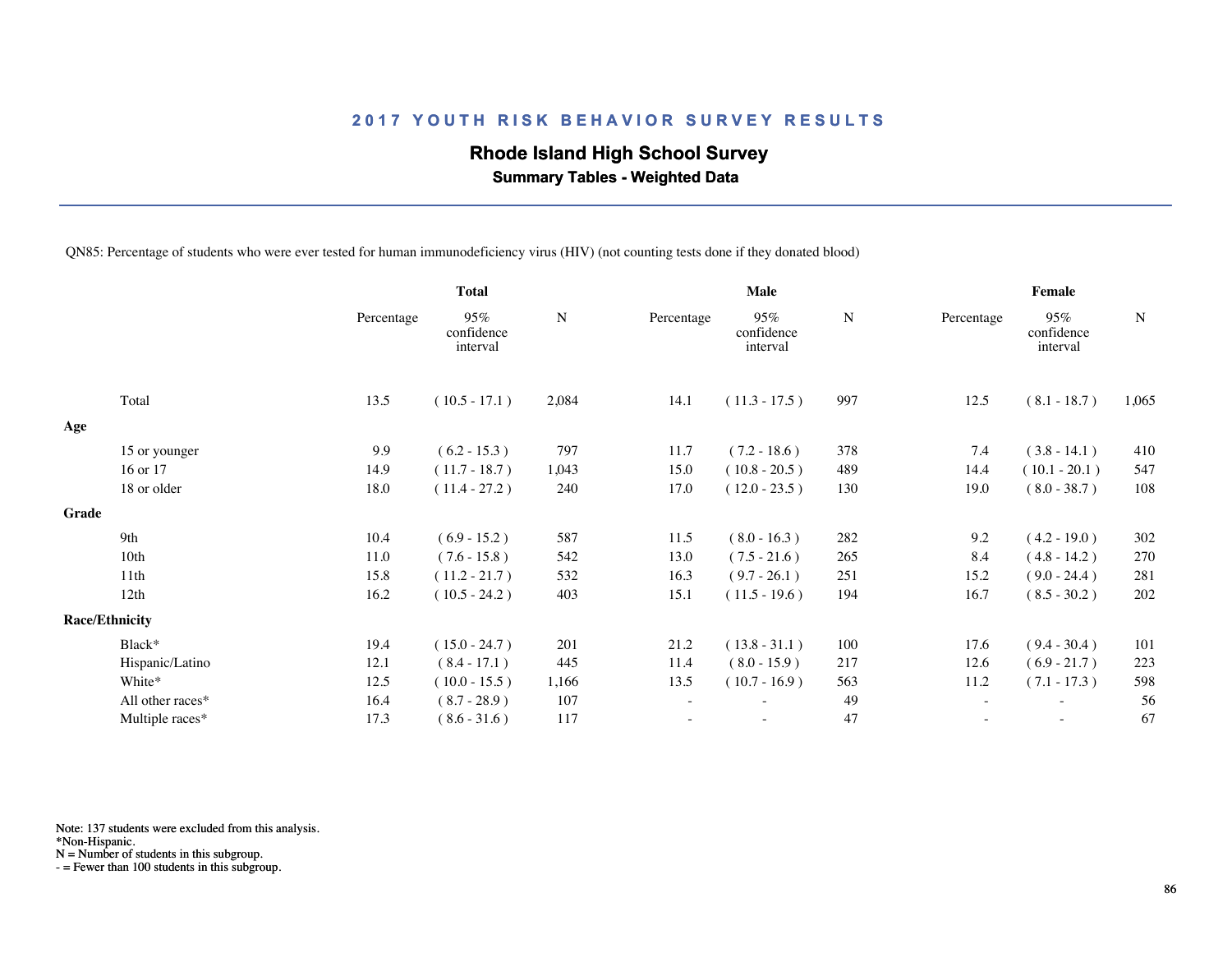## **Rhode Island High School Survey**

 **Summary Tables - Weighted Data**

QN86: Percentage of students who saw a dentist (for a check-up, exam, teeth cleaning, or other dental work, during the 12 months before the survey)

|       |                       | <b>Total</b> |                               |           | Male                     |                               |           | Female                   |                               |             |  |
|-------|-----------------------|--------------|-------------------------------|-----------|--------------------------|-------------------------------|-----------|--------------------------|-------------------------------|-------------|--|
|       |                       | Percentage   | 95%<br>confidence<br>interval | ${\bf N}$ | Percentage               | 95%<br>confidence<br>interval | ${\bf N}$ | Percentage               | 95%<br>confidence<br>interval | $\mathbf N$ |  |
|       | Total                 | 79.4         | $(71.8 - 85.4)$               | 2,114     | 77.4                     | $(69.2 - 83.9)$               | 1,016     | 82.0                     | $(73.7 - 88.2)$               | 1,072       |  |
| Age   |                       |              |                               |           |                          |                               |           |                          |                               |             |  |
|       | 15 or younger         | 82.6         | $(74.6 - 88.4)$               | 807       | 80.0                     | $(70.2 - 87.2)$               | 382       | 85.8                     | $(76.1 - 92.0)$               | 414         |  |
|       | 16 or 17              | 77.3         | $(70.3 - 83.0)$               | 1,059     | 74.9                     | $(66.9 - 81.5)$               | 502       | 79.8                     | $(71.5 - 86.2)$               | 549         |  |
|       | 18 or older           | 79.6         | $(64.6 - 89.3)$               | 243       | 79.1                     | $(61.4 - 90.0)$               | 132       | 80.5                     | $(66.5 - 89.6)$               | 109         |  |
| Grade |                       |              |                               |           |                          |                               |           |                          |                               |             |  |
|       | 9th                   | 82.3         | $(73.2 - 88.7)$               | 589       | 78.7                     | $(68.3 - 86.3)$               | 283       | 86.8                     | $(74.3 - 93.7)$               | 303         |  |
|       | 10 <sub>th</sub>      | 76.7         | $(69.5 - 82.7)$               | 550       | 73.2                     | $(63.0 - 81.4)$               | 271       | 80.7                     | $(71.2 - 87.7)$               | 272         |  |
|       | 11th                  | 76.6         | $(68.4 - 83.2)$               | 540       | 76.1                     | $(65.5 - 84.1)$               | 260       | 77.2                     | $(64.8 - 86.2)$               | 280         |  |
|       | 12th                  | 82.3         | $(68.7 - 90.9)$               | 412       | 81.7                     | $(66.0 - 91.1)$               | 197       | 83.1                     | $(68.6 - 91.7)$               | 206         |  |
|       | <b>Race/Ethnicity</b> |              |                               |           |                          |                               |           |                          |                               |             |  |
|       | Black*                | 56.3         | $(46.9 - 65.3)$               | 202       | 49.1                     | $(32.3 - 66.1)$               | 100       | 64.0                     | $(49.2 - 76.5)$               | 102         |  |
|       | Hispanic/Latino       | 72.4         | $(61.6 - 81.1)$               | 452       | 71.4                     | $(58.6 - 81.4)$               | 221       | 74.1                     | $(63.8 - 82.3)$               | 226         |  |
|       | White*                | 85.7         | $(80.3 - 89.7)$               | 1,177     | 83.8                     | $(77.3 - 88.7)$               | 572       | 87.8                     | $(82.1 - 91.9)$               | 600         |  |
|       | All other races*      | 79.5         | $(69.2 - 86.9)$               | 109       | $\overline{\phantom{a}}$ |                               | 50        | $\overline{\phantom{a}}$ | $\sim$                        | 56          |  |
|       | Multiple races*       | 70.9         | $(62.4 - 78.1)$               | 121       |                          |                               | 50        |                          |                               | 68          |  |
|       |                       |              |                               |           |                          |                               |           |                          |                               |             |  |

Note: 107 students were excluded from this analysis.

N = Number of students in this subgroup.

<sup>\*</sup>Non-Hispanic.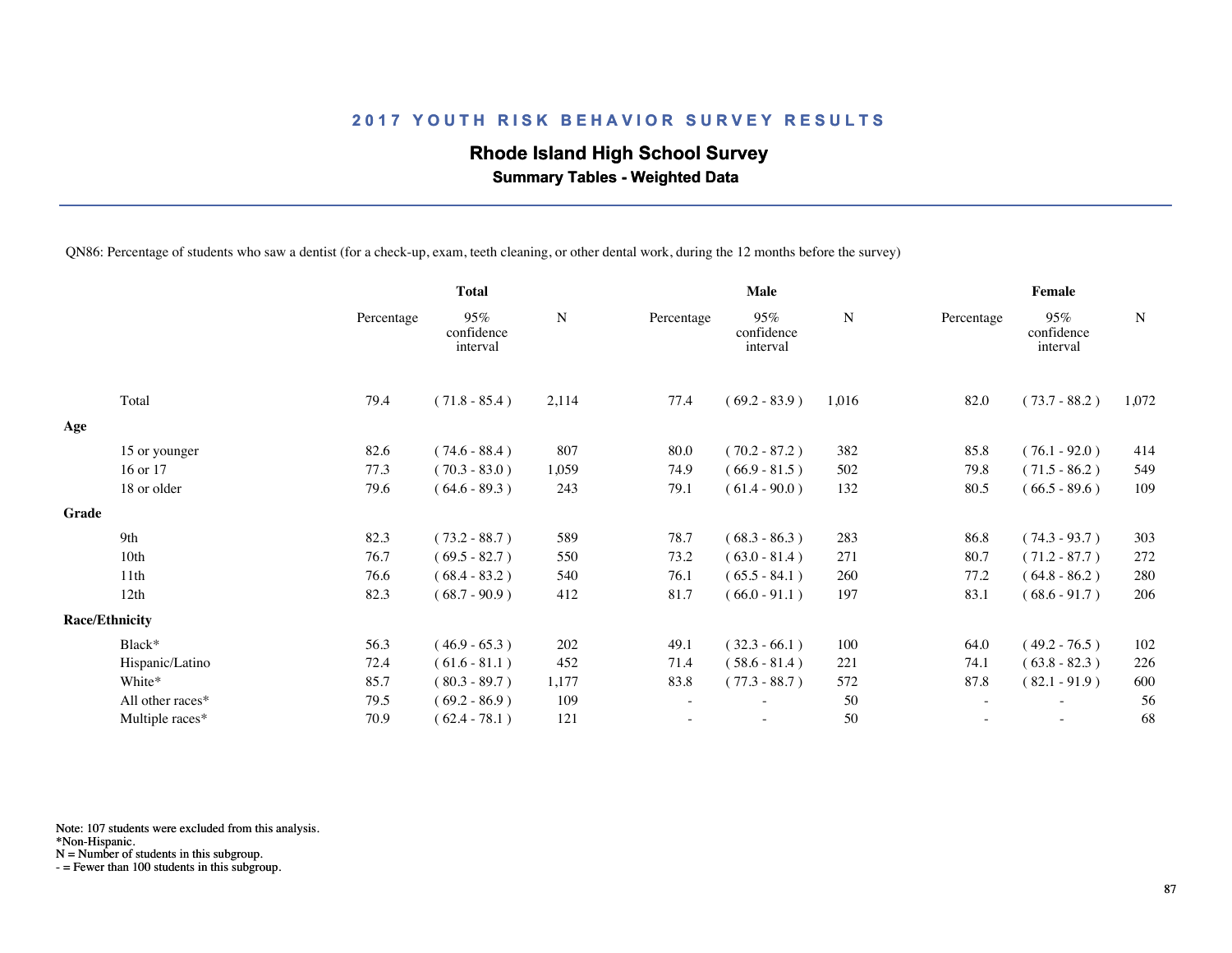## **Rhode Island High School Survey**

 **Summary Tables - Weighted Data**

QNNODNT: Percentage of students who never saw a dentist (for a check-up, exam, teeth cleaning, or other dental work)

|                  |                                                 | <b>Total</b>                  |               |                          | Male                          |             | Female     |                               |             |  |
|------------------|-------------------------------------------------|-------------------------------|---------------|--------------------------|-------------------------------|-------------|------------|-------------------------------|-------------|--|
|                  | Percentage                                      | 95%<br>confidence<br>interval | $\mathbf N$   | Percentage               | 95%<br>confidence<br>interval | $\mathbf N$ | Percentage | 95%<br>confidence<br>interval | $\mathbf N$ |  |
| Total            | 2.0                                             | $(1.2 - 3.3)$                 | 2,114         | 2.6                      | $(1.4 - 4.7)$                 | 1,016       | 1.1        | $(0.4 - 2.7)$                 | 1,072       |  |
|                  |                                                 |                               |               |                          |                               |             |            |                               |             |  |
|                  | 0.9                                             | $(0.3 - 2.7)$                 | 807           | 1.1                      | $(0.3 - 3.9)$                 | 382         | 0.6        | $(0.1 - 2.1)$                 | 414         |  |
| 16 or 17         | 2.6                                             | $(1.7 - 3.9)$                 | 1,059         | 3.3                      | $(2.1 - 5.0)$                 | 502         | 1.5        | $(0.6 - 3.9)$                 | 549         |  |
| 18 or older      | 2.8                                             | $(0.9 - 8.2)$                 | 243           | 4.1                      | $(1.3 - 12.6)$                | 132         | 1.0        | $(0.2 - 4.5)$                 | 109         |  |
|                  |                                                 |                               |               |                          |                               |             |            |                               |             |  |
| 9th              | 1.0                                             |                               | 589           | 1.5                      | $(0.3 - 6.1)$                 | 283         | 0.4        | $(0.1 - 1.5)$                 | 303         |  |
| 10th             | 2.3                                             | $(1.3 - 3.9)$                 | 550           | 2.0                      | $(0.5 - 7.9)$                 | 271         | 1.7        | $(0.5 - 6.2)$                 | 272         |  |
| 11th             | 2.1                                             | $(0.6 - 7.9)$                 | 540           | 3.3                      | $(0.8 - 12.5)$                | 260         | 0.9        | $(0.1 - 4.8)$                 | 280         |  |
| 12th             | 2.5                                             | $(1.0 - 6.1)$                 | 412           | 4.0                      | $(1.3 - 11.2)$                | 197         | 1.0        | $(0.3 - 3.7)$                 | 206         |  |
|                  |                                                 |                               |               |                          |                               |             |            |                               |             |  |
| Black*           | 5.7                                             | $(1.8 - 16.2)$                | 202           | 8.5                      | $(2.4 - 26.1)$                | 100         | 2.7        | $(0.7 - 10.4)$                | 102         |  |
| Hispanic/Latino  | 1.9                                             | $(0.8 - 4.4)$                 | 452           | 3.1                      | $(1.1 - 8.1)$                 | 221         | 0.6        | $(0.1 - 3.2)$                 | 226         |  |
| White*           | 1.0                                             | $(0.5 - 2.2)$                 | 1,177         | 1.4                      | $(0.5 - 3.8)$                 | 572         | 0.3        | $(0.0 - 2.2)$                 | 600         |  |
| All other races* | 2.8                                             | $(0.3 - 19.9)$                | 109           | $\overline{\phantom{a}}$ | $\overline{\phantom{a}}$      | 50          | $\sim$     | $\sim$                        | 56          |  |
| Multiple races*  | 6.3                                             | $(2.2 - 17.2)$                | 121           |                          |                               | 50          |            |                               | 68          |  |
|                  | 15 or younger<br>Grade<br><b>Race/Ethnicity</b> |                               | $(0.2 - 3.8)$ |                          |                               |             |            |                               |             |  |

Note: 107 students were excluded from this analysis.

N = Number of students in this subgroup.

<sup>\*</sup>Non-Hispanic.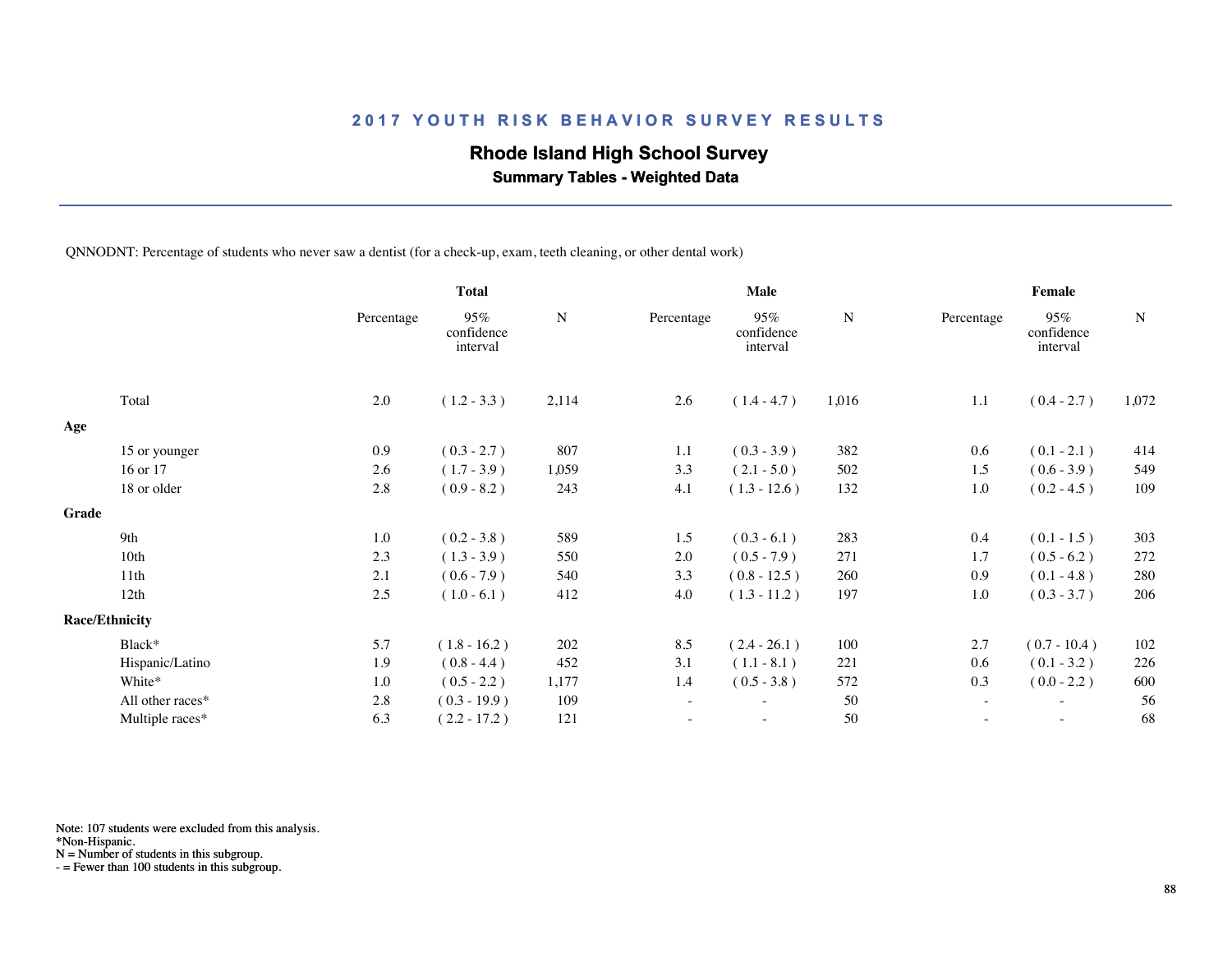## **Rhode Island High School Survey**

 **Summary Tables - Weighted Data**

QN89: Percentage of students who described their grades in school as mostly A's or B's (during the 12 months before the survey)

|                  |                                | <b>Total</b>                  |             | <b>Male</b> |                               |     | Female     |                               |             |  |
|------------------|--------------------------------|-------------------------------|-------------|-------------|-------------------------------|-----|------------|-------------------------------|-------------|--|
|                  | Percentage                     | 95%<br>confidence<br>interval | $\mathbf N$ | Percentage  | 95%<br>confidence<br>interval | N   | Percentage | 95%<br>confidence<br>interval | $\mathbf N$ |  |
| Total            | 75.5                           | $(71.3 - 79.3)$               | 2,088       | 71.7        | $(66.2 - 76.6)$               | 999 | 79.9       | $(74.1 - 84.8)$               | 1,063       |  |
|                  |                                |                               |             |             |                               |     |            |                               |             |  |
| 15 or younger    | 77.3                           | $(68.7 - 84.1)$               | 788         | 74.6        | $(62.1 - 84.0)$               | 373 | 80.5       | $(72.1 - 86.9)$               | 404         |  |
| 16 or 17         | 73.8                           | $(69.2 - 77.9)$               | 1,051       | 69.5        | $(63.1 - 75.1)$               | 495 | 78.2       | $(71.1 - 84.0)$               | 548         |  |
| 18 or older      | 77.9                           | $(71.1 - 83.4)$               | 244         | 72.2        | $(62.4 - 80.3)$               | 131 | 85.5       | $(73.9 - 92.5)$               | 111         |  |
|                  |                                |                               |             |             |                               |     |            |                               |             |  |
| 9th              | 76.2                           | $(66.5 - 83.7)$               | 579         | 73.6        | $(60.4 - 83.6)$               | 279 | 79.4       | $(69.4 - 86.7)$               | 297         |  |
| 10 <sub>th</sub> | 75.2                           | $(70.1 - 79.6)$               | 545         | 70.5        | $(63.1 - 76.9)$               | 267 | 80.4       | $(69.0 - 88.3)$               | 270         |  |
| 11 <sup>th</sup> | 72.7                           | $(66.5 - 78.2)$               | 535         | 70.1        | $(60.4 - 78.4)$               | 254 | 75.5       | $(70.7 - 79.7)$               | 281         |  |
| 12th             | 78.2                           | $(73.2 - 82.4)$               | 407         | 72.0        | $(63.8 - 79.0)$               | 194 | 84.4       | $(76.0 - 90.2)$               | 205         |  |
|                  |                                |                               |             |             |                               |     |            |                               |             |  |
| Black*           | 69.4                           | $(61.0 - 76.7)$               | 202         |             |                               | 99  | 75.5       | $(67.1 - 82.3)$               | 103         |  |
| Hispanic/Latino  | 67.1                           | $(57.3 - 75.6)$               | 452         | 63.5        | $(52.4 - 73.3)$               | 220 | 71.5       | $(61.6 - 79.6)$               | 227         |  |
| White*           | 79.5                           | $(74.9 - 83.4)$               | 1,157       | 76.0        | $(68.0 - 82.4)$               | 561 | 83.3       | $(74.3 - 89.6)$               | 591         |  |
| All other races* | 76.5                           | $(70.9 - 81.3)$               | 106         |             |                               | 48  |            |                               | 55          |  |
| Multiple races*  | 74.0                           | $(60.0 - 84.3)$               | 122         |             | ٠                             | 50  |            | $\sim$                        | 69          |  |
|                  | Grade<br><b>Race/Ethnicity</b> |                               |             |             |                               |     |            |                               |             |  |

Note: 133 students were excluded from this analysis.

N = Number of students in this subgroup.

<sup>\*</sup>Non-Hispanic.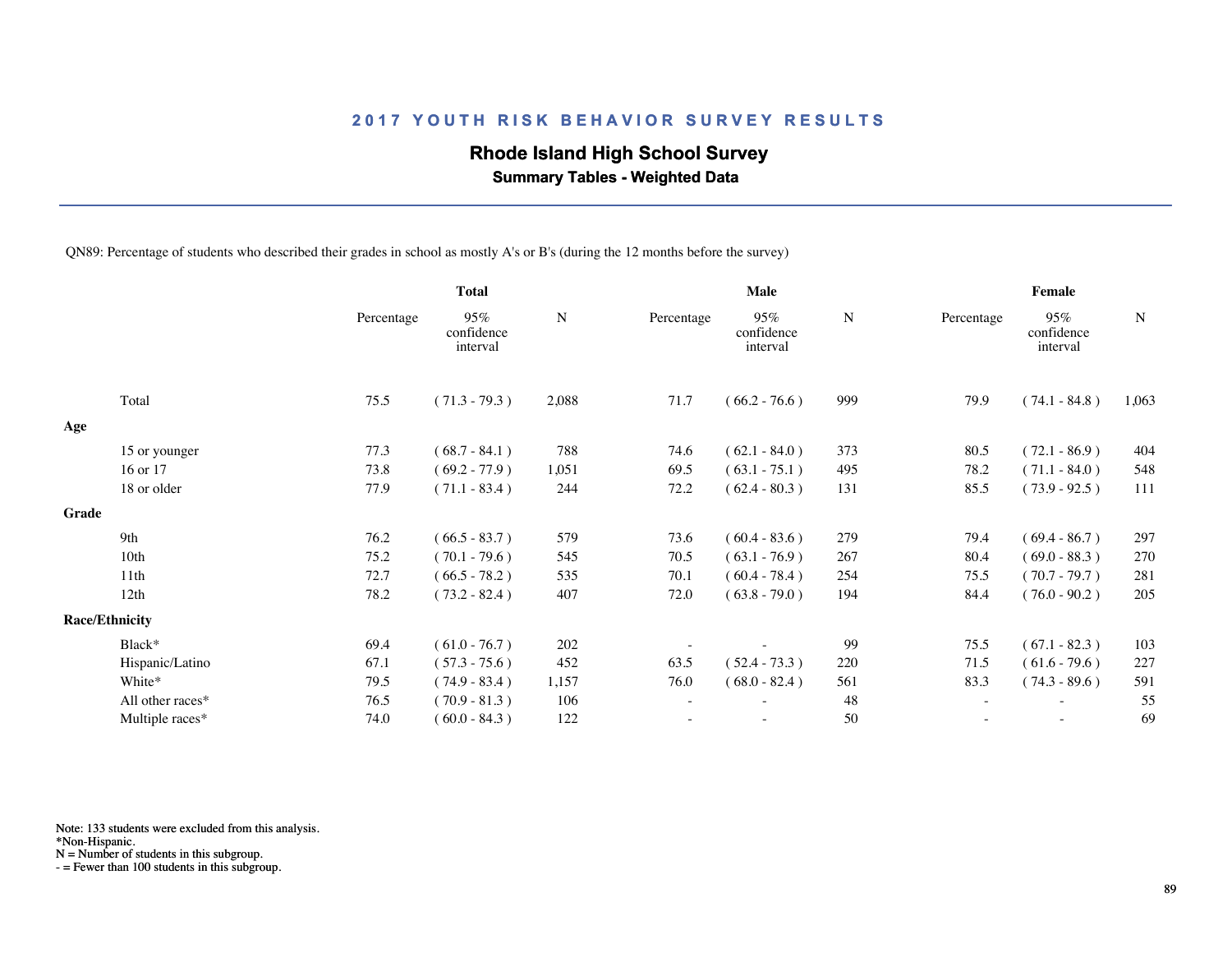## **Rhode Island High School Survey**

 **Summary Tables - Weighted Data**

QN90: Percentage of students who have physical disabilities or long-term health problems (meaning 6 months or more)

|       |                       |            | <b>Total</b>                  |           |                          | Male                          |           | Female     |                               |           |  |
|-------|-----------------------|------------|-------------------------------|-----------|--------------------------|-------------------------------|-----------|------------|-------------------------------|-----------|--|
|       |                       | Percentage | 95%<br>confidence<br>interval | ${\bf N}$ | Percentage               | 95%<br>confidence<br>interval | ${\bf N}$ | Percentage | 95%<br>confidence<br>interval | ${\bf N}$ |  |
|       | Total                 | 8.6        | $(7.1 - 10.3)$                | 2,205     | 8.5                      | $(6.2 - 11.6)$                | 1,063     | 8.3        | $(6.5 - 10.6)$                | 1,119     |  |
| Age   |                       |            |                               |           |                          |                               |           |            |                               |           |  |
|       | 15 or younger         | 7.7        | $(5.8 - 10.2)$                | 843       | 8.3                      | $(5.5 - 12.4)$                | 399       | 6.9        | $(4.2 - 11.0)$                | 434       |  |
|       | 16 or 17              | 9.9        | $(7.1 - 13.6)$                | 1,102     | 10.3                     | $(7.1 - 14.7)$                | 526       | 9.3        | $(6.1 - 13.8)$                | 569       |  |
|       | 18 or older           | 5.9        | $(3.7 - 9.2)$                 | 256       | 3.5                      | $(1.8 - 6.8)$                 | 138       | 8.2        | $(3.6 - 17.8)$                | 116       |  |
| Grade |                       |            |                               |           |                          |                               |           |            |                               |           |  |
|       | 9th                   | 6.2        | $(4.6 - 8.4)$                 | 631       | 6.2                      | $(3.5 - 10.9)$                | 304       | 6.3        | $(3.9 - 10.0)$                | 324       |  |
|       | 10 <sub>th</sub>      | 13.7       | $(9.5 - 19.5)$                | 577       | 13.9                     | $(8.6 - 21.5)$                | 286       | 13.1       | $(8.3 - 20.0)$                | 282       |  |
|       | 11th                  | 5.7        | $(3.8 - 8.5)$                 | 553       | 6.6                      | $(3.4 - 12.4)$                | 264       | 4.8        | $(2.1 - 10.7)$                | 289       |  |
|       | 12th                  | 7.9        | $(5.1 - 12.0)$                | 423       | 6.6                      | $(3.2 - 13.0)$                | 203       | 8.6        | $(4.7 - 15.1)$                | 212       |  |
|       | <b>Race/Ethnicity</b> |            |                               |           |                          |                               |           |            |                               |           |  |
|       | Black*                | 6.0        | $(2.4 - 13.9)$                | 223       | 1.9                      | $(0.5 - 7.2)$                 | 113       | 10.3       | $(3.5 - 27.0)$                | 110       |  |
|       | Hispanic/Latino       | 9.3        | $(5.6 - 15.2)$                | 492       | 8.8                      | $(4.1 - 17.9)$                | 237       | 10.1       | $(6.5 - 15.1)$                | 250       |  |
|       | White*                | 8.2        | $(6.0 - 11.3)$                | 1,195     | 9.2                      | $(7.0 - 12.1)$                | 582       | 6.9        | $(4.4 - 10.7)$                | 608       |  |
|       | All other races*      | 11.6       | $(5.6 - 22.5)$                | 112       | $\overline{\phantom{a}}$ | $\overline{\phantom{a}}$      | 51        | $\sim$     | $\overline{\phantom{a}}$      | 58        |  |
|       | Multiple races*       | 15.4       | $(9.0 - 25.2)$                | 130       |                          |                               | 56        |            |                               | 71        |  |
|       |                       |            |                               |           |                          |                               |           |            |                               |           |  |

Note: 16 students were excluded from this analysis.

\*Non-Hispanic.

N = Number of students in this subgroup.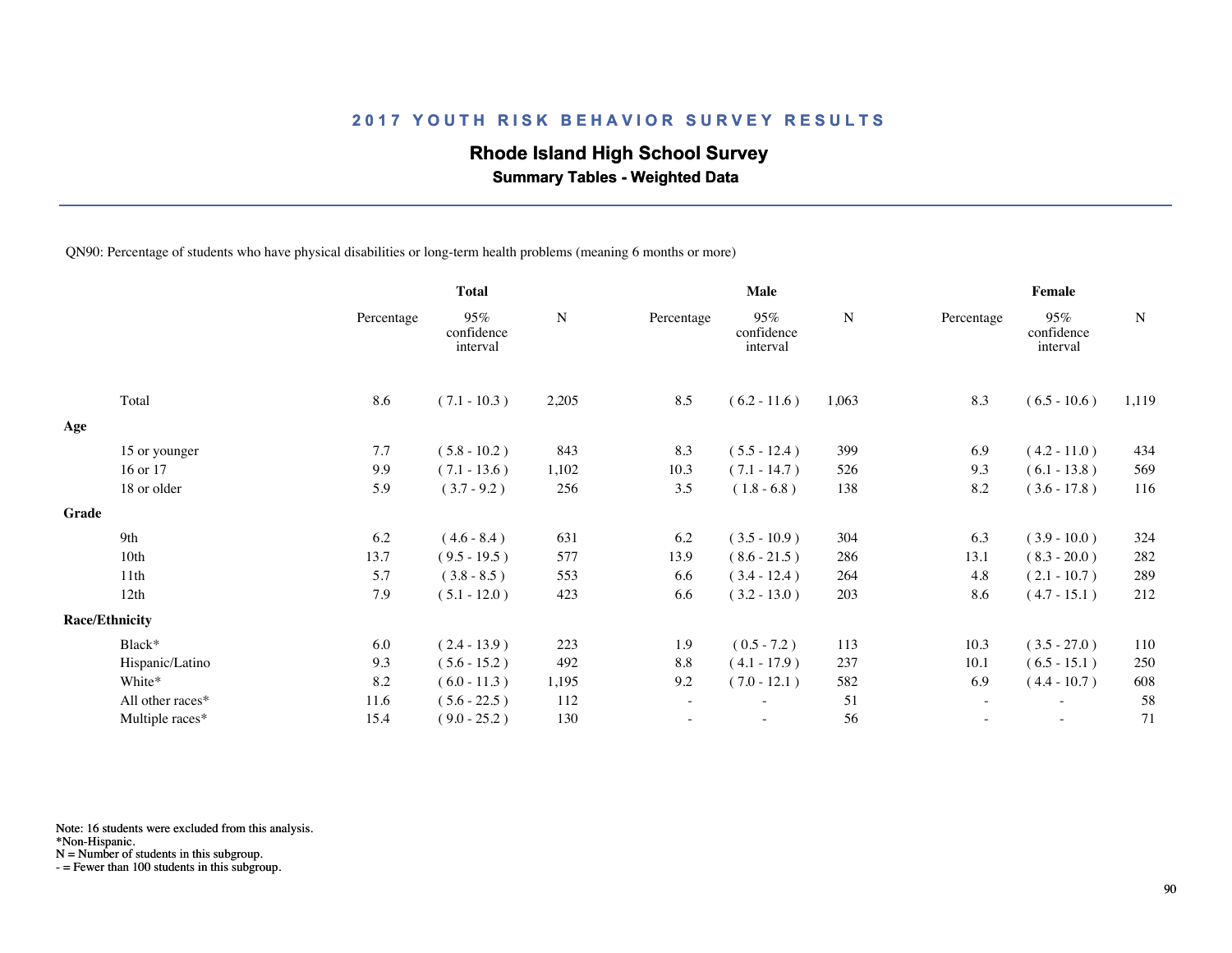## **Rhode Island High School Survey**

 **Summary Tables - Weighted Data**

QN91: Percentage of students who have long-term emotional problems or learning disabilities (meaning 6 months or more)

|       |                       |            | <b>Total</b>                  |           |                          | <b>Male</b>                   |       | Female                   |                               |             |  |
|-------|-----------------------|------------|-------------------------------|-----------|--------------------------|-------------------------------|-------|--------------------------|-------------------------------|-------------|--|
|       |                       | Percentage | 95%<br>confidence<br>interval | ${\bf N}$ | Percentage               | 95%<br>confidence<br>interval | N     | Percentage               | 95%<br>confidence<br>interval | $\mathbf N$ |  |
|       | Total                 | 15.2       | $(12.2 - 18.8)$               | 2,199     | 11.9                     | $(8.6 - 16.2)$                | 1,060 | 18.5                     | $(14.8 - 22.7)$               | 1,115       |  |
| Age   |                       |            |                               |           |                          |                               |       |                          |                               |             |  |
|       | 15 or younger         | 13.8       | $(11.0 - 17.2)$               | 837       | 11.7                     | $(7.6 - 17.6)$                | 396   | 15.4                     | $(11.8 - 19.9)$               | 430         |  |
|       | 16 or 17              | 16.5       | $(12.3 - 21.8)$               | 1,102     | 12.4                     | $(8.1 - 18.5)$                | 527   | 20.8                     | $(15.8 - 26.8)$               | 568         |  |
|       | 18 or older           | 13.9       | $(9.7 - 19.7)$                | 256       | 10.8                     | $(6.5 - 17.5)$                | 137   | 17.6                     | $(9.1 - 31.2)$                | 117         |  |
| Grade |                       |            |                               |           |                          |                               |       |                          |                               |             |  |
|       | 9th                   | 13.1       | $(10.1 - 16.9)$               | 624       | 11.4                     | $(7.1 - 17.9)$                | 302   | 14.2                     | $(10.1 - 19.7)$               | 320         |  |
|       | 10th                  | 16.9       | $(11.3 - 24.5)$               | 575       | 13.9                     | $(7.8 - 23.5)$                | 285   | 19.8                     | $(13.2 - 28.7)$               | 281         |  |
|       | 11th                  | 14.2       | $(10.2 - 19.5)$               | 553       | 8.5                      | $(4.2 - 16.8)$                | 264   | 20.3                     | $(15.2 - 26.7)$               | 289         |  |
|       | 12th                  | 16.4       | $(11.0 - 23.8)$               | 424       | 12.7                     | $(8.1 - 19.5)$                | 203   | 20.2                     | $(11.7 - 32.6)$               | 212         |  |
|       | <b>Race/Ethnicity</b> |            |                               |           |                          |                               |       |                          |                               |             |  |
|       | Black*                | 6.7        | $(2.9 - 14.4)$                | 221       | 7.9                      | $(2.9 - 19.9)$                | 112   | 5.3                      | $(2.5 - 10.8)$                | 109         |  |
|       | Hispanic/Latino       | 13.9       | $(8.6 - 21.7)$                | 490       | 8.5                      | $(3.8 - 17.8)$                | 238   | 19.4                     | $(12.3 - 29.2)$               | 247         |  |
|       | White*                | 16.6       | $(12.8 - 21.1)$               | 1,192     | 13.2                     | $(10.0 - 17.3)$               | 580   | 20.1                     | $(15.0 - 26.3)$               | 607         |  |
|       | All other races*      | 16.4       | $(9.4 - 26.9)$                | 111       | $\overline{\phantom{a}}$ | $\overline{\phantom{0}}$      | 51    | $\overline{\phantom{a}}$ | $\overline{\phantom{a}}$      | 58          |  |
|       | Multiple races*       | 24.1       | $(15.4 - 35.6)$               | 130       |                          |                               | 56    |                          |                               | 71          |  |
|       |                       |            |                               |           |                          |                               |       |                          |                               |             |  |

Note: 22 students were excluded from this analysis.

\*Non-Hispanic.

N = Number of students in this subgroup.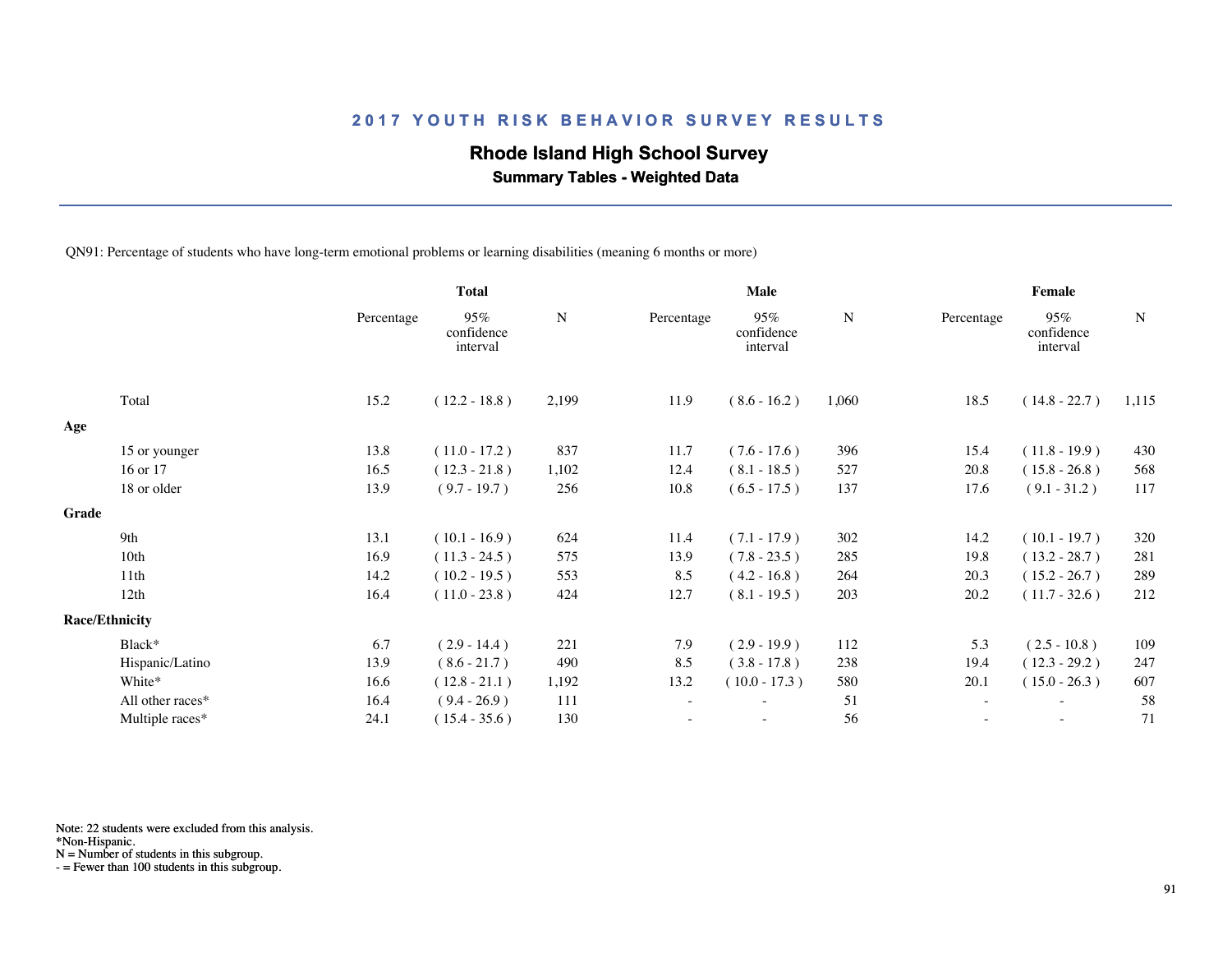## **Rhode Island High School Survey**

 **Summary Tables - Weighted Data**

#### QN92: Percentage of students who are transgender

|       |                       | <b>Total</b> |                               | Male      |                          |                               | Female    |            |                               |           |
|-------|-----------------------|--------------|-------------------------------|-----------|--------------------------|-------------------------------|-----------|------------|-------------------------------|-----------|
|       |                       | Percentage   | 95%<br>confidence<br>interval | ${\bf N}$ | Percentage               | 95%<br>confidence<br>interval | ${\bf N}$ | Percentage | 95%<br>confidence<br>interval | ${\bf N}$ |
|       | Total                 | 2.3          | $(1.5 - 3.7)$                 | 2,204     | 2.0                      | $(1.0 - 4.1)$                 | 1,059     | 2.2        | $(1.4 - 3.4)$                 | 1,117     |
| Age   |                       |              |                               |           |                          |                               |           |            |                               |           |
|       | 15 or younger         | 3.8          | $(2.2 - 6.5)$                 | 849       | 3.2                      | $(1.3 - 7.7)$                 | 402       | $3.2\,$    | $(1.8 - 5.7)$                 | 433       |
|       | 16 or 17              | 1.8          | $(0.6 - 5.5)$                 | 1,097     | 1.7                      | $(0.5 - 5.4)$                 | 522       | 1.8        | $(0.5 - 6.3)$                 | 567       |
|       | 18 or older           | 0.4          | $(0.1 - 3.1)$                 | 254       | 0.0                      | $\overline{\phantom{a}}$      | 135       | 1.0        | $(0.1 - 6.4)$                 | 117       |
| Grade |                       |              |                               |           |                          |                               |           |            |                               |           |
|       | 9th                   | 2.7          | $(1.5 - 4.8)$                 | 631       | 1.5                      | $(0.5 - 3.9)$                 | 305       | 3.2        | $(1.1 - 9.3)$                 | 323       |
|       | 10th                  | 2.9          | $(1.4 - 5.7)$                 | 578       | 2.7                      | $(1.0 - 7.1)$                 | 288       | 2.7        | $(0.8 - 9.1)$                 | 281       |
|       | 11th                  | 1.7          | $(0.3 - 8.4)$                 | 547       | 2.1                      | $(0.4 - 11.1)$                | 259       | 1.2        | $(0.2 - 5.4)$                 | 288       |
|       | 12th                  | 1.1          | $(0.3 - 4.3)$                 | 423       | 0.4                      | $(0.1 - 2.8)$                 | 202       | 0.8        | $(0.2 - 3.8)$                 | 212       |
|       | <b>Race/Ethnicity</b> |              |                               |           |                          |                               |           |            |                               |           |
|       | Black*                | 2.1          | $(0.6 - 6.7)$                 | 219       | 1.8                      | $(0.5 - 5.6)$                 | 111       | 2.4        | $(0.4 - 13.4)$                | 108       |
|       | Hispanic/Latino       | 2.9          | $(1.3 - 6.2)$                 | 494       | 1.8                      | $(0.3 - 9.3)$                 | 238       | 3.1        | $(1.1 - 8.1)$                 | 250       |
|       | White*                | 1.9          | $(0.8 - 4.3)$                 | 1,191     | 1.9                      | $(0.8 - 4.3)$                 | 580       | 1.9        | $(0.7 - 5.1)$                 | 606       |
|       | All other races*      | $0.0\,$      | $\overline{\phantom{a}}$      | 112       | $\overline{\phantom{a}}$ | $\sim$                        | 51        | $\sim$     | $\overline{\phantom{a}}$      | 58        |
|       | Multiple races*       | 4.3          | $(1.4 - 12.3)$                | 130       |                          | ٠                             | 55        |            | $\sim$                        | 72        |
|       |                       |              |                               |           |                          |                               |           |            |                               |           |

Note: 17 students were excluded from this analysis.

\*Non-Hispanic.

N = Number of students in this subgroup.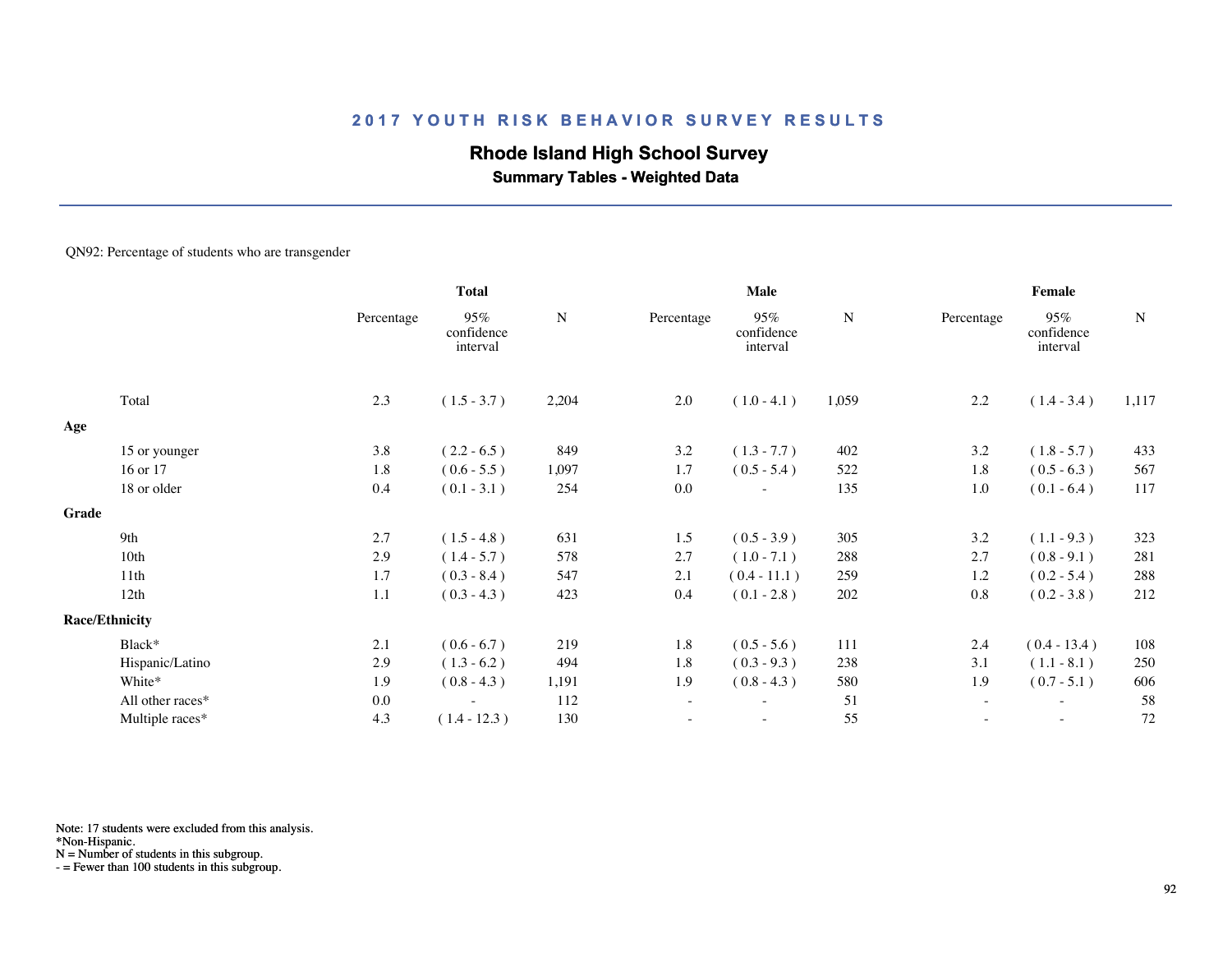## **Rhode Island High School Survey**

 **Summary Tables - Weighted Data**

QN93: Percentage of students who think other people at school would describe them as equally feminine and masculine

|       |                       |            | <b>Total</b>                  |           | Male       |                               |           | Female                   |                               |           |  |
|-------|-----------------------|------------|-------------------------------|-----------|------------|-------------------------------|-----------|--------------------------|-------------------------------|-----------|--|
|       |                       | Percentage | 95%<br>confidence<br>interval | ${\bf N}$ | Percentage | 95%<br>confidence<br>interval | ${\bf N}$ | Percentage               | 95%<br>confidence<br>interval | ${\bf N}$ |  |
|       | Total                 | 12.2       | $(9.9 - 15.0)$                | 2,153     | 7.6        | $(5.9 - 9.8)$                 | 1,029     | 17.0                     | $(13.2 - 21.6)$               | 1,098     |  |
| Age   |                       |            |                               |           |            |                               |           |                          |                               |           |  |
|       | 15 or younger         | 11.2       | $(8.6 - 14.5)$                | 818       | 8.0        | $(5.4 - 11.7)$                | 386       | 14.7                     | $(11.1 - 19.3)$               | 419       |  |
|       | 16 or 17              | 11.9       | $(9.5 - 14.9)$                | 1,079     | 7.8        | $(5.6 - 10.6)$                | 508       | 15.8                     | $(12.5 - 19.7)$               | 564       |  |
|       | 18 or older           | 15.7       | $(9.3 - 25.1)$                | 252       | 6.5        | $(2.3 - 17.1)$                | 135       | 28.4                     | $(15.7 - 45.6)$               | 115       |  |
| Grade |                       |            |                               |           |            |                               |           |                          |                               |           |  |
|       | 9th                   | 11.4       | $(7.7 - 16.5)$                | 602       | 8.2        | $(5.4 - 12.3)$                | 288       | 15.0                     | $(9.8 - 22.2)$                | 311       |  |
|       | 10 <sub>th</sub>      | 10.5       | $(7.7 - 14.1)$                | 560       | 6.8        | $(3.2 - 14.2)$                | 277       | 14.0                     | $(9.9 - 19.3)$                | 275       |  |
|       | 11th                  | 13.2       | $(10.1 - 17.1)$               | 546       | 11.0       | $(7.9 - 15.2)$                | 258       | 15.5                     | $(9.9 - 23.3)$                | 288       |  |
|       | 12th                  | 13.7       | $(8.8 - 20.7)$                | 421       | 4.4        | $(1.9 - 9.7)$                 | 201       | 23.4                     | $(15.0 - 34.7)$               | 211       |  |
|       | <b>Race/Ethnicity</b> |            |                               |           |            |                               |           |                          |                               |           |  |
|       | Black*                | 11.0       | $(5.4 - 21.2)$                | 216       | 10.7       | $(4.0 - 25.6)$                | 107       | 11.3                     | $(4.7 - 24.6)$                | 109       |  |
|       | Hispanic/Latino       | 13.7       | $(9.8 - 18.8)$                | 479       | 7.7        | $(4.5 - 12.7)$                | 232       | 20.7                     | $(14.5 - 28.8)$               | 242       |  |
|       | White*                | 11.0       | $(8.6 - 13.9)$                | 1,173     | 6.8        | $(4.6 - 10.0)$                | 571       | 15.4                     | $(12.2 - 19.1)$               | 597       |  |
|       | All other races*      | 17.0       | $(11.0 - 25.4)$               | 108       | $\sim$     | $\overline{\phantom{a}}$      | 48        | $\overline{\phantom{a}}$ | $\sim$                        | 57        |  |
|       | Multiple races*       | 18.1       | $(11.8 - 26.8)$               | 126       |            |                               | 53        |                          |                               | 71        |  |
|       |                       |            |                               |           |            |                               |           |                          |                               |           |  |

Note: 68 students were excluded from this analysis.

\*Non-Hispanic.

N = Number of students in this subgroup.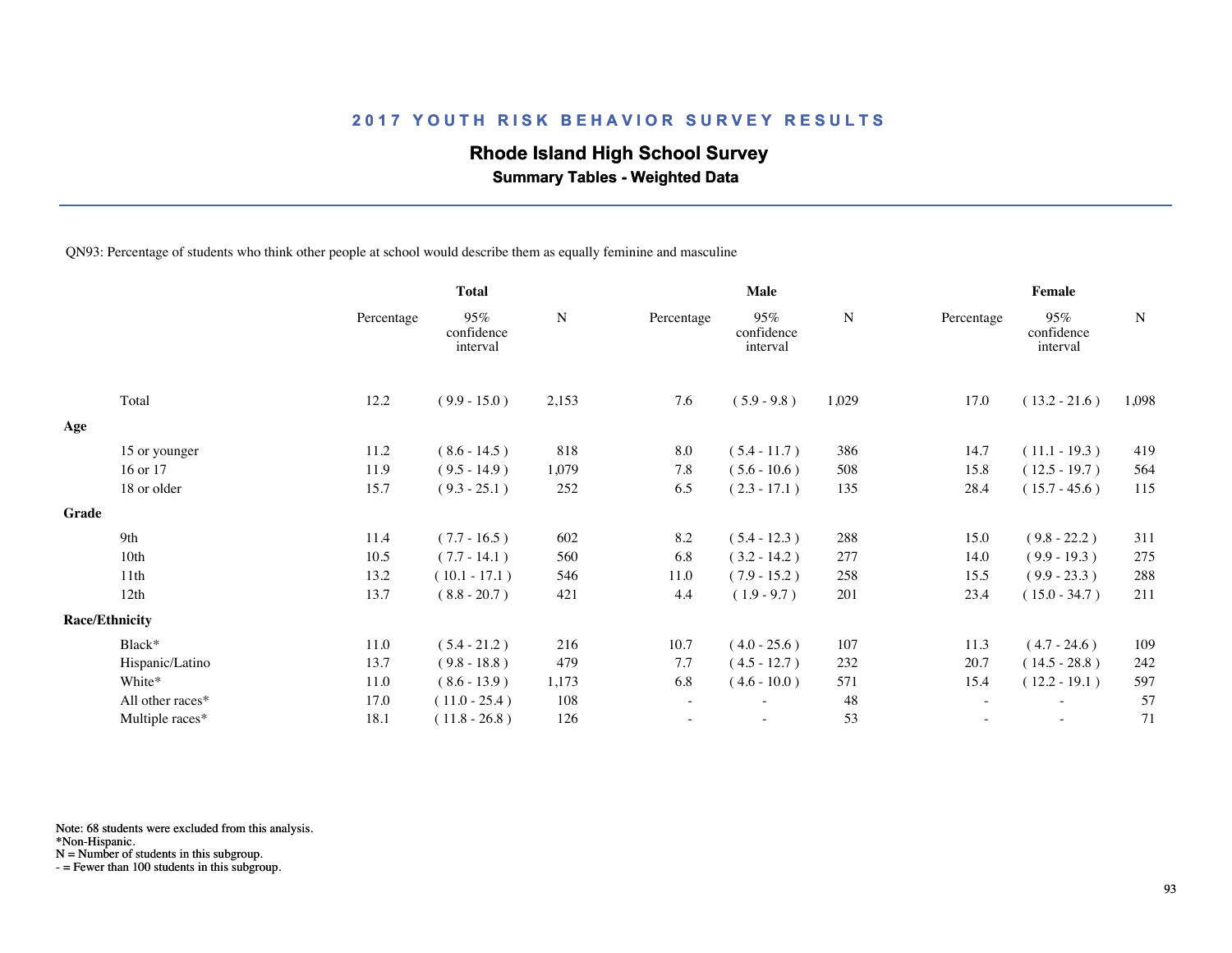## **Rhode Island High School Survey**

 **Summary Tables - Weighted Data**

QN94: Percentage of students who rode in a car or other vehicle driven by someone who had been using marijuana (also called grass, pot, or weed, at least 1 time during the 30 days before the survey)

|       |                       | <b>Total</b> |                               |       | <b>Male</b>              |                               |       | Female     |                               |             |  |
|-------|-----------------------|--------------|-------------------------------|-------|--------------------------|-------------------------------|-------|------------|-------------------------------|-------------|--|
|       |                       | Percentage   | 95%<br>confidence<br>interval | N     | Percentage               | 95%<br>confidence<br>interval | N     | Percentage | 95%<br>confidence<br>interval | $\mathbf N$ |  |
|       | Total                 | 24.9         | $(21.5 - 28.7)$               | 2,206 | 24.3                     | $(20.3 - 28.7)$               | 1,064 | 24.9       | $(20.0 - 30.6)$               | 1,112       |  |
| Age   |                       |              |                               |       |                          |                               |       |            |                               |             |  |
|       | 15 or younger         | 19.0         | $(15.6 - 22.9)$               | 846   | 18.9                     | $(13.6 - 25.7)$               | 401   | 17.8       | $(14.1 - 22.2)$               | 431         |  |
|       | 16 or 17              | 28.8         | $(25.4 - 32.5)$               | 1,098 | 26.8                     | $(22.9 - 31.2)$               | 525   | 30.5       | $(25.0 - 36.7)$               | 565         |  |
|       | 18 or older           | 26.3         | $(18.9 - 35.5)$               | 256   | 28.9                     | $(18.9 - 41.5)$               | 138   | 22.0       | $(13.3 - 34.1)$               | 116         |  |
| Grade |                       |              |                               |       |                          |                               |       |            |                               |             |  |
|       | 9th                   | 17.3         | $(14.6 - 20.5)$               | 626   | 16.5                     | $(11.2 - 23.6)$               | 302   | 17.6       | $(13.4 - 22.7)$               | 321         |  |
|       | 10 <sub>th</sub>      | 23.7         | $(18.1 - 30.3)$               | 579   | 25.3                     | $(19.8 - 31.6)$               | 289   | 21.7       | $(13.1 - 33.6)$               | 281         |  |
|       | 11th                  | 29.1         | $(24.4 - 34.3)$               | 551   | 26.4                     | $(19.3 - 34.9)$               | 263   | 32.1       | $(26.3 - 38.4)$               | 288         |  |
|       | 12th                  | 29.8         | $(23.3 - 37.3)$               | 423   | 29.8                     | $(22.8 - 37.9)$               | 204   | 28.6       | $(19.4 - 40.0)$               | 210         |  |
|       | <b>Race/Ethnicity</b> |              |                               |       |                          |                               |       |            |                               |             |  |
|       | Black*                | 28.1         | $(18.2 - 40.8)$               | 220   | 30.1                     | $(19.3 - 43.8)$               | 113   | 25.9       | $(14.1 - 42.7)$               | 107         |  |
|       | Hispanic/Latino       | 24.9         | $(20.8 - 29.6)$               | 492   | 23.2                     | $(17.9 - 29.4)$               | 239   | 26.5       | $(21.6 - 32.1)$               | 247         |  |
|       | White*                | 22.8         | $(19.1 - 27.0)$               | 1,192 | 22.5                     | $(17.2 - 28.9)$               | 582   | 22.6       | $(16.4 - 30.1)$               | 605         |  |
|       | All other races*      | 28.3         | $(16.0 - 45.1)$               | 112   | $\overline{\phantom{a}}$ | ٠                             | 51    | $\sim$     | $\sim$                        | 58          |  |
|       | Multiple races*       | 42.5         | $(29.9 - 56.0)$               | 130   |                          | $\overline{\phantom{a}}$      | 55    |            | $\sim$                        | 72          |  |
|       |                       |              |                               |       |                          |                               |       |            |                               |             |  |

Note: 15 students were excluded from this analysis.

\*Non-Hispanic.

N = Number of students in this subgroup.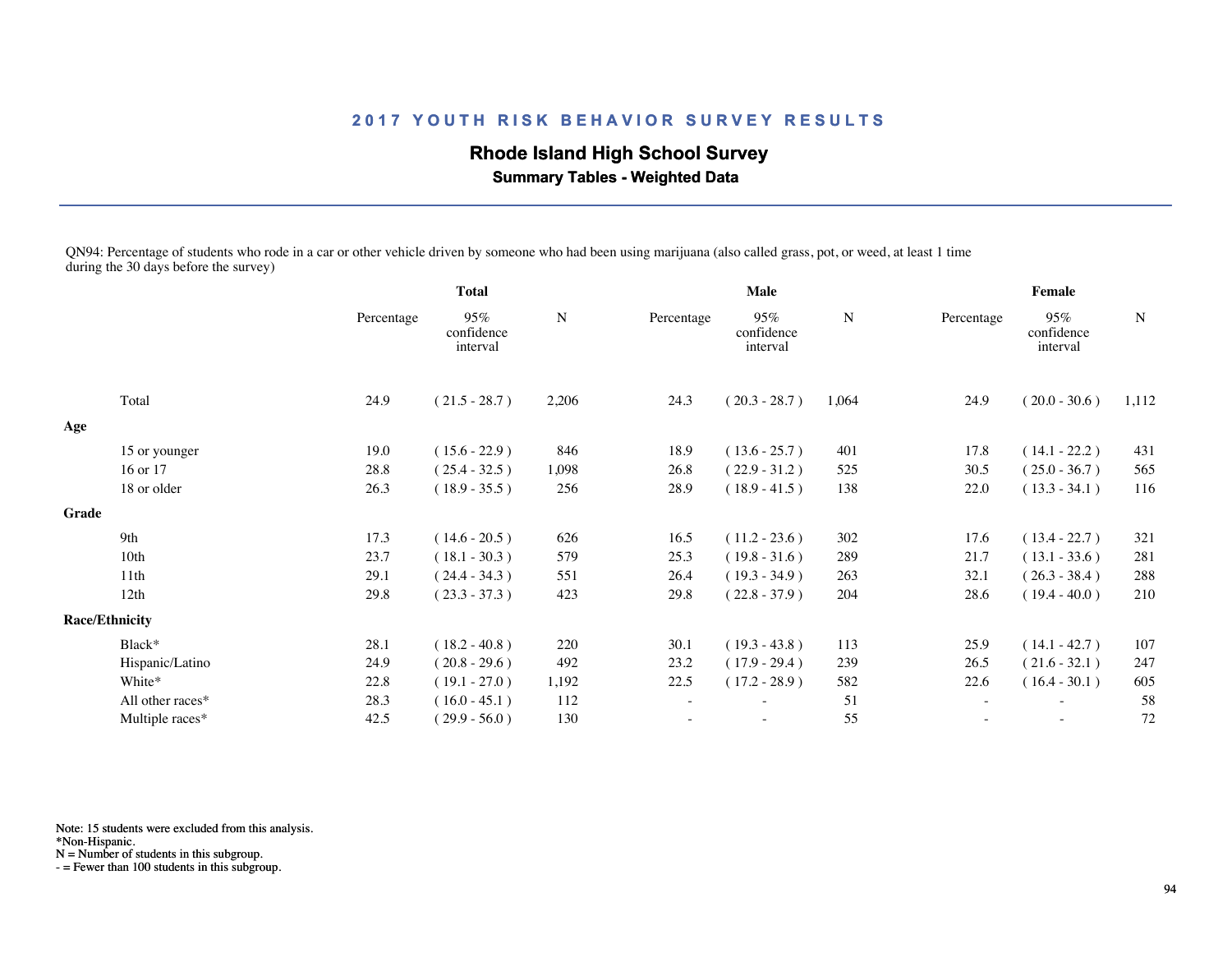# **Rhode Island High School Survey**

 **Summary Tables - Weighted Data**

QN95: Percentage of students who talked on a cell phone while driving (on at least 1 day during the 30 days before the survey, among students who drove a car or other vehicle)

|       |                       | <b>Total</b>             |                               |     |            | Male                          |     | Female                   |                               |        |  |
|-------|-----------------------|--------------------------|-------------------------------|-----|------------|-------------------------------|-----|--------------------------|-------------------------------|--------|--|
|       |                       | Percentage               | 95%<br>confidence<br>interval | N   | Percentage | 95%<br>confidence<br>interval | N   | Percentage               | 95%<br>confidence<br>interval | $\,$ N |  |
|       | Total                 | 51.4                     | $(46.8 - 55.9)$               | 842 | 52.4       | $(47.9 - 57.0)$               | 415 | 49.1                     | $(37.9 - 60.4)$               | 415    |  |
| Age   |                       |                          |                               |     |            |                               |     |                          |                               |        |  |
|       | 15 or younger         | 56.8                     | $(40.0 - 72.3)$               | 101 |            |                               | 44  |                          |                               | 49     |  |
|       | 16 or 17              | 48.1                     | $(40.7 - 55.5)$               | 571 | 47.4       | $(42.0 - 52.9)$               | 274 | 48.2                     | $(35.0 - 61.8)$               | 293    |  |
|       | 18 or older           | 57.9                     | $(45.5 - 69.4)$               | 170 |            |                               | 97  |                          |                               | 73     |  |
| Grade |                       |                          |                               |     |            |                               |     |                          |                               |        |  |
|       | 9th                   | $\overline{\phantom{a}}$ |                               | 66  |            |                               | 30  |                          | $\sim$                        | 35     |  |
|       | 10th                  | 31.6                     | $(21.9 - 43.3)$               | 174 |            |                               | 97  | $\overline{\phantom{a}}$ |                               | 73     |  |
|       | 11 <sup>th</sup>      | 51.3                     | $(44.6 - 57.9)$               | 290 | 51.8       | $(40.2 - 63.2)$               | 134 | 50.7                     | $(42.6 - 58.9)$               | 156    |  |
|       | 12th                  | 62.3                     | $(53.0 - 70.7)$               | 295 | 58.9       | $(50.3 - 67.0)$               | 149 | 65.5                     | $(47.3 - 80.1)$               | 141    |  |
|       | <b>Race/Ethnicity</b> |                          |                               |     |            |                               |     |                          |                               |        |  |
|       | Black*                |                          |                               | 68  |            |                               | 39  |                          | $\sim$                        | 29     |  |
|       | Hispanic/Latino       | 45.1                     | $(32.1 - 58.9)$               | 172 |            |                               | 88  |                          |                               | 80     |  |
|       | White*                | 54.2                     | $(47.3 - 60.8)$               | 492 | 54.0       | $(45.0 - 62.8)$               | 244 | 53.9                     | $(40.6 - 66.7)$               | 246    |  |
|       | All other races*      | $\overline{\phantom{a}}$ |                               | 39  |            | $\overline{\phantom{a}}$      | 15  |                          | $\overline{\phantom{a}}$      | 23     |  |
|       | Multiple races*       | $\overline{\phantom{a}}$ | ٠                             | 45  |            | $\sim$                        | 18  | $\overline{\phantom{a}}$ | $\sim$                        | 27     |  |
|       |                       |                          |                               |     |            |                               |     |                          |                               |        |  |

Note: 1,379 students were excluded from this analysis.

\*Non-Hispanic.

N = Number of students in this subgroup.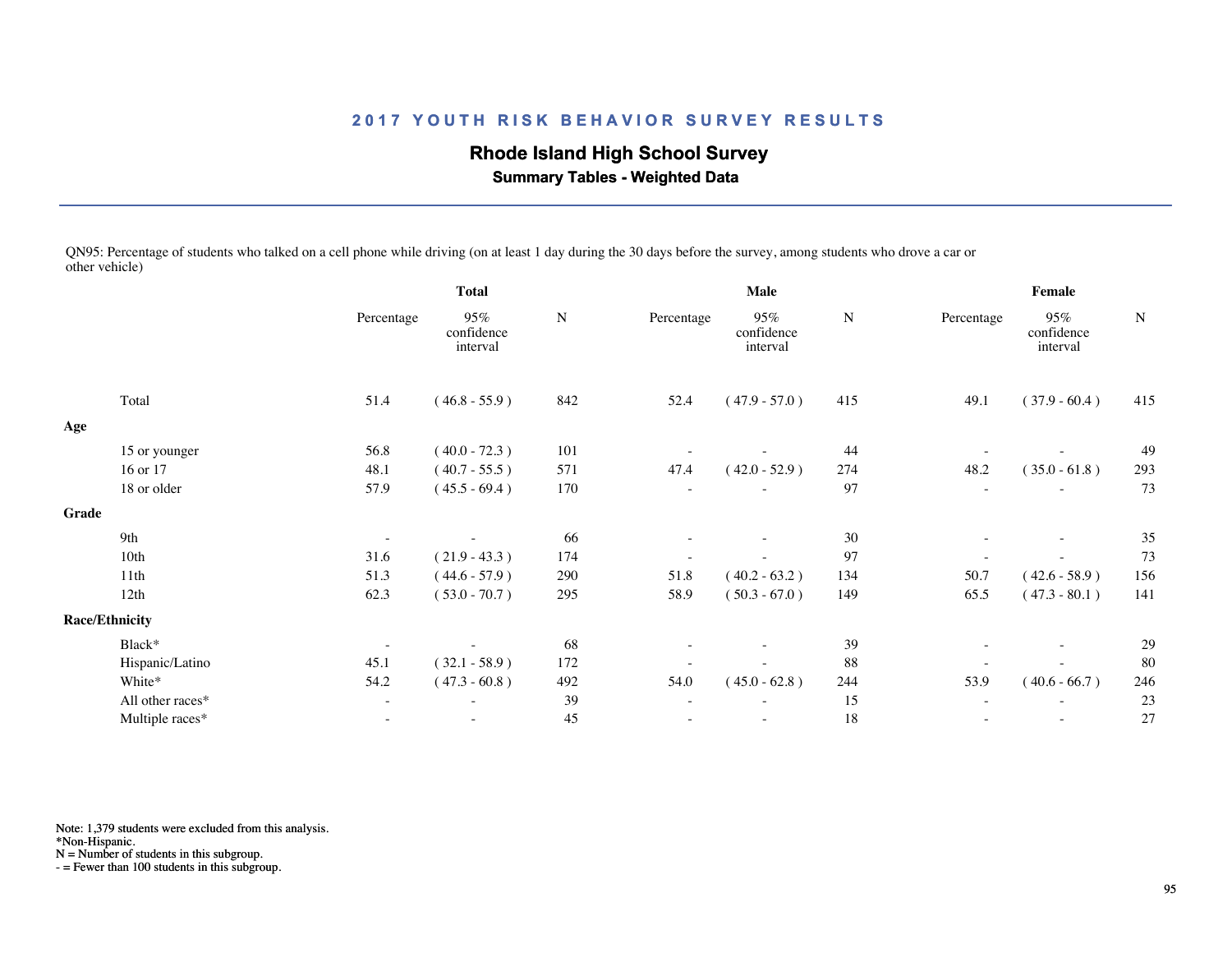## **Rhode Island High School Survey**

 **Summary Tables - Weighted Data**

QN96: Percentage of students who used the Internet or apps on their cell phone while driving (not counting using their cell phone to get driving instructions or to determine their location, on at least 1 day during the 30 days before the survey, among students who drove a car or other vehicle)

|       |                       | <b>Total</b>             |                               | <b>Male</b> |                          |                               | Female    |            |                               |           |
|-------|-----------------------|--------------------------|-------------------------------|-------------|--------------------------|-------------------------------|-----------|------------|-------------------------------|-----------|
|       |                       | Percentage               | 95%<br>confidence<br>interval | ${\bf N}$   | Percentage               | 95%<br>confidence<br>interval | ${\bf N}$ | Percentage | 95%<br>confidence<br>interval | ${\bf N}$ |
|       | Total                 | 34.7                     | $(30.9 - 38.7)$               | 845         | 37.7                     | $(31.5 - 44.4)$               | 416       | 29.9       | $(22.8 - 38.2)$               | 417       |
| Age   |                       |                          |                               |             |                          |                               |           |            |                               |           |
|       | 15 or younger         | 41.9                     | $(31.3 - 53.4)$               | 102         |                          |                               | 45        |            |                               | 49        |
|       | 16 or 17              | 33.4                     | $(29.1 - 37.9)$               | 572         | 36.7                     | $(28.0 - 46.5)$               | 273       | 29.3       | $(20.5 - 40.0)$               | 295       |
|       | 18 or older           | 34.6                     | $(27.0 - 43.1)$               | 171         |                          |                               | 98        |            |                               | 73        |
| Grade |                       |                          |                               |             |                          |                               |           |            |                               |           |
|       | 9th                   | $\overline{\phantom{a}}$ |                               | 66          |                          |                               | 30        |            | $\sim$                        | 35        |
|       | 10th                  | 25.0                     | $(17.6 - 34.3)$               | 175         |                          |                               | 97        |            |                               | 74        |
|       | 11th                  | 33.8                     | $(27.0 - 41.4)$               | 291         | 34.6                     | $(21.2 - 50.9)$               | 134       | 33.0       | $(21.4 - 47.1)$               | 157       |
|       | 12th                  | 39.9                     | $(35.0 - 45.0)$               | 296         | 42.4                     | $(39.2 - 45.6)$               | 150       | 36.1       | $(27.6 - 45.6)$               | 141       |
|       | <b>Race/Ethnicity</b> |                          |                               |             |                          |                               |           |            |                               |           |
|       | Black*                | $\overline{\phantom{a}}$ |                               | 68          |                          |                               | 39        |            | $\overline{\phantom{a}}$      | 29        |
|       | Hispanic/Latino       | 38.4                     | $(28.6 - 49.4)$               | 174         |                          |                               | 89        |            |                               | 81        |
|       | White*                | 32.2                     | $(28.3 - 36.3)$               | 493         | 35.1                     | $(24.7 - 47.1)$               | 245       | 28.2       | $(19.3 - 39.2)$               | 246       |
|       | All other races*      | $\qquad \qquad -$        |                               | 40          | $\overline{\phantom{a}}$ |                               | 15        |            |                               | 24        |
|       | Multiple races*       | $\overline{\phantom{a}}$ | $\sim$                        | 44          | ٠                        |                               | 17        |            | $\overline{\phantom{a}}$      | 27        |
|       |                       |                          |                               |             |                          |                               |           |            |                               |           |

Note: 1,376 students were excluded from this analysis.

\*Non-Hispanic.

N = Number of students in this subgroup.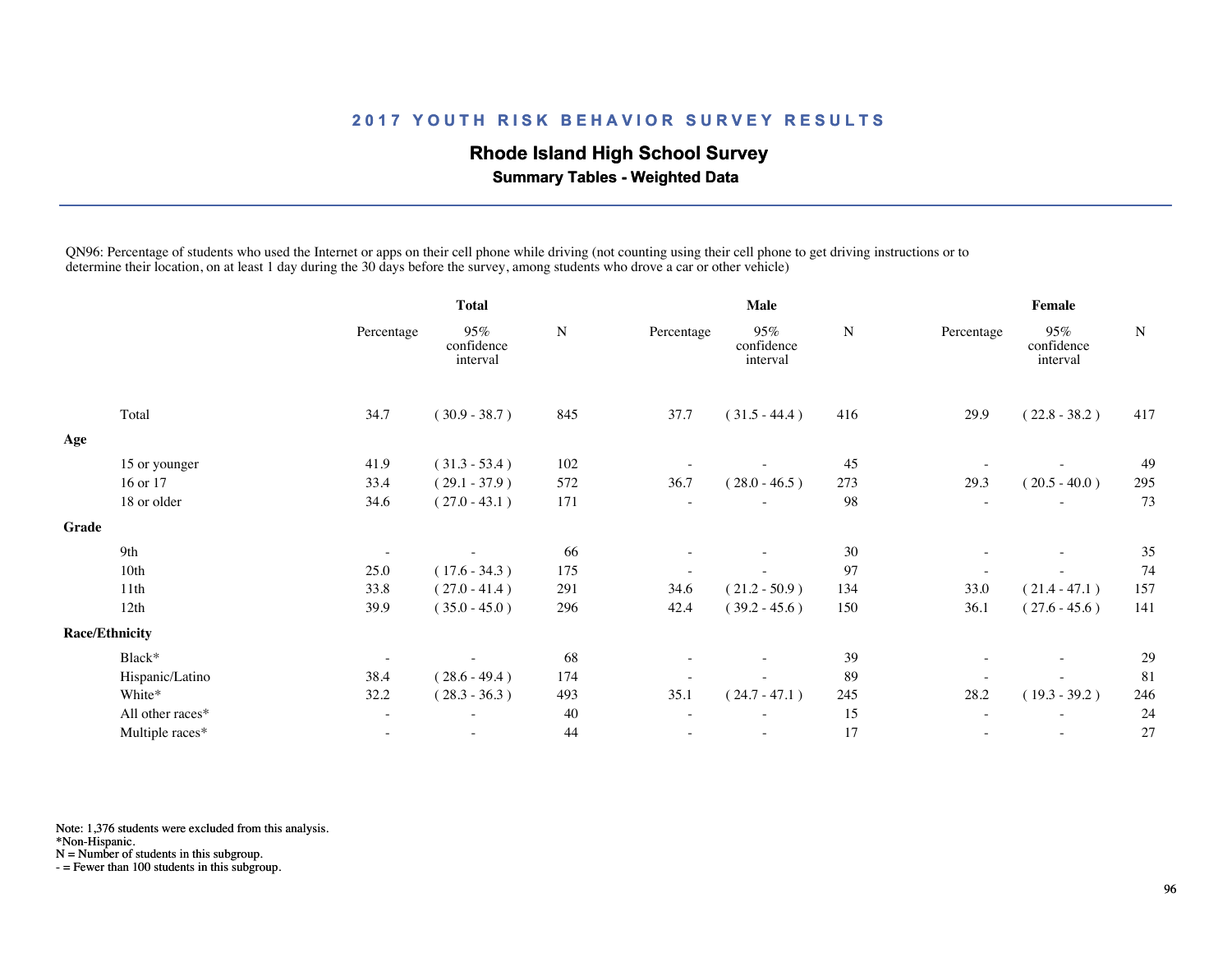## **Rhode Island High School Survey**

 **Summary Tables - Weighted Data**

#### QN97: Percentage of students who live with someone who smokes cigarettes

|       |                       | <b>Total</b> |                               |       |            | Male                          |           | Female     |                               |       |  |
|-------|-----------------------|--------------|-------------------------------|-------|------------|-------------------------------|-----------|------------|-------------------------------|-------|--|
|       |                       | Percentage   | 95%<br>confidence<br>interval | N     | Percentage | 95%<br>confidence<br>interval | ${\bf N}$ | Percentage | 95%<br>confidence<br>interval | N     |  |
|       | Total                 | 32.9         | $(26.8 - 39.6)$               | 2,180 | 32.9       | $(27.3 - 39.0)$               | 1,049     | 32.6       | $(24.2 - 42.3)$               | 1,107 |  |
| Age   |                       |              |                               |       |            |                               |           |            |                               |       |  |
|       | 15 or younger         | 32.6         | $(26.5 - 39.3)$               | 835   | 34.6       | $(27.7 - 42.2)$               | 398       | 29.9       | $(21.4 - 40.1)$               | 428   |  |
|       | 16 or 17              | 32.5         | $(26.7 - 39.0)$               | 1,088 | 31.0       | $(26.4 - 36.0)$               | 517       | 33.9       | $(25.8 - 43.1)$               | 564   |  |
|       | 18 or older           | 35.0         | $(21.5 - 51.4)$               | 251   | 35.1       | $(20.7 - 53.0)$               | 134       | 34.8       | $(19.3 - 54.3)$               | 115   |  |
| Grade |                       |              |                               |       |            |                               |           |            |                               |       |  |
|       | 9th                   | 36.2         | $(28.8 - 44.2)$               | 626   | 36.3       | $(26.4 - 47.5)$               | 302       | 35.4       | $(26.9 - 44.9)$               | 321   |  |
|       | 10th                  | 30.5         | $(23.6 - 38.5)$               | 563   | 33.0       | $(25.7 - 41.2)$               | 281       | 27.5       | $(17.3 - 40.7)$               | 275   |  |
|       | 11 <sup>th</sup>      | 32.3         | $(25.7 - 39.8)$               | 546   | 27.1       | $(19.6 - 36.1)$               | 259       | 38.0       | $(29.8 - 46.8)$               | 287   |  |
|       | 12th                  | 31.2         | $(21.3 - 43.2)$               | 420   | 33.8       | $(21.4 - 48.9)$               | 201       | 28.8       | $(16.9 - 44.6)$               | 212   |  |
|       | <b>Race/Ethnicity</b> |              |                               |       |            |                               |           |            |                               |       |  |
|       | Black*                | 22.7         | $(17.5 - 28.9)$               | 219   | 27.5       | $(21.7 - 34.2)$               | 111       | 17.5       | $(10.5 - 27.8)$               | 108   |  |
|       | Hispanic/Latino       | 32.6         | $(24.4 - 41.9)$               | 486   | 30.5       | $(20.8 - 42.4)$               | 234       | 34.1       | $(24.7 - 44.9)$               | 247   |  |
|       | White*                | 34.5         | $(26.9 - 43.0)$               | 1,188 | 34.7       | $(27.5 - 42.6)$               | 577       | 34.2       | $(23.8 - 46.3)$               | 606   |  |
|       | All other races*      | 31.0         | $(21.7 - 42.0)$               | 111   |            | $\overline{\phantom{0}}$      | 51        |            | $\overline{\phantom{a}}$      | 57    |  |
|       | Multiple races*       | 43.6         | $(32.0 - 55.8)$               | 126   |            | $\overline{\phantom{0}}$      | 53        | $\sim$     | $\sim$                        | 70    |  |
|       |                       |              |                               |       |            |                               |           |            |                               |       |  |

Note: 41 students were excluded from this analysis.

\*Non-Hispanic.

N = Number of students in this subgroup.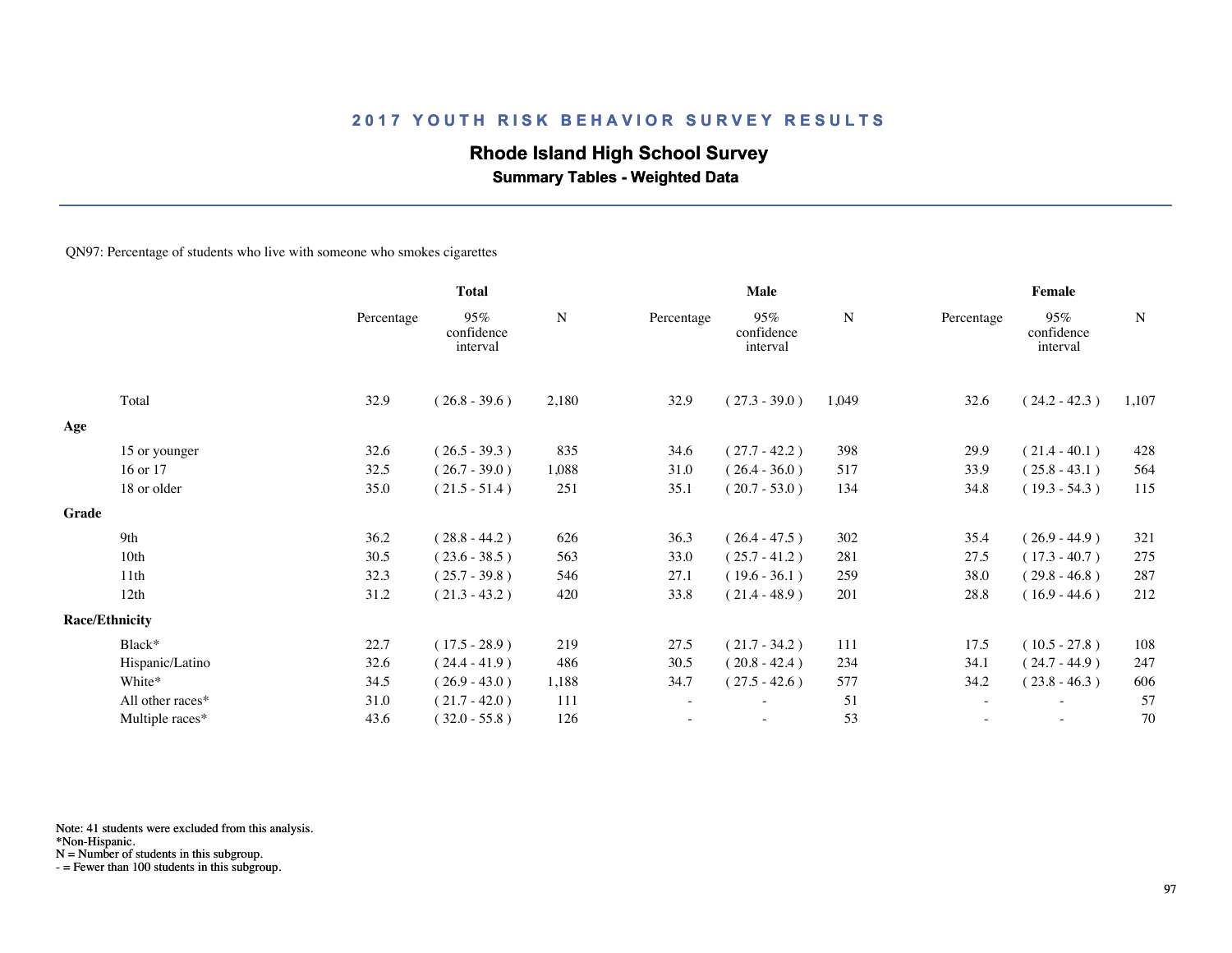## **Rhode Island High School Survey**

 **Summary Tables - Weighted Data**

QN98: Percentage of students who tried to quit smoking cigarettes (among students who smoked cigarettes during the 12 months before the survey)

|       |                       |                          | <b>Total</b>                  |           | <b>Male</b>              |                                  |           | Female                   |                               |        |  |
|-------|-----------------------|--------------------------|-------------------------------|-----------|--------------------------|----------------------------------|-----------|--------------------------|-------------------------------|--------|--|
|       |                       | Percentage               | 95%<br>confidence<br>interval | ${\bf N}$ | Percentage               | $95\%$<br>confidence<br>interval | ${\bf N}$ | Percentage               | 95%<br>confidence<br>interval | $\,$ N |  |
|       | Total                 | 59.4                     | $(41.4 - 75.1)$               | 226       | 57.9                     | $(40.8 - 73.2)$                  | 116       |                          |                               | 99     |  |
| Age   |                       |                          |                               |           |                          |                                  |           |                          |                               |        |  |
|       | 15 or younger         |                          |                               | 66        |                          |                                  | 30        |                          | $\overline{\phantom{a}}$      | 29     |  |
|       | 16 or 17              | 51.1                     | $(30.9 - 70.9)$               | 114       | $\overline{\phantom{a}}$ | $\sim$                           | 60        | $\overline{\phantom{a}}$ | $\overline{\phantom{a}}$      | 53     |  |
|       | 18 or older           | $\overline{\phantom{a}}$ | $\overline{\phantom{a}}$      | 44        |                          | $\overline{\phantom{a}}$         | 26        | $\equiv$                 | $\sim$                        | 17     |  |
| Grade |                       |                          |                               |           |                          |                                  |           |                          |                               |        |  |
|       | 9th                   |                          |                               | 54        |                          |                                  | 24        |                          | $\sim$                        | 28     |  |
|       | 10th                  |                          | $\sim$                        | 57        | $\sim$                   | $\sim$                           | 32        | $\sim$                   | $\sim$                        | 22     |  |
|       | 11th                  |                          | $\overline{\phantom{a}}$      | 48        |                          | $\sim$                           | 28        | $\overline{\phantom{a}}$ | $\sim$                        | 20     |  |
|       | 12th                  | $\overline{\phantom{a}}$ | $\overline{\phantom{a}}$      | 64        |                          | $\sim$                           | 31        | $\overline{\phantom{a}}$ | $\sim$                        | 28     |  |
|       | <b>Race/Ethnicity</b> |                          |                               |           |                          |                                  |           |                          |                               |        |  |
|       | Black*                | $\overline{\phantom{a}}$ |                               | 21        |                          | $\overline{\phantom{0}}$         | 13        | $\overline{\phantom{a}}$ | $\sim$                        | 8      |  |
|       | Hispanic/Latino       | $\overline{\phantom{a}}$ | $\sim$                        | 63        |                          | $\overline{\phantom{a}}$         | 30        | ٠                        | $\overline{\phantom{a}}$      | 30     |  |
|       | White*                | 55.6                     | $(33.3 - 75.9)$               | 109       |                          | $\overline{\phantom{a}}$         | 61        | $\overline{\phantom{a}}$ | $\sim$                        | 46     |  |
|       | All other races*      | $\overline{\phantom{a}}$ | $\sim$                        | 9         |                          | ٠                                | 3         | ٠                        | $\sim$                        | 5      |  |
|       | Multiple races*       | $\overline{\phantom{a}}$ | ٠                             | 10        |                          | ٠                                | 4         | $\overline{\phantom{a}}$ | $\overline{\phantom{a}}$      | 5      |  |

Note: 1,995 students were excluded from this analysis.

\*Non-Hispanic.

N = Number of students in this subgroup.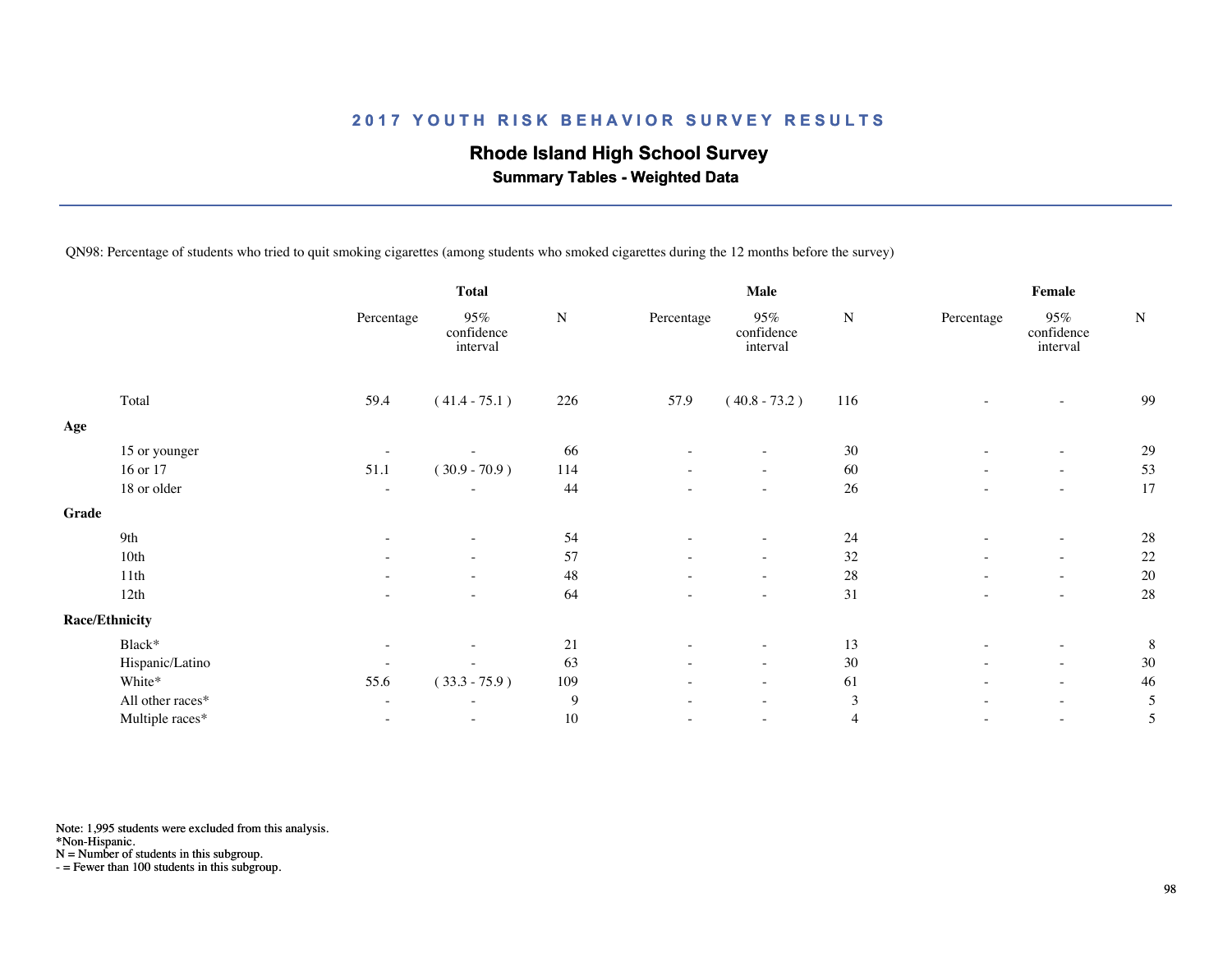## **Rhode Island High School Survey**

 **Summary Tables - Weighted Data**

QN99: Percentage of students who used electronic vapor products mainly because a friend or family member used them

|       |                       | <b>Total</b> |                               |             |            | Male                          |           | Female                   |                               |           |  |
|-------|-----------------------|--------------|-------------------------------|-------------|------------|-------------------------------|-----------|--------------------------|-------------------------------|-----------|--|
|       |                       | Percentage   | 95%<br>confidence<br>interval | $\mathbf N$ | Percentage | 95%<br>confidence<br>interval | ${\bf N}$ | Percentage               | 95%<br>confidence<br>interval | ${\bf N}$ |  |
|       | Total                 | 14.5         | $(11.6 - 18.0)$               | 2,195       | 11.6       | $(8.2 - 16.2)$                | 1,056     | 17.7                     | $(12.9 - 23.9)$               | 1,109     |  |
| Age   |                       |              |                               |             |            |                               |           |                          |                               |           |  |
|       | 15 or younger         | 11.9         | $(8.7 - 16.0)$                | 840         | 9.0        | $(6.4 - 12.6)$                | 398       | 14.9                     | $(9.6 - 22.2)$                | 428       |  |
|       | 16 or 17              | 15.3         | $(10.9 - 21.1)$               | 1,095       | 13.0       | $(7.7 - 20.9)$                | 522       | 17.8                     | $(12.0 - 25.6)$               | 565       |  |
|       | 18 or older           | 18.6         | $(10.2 - 31.4)$               | 254         | 13.5       | $(6.7 - 25.3)$                | 136       | 25.6                     | $(12.2 - 46.0)$               | 116       |  |
| Grade |                       |              |                               |             |            |                               |           |                          |                               |           |  |
|       | 9th                   | 12.0         | $(8.8 - 16.2)$                | 622         | 9.3        | $(5.2 - 15.9)$                | 301       | 15.3                     | $(9.6 - 23.6)$                | 318       |  |
|       | 10 <sub>th</sub>      | 10.9         | $(7.9 - 14.9)$                | 573         | 7.6        | $(4.5 - 12.5)$                | 285       | 14.3                     | $(8.8 - 22.5)$                | 279       |  |
|       | 11th                  | 15.8         | $(11.6 - 21.1)$               | 553         | 15.0       | $(10.2 - 21.5)$               | 264       | 16.5                     | $(7.9 - 31.4)$                | 289       |  |
|       | 12th                  | 19.9         | $(12.6 - 30.1)$               | 420         | 15.4       | $(7.3 - 29.4)$                | 201       | 25.0                     | $(16.2 - 36.5)$               | 210       |  |
|       | <b>Race/Ethnicity</b> |              |                               |             |            |                               |           |                          |                               |           |  |
|       | Black*                | 15.3         | $(9.4 - 24.1)$                | 217         | 20.0       | $(9.8 - 36.6)$                | 109       | 10.4                     | $(4.6 - 21.6)$                | 108       |  |
|       | Hispanic/Latino       | 15.3         | $(11.4 - 20.3)$               | 489         | 13.4       | $(8.7 - 20.0)$                | 238       | 17.1                     | $(10.0 - 27.9)$               | 245       |  |
|       | White*                | 13.9         | $(10.2 - 18.6)$               | 1,189       | 9.7        | $(6.3 - 14.8)$                | 580       | 18.3                     | $(13.0 - 25.1)$               | 604       |  |
|       | All other races*      | 13.0         | $(7.1 - 22.5)$                | 112         | $\sim$     | $\overline{\phantom{a}}$      | 51        | $\overline{\phantom{a}}$ | $\overline{\phantom{a}}$      | 58        |  |
|       | Multiple races*       | 18.6         | $(9.1 - 34.2)$                | 128         |            |                               | 53        |                          |                               | 72        |  |
|       |                       |              |                               |             |            |                               |           |                          |                               |           |  |

Note: 26 students were excluded from this analysis.

\*Non-Hispanic.

N = Number of students in this subgroup.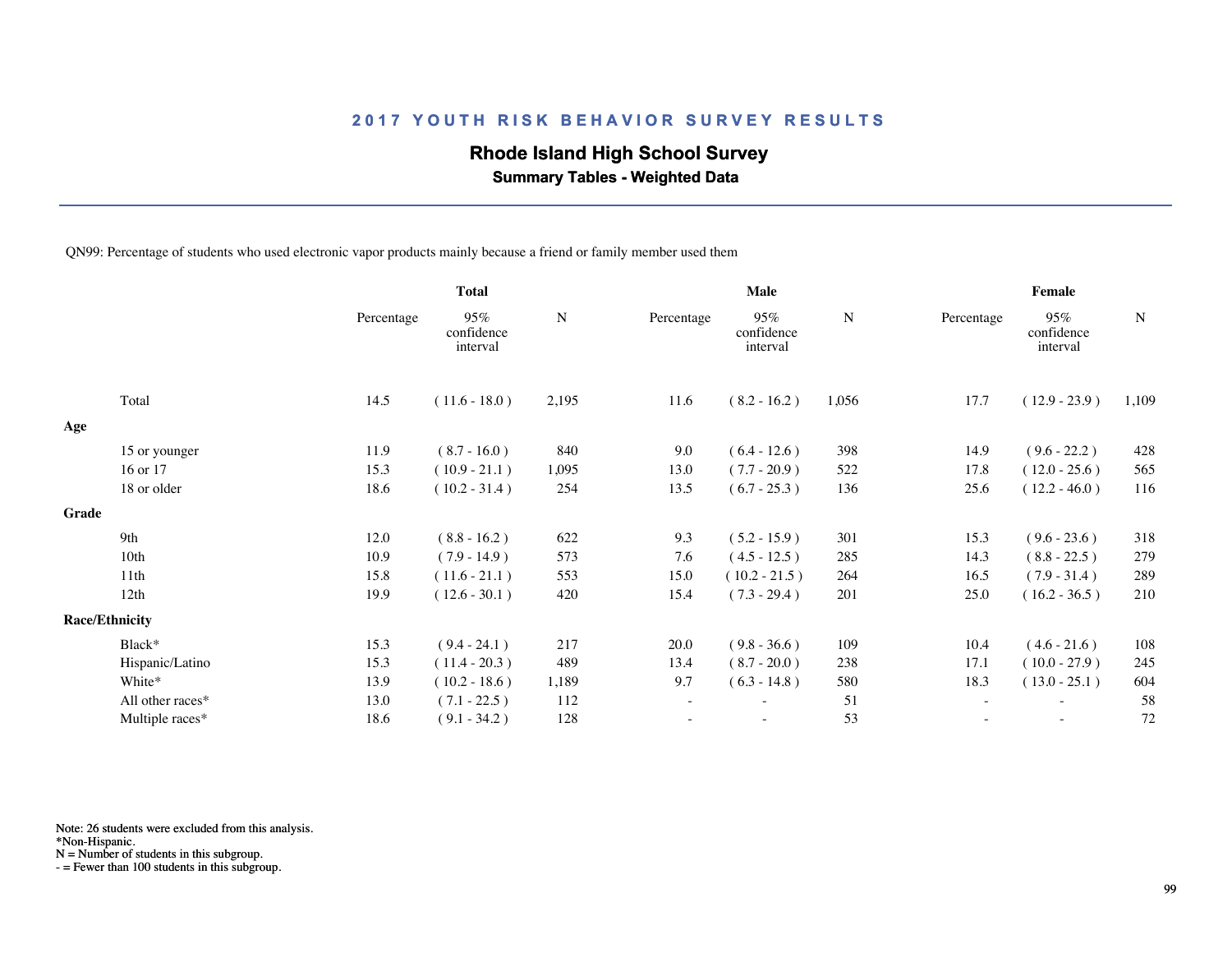# **Rhode Island High School Survey**

 **Summary Tables - Weighted Data**

QN100: Percentage of students who smoked tobacco in a hookah, narghile, or other type of waterpipe (on at least 1 day during the 30 days before the survey)

|                  |                                                 | <b>Total</b>                  |                                |                          | Male                          |           | Female     |                               |             |  |
|------------------|-------------------------------------------------|-------------------------------|--------------------------------|--------------------------|-------------------------------|-----------|------------|-------------------------------|-------------|--|
|                  | Percentage                                      | 95%<br>confidence<br>interval | ${\bf N}$                      | Percentage               | 95%<br>confidence<br>interval | ${\bf N}$ | Percentage | 95%<br>confidence<br>interval | $\mathbf N$ |  |
| Total            | 4.7                                             | $(3.3 - 6.7)$                 | 2,130                          | 5.0                      | $(3.4 - 7.4)$                 | 1,025     | 3.5        | $(1.9 - 6.4)$                 | 1,077       |  |
|                  |                                                 |                               |                                |                          |                               |           |            |                               |             |  |
|                  | 4.4                                             |                               | 824                            | 5.4                      | $(3.2 - 8.7)$                 | 390       | 1.8        | $(0.5 - 6.3)$                 | 422         |  |
| 16 or 17         | 5.0                                             | $(3.1 - 7.9)$                 | 1,058                          | 5.1                      | $(2.7 - 9.4)$                 | 506       | 4.3        | $(2.3 - 7.9)$                 | 544         |  |
| 18 or older      | 4.5                                             | $(1.5 - 12.5)$                | 242                            | 3.8                      | $(1.2 - 11.4)$                | 129       | 5.5        | $(1.5 - 18.0)$                | 111         |  |
|                  |                                                 |                               |                                |                          |                               |           |            |                               |             |  |
| 9th              | 4.2                                             |                               | 610                            | 5.3                      | $(3.2 - 8.6)$                 | 295       | 1.8        | $(0.5 - 6.7)$                 | 312         |  |
| 10th             | 4.9                                             | $(2.6 - 9.1)$                 | 557                            | 5.7                      | $(2.1 - 14.8)$                | 276       | 3.2        | $(1.3 - 7.5)$                 | 272         |  |
| 11th             | 3.8                                             | $(1.7 - 8.1)$                 | 531                            | 4.4                      | $(2.3 - 8.2)$                 | 253       | 3.1        | $(1.0 - 9.5)$                 | 278         |  |
| 12th             | 5.1                                             | $(3.3 - 7.7)$                 | 407                            | 3.2                      | $(1.5 - 7.1)$                 | 195       | 6.0        | $(2.7 - 12.8)$                | 204         |  |
|                  |                                                 |                               |                                |                          |                               |           |            |                               |             |  |
| Black*           | 4.0                                             | $(1.4 - 10.5)$                | 208                            | 4.9                      | $(1.5 - 15.0)$                | 102       | 3.0        | $(0.3 - 25.9)$                | 106         |  |
| Hispanic/Latino  | 6.2                                             | $(3.4 - 11.2)$                | 468                            | 6.6                      | $(3.3 - 13.0)$                | 225       | 5.2        | $(2.4 - 10.7)$                | 237         |  |
| White*           | 4.0                                             | $(2.4 - 6.7)$                 | 1,172                          | 4.6                      | $(2.1 - 9.9)$                 | 572       | 3.0        | $(1.4 - 6.3)$                 | 595         |  |
| All other races* | 2.5                                             | $(0.7 - 8.1)$                 | 106                            | $\overline{\phantom{a}}$ |                               | 50        | $\sim$     | $\overline{\phantom{a}}$      | 54          |  |
| Multiple races*  | 2.4                                             | $(0.4 - 13.0)$                | 122                            |                          |                               | 54        |            | $\overline{\phantom{a}}$      | 65          |  |
|                  | 15 or younger<br>Grade<br><b>Race/Ethnicity</b> |                               | $(2.3 - 8.4)$<br>$(2.4 - 7.4)$ |                          |                               |           |            |                               |             |  |

Note: 91 students were excluded from this analysis.

\*Non-Hispanic.

N = Number of students in this subgroup.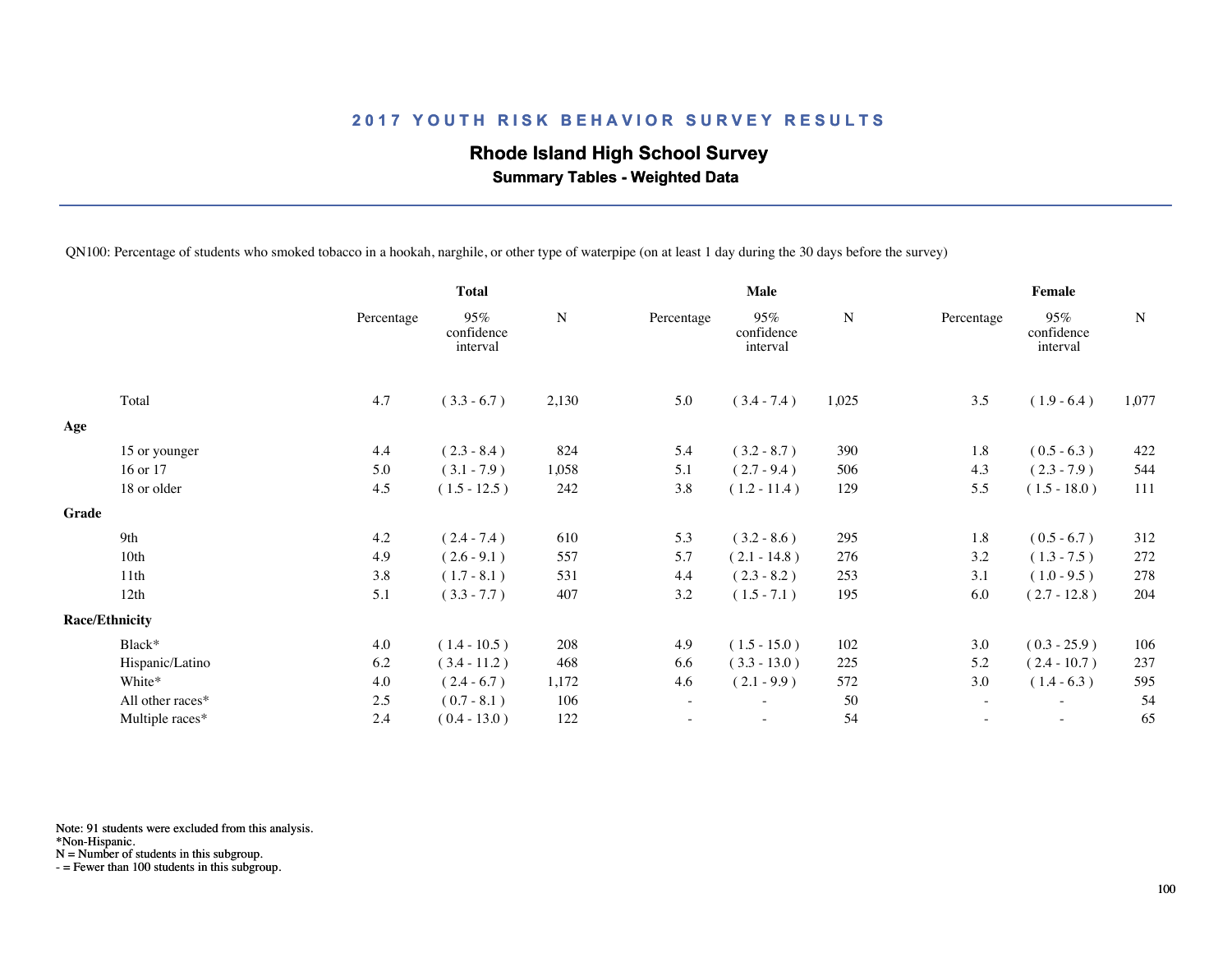# **Rhode Island High School Survey**

 **Summary Tables - Weighted Data**

QN101: Percentage of students who first smoked a cigar, cigarillo, or little cigar or used a hookah or an electronic vapor product before age 13 years (even if only for one or two puffs)

|       |                       |            | <b>Total</b>                  |           |            | <b>Male</b>                   |           |                   | Female                        |             |  |  |
|-------|-----------------------|------------|-------------------------------|-----------|------------|-------------------------------|-----------|-------------------|-------------------------------|-------------|--|--|
|       |                       | Percentage | 95%<br>confidence<br>interval | ${\bf N}$ | Percentage | 95%<br>confidence<br>interval | ${\bf N}$ | Percentage        | 95%<br>confidence<br>interval | $\mathbf N$ |  |  |
|       | Total                 | 5.5        | $(4.4 - 6.7)$                 | 2,141     | 6.2        | $(4.4 - 8.8)$                 | 1,030     | 3.9               | $(2.5 - 6.2)$                 | 1,083       |  |  |
| Age   |                       |            |                               |           |            |                               |           |                   |                               |             |  |  |
|       | 15 or younger         | 6.2        | $(3.8 - 10.0)$                | 826       | 6.7        | $(3.4 - 12.7)$                | 391       | 4.6               | $(2.2 - 9.3)$                 | 423         |  |  |
|       | 16 or 17              | 5.3        | $(3.6 - 7.8)$                 | 1,066     | 6.4        | $(3.9 - 10.3)$                | 509       | 3.7               | $(1.4 - 9.4)$                 | 549         |  |  |
|       | 18 or older           | 3.8        | $(1.6 - 8.4)$                 | 243       | 4.5        | $(1.5 - 12.9)$                | 130       | 2.8               | $(0.7 - 10.3)$                | 111         |  |  |
| Grade |                       |            |                               |           |            |                               |           |                   |                               |             |  |  |
|       | 9th                   | 5.5        | $(3.5 - 8.3)$                 | 614       | 6.1        | $(2.8 - 12.4)$                | 297       | 4.2               | $(2.2 - 7.8)$                 | 314         |  |  |
|       | 10th                  | 7.4        | $(5.3 - 10.3)$                | 560       | 7.9        | $(4.8 - 12.6)$                | 276       | 5.9               | $(2.5 - 13.4)$                | 275         |  |  |
|       | 11th                  | 3.7        | $(2.4 - 5.6)$                 | 536       | 4.1        | $(2.3 - 7.3)$                 | 257       | 3.3               | $(1.1 - 9.6)$                 | 279         |  |  |
|       | 12th                  | 3.9        | $(2.5 - 6.3)$                 | 405       | 5.7        | $(2.7 - 11.6)$                | 194       | 2.2               | $(0.8 - 5.6)$                 | 204         |  |  |
|       | <b>Race/Ethnicity</b> |            |                               |           |            |                               |           |                   |                               |             |  |  |
|       | Black*                | 7.2        | $(3.6 - 13.8)$                | 211       | 8.9        | $(3.0 - 23.4)$                | 104       | 5.4               | $(2.4 - 11.6)$                | 107         |  |  |
|       | Hispanic/Latino       | 6.8        | $(3.7 - 12.1)$                | 471       | 8.2        | $(4.1 - 16.0)$                | 229       | 4.0               | $(1.2 - 12.7)$                | 236         |  |  |
|       | White*                | 4.5        | $(3.3 - 6.0)$                 | 1,177     | 5.0        | $(2.9 - 8.4)$                 | 574       | 3.6               | $(2.3 - 5.8)$                 | 598         |  |  |
|       | All other races*      | 6.9        | $(2.9 - 15.7)$                | 110       | $\sim$     | $\overline{\phantom{a}}$      | $50\,$    | $\sim$            | $\overline{\phantom{a}}$      | 57          |  |  |
|       | Multiple races*       | 3.2        | $(0.8 - 11.6)$                | 121       |            | $\overline{\phantom{a}}$      | 52        | $\qquad \qquad -$ | $\overline{\phantom{a}}$      | 66          |  |  |
|       |                       |            |                               |           |            |                               |           |                   |                               |             |  |  |

Note: 80 students were excluded from this analysis.

\*Non-Hispanic.

N = Number of students in this subgroup.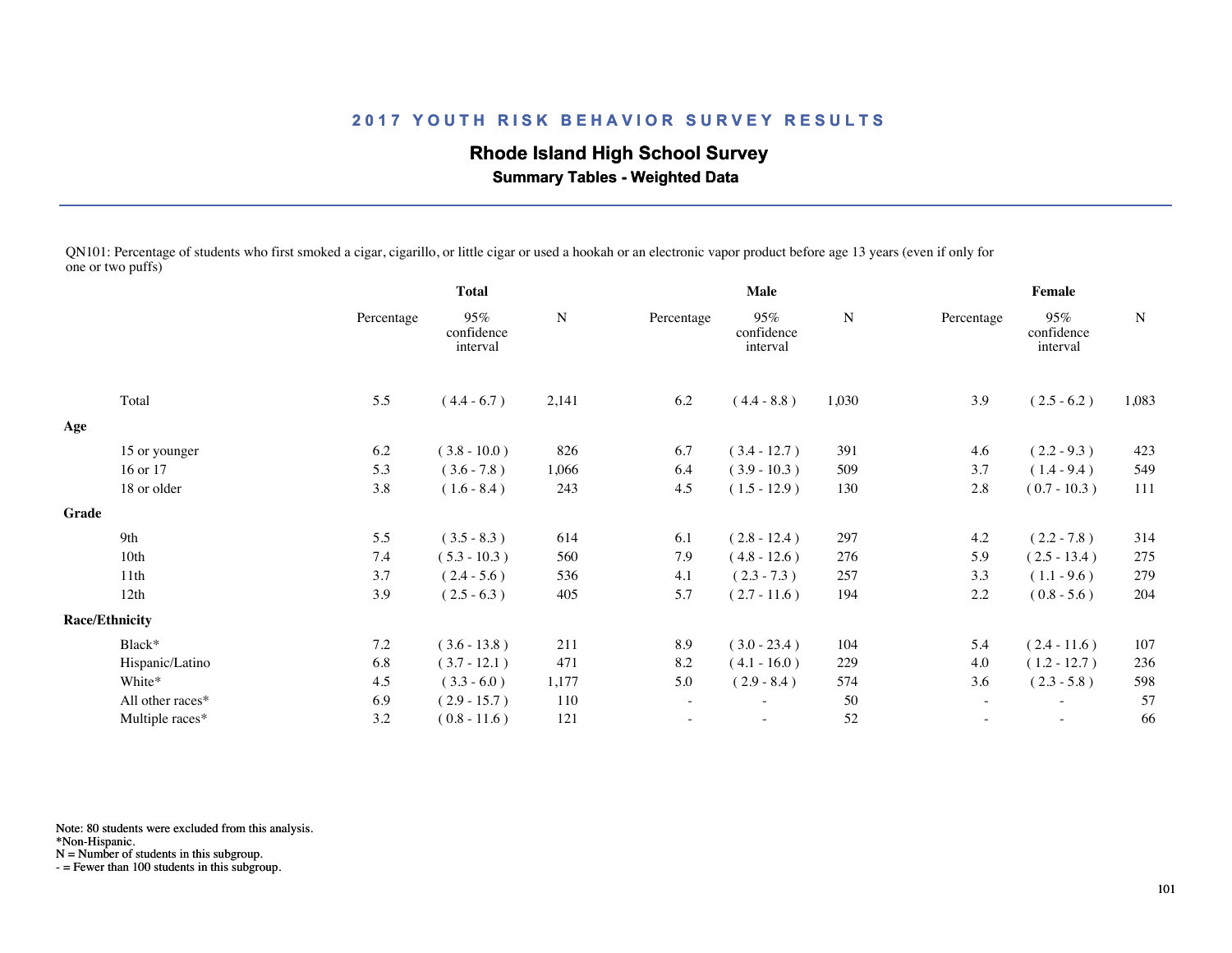## **Rhode Island High School Survey**

 **Summary Tables - Weighted Data**

QN102: Percentage of students who usually obtained their own cigarettes, cigars, smokeless tobacco, and shisha or hookah tobacco by buying them in a store or gas station (not counting any electronic vapor products, during the 30 days before the survey, among students who currently smoked cigarettes or cigars or used smokeless tobacco or shisha or hookah tobacco and who were aged <18)

|       |                       | <b>Total</b> |                               |                  |            | Male                          |                  | Female     |                               |                  |  |
|-------|-----------------------|--------------|-------------------------------|------------------|------------|-------------------------------|------------------|------------|-------------------------------|------------------|--|
|       |                       | Percentage   | 95%<br>confidence<br>interval | N                | Percentage | 95%<br>confidence<br>interval | N                | Percentage | 95%<br>confidence<br>interval | $\mathbf N$      |  |
|       | Total                 | 25.8         | $(19.3 - 33.5)$               | 200              | 29.5       | $(21.5 - 39.1)$               | 103              |            | ٠                             | 85               |  |
| Age   |                       |              |                               |                  |            |                               |                  |            |                               |                  |  |
|       | 15 or younger         |              |                               | 70               |            |                               | 31               |            | $\overline{\phantom{a}}$      | 29               |  |
|       | 16 or 17              | 29.0         | $(21.7 - 37.6)$               | 130              |            | $\overline{\phantom{a}}$      | 72               | ٠          | $\overline{\phantom{a}}$      | 56               |  |
|       | 18 or older           |              |                               | $\boldsymbol{0}$ |            |                               | $\boldsymbol{0}$ |            | ٠                             | $\boldsymbol{0}$ |  |
| Grade |                       |              |                               |                  |            |                               |                  |            |                               |                  |  |
|       | 9th                   |              | ۰                             | 47               |            | ۰                             | 22               |            | $\overline{\phantom{a}}$      | 22               |  |
|       | 10th                  |              | ٠                             | 55               |            | $\overline{\phantom{a}}$      | 32               | ٠          | $\sim$                        | 20               |  |
|       | 11th                  |              |                               | 59               |            |                               | 32               |            | $\sim$                        | 27               |  |
|       | 12th                  |              |                               | 33               |            | $\overline{\phantom{a}}$      | 16               |            | $\sim$                        | 15               |  |
|       | <b>Race/Ethnicity</b> |              |                               |                  |            |                               |                  |            |                               |                  |  |
|       | Black*                |              |                               | 14               |            |                               | 10               |            | $\overline{\phantom{a}}$      | 4                |  |
|       | Hispanic/Latino       |              | $\overline{\phantom{a}}$      | 54               | $\sim$     | $\overline{\phantom{a}}$      | 23               | ۰          | $\sim$                        | 28               |  |
|       | White*                | 30.0         | $(22.7 - 38.6)$               | 100              | $\sim$     | $\overline{\phantom{0}}$      | 59               | $\equiv$   | $\sim$                        | 40               |  |
|       | All other races*      |              | ٠                             | 7                | $\sim$     | $\overline{\phantom{a}}$      | $\mathfrak{Z}$   | ٠          | $\sim$                        | 3                |  |
|       | Multiple races*       |              | $\overline{\phantom{0}}$      | 12               |            |                               | 4                |            | $\overline{\phantom{a}}$      | $\overline{7}$   |  |
|       |                       |              |                               |                  |            |                               |                  |            |                               |                  |  |

Note: 2,021 students were excluded from this analysis.

\*Non-Hispanic.

 $N =$  Number of students in this subgroup.

 $N =$  Number of students in this subgroup.<br> $=$  Fewer than 100 students in this subgroup.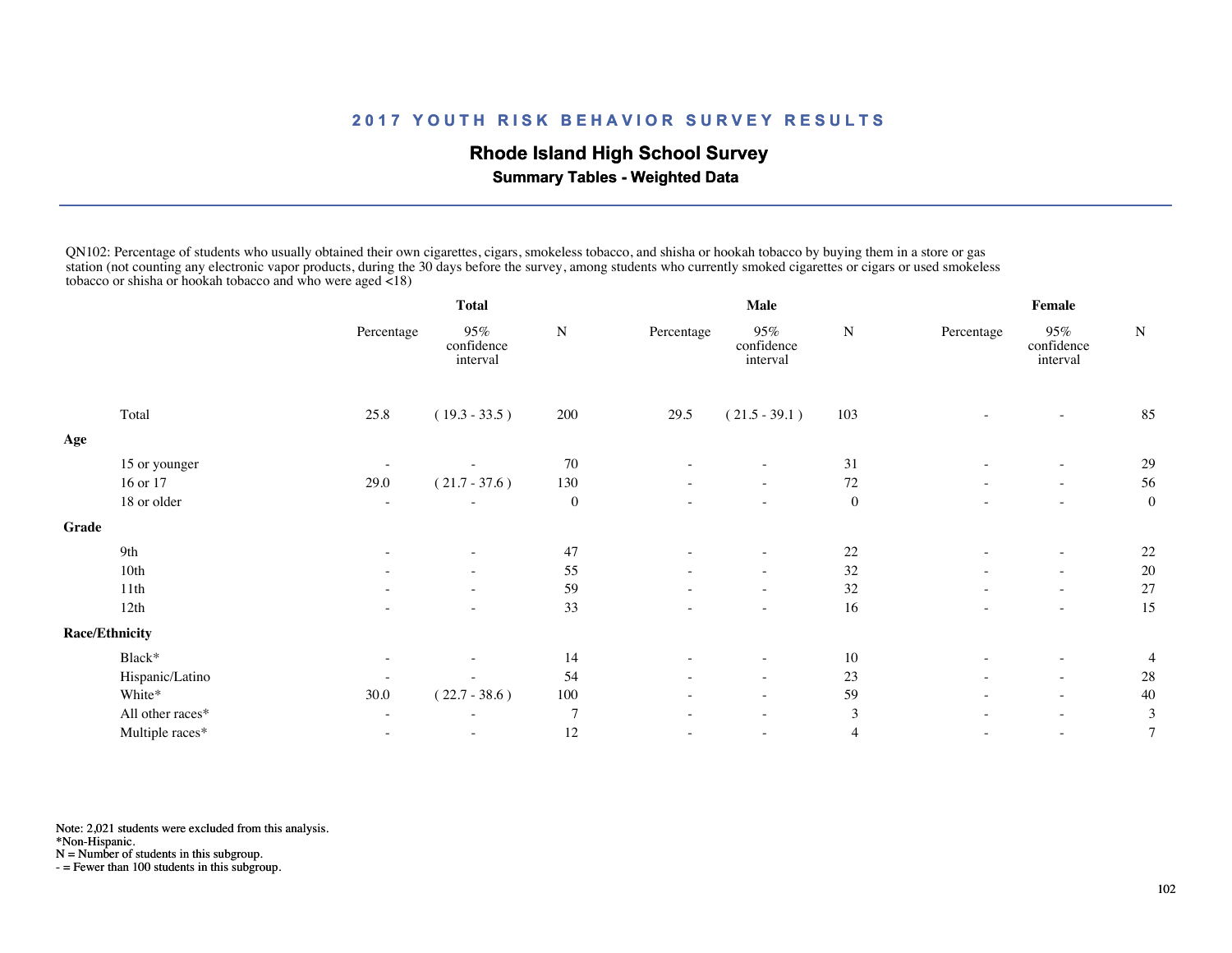## **Rhode Island High School Survey**

 **Summary Tables - Weighted Data**

QN103: Percentage of students who currently used a tobacco product that was flavored to taste like menthol (mint), alcohol (wine, cognac), candy, fruit, chocolate or other sweets (on at least 1 day during the 30 days before the survey)

|                  |                                                 | <b>Total</b>                  |             |                          | <b>Male</b>                   |       |            |                               |             |  |
|------------------|-------------------------------------------------|-------------------------------|-------------|--------------------------|-------------------------------|-------|------------|-------------------------------|-------------|--|
|                  | Percentage                                      | 95%<br>confidence<br>interval | $\mathbf N$ | Percentage               | 95%<br>confidence<br>interval | N     | Percentage | 95%<br>confidence<br>interval | $\mathbf N$ |  |
| Total            | 8.9                                             | $(6.8 - 11.5)$                | 2,195       | 9.8                      | $(6.8 - 14.1)$                | 1,056 | 6.8        | $(4.5 - 10.2)$                | 1,110       |  |
|                  |                                                 |                               |             |                          |                               |       |            |                               |             |  |
|                  | 7.7                                             | $(5.3 - 11.1)$                | 838         | 8.0                      | $(5.9 - 10.6)$                | 397   | 5.9        | $(3.3 - 10.6)$                | 428         |  |
| 16 or 17         | 9.0                                             | $(6.4 - 12.6)$                | 1,098       | 10.2                     | $(5.8 - 17.3)$                | 524   | 7.4        | $(4.3 - 12.5)$                | 566         |  |
| 18 or older      | 11.2                                            | $(7.4 - 16.6)$                | 253         | 13.3                     | $(7.9 - 21.4)$                | 135   | 7.1        | $(2.8 - 17.1)$                | 116         |  |
|                  |                                                 |                               |             |                          |                               |       |            |                               |             |  |
| 9th              | 7.7                                             | $(5.9 - 9.9)$                 | 621         | 8.8                      | $(5.8 - 13.0)$                | 301   | 5.4        | $(2.6 - 11.1)$                | 317         |  |
| 10 <sub>th</sub> | 7.1                                             | $(4.0 - 12.3)$                | 574         | 7.9                      | $(3.6 - 16.8)$                | 285   | 5.5        | $(3.0 - 9.9)$                 | 281         |  |
| 11th             | 7.0                                             | $(5.3 - 9.3)$                 | 554         | 7.6                      | $(4.1 - 13.7)$                | 265   | 6.4        | $(3.7 - 10.8)$                | 289         |  |
| 12th             | 12.7                                            | $(8.2 - 19.2)$                | 418         | 15.0                     | $(9.2 - 23.5)$                | 199   | 9.0        | $(4.3 - 18.2)$                | 210         |  |
|                  |                                                 |                               |             |                          |                               |       |            |                               |             |  |
| Black*           | 8.0                                             | $(3.4 - 17.6)$                | 218         | 11.2                     | $(4.5 - 25.2)$                | 110   | 4.5        | $(1.5 - 12.4)$                | 108         |  |
| Hispanic/Latino  | 9.0                                             | $(5.3 - 15.0)$                | 491         | 9.1                      | $(4.9 - 16.3)$                | 238   | 8.1        | $(4.4 - 14.4)$                | 247         |  |
| White*           | 9.1                                             | $(6.7 - 12.2)$                | 1,190       | 10.5                     | $(5.9 - 17.9)$                | 581   | 7.0        | $(4.3 - 11.1)$                | 604         |  |
| All other races* | 2.4                                             | $(0.6 - 9.2)$                 | 112         | $\overline{\phantom{a}}$ |                               | 51    | $\sim$     | $\sim$                        | 58          |  |
| Multiple races*  | 5.0                                             | $(1.6 - 14.4)$                | 127         |                          |                               | 52    |            | $\overline{\phantom{a}}$      | 72          |  |
|                  | 15 or younger<br>Grade<br><b>Race/Ethnicity</b> |                               |             |                          |                               |       |            |                               | Female      |  |

Note: 26 students were excluded from this analysis.

\*Non-Hispanic.

N = Number of students in this subgroup.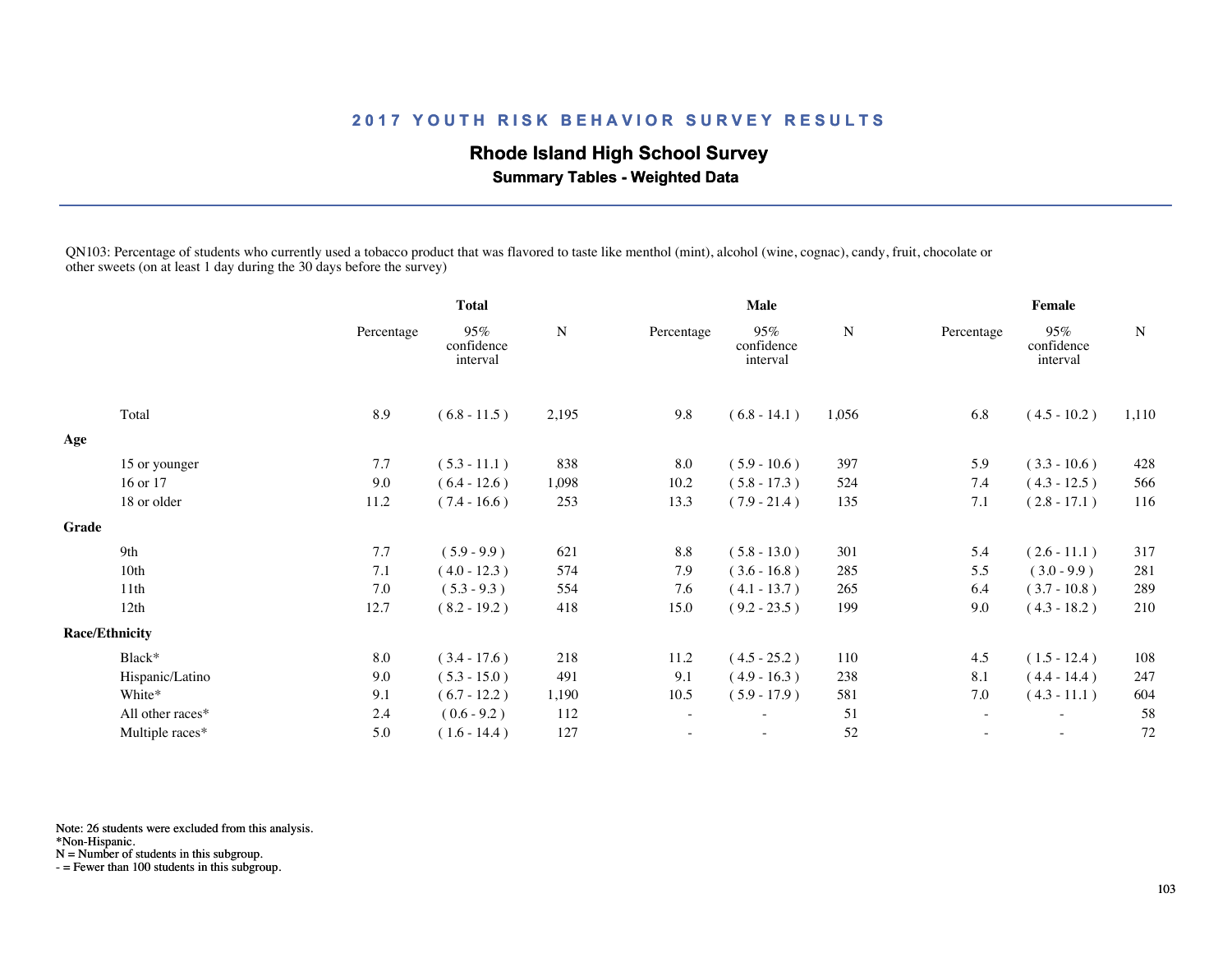## **Rhode Island High School Survey**

 **Summary Tables - Weighted Data**

QN104: Percentage of students who ever took prescription drugs without a doctor's prescription (such as OxyContin, Percocet, Vicodin, codeine, Adderall, Ritalin, or Xanax, one or more times during their life)

|       |                       | <b>Total</b> |                               |           | <b>Male</b>              |                               |             | <b>Female</b>            |                               |             |  |
|-------|-----------------------|--------------|-------------------------------|-----------|--------------------------|-------------------------------|-------------|--------------------------|-------------------------------|-------------|--|
|       |                       | Percentage   | 95%<br>confidence<br>interval | ${\bf N}$ | Percentage               | 95%<br>confidence<br>interval | $\mathbf N$ | Percentage               | 95%<br>confidence<br>interval | $\mathbf N$ |  |
|       | Total                 | 7.2          | $(6.0 - 8.7)$                 | 2,083     | 7.2                      | $(5.5 - 9.4)$                 | 996         | 6.6                      | $(4.1 - 10.5)$                | 1,067       |  |
| Age   |                       |              |                               |           |                          |                               |             |                          |                               |             |  |
|       | 15 or younger         | 6.0          | $(4.3 - 8.1)$                 | 796       | 5.6                      | $(3.2 - 9.4)$                 | 378         | 5.6                      | $(3.3 - 9.4)$                 | 412         |  |
|       | 16 or 17              | 7.5          | $(4.8 - 11.6)$                | 1,043     | 6.1                      | $(4.2 - 8.6)$                 | 490         | 8.6                      | $(4.4 - 16.0)$                | 546         |  |
|       | 18 or older           | 9.6          | $(5.2 - 17.2)$                | 239       | 14.9                     | $(7.5 - 27.2)$                | 128         | 1.1                      | $(0.2 - 6.0)$                 | 109         |  |
| Grade |                       |              |                               |           |                          |                               |             |                          |                               |             |  |
|       | 9th                   | 6.0          | $(3.8 - 9.5)$                 | 591       | 6.0                      | $(3.0 - 11.9)$                | 283         | 5.6                      | $(2.3 - 12.6)$                | 306         |  |
|       | 10th                  | 7.5          | $(4.7 - 11.7)$                | 544       | 5.7                      | $(2.7 - 11.8)$                | 268         | 8.5                      | $(4.4 - 16.0)$                | 269         |  |
|       | 11th                  | 7.2          | $(4.9 - 10.5)$                | 533       | 5.2                      | $(3.3 - 8.1)$                 | 250         | 9.3                      | $(4.2 - 19.3)$                | 283         |  |
|       | 12th                  | 8.3          | $(5.6 - 12.2)$                | 397       | 12.5                     | $(7.9 - 19.4)$                | 190         | 3.0                      | $(1.1 - 8.0)$                 | 201         |  |
|       | <b>Race/Ethnicity</b> |              |                               |           |                          |                               |             |                          |                               |             |  |
|       | Black*                | 4.9          | $(1.3 - 17.5)$                | 201       |                          |                               | 98          | 0.5                      | $(0.1 - 4.3)$                 | 103         |  |
|       | Hispanic/Latino       | 6.8          | $(5.2 - 8.7)$                 | 453       | 6.6                      | $(4.9 - 8.9)$                 | 217         | 6.4                      | $(4.3 - 9.4)$                 | 232         |  |
|       | White*                | 7.5          | $(5.4 - 10.2)$                | 1,155     | 7.1                      | $(4.6 - 10.7)$                | 557         | 7.2                      | $(3.9 - 12.9)$                | 593         |  |
|       | All other races*      | $7.1\,$      | $(3.6 - 13.6)$                | 107       | $\overline{\phantom{a}}$ |                               | 50          | $\sim$                   | $\overline{\phantom{a}}$      | 56          |  |
|       | Multiple races*       | 7.2          | $(1.9 - 23.9)$                | 120       |                          | $\sim$                        | 51          | $\overline{\phantom{a}}$ | $\overline{\phantom{a}}$      | 66          |  |
|       |                       |              |                               |           |                          |                               |             |                          |                               |             |  |

Note: 138 students were excluded from this analysis.

\*Non-Hispanic.

N = Number of students in this subgroup.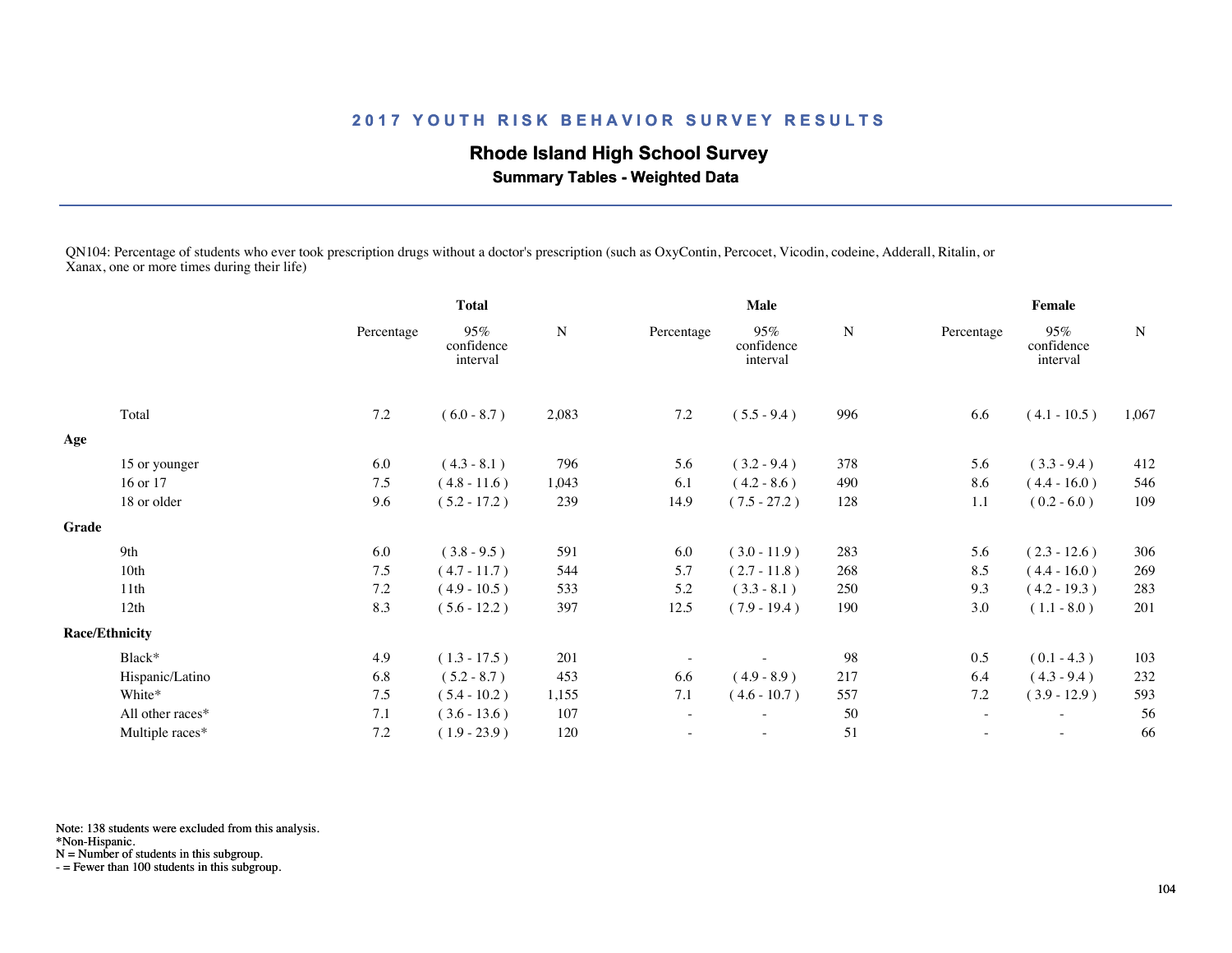## **Rhode Island High School Survey**

 **Summary Tables - Weighted Data**

QN105: Percentage of students who currently took a prescription drug without a doctor's prescription (such as OxyContin, Percocet, Vicodin, codeine, Adderall, Ritalin, or Xanax, one or more times during the 30 days before the survey)

|       |                       |            | <b>Total</b>                  |           |                          | <b>Male</b>                   |           | Female                   |                               |           |  |
|-------|-----------------------|------------|-------------------------------|-----------|--------------------------|-------------------------------|-----------|--------------------------|-------------------------------|-----------|--|
|       |                       | Percentage | 95%<br>confidence<br>interval | ${\bf N}$ | Percentage               | 95%<br>confidence<br>interval | ${\bf N}$ | Percentage               | 95%<br>confidence<br>interval | ${\bf N}$ |  |
|       | Total                 | 3.6        | $(2.3 - 5.6)$                 | 2,109     | 3.8                      | $(2.2 - 6.5)$                 | 1,012     | 2.9                      | $(1.7 - 5.0)$                 | 1,076     |  |
| Age   |                       |            |                               |           |                          |                               |           |                          |                               |           |  |
|       | 15 or younger         | 4.1        | $(2.5 - 6.6)$                 | 806       | 5.1                      | $(2.5 - 10.1)$                | 385       | 2.3                      | $(0.8 - 6.1)$                 | 415       |  |
|       | 16 or 17              | 3.5        | $(2.0 - 6.0)$                 | 1,059     | 2.4                      | $(1.2 - 4.8)$                 | 498       | 4.0                      | $(2.2 - 7.4)$                 | 553       |  |
|       | 18 or older           | 3.1        | $(1.5 - 6.1)$                 | 239       | 5.5                      | $(2.9 - 10.2)$                | 129       | 0.0                      | $\overline{\phantom{a}}$      | 108       |  |
| Grade |                       |            |                               |           |                          |                               |           |                          |                               |           |  |
|       | 9th                   | 3.8        | $(1.8 - 7.9)$                 | 596       | 5.8                      | $(2.7 - 11.9)$                | 287       | 1.2                      | $(0.3 - 4.1)$                 | 307       |  |
|       | 10th                  | 4.8        | $(2.3 - 9.5)$                 | 554       | 3.5                      | $(1.3 - 9.2)$                 | 275       | 5.3                      | $(2.2 - 12.3)$                | 272       |  |
|       | 11th                  | 3.2        | $(1.9 - 5.3)$                 | 539       | 2.0                      | $(0.9 - 4.5)$                 | 255       | 4.5                      | $(1.7 - 11.5)$                | 284       |  |
|       | 12th                  | 2.2        | $(1.3 - 3.6)$                 | 399       | 3.9                      | $(2.4 - 6.4)$                 | 190       | 0.2                      | $(0.0 - 1.7)$                 | 203       |  |
|       | <b>Race/Ethnicity</b> |            |                               |           |                          |                               |           |                          |                               |           |  |
|       | Black*                | 4.1        | $(0.9 - 16.0)$                | 204       | $\overline{\phantom{m}}$ |                               | 99        | 0.5                      | $(0.1 - 4.2)$                 | 105       |  |
|       | Hispanic/Latino       | 3.9        | $(2.4 - 6.4)$                 | 462       | 2.8                      | $(0.9 - 8.5)$                 | 225       | 4.6                      | $(2.8 - 7.4)$                 | 233       |  |
|       | White*                | 3.4        | $(1.6 - 7.2)$                 | 1,162     | 3.9                      | $(1.8 - 8.4)$                 | 562       | 2.7                      | $(1.1 - 6.3)$                 | 595       |  |
|       | All other races*      | 1.8        | $(0.7 - 4.5)$                 | 107       | $\overline{\phantom{a}}$ |                               | 50        | $\sim$                   | $\overline{\phantom{a}}$      | 56        |  |
|       | Multiple races*       | 1.2        | $(0.2 - 6.4)$                 | 123       | $\overline{\phantom{0}}$ | $\overline{\phantom{a}}$      | 52        | $\overline{\phantom{m}}$ | $\overline{\phantom{a}}$      | 68        |  |
|       |                       |            |                               |           |                          |                               |           |                          |                               |           |  |

Note: 112 students were excluded from this analysis.

N = Number of students in this subgroup.

<sup>\*</sup>Non-Hispanic.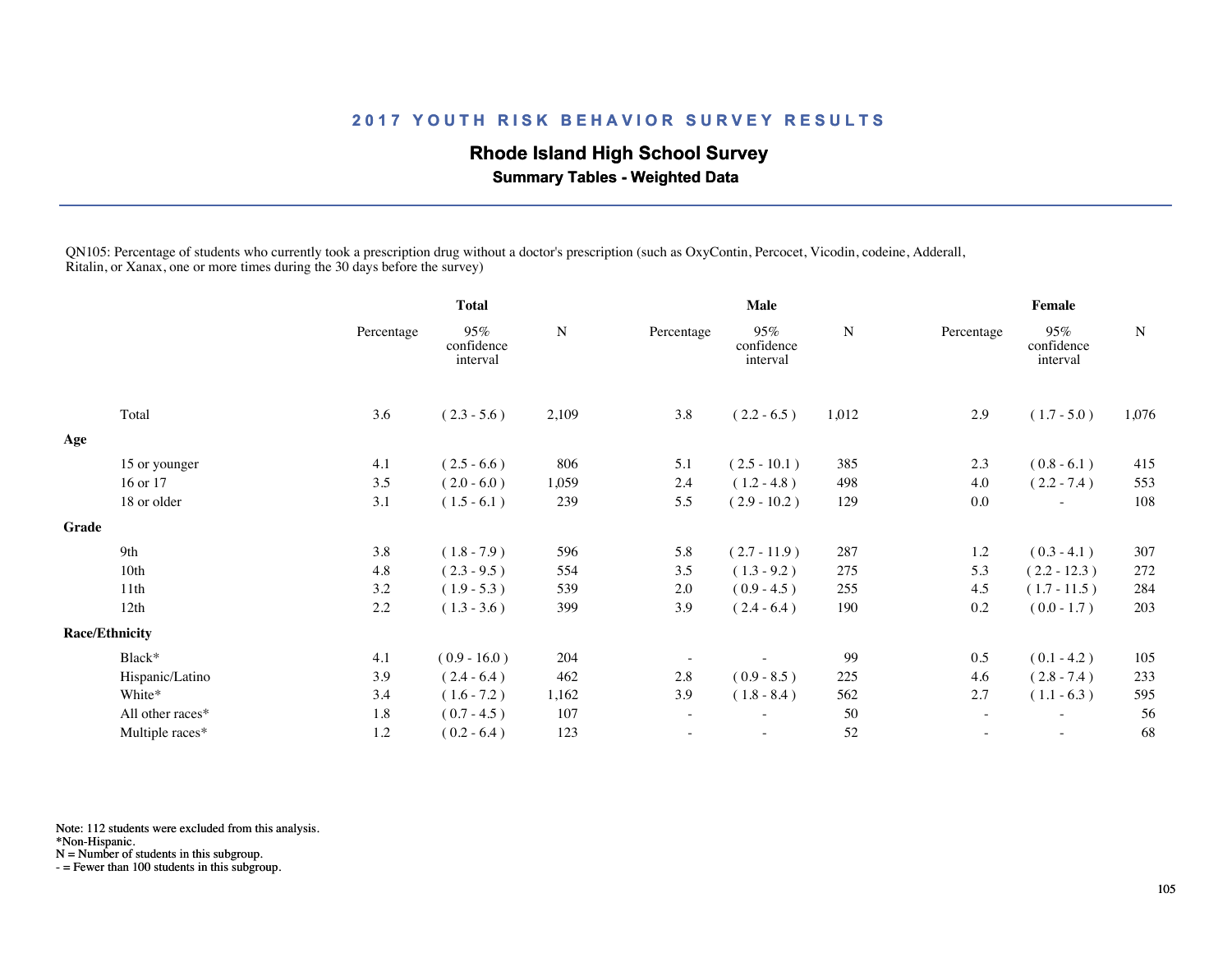## **Rhode Island High School Survey**

 **Summary Tables - Weighted Data**

QN106: Percentage of students who currently took over-the-counter drugs to get high (one or more times during the 30 days before the survey)

|       |                       |            | <b>Total</b>                  |           |            | <b>Male</b>                   |             | Female     |                               |             |  |
|-------|-----------------------|------------|-------------------------------|-----------|------------|-------------------------------|-------------|------------|-------------------------------|-------------|--|
|       |                       | Percentage | 95%<br>confidence<br>interval | ${\bf N}$ | Percentage | 95%<br>confidence<br>interval | $\mathbf N$ | Percentage | 95%<br>confidence<br>interval | $\mathbf N$ |  |
|       | Total                 | 4.6        | $(3.2 - 6.4)$                 | 2,167     | 5.3        | $(3.7 - 7.4)$                 | 1,045       | 3.0        | $(1.9 - 4.7)$                 | 1,095       |  |
| Age   |                       |            |                               |           |            |                               |             |            |                               |             |  |
|       | 15 or younger         | 5.2        | $(3.1 - 8.4)$                 | 823       | 6.2        | $(4.0 - 9.6)$                 | 392         | 2.3        | $(0.8 - 7.0)$                 | 420         |  |
|       | 16 or 17              | 4.4        | $(2.8 - 7.0)$                 | 1,091     | 4.8        | $(3.2 - 7.2)$                 | 520         | 3.5        | $(1.7 - 7.2)$                 | 563         |  |
|       | 18 or older           | 3.7        | $(1.8 - 7.4)$                 | 247       | 4.5        | $(1.5 - 12.5)$                | 133         | 2.8        | $(0.6 - 11.7)$                | 112         |  |
| Grade |                       |            |                               |           |            |                               |             |            |                               |             |  |
|       | 9th                   | 3.9        | $(2.4 - 6.3)$                 | 606       | 6.1        | $(4.1 - 9.0)$                 | 295         | 0.8        | $(0.2 - 4.1)$                 | 308         |  |
|       | 10 <sub>th</sub>      | 6.3        | $(3.7 - 10.5)$                | 571       | 7.5        | $(3.9 - 13.8)$                | 283         | 4.2        | $(1.9 - 9.1)$                 | 280         |  |
|       | 11th                  | 2.1        | $(1.2 - 3.5)$                 | 549       | 1.8        | $(0.9 - 3.7)$                 | 263         | 2.4        | $(0.9 - 5.8)$                 | 286         |  |
|       | 12th                  | 4.4        | $(1.8 - 10.2)$                | 415       | 4.3        | $(2.2 - 8.2)$                 | 198         | 3.3        | $(0.8 - 12.4)$                | 209         |  |
|       | <b>Race/Ethnicity</b> |            |                               |           |            |                               |             |            |                               |             |  |
|       | Black*                | 8.5        | $(3.0 - 21.9)$                | 215       | 15.3       | $(4.4 - 41.3)$                | 108         | 1.3        | $(0.4 - 4.6)$                 | 107         |  |
|       | Hispanic/Latino       | 5.4        | $(2.7 - 10.5)$                | 476       | 6.6        | $(2.9 - 14.3)$                | 232         | 3.2        | $(1.1 - 8.7)$                 | 239         |  |
|       | White*                | 3.4        | $(1.9 - 5.9)$                 | 1,185     | 3.3        | $(1.7 - 6.4)$                 | 578         | 3.1        | $(1.8 - 5.5)$                 | 602         |  |
|       | All other races*      | 1.6        | $(0.2 - 9.7)$                 | 111       | $\sim$     | $\overline{\phantom{a}}$      | 51          | $\sim$     | $\sim$                        | 57          |  |
|       | Multiple races*       | 1.4        | $(0.4 - 4.9)$                 | 125       |            |                               | 52          |            |                               | 70          |  |
|       |                       |            |                               |           |            |                               |             |            |                               |             |  |

Note: 54 students were excluded from this analysis.

\*Non-Hispanic.

N = Number of students in this subgroup.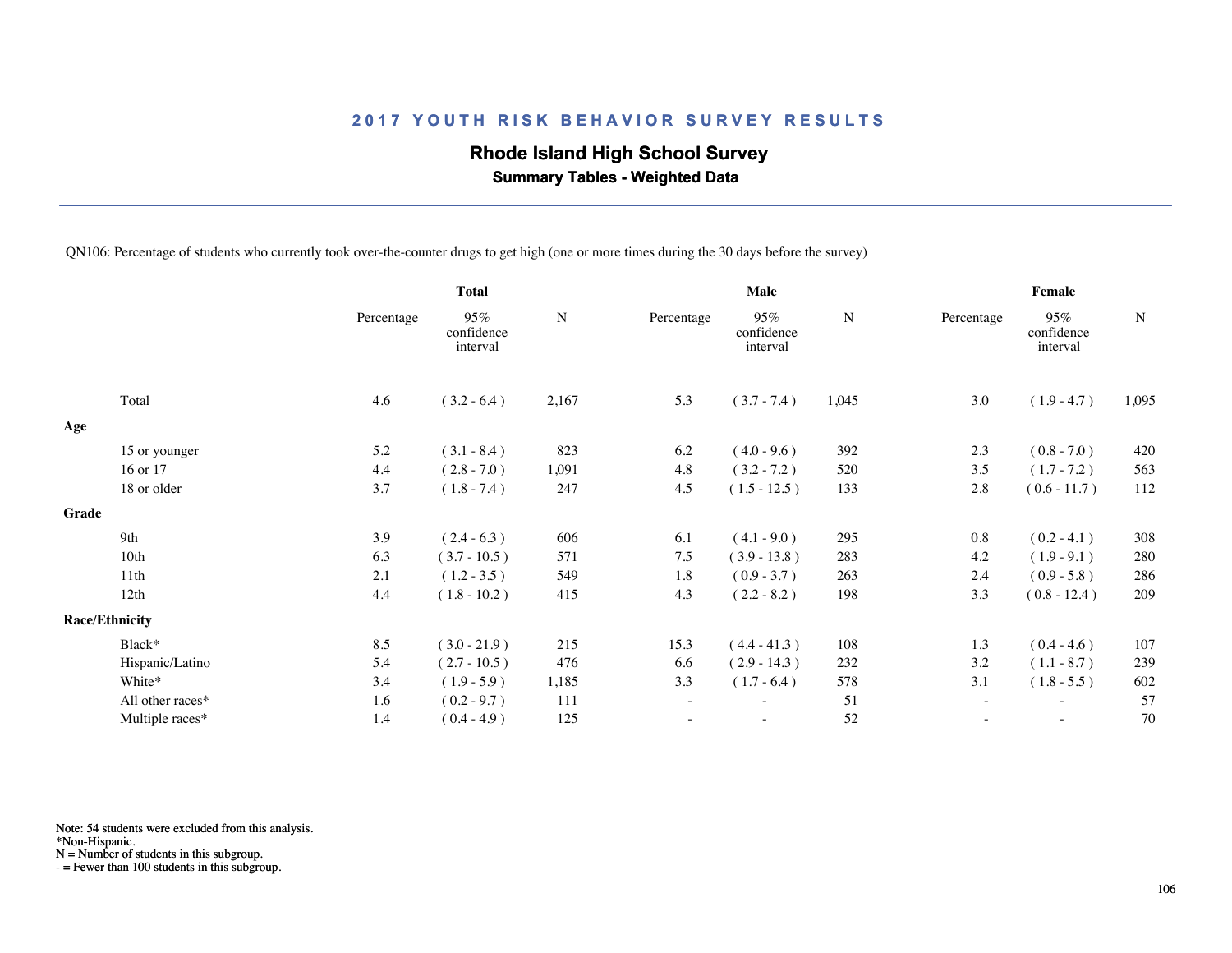## **Rhode Island High School Survey**

 **Summary Tables - Weighted Data**

QN107: Percentage of students who last got their prescription drug without a doctor's prescription by taking it from a friend or relative without asking (among students who have ever taken a prescription drug without a doctor's prescription)

|       |                       | <b>Total</b>             |                               |           | <b>Male</b>              |                               | Female         |                          |                               |                |
|-------|-----------------------|--------------------------|-------------------------------|-----------|--------------------------|-------------------------------|----------------|--------------------------|-------------------------------|----------------|
|       |                       | Percentage               | 95%<br>confidence<br>interval | ${\bf N}$ | Percentage               | 95%<br>confidence<br>interval | ${\bf N}$      | Percentage               | 95%<br>confidence<br>interval | ${\bf N}$      |
|       | Total                 | 14.3                     | $(10.2 - 19.6)$               | 218       | 15.2                     | $(7.7 - 27.6)$                | 104            | 13.3                     | $(7.6 - 22.3)$                | 102            |
| Age   |                       |                          |                               |           |                          |                               |                |                          |                               |                |
|       | 15 or younger         | $\overline{\phantom{a}}$ |                               | 67        |                          |                               | 23             |                          | $\overline{\phantom{a}}$      | 36             |
|       | 16 or 17              | 12.0                     | $(6.1 - 22.2)$                | 118       | $\overline{\phantom{a}}$ | $\overline{\phantom{a}}$      | 59             |                          | $\sim$                        | 58             |
|       | 18 or older           | $\sim$                   | $\sim$                        | $32\,$    | $\overline{\phantom{a}}$ | $\sim$                        | $22\,$         | $\equiv$                 | $\sim$                        | 8              |
| Grade |                       |                          |                               |           |                          |                               |                |                          |                               |                |
|       | 9th                   | $\overline{\phantom{a}}$ | $\overline{\phantom{a}}$      | 42        | $\sim$                   | $\overline{\phantom{a}}$      | 17             | $\equiv$                 | $\sim$                        | 24             |
|       | 10th                  |                          | $\overline{\phantom{a}}$      | 55        |                          | $\overline{\phantom{a}}$      | 23             | $\overline{\phantom{a}}$ | $\overline{\phantom{a}}$      | 30             |
|       | 11th                  | $\sim$                   | $\sim$                        | 58        | $\sim$                   | $\overline{\phantom{a}}$      | $30\,$         | $\sim$                   | $\overline{\phantom{a}}$      | 28             |
|       | 12th                  | $\overline{\phantom{a}}$ | $\overline{\phantom{a}}$      | 55        | $\overline{\phantom{a}}$ | $\sim$                        | 31             |                          | $\overline{\phantom{a}}$      | 18             |
|       | <b>Race/Ethnicity</b> |                          |                               |           |                          |                               |                |                          |                               |                |
|       | Black*                | $\overline{\phantom{a}}$ |                               | $20\,$    | $\overline{\phantom{a}}$ | $\overline{\phantom{a}}$      | 17             | $\overline{\phantom{a}}$ | $\overline{\phantom{a}}$      | 3              |
|       | Hispanic/Latino       | $\overline{\phantom{a}}$ | $\overline{\phantom{a}}$      | 55        | $\overline{\phantom{a}}$ | $\overline{\phantom{a}}$      | 25             | $\overline{\phantom{a}}$ | $\sim$                        | 28             |
|       | White*                | 12.5                     | $(6.6 - 22.3)$                | 103       | $\overline{\phantom{a}}$ | $\overline{\phantom{a}}$      | $50\,$         | $\overline{\phantom{a}}$ | $\overline{\phantom{a}}$      | 51             |
|       | All other races*      | $\overline{\phantom{a}}$ | $\sim$                        | 8         | $\overline{\phantom{a}}$ | $\overline{\phantom{a}}$      | $\mathfrak{Z}$ |                          | $\overline{\phantom{a}}$      | $\overline{4}$ |
|       | Multiple races*       | $\overline{\phantom{a}}$ | $\sim$                        | $18\,$    |                          | $\overline{\phantom{a}}$      | $\mathfrak s$  | $\overline{\phantom{a}}$ | $\sim$                        | 12             |
|       |                       |                          |                               |           |                          |                               |                |                          |                               |                |

Note: 2,003 students were excluded from this analysis.

\*Non-Hispanic.

N = Number of students in this subgroup.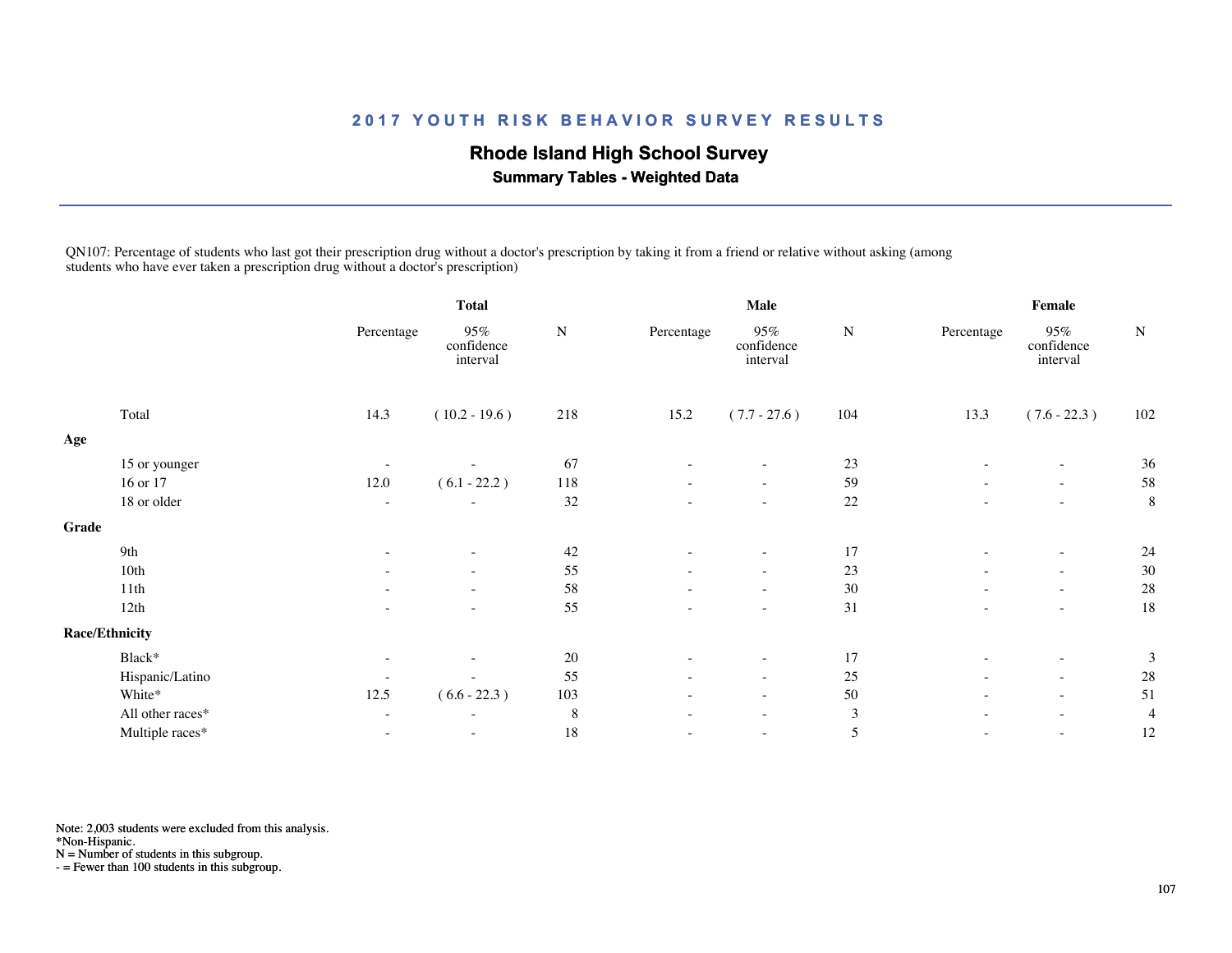## **Rhode Island High School Survey**

 **Summary Tables - Weighted Data**

QN108: Percentage of students who most of the time or always went hungry because there was not enough food in their home (during the 30 days before the survey)

|       |                       | <b>Total</b> |                               |           |                          | <b>Male</b>                   |       | Female     |                               |       |  |
|-------|-----------------------|--------------|-------------------------------|-----------|--------------------------|-------------------------------|-------|------------|-------------------------------|-------|--|
|       |                       | Percentage   | 95%<br>confidence<br>interval | ${\bf N}$ | Percentage               | 95%<br>confidence<br>interval | N     | Percentage | 95%<br>confidence<br>interval | N     |  |
|       | Total                 | 4.7          | $(3.1 - 7.0)$                 | 2,135     | 5.7                      | $(3.4 - 9.5)$                 | 1,023 | 3.3        | $(1.8 - 5.8)$                 | 1,084 |  |
| Age   |                       |              |                               |           |                          |                               |       |            |                               |       |  |
|       | 15 or younger         | 3.8          | $(2.5 - 5.7)$                 | 816       | 4.8                      | $(2.8 - 8.1)$                 | 388   | 2.4        | $(1.0 - 5.4)$                 | 416   |  |
|       | 16 or 17              | 5.0          | $(2.7 - 9.0)$                 | 1,066     | 6.4                      | $(2.9 - 13.6)$                | 503   | 3.1        | $(1.3 - 7.3)$                 | 555   |  |
|       | 18 or older           | 6.0          | $(2.5 - 14.0)$                | 247       | 5.7                      | $(1.1 - 25.8)$                | 132   | 6.6        | $(2.2 - 18.4)$                | 113   |  |
| Grade |                       |              |                               |           |                          |                               |       |            |                               |       |  |
|       | 9th                   | 4.1          | $(2.8 - 6.0)$                 | 594       | 5.3                      | $(2.9 - 9.2)$                 | 287   | 2.3        | $(0.7 - 7.1)$                 | 304   |  |
|       | 10th                  | 4.2          | $(2.3 - 7.6)$                 | 561       | 6.4                      | $(3.2 - 12.3)$                | 275   | 1.3        | $(0.4 - 3.8)$                 | 278   |  |
|       | 11th                  | 5.9          | $(2.8 - 12.2)$                | 543       | 6.7                      | $(1.8 - 21.4)$                | 259   | 5.1        | $(1.8 - 14.0)$                | 284   |  |
|       | 12th                  | 4.3          | $(2.0 - 8.9)$                 | 411       | 4.6                      | $(1.0 - 18.1)$                | 196   | 3.7        | $(1.1 - 11.6)$                | 206   |  |
|       | <b>Race/Ethnicity</b> |              |                               |           |                          |                               |       |            |                               |       |  |
|       | Black*                | 6.6          | $(2.7 - 15.5)$                | 209       | 11.0                     | $(4.9 - 22.8)$                | 103   | 2.0        | $(0.5 - 8.6)$                 | 106   |  |
|       | Hispanic/Latino       | 7.1          | $(4.7 - 10.7)$                | 462       | 7.0                      | $(3.1 - 15.2)$                | 226   | 6.6        | $(2.8 - 14.6)$                | 231   |  |
|       | White*                | 3.4          | $(1.8 - 6.5)$                 | 1,180     | 4.6                      | $(1.9 - 10.7)$                | 572   | 1.9        | $(0.6 - 5.8)$                 | 603   |  |
|       | All other races*      | 6.0          | $(3.0 - 11.7)$                | 109       | $\overline{\phantom{a}}$ | $\overline{\phantom{0}}$      | 50    | $\sim$     | $\overline{\phantom{a}}$      | 56    |  |
|       | Multiple races*       | 4.8          | $(1.5 - 14.5)$                | 121       |                          |                               | 50    |            |                               | 68    |  |
|       |                       |              |                               |           |                          |                               |       |            |                               |       |  |

Note: 86 students were excluded from this analysis.

\*Non-Hispanic.

N = Number of students in this subgroup.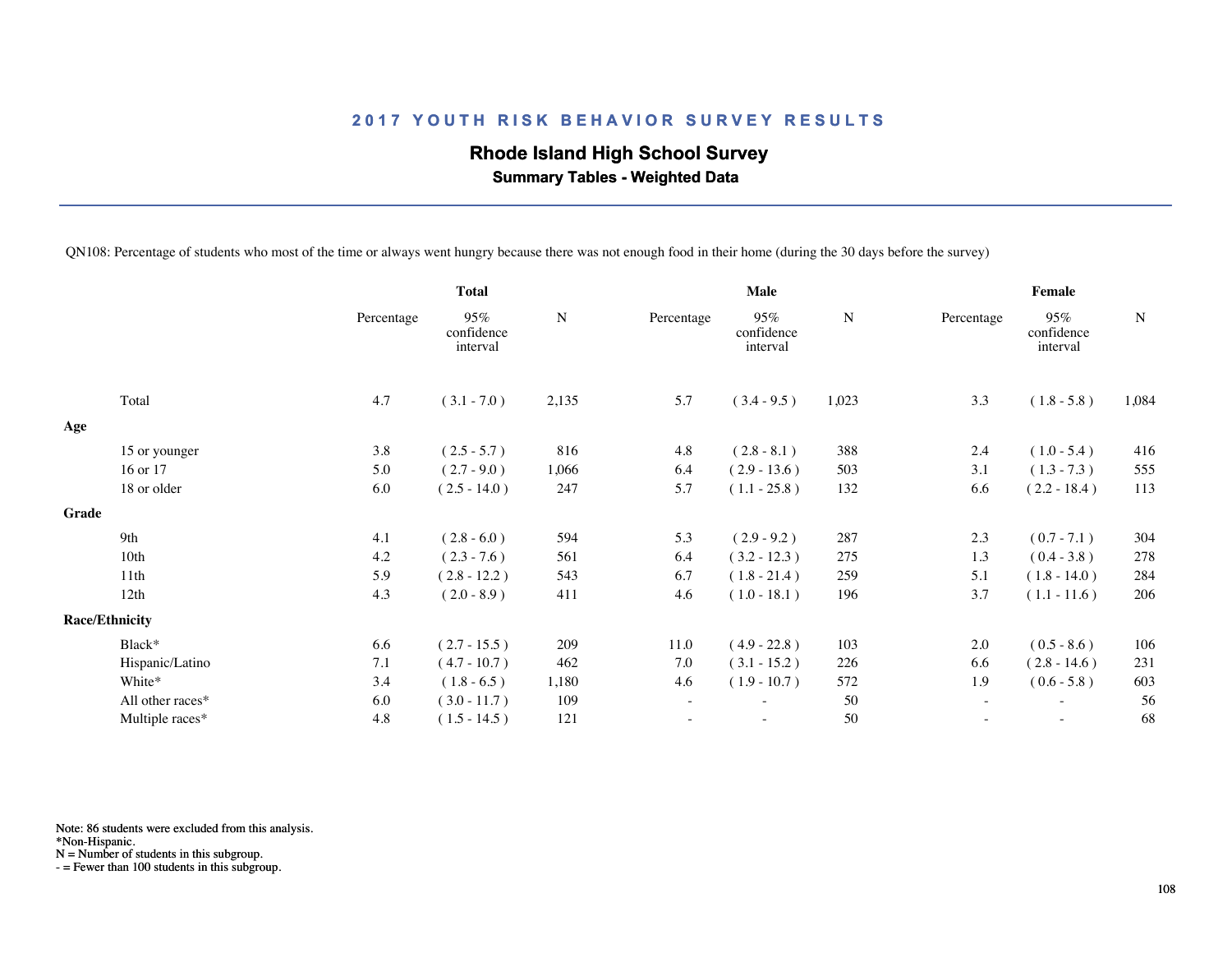## **Rhode Island High School Survey**

 **Summary Tables - Weighted Data**

QN109: Percentage of students who reported their teeth or mouth have been painful or sore (one or more times during the 12 months before the survey)

|       |                       | <b>Total</b> |                               |           |            | Male                          |       | <b>Female</b> |                               |       |  |
|-------|-----------------------|--------------|-------------------------------|-----------|------------|-------------------------------|-------|---------------|-------------------------------|-------|--|
|       |                       | Percentage   | 95%<br>confidence<br>interval | ${\bf N}$ | Percentage | 95%<br>confidence<br>interval | N     | Percentage    | 95%<br>confidence<br>interval | N     |  |
|       | Total                 | 44.5         | $(42.3 - 46.7)$               | 2,129     | 40.0       | $(35.7 - 44.5)$               | 1,018 | 48.7          | $(44.2 - 53.3)$               | 1,086 |  |
| Age   |                       |              |                               |           |            |                               |       |               |                               |       |  |
|       | 15 or younger         | 45.2         | $(40.8 - 49.6)$               | 809       | 38.6       | $(31.8 - 46.0)$               | 383   | 52.0          | $(45.9 - 58.0)$               | 416   |  |
|       | 16 or 17              | 44.4         | $(40.4 - 48.5)$               | 1,068     | 40.7       | $(34.0 - 47.8)$               | 501   | 47.6          | $(40.9 - 54.4)$               | 559   |  |
|       | 18 or older           | 43.0         | $(34.2 - 52.2)$               | 247       | 41.0       | $(30.5 - 52.4)$               | 134   | 44.1          | $(32.2 - 56.7)$               | 111   |  |
| Grade |                       |              |                               |           |            |                               |       |               |                               |       |  |
|       | 9th                   | 48.7         | $(44.4 - 53.1)$               | 593       | 42.1       | $(34.4 - 50.3)$               | 284   | 55.6          | $(47.4 - 63.6)$               | 306   |  |
|       | 10 <sub>th</sub>      | 37.9         | $(31.2 - 45.2)$               | 555       | 35.7       | $(26.5 - 46.0)$               | 272   | 39.2          | $(31.1 - 48.0)$               | 276   |  |
|       | 11th                  | 45.7         | $(38.5 - 53.1)$               | 545       | 37.1       | $(29.2 - 45.7)$               | 259   | 55.0          | $(45.3 - 64.3)$               | 286   |  |
|       | 12th                  | 45.9         | $(40.6 - 51.3)$               | 413       | 46.3       | $(39.3 - 53.5)$               | 198   | 45.0          | $(35.7 - 54.7)$               | 207   |  |
|       | <b>Race/Ethnicity</b> |              |                               |           |            |                               |       |               |                               |       |  |
|       | Black*                | 50.3         | $(37.3 - 63.2)$               | 203       | 39.2       | $(24.5 - 56.3)$               | 100   | 61.8          | $(50.1 - 72.2)$               | 103   |  |
|       | Hispanic/Latino       | 46.1         | $(41.6 - 50.7)$               | 462       | 41.5       | $(30.1 - 53.8)$               | 225   | 51.3          | $(41.9 - 60.6)$               | 232   |  |
|       | White*                | 43.6         | $(40.8 - 46.5)$               | 1,180     | 40.4       | $(33.6 - 47.6)$               | 571   | 46.6          | $(40.0 - 53.4)$               | 604   |  |
|       | All other races*      | 39.9         | $(28.9 - 51.9)$               | 109       |            | ٠                             | 50    | $\sim$        | $\sim$                        | 56    |  |
|       | Multiple races*       | 46.5         | $(32.2 - 61.4)$               | 124       |            | ۰                             | 50    | ٠             | $\sim$                        | 71    |  |
|       |                       |              |                               |           |            |                               |       |               |                               |       |  |

Note: 92 students were excluded from this analysis.

\*Non-Hispanic.

N = Number of students in this subgroup.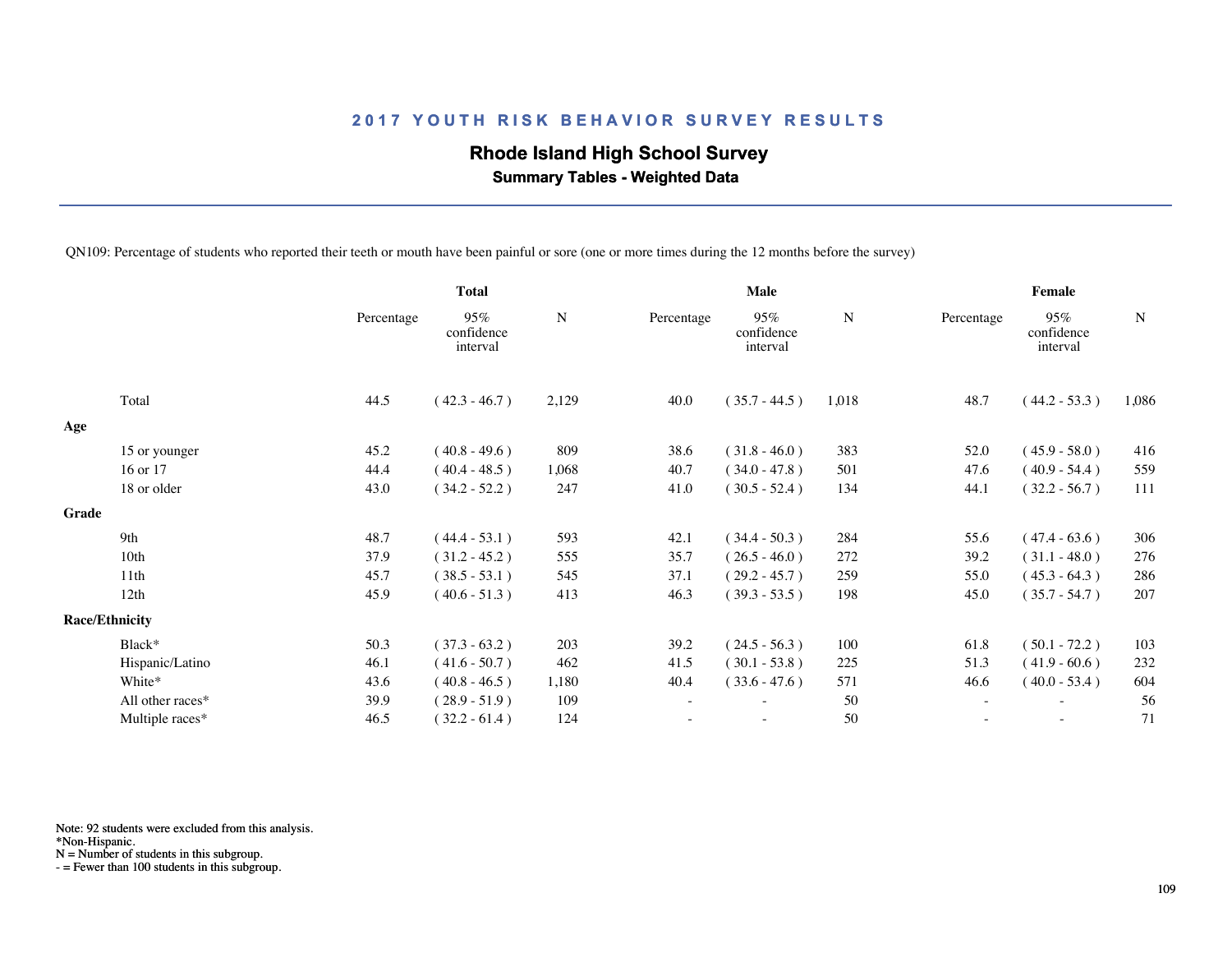## **Rhode Island High School Survey**

 **Summary Tables - Weighted Data**

QN110: Percentage of students who sometimes, most of the time, or always were self-conscious or embarrassed because of their teeth or mouth (during the 12 months before the survey)

|       |                       |            | <b>Total</b>                  |           |            | Male                          |             | Female                   |                               |             |
|-------|-----------------------|------------|-------------------------------|-----------|------------|-------------------------------|-------------|--------------------------|-------------------------------|-------------|
|       |                       | Percentage | 95%<br>confidence<br>interval | ${\bf N}$ | Percentage | 95%<br>confidence<br>interval | $\mathbf N$ | Percentage               | 95%<br>confidence<br>interval | $\mathbf N$ |
|       | Total                 | 21.1       | $(18.7 - 23.8)$               | 2,126     | 15.1       | $(13.4 - 16.9)$               | 1,017       | 26.9                     | $(22.2 - 32.2)$               | 1,084       |
| Age   |                       |            |                               |           |            |                               |             |                          |                               |             |
|       | 15 or younger         | 22.1       | $(18.8 - 25.7)$               | 809       | 14.7       | $(11.0 - 19.4)$               | 382         | 29.2                     | $(25.2 - 33.6)$               | 417         |
|       | 16 or 17              | 19.7       | $(15.8 - 24.2)$               | 1,068     | 13.6       | $(10.9 - 17.0)$               | 503         | 25.0                     | $(18.5 - 32.8)$               | 557         |
|       | 18 or older           | 23.7       | $(17.1 - 31.9)$               | 244       | 20.7       | $(12.3 - 32.7)$               | 132         | 28.4                     | $(18.7 - 40.5)$               | 110         |
| Grade |                       |            |                               |           |            |                               |             |                          |                               |             |
|       | 9th                   | 23.1       | $(17.3 - 30.1)$               | 593       | 16.4       | $(11.0 - 23.8)$               | 284         | 29.6                     | $(23.4 - 36.7)$               | 306         |
|       | 10th                  | 20.2       | $(14.9 - 26.8)$               | 557       | 13.1       | $(9.7 - 17.5)$                | 274         | 26.4                     | $(19.5 - 34.6)$               | 276         |
|       | 11 <sup>th</sup>      | 19.1       | $(14.5 - 24.6)$               | 541       | 13.4       | $(9.2 - 19.1)$                | 256         | 25.2                     | $(17.6 - 34.7)$               | 285         |
|       | 12th                  | 21.7       | $(16.4 - 28.1)$               | 411       | 17.8       | $(12.1 - 25.4)$               | 198         | 26.0                     | $(16.9 - 37.7)$               | 205         |
|       | <b>Race/Ethnicity</b> |            |                               |           |            |                               |             |                          |                               |             |
|       | Black*                | 22.4       | $(18.3 - 27.2)$               | 203       | 20.4       | $(14.6 - 27.9)$               | 102         | 24.6                     | $(21.0 - 28.7)$               | 101         |
|       | Hispanic/Latino       | 22.7       | $(18.0 - 28.1)$               | 465       | 17.1       | $(11.1 - 25.3)$               | 225         | 28.3                     | $(22.4 - 35.1)$               | 235         |
|       | White*                | 19.8       | $(16.8 - 23.0)$               | 1,177     | 13.2       | $(11.0 - 15.7)$               | 569         | 26.2                     | $(19.2 - 34.6)$               | 603         |
|       | All other races*      | 24.9       | $(16.7 - 35.3)$               | 109       |            | $\overline{\phantom{a}}$      | 50          | $\sim$                   | $\sim$                        | 56          |
|       | Multiple races*       | 28.1       | $(17.5 - 41.9)$               | 123       |            |                               | 50          | $\overline{\phantom{a}}$ | $\sim$                        | 70          |
|       |                       |            |                               |           |            |                               |             |                          |                               |             |

Note: 95 students were excluded from this analysis.

\*Non-Hispanic.

N = Number of students in this subgroup.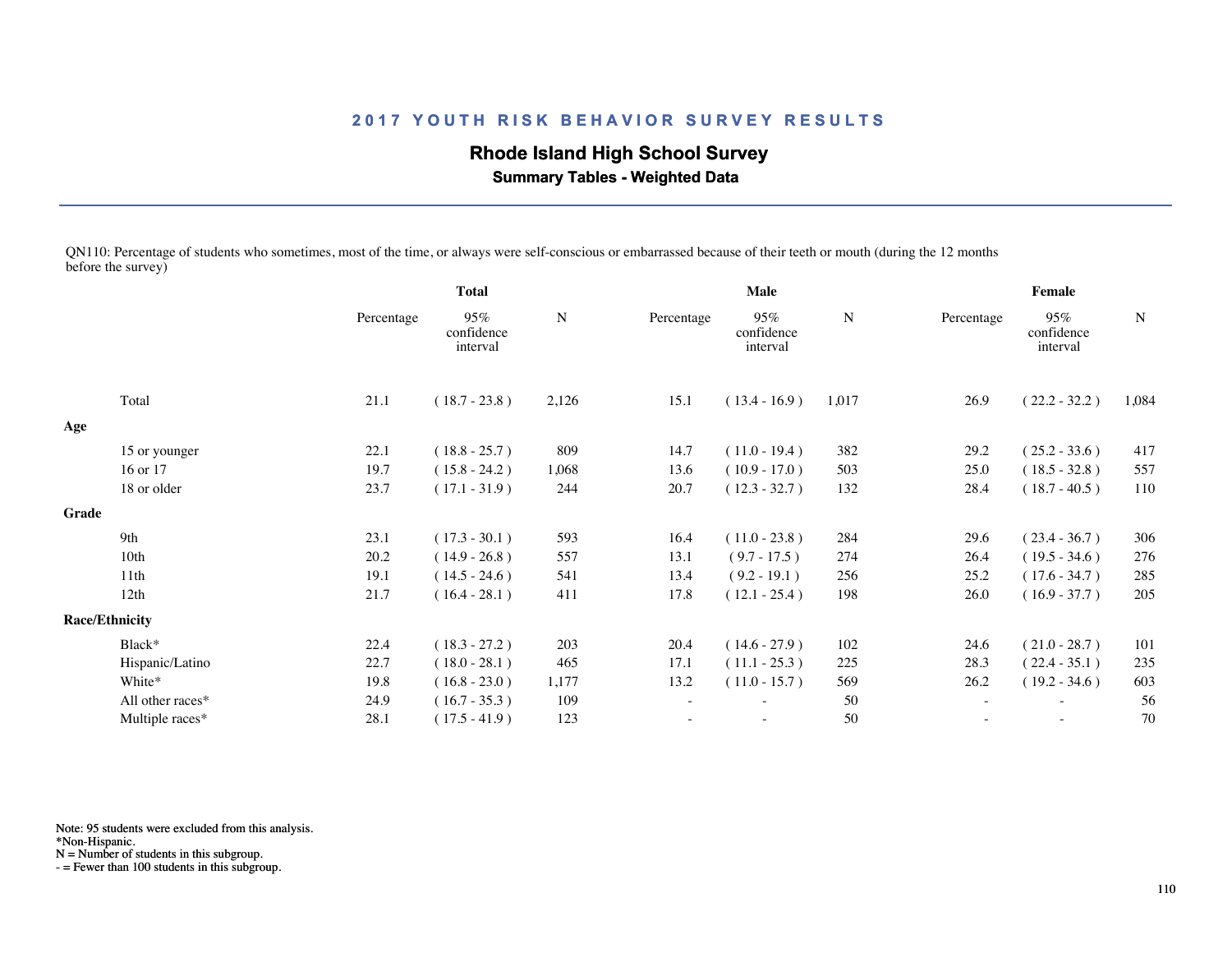## **Rhode Island High School Survey**

 **Summary Tables - Weighted Data**

QN111: Percentage of students who have had the HPV vaccine, a vaccine to prevent human papillomavirus or HPV infection (also called the cervical cancer vaccine, HPV shot, or GARDASIL)

|       |                       | <b>Total</b> |                               |             |            | Male                          |       | Female     |                               |       |
|-------|-----------------------|--------------|-------------------------------|-------------|------------|-------------------------------|-------|------------|-------------------------------|-------|
|       |                       | Percentage   | 95%<br>confidence<br>interval | $\mathbf N$ | Percentage | 95%<br>confidence<br>interval | N     | Percentage | 95%<br>confidence<br>interval | N     |
|       | Total                 | 48.0         | $(43.4 - 52.6)$               | 2,116       | 42.7       | $(38.6 - 46.9)$               | 1,011 | 53.6       | $(47.0 - 60.0)$               | 1,080 |
| Age   |                       |              |                               |             |            |                               |       |            |                               |       |
|       | 15 or younger         | 46.3         | $(38.3 - 54.6)$               | 802         | 42.0       | $(32.3 - 52.4)$               | 380   | 50.8       | $(43.6 - 57.9)$               | 412   |
|       | 16 or 17              | 50.6         | $(44.8 - 56.4)$               | 1,061       | 45.0       | $(39.8 - 50.2)$               | 496   | 56.4       | $(46.8 - 65.5)$               | 557   |
|       | 18 or older           | 43.4         | $(33.5 - 53.8)$               | 248         | 37.5       | $(22.8 - 54.9)$               | 135   | 49.7       | $(38.6 - 60.8)$               | 111   |
| Grade |                       |              |                               |             |            |                               |       |            |                               |       |
|       | 9th                   | 47.1         | $(37.6 - 56.9)$               | 588         | 44.9       | $(33.4 - 57.0)$               | 281   | 50.1       | $(41.6 - 58.5)$               | 304   |
|       | 10th                  | 43.3         | $(38.8 - 48.0)$               | 550         | 37.5       | $(29.9 - 45.8)$               | 268   | 50.0       | $(42.1 - 57.9)$               | 275   |
|       | 11th                  | 49.7         | $(41.2 - 58.3)$               | 542         | 44.0       | $(35.6 - 52.8)$               | 258   | 55.9       | $(43.8 - 67.4)$               | 284   |
|       | 12th                  | 52.2         | $(44.2 - 60.1)$               | 413         | 44.4       | $(35.9 - 53.1)$               | 199   | 58.7       | $(45.8 - 70.5)$               | 206   |
|       | <b>Race/Ethnicity</b> |              |                               |             |            |                               |       |            |                               |       |
|       | Black*                | 43.6         | $(30.3 - 57.9)$               | 200         |            |                               | 99    | 50.4       | $(33.8 - 66.9)$               | 101   |
|       | Hispanic/Latino       | 40.3         | $(29.9 - 51.8)$               | 459         | 35.9       | $(26.0 - 47.2)$               | 224   | 45.3       | $(29.0 - 62.7)$               | 230   |
|       | White*                | 51.8         | $(46.7 - 56.8)$               | 1,176       | 46.6       | $(41.5 - 51.7)$               | 568   | 57.1       | $(50.5 - 63.5)$               | 603   |
|       | All other races*      | 39.6         | $(30.3 - 49.7)$               | 107         |            |                               | 49    |            | $\overline{\phantom{a}}$      | 56    |
|       | Multiple races*       | 53.0         | $(39.3 - 66.2)$               | 123         |            | ٠                             | 49    | ۰          | $\sim$                        | 71    |
|       |                       |              |                               |             |            |                               |       |            |                               |       |

Note: 105 students were excluded from this analysis.

\*Non-Hispanic.

N = Number of students in this subgroup.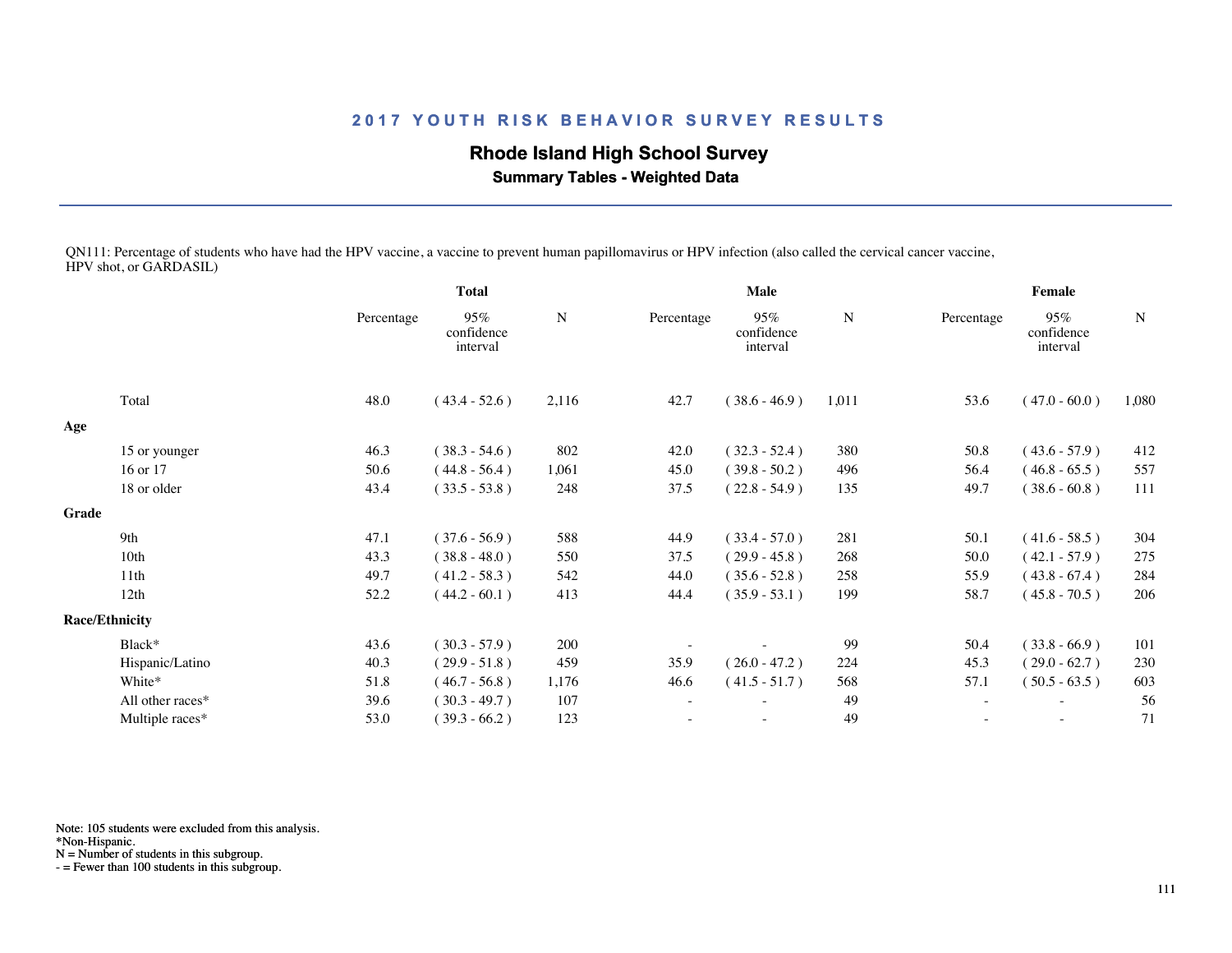## **Rhode Island High School Survey**

 **Summary Tables - Weighted Data**

QN112: Percentage of students who have been taught in school about the benefits of not having sexual intercourse to prevent pregnancy and sexually transmitted diseases (STDs)

|       |                       | <b>Total</b> |                               |       |            | Male                          | Female |            |                               |       |
|-------|-----------------------|--------------|-------------------------------|-------|------------|-------------------------------|--------|------------|-------------------------------|-------|
|       |                       | Percentage   | 95%<br>confidence<br>interval | N     | Percentage | 95%<br>confidence<br>interval | N      | Percentage | 95%<br>confidence<br>interval | N     |
|       | Total                 | 76.6         | $(70.3 - 81.8)$               | 2,106 | 76.1       | $(70.8 - 80.7)$               | 1,003  | 77.8       | $(70.5 - 83.7)$               | 1,078 |
| Age   |                       |              |                               |       |            |                               |        |            |                               |       |
|       | 15 or younger         | 71.8         | $(64.4 - 78.3)$               | 800   | 71.6       | $(61.7 - 79.7)$               | 377    | 72.7       | $(66.8 - 78.0)$               | 413   |
|       | 16 or 17              | 79.1         | $(71.4 - 85.1)$               | 1,059 | 77.3       | $(70.5 - 82.9)$               | 496    | 81.5       | $(72.2 - 88.2)$               | 555   |
|       | 18 or older           | 80.4         | $(67.4 - 89.0)$               | 242   | 82.8       | $(68.8 - 91.3)$               | 130    | 76.8       | $(53.9 - 90.4)$               | 110   |
| Grade |                       |              |                               |       |            |                               |        |            |                               |       |
|       | 9th                   | 68.7         | $(59.1 - 76.8)$               | 584   | 66.6       | $(56.1 - 75.8)$               | 276    | 71.6       | $(62.5 - 79.2)$               | 305   |
|       | 10 <sub>th</sub>      | 72.5         | $(65.0 - 78.9)$               | 552   | 72.9       | $(63.7 - 80.5)$               | 272    | 73.1       | $(62.2 - 81.8)$               | 273   |
|       | 11th                  | 83.6         | $(76.5 - 88.8)$               | 540   | 81.9       | $(71.7 - 89.0)$               | 257    | 85.4       | $(77.2 - 91.0)$               | 283   |
|       | 12th                  | 83.4         | $(68.6 - 92.1)$               | 408   | 84.5       | $(67.0 - 93.6)$               | 193    | 82.3       | $(66.2 - 91.7)$               | 207   |
|       | <b>Race/Ethnicity</b> |              |                               |       |            |                               |        |            |                               |       |
|       | Black*                | 66.7         | $(55.6 - 76.2)$               | 198   |            |                               | 95     | 66.8       | $(50.2 - 80.0)$               | 103   |
|       | Hispanic/Latino       | 67.3         | $(56.3 - 76.6)$               | 455   | 68.6       | $(56.3 - 78.7)$               | 220    | 66.5       | $(53.4 - 77.5)$               | 230   |
|       | White*                | 81.4         | $(76.9 - 85.1)$               | 1,174 | 80.0       | $(75.9 - 83.6)$               | 569    | 83.0       | $(77.2 - 87.5)$               | 600   |
|       | All other races*      | 73.9         | $(62.7 - 82.6)$               | 107   |            |                               | 48     |            |                               | 56    |
|       | Multiple races*       | 78.3         | $(59.3 - 89.9)$               | 122   |            |                               | 49     |            | $\overline{\phantom{a}}$      | 70    |
|       |                       |              |                               |       |            |                               |        |            |                               |       |

Note: 115 students were excluded from this analysis.

\*Non-Hispanic.

N = Number of students in this subgroup.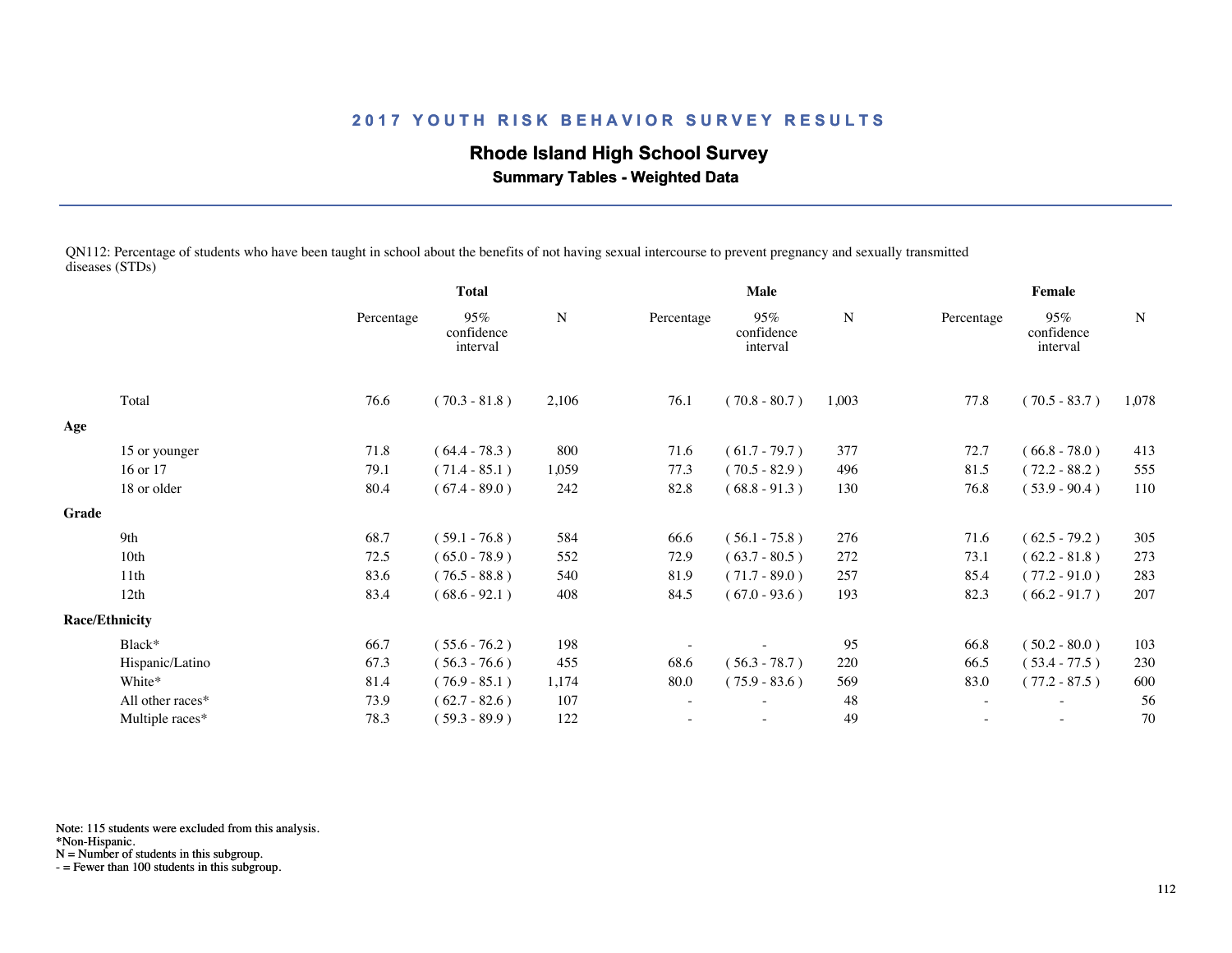## **Rhode Island High School Survey**

 **Summary Tables - Weighted Data**

QN113: Percentage of students who have been taught about AIDS or HIV infection in school

|       |                       |            | <b>Total</b>                  |           |                          | Male                             |           | Female                   |                               |           |  |
|-------|-----------------------|------------|-------------------------------|-----------|--------------------------|----------------------------------|-----------|--------------------------|-------------------------------|-----------|--|
|       |                       | Percentage | 95%<br>confidence<br>interval | ${\bf N}$ | Percentage               | $95\%$<br>confidence<br>interval | ${\bf N}$ | Percentage               | 95%<br>confidence<br>interval | ${\bf N}$ |  |
|       | Total                 | 81.3       | $(73.7 - 87.1)$               | 2,095     | 82.5                     | $(75.2 - 88.0)$                  | 1,002     | 80.8                     | $(71.9 - 87.4)$               | 1,070     |  |
| Age   |                       |            |                               |           |                          |                                  |           |                          |                               |           |  |
|       | 15 or younger         | 75.9       | $(66.4 - 83.4)$               | 798       | 75.5                     | $(62.6 - 85.0)$                  | 379       | 77.5                     | $(67.4 - 85.2)$               | 410       |  |
|       | 16 or 17              | 84.2       | $(76.3 - 89.9)$               | 1,051     | 86.3                     | $(81.0 - 90.3)$                  | 492       | 82.7                     | $(71.3 - 90.2)$               | 552       |  |
|       | 18 or older           | 85.0       | $(73.1 - 92.2)$               | 241       | 87.3                     | $(75.9 - 93.7)$                  | 131       | 82.4                     | $(61.7 - 93.2)$               | 108       |  |
| Grade |                       |            |                               |           |                          |                                  |           |                          |                               |           |  |
|       | 9th                   | 76.1       | $(65.1 - 84.4)$               | 586       | 75.0                     | $(62.4 - 84.4)$                  | 281       | 78.1                     | $(63.9 - 87.7)$               | 302       |  |
|       | 10 <sub>th</sub>      | 77.6       | $(66.6 - 85.7)$               | 544       | 78.5                     | $(66.8 - 86.9)$                  | 265       | 77.2                     | $(63.9 - 86.7)$               | 272       |  |
|       | 11th                  | 86.9       | $(78.9 - 92.2)$               | 538       | 90.0                     | $(82.4 - 94.5)$                  | 256       | 83.6                     | $(72.7 - 90.7)$               | 282       |  |
|       | 12th                  | 86.1       | $(73.6 - 93.2)$               | 406       | 87.8                     | $(74.5 - 94.7)$                  | 195       | 85.3                     | $(71.7 - 93.0)$               | 204       |  |
|       | <b>Race/Ethnicity</b> |            |                               |           |                          |                                  |           |                          |                               |           |  |
|       | Black*                | 71.7       | $(52.9 - 85.1)$               | 200       |                          |                                  | 98        | 74.6                     | $(54.2 - 87.9)$               | 102       |  |
|       | Hispanic/Latino       | 72.6       | $(58.4 - 83.3)$               | 451       | 74.1                     | $(61.3 - 83.7)$                  | 220       | 71.7                     | $(53.1 - 85.0)$               | 226       |  |
|       | White*                | 86.0       | $(82.1 - 89.2)$               | 1,168     | 87.5                     | $(82.3 - 91.3)$                  | 565       | 84.8                     | $(77.8 - 89.9)$               | 598       |  |
|       | All other races*      | 83.0       | $(64.7 - 92.9)$               | 108       | $\overline{\phantom{a}}$ |                                  | 50        | $\overline{\phantom{a}}$ | $\overline{\phantom{a}}$      | 56        |  |
|       | Multiple races*       | 79.5       | $(58.0 - 91.6)$               | 121       |                          |                                  | 48        |                          |                               | 70        |  |
|       |                       |            |                               |           |                          |                                  |           |                          |                               |           |  |

Note: 126 students were excluded from this analysis.

N = Number of students in this subgroup.

<sup>\*</sup>Non-Hispanic.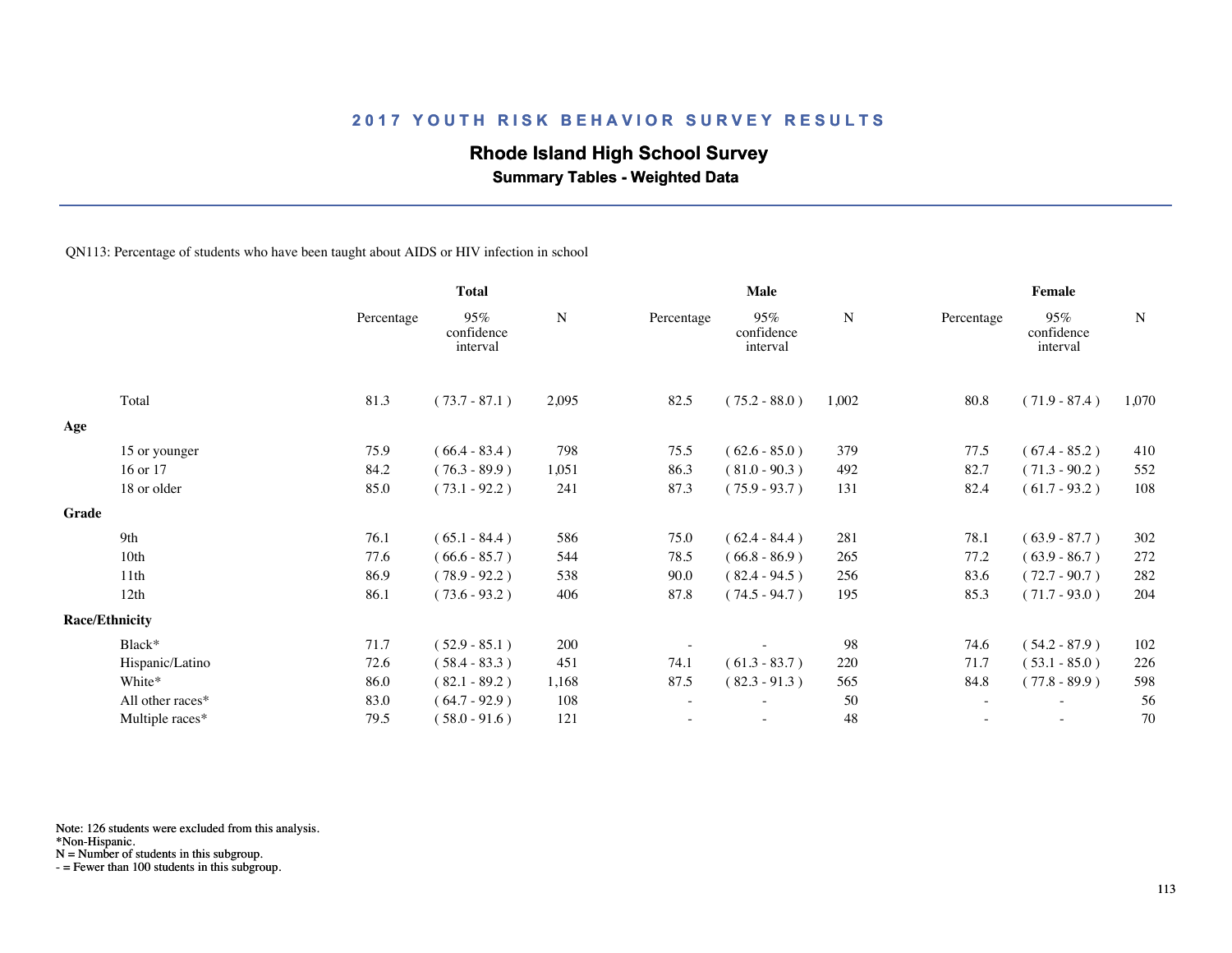## **Rhode Island High School Survey**

 **Summary Tables - Weighted Data**

QN114: Percentage of students who have ever been taught in school about how to use birth control methods or where to get birth control

|       |                       |            | <b>Total</b>                  |             |                          | Male                          |       | Female                   |                               |             |  |
|-------|-----------------------|------------|-------------------------------|-------------|--------------------------|-------------------------------|-------|--------------------------|-------------------------------|-------------|--|
|       |                       | Percentage | 95%<br>confidence<br>interval | $\mathbf N$ | Percentage               | 95%<br>confidence<br>interval | N     | Percentage               | 95%<br>confidence<br>interval | $\mathbf N$ |  |
|       | Total                 | 51.1       | $(45.6 - 56.5)$               | 2,108       | 53.8                     | $(50.1 - 57.5)$               | 1,005 | 48.4                     | $(40.1 - 56.9)$               | 1,079       |  |
| Age   |                       |            |                               |             |                          |                               |       |                          |                               |             |  |
|       | 15 or younger         | 38.7       | $(31.1 - 46.8)$               | 801         | 44.9                     | $(35.2 - 55.0)$               | 379   | 32.1                     | $(21.8 - 44.6)$               | 413         |  |
|       | 16 or 17              | 56.2       | $(51.1 - 61.1)$               | 1,056       | 55.8                     | $(51.0 - 60.5)$               | 493   | 56.9                     | $(50.1 - 63.4)$               | 555         |  |
|       | 18 or older           | 65.0       | $(52.9 - 75.5)$               | 246         | 68.2                     | $(50.8 - 81.8)$               | 133   | 59.7                     | $(43.0 - 74.5)$               | 111         |  |
| Grade |                       |            |                               |             |                          |                               |       |                          |                               |             |  |
|       | 9th                   | 36.1       | $(29.8 - 43.0)$               | 590         | 41.9                     | $(34.5 - 49.8)$               | 281   | 30.2                     | $(20.1 - 42.7)$               | 306         |  |
|       | 10 <sub>th</sub>      | 44.8       | $(33.3 - 56.8)$               | 546         | 45.9                     | $(31.6 - 60.9)$               | 266   | 44.0                     | $(30.7 - 58.3)$               | 273         |  |
|       | 11th                  | 60.6       | $(54.0 - 66.7)$               | 539         | 60.3                     | $(52.2 - 67.9)$               | 256   | 60.8                     | $(52.6 - 68.4)$               | 283         |  |
|       | 12th                  | 66.1       | $(53.0 - 77.1)$               | 410         | 69.1                     | $(54.8 - 80.4)$               | 197   | 62.5                     | $(46.6 - 76.0)$               | 206         |  |
|       | <b>Race/Ethnicity</b> |            |                               |             |                          |                               |       |                          |                               |             |  |
|       | Black*                | 50.0       | $(34.8 - 65.2)$               | 201         |                          |                               | 98    | 43.8                     | $(35.6 - 52.4)$               | 103         |  |
|       | Hispanic/Latino       | 49.0       | $(43.4 - 54.7)$               | 452         | 47.9                     | $(40.4 - 55.5)$               | 219   | 50.5                     | $(42.6 - 58.5)$               | 228         |  |
|       | White*                | 52.0       | $(44.4 - 59.6)$               | 1,172       | 55.0                     | $(47.7 - 62.0)$               | 565   | 49.0                     | $(38.7 - 59.5)$               | 602         |  |
|       | All other races*      | 49.3       | $(40.1 - 58.5)$               | 108         | $\overline{\phantom{a}}$ |                               | 50    | $\overline{\phantom{a}}$ | $\overline{\phantom{a}}$      | 56          |  |
|       | Multiple races*       | 47.9       | $(40.6 - 55.3)$               | 123         |                          |                               | 50    |                          |                               | 70          |  |
|       |                       |            |                               |             |                          |                               |       |                          |                               |             |  |

Note: 113 students were excluded from this analysis.

N = Number of students in this subgroup.

<sup>\*</sup>Non-Hispanic.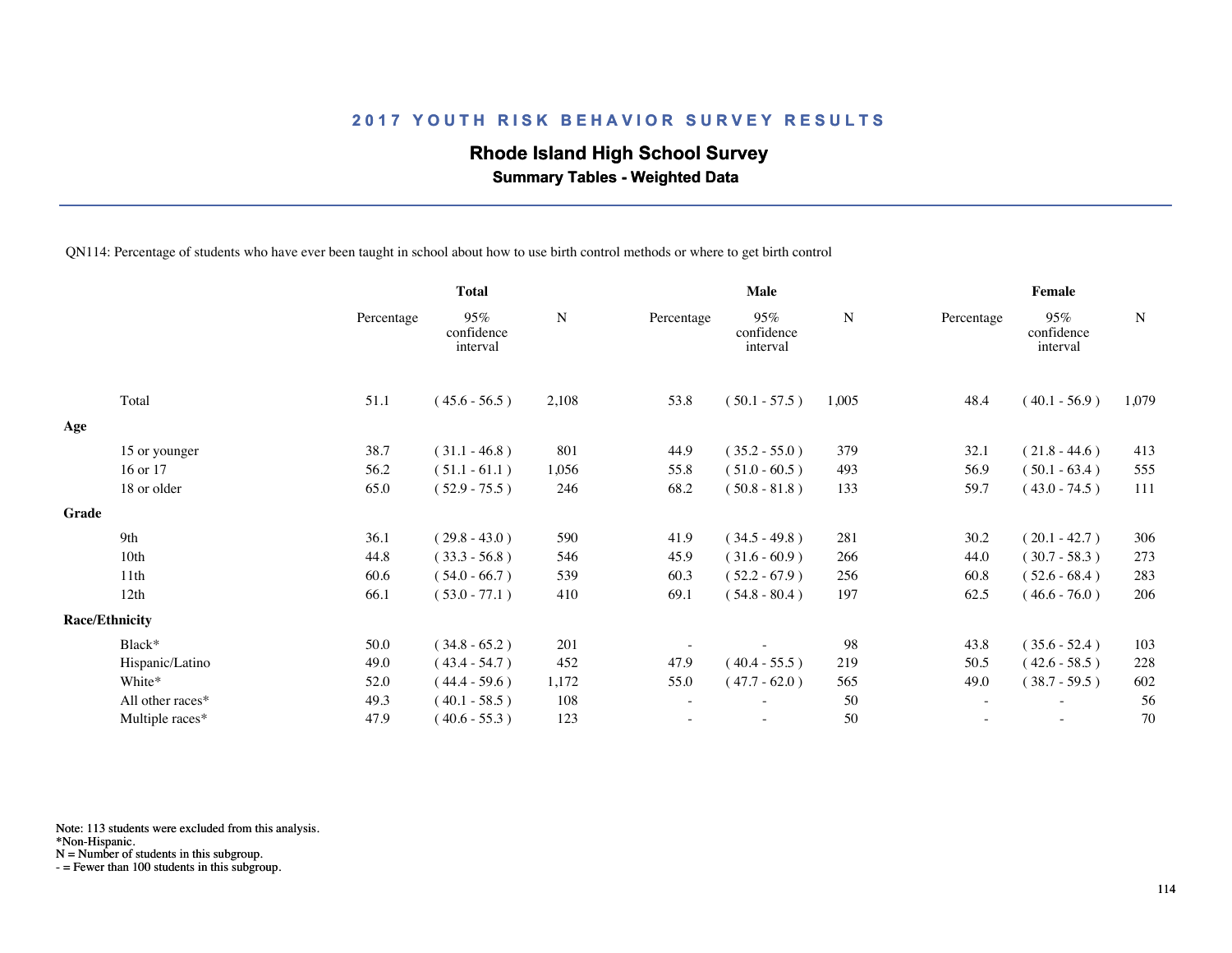## **Rhode Island High School Survey**

 **Summary Tables - Weighted Data**

QN115: Percentage of students who reported there is at least one teacher or other adult in their school that they can talk to if they have a problem

|       |                       | <b>Total</b> |                               |           |            | Male                          |           | Female                   |                               |             |  |
|-------|-----------------------|--------------|-------------------------------|-----------|------------|-------------------------------|-----------|--------------------------|-------------------------------|-------------|--|
|       |                       | Percentage   | 95%<br>confidence<br>interval | ${\bf N}$ | Percentage | 95%<br>confidence<br>interval | ${\bf N}$ | Percentage               | 95%<br>confidence<br>interval | $\mathbf N$ |  |
|       | Total                 | 70.8         | $(64.9 - 76.0)$               | 2,104     | 71.6       | $(66.4 - 76.4)$               | 1,007     | 70.3                     | $(60.7 - 78.3)$               | 1,072       |  |
| Age   |                       |              |                               |           |            |                               |           |                          |                               |             |  |
|       | 15 or younger         | 67.9         | $(61.4 - 73.8)$               | 799       | 71.8       | $(64.6 - 78.0)$               | 378       | 64.3                     | $(49.0 - 77.2)$               | 411         |  |
|       | 16 or 17              | 70.2         | $(63.1 - 76.5)$               | 1,056     | 69.3       | $(61.6 - 76.0)$               | 496       | 71.9                     | $(63.4 - 79.1)$               | 552         |  |
|       | 18 or older           | 79.9         | $(70.9 - 86.6)$               | 244       | 78.7       | $(68.1 - 86.5)$               | 133       | 80.9                     | $(67.7 - 89.5)$               | 109         |  |
| Grade |                       |              |                               |           |            |                               |           |                          |                               |             |  |
|       | 9th                   | 67.0         | $(58.9 - 74.3)$               | 586       | 68.7       | $(57.1 - 78.3)$               | 280       | 65.9                     | $(50.1 - 78.7)$               | 303         |  |
|       | 10 <sub>th</sub>      | 66.6         | $(57.2 - 74.9)$               | 549       | 67.0       | $(57.6 - 75.2)$               | 270       | 67.3                     | $(54.3 - 78.2)$               | 272         |  |
|       | 11th                  | 72.3         | $(65.3 - 78.3)$               | 540       | 73.4       | $(63.8 - 81.2)$               | 256       | 71.0                     | $(60.7 - 79.5)$               | 284         |  |
|       | 12th                  | 78.6         | $(70.7 - 84.7)$               | 407       | 78.0       | $(66.4 - 86.4)$               | 196       | 78.8                     | $(69.8 - 85.7)$               | 203         |  |
|       | <b>Race/Ethnicity</b> |              |                               |           |            |                               |           |                          |                               |             |  |
|       | Black*                | 69.1         | $(62.7 - 74.9)$               | 202       |            |                               | 99        | 70.7                     | $(56.5 - 81.7)$               | 103         |  |
|       | Hispanic/Latino       | 60.1         | $(53.3 - 66.6)$               | 451       | 59.5       | $(50.1 - 68.2)$               | 220       | 61.3                     | $(53.2 - 68.8)$               | 226         |  |
|       | White*                | 75.7         | $(67.7 - 82.3)$               | 1,168     | 77.2       | $(71.4 - 82.1)$               | 566       | 74.3                     | $(60.6 - 84.5)$               | 597         |  |
|       | All other races*      | 66.6         | $(55.2 - 76.3)$               | 109       |            |                               | 50        | $\overline{\phantom{a}}$ | $\sim$                        | 56          |  |
|       | Multiple races*       | 65.9         | $(56.9 - 74.0)$               | 123       |            |                               | 50        |                          |                               | 70          |  |
|       |                       |              |                               |           |            |                               |           |                          |                               |             |  |

Note: 117 students were excluded from this analysis.

\*Non-Hispanic.

N = Number of students in this subgroup.